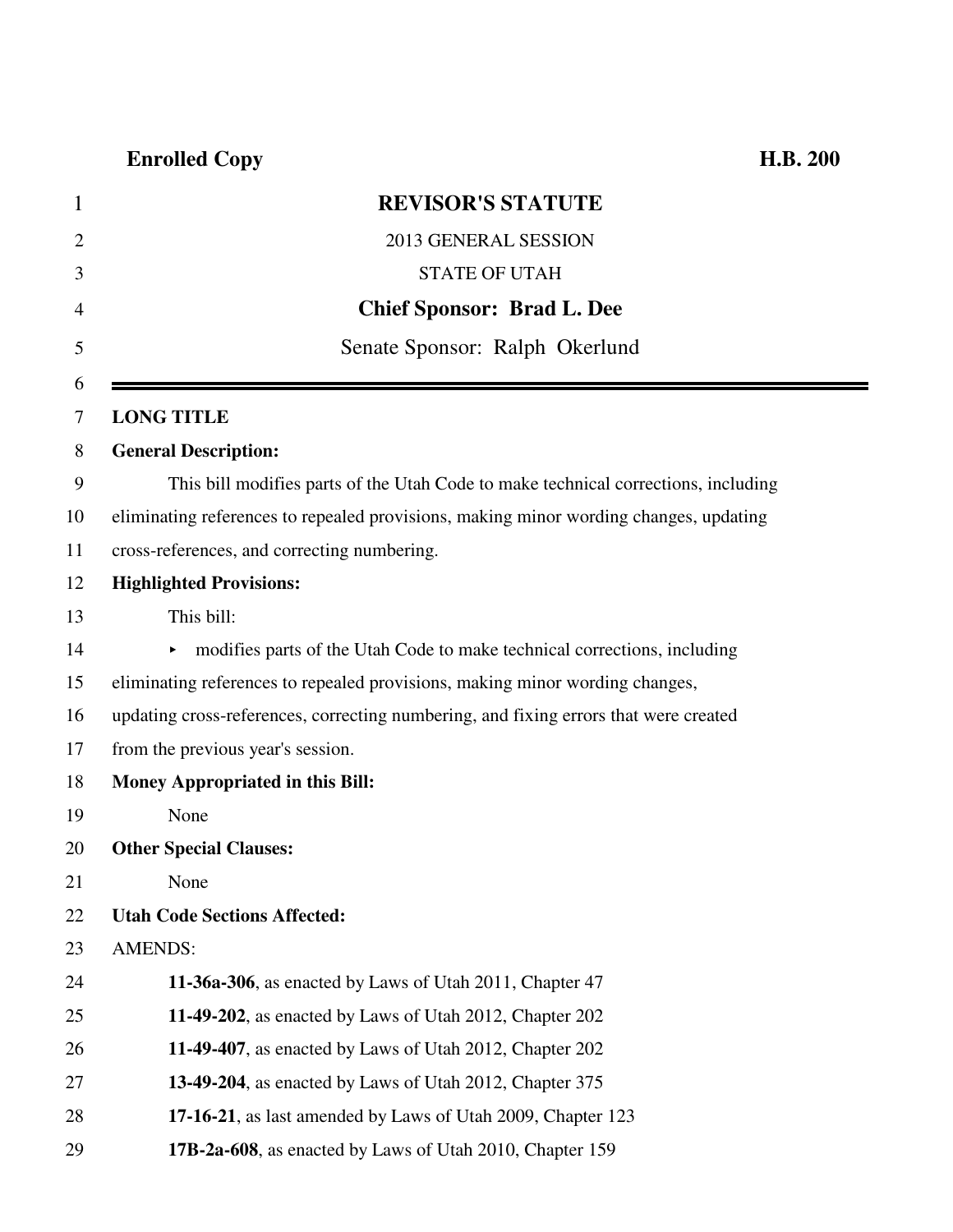| 30 | 19-6-902, as last amended by Laws of Utah 2008, Chapter 38                                 |
|----|--------------------------------------------------------------------------------------------|
| 31 | 25-6-14, as last amended by Laws of Utah 2004, Chapter 89                                  |
| 32 | 26-3-7, as last amended by Laws of Utah 2012, Chapter 391                                  |
| 33 | 26-18-2.6 (Superseded 05/01/13), as last amended by Laws of Utah 2012, Chapter 161         |
| 34 | <b>26-18-2.6 (Effective 05/01/13)</b> , as last amended by Laws of Utah 2012, Chapters 161 |
| 35 | and 347                                                                                    |
| 36 | 26-18-402, as last amended by Laws of Utah 2012, Chapter 402                               |
| 37 | <b>26-36a-206</b> , as enacted by Laws of Utah 2010, Chapter 179                           |
| 38 | 34A-5-106, as last amended by Laws of Utah 2012, Chapter 101                               |
| 39 | 35A-8-414, as renumbered and amended by Laws of Utah 2012, Chapter 212                     |
| 40 | 38-1a-201, as renumbered and amended by Laws of Utah 2012, Chapter 278                     |
| 41 | 51-7-15, as last amended by Laws of Utah 1992, Chapter 285                                 |
| 42 | 51-7-18.2, as last amended by Laws of Utah 1992, Chapter 285                               |
| 43 | 53-3-207, as last amended by Laws of Utah 2012, Chapter 144                                |
| 44 | 53-5a-102, as renumbered and amended by Laws of Utah 2008, Chapter 382                     |
| 45 | 53A-1a-506, as last amended by Laws of Utah 2012, Chapter 66                               |
| 46 | 53A-3-425, as last amended by Laws of Utah 2012, Chapter 425                               |
| 47 | 53A-25b-201, as last amended by Laws of Utah 2012, Chapter 291                             |
| 48 | <b>54-17-801</b> , as enacted by Laws of Utah 2012, Chapter 182                            |
| 49 | 57-1-24.3, as enacted by Laws of Utah 2012, Chapter 164                                    |
| 50 | 57-14-2, as last amended by Laws of Utah 2012, Chapter 45                                  |
| 51 | 58-3a-502, as last amended by Laws of Utah 2008, Chapter 382                               |
| 52 | 58-9-102, as last amended by Laws of Utah 2008, Chapter 353                                |
| 53 | 58-13-5, as last amended by Laws of Utah 2008, Chapters 3 and 382                          |
| 54 | 58-17b-103, as enacted by Laws of Utah 2004, Chapter 280                                   |
| 55 | 58-17b-309, as last amended by Laws of Utah 2012, Chapters 234 and 344                     |
| 56 | 58-22-102, as last amended by Laws of Utah 2011, Chapter 14                                |
| 57 | 58-22-201, as last amended by Laws of Utah 1996, Chapter 259                               |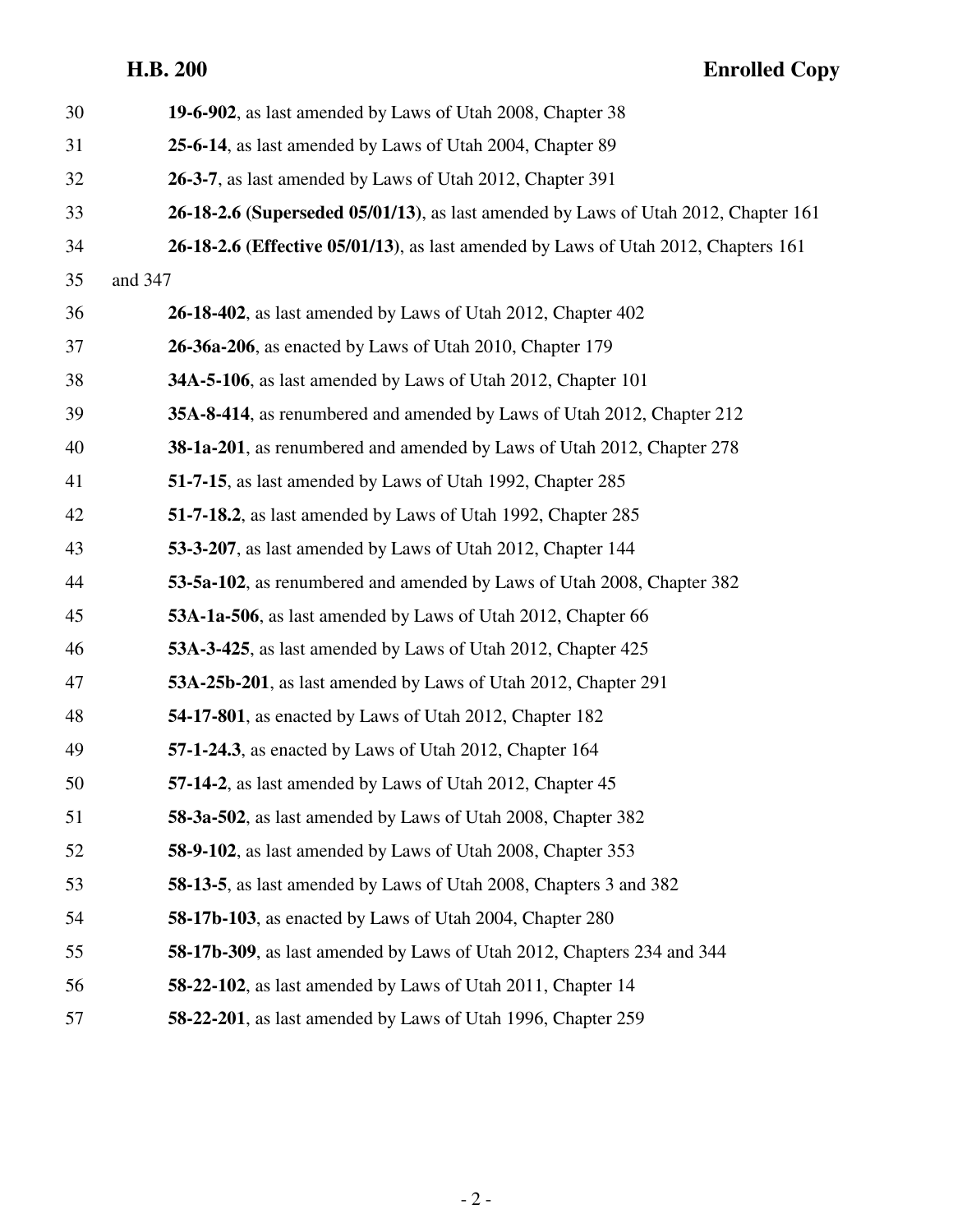| 58 | 58-22-503, as last amended by Laws of Utah 2008, Chapter 382                      |
|----|-----------------------------------------------------------------------------------|
| 59 | 58-26a-102, as last amended by Laws of Utah 2008, Chapters 265 and 382            |
| 60 | 58-28-307, as last amended by Laws of Utah 2009, Chapter 220                      |
| 61 | 58-37-10, as last amended by Laws of Utah 2007, Chapter 153                       |
| 62 | 58-37c-3, as last amended by Laws of Utah 2008, Chapter 382                       |
| 63 | 58-37c-17, as enacted by Laws of Utah 1992, Chapter 155                           |
| 64 | 58-37d-2, as enacted by Laws of Utah 1992, Chapter 156                            |
| 65 | 58-47b-301, as last amended by Laws of Utah 1998, Chapter 159                     |
| 66 | 59-2-1109, as last amended by Laws of Utah 2011, Chapter 366                      |
| 67 | 63A-12-111, as enacted by Laws of Utah 2012, Chapter 377                          |
| 68 | 63G-6-202 (Superseded 05/01/13), as last amended by Laws of Utah 2012, Chapter 91 |
| 69 | and last amended by Coordination Clause, Laws of Utah 2012, Chapter 347           |
| 70 | 63G-6a-203 (Effective 05/01/13), as last amended by Laws of Utah 2012, Chapter 91 |
| 71 | and renumbered and amended by Laws of Utah 2012, Chapter 347 and last amended     |
| 72 | by Coordination Clause, Laws of Utah 2012, Chapter 347                            |
| 73 | 63G-7-701, as renumbered and amended by Laws of Utah 2008, Chapter 382            |
| 74 | 63I-1-209, as last amended by Laws of Utah 2012, Chapters 9 and 212               |
| 75 | 63I-1-213, as last amended by Laws of Utah 2011, Chapter 15                       |
| 76 | 63I-1-235, as last amended by Laws of Utah 2012, Chapter 212                      |
| 77 | 63I-1-258, as last amended by Laws of Utah 2012, Chapters 82, 234, and 349        |
| 78 | 63I-2-261, as enacted by Laws of Utah 2009, Chapter 372                           |
| 79 | 63I-2-267, as last amended by Laws of Utah 2011, Chapter 427                      |
| 80 | 67-1a-2, as last amended by Laws of Utah 2012, Chapter 35                         |
| 81 | 67-19-13.5, as enacted by Laws of Utah 2012, Chapter 266                          |
| 82 | <b>76-1-403</b> , as last amended by Laws of Utah 1974, Chapter 32                |
| 83 | <b>76-1-501</b> , as enacted by Laws of Utah 1973, Chapter 196                    |
| 84 | 76-3-202, as last amended by Laws of Utah 2008, Chapter 355                       |
| 85 | <b>76-3-203.5</b> , as last amended by Laws of Utah 2011, Chapters 320 and 366    |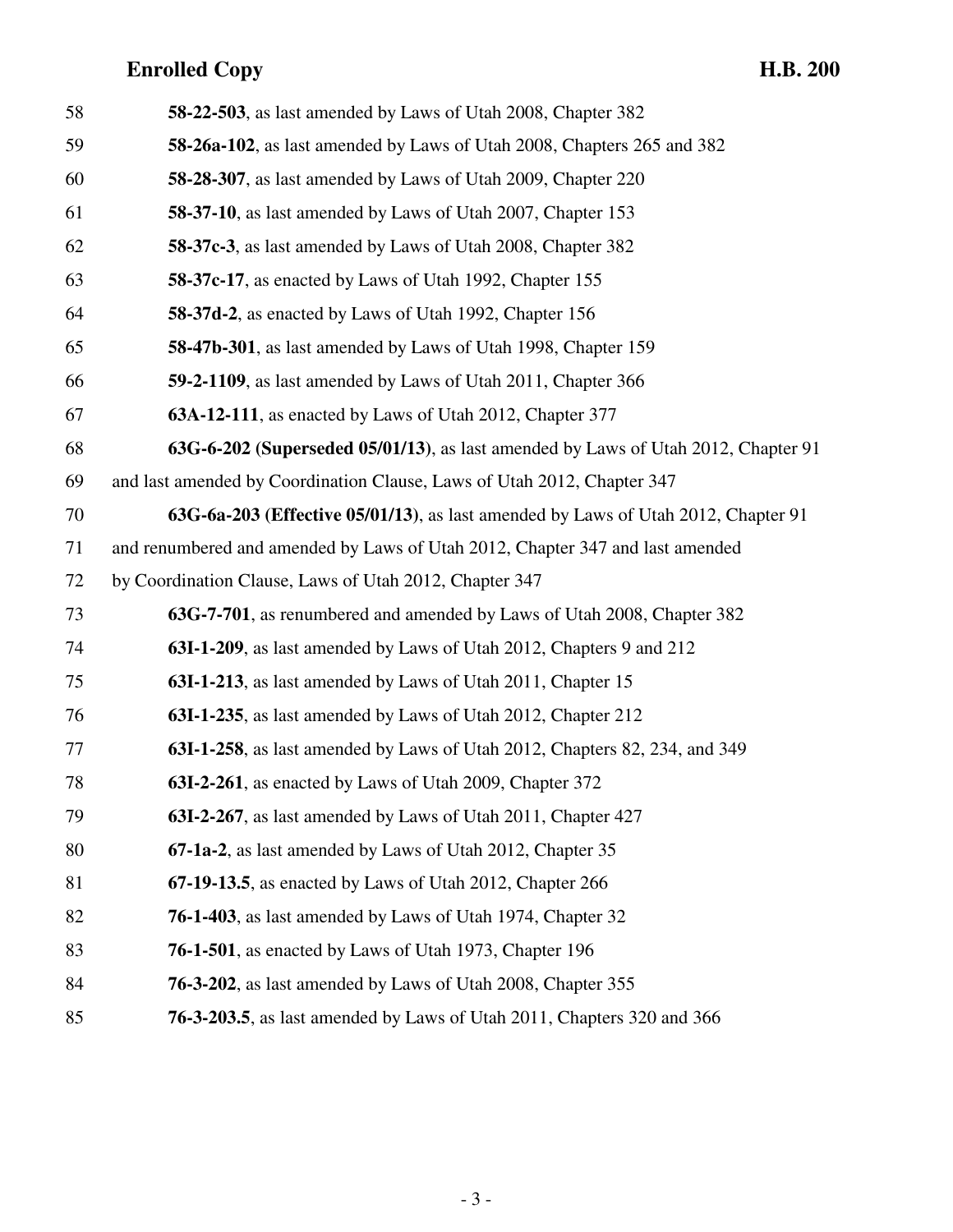| 86  | 76-4-203, as last amended by Laws of Utah 1993, Chapter 230                     |
|-----|---------------------------------------------------------------------------------|
| 87  | <b>76-4-401</b> , as last amended by Laws of Utah 2008, Chapter 342             |
| 88  | <b>76-5-307</b> , as enacted by Laws of Utah 2008, Chapter 343                  |
| 89  | <b>76-6-107</b> , as last amended by Laws of Utah 2012, Chapter 300             |
| 90  | <b>76-6-412</b> , as last amended by Laws of Utah 2012, Chapter 257             |
| 91  | <b>76-6-1102</b> , as last amended by Laws of Utah 2009, Chapter 164            |
| 92  | <b>76-7-305.5</b> , as repealed and reenacted by Laws of Utah 2010, Chapter 314 |
| 93  | <b>76-8-109</b> , as last amended by Laws of Utah 2010, Chapter 12              |
| 94  | <b>76-9-702</b> , as last amended by Laws of Utah 2012, Chapter 303             |
| 95  | <b>76-9-702.1</b> , as enacted by Laws of Utah 2012, Chapter 303                |
| 96  | <b>76-9-702.5</b> , as last amended by Laws of Utah 2011, Chapter 320           |
| 97  | <b>76-9-1008</b> , as enacted by Laws of Utah 2011, Chapter 21                  |
| 98  | <b>76-10-104.1</b> , as last amended by Laws of Utah 2012, Chapter 154          |
| 99  | <b>76-10-501</b> , as last amended by Laws of Utah 2012, Chapter 114            |
| 100 | <b>76-10-526</b> , as last amended by Laws of Utah 2012, Chapter 270            |
| 101 | 76-10-919, as last amended by Laws of Utah 2010, Chapter 154                    |
| 102 | <b>76-10-1201</b> , as last amended by Laws of Utah 2008, Chapter 297           |
| 103 | <b>77-36-2.5</b> , as last amended by Laws of Utah 2011, Chapter 113            |
| 104 | 77-38-302, as last amended by Laws of Utah 2012, Chapter 260                    |
| 105 | 77-38-303, as last amended by Laws of Utah 2012, Chapter 260                    |
| 106 | 77-41-103, as enacted by Laws of Utah 2012, Chapter 145                         |
| 107 | <b>78A-6-1302</b> , as enacted by Laws of Utah 2012, Chapter 316                |
| 108 | 78B-2-313, as enacted by Laws of Utah 2012, Chapter 79                          |
| 109 | 78B-6-121, as last amended by Laws of Utah 2012, Chapter 340                    |
| 110 | <b>REPEALS:</b>                                                                 |
| 111 | 53A-8-101, as enacted by Laws of Utah 1988, Chapter 2                           |
| 112 | 58-40-5, as last amended by Laws of Utah 2008, Chapter 382                      |
| 113 |                                                                                 |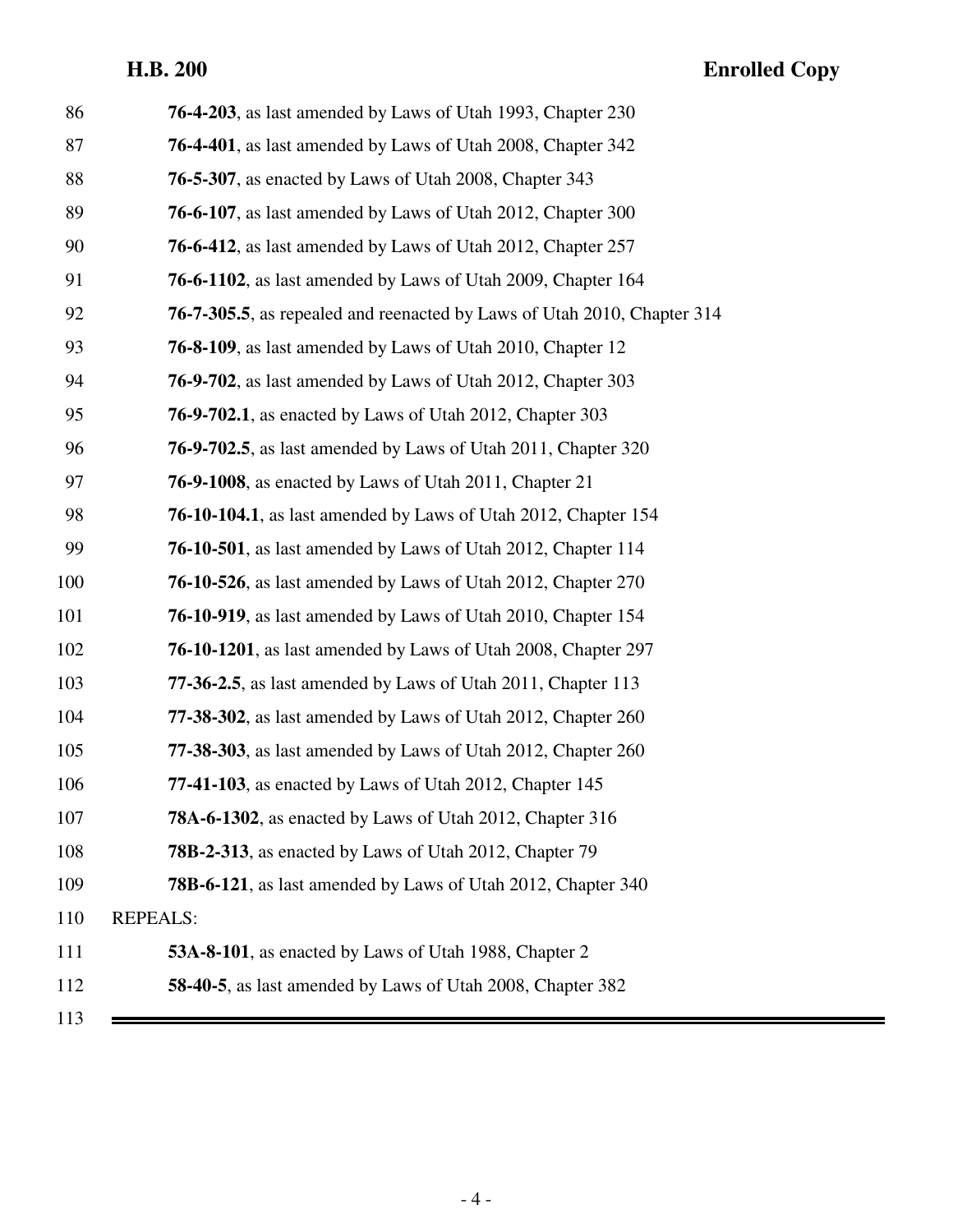| 114 | Be it enacted by the Legislature of the state of Utah:                                               |
|-----|------------------------------------------------------------------------------------------------------|
| 115 | Section 1. Section 11-36a-306 is amended to read:                                                    |
| 116 | 11-36a-306. Certification of impact fee analysis.                                                    |
| 117 | (1) An impact fee facilities plan shall include a written certification from the person or           |
| 118 | entity that prepares the impact fee facilities plan that states the following:                       |
| 119 | "I certify that the attached impact fee facilities plan:                                             |
| 120 | 1. includes only the costs of public facilities that are:                                            |
| 121 | a. allowed under the Impact Fees Act; and                                                            |
| 122 | b. actually incurred; or                                                                             |
| 123 | c. projected to be incurred or encumbered within six years after the day on which each               |
| 124 | impact fee is paid;                                                                                  |
| 125 | 2. does not include:                                                                                 |
| 126 | a. costs of operation and maintenance of public facilities;                                          |
| 127 | b. costs for qualifying public facilities that will raise the level of service for the               |
| 128 | facilities, through impact fees, above the level of service that is supported by existing residents; |
| 129 | or                                                                                                   |
| 130 | c. an expense for overhead, unless the expense is calculated pursuant to a methodology               |
| 131 | that is consistent with generally accepted cost accounting practices and the methodological          |
| 132 | standards set forth by the federal Office of Management and Budget for federal grant                 |
| 133 | reimbursement; and                                                                                   |
| 134 | 3. complies in each and every relevant respect with the Impact Fees Act."                            |
| 135 | (2) An impact fee analysis shall include a written certification from the person or entity           |
| 136 | that prepares the impact fee analysis which states as follows:                                       |
| 137 | "I certify that the attached impact fee analysis:                                                    |
| 138 | 1. includes only the costs of public facilities that are:                                            |
| 139 | a. allowed under the Impact Fees Act; and                                                            |
| 140 | b. actually incurred; or                                                                             |
| 141 | c. projected to be incurred or encumbered within six years after the day on which each               |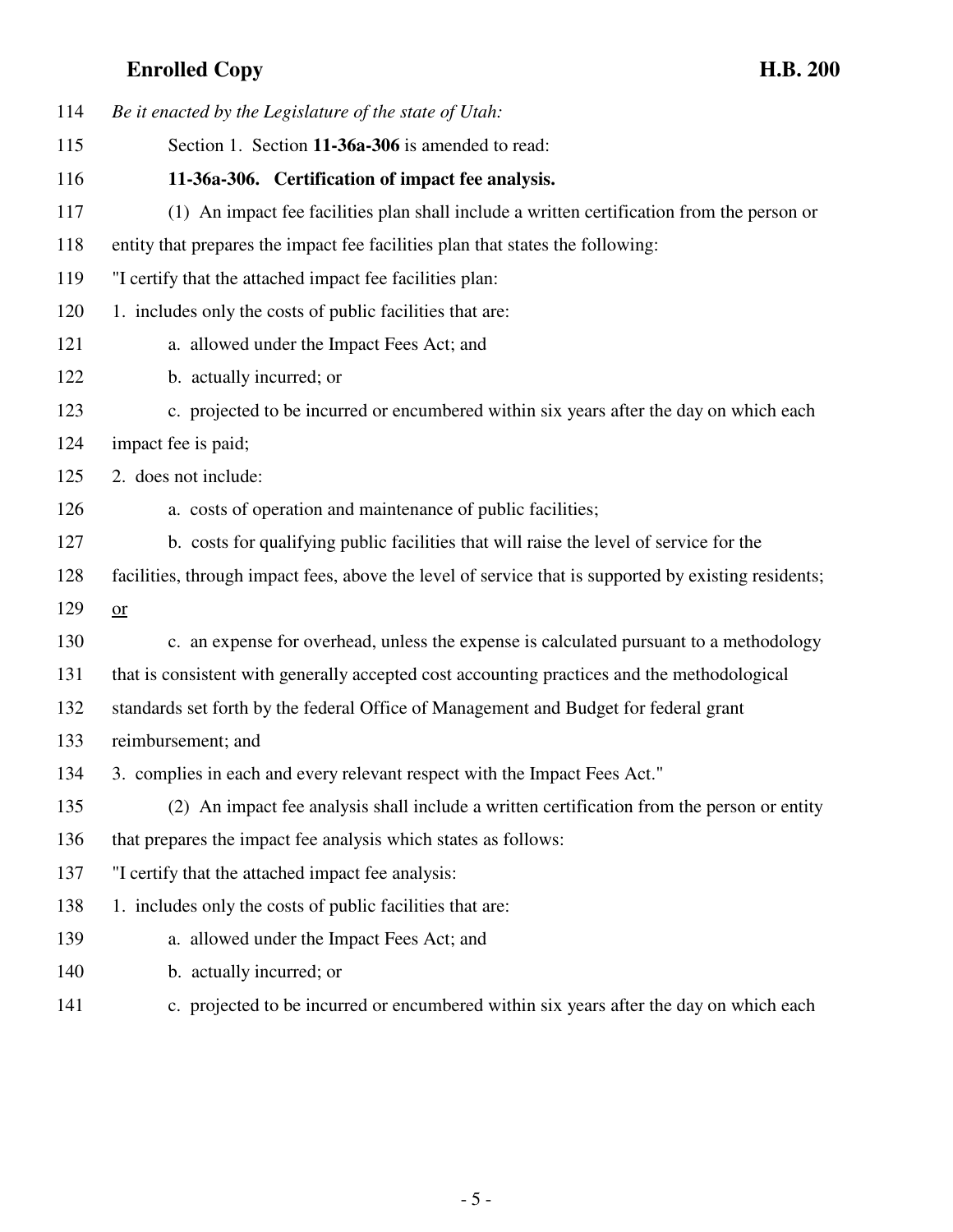| 142 | impact fee is paid;                                                                                  |
|-----|------------------------------------------------------------------------------------------------------|
| 143 | 2. does not include:                                                                                 |
| 144 | a. costs of operation and maintenance of public facilities;                                          |
| 145 | b. costs for qualifying public facilities that will raise the level of service for the               |
| 146 | facilities, through impact fees, above the level of service that is supported by existing residents; |
| 147 | $or$                                                                                                 |
| 148 | c. an expense for overhead, unless the expense is calculated pursuant to a methodology               |
| 149 | that is consistent with generally accepted cost accounting practices and the methodological          |
| 150 | standards set forth by the federal Office of Management and Budget for federal grant                 |
| 151 | reimbursement;                                                                                       |
| 152 | 3. offsets costs with grants or other alternate sources of payment; and                              |
| 153 | 4. complies in each and every relevant respect with the Impact Fees Act."                            |
| 154 | Section 2. Section 11-49-202 is amended to read:                                                     |
| 155 | 11-49-202. Meetings -- Staff.                                                                        |
| 156 | (1) The commission shall meet for the purpose of reviewing an ethics complaint when:                 |
| 157 | (a) except otherwise expressly provided in this chapter, called to meet at the discretion            |
| 158 | of the chair; or                                                                                     |
| 159 | (b) a majority of members agree to meet.                                                             |
| 160 | (2) A majority of the commission is a quorum.                                                        |
| 161 | (3) (a) The commission shall prepare, on an annual basis, a summary data report that                 |
| 162 | contains:                                                                                            |
| 163 | (i) a general description of the activities of the commission during the past year;                  |
| 164 | (ii) the number of ethics complaints filed with the commission;                                      |
| 165 | (iii) the number of ethics complaints dismissed in accordance with Section 11-49-602;                |
| 166 | (iv) the number of ethics complaints reviewed by the commission in accordance with                   |
| 167 | Section 11-49-701;                                                                                   |
| 168 | (v) an executive summary of each complaint review in accordance with Section                         |
| 169 | 11-49-701; and                                                                                       |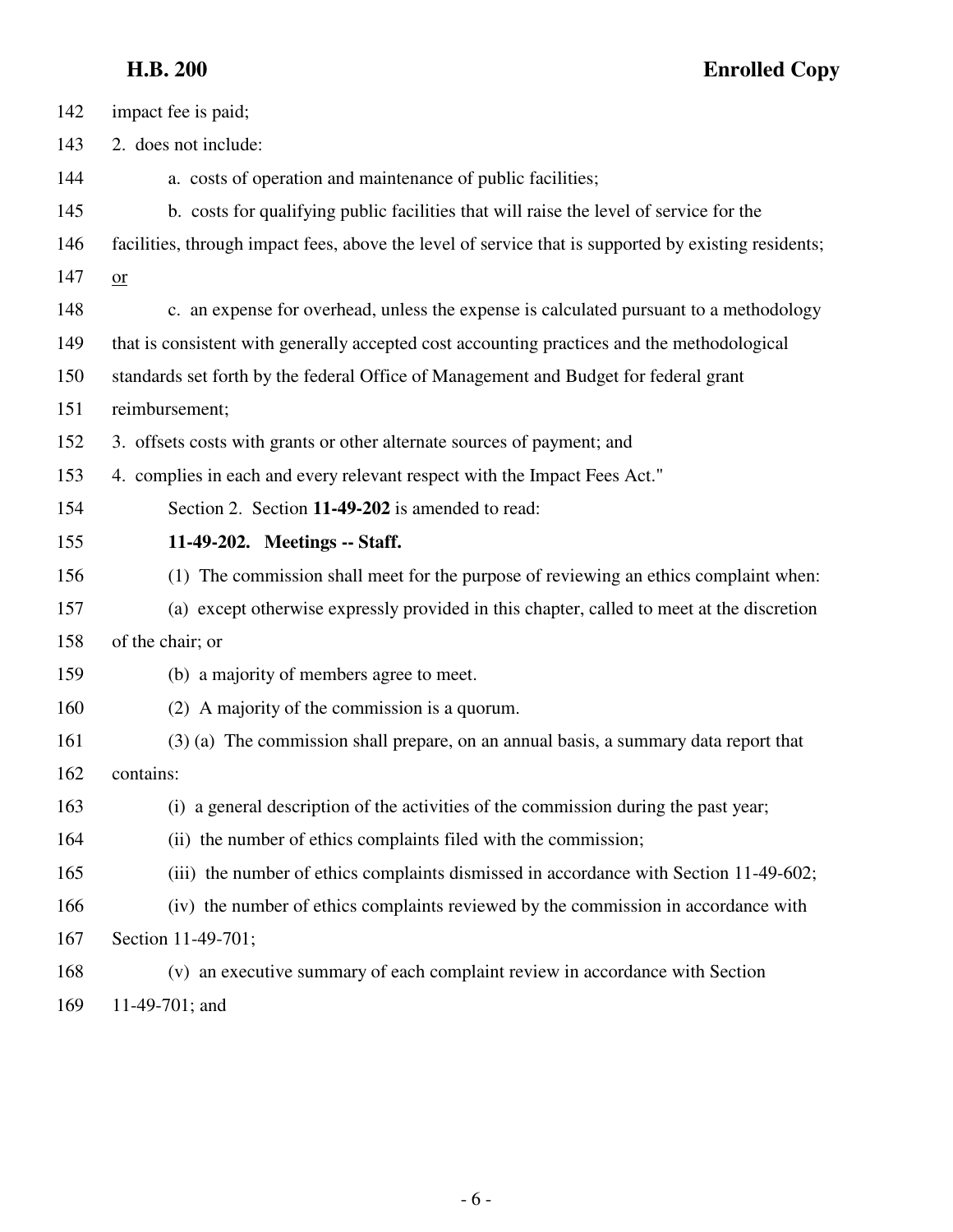| 170 | (vi) an accounting of the commission's budget and expenditures.                               |
|-----|-----------------------------------------------------------------------------------------------|
| 171 | (b) The summary data report shall be submitted to the [Government Operations and]             |
| 172 | Political Subdivisions Interim Committee on an annual basis.                                  |
| 173 | (c) The summary data report shall be a public record.                                         |
| 174 | (4) (a) The Senate and the House of Representatives shall employ staff for the                |
| 175 | commission at a level that is reasonable to assist the commission in performing its duties as |
| 176 | established in this chapter.                                                                  |
| 177 | (b) The Legislative Management Committee shall:                                               |
| 178 | (i) authorize each staff position for the commission; and                                     |
| 179 | (ii) approve the employment of each staff member for the commission.                          |
| 180 | (c) Staff for the commission shall work only for the commission and may not perform           |
| 181 | services for the Senate, House of Representatives, other legislative offices, or a political  |
| 182 | subdivision.                                                                                  |
| 183 | (5) A meeting held by the commission is subject to Title 52, Chapter 4, Open and              |
| 184 | Public Meetings Act, unless otherwise provided.                                               |
| 185 | Section 3. Section 11-49-407 is amended to read:                                              |
| 186 | 11-49-407. Communications of commission members.                                              |
| 187 | (1) As used in this section, "third party" means a person who is not a member of the          |
| 188 | commission or staff to the commission.                                                        |
| 189 | (2) While a complaint is under review by the commission, a member of the                      |
| 190 | commission may not initiate or consider any communications concerning the complaint with a    |
| 191 | third party unless:                                                                           |
| 192 | (a) the communication is expressly permitted under the procedures established by this         |
| 193 | chapter; or                                                                                   |
| 194 | (b) the communication is made by the third party, in writing, simultaneously to:              |
| 195 | all members of the commission; and<br>(i)                                                     |
| 196 | (ii) a staff member of the commission.                                                        |
| 197 | (3) While the commission is reviewing a complaint under this chapter, a commission            |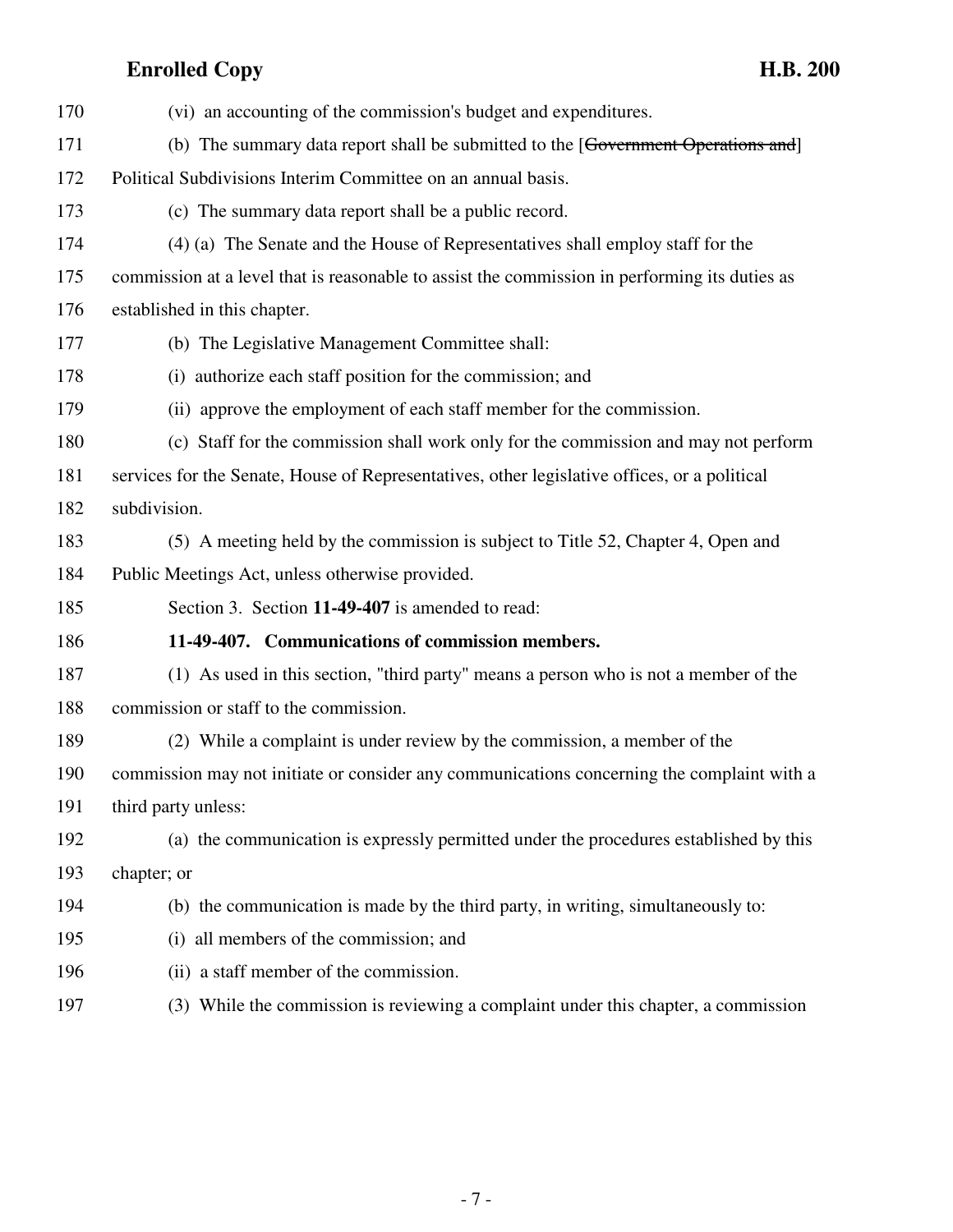| 198 | member may communicate outside of [the meetings] a meeting, hearing, or [deliberations]        |
|-----|------------------------------------------------------------------------------------------------|
| 199 | deliberation with another member of, or staff to, the commission, only if the member's         |
| 200 | communication does not materially compromise the member's responsibility to independently      |
| 201 | review and make decisions in relation to the complaint.                                        |
| 202 | Section 4. Section 13-49-204 is amended to read:                                               |
| 203 | 13-49-204. Bonds -- Exemption -- Statements dependent on posting bond.                         |
| 204 | (1) Except as provided in Subsection (5), an immigration consultant shall post a cash          |
| 205 | bond or surety bond:                                                                           |
| 206 | (a) in the amount $$50,000$ ; and                                                              |
| 207 | (b) payable to the division for the benefit of any person damaged by a fraud,                  |
| 208 | misstatement, misrepresentation, unlawful act, omission, or failure to provide services of an  |
| 209 | immigration consultant, or an agent, representative, or employee of an immigration consultant. |
| 210 | (2) A bond required under this section shall be:                                               |
| 211 | (a) in a form approved by the attorney general; and                                            |
| 212 | (b) conditioned upon the faithful compliance of an immigration consultant with this            |
| 213 | chapter and division rules.                                                                    |
| 214 | (3) (a) If a surety bond posted by an immigration consultant under this section is             |
| 215 | canceled due to the person's negligence, the division may assess a \$300 reinstatement fee.    |
| 216 | (b) No part of a bond posted by an immigration consultant under this section may be            |
| 217 | withdrawn:                                                                                     |
| 218 | (i) during the period the registration under this chapter is in effect; or                     |
| 219 | (ii) while a revocation proceeding is pending against the person.                              |
| 220 | $(4)$ (a) A bond posted under this section by an immigration consultant may be forfeited       |
| 221 | if the person's registration under this chapter is revoked.                                    |
| 222 | (b) Notwithstanding Subsection $(4)(a)$ , the division may make a claim against a bond         |
| 223 | posted by an immigration consultant for money owed the division under this [division] chapter  |
| 224 | without the commission first revoking the immigration consultant's registration.               |
| 225 | (5) The requirements of this section do not apply to an employee of a nonprofit,               |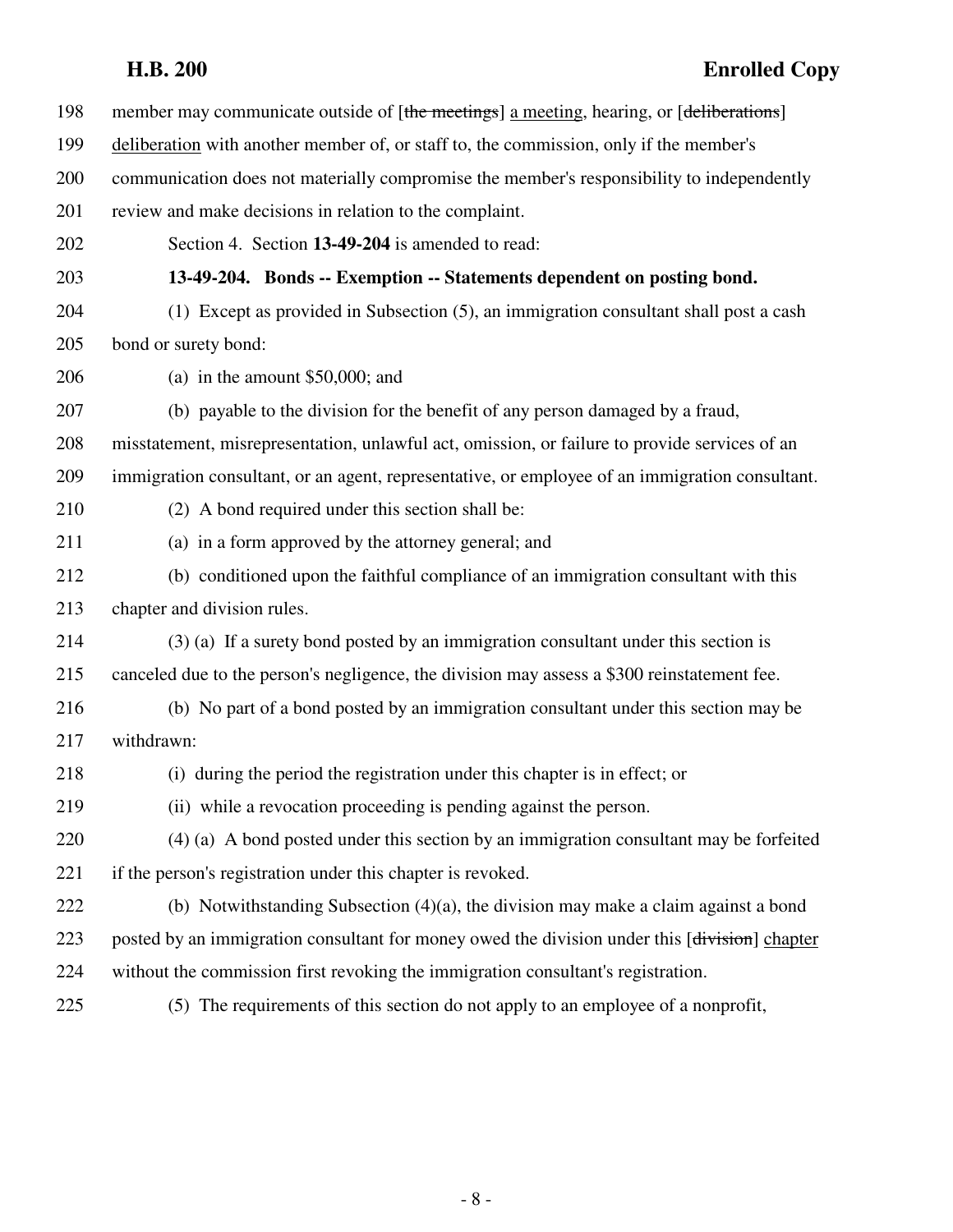226 tax-exempt corporation who assists clients to complete an application document in an 227 immigration matter, free of charge or for a fee, including reasonable costs, consistent with that 228 authorized by the Board of Immigration Appeals under 8 C.F.R. Sec. 292.2.

229 (6) A person may not disseminate by any means a statement indicating that the person 230 is an immigration consultant, engages in the business of an immigration consultant, or proposes 231 to engage in the business of an immigration consultant, unless the person has posted a bond 232 under this section that is maintained throughout the period covered by the statement, such as a 233 listing in a telephone book.

234 (7) An immigration consultant may not make or authorize the making of an oral or 235 written reference to the immigration consultant's compliance with the bonding requirements of 236 this section except as provided in this chapter.

237 Section 5. Section **17-16-21** is amended to read:

238 **17-16-21. Fees of county officers.**

239 (1) As used in this section, "county officer" means all of the county officers 240 enumerated in Section 17-53-101 except county recorders, county constables, and county 241 sheriffs.

242 (2) (a) Each county officer shall collect, in advance, for exclusive county use and 243 benefit:

244 (i) all fees established by the county legislative body under Section 17-53-211; and

- 245 (ii) any other fees authorized or required by law.
- 246 (b) As long as the Children's Legal Defense Account is authorized by Section

247 51-9-408, the county clerk shall:

248 (i) assess \$10 in addition to whatever fee for a marriage license is established under 249 authority of this section [and in addition to the \$20 assessed for the displaced homemaker

250  $program$ ; and

251 (ii) transmit \$10 from each marriage license fee to the Division of Finance for deposit 252 in the Children's Legal Defense Account.

253 (c) (i) As long as the Division of Child and Family Services, created in Section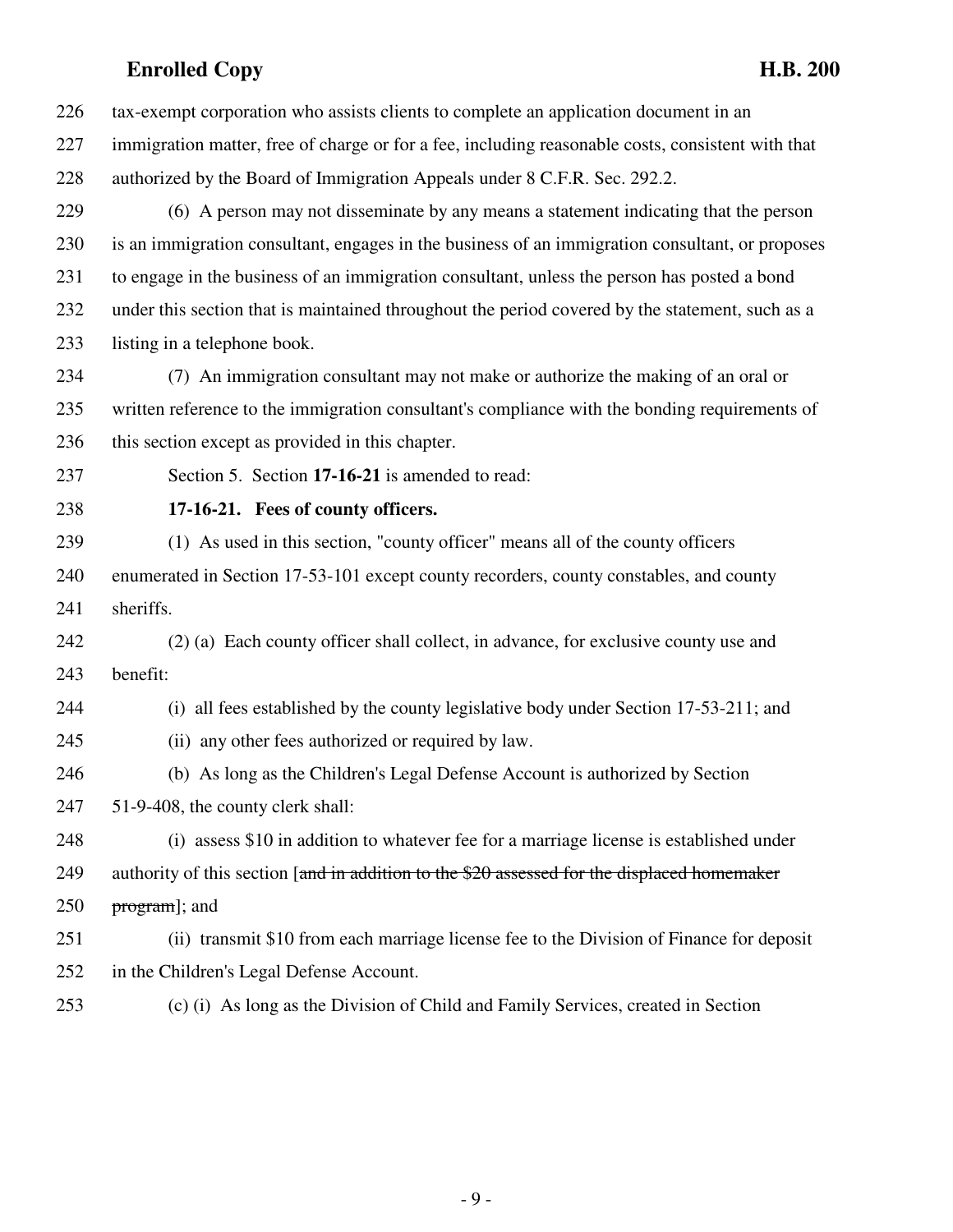| 254 | 62A-4a-103, has the responsibility under Section 62A-4a-105 to provide services, including       |
|-----|--------------------------------------------------------------------------------------------------|
| 255 | temporary shelter, for victims of domestic violence, the county clerk shall:                     |
| 256 | (A) collect \$10 in addition to whatever fee for a marriage license is established under         |
| 257 | authority of this section, in addition to the amount described in Subsection $(2)(b)$ , if an    |
| 258 | applicant chooses, as provided in Subsection $(2)(c)(ii)$ , to pay the additional \$10; and      |
| 259 | (B) to the extent actually paid, transmit \$10 from each marriage license fee to the             |
| 260 | Division of Finance for distribution to the Division of Child and Family Services for the        |
| 261 | operation of shelters for victims of domestic violence.                                          |
| 262 | (ii) (A) The county clerk shall provide a method for an applicant for a marriage license         |
| 263 | to choose to pay the additional \$10 referred to in Subsection $(2)(c)(i)$ .                     |
| 264 | (B) An applicant for a marriage license may choose not to pay the additional \$10                |
| 265 | referred to in Subsection $(2)(c)(i)$ without affecting the applicant's ability to be issued a   |
| 266 | marriage license.                                                                                |
| 267 | (3) This section does not apply to any fees currently being assessed by the state but            |
| 268 | collected by county officers.                                                                    |
| 269 | Section 6. Section 17B-2a-608 is amended to read:                                                |
| 270 | 17B-2a-608. Limit on property tax authority -- Exceptions.                                       |
| 271 | (1) As used in this section, "elected official" means a metropolitan water district board        |
| 272 | of trustee member who is elected to the board of trustees by metropolitan water district voters  |
| 273 | at an election held for that purpose.                                                            |
| 274 | (2) The board of trustees of a metropolitan water district may not collect property tax          |
| 275 | revenue in a tax year beginning on or after January 1, 2015, that would exceed the certified tax |
| 276 | rate under Section 59-2-924 unless:                                                              |
| 277 | (a) the members of the board of trustees are all elected officials; or                           |
| 278 | (b) the proposed tax levy has previously been approved by:                                       |
| 279 | (i) a majority of the metropolitan water district voters at an election held for that            |
| 280 | purpose; or                                                                                      |
| 281 | (ii) the legislative body of each municipality that appoints a member to the board of            |
|     |                                                                                                  |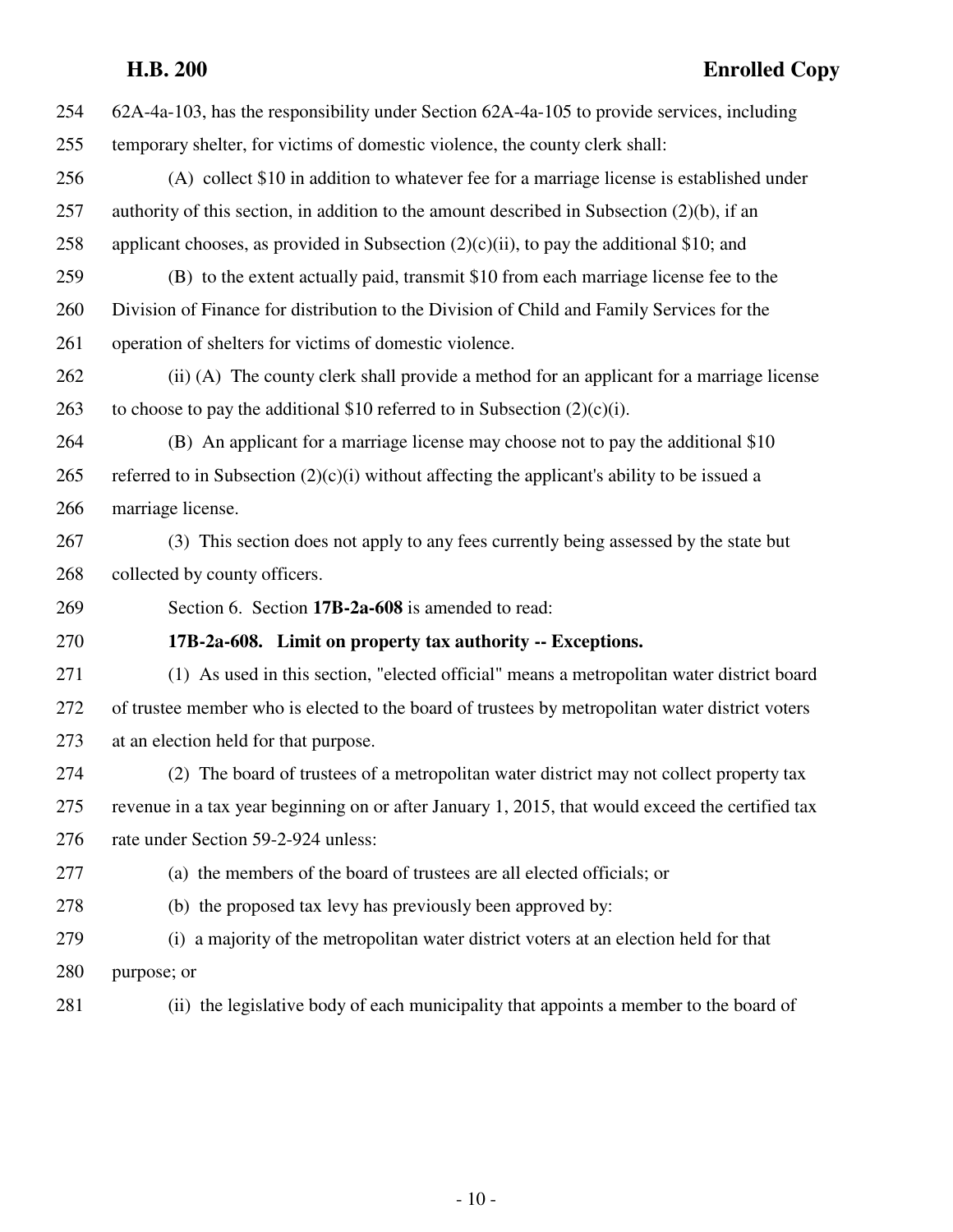| 282 | trustees under Section $[17B-2a-204]$ 17B-2a-604.                                               |
|-----|-------------------------------------------------------------------------------------------------|
| 283 | Section 7. Section 19-6-902 is amended to read:                                                 |
| 284 | 19-6-902. Definitions.                                                                          |
| 285 | As used in this part:                                                                           |
| 286 | (1) "Board" means the Solid and Hazardous Waste Control Board, as defined in                    |
| 287 | Section 19-1-106, within the Department of Environmental Quality.                               |
| 288 | (2) "Certified decontamination specialist" means an individual who has met the                  |
| 289 | standards for certification as a decontamination specialist and has been certified by the board |
| 290 | under Subsection $19-6-906(2)$ .                                                                |
| 291 | (3) "Contaminated" or "contamination" means:                                                    |
| 292 | (a) polluted by hazardous materials that cause property to be unfit for human habitation        |
| 293 | or use due to immediate or long-term health hazards; or                                         |
| 294 | (b) that a property is polluted by hazardous materials as a result of the use, production,      |
| 295 | or presence of methamphetamine in excess of decontamination standards adopted by the            |
| 296 | Department of Health under Section 26-51-201.                                                   |
| 297 | (4) "Contamination list" means a list maintained by the local health department of              |
| 298 | properties:                                                                                     |
| 299 | (a) reported to the local health department under Section 19-6-903; and                         |
| 300 | (b) determined by the local health department to be contaminated.                               |
| 301 | (5) (a) "Decontaminated" means property that at one time was contaminated, but the              |
| 302 | contaminants have been removed.                                                                 |
| 303 | (b) "Decontaminated" for a property that was contaminated by the use, production, or            |
| 304 | presence of methamphetamine means that the property satisfies decontamination standards         |
| 305 | adopted by the Department of Health under Section 26-51-201.                                    |
| 306 | (6) "Hazardous materials":                                                                      |
| 307 | (a) has the same meaning as "hazardous or dangerous [materials"] material" as defined           |
| 308 | in Section 58-37d-3; and                                                                        |

309 (b) includes any illegally manufactured controlled substances.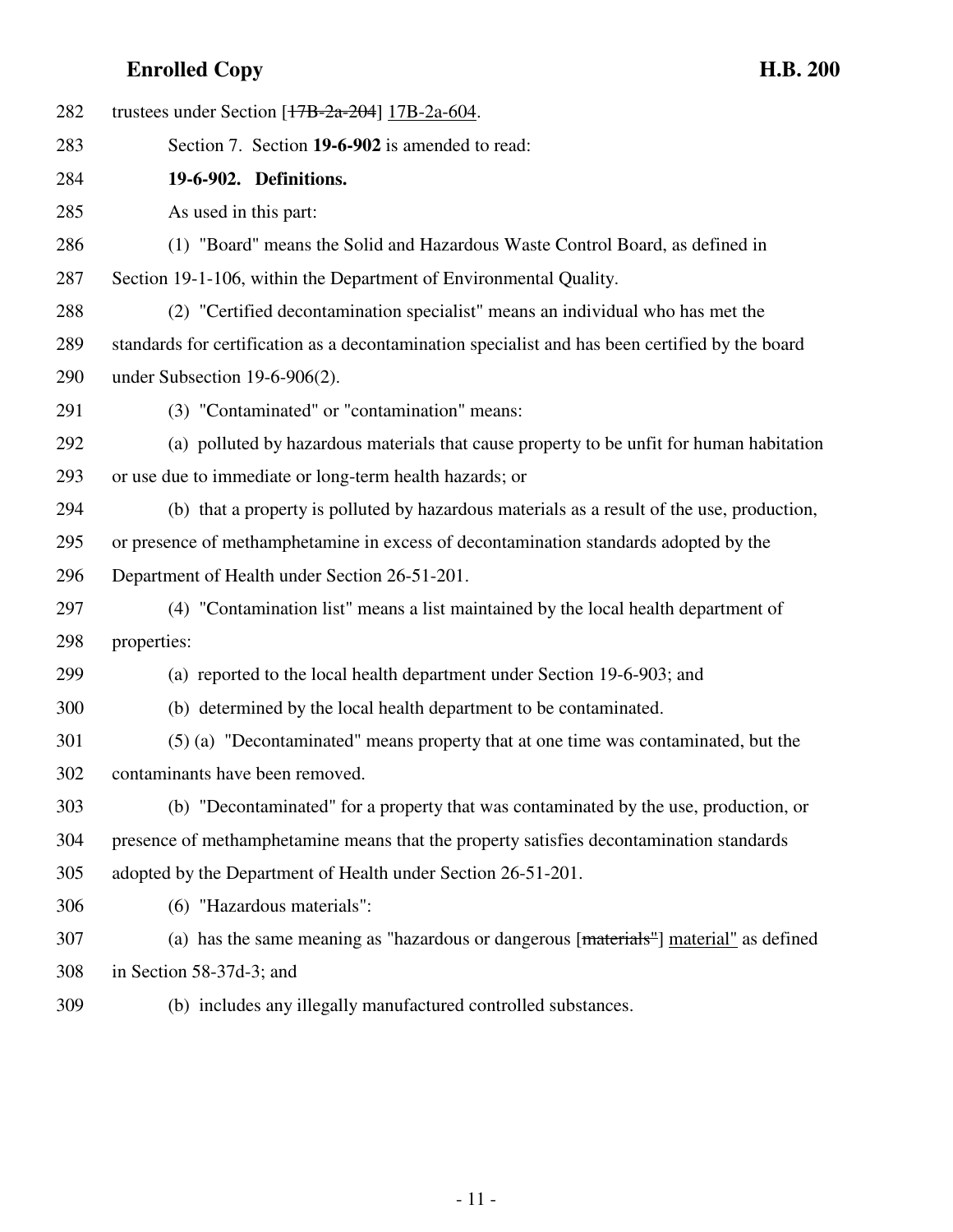| 310 | (7) "Health department" means a local health department under Title 26A, Local                           |
|-----|----------------------------------------------------------------------------------------------------------|
| 311 | Health Authorities.                                                                                      |
| 312 | (8) "Owner of record":                                                                                   |
| 313 | (a) means the owner of real property as shown on the records of the county recorder in                   |
| 314 | the county where the property is located; and                                                            |
| 315 | (b) may include an individual, financial institution, company, corporation, or other                     |
| 316 | entity.                                                                                                  |
| 317 | $(9)$ "Property":                                                                                        |
| 318 | (a) means any real property, site, structure, part of a structure, or the grounds                        |
| 319 | surrounding a structure; and                                                                             |
| 320 | (b) includes single-family residences, outbuildings, garages, units of multiplexes,                      |
| 321 | condominiums, apartment buildings, warehouses, hotels, motels, boats, motor vehicles, trailers,          |
| 322 | manufactured housing, shops, or booths.                                                                  |
| 323 | (10) "Reported property" means property that is the subject of a law enforcement report                  |
| 324 | under Section 19-6-903.                                                                                  |
| 325 | Section 8. Section 25-6-14 is amended to read:                                                           |
| 326 | 25-6-14. Restricting transfers of trust interests.                                                       |
| 327 | $(1)$ (a) For trusts created on or after December 31, 2003, a settlor who in writing                     |
| 328 | irrevocably transfers property in trust to a trust having as trustee a company defined in                |
| 329 | Subsection $7-5-1(1)(d)$ who holds some or all of the trust assets in this state in a savings            |
| 330 | account [described in Subsection] as defined in Section 7-1-103[(29)], a certificate of deposit, a       |
| 331 | brokerage account, a trust company fiduciary account, or account or deposit located in this state        |
| 332 | that is similar to such an account may provide that the income or principal interest of the settlor      |
| 333 | as beneficiary of the trust may not be either voluntarily or involuntarily transferred before            |
| 334 | payment or delivery to the settlor as beneficiary by the trustee. The provision shall be                 |
| 335 | considered to be a restriction on the transfer of the settlor's beneficial interest in the trust that is |
| 336 | enforceable under applicable nonbankruptcy law within the meaning of Section $541(c)(2)$ of              |
| 337 | the Bankruptcy Code or successor provision.                                                              |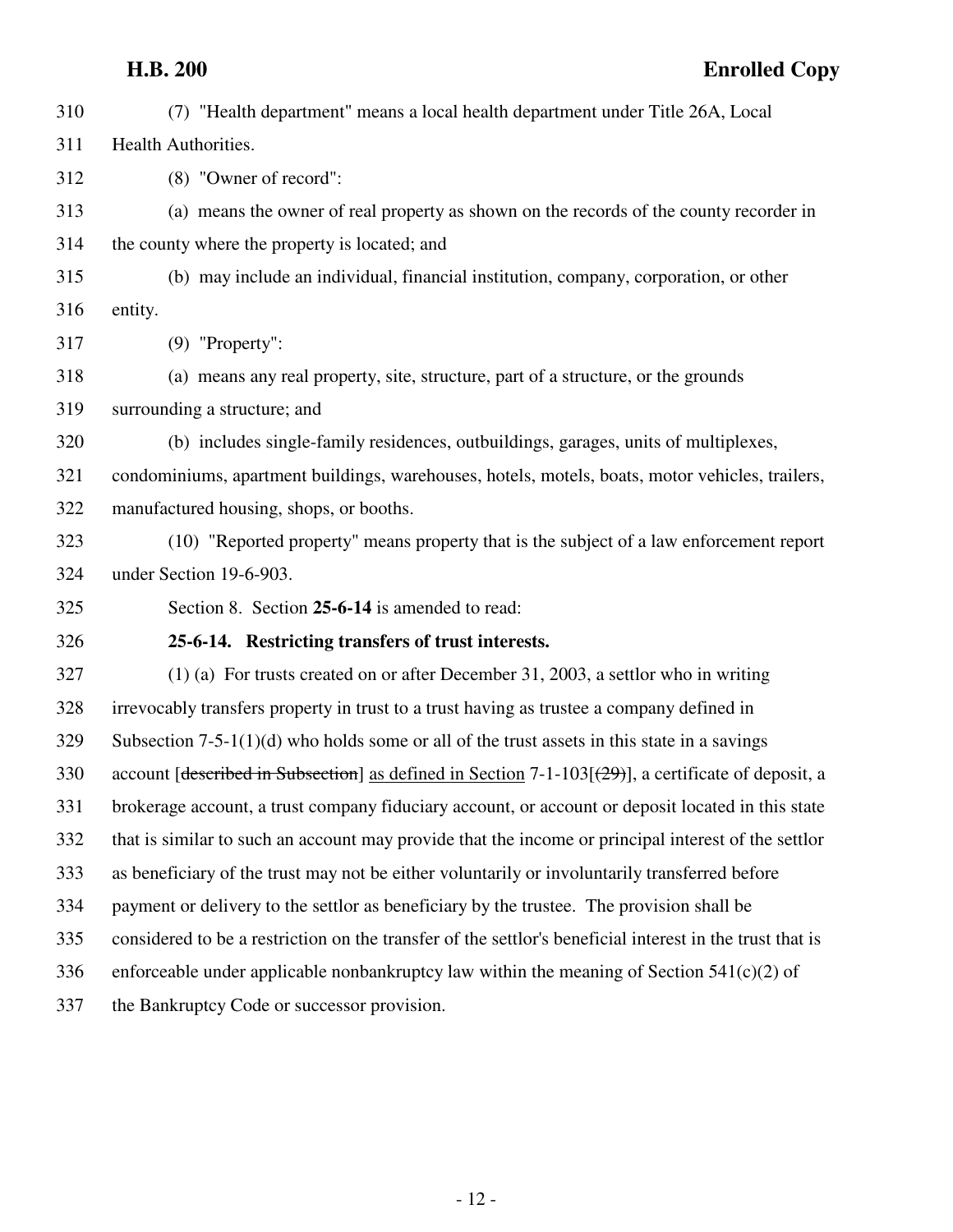| 338 | (b) This Subsection $(1)$ applies to:                                                                   |
|-----|---------------------------------------------------------------------------------------------------------|
| 339 | (i) any form of transfer into trust including:                                                          |
| 340 | (A) conveyance; or                                                                                      |
| 341 | (B) assignment; and                                                                                     |
| 342 | (ii) transfers of:                                                                                      |
| 343 | (A) personal property;                                                                                  |
| 344 | (B) interests in personal property;                                                                     |
| 345 | (C) real property; or                                                                                   |
| 346 | (D) interests in real property.                                                                         |
| 347 | $(2)$ (a) Except as provided in Subsection (2)(c), if a trust has a restriction as provided in          |
| 348 | Subsection $(1)(a)$ , a creditor or other claimant of the settlor may not satisfy a claim, or liability |
| 349 | on it, in either law or equity, out of the settlor's transfer or settlor's beneficial interest in the   |
| 350 | trust.                                                                                                  |
| 351 | (b) For the purposes of Subsection $(2)(a)$ , a creditor includes one holding or seeking to             |
| 352 | enforce a judgment entered by a court or other body having adjudicative authority as well as            |
| 353 | one with a right to payment, whether or not reduced to judgment, liquidated, unliquidated,              |
| 354 | fixed, contingent, matured, unmatured, disputed, undisputed, legal, equitable, secured, or              |
| 355 | unsecured.                                                                                              |
| 356 | (c) A restriction provided under Subsection (1) does not prevent a creditor or person                   |
| 357 | described in Subsection $(2)(a)$ from satisfying a claim or liability out of the settlor's beneficial   |
| 358 | interest in or transfer into trust if:                                                                  |
| 359 | (i) the claim is a judgment, order, decree, or other legally enforceable decision or ruling             |
| 360 | resulting from a judicial, arbitration, mediation, or administrative proceeding commenced prior         |
| 361 | to or within three years after the trust is created;                                                    |
| 362 | (ii) the settlor's transfer into trust is made with actual intent to hinder, delay, or defraud          |
| 363 | that creditor;                                                                                          |
| 364 | (iii) the trust provides that the settlor may revoke or terminate all or part of the trust              |
|     |                                                                                                         |

364 (iii) the trust provides that the settlor may revoke or terminate all or part of the trust 365 without the consent of a person who has a substantial beneficial interest in the trust and the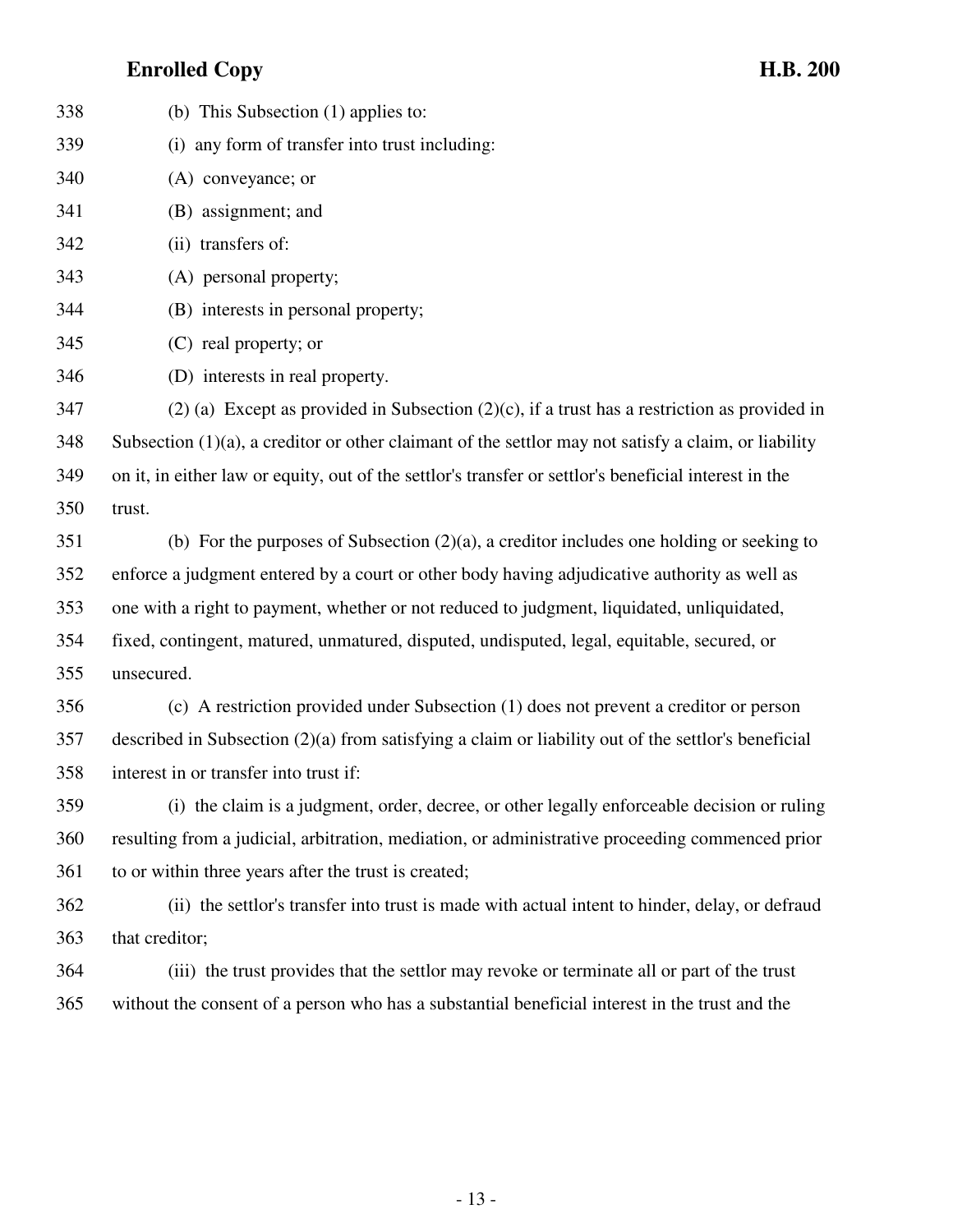|     | <b>H.B. 200</b><br><b>Enrolled Copy</b>                                                              |
|-----|------------------------------------------------------------------------------------------------------|
| 366 | interest would be adversely affected by the exercise of the settlor's power to revoke or             |
| 367 | terminate all or part of the trust;                                                                  |
| 368 | (iv) the trust requires that all or a part of the trust's income or principal, or both must be       |
| 369 | distributed to the settlor as beneficiary;                                                           |
| 370 | (v) the claim is for a payment owed by a settlor under a child support judgment or                   |
| 371 | order;                                                                                               |
| 372 | (vi) the transfer is made when the settlor is insolvent or the transfer renders the settlor          |
| 373 | insolvent;                                                                                           |
| 374 | (vii) the claim is for recovery of public assistance received by the settlor allowed under           |
| 375 | Title 26, Chapter 19, Medical Benefits Recovery Act;                                                 |
| 376 | (viii) the claim is a tax or other amount owed by the settlor to any governmental entity;            |
| 377 | (ix) the claim is by a spouse or former spouse of the settlor on account of an agreement             |
| 378 | or order for the payment of support or alimony or for a division or distribution of property;        |
| 379 | $(x)$ (A) the settlor transferred assets into the trust that:                                        |
| 380 | (I) were listed in a written representation of the settlor's assets given to a claimant to           |
| 381 | induce the claimant to enter into a transaction or agreement with the settlor; or                    |
| 382 | (II) were transferred from the settlor's control in breach of any written agreement,                 |
| 383 | covenant, or security interest between the settlor and the claimant; or                              |
| 384 | (B) without limiting the claimant's right to pursue assets not held by the trust, a                  |
| 385 | claimant described in Subsection $(2)(c)(x)(A)$ may only foreclose or execute upon an asset in       |
| 386 | the trust listed in the written representation described in Subsection $(2)(c)(x)(A)(I)$ or          |
| 387 | transferred in breach of a written agreement, covenant, or security interest as provided in          |
| 388 | Subsection $(2)(c)(x)(A)(II)$ to the extent of the settlor's interest in that asset when it was      |
| 389 | transferred to the trust or the equivalent value of that asset at the time of foreclosure or         |
| 390 | execution if the original asset was sold or traded by the trust; or                                  |
| 391 | (xi) the claim is a judgment, award, order, sentence, fine, penalty, or other                        |
| 392 | determination of liability of the settlor for conduct of the settlor constituting fraud, intentional |
| 393 | infliction of harm, or a crime.                                                                      |
|     |                                                                                                      |
|     |                                                                                                      |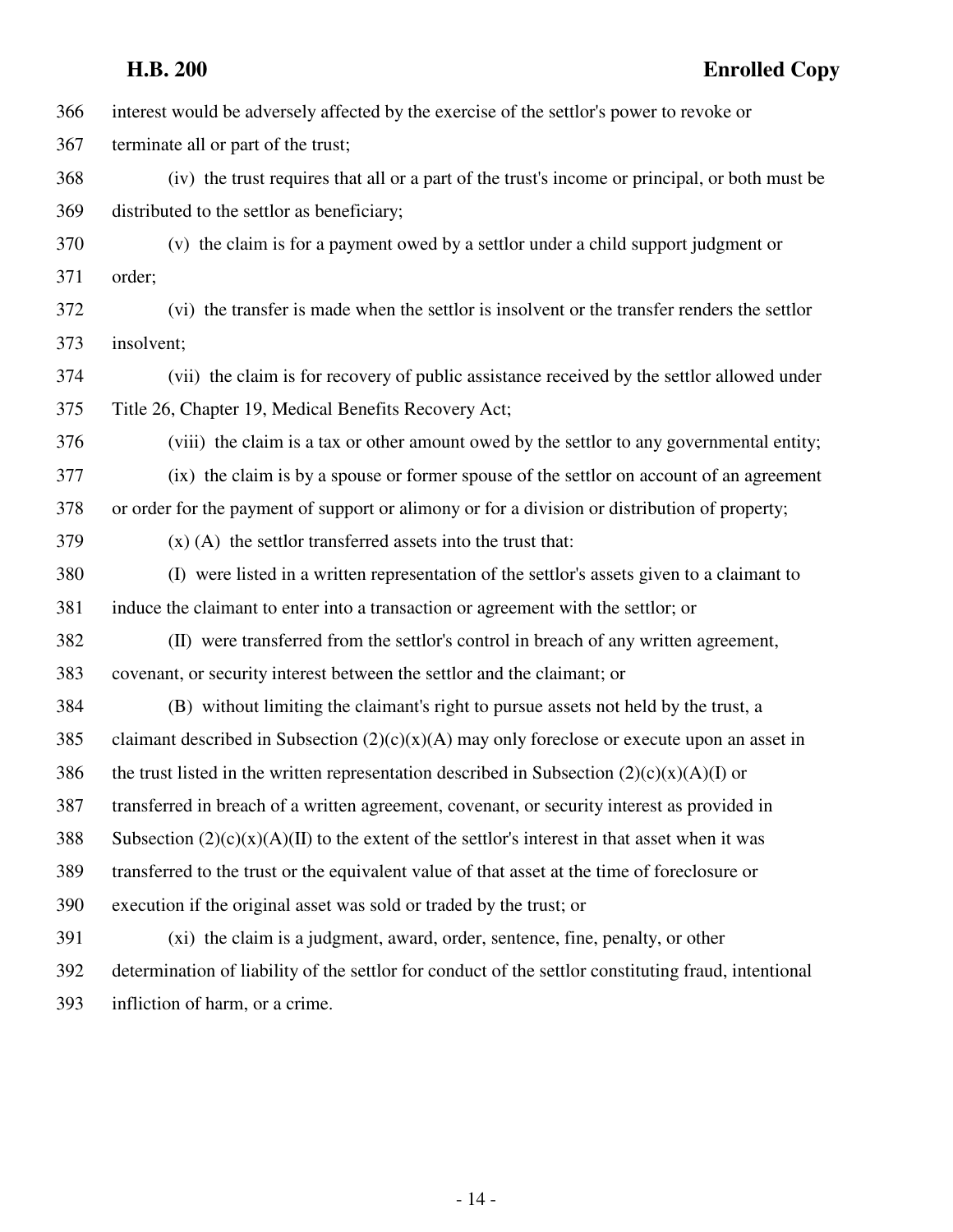394 (d) The statute of limitations for actions to satisfy a claim or liability out of the settlor's 395 beneficial interest in or transfer into trust under Subsections  $(2)(c)(ii)$ ,  $(v)$ ,  $(vii)$ ,  $(viii)$ ,  $(ix)$ ,  $(x)$ , 396 and (xi) is the statute of limitations applicable to the underlying action. 397 (e) For the purposes of Subsection (2)(c) "revoke or terminate" does not include: 398 (i) a power to veto a distribution from the trust; 399 (ii) a testamentary special power of appointment or similar power; 400 (iii) the right to receive a distribution of income, principal, or both in the discretion of 401 another, including a trustee other than the settlor, an interest in a charitable remainder unitrust 402 or charitable remainder annuity trust as defined in Internal Revenue Code Section 664 or 403 successor provision, or a right to receive principal subject to an ascertainable standard set forth 404 in the trust; or 405 (iv) the power to appoint nonsubordinate advisers or trust protectors who can remove 406 and appoint trustees, who can direct, consent to or disapprove distributions, or is the power to 407 serve as an investment director or appoint an investment director under Section 75-7-906. 408 (3) The satisfaction of a claim under Subsection  $(2)(c)$  is limited to that part of the trust 409 or transfer to which it applies. 410 (4) (a) If a trust has a restriction as provided under Subsection (1), the restriction 411 prevents anyone, including a person listed in Subsection (2)(a), from asserting any cause of 412 action or claim for relief against a trustee or anyone involved in the counseling, drafting, 413 preparation, execution, or funding of the trust for: 414 (i) conspiracy to commit a fraudulent conveyance; 415 (ii) aiding and abetting a fraudulent conveyance; or 416 (iii) participating in the trust transaction. 417 (b) A person prevented from asserting a cause of action or claim for relief under this 418 Subsection (4) may assert a cause of action only against: 419 (i) the trust assets; or 420 (ii) the settlor or beneficiary to the extent allowed under Subsection 25-6-5(1)(a). 421 (5) In any action brought under Subsection  $(2)(c)$ , the burden to prove the matter by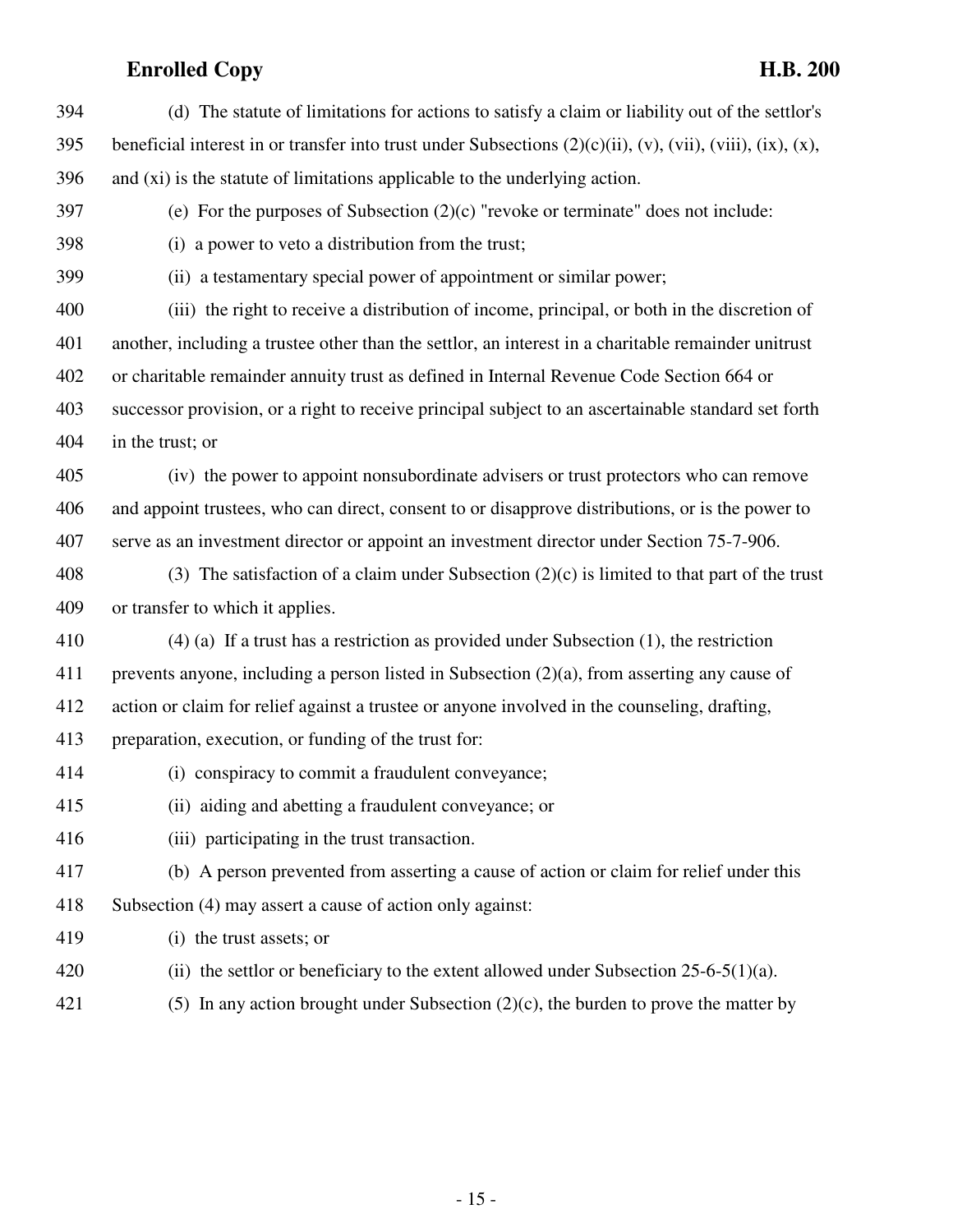422 clear and convincing evidence shall be upon the creditor. 423 (6) For purposes of this section, the transfer shall be considered to have been made on 424 the date the property was originally transferred in trust. 425 (7) The courts of this state shall have exclusive jurisdiction over any action brought 426 under this section. 427 (8) If a trust or a property transfer to a trust is voided or set aside under Subsection  $428$  (2)(c), the trust or property transfer shall be voided or set aside only to the extent necessary to 429 satisfy: 430 (a) the settlor's debt to the creditor or other person at whose instance the trust or 431 property transfer is voided or set aside; and 432 (b) the costs and attorney fees allowed by the court. 433 (9) If a trust or a property transfer to a trust is voided or set aside under Subsection 434 (2)(c) and the court is satisfied that the trustee did not act in bad faith in accepting or 435 administering the property that is the subject of the trust: 436 (a) the trustee has a first and paramount lien against the property that is the subject of 437 the trust in an amount equal to the entire cost properly incurred by the trustee in a defense of 438 the action or proceedings to void or set aside the trust or the property transfer, including 439 attorney fees; 440 (b) the trust or property transfer that is voided or set aside is subject to the proper fees, 441 costs, preexisting rights, claims, and interest of the trustee and any predecessor trustee if the 442 trustee and predecessor trustee did not act in bad faith; and 443 (c) any beneficiary, including the settlor, may retain a distribution made by exercising a 444 trust power or discretion vested in the trustee of the trust, if the power or discretion was 445 properly exercised before the commencement of the action or proceeding to void or set aside 446 the trust or property transfer. 447 (10) If at least one trustee is a trust company as defined in Subsection 7-5-1(1)(d), then

- 448 individuals may also serve as cotrustees.
- 449 Section 9. Section **26-3-7** is amended to read:

- 16 -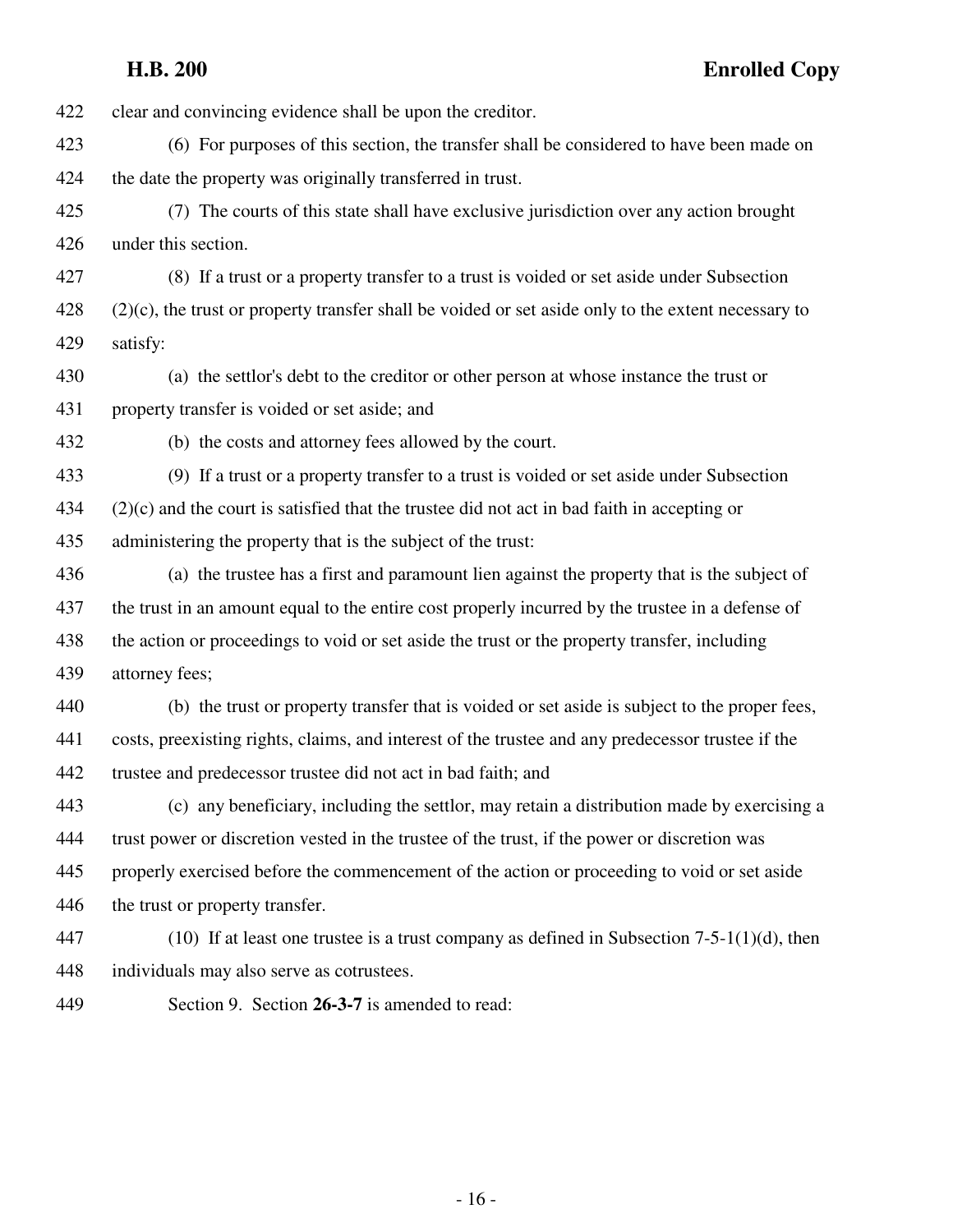| 450 | 26-3-7. Disclosure of health data -- Limitations.                                                 |
|-----|---------------------------------------------------------------------------------------------------|
| 451 | The department may not disclose any identifiable health data unless:                              |
| 452 | (1) one of the following persons has consented to the disclosure:                                 |
| 453 | (a) the individual;                                                                               |
| 454 | (b) the next-of-kin if the individual is deceased;                                                |
| 455 | (c) the parent or legal guardian if the individual is a minor or mentally incompetent; or         |
| 456 | (d) a person holding a power of attorney covering such matters on behalf of the                   |
| 457 | individual;                                                                                       |
| 458 | (2) the disclosure is to a governmental entity in this or another state or the federal            |
| 459 | government, provided that:                                                                        |
| 460 | (a) the data will be used for a purpose for which they were collected by the department;          |
| 461 | and                                                                                               |
| 462 | (b) the recipient enters into a written agreement satisfactory to the department agreeing         |
| 463 | to protect such data in accordance with the requirements of this chapter and department rule      |
| 464 | and not permit further disclosure without prior approval of the department;                       |
| 465 | (3) the disclosure is to an individual or organization, for a specified period, solely for        |
| 466 | bona fide research and statistical purposes, determined in accordance with department rules,      |
| 467 | and the department determines that the data are required for the research and statistical         |
| 468 | purposes proposed and the requesting individual or organization enters into a written             |
| 469 | agreement satisfactory to the department to protect the data in accordance with this chapter and  |
| 470 | department rule and not permit further disclosure without prior approval of the department;       |
| 471 | (4) the disclosure is to a governmental entity for the purpose of conducting an audit,            |
| 472 | evaluation, or investigation of the department and such governmental entity agrees not to use     |
| 473 | those data for making any determination affecting the rights, benefits, or entitlements of any    |
| 474 | individual to whom the health data relates;                                                       |
| 475 | (5) the disclosure is of specific medical or epidemiological information to authorized            |
| 476 | personnel within the department, local health departments, public health authorities, official    |
| 477 | health agencies in other states, the United States Public Health Service, the Centers for Disease |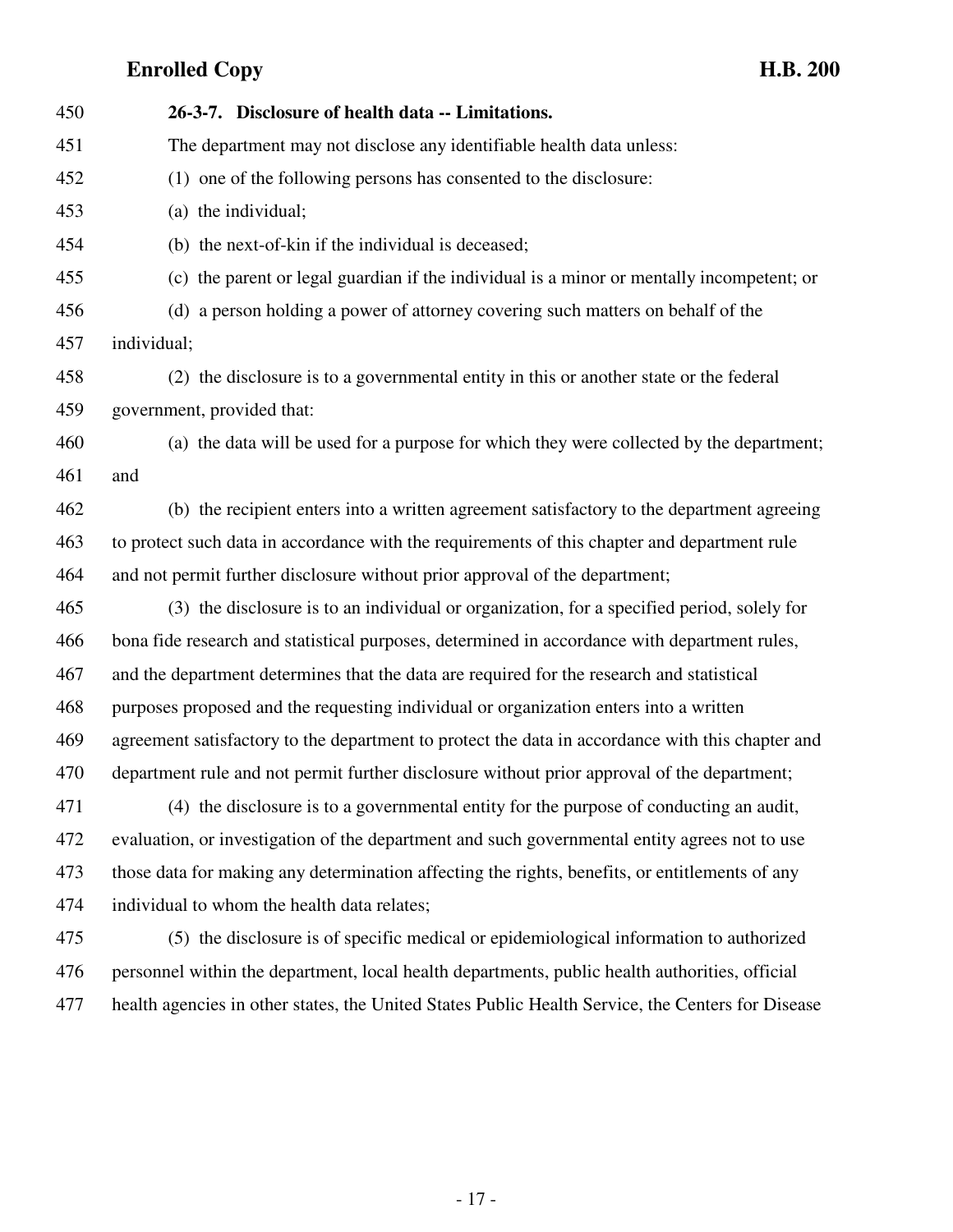| 478 | Control and Prevention (CDC), or agencies responsible to enforce quarantine, when necessary        |
|-----|----------------------------------------------------------------------------------------------------|
| 479 | to continue patient services or to undertake public health efforts to control communicable,        |
| 480 | infectious, acute, chronic, or any other disease or health hazard that the department considers to |
| 481 | be dangerous or important or that may affect the public health;                                    |
| 482 | $(6)$ (a) the disclosure is of specific medical or epidemiological information to a "health"       |
| 483 | care provider" as defined in Section 78B-3-403, health care personnel, or public health            |
| 484 | personnel who has a legitimate need to have access to the information in order to assist the       |
| 485 | patient or to protect the health of others closely associated with the patient. This, and          |
| 486 | (b) this Subsection (6) does not create a duty to warn third parties;                              |
| 487 | (7) the disclosure is necessary to obtain payment from an insurer or other third-party             |
| 488 | payor in order for the department to obtain payment or to coordinate benefits for a patient; or    |
| 489 | (8) the disclosure is to the subject of the identifiable health data.                              |
| 490 | Section 10. Section 26-18-2.6 (Superseded 05/01/13) is amended to read:                            |
| 491 | 26-18-2.6 (Superseded 05/01/13). Dental benefits.                                                  |
| 492 | $(1)$ (a) Except as provided in Subsection $(8)$ , the division shall establish a competitive      |
| 493 | bid process to bid out Medicaid dental benefits under this chapter.                                |
| 494 | (b) The division may bid out the Medicaid dental benefits separately from other                    |
| 495 | program benefits.                                                                                  |
| 496 | (2) The division shall use the following criteria to evaluate dental bids:                         |
| 497 | (a) ability to manage dental expenses;                                                             |
| 498 | (b) proven ability to handle dental insurance;                                                     |
| 499 | (c) efficiency of claim paying procedures;                                                         |
| 500 | (d) provider contracting, discounts, and adequacy of network; and                                  |
| 501 | (e) other criteria established by the department.                                                  |
| 502 | (3) The division shall request bids for the program's benefits:                                    |
| 503 | (a) in $2011$ ; and                                                                                |
| 504 | (b) at least once every five years thereafter.                                                     |
|     |                                                                                                    |

505 (4) The division's contract with dental plans for the program's benefits shall include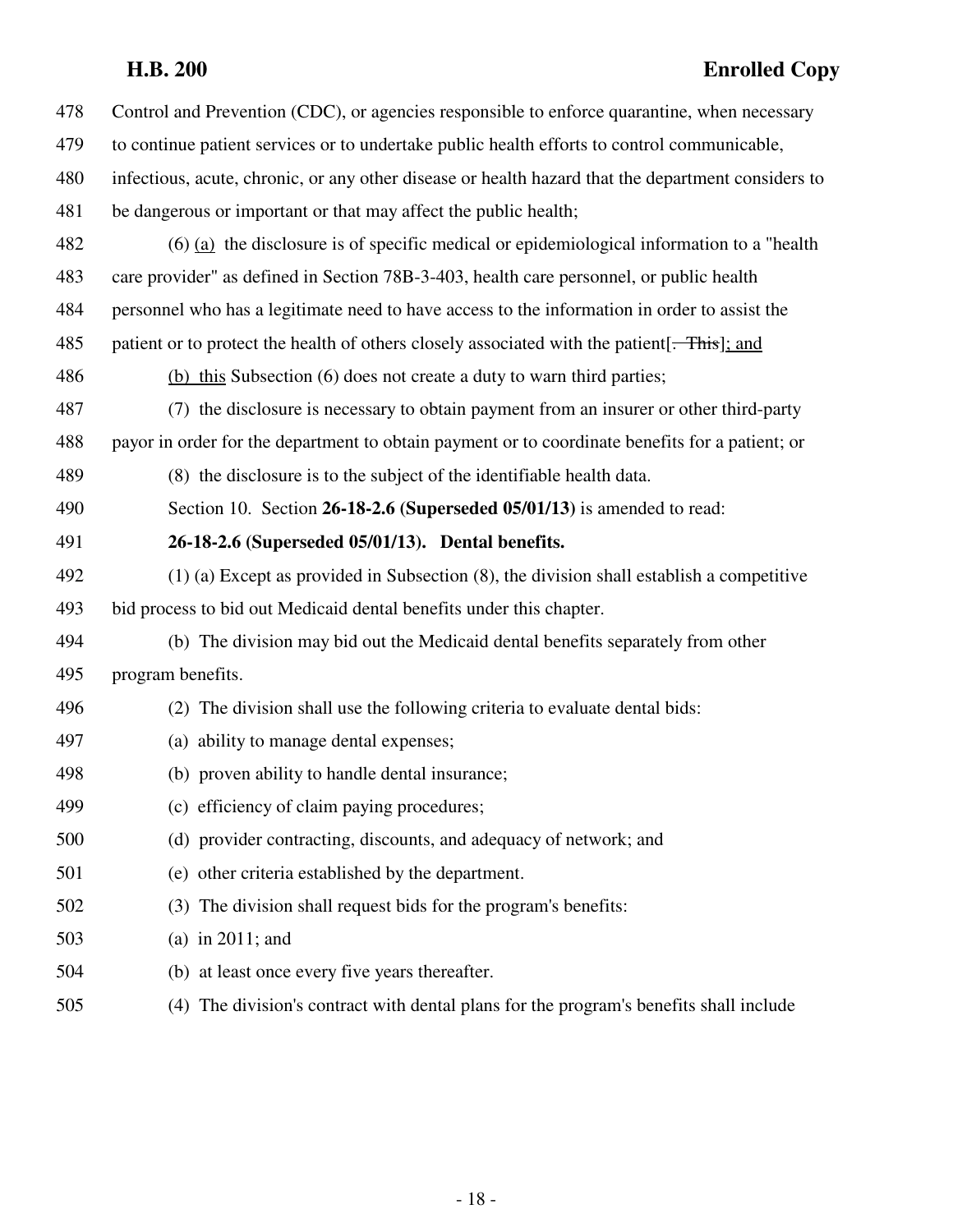506 risk sharing provisions in which the dental plan must accept 100% of the risk for any difference 507 between the division's premium payments per client and actual dental expenditures. 508 (5) The division may not award contracts to: 509 (a) more than three responsive bidders under this section; or 510 (b) an insurer that does not have a current license in the state. 511 (6) (a) The division may cancel the request for proposals if: 512 (i) there are no responsive bidders; or 513 (ii) the division determines that accepting the bids would increase the program's costs. 514 (b) If the division cancels the request for proposals under Subsection (6)(a), the 515 division shall report to the Health and Human Services Interim Committee regarding the 516 reasons for the decision. 517 (7) Title 63G, Chapter 6, Utah Procurement Code, shall apply to this section. 518 (8) (a) The division may: 519 (i) establish a dental health care delivery system and payment reform pilot program for 520 Medicaid dental benefits to increase access to cost effective and quality dental health care by 521 increasing the number of dentists available for Medicaid dental services; and 522 (ii) target specific Medicaid populations or geographic areas in the state. 523 (b) The pilot program shall establish compensation models for dentists and dental 524 hygienists that: 525 (i) increase access to quality, cost effective dental care; and 526 (ii) use funds from the Division of Family Health and Preparedness that are available to 527 reimburse dentists for educational loans in exchange for the dentist agreeing to serve Medicaid 528 and under-served populations. 529 (c) The division may amend the state plan and apply to the Secretary of Health and 530 Human Services for waivers or pilot programs if necessary to establish the new dental care 531 delivery and payment reform model. The division shall evaluate the pilot program's effect on 532 the cost of dental care and access to dental care for the targeted Medicaid populations. The 533 division shall report to the Legislature's Health and Human Services Interim Committee by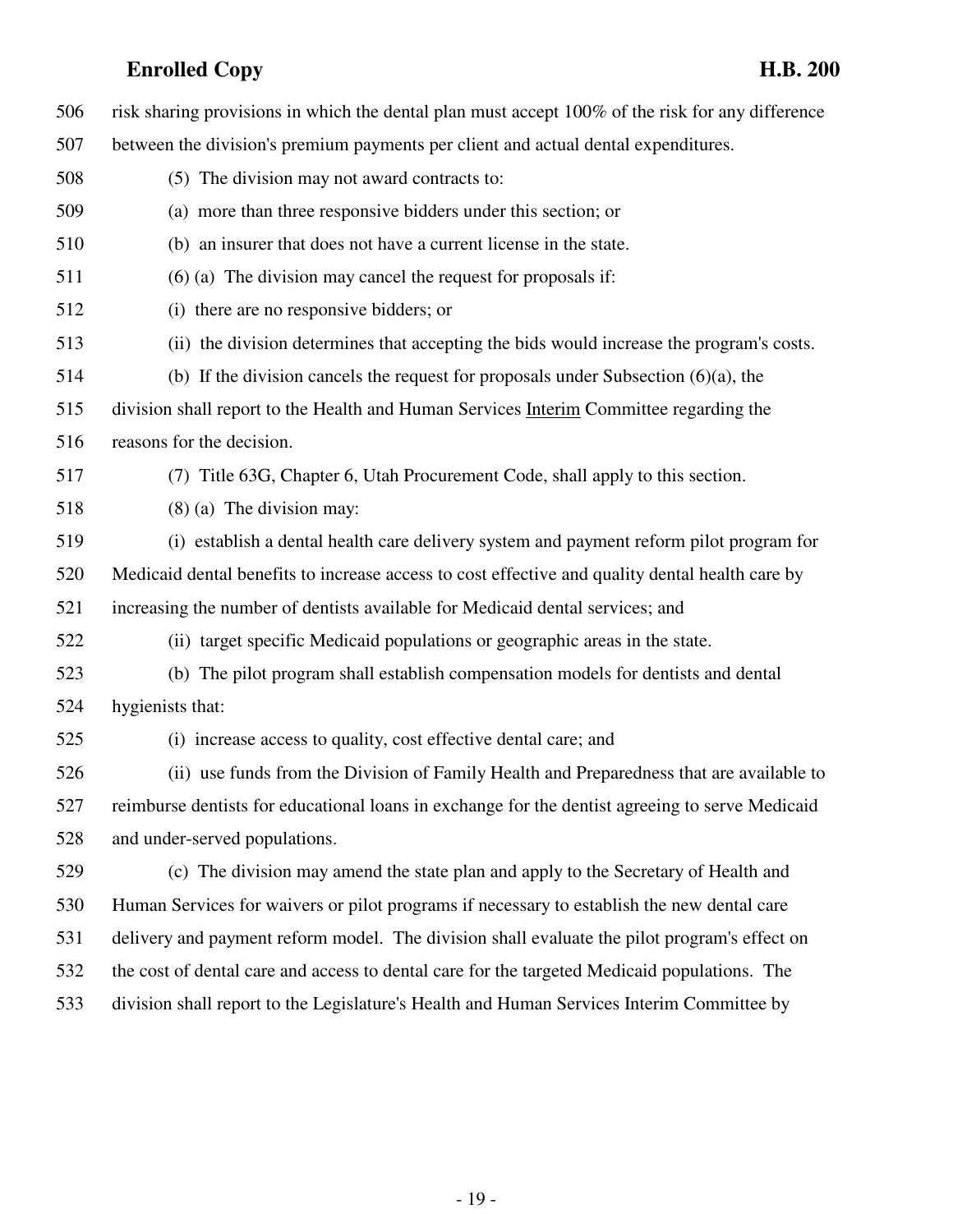| 534 | November 30th of each year that the pilot project is in effect.                                  |
|-----|--------------------------------------------------------------------------------------------------|
| 535 | Section 11. Section 26-18-2.6 (Effective 05/01/13) is amended to read:                           |
| 536 | 26-18-2.6 (Effective 05/01/13). Dental benefits.                                                 |
| 537 | $(1)$ (a) Except as provided in Subsection $(8)$ , the division shall establish a competitive    |
| 538 | bid process to bid out Medicaid dental benefits under this chapter.                              |
| 539 | (b) The division may bid out the Medicaid dental benefits separately from other                  |
| 540 | program benefits.                                                                                |
| 541 | (2) The division shall use the following criteria to evaluate dental bids:                       |
| 542 | (a) ability to manage dental expenses;                                                           |
| 543 | (b) proven ability to handle dental insurance;                                                   |
| 544 | (c) efficiency of claim paying procedures;                                                       |
| 545 | (d) provider contracting, discounts, and adequacy of network; and                                |
| 546 | (e) other criteria established by the department.                                                |
| 547 | (3) The division shall request bids for the program's benefits:                                  |
| 548 | (a) in $2011$ ; and                                                                              |
| 549 | (b) at least once every five years thereafter.                                                   |
| 550 | (4) The division's contract with dental plans for the program's benefits shall include           |
| 551 | risk sharing provisions in which the dental plan must accept 100% of the risk for any difference |
| 552 | between the division's premium payments per client and actual dental expenditures.               |
| 553 | (5) The division may not award contracts to:                                                     |
| 554 | (a) more than three responsive bidders under this section; or                                    |
| 555 | (b) an insurer that does not have a current license in the state.                                |
| 556 | $(6)$ (a) The division may cancel the request for proposals if:                                  |
| 557 | (i) there are no responsive bidders; or                                                          |
| 558 | (ii) the division determines that accepting the bids would increase the program's costs.         |
| 559 | (b) If the division cancels the request for proposals under Subsection $(6)(a)$ , the            |
| 560 | division shall report to the Health and Human Services Interim Committee regarding the           |
| 561 | reasons for the decision.                                                                        |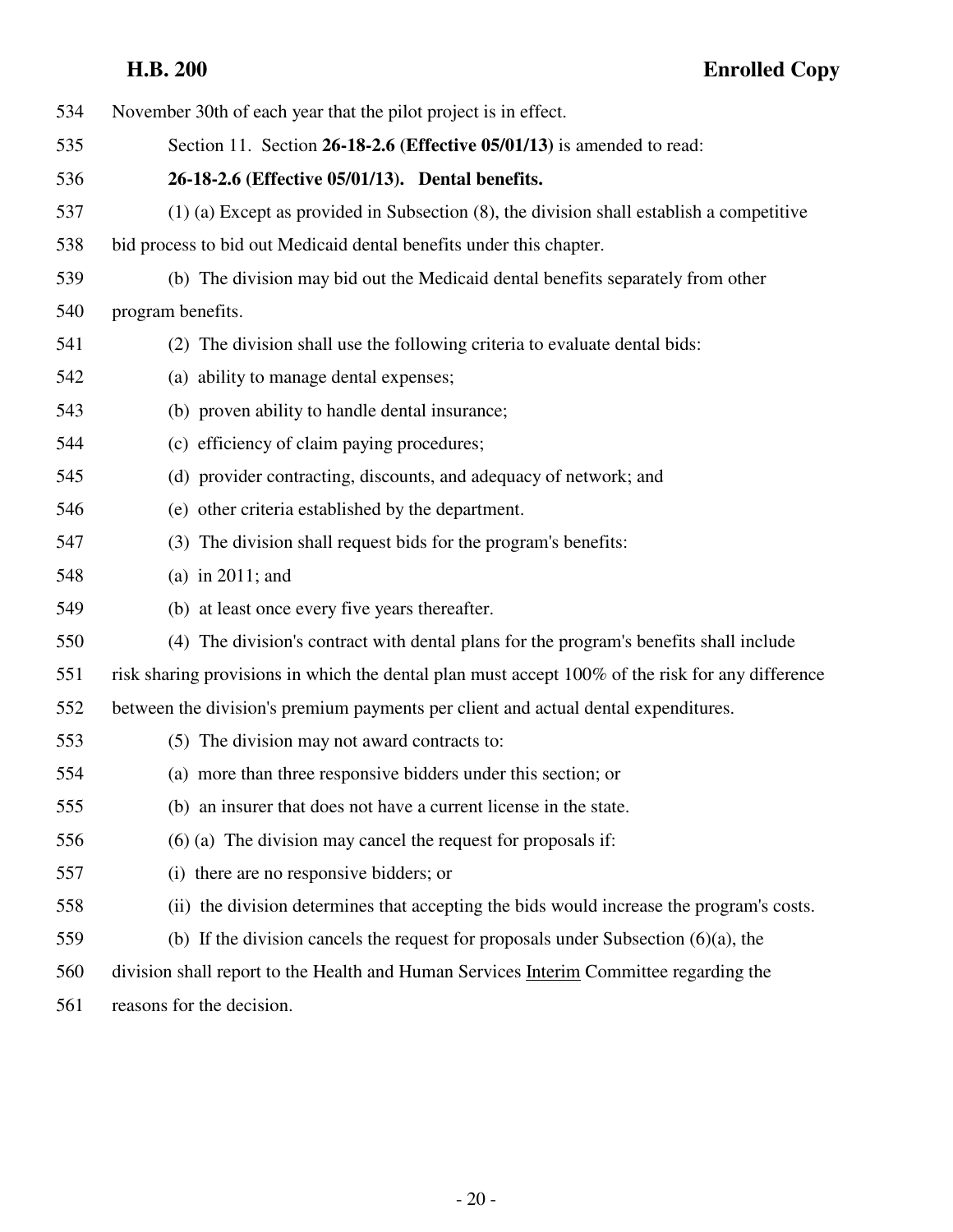562 (7) Title 63G, Chapter 6a, Utah Procurement Code, shall apply to this section. 563 (8) (a) The division may: 564 (i) establish a dental health care delivery system and payment reform pilot program for 565 Medicaid dental benefits to increase access to cost effective and quality dental health care by 566 increasing the number of dentists available for Medicaid dental services; and 567 (ii) target specific Medicaid populations or geographic areas in the state. 568 (b) The pilot program shall establish compensation models for dentists and dental 569 hygienists that: 570 (i) increase access to quality, cost effective dental care; and 571 (ii) use funds from the Division of Family Health and Preparedness that are available to 572 reimburse dentists for educational loans in exchange for the dentist agreeing to serve Medicaid 573 and under-served populations. 574 (c) The division may amend the state plan and apply to the Secretary of Health and 575 Human Services for waivers or pilot programs if necessary to establish the new dental care 576 delivery and payment reform model. The division shall evaluate the pilot program's effect on 577 the cost of dental care and access to dental care for the targeted Medicaid populations. The 578 division shall report to the Legislature's Health and Human Services Interim Committee by 579 November 30th of each year that the pilot project is in effect. 580 Section 12. Section **26-18-402** is amended to read: 581 **26-18-402. Medicaid Restricted Account.** 582 (1) There is created a restricted account in the General Fund known as the Medicaid 583 Restricted Account. 584 (2) (a) Except as provided in Subsection (3), the following shall be deposited into the 585 Medicaid Restricted Account: 586 (i) any general funds appropriated to the department for the state plan for medical 587 assistance or for the Division of Health Care Financing that are not expended by the 588 department in the fiscal year for which the general funds were appropriated and which are not 589 otherwise designated as nonlapsing shall lapse into the Medicaid Restricted Account;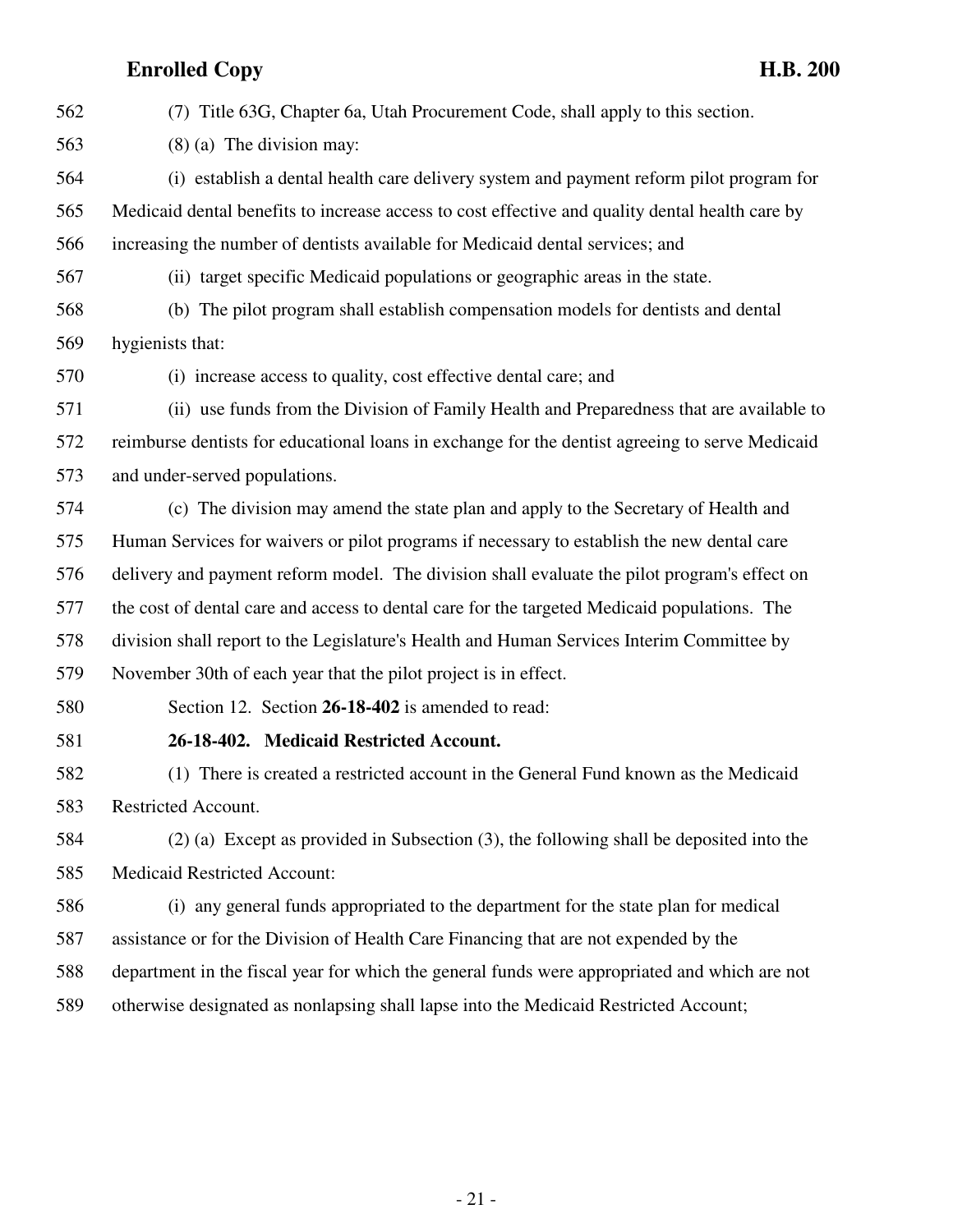590 (ii) any unused state funds that are associated with the Medicaid program, as defined in 591 Section 26-18-2, from the Department of Workforce Services and the Department of Human 592 Services; and 593 (iii) any penalties imposed and collected under: 594 (A) Section 17B-2a-818.5; 595 (B) Section 19-1-206; 596 **[(D)]** (C) Section 63A-5-205; 597 **[(E)]** (D) Section 63C-9-403;  $[\text{or}]$ 598 **[(F)]** (E) Section 72-6-107.5[.]; or 599 [(C)] (F) Section 79-2-404[;]. 600 (b) The account shall earn interest and all interest earned shall be deposited into the 601 account. 602 (c) The Legislature may appropriate money in the restricted account to fund programs 603 that expand medical assistance coverage and private health insurance plans to low income 604 persons who have not traditionally been served by Medicaid, including the Utah Children's 605 Health Insurance Program created in Chapter 40. 606 (3) For fiscal years 2008-09, 2009-10, 2010-11, 2011-12, and 2012-13 the following 607 funds are nonlapsing: 608 (a) any general funds appropriated to the department for the state plan for medical 609 assistance, or for the Division of Health Care Financing that are not expended by the 610 department in the fiscal year in which the general funds were appropriated; and 611 (b) funds described in Subsection  $(2)(a)(ii)$ . 612 Section 13. Section **26-36a-206** is amended to read: 613 **26-36a-206. Penalties and interest.** 614 (1) A facility that fails to pay any assessment or file a return as required under this 615 chapter, within the time required by this chapter, shall pay, in addition to the assessment, 616 penalties and interest established by the department. 617 (2) (a) Consistent with Subsection (2)(b), the department shall adopt rules in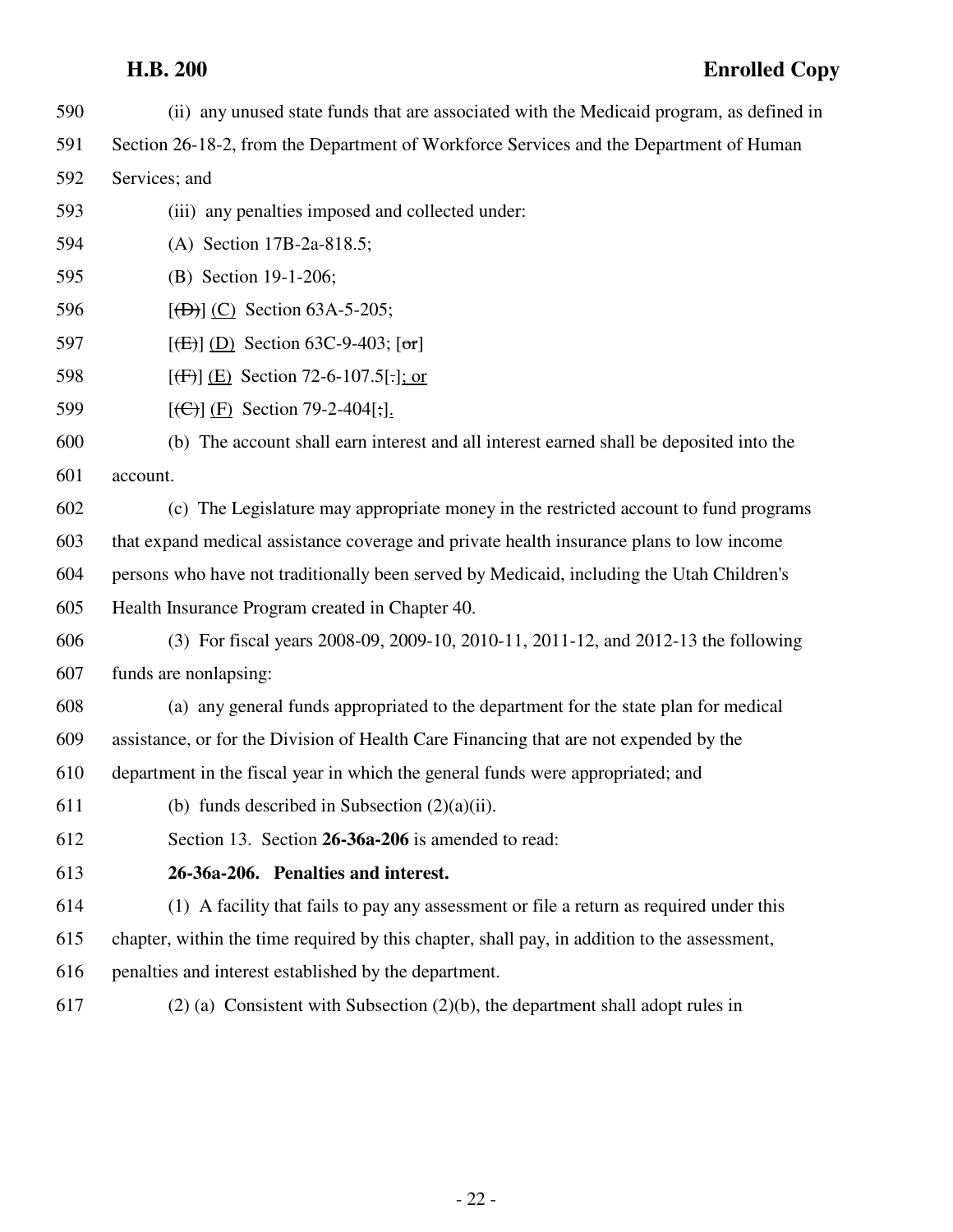| 618 | accordance with Title 63G, Chapter 3, Utah Administrative Rulemaking Act, which establish       |
|-----|-------------------------------------------------------------------------------------------------|
| 619 | reasonable penalties and interest for the violations described in Subsection (1).               |
| 620 | (b) If a hospital fails to timely pay the full amount of a quarterly assessment, the            |
| 621 | department shall add to the assessment:                                                         |
| 622 | (i) a penalty equal to 5% of the quarterly amount not paid on or before the due date;           |
| 623 | and                                                                                             |
| 624 | (ii) on the last day of each quarter after the due date until the assessed amount and the       |
| 625 | penalty imposed under Subsection $(2)(b)(i)$ are paid in full, an additional 5% penalty on:     |
| 626 | (A) any unpaid quarterly assessment; and                                                        |
| 627 | (B) any unpaid penalty assessment.                                                              |
| 628 | (c) The division may waive, reduce, or compromise the penalties and interest provided           |
| 629 | for in this section in the same manner as provided in Subsection 59-1-401 $(\frac{8}{6})$ (13). |
| 630 | Section 14. Section 34A-5-106 is amended to read:                                               |
| 631 | 34A-5-106. Discriminatory or prohibited employment practices -- Permitted                       |
| 632 | practices.                                                                                      |
| 633 | (1) It is a discriminatory or prohibited employment practice to take any action                 |
| 634 | described in Subsections $(1)(a)$ through $(f)$ .                                               |
| 635 | (a) (i) An employer may not refuse to hire, promote, discharge, demote, or terminate            |
| 636 | any person, or to retaliate against, harass, or discriminate in matters of compensation or in   |
| 637 | terms, privileges, and conditions of employment against any person otherwise qualified,         |
| 638 | because of:                                                                                     |
| 639 | $(A)$ race;                                                                                     |
| 640 | $(B)$ color;                                                                                    |
| 641 | $(C)$ sex;                                                                                      |
| 642 | (D) pregnancy, childbirth, or pregnancy-related conditions;                                     |
| 643 | (E) age, if the individual is 40 years of age or older;                                         |
| 644 | (F) religion;                                                                                   |
| 645 | (G) national origin; or                                                                         |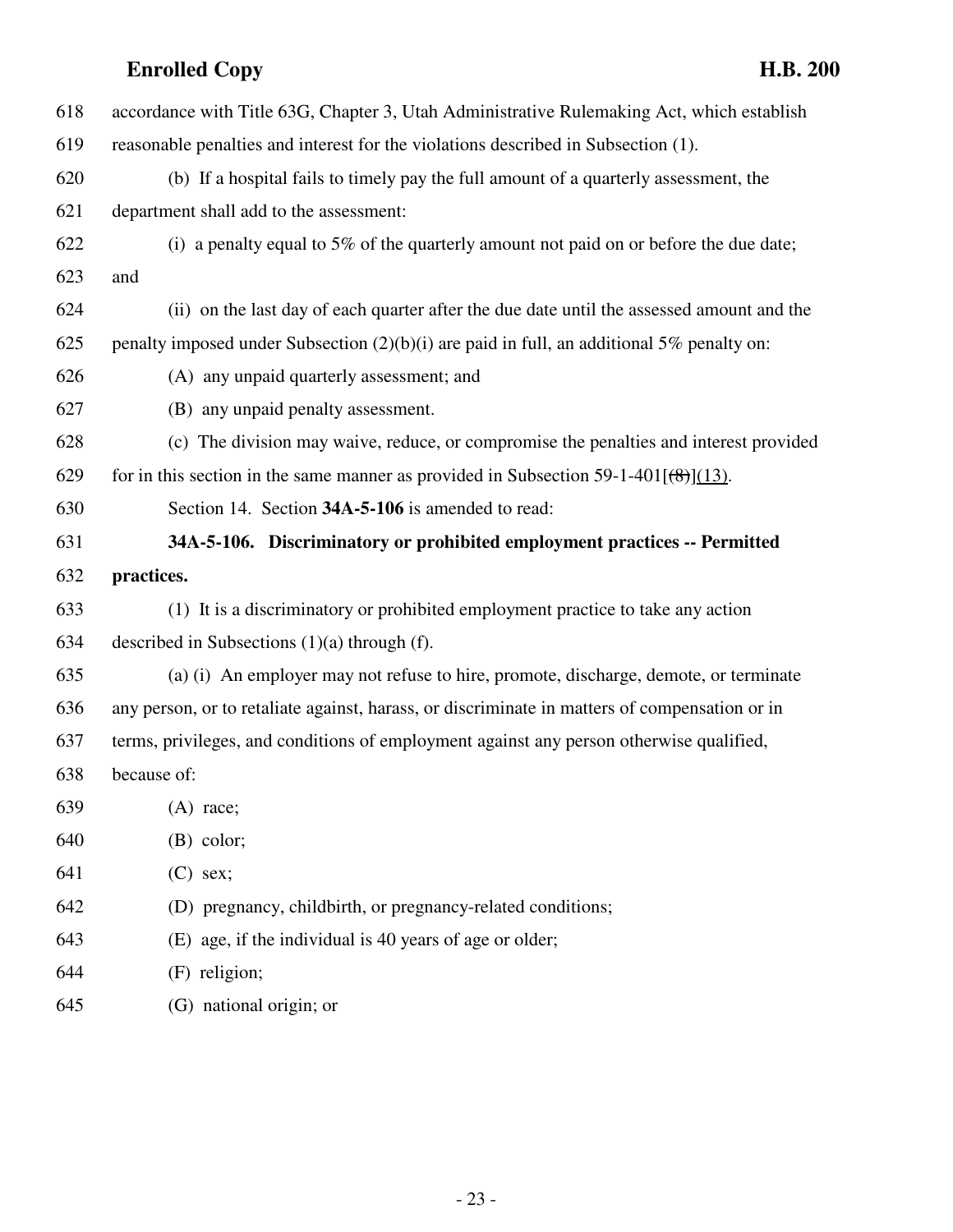| 646 | (H) disability.                                                                                |
|-----|------------------------------------------------------------------------------------------------|
| 647 | (ii) A person may not be considered "otherwise qualified," unless that person possesses        |
| 648 | the following required by an employer for any particular job, job classification, or position: |
| 649 | (A) education;                                                                                 |
| 650 | (B) training;                                                                                  |
| 651 | (C) ability, with or without reasonable accommodation;                                         |
| 652 | (D) moral character;                                                                           |
| 653 | (E) integrity;                                                                                 |
| 654 | (F) disposition to work;                                                                       |
| 655 | (G) adherence to reasonable rules and regulations; and                                         |
| 656 | (H) other job related qualifications required by an employer.                                  |
| 657 | (iii) (A) As used in this chapter, "to discriminate in matters of compensation" means          |
| 658 | the payment of differing wages or salaries to employees having substantially equal experience, |
| 659 | responsibilities, and skill for the particular job.                                            |
| 660 | (B) Notwithstanding Subsection $(1)(a)(iii)(A)$ :                                              |
| 661 | (I) nothing in this chapter prevents increases in pay as a result of longevity with the        |
| 662 | employer, if the salary increases are uniformly applied and available to all employees on a    |
| 663 | substantially proportional basis; and                                                          |
| 664 | (II) nothing in this section prohibits an employer and employee from agreeing to a rate        |
| 665 | of pay or work schedule designed to protect the employee from loss of Social Security payment  |
| 666 | or benefits if the employee is eligible for those payments.                                    |
| 667 | (b) An employment agency may not:                                                              |
| 668 | (i) refuse to list and properly classify for employment, or refuse to refer an individual      |
| 669 | for employment, in a known available job for which the individual is otherwise qualified,      |
| 670 | because of:                                                                                    |
| 671 | $(A)$ race;                                                                                    |
| 672 | $(B)$ color;                                                                                   |

673 (C) sex;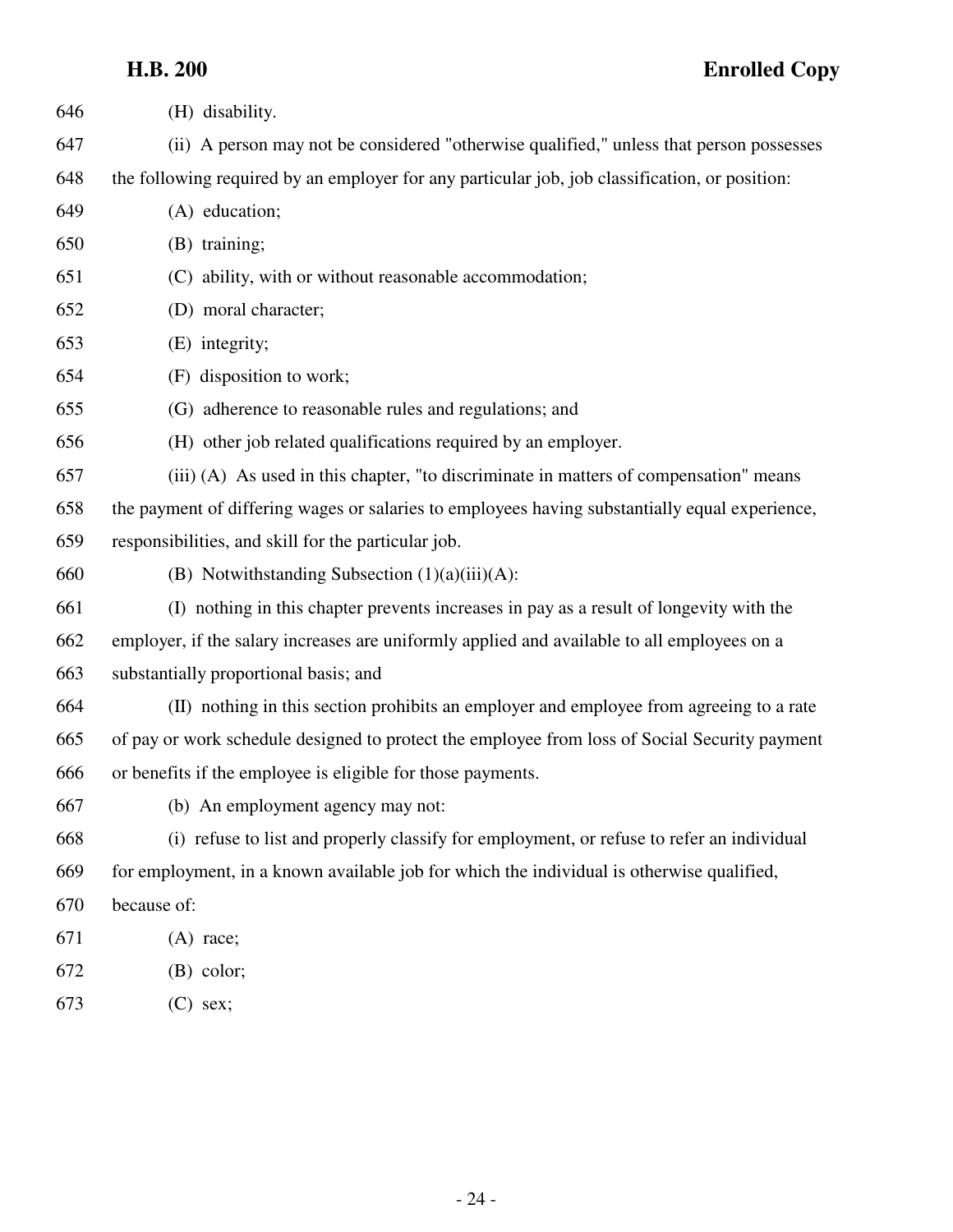| 674 | (D) pregnancy, childbirth, or pregnancy-related conditions;                                    |
|-----|------------------------------------------------------------------------------------------------|
| 675 | (E) religion;                                                                                  |
| 676 | (F) national origin;                                                                           |
| 677 | (G) age, if the individual is 40 years of age or older; or                                     |
| 678 | (H) disability; or                                                                             |
| 679 | (ii) comply with a request from an employer for referral of applicants for employment          |
| 680 | if the request indicates either directly or indirectly that the employer discriminates in      |
| 681 | employment on account of:                                                                      |
| 682 | $(A)$ race;                                                                                    |
| 683 | $(B)$ color;                                                                                   |
| 684 | $(C)$ sex;                                                                                     |
| 685 | (D) pregnancy, childbirth, or pregnancy-related conditions;                                    |
| 686 | (E) religion;                                                                                  |
| 687 | (F) national origin;                                                                           |
| 688 | (G) age, if the individual is 40 years of age or older; or                                     |
| 689 | (H) disability.                                                                                |
| 690 | (c) A labor organization may not exclude any individual otherwise qualified from full          |
| 691 | membership rights in the labor organization, expel the individual from membership in the labor |
| 692 | organization, or otherwise discriminate against or harass any of the labor organization's      |
| 693 | members in full employment of work opportunity, or representation, because of:                 |
| 694 | $(i)$ race;                                                                                    |
| 695 | $(ii)$ sex;                                                                                    |
| 696 | (iii) pregnancy, childbirth, or pregnancy-related conditions;                                  |
| 697 | (iv) religion;                                                                                 |
| 698 | (v) national origin;                                                                           |
| 699 | (vi) age, if the individual is 40 years of age or older; or                                    |
| 700 | (vii) disability.                                                                              |
| 701 | (d) Unless based upon a bona fide occupational qualification, or required by and given         |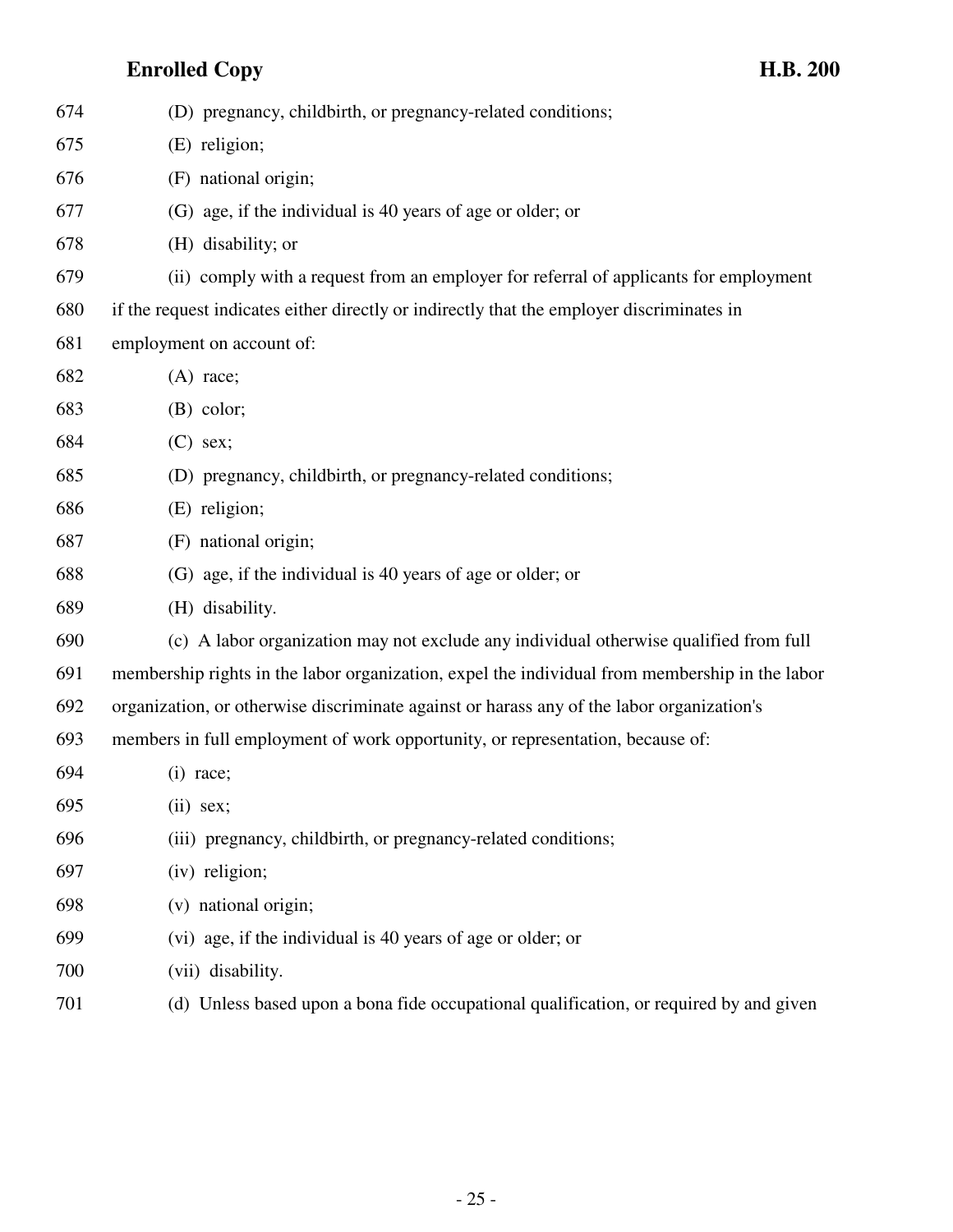| 702 | to an agency of government for security reasons, an employer, employment agency, or labor       |
|-----|-------------------------------------------------------------------------------------------------|
| 703 | organization may not print, or circulate, or cause to be printed or circulated, any statement,  |
| 704 | advertisement, or publication, use any form of application for employment or membership, or     |
| 705 | make any inquiry in connection with prospective employment or membership that expresses,        |
| 706 | either directly or indirectly:                                                                  |
| 707 | (i) any limitation, specification, or discrimination as to:                                     |
| 708 | $(A)$ race;                                                                                     |
| 709 | $(B)$ color;                                                                                    |
| 710 | (C) religion;                                                                                   |
| 711 | $(D)$ sex;                                                                                      |
| 712 | (E) pregnancy, childbirth, or pregnancy-related conditions;                                     |
| 713 | (F) national origin;                                                                            |
| 714 | (G) age, if the individual is 40 years of age or older; or                                      |
| 715 | (H) disability; $or$                                                                            |
| 716 | (ii) the intent to make any limitation, specification, or discrimination described in           |
| 717 | Subsection $(1)(d)(i)$ .                                                                        |
| 718 | (e) A person, whether or not an employer, an employment agency, a labor organization,           |
| 719 | or the employees or members of an employer, employment agency, or labor organization, may       |
| 720 | not:                                                                                            |
| 721 | (i) aid, incite, compel, or coerce the doing of an act defined in this section to be a          |
| 722 | discriminatory or prohibited employment practice;                                               |
| 723 | (ii) obstruct or prevent any person from complying with this chapter, or any order              |
| 724 | issued under this chapter; or                                                                   |
| 725 | (iii) attempt, either directly or indirectly, to commit any act prohibited in this section.     |
| 726 | (f) (i) An employer, labor organization, joint apprenticeship committee, or vocational          |
| 727 | school, providing, coordinating, or controlling apprenticeship programs, or providing,          |
| 728 | coordinating, or controlling on-the-job-training programs, instruction, training, or retraining |
| 729 | programs may not:                                                                               |
|     |                                                                                                 |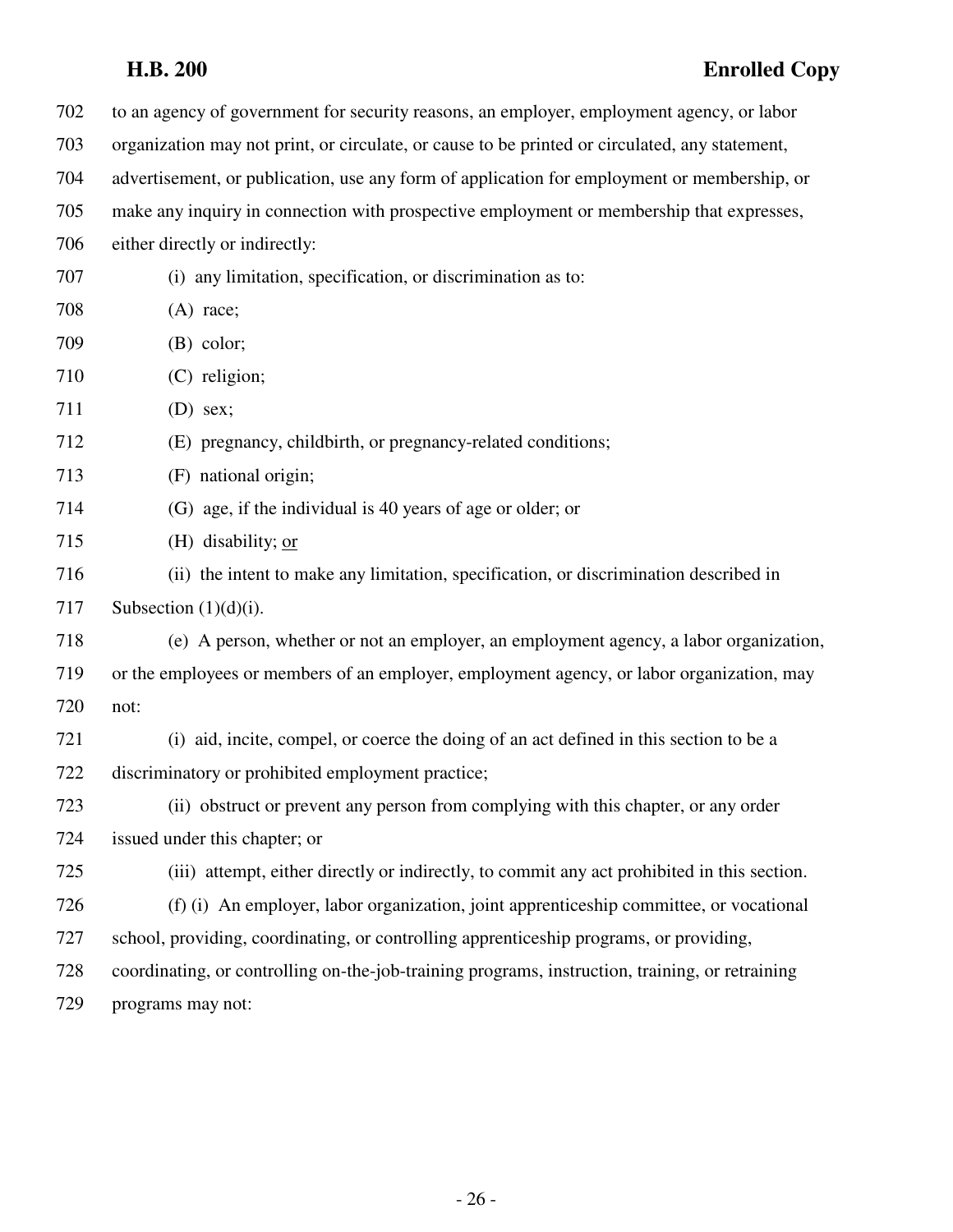| 730 | (A) deny to, or withhold from, any qualified person, the right to be admitted to, or              |
|-----|---------------------------------------------------------------------------------------------------|
| 731 | participate in any apprenticeship training program, on-the-job-training program, or other         |
| 732 | occupational instruction, training or retraining program because of:                              |
| 733 | (I) race;                                                                                         |
| 734 | $(II)$ color;                                                                                     |
| 735 | $(III)$ sex;                                                                                      |
| 736 | (IV) pregnancy, childbirth, or pregnancy-related conditions;                                      |
| 737 | (V) religion;                                                                                     |
| 738 | (VI) national origin;                                                                             |
| 739 | (VII) age, if the individual is 40 years of age or older; or                                      |
| 740 | (VIII) disability;                                                                                |
| 741 | (B) discriminate against or harass any qualified person in that person's pursuit of               |
| 742 | programs described in Subsection $(1)(f)(i)(A)$ , or to discriminate against such a person in the |
| 743 | terms, conditions, or privileges of programs described in Subsection $(1)(f)(i)(A)$ , because of: |
| 744 | $(I)$ race;                                                                                       |
| 745 | $(II)$ color;                                                                                     |
| 746 | $(III)$ sex;                                                                                      |
| 747 | (IV) pregnancy, childbirth, or pregnancy-related conditions;                                      |
| 748 | (V) religion;                                                                                     |
| 749 | (VI) national origin;                                                                             |
| 750 | (VII) age, if the individual is 40 years of age or older; or                                      |
| 751 | (VIII) disability; or                                                                             |
| 752 | (C) except as provided in Subsection $(1)(f)(ii)$ , print, publish, or cause to be printed or     |
| 753 | published, any notice or advertisement relating to employment by the employer, or membership      |
| 754 | in or any classification or referral for employment by a labor organization, or relating to any   |
| 755 | classification or referral for employment by an employment agency, indicating any preference,     |
| 756 | limitation, specification, or discrimination based on:                                            |
| 757 | $(I)$ race;                                                                                       |
|     |                                                                                                   |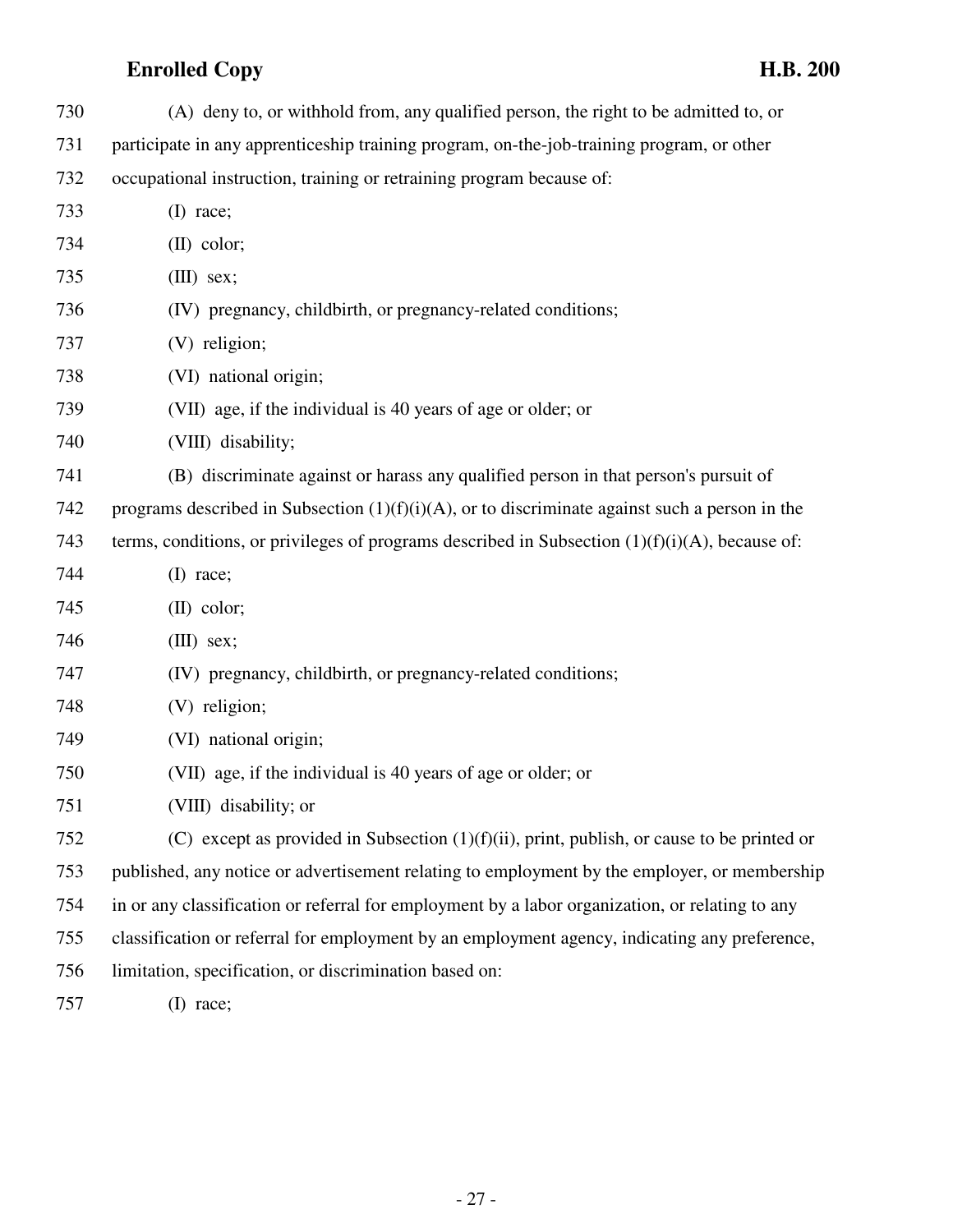| 758 | $(II)$ color;                                                                                    |
|-----|--------------------------------------------------------------------------------------------------|
| 759 | $(III)$ sex;                                                                                     |
| 760 | (IV) pregnancy, childbirth, or pregnancy-related conditions;                                     |
| 761 | (V) religion;                                                                                    |
| 762 | (VI) national origin;                                                                            |
| 763 | (VII) age, if the individual is 40 years of age or older; or                                     |
| 764 | (VIII) disability.                                                                               |
| 765 | (ii) Notwithstanding Subsection $(1)(f)(i)(C)$ , if the following is a bona fide                 |
| 766 | occupational qualification for employment, a notice or advertisement described in Subsection     |
| 767 | $(1)(f)(i)(C)$ may indicate a preference, limitation, specification, or discrimination based on: |
| 768 | $(A)$ race;                                                                                      |
| 769 | $(B)$ color;                                                                                     |
| 770 | $(C)$ religion;                                                                                  |
| 771 | $(D)$ sex;                                                                                       |
| 772 | (E) pregnancy, childbirth, or pregnancy-related conditions;                                      |
| 773 | $(F)$ age;                                                                                       |
| 774 | (G) national origin; or                                                                          |
| 775 | (H) disability.                                                                                  |
| 776 | (2) Nothing contained in Subsections $(1)(a)$ through $(1)(f)$ shall be construed to             |
| 777 | prevent:                                                                                         |
| 778 | (a) the termination of employment of an individual who, with or without reasonable               |
| 779 | accommodation, is physically, mentally, or emotionally unable to perform the duties required     |
| 780 | by that individual's employment;                                                                 |
| 781 | (b) the variance of insurance premiums or coverage on account of age; or                         |
| 782 | (c) a restriction on the activities of individuals licensed by the liquor authority with         |
| 783 | respect to persons under 21 years of age.                                                        |
| 784 | $(3)$ (a) It is not a discriminatory or prohibited employment practice:                          |
| 785 | (i) for an employer to hire and employ employees, for an employment agency to                    |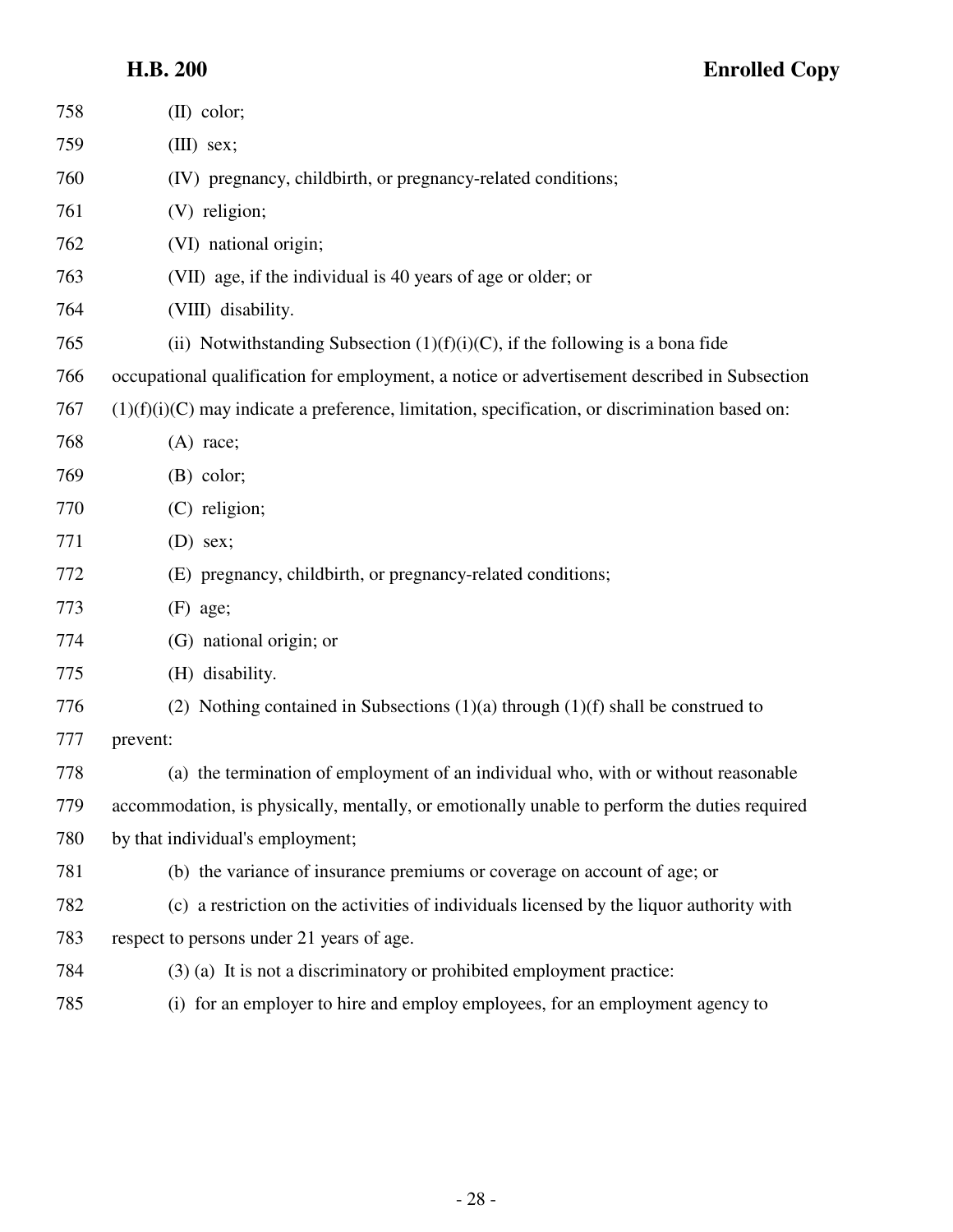786 classify or refer for employment any individual, for a labor organization to classify its 787 membership or to classify or refer for employment any individual or for an employer, labor 788 organization, or joint labor-management committee controlling apprenticeship or other training 789 or retraining programs to admit or employ any individual in any such program, on the basis of 790 religion, sex, pregnancy, childbirth, or pregnancy-related conditions, age, national origin, or 791 disability in those certain instances where religion, sex, pregnancy, childbirth, or 792 pregnancy-related conditions, age, if the individual is 40 years of age or older, national origin, 793 or disability is a bona fide occupational qualification reasonably necessary to the normal 794 operation of that particular business or enterprise; 795 (ii) for a school, college, university, or other educational institution to hire and employ 796 employees of a particular religion if: 797 (A) the school, college, university, or other educational institution is, in whole or in 798 substantial part, owned, supported, controlled, or managed by a particular religious corporation, 799 association, or society; or 800 (B) the curriculum of the school, college, university, or other educational institution is 801 directed toward the propagation of a particular religion; 802 (iii) for an employer to give preference in employment to: 803 (A) the employer's: 804 (I) spouse; 805 (II) child; or 806 (III) son-in-law or daughter-in-law; 807 (B) any person for whom the employer is or would be liable to furnish financial 808 support if those persons were unemployed; 809 (C) any person to whom the employer during the preceding six months has furnished 810 more than one-half of total financial support regardless of whether or not the employer was or 811 is legally obligated to furnish support; or 812 (D) any person whose education or training was substantially financed by the employer 813 for a period of two years or more.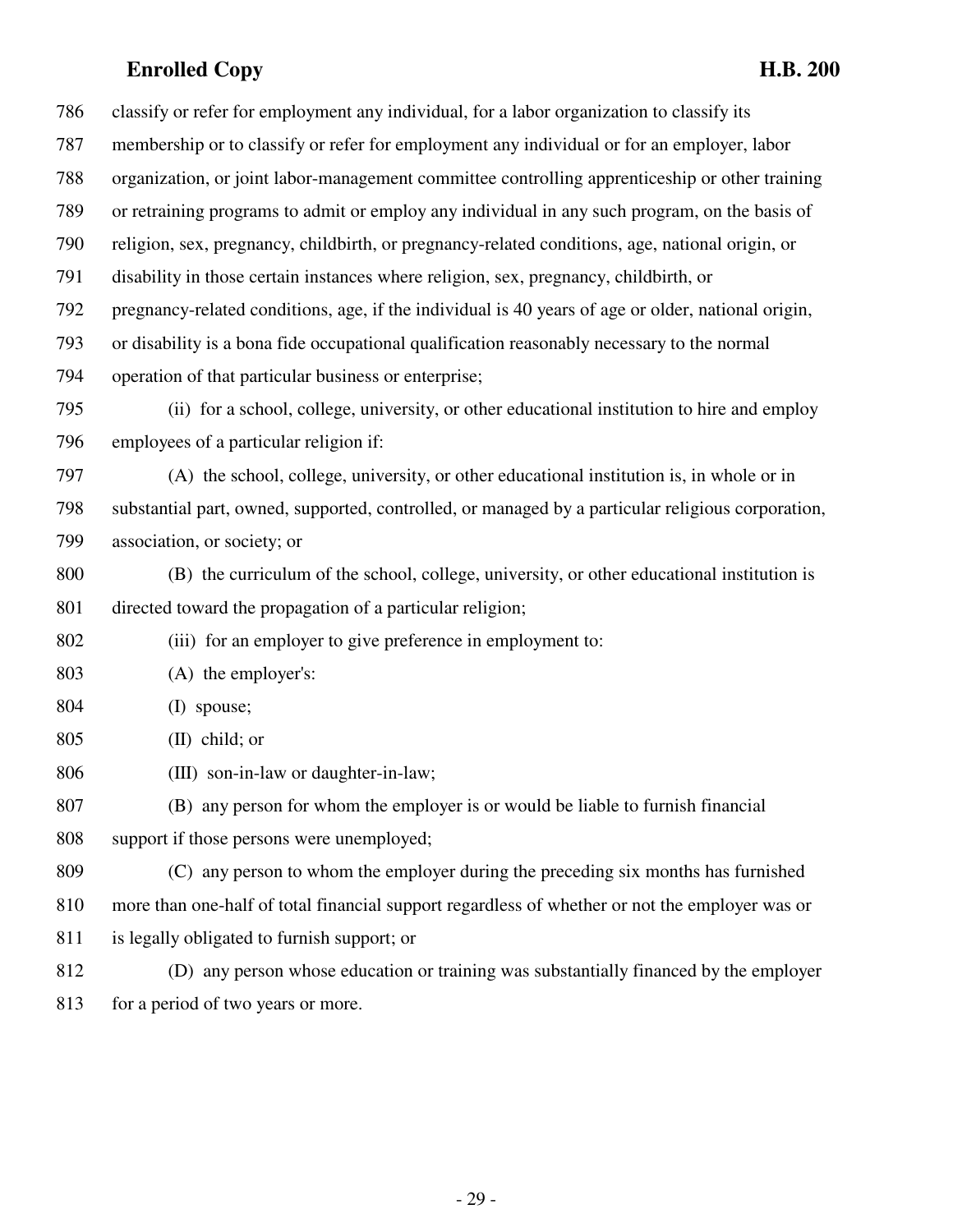814 (b) Nothing in this chapter applies to any business or enterprise on or near an Indian 815 reservation with respect to any publicly announced employment practice of the business or 816 enterprise under which preferential treatment is given to any individual because that individual 817 is a native American Indian living on or near an Indian reservation.

818 (c) Nothing in this chapter shall be interpreted to require any employer, employment 819 agency, labor organization, vocational school, joint labor-management committee, or 820 apprenticeship program subject to this chapter to grant preferential treatment to any individual 821 or to any group because of the race, color, religion, sex, age, national origin, or disability of the 822 individual or group on account of an imbalance which may exist with respect to the total 823 number or percentage of persons of any race, color, religion, sex, age, national origin, or 824 disability employed by any employer, referred or classified for employment by an employment 825 agency or labor organization, admitted to membership or classified by any labor organization, 826 or admitted to or employed in, any apprenticeship or other training program, in comparison 827 with the total number or percentage of persons of that race, color, religion, sex, age, national 828 origin, or disability in any community or county or in the available work force in any 829 community or county.

830 (4) It is not a discriminatory or prohibited practice with respect to age to observe the 831 terms of a bona fide seniority system or any bona fide employment benefit plan such as a 832 retirement, pension, or insurance plan that is not a subterfuge to evade the purposes of this 833 chapter, except that no such employee benefit plan shall excuse the failure to hire an individual.

834 (5) Notwithstanding Subsection (4), or any other statutory provision to the contrary, a 835 person may not be subject to involuntary termination or retirement from employment on the 836 basis of age alone, if the individual is 40 years of age or older, except:

837 (a) under Subsection (6); and

- 838 (b) when age is a bona fide occupational qualification.
- 839 (6) Nothing in this section prohibits compulsory retirement of an employee who has 840 attained at least 65 years of age, and who, for the two-year period immediately before 841 retirement, is employed in a bona fide executive or a high policymaking position, if: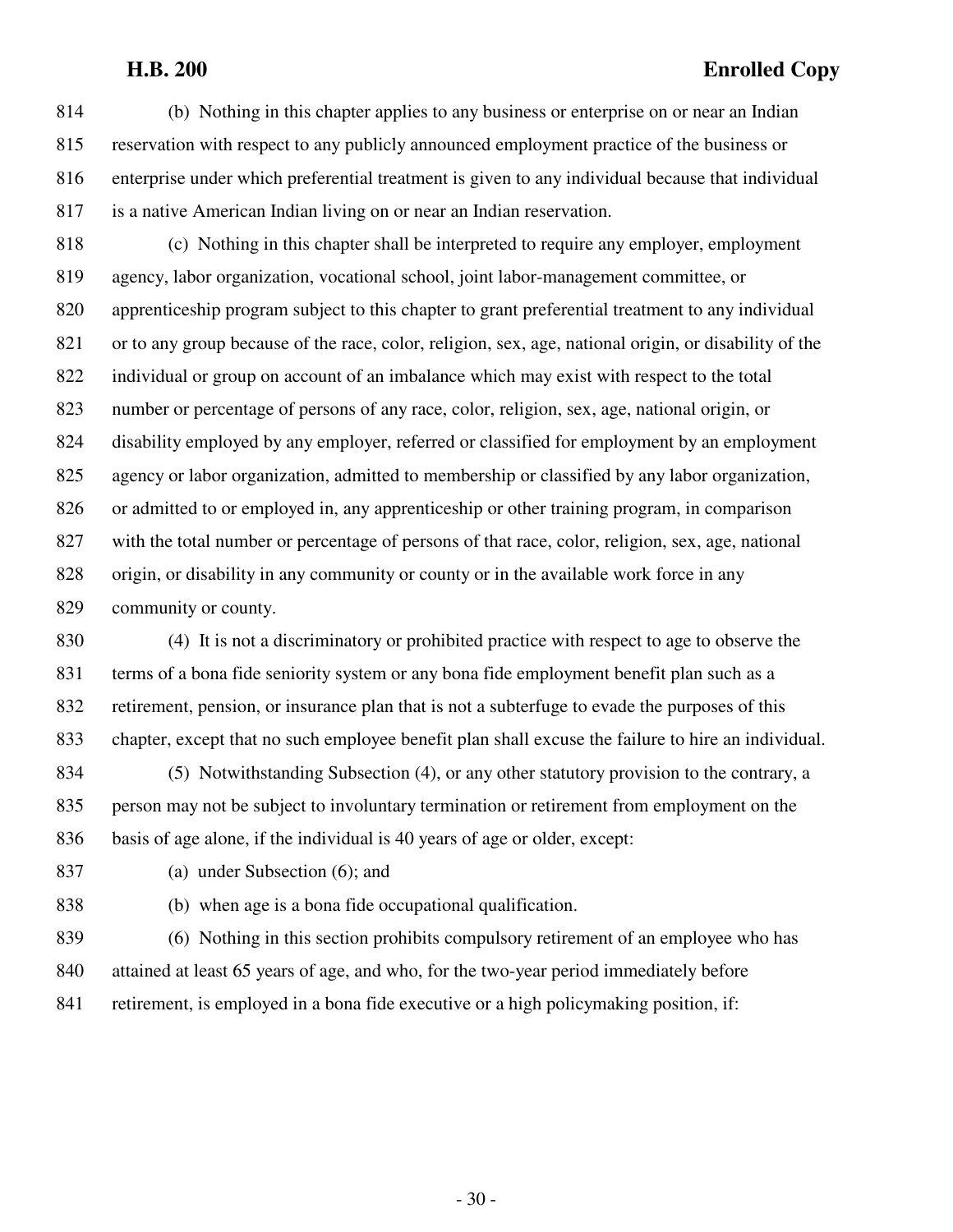| 842 | (a) that employee is entitled to an immediate nonforfeitable annual retirement benefit         |
|-----|------------------------------------------------------------------------------------------------|
| 843 | from the employee's employer's pension, profit-sharing, savings, or deferred compensation      |
| 844 | plan, or any combination of those plans; and                                                   |
| 845 | (b) the benefit described in Subsection $(6)(a)$ equals, in the aggregate, at least \$44,000.  |
| 846 | Section 15. Section 35A-8-414 is amended to read:                                              |
| 847 | 35A-8-414. Property and funds of authority declared public property --                         |
| 848 | Exemption from taxes -- Alternative agreement with public body.                                |
| 849 | (1) The property and funds of an authority are declared to be public property used for         |
| 850 | essential public, governmental, and charitable purposes.                                       |
| 851 | $(2)$ (a) Subject to Subsections $(2)(b)$ and $(c)$ , the property and authority are exempt    |
| 852 | from all taxes and special assessments of a public body.                                       |
| 853 | (b) This tax exemption does not apply to any portion of a project used for a                   |
| 854 | profit-making enterprise.                                                                      |
| 855 | (c) In taxing these portions appropriate allowance shall be made for any expenditure by        |
| 856 | an authority for utilities or other public services it provides to serve the property.         |
| 857 | (3) In lieu of taxes on its exempt property an authority may agree to make payments to         |
| 858 | a public body if the authority finds that making the payments is consistent with the           |
| 859 | maintenance of the low-rent character of housing projects and the achievement of the purposes  |
| 860 | of this part.                                                                                  |
| 861 | Section 16. Section 38-1a-201 is amended to read:                                              |
| 862 | 38-1a-201. Establishment of State Construction Registry -- Filing index.                       |
| 863 | (1) Subject to receiving adequate funding through a legislative appropriation and              |
| 864 | contracting with an approved third party vendor as provided in Section 38-1a-202, the division |
| 865 | shall establish and maintain the State Construction Registry to:                               |
| 866 | (a) (i) assist in protecting public health, safety, and welfare; and                           |
| 867 | (ii) promote a fair working environment;                                                       |
| 868 | (b) be overseen by the division with the assistance of the designated agent;                   |
| 869 | (c) provide a central repository for all required notices;                                     |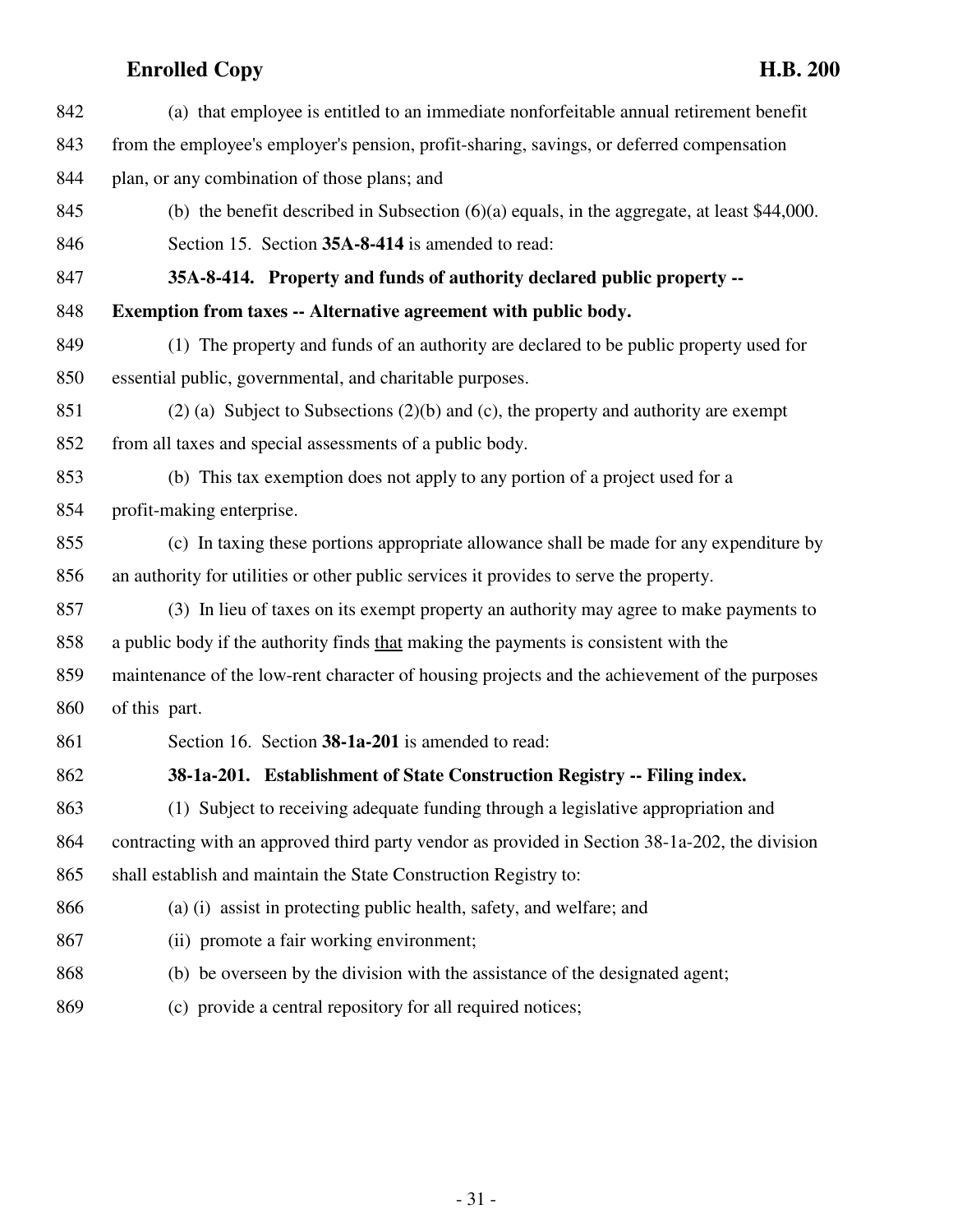| 870 | (d) make accessible, by way of an Internet website:                                            |
|-----|------------------------------------------------------------------------------------------------|
| 871 | (i) the filing and review of required notices; and                                             |
| 872 | (ii) the transmitting of building permit information under Subsection $38-1a-205(1)$ and       |
| 873 | the reviewing of that information;                                                             |
| 874 | (e) accommodate:                                                                               |
| 875 | (i) electronic filing of required notices and electronic transmitting of building permit       |
| 876 | information described in Subsection $(1)(d)(ii)$ ; and                                         |
| 877 | (ii) the filing of required notices by alternate means, including United States mail,          |
| 878 | telefax, or any other method as the division provides by rule;                                 |
| 879 | (f) (i) provide electronic notification for up to three email addresses for each interested    |
| 880 | person who requests to receive notification under Section 38-1a-204 from the designated agent; |
| 881 | and                                                                                            |
| 882 | (ii) provide alternate means of providing notification to a person who makes a filing by       |
| 883 | alternate means, including United States mail, telefax, or any other method as the division    |
| 884 | prescribes by rule; and                                                                        |
| 885 | (g) provide hard-copy printing of electronic receipts for an individual filing evidencing      |
| 886 | the date and time of the individual filing and the content of the individual filing.           |
| 887 | (2) The designated agent shall index filings in the registry by:                               |
| 888 | (a) the name of the owner;                                                                     |
| 889 | (b) the name of the original contractor;                                                       |
| 890 | (c) subdivision, development, or other project name, if any;                                   |
| 891 | (d) lot or parcel number;                                                                      |
| 892 | (e) the address of the project property;                                                       |
| 893 | (f) entry number;                                                                              |
| 894 | (g) the name of the county in which the project property is located;                           |
| 895 | (h) for [construction] private projects [that are not government projects]:                    |
| 896 | (i) the tax parcel identification number of each parcel included in the project property;      |
| 897 | and                                                                                            |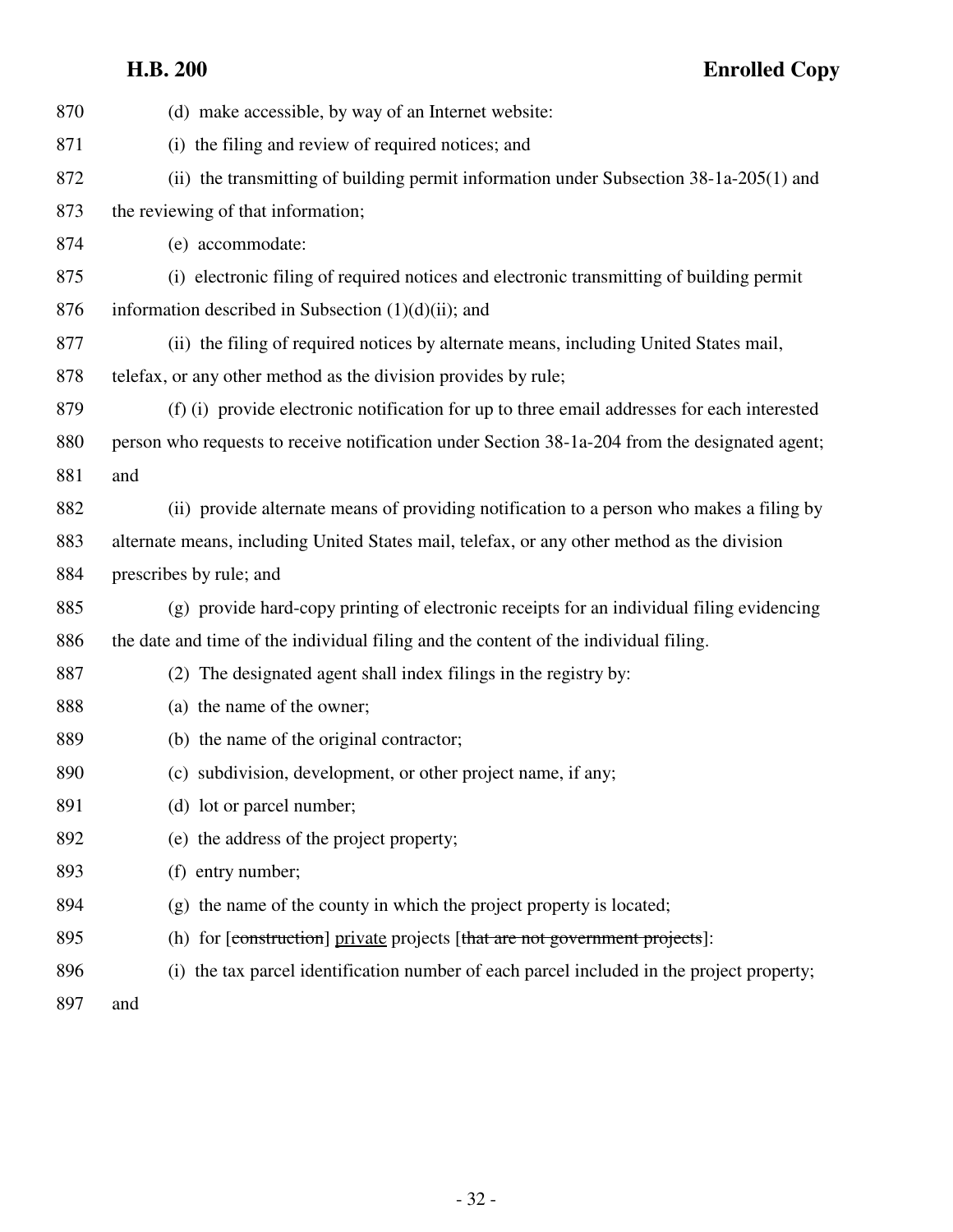| 898 | (ii) the building permit number;                                                                   |
|-----|----------------------------------------------------------------------------------------------------|
| 899 | (i) for government projects, the government project-identifying information; and                   |
| 900 | (i) any other identifier that the division considers reasonably appropriate in                     |
| 901 | collaboration with the designated agent.                                                           |
| 902 | Section 17. Section 51-7-15 is amended to read:                                                    |
| 903 | 51-7-15. Bonds of state treasurer and other public treasurers -- Reports to                        |
| 904 | council.                                                                                           |
| 905 | (1) (a) The state treasurer, county, city, and town treasurers, the clerk or treasurer of          |
| 906 | each school district, and any other public treasurers that the council designates by rule shall be |
| 907 | bonded in an amount of not less than that established by the council.                              |
| 908 | (b) The council shall base the minimum bond amount on the amount of public funds                   |
| 909 | normally in the treasurer's possession or control.                                                 |
| 910 | (2) (a) When a public treasurer deposits or invests public funds as authorized by this             |
| 911 | chapter, he and his bondsmen are not liable for any loss of public funds invested or deposited     |
| 912 | unless the loss is caused by the malfeasance of the treasurer or of any member of his staff.       |
| 913 | (b) A public treasurer and his bondsmen are liable for any loss for any reason from                |
| 914 | deposits or investments not made in conformity with this chapter and the rules of the council.     |
| 915 | (3) (a) Each public treasurer shall file a written report with the council on or before            |
| 916 | January 31 and July 31 of each year.                                                               |
| 917 | (b) The report shall contain:                                                                      |
| 918 | (i) the information about the deposits and investments of that treasurer during the                |
| 919 | preceding six months ending December 31 and June 30, respectively, that the council requires       |
| 920 | by rule; and                                                                                       |
| 921 | (ii) information detailing the nature and extent of interest rate contracts permitted by           |
| 922 | Subsection 51-7-17 $[\frac{(2)}{(3)}]$ .                                                           |
| 923 | (c) The public treasurer shall make copies of the report available to the public at his            |
| 924 | offices during normal business hours.                                                              |
| 925 | Section 18. Section 51-7-18.2 is amended to read:                                                  |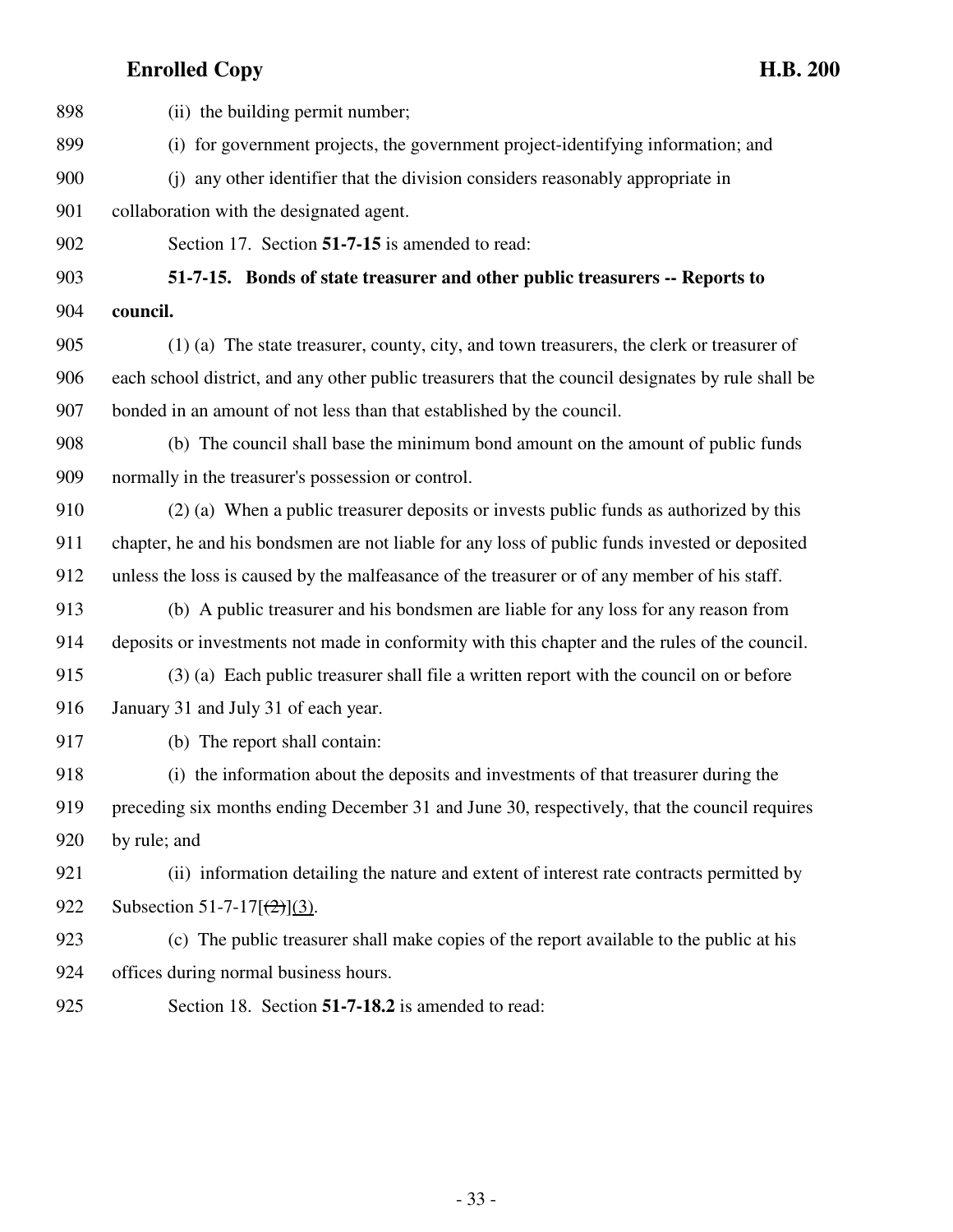| 926 | 51-7-18.2. Public treasurer's reports -- Contents.                                          |
|-----|---------------------------------------------------------------------------------------------|
| 927 | $(1)$ The council may:                                                                      |
| 928 | (a) require any public treasurer to prepare and file with it a written report in a form     |
| 929 | prescribed by the council containing the information required by this section; and          |
| 930 | (b) specify that the report will contain the information required by this section for any   |
| 931 | date.                                                                                       |
| 932 | (2) The council shall require the report to include information:                            |
| 933 | (a) specifying the amount of public funds in the public treasurer's possession or           |
| 934 | control;                                                                                    |
| 935 | (b) detailing the nature and extent of the deposit and investment of those funds;           |
| 936 | (c) detailing the rate of return on each deposit or investment; and                         |
| 937 | (d) detailing the nature and extent of interest rate contracts authorized by Subsection     |
| 938 | $51-7-17[\frac{2}{2}](3)$ .                                                                 |
| 939 | (3) The public treasurer shall file the report with the council within 10 days after he     |
| 940 | receives the council's request.                                                             |
| 941 | (4) Each public treasurer shall make copies of any reports required by this section         |
| 942 | available for inspection by the public at his office during normal business hours.          |
| 943 | Section 19. Section 53-3-207 is amended to read:                                            |
| 944 | 53-3-207. License certificates or driving privilege cards issued to drivers by class        |
| 945 | of motor vehicle -- Contents -- Release of anatomical gift information -- Temporary         |
| 946 | licenses or driving privilege cards -- Minors' licenses, cards, and permits -- Violation.   |
| 947 | (1) As used in this section:                                                                |
| 948 | (a) "driving privilege" means the privilege granted under this chapter to drive a motor     |
| 949 | vehicle;                                                                                    |
| 950 | (b) "governmental entity" means the state and its political subdivisions as defined in      |
| 951 | this Subsection $(1)$ ;                                                                     |
| 952 | (c) "political subdivision" means any county, city, town, school district, public transit   |
| 953 | district, community development and renewal agency, special improvement or taxing district, |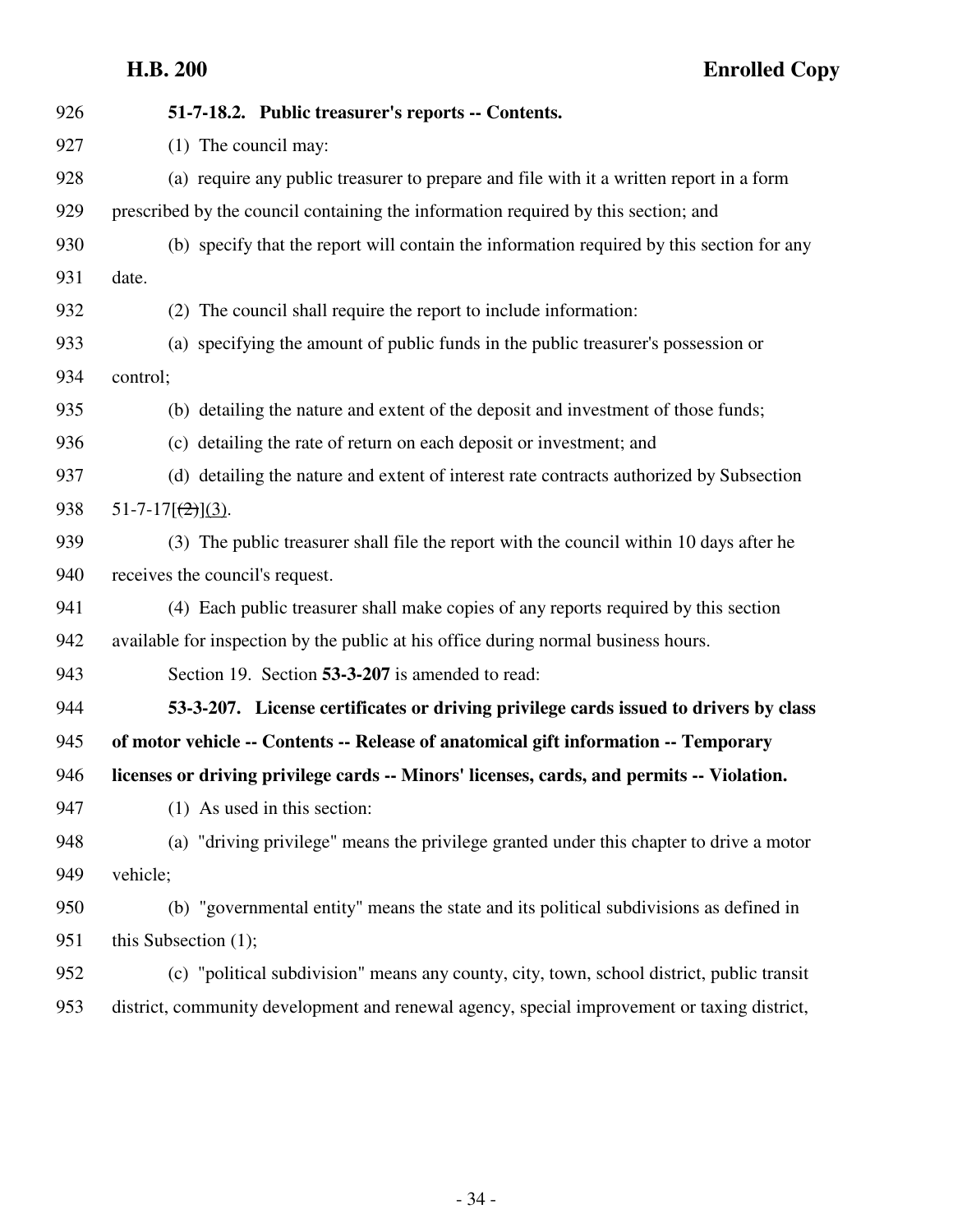|     | <b>Enrolled Copy</b><br><b>H.B. 200</b>                                                              |
|-----|------------------------------------------------------------------------------------------------------|
| 954 | local district, special service district, an entity created by an interlocal agreement adopted under |
| 955 | Title 11, Chapter 13, Interlocal Cooperation Act, or other governmental subdivision or public        |
| 956 | corporation; and                                                                                     |
| 957 | (d) "state" means this state, and includes any office, department, agency, authority,                |
| 958 | commission, board, institution, hospital, college, university, children's justice center, or other   |
| 959 | instrumentality of the state.                                                                        |
| 960 | (2) (a) The division shall issue to every person privileged to drive a motor vehicle, a              |
| 961 | regular license certificate, a limited-term license certificate, or a driving privilege card         |
| 962 | indicating the type or class of motor vehicle the person may drive.                                  |
| 963 | (b) A person may not drive a class of motor vehicle unless granted the privilege in that             |
| 964 | class.                                                                                               |
| 965 | (3) (a) Every regular license certificate, limited-term license certificate, or driving              |
| 966 | privilege card shall bear:                                                                           |
| 967 | (i) the distinguishing number assigned to the person by the division;                                |
| 968 | (ii) the name, birth date, and Utah residence address of the person;                                 |
| 969 | (iii) a brief description of the person for the purpose of identification;                           |
| 970 | (iv) any restrictions imposed on the license under Section 53-3-208;                                 |
| 971 | (v) a photograph of the person;                                                                      |
| 972 | (vi) a photograph or other facsimile of the person's signature;                                      |
| 973 | (vii) an indication whether the person intends to make an anatomical gift under Title                |
| 974 | 26, Chapter 28, Revised Uniform Anatomical Gift Act, unless the driving privilege is extended        |
| 975 | under Subsection $53-3-214(3)$ ; and                                                                 |
| 976 | (viii) except as provided in Subsection $(3)(b)$ , if the person states that the person is a         |
| 977 | veteran of the United States military on the application for a driver license in accordance with     |
| 978 | Section 53-3-205 and provides verification that the person was honorably discharged from the         |
| 979 | United States military, an indication that the person is a United States military veteran for a      |
| 980 | regular license certificate or limited-term license certificate issued on or after July 1, 2011.     |
| 981 | (b) A regular license certificate or limited-term license certificate issued to any person           |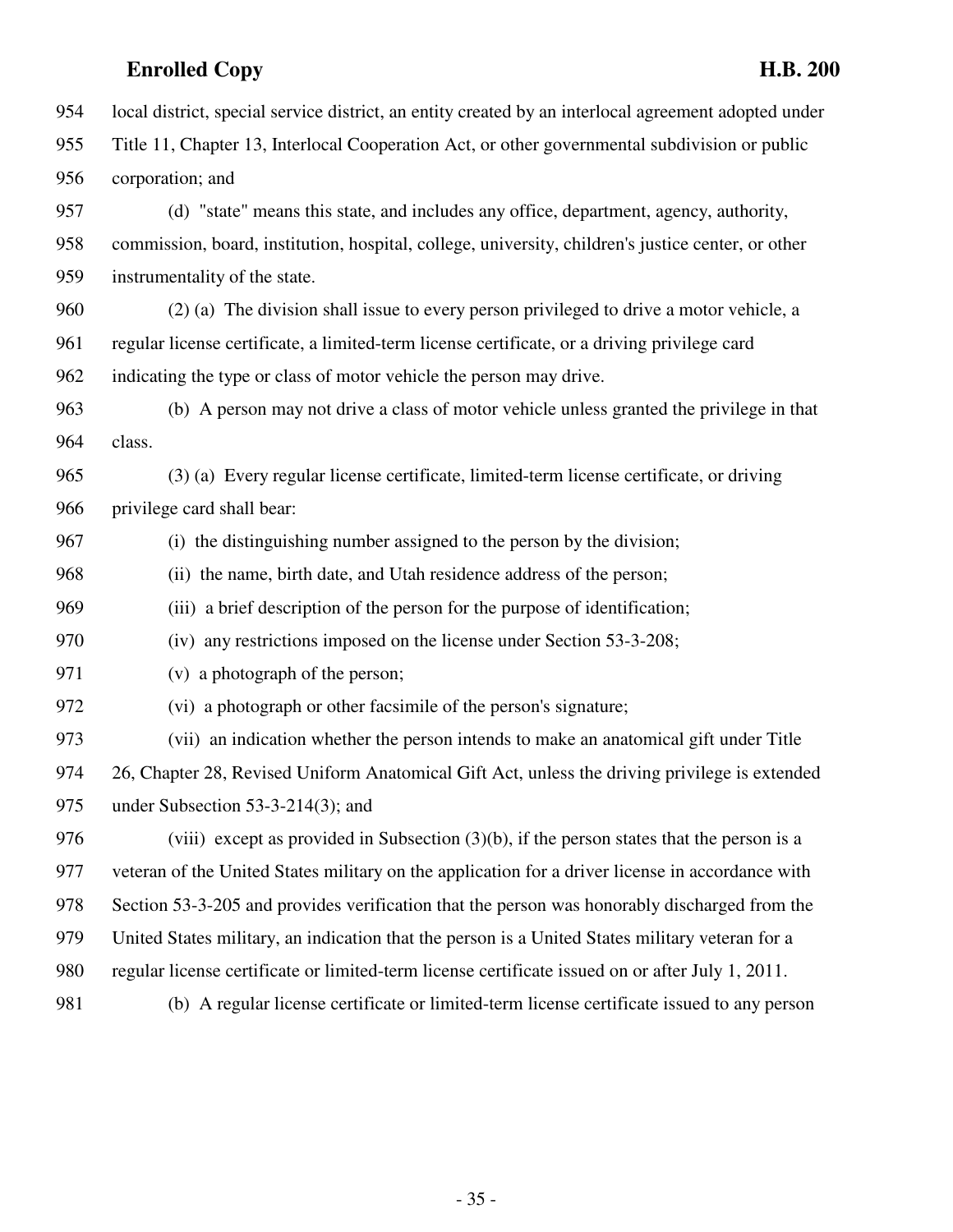982 younger than 21 years on a portrait-style format as required in Subsection  $(5)(b)(i)$  is not 983 required to include an indication that the person is a United States military veteran under 984 Subsection (3)(a)(viii).

985 (c) A new license certificate issued by the division may not bear the person's Social 986 Security number.

987 (d) (i) The regular license certificate, limited-term license certificate, or driving 988 privilege card shall be of an impervious material, resistant to wear, damage, and alteration.

989 (ii) Except as provided under Subsection (4)(b), the size, form, and color of the regular 990 license certificate, limited-term license certificate, or driving privilege card shall be as 991 prescribed by the commissioner.

992 (iii) The commissioner may also prescribe the issuance of a special type of limited 993 regular license certificate, limited-term license certificate, or driving privilege card under 994 Subsection 53-3-220(4).

995 (4) (a) (i) The division, upon determining after an examination that an applicant is 996 mentally and physically qualified to be granted a driving privilege, may issue to an applicant a 997 receipt for the fee if the applicant is eligible for a regular license certificate or limited-term 998 license certificate.

999 (ii) (A) The division shall issue a temporary regular license certificate or temporary 1000 limited-term license certificate allowing the person to drive a motor vehicle while the division 1001 is completing its investigation to determine whether the person is entitled to be granted a 1002 driving privilege.

1003 (B) A temporary regular license certificate or a temporary limited-term license 1004 certificate issued under this Subsection (4) shall be recognized and have the same rights and 1005 privileges as a regular license certificate or a limited-term license certificate.

1006 (b) The temporary regular license certificate or temporary limited-term license 1007 certificate shall be in the person's immediate possession while driving a motor vehicle, and it is 1008 invalid when the person's regular license certificate or limited-term license certificate has been 1009 issued or when, for good cause, the privilege has been refused.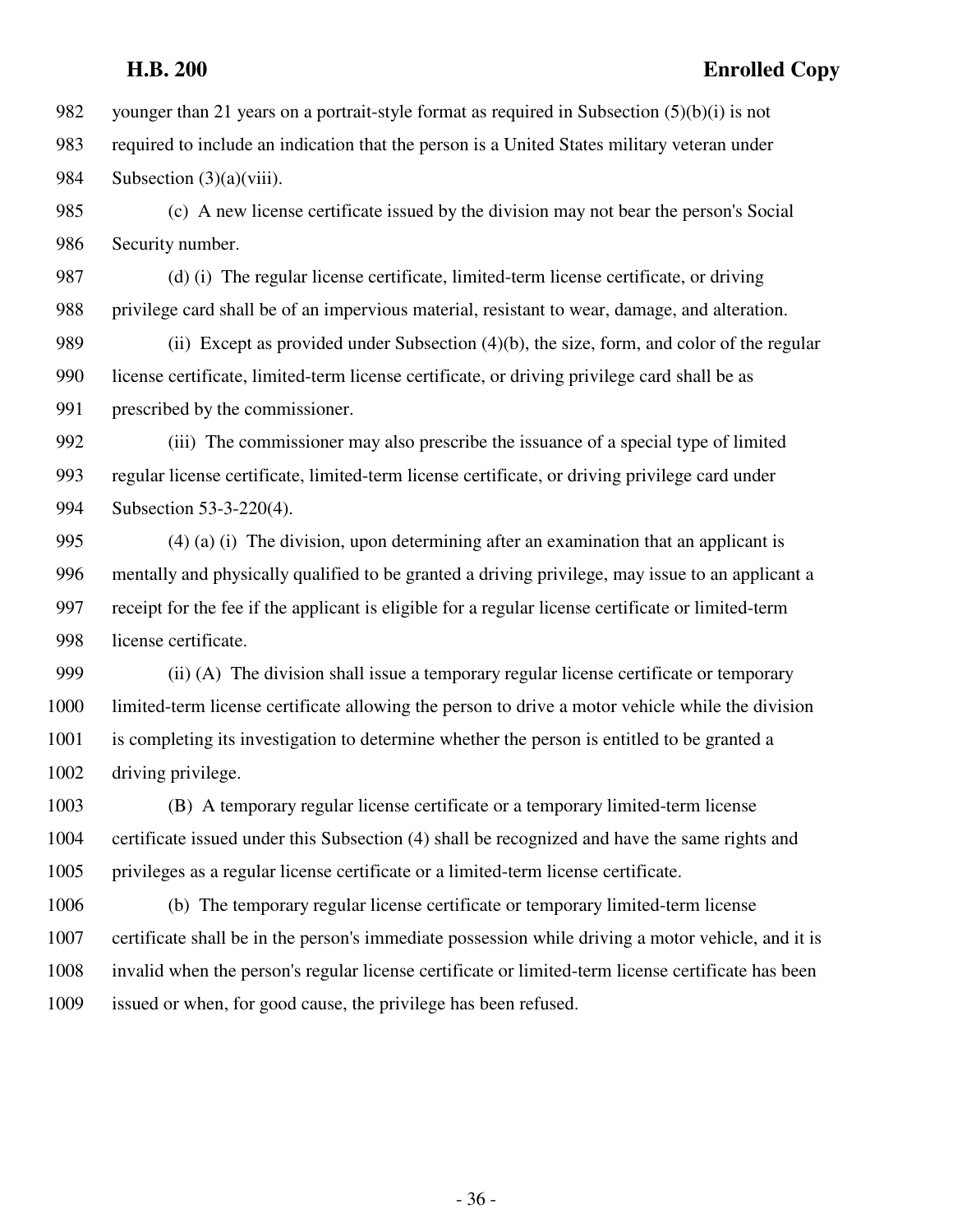1010 (c) The division shall indicate on the temporary regular license certificate or temporary 1011 limited-term license certificate a date after which it is not valid as a temporary license.

1012 (d) (i) Except as provided in Subsection  $(4)(d)(ii)$ , the division may not issue a 1013 temporary driving privilege card or other temporary permit to an applicant for a driving 1014 privilege card.

1015 (ii) The division may issue a learner permit issued in accordance with Section 1016 53-3-210.5 to an applicant for a driving privilege card.

1017 (5) (a) The division shall distinguish learner permits, temporary permits, regular 1018 license certificates, limited-term license certificates, and driving privilege cards issued to any 1019 person younger than 21 years of age by use of plainly printed information or the use of a color 1020 or other means not used for other regular license certificates, limited-term license certificates, 1021 or driving privilege cards.

1022 (b) The division shall distinguish a regular license certificate, limited-term license 1023 certificate, or driving privilege card issued to any person:

1024 (i) younger than 21 years of age by use of a portrait-style format not used for other 1025 regular license certificates, limited-term license certificates, or driving privilege cards and by 1026 plainly printing the date the regular license certificate, limited-term license certificate, or 1027 driving privilege card holder is 21 years of age, which is the legal age for purchasing an 1028 alcoholic beverage or alcoholic product under Section [32B-14-403] 32B-4-403; and

1029 (ii) younger than 19 years of age, by plainly printing the date the regular license 1030 certificate, limited-term license certificate, or driving privilege card holder is 19 years of age, 1031 which is the legal age for purchasing tobacco products under Section 76-10-104.

1032 (6) The division shall distinguish a limited-term license certificate by clearly indicating 1033 on the document:

- 1034 (a) that it is temporary; and
- 1035 (b) its expiration date.

1036 (7) (a) The division shall only issue a driving privilege card to a person whose privilege 1037 was obtained without providing evidence of lawful presence in the United States as required

- 37 -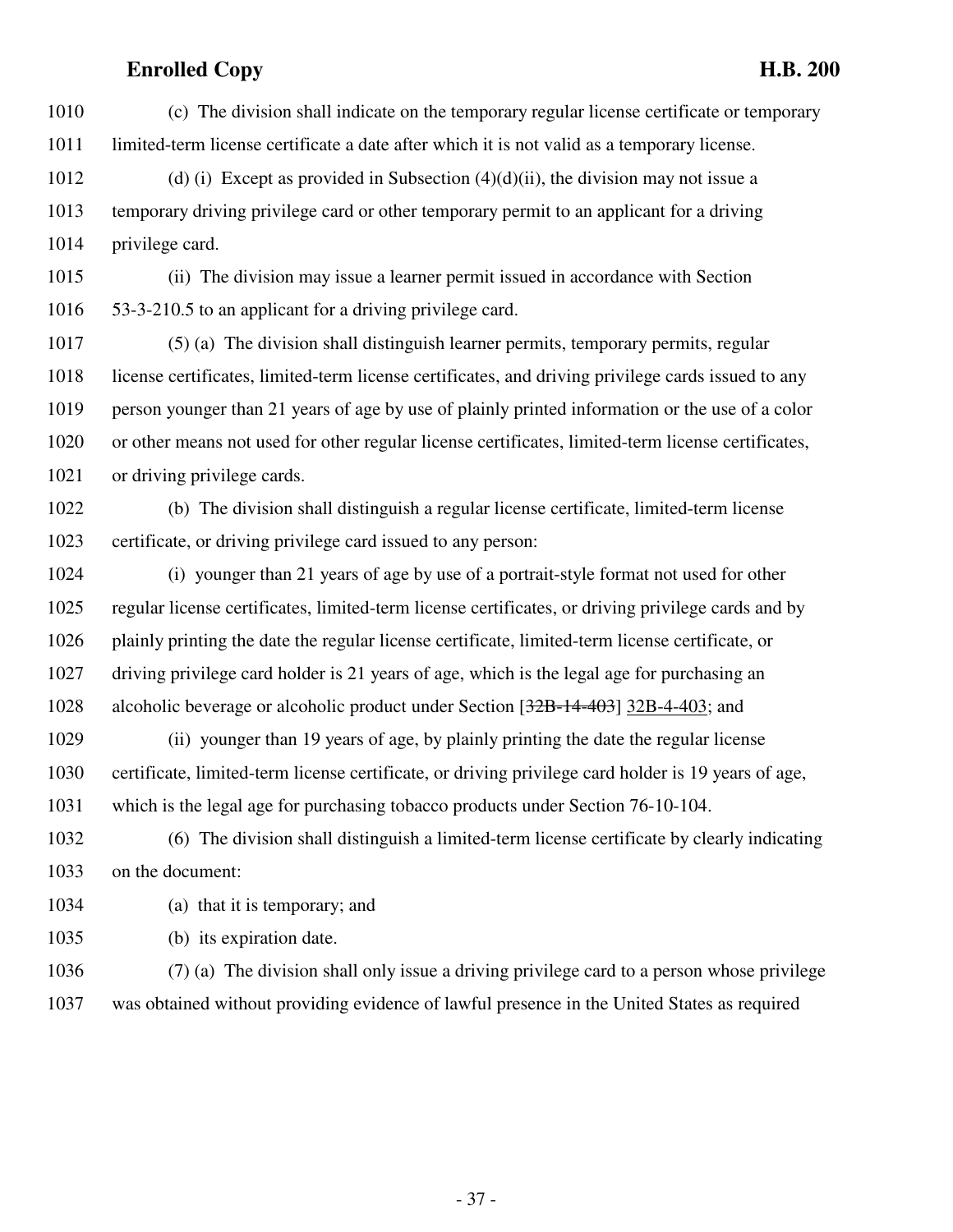1038 under Subsection 53-3-205(8). 1039 (b) The division shall distinguish a driving privilege card from a license certificate by: 1040 (i) use of a format, color, font, or other means; and 1041 (ii) clearly displaying on the front of the driving privilege card a phrase substantially 1042 similar to "FOR DRIVING PRIVILEGES ONLY -- NOT VALID FOR IDENTIFICATION". 1043 (8) The provisions of Subsection (5)(b) do not apply to a learner permit, temporary 1044 permit, temporary regular license certificate, temporary limited-term license certificate, or any 1045 other temporary permit. 1046 (9) The division shall issue temporary license certificates of the same nature, except as 1047 to duration, as the license certificates that they temporarily replace, as are necessary to 1048 implement applicable provisions of this section and Section 53-3-223. 1049 (10) (a) A governmental entity may not accept a driving privilege card as proof of 1050 personal identification. 1051 (b) A driving privilege card may not be used as a document providing proof of a 1052 person's age for any government required purpose. 1053 (11) A person who violates Subsection (2)(b) is guilty of a class C misdemeanor. 1054 (12) Unless otherwise provided, the provisions, requirements, classes, endorsements, 1055 fees, restrictions, and sanctions under this code apply to a: 1056 (a) driving privilege in the same way as a license or limited-term license issued under 1057 this chapter; and 1058 (b) limited-term license certificate or driving privilege card in the same way as a 1059 regular license certificate issued under this chapter. 1060 Section 20. Section **53-5a-102** is amended to read: 1061 **53-5a-102. Uniform firearm laws.** 1062 (1) The individual right to keep and bear arms being a constitutionally protected right 1063 under Article I, Section 6 of the Utah Constitution, the Legislature finds the need to provide 1064 uniform civil and criminal firearm laws throughout the state. 1065 (2) Except as specifically provided by state law, a local authority or state entity may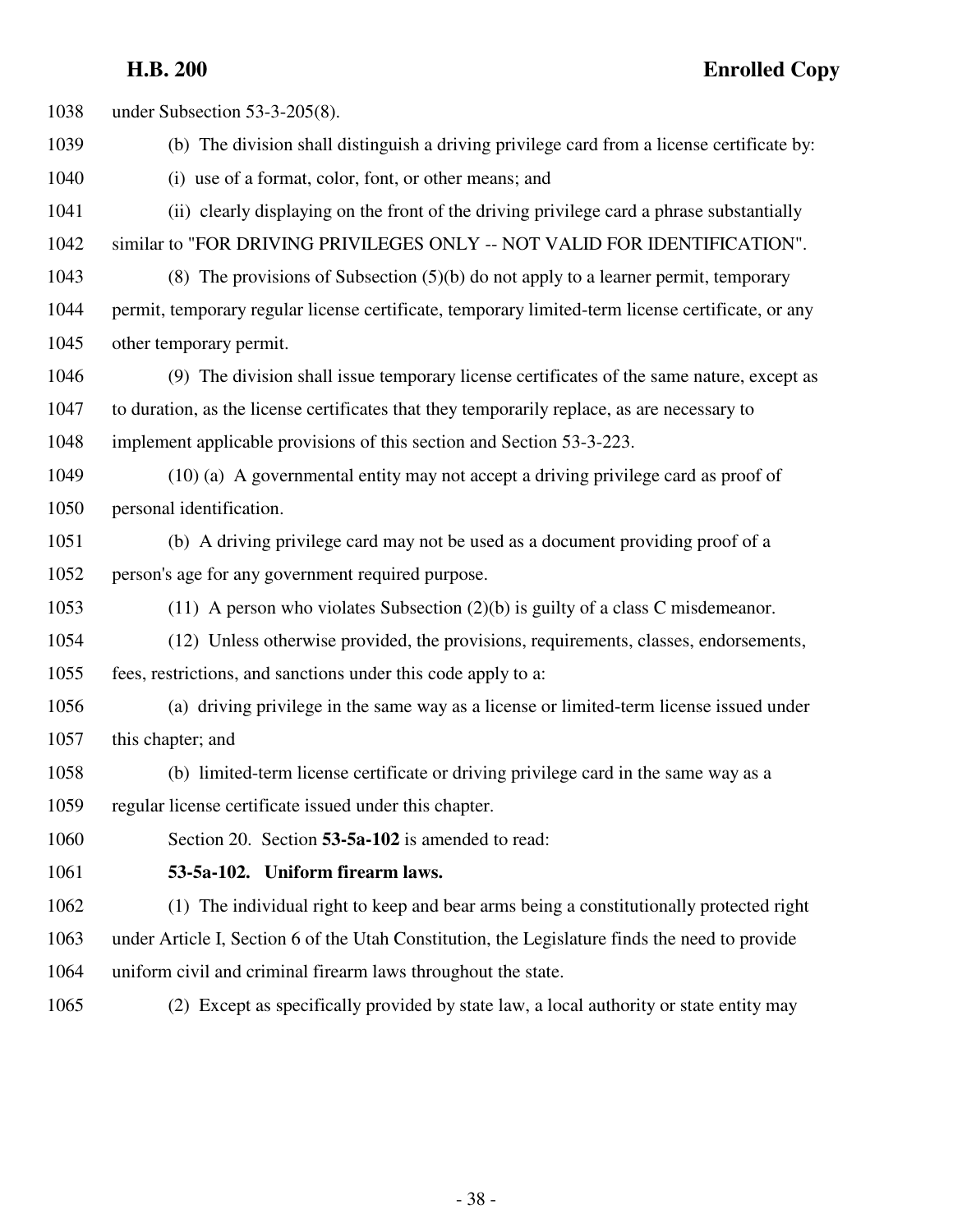| 1066 | not:                                                                                               |
|------|----------------------------------------------------------------------------------------------------|
| 1067 | (a) prohibit an individual from owning, possessing, purchasing, selling, transferring,             |
| 1068 | transporting, or keeping a firearm at the individual's place of residence, property, business, or  |
| 1069 | in any vehicle lawfully in the individual's possession or lawfully under the individual's control; |
| 1070 | or                                                                                                 |
| 1071 | (b) require an individual to have a permit or license to purchase, own, possess,                   |
| 1072 | transport, or keep a firearm.                                                                      |
| 1073 | (3) In conjunction with Title 76, Chapter 10, Part 5, Weapons, this section is uniformly           |
| 1074 | applicable throughout this state and in all its political subdivisions and municipalities.         |
| 1075 | (4) All authority to regulate firearms is reserved to the state except where the                   |
| 1076 | Legislature specifically delegates responsibility to local authorities or state entities.          |
| 1077 | (5) Unless specifically authorized by the Legislature by statute, a local authority or             |
| 1078 | state entity may not enact, establish, or enforce any ordinance, regulation, rule, or policy       |
| 1079 | pertaining to firearms that in any way inhibits or restricts the possession or use of firearms on  |
| 1080 | either public or private property.                                                                 |
| 1081 | $(6)$ As used in this section:                                                                     |
| 1082 | (a) "firearm" has the same meaning as defined in [Subsection] Section 76-10-501[ $(\theta)$ ];     |
| 1083 | and                                                                                                |
| 1084 | (b) "local authority or state entity" includes public school districts, public schools, and        |
| 1085 | state institutions of higher education.                                                            |
| 1086 | (7) Nothing in this section restricts or expands private property rights.                          |
| 1087 | Section 21. Section 53A-1a-506 is amended to read:                                                 |
| 1088 | 53A-1a-506. Eligible students.                                                                     |
| 1089 | (1) As used in this section:                                                                       |
| 1090 | (a) "District school" means a public school under the control of a local school board              |
| 1091 | elected pursuant to Title 20A, Chapter 14, Nomination and Election of State and Local School       |
| 1092 | Boards.                                                                                            |
| 1093 | (b) "Refugee" means a person who is eligible to receive benefits and services from the             |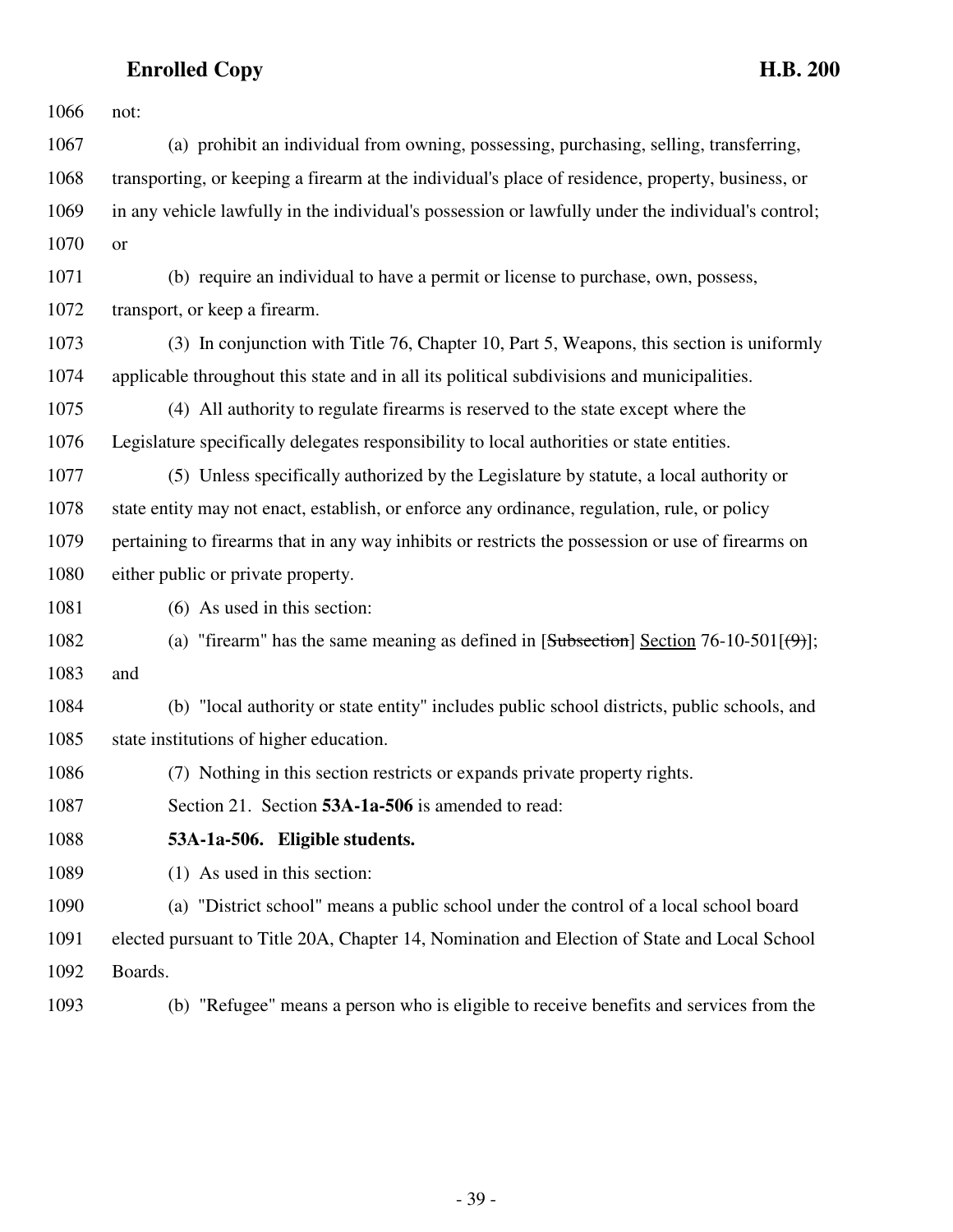| 1094 | federal Office of Refugee Resettlement.                                                         |
|------|-------------------------------------------------------------------------------------------------|
| 1095 | (2) All resident students of the state qualify for admission to a charter school, subject       |
| 1096 | to the limitations set forth in this section and Section 53A-1a-506.5.                          |
| 1097 | (3) (a) A charter school shall enroll an eligible student who submits a timely                  |
| 1098 | application, unless the number of applications exceeds the capacity of a program, class, grade  |
| 1099 | level, or the charter school.                                                                   |
| 1100 | (b) If the number of applications exceeds the capacity of a program, class, grade level,        |
| 1101 | or the charter school, students shall be selected on a random basis, except as provided in      |
| 1102 | Subsections $(4)$ through $(6)$ .                                                               |
| 1103 | (4) A charter school may give an enrollment preference to:                                      |
| 1104 | (a) a student of a parent who has actively participated in the development of the charter       |
| 1105 | school;                                                                                         |
| 1106 | (b) siblings of students presently enrolled in the charter school;                              |
| 1107 | (c) a student of a parent who is employed by the charter school;                                |
| 1108 | (d) students [matriculating] articulating between charter schools offering similar              |
| 1109 | programs that are governed by the same governing body;                                          |
| 1110 | (e) students [matriculating] articulating from one charter school to another pursuant to        |
| 1111 | [a matriculation] an articulation agreement between the charter schools that is approved by the |
| 1112 | State Charter School Board; or                                                                  |
| 1113 | (f) students who reside within:                                                                 |
| 1114 | (i) the school district in which the charter school is located;                                 |
| 1115 | (ii) the municipality in which the charter school is located; or                                |
| 1116 | (iii) a two-mile radius from the charter school.                                                |
| 1117 | (5) If a district school converts to charter status, the charter school shall give an           |
| 1118 | enrollment preference to students who would have otherwise attended it as a district school.    |
| 1119 | $(6)$ (a) A charter school whose mission is to enhance learning opportunities for               |
| 1120 | refugees or children of refugee families may give an enrollment preference to refugees or       |
| 1121 | children of refugee families.                                                                   |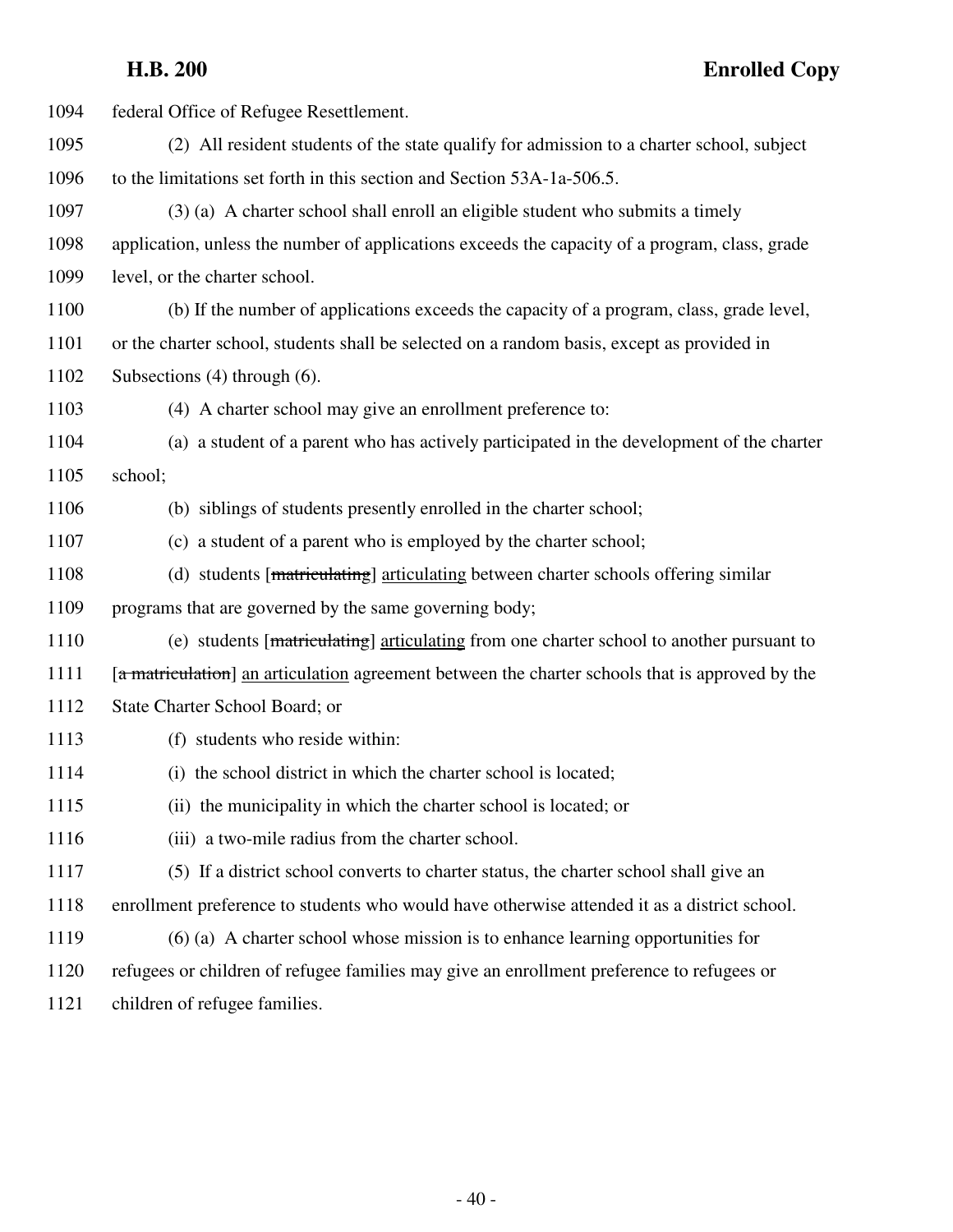| 1122 | (b) A charter school whose mission is to enhance learning opportunities for English             |
|------|-------------------------------------------------------------------------------------------------|
| 1123 | language learners may give an enrollment preference to English language learners.               |
| 1124 | (7) A charter school may not discriminate in its admission policies or practices on the         |
| 1125 | same basis as other public schools may not discriminate in their admission policies and         |
| 1126 | practices.                                                                                      |
| 1127 | Section 22. Section 53A-3-425 is amended to read:                                               |
| 1128 | 53A-3-425. Association leave -- District policy.                                                |
| 1129 | (1) As used in this section:                                                                    |
| 1130 | (a) "Association leave" means leave from a school district employee's regular school            |
| 1131 | responsibilities granted for that employee to spend time for association, employee association, |
| 1132 | or union duties.                                                                                |
| 1133 | (b) "Employee association" means an association that:                                           |
| 1134 | (i) negotiates employee salaries, benefits, contracts, or other conditions of employment;       |
| 1135 | or                                                                                              |
| 1136 | (ii) performs union duties.                                                                     |
| 1137 | (2) Except as provided in Subsection (3), a local school board may not allow paid               |
| 1138 | association leave for a school district employee to perform an employee association or union    |
| 1139 | duty.                                                                                           |
| 1140 | (3) (a) A local school board may allow paid association leave for a school district             |
| 1141 | employee to perform an employee association duty if:                                            |
| 1142 | (i) the duty performed by the employee on paid association leave will directly benefit          |
| 1143 | the school district, including representing the school district's licensed educators:           |
| 1144 | (A) on a board or committee, such as the school district's foundation, a curriculum             |
| 1145 | development board, insurance committee, or catastrophic leave committee;                        |
| 1146 | (B) at a school district leadership meeting; or                                                 |
| 1147 | (C) at a workshop or meeting conducted by the school district's local school board;             |
| 1148 | (ii) the duty performed by the employee on paid association leave does not include              |
| 1149 | political activity, including:                                                                  |

- 41 -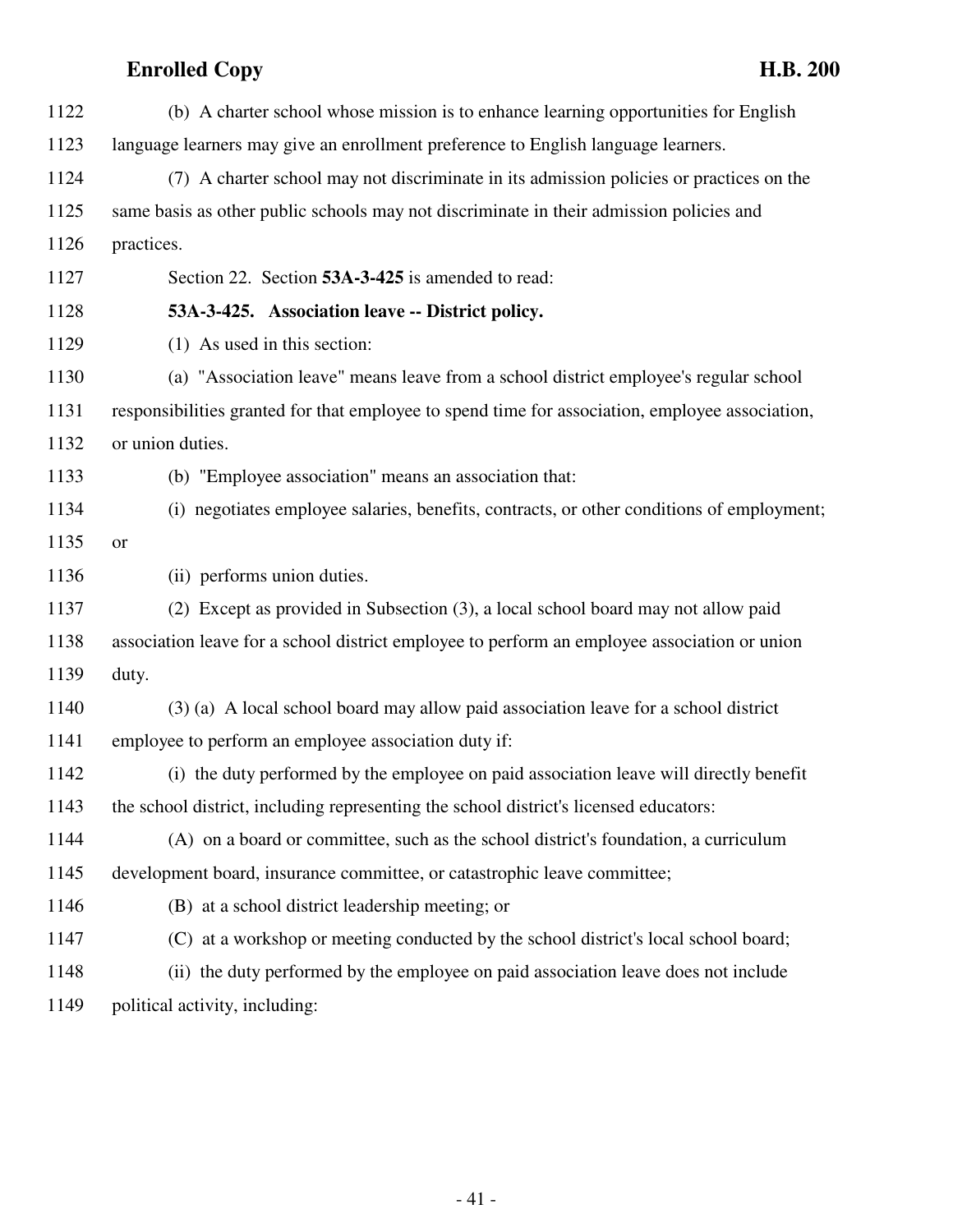| 1150 | (A) advocating for or against a candidate for public office in a partisan or nonpartisan              |
|------|-------------------------------------------------------------------------------------------------------|
| 1151 | election;                                                                                             |
| 1152 | (B) soliciting a contribution for a political action committee, a political issues                    |
| 1153 | committee, a registered political party, or a candidate, as defined in Section 20A-11-101; or         |
| 1154 | (C) initiating, drafting, soliciting signatures for, or advocating for or against a ballot            |
| 1155 | proposition, as defined in Section 20A-1-102; and                                                     |
| 1156 | (iii) the local school board ensures compliance with the requirements of Subsections                  |
| 1157 | $(4)(a)$ through $(g)$ .                                                                              |
| 1158 | (b) Prior to a school district employee's participation in paid or unpaid association                 |
| 1159 | leave, a local school board shall adopt a written policy that governs association leave.              |
| 1160 | (c) Except as provided in Subsection $(3)(d)$ , a local school board policy that governs              |
| 1161 | association leave shall require reimbursement to the school district of the costs for an              |
| 1162 | employee, including benefits, for the time that the employee is:                                      |
| 1163 | (i) on unpaid association leave; or                                                                   |
| 1164 | (ii) participating in a paid association leave activity that does not provide a direct                |
| 1165 | benefit to the school district.                                                                       |
| 1166 | (d) For a school district that allowed association leave described in Subsections                     |
| 1167 | $(3)(c)(i)$ and (ii) prior to January 1, 2011, the local school board policy that governs association |
| 1168 | leave may allow up to 10 days of association leave before requiring a reimbursement described         |
| 1169 | in Subsection $(3)(c)$ .                                                                              |
| 1170 | (e) A reimbursement required under Subsection $(3)(c)$ , $(d)$ , or $(4)(g)$ may be provided          |
| 1171 | by an employee, association, or union.                                                                |
| 1172 | (4) If a local school board adopts a policy to allow paid association leave, the policy               |
| 1173 | shall include procedures and controls to:                                                             |
| 1174 | (a) ensure that the duties performed by employees on paid association leave directly                  |
| 1175 | benefit the school district;                                                                          |
| 1176 | (b) require the school district to document the use and approval of paid association                  |
| 1177 | leave;                                                                                                |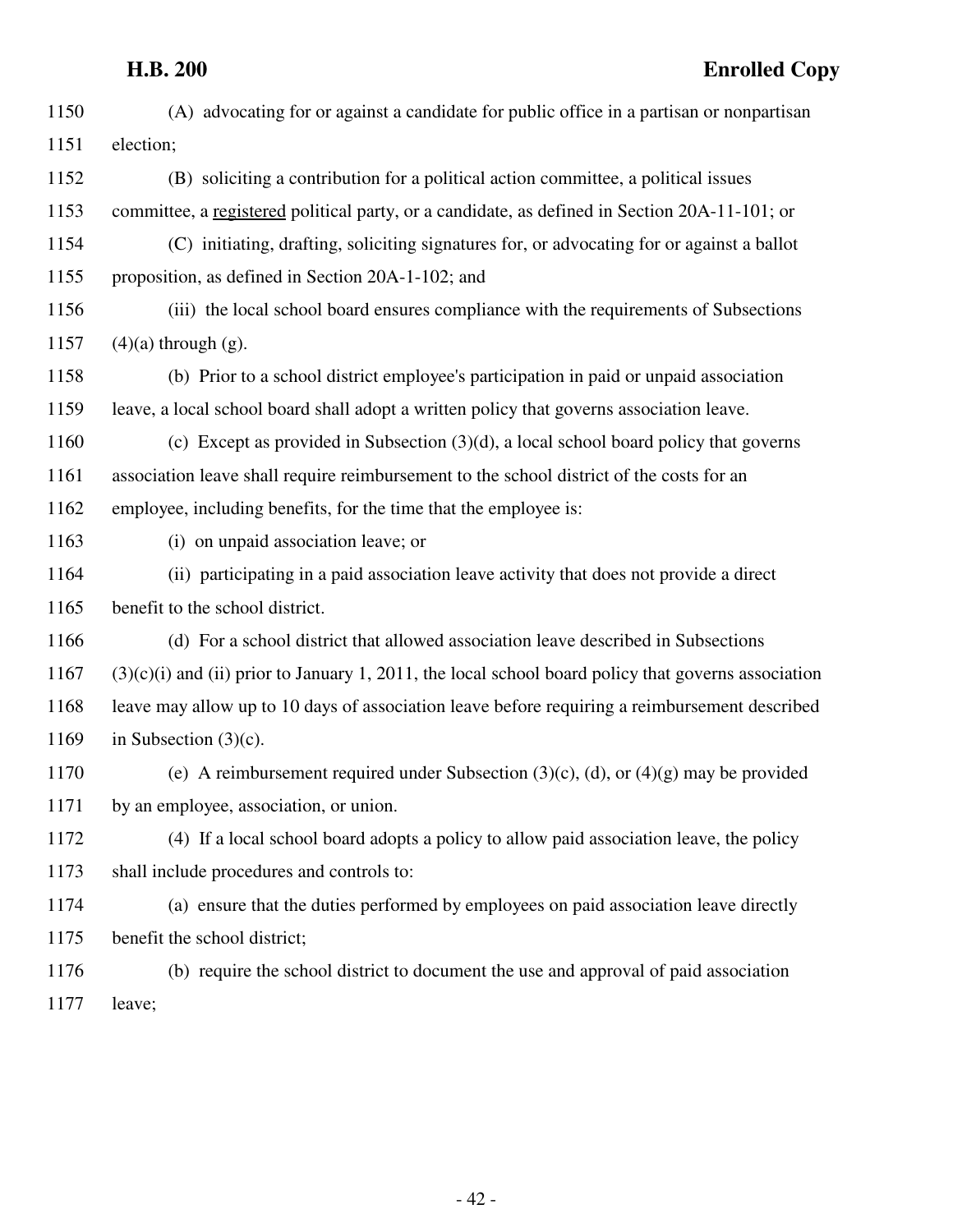1178 (c) require school district supervision of employees on paid association leave; 1179 (d) require the school district to account for the costs and expenses of paid association 1180 leave; 1181 (e) ensure that during the hours of paid association leave a school district employee 1182 may not engage in political activity, including: 1183 (i) advocating for or against a candidate for public office in a partisan or nonpartisan 1184 election; 1185 (ii) soliciting a contribution for a political action committee, a political issues 1186 committee, a registered political party, or a candidate, as defined in Section 20A-11-101; and 1187 (iii) initiating, drafting, soliciting signatures for, or advocating for or against a ballot 1188 proposition, as defined in Section 20A-1-102; 1189 (f) ensure that association leave is only paid out of school district funds when the paid 1190 association leave directly benefits the district; and 1191 (g) require the reimbursement to the school district of the cost of paid association leave 1192 activities that do not provide a direct benefit to education within the school district. 1193 (5) If a local school board adopts a policy to allow paid association leave, that policy 1194 shall indicate that a willful violation of this section or of a policy adopted in accordance with 1195 Subsection (3) or (4) may be used for disciplinary action under Section 53A-8a-502. 1196 Section 23. Section **53A-25b-201** is amended to read: 1197 **53A-25b-201. Authority of the State Board of Education -- Rulemaking --** 1198 **Superintendent -- Advisory Council.** 1199 (1) The State Board of Education is the governing board of the Utah Schools for the 1200 Deaf and the Blind. 1201 (2) (a) The board shall appoint a superintendent for the Utah Schools for the Deaf and 1202 the Blind. 1203 (b) The board shall make rules in accordance with Title 63G, Chapter 3, Utah 1204 Administrative Rulemaking Act, regarding the qualifications, terms of employment, and duties 1205 of the superintendent for the Utah Schools for the Deaf and the Blind.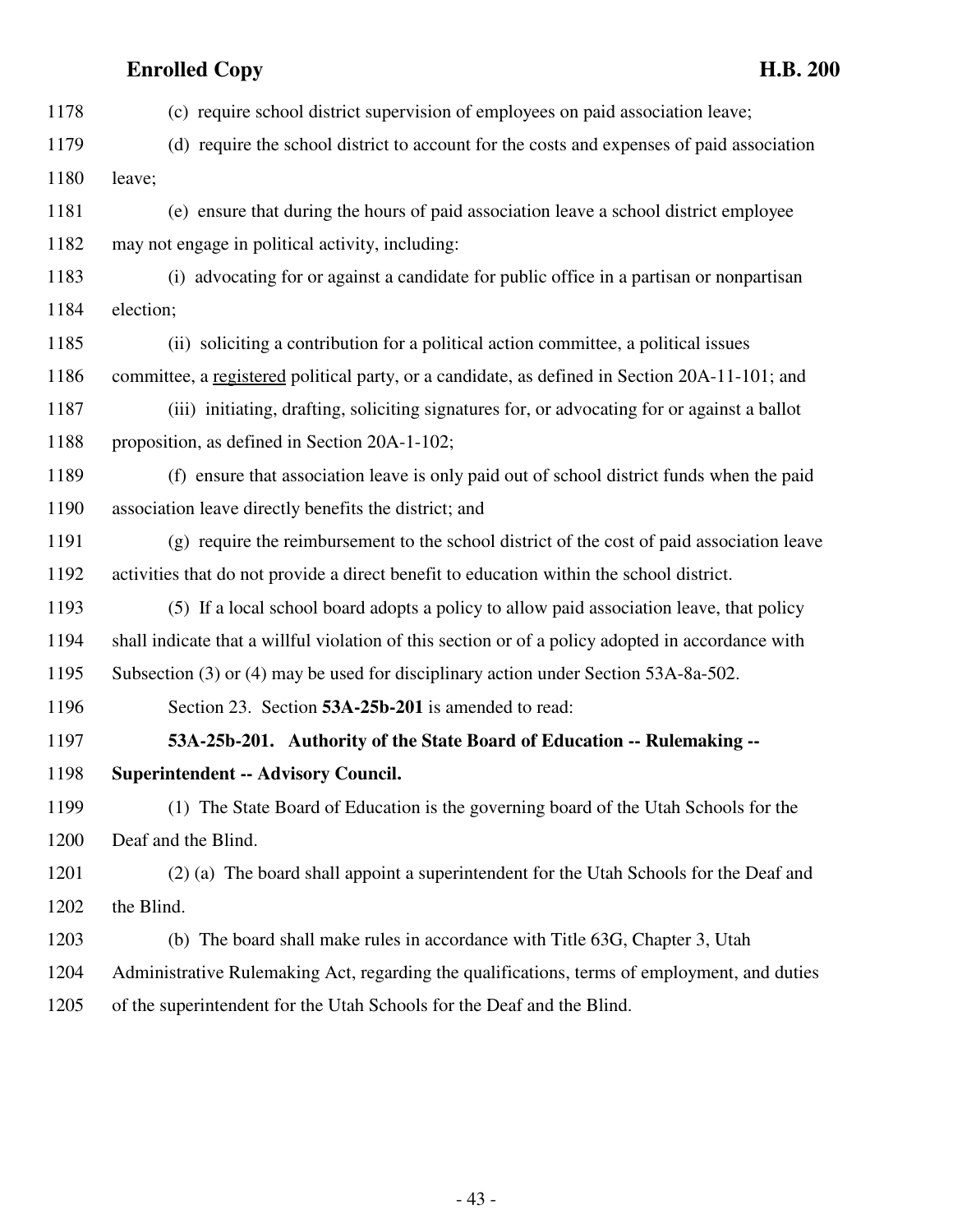| 1206 | (3) The superintendent shall:                                                           |
|------|-----------------------------------------------------------------------------------------|
| 1207 | (a) subject to the approval of the board, appoint an associate superintendent to        |
| 1208 | administer the Utah School for the Deaf based on:                                       |
| 1209 | (i) demonstrated competency as an expert educator of deaf persons; and                  |
| 1210 | (ii) knowledge of school management and the instruction of deaf persons;                |
| 1211 | (b) subject to the approval of the board, appoint an associate superintendent to        |
| 1212 | administer the Utah School for the Blind based on:                                      |
| 1213 | (i) demonstrated competency as an expert educator of blind persons; and                 |
| 1214 | (ii) knowledge of school management and the instruction of blind persons, including an  |
| 1215 | understanding of the unique needs and education of deafblind persons.                   |
| 1216 | $(4)$ (a) The board shall:                                                              |
| 1217 | (i) establish [the] an Advisory Council for the Utah Schools for the Deaf and the Blind |
| 1218 | and appoint no more than 11 members to the advisory council;                            |
| 1219 | (ii) make rules in accordance with Title 63G, Chapter 3, Utah Administrative            |
| 1220 | Rulemaking Act, regarding the operation of the advisory council; and                    |
| 1221 | (iii) receive and consider the advice and recommendations of the advisory council but   |
| 1222 | is not obligated to follow the recommendations of the advisory council.                 |
| 1223 | (b) The advisory council described in Subsection $(4)(a)$ shall include at least:       |
| 1224 | (i) two members who are blind;                                                          |
| 1225 | (ii) two members who are deaf; and                                                      |
| 1226 | (iii) two members who are deafblind or parents of a deafblind child.                    |
| 1227 | (5) The board shall approve the annual budget and expenditures of the Utah Schools      |
| 1228 | for the Deaf and the Blind.                                                             |
| 1229 | (6) (a) On or before the November interim meeting each year, the board shall report to  |
| 1230 | the Education Interim Committee on the Utah Schools for the Deaf and the Blind.         |
| 1231 | (b) The report shall be presented verbally and in written form to the Education Interim |
| 1232 | Committee and shall include:                                                            |
| 1233 | (i) a financial report;                                                                 |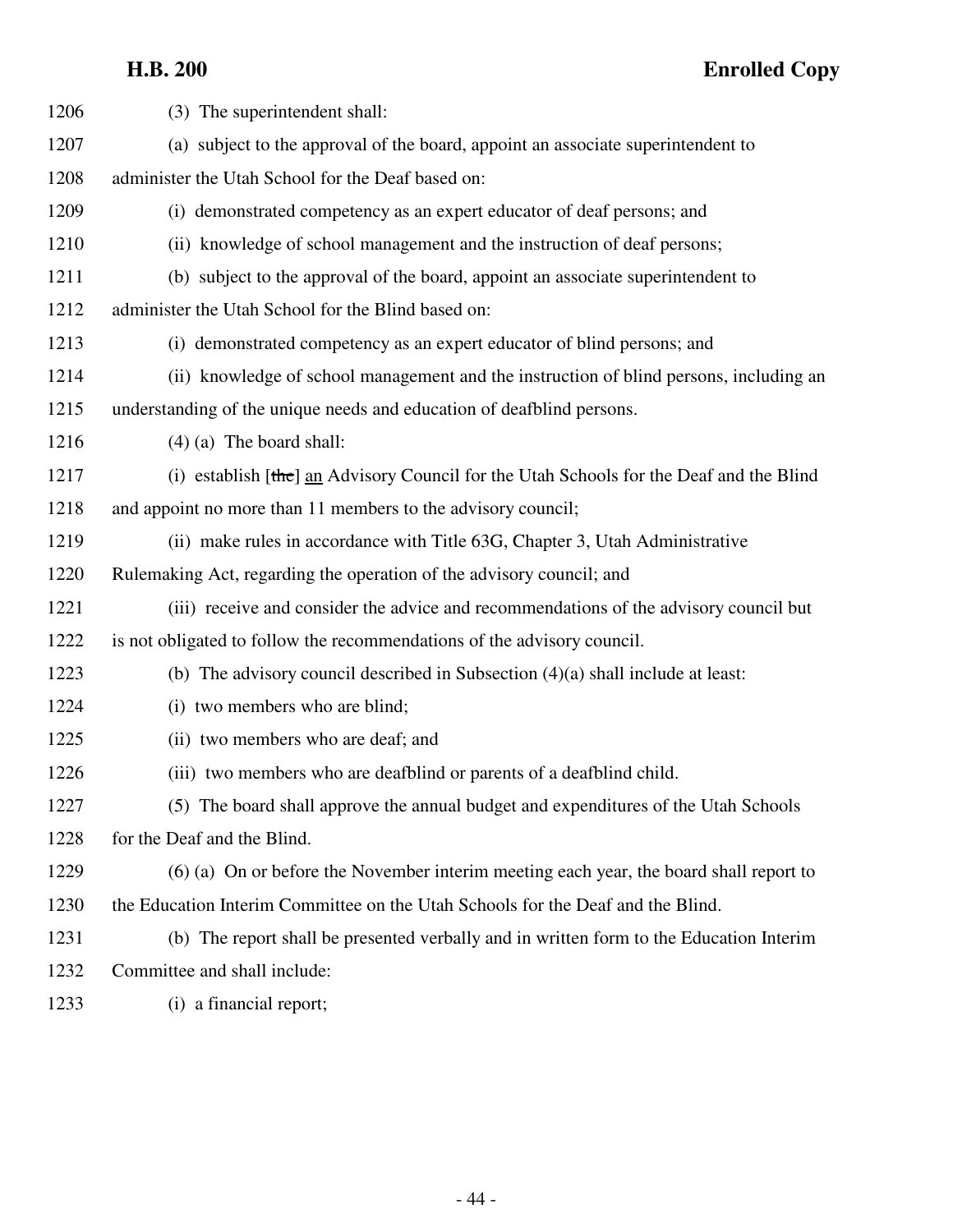1234 (ii) a report on the activities of the superintendent and associate superintendents; 1235 (iii) a report on activities to involve parents and constituency and advocacy groups in 1236 the governance of the school; and 1237 (iv) a report on student achievement including: 1238 (A) student academic achievement data, including longitudinal data for both current 1239 and previous students served by the Utah Schools for the Deaf and the Blind; 1240 (B) graduation rates; and 1241 (C) students exiting the Utah Schools for the Deaf and the Blind and their educational 1242 placement after exiting the Utah Schools for the Deaf and the Blind. 1243 Section 24. Section **54-17-801** is amended to read: 1244 **54-17-801. Definitions.** 1245 As used in this part: 1246 (1) "Contract customer" means a person who executes or will execute a renewable 1247 energy contract with a qualified utility. 1248 (2) "Qualified utility" means an electric corporation that serves more than 200,000 1249 retail customers in the state. 1250 (3) "Renewable energy contract" means a contract under this [section] part for the 1251 delivery of electricity from one or more renewable energy facilities to a contract customer 1252 requiring the use of a qualified utility's transmission or distribution system to deliver the 1253 electricity from a renewable energy facility to the contract customer. 1254 (4) "Renewable energy facility": 1255 (a) except as provided in Subsection (4)(b), has the same meaning as renewable energy 1256 source defined in Section 54-17-601; and 1257 (b) does not include an electric generating facility whose costs have been included in a 1258 qualified utility's rates as a facility providing electric service to the qualified utility's system. 1259 Section 25. Section **57-1-24.3** is amended to read: 1260 **57-1-24.3. Notices to default trustor -- Opportunity to negotiate foreclosure relief.** 1261 (1) As used in this section: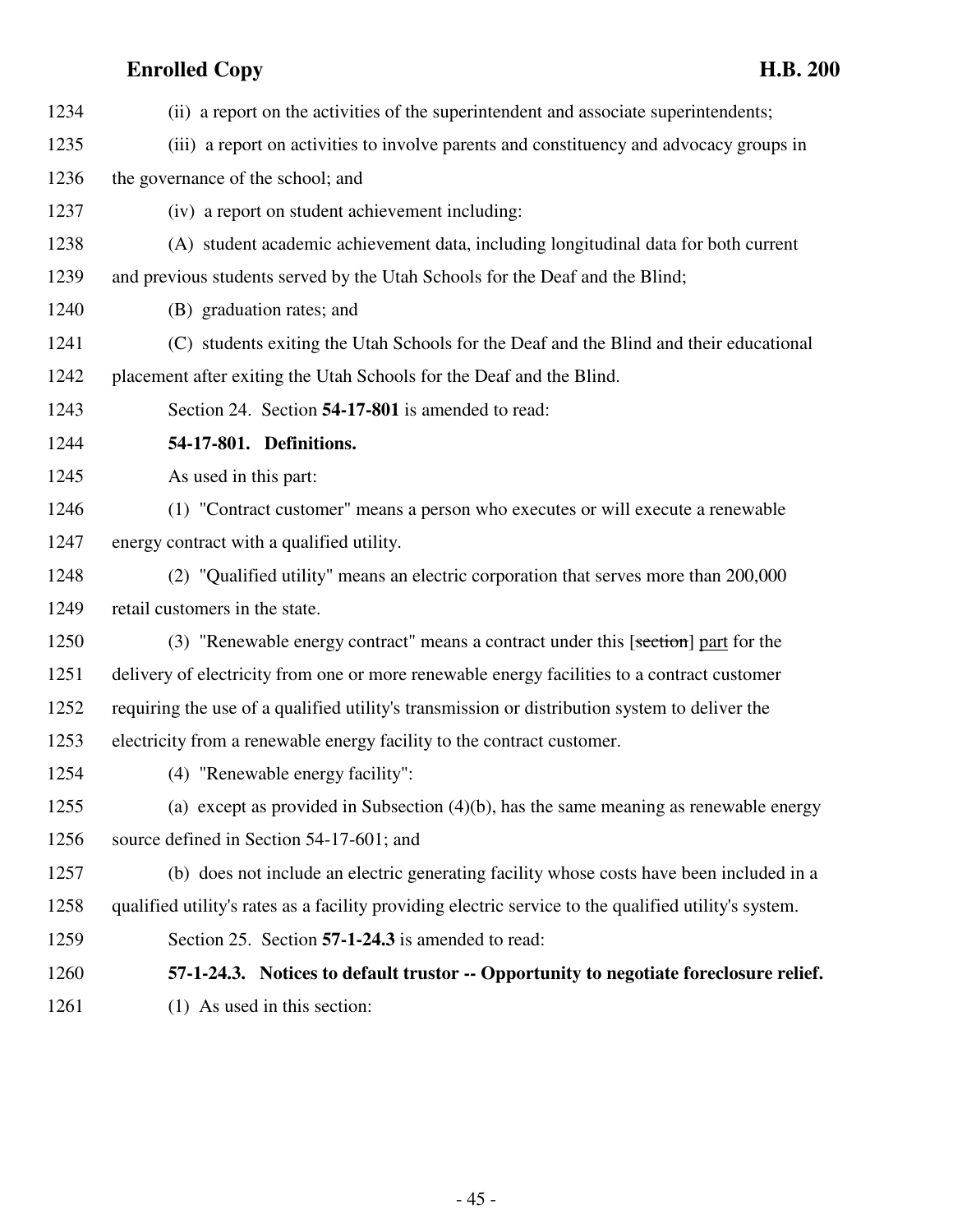| 1262 | (a) "Default trustor" means a trustor under a trust deed that secures a loan that the         |
|------|-----------------------------------------------------------------------------------------------|
| 1263 | beneficiary or servicer claims is in default.                                                 |
| 1264 | (b) "Foreclosure relief" means a mortgage modification program or other foreclosure           |
| 1265 | relief option offered by a beneficiary or servicer.                                           |
| 1266 | (c) "Loan" means an obligation incurred for personal, family, or household purposes,          |
| 1267 | evidenced by a promissory note or other credit agreement for which a trust deed encumbering   |
| 1268 | owner-occupied residential property is given as security.                                     |
| 1269 | (d) "Owner-occupied residential property" means real property that is occupied by its         |
| 1270 | owner as the owner's primary residence.                                                       |
| 1271 | (e) "Servicer" means an entity, retained by the beneficiary:                                  |
| 1272 | (i) for the purpose of receiving a scheduled periodic payment from a borrower pursuant        |
| 1273 | to the terms of a loan; or                                                                    |
| 1274 | (ii) that meets the definition of servicer under 12 U.S.C. Sec. $2605(i)(2)$ with respect to  |
| 1275 | residential mortgage loans.                                                                   |
| 1276 | (f) "Single point of contact" means a person who, as the designated representative of         |
| 1277 | the beneficiary or servicer, is authorized to:                                                |
| 1278 | (i) coordinate and ensure effective communication with a default trustor concerning:          |
| 1279 | (A) foreclosure proceedings initiated by the beneficiary or servicer relating to the trust    |
| 1280 | property; and                                                                                 |
| 1281 | (B) any foreclosure relief offered by or acceptable to the beneficiary or servicer; and       |
| 1282 | (ii) direct all foreclosure proceedings initiated by the beneficiary or servicer relating to  |
| 1283 | the trust property, including:                                                                |
| 1284 | (A) the filing of a notice of default under Section 57-1-24 and any cancellation of a         |
| 1285 | notice of default;                                                                            |
| 1286 | (B) the publication of a notice of trustee's sale under Section 57-1-25; and                  |
| 1287 | (C) the postponement of a trustee's sale under Section 57-1-27 or this section.               |
| 1288 | $(2)$ (a) Before a notice of default is filed for record under Section 57-1-24, a beneficiary |
| 1289 | or servicer shall:                                                                            |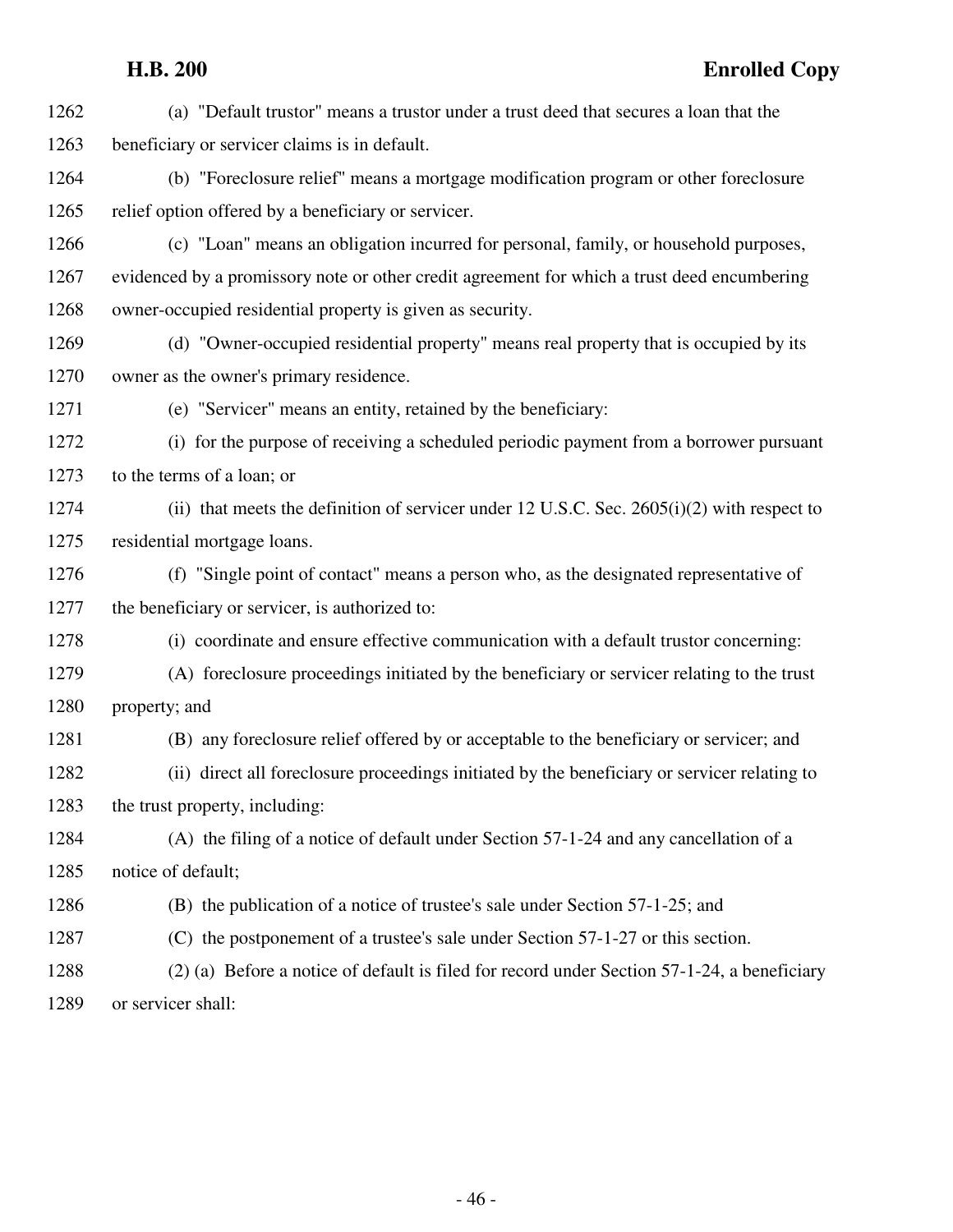| 1290 | (i) designate a single point of contact; and                                                       |
|------|----------------------------------------------------------------------------------------------------|
| 1291 | (ii) send notice by United States mail to the default trustor.                                     |
| 1292 | (b) A notice under Subsection $(2)(a)(ii)$ shall:                                                  |
| 1293 | (i) advise the default trustor of the intent of the beneficiary or servicer to file a notice of    |
| 1294 | default;                                                                                           |
| 1295 | (ii) state:                                                                                        |
| 1296 | (A) the nature of the default;                                                                     |
| 1297 | (B) the total amount the default trustor is required to pay in order to cure the default           |
| 1298 | and avoid the filing of a notice of default, itemized by the type and amount of each component     |
| 1299 | part of the total cure amount; and                                                                 |
| 1300 | (C) the date by which the default trustor is required to pay the amount to cure the                |
| 1301 | default and avoid the filing of a notice of default;                                               |
| 1302 | (iii) disclose the name, telephone number, email address, and mailing address of the               |
| 1303 | single point of contact designated by the beneficiary or servicer; and                             |
| 1304 | (iv) direct the default trustor to contact the single point of contact regarding foreclosure       |
| 1305 | relief available through the beneficiary or servicer for which a default trustor may apply, if the |
| 1306 | beneficiary or servicer offers foreclosure relief.                                                 |
| 1307 | (3) Before the expiration of the three-month period described in Subsection 57-1-24(2),            |
| 1308 | a default trustor may apply directly with the single point of contact for any available            |
| 1309 | foreclosure relief.                                                                                |
| 1310 | (4) A default trustor shall, within the time required by the beneficiary or servicer,              |
| 1311 | provide all financial and other information requested by the single point of contact to enable     |
| 1312 | the beneficiary or servicer to determine whether the default trustor qualifies for the foreclosure |
| 1313 | relief for which the default trustor applies.                                                      |
| 1314 | (5) The single point of contact shall:                                                             |
| 1315 | (a) inform the default trustor about and make available to the default [trust] trustor any         |
| 1316 | available foreclosure relief;                                                                      |
|      |                                                                                                    |

1317 (b) undertake reasonable and good faith efforts, consistent with applicable law, to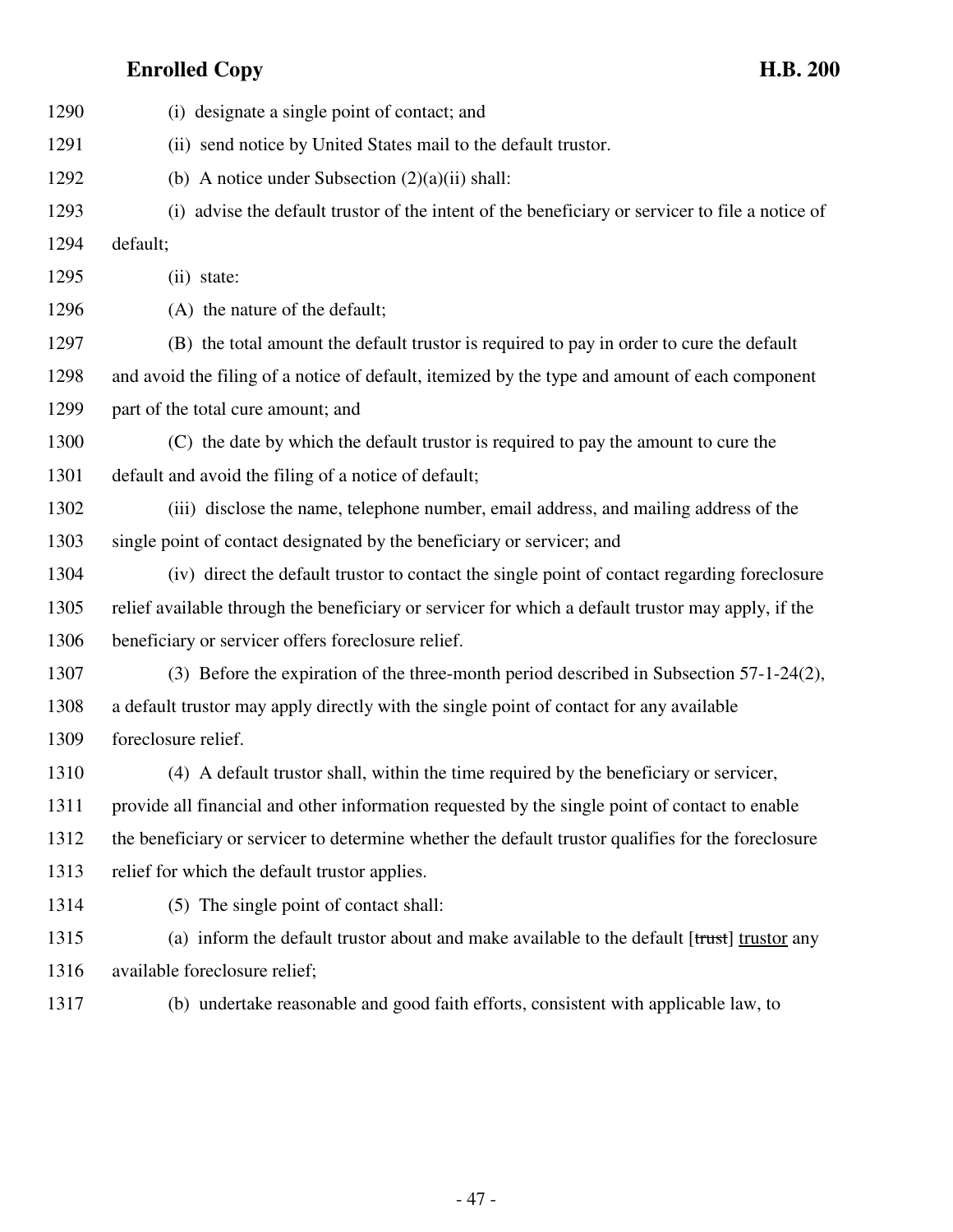1318 consider the default trustor for foreclosure relief for which the default trustor is eligible;

- 1319 (c) ensure timely and appropriate communication with the default trustor concerning 1320 foreclosure relief for which the default trustor applies; and
- 1321 (d) notify the default trustor by United States mail of the decision of the beneficiary or 1322 servicer regarding the foreclosure relief for which the default trustor applies.
- 1323 (6) Notice of a trustee's sale may not be given under Section 57-1-25 with respect to 1324 the trust property of a default trustor who has applied for foreclosure relief until after the single 1325 point of contact provides the notice required by Subsection (5)(d).
- 1326 (7) A beneficiary or servicer may cause a notice of a trustee's sale to be given with 1327 respect to the trust property of a default trustor who has applied for foreclosure relief if, in the 1328 exercise of the sole discretion of the beneficiary or servicer, the beneficiary or servicer:
- 1329 (a) determines that the default trustor does not qualify for the foreclosure relief for 1330 which the default trustor has applied; or
- 1331 (b) elects not to enter into a written agreement with the default trustor to implement the 1332 foreclosure relief.
- 1333 (8) (a) A beneficiary or servicer may postpone a trustee's sale of the trust property in 1334 order to allow further time for negotiations relating to foreclosure relief.
- 1335 (b) A postponement of a trustee's sale under Subsection (8)(a) does not require the 1336 trustee to file for record a new or additional notice of default under Section 57-1-24.
- 1337 (9) A beneficiary or servicer shall cause the cancellation of a notice of default filed 1338 under Section 57-1-24 on the trust property of a default trustor if the beneficiary or servicer:
- 1339 (a) determines that the default trustor qualifies for the foreclosure relief for which the 1340 default trustor has applied; and
- 1341 (b) enters into a written agreement with the default trustor to implement the foreclosure 1342 relief.
- 1343 (10) This section may not be construed to require a beneficiary or servicer to:
- 1344 (a) establish foreclosure relief; or
- 1345 (b) approve an application for foreclosure relief submitted by a default trustor.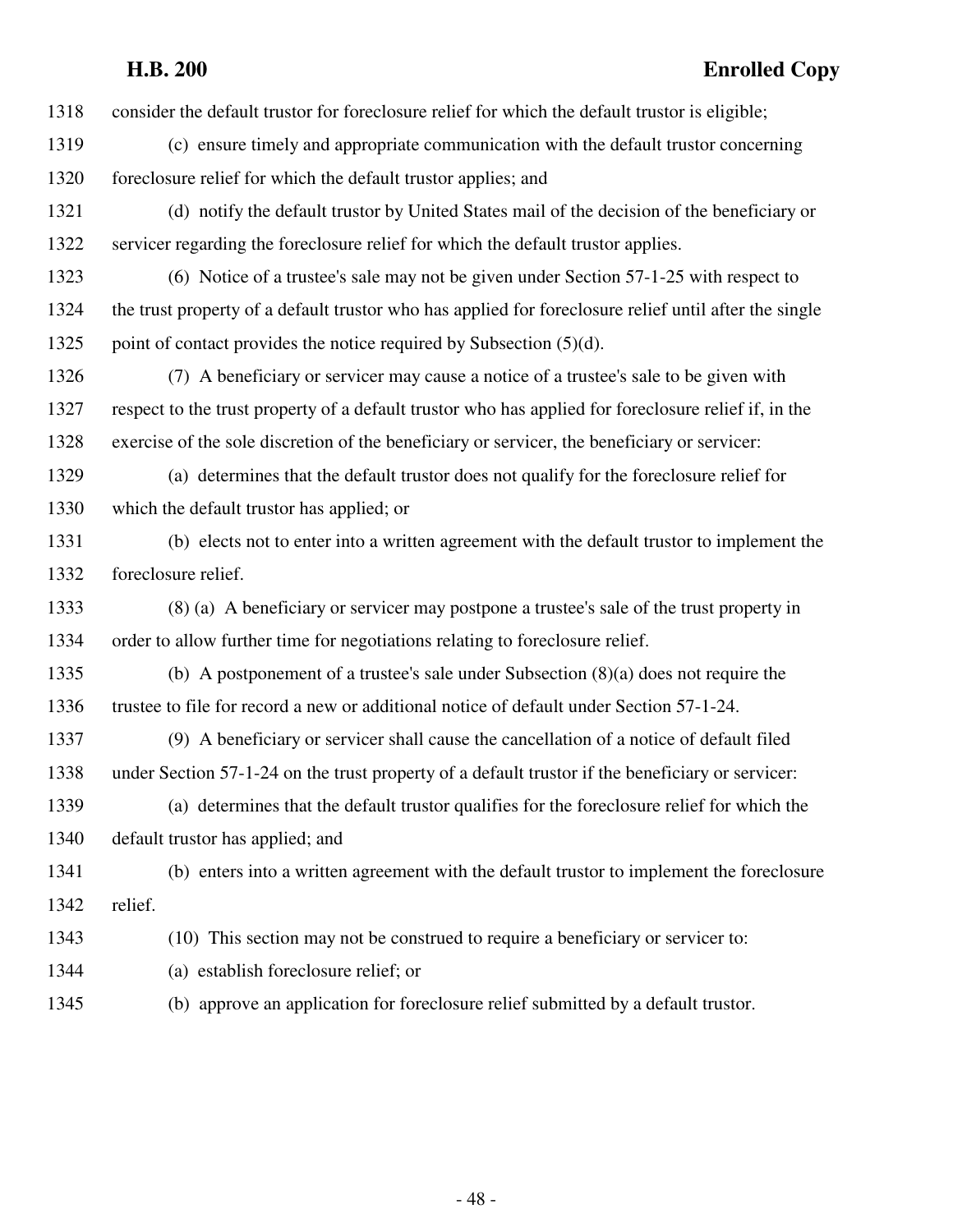| 1346 | (11) A beneficiary and servicer shall each take reasonable measures to ensure that their          |
|------|---------------------------------------------------------------------------------------------------|
| 1347 | respective practices in the foreclosure of owner-occupied residential property and any            |
| 1348 | foreclosure relief with respect to a loan:                                                        |
| 1349 | (a) comply with all applicable federal and state fair lending statutes; and                       |
| 1350 | (b) ensure appropriate treatment of default trustors in the foreclosure process.                  |
| 1351 | (12) This section does not apply if the beneficiary under a trust deed securing a loan is         |
| 1352 | an individual.                                                                                    |
| 1353 | (13) A beneficiary or servicer is considered to have complied with the requirements of            |
| 1354 | this section if the beneficiary or servicer designates and uses a single point of contact in      |
| 1355 | compliance with federal law, rules, regulations, guidance, or guidelines governing the            |
| 1356 | beneficiary or servicer and issued by, as applicable, the Board of Governors of the Federal       |
| 1357 | Reserve System, the Federal Deposit Insurance Corporation, the Office of the Comptroller of       |
| 1358 | the Currency, the National Credit Union Administration, or the Consumer Financial Protection      |
| 1359 | Bureau.                                                                                           |
| 1360 | (14) The failure of a beneficiary or servicer to comply with a requirement of this                |
| 1361 | section does not affect the validity of a trustee's sale of the trust property to a bona fide     |
| 1362 | purchaser.                                                                                        |
| 1363 | Section 26. Section 57-14-2 is amended to read:                                                   |
| 1364 | 57-14-2. Definitions.                                                                             |
| 1365 | As used in this chapter:                                                                          |
| 1366 | $[\frac{4}{3}]$ (1) "Charge" means the admission price or fee asked in return for permission to   |
| 1367 | enter or go upon the land.                                                                        |
| 1368 | $[\frac{(+)}{2}]$ (2) (a) "Land" means any land within the territorial limits of Utah.            |
| 1369 | (b) "Land" includes roads, railway corridors, water, water courses, private ways and              |
| 1370 | buildings, structures, and machinery or equipment when attached to the realty.                    |
| 1371 | $[\frac{1}{2}]$ (3) "Owner" includes the possessor of any interest in the land, whether public or |
| 1372 | private land, a tenant, a lessor, a lessee, and an occupant or person in control of the premises. |
| 1373 | $[\frac{5}{2}]$ (4) "Person" includes any person, regardless of age, maturity, or experience, who |
|      |                                                                                                   |

- 49 -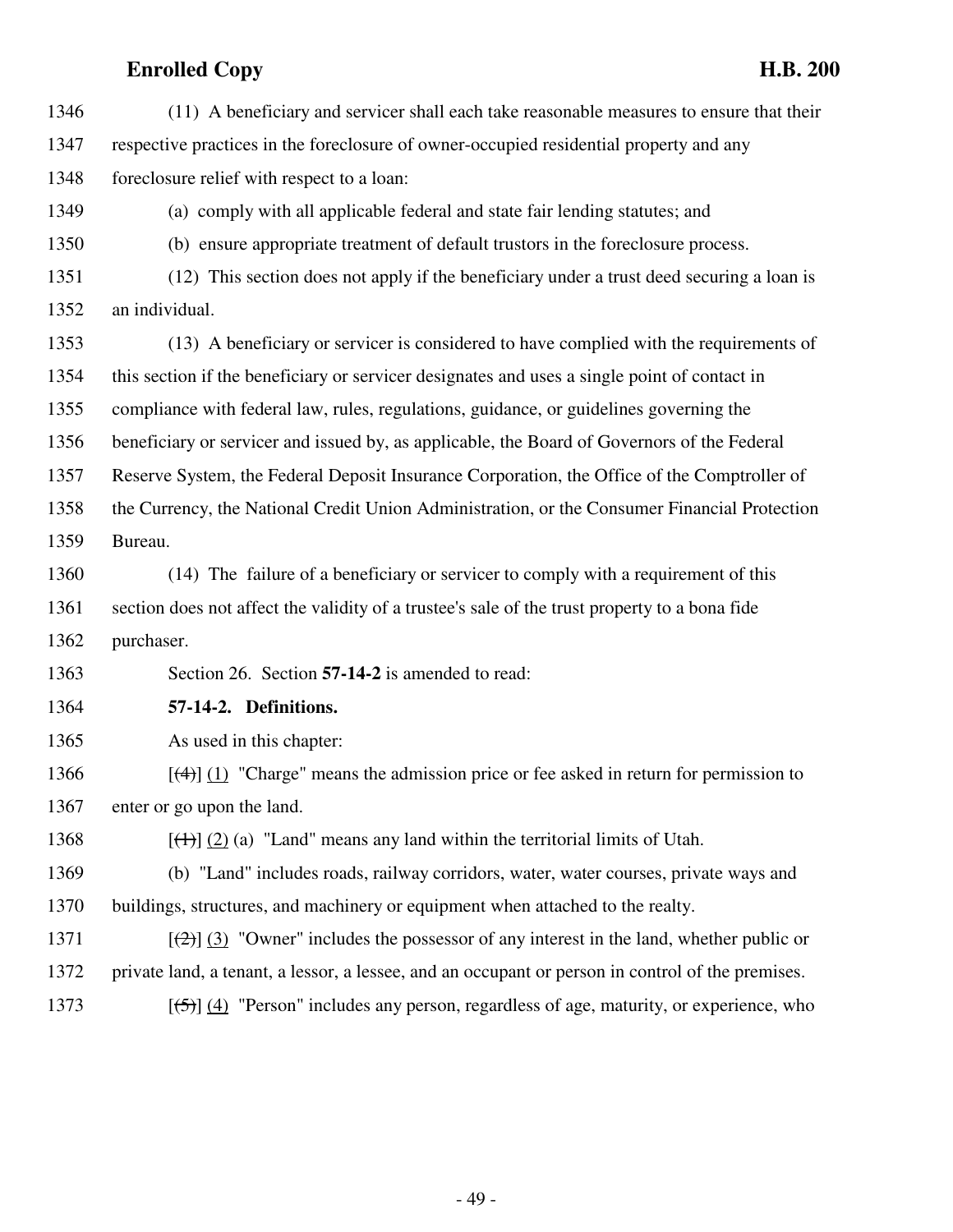- 1374 enters upon or uses land for recreational purposes.
- 1375  $\left[\left(\frac{3}{3}\right)\right]$  (5) "Recreational purpose" includes, but is not limited to, any of the following or
- 1376 any combination thereof:
- 1377 (a) hunting;
- 1378 (b) fishing;
- 1379 (c) swimming;
- 1380 (d) skiing;
- 1381 (e) snowshoeing;
- 1382 (f) camping;
- 1383 (g) picnicking;
- 1384 (h) hiking;
- 1385 (i) studying nature;
- 1386 (j) waterskiing;
- 1387 (k) engaging in water sports;
- 1388 (l) engaging in equestrian activities;
- 1389 (m) using boats;
- 1390 (n) mountain biking;
- 1391 (o) riding narrow gauge rail cars on a narrow gauge track that does not exceed 24 inch
- 1392 gauge;
- 1393 (p) using off-highway vehicles or recreational vehicles;
- 1394 (q) viewing or enjoying historical, archaeological, scenic, or scientific sites; and
- 1395 (r) aircraft operations.
- 1396 Section 27. Section **58-3a-502** is amended to read:
- 1397 **58-3a-502. Penalty for unlawful conduct.**
- 1398 (1) (a) If upon inspection or investigation, the division concludes that a person has
- 1399 violated Subsections 58-1-501(1)(a) through (d) or Section 58-3a-501 or any rule or order
- 1400 issued with respect to Section 58-3a-501, and that disciplinary action is appropriate, the
- 1401 director or the director's designee from within the division for each alternative respectively,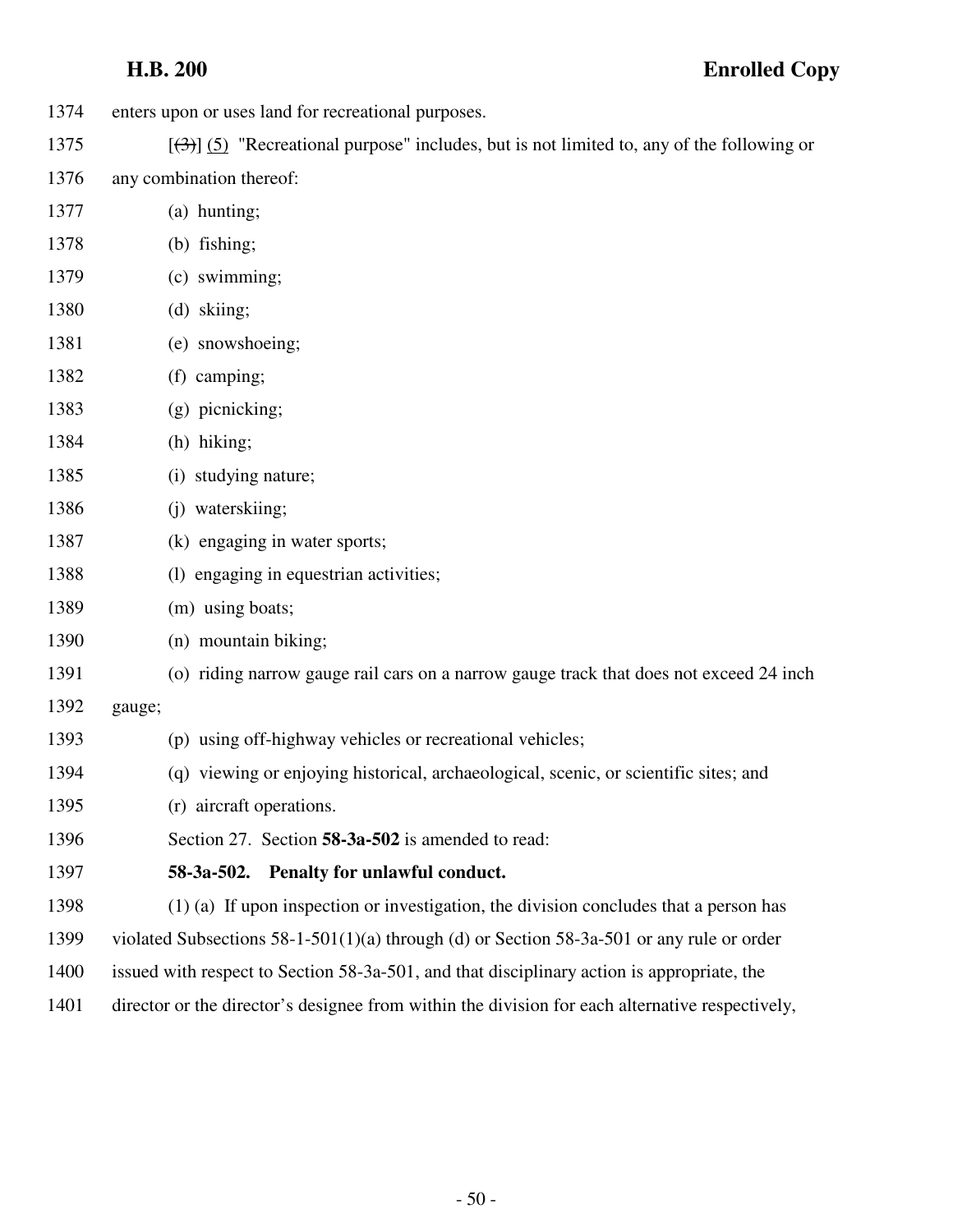| 1402 | shall promptly issue a citation to the person according to this chapter and any pertinent rules,      |
|------|-------------------------------------------------------------------------------------------------------|
| 1403 | attempt to negotiate a stipulated settlement, or notify the person to appear before an                |
| 1404 | adjudicative proceeding conducted under Title 63G, Chapter 4, Administrative Procedures Act.          |
| 1405 | (i) A person who violates Subsections $58-1-501(1)(a)$ through (d) or Section $58-3a-501$             |
| 1406 | or any rule or order issued with respect to Section 58-3a-501, as evidenced by an uncontested         |
| 1407 | citation, a stipulated settlement, or by a finding of violation in an adjudicative proceeding, may    |
| 1408 | be assessed a fine pursuant to this Subsection (1) and may, in addition to or in lieu of, be          |
| 1409 | ordered to cease and desist from violating Subsections 58-1-501(1)(a) through (d) or Section          |
| 1410 | 58-3a-501 or any rule or order issued with respect to this section.                                   |
| 1411 | (ii) Except for a cease and desist order, the licensure sanctions cited in Section                    |
| 1412 | 58-3a-401 may not be assessed through a citation.                                                     |
| 1413 | (b) A citation shall:                                                                                 |
| 1414 | (i) be in writing;                                                                                    |
| 1415 | (ii) describe with particularity the nature of the violation, including a reference to the            |
| 1416 | provision of the chapter, rule, or order alleged to have been violated;                               |
| 1417 | (iii) clearly state that the recipient must notify the division in writing within 20                  |
| 1418 | calendar days of service of the citation if the recipient wishes to contest the citation at a hearing |
| 1419 | conducted under Title 63G, Chapter 4, Administrative Procedures Act; and                              |
| 1420 | (iv) clearly explain the consequences of failure to timely contest the citation or to make            |
| 1421 | payment of any fines assessed by the citation within the time specified in the citation.              |
| 1422 | (c) The division may issue a notice in lieu of a citation.                                            |
| 1423 | (d) Each citation issued under this section, or a copy of each citation, may be served                |
| 1424 | upon [any] a person upon whom a summons may be served in accordance with the Utah Rules               |
| 1425 | of Civil Procedure and may be made personally or upon the person's agent by a division                |
| 1426 | investigator or by any person specially designated by the director or by mail.                        |
| 1427 | (e) If within 20 calendar days from the service of the citation, the person to whom the               |
| 1428 | citation was issued fails to request a hearing to contest the citation, the citation becomes the      |
| 1429 | final order of the division and is not subject to further agency review. The period to contest a      |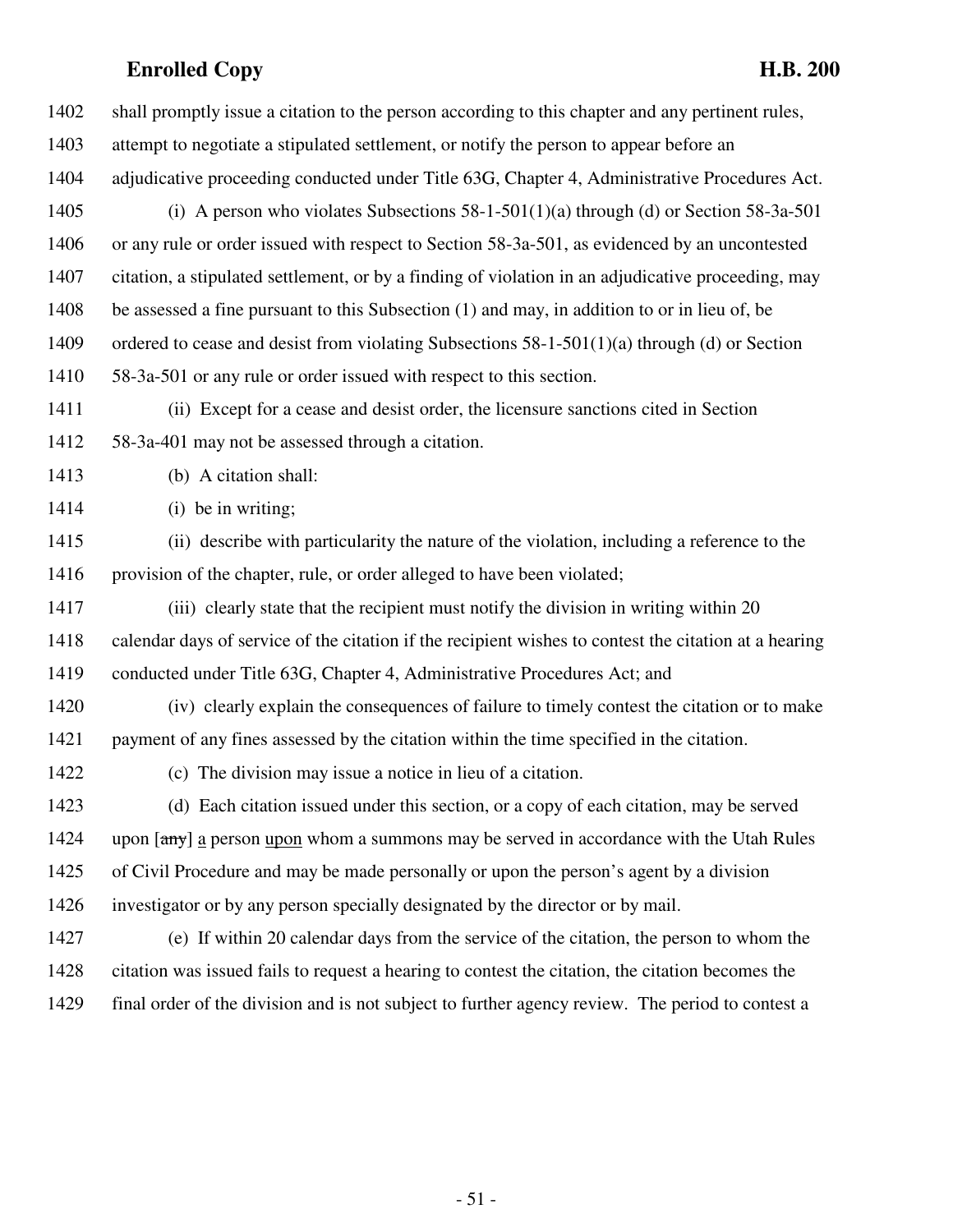1430 citation may be extended by the division for cause. 1431 (f) The division may refuse to issue or renew, suspend, revoke, or place on probation 1432 the license of a licensee who fails to comply with a citation after it becomes final. 1433 (g) The failure of an applicant for licensure to comply with a citation after it becomes 1434 final is a ground for denial of license. 1435 (h) No citation may be issued under this section after the expiration of six months 1436 following the occurrence of any violation. 1437 (i) The director or the director's designee shall assess fines according to the following: 1438 (i) for a first offense handled pursuant to Subsection (1)(a), a fine of up to \$1,000; 1439 (ii) for a second offense handled pursuant to Subsection  $(1)(a)$ , a fine of up to \$2,000; 1440 and 1441 (iii) for any subsequent offense handled pursuant to Subsection (1)(a), a fine of up to 1442 \$2,000 for each day of continued offense. 1443 (2) An action initiated for a first or second offense which has not yet resulted in a final 1444 order of the division shall not preclude initiation of any subsequent action for a second or 1445 subsequent offense during the pendency of any preceding action. The final order on a 1446 subsequent action shall be considered a second or subsequent offense, respectively, provided 1447 the preceding action resulted in a first or second offense, respectively. 1448 (3) Any penalty which is not paid may be collected by the director by either referring 1449 the matter to a collection agency or bringing an action in the district court of the county in 1450 which the person against whom the penalty is imposed resides or in the county where the office 1451 of the director is located. Any county attorney or the attorney general of the state shall provide 1452 legal assistance and advice to the director in any action to collect the penalty. In any action 1453 brought to enforce the provisions of this section, reasonable attorney's fees and costs shall be 1454 awarded to the division. 1455 Section 28. Section **58-9-102** is amended to read:

1456 **58-9-102. Definitions.**

1457 In addition to the definitions in Section 58-1-102, as used in this chapter:

- 52 -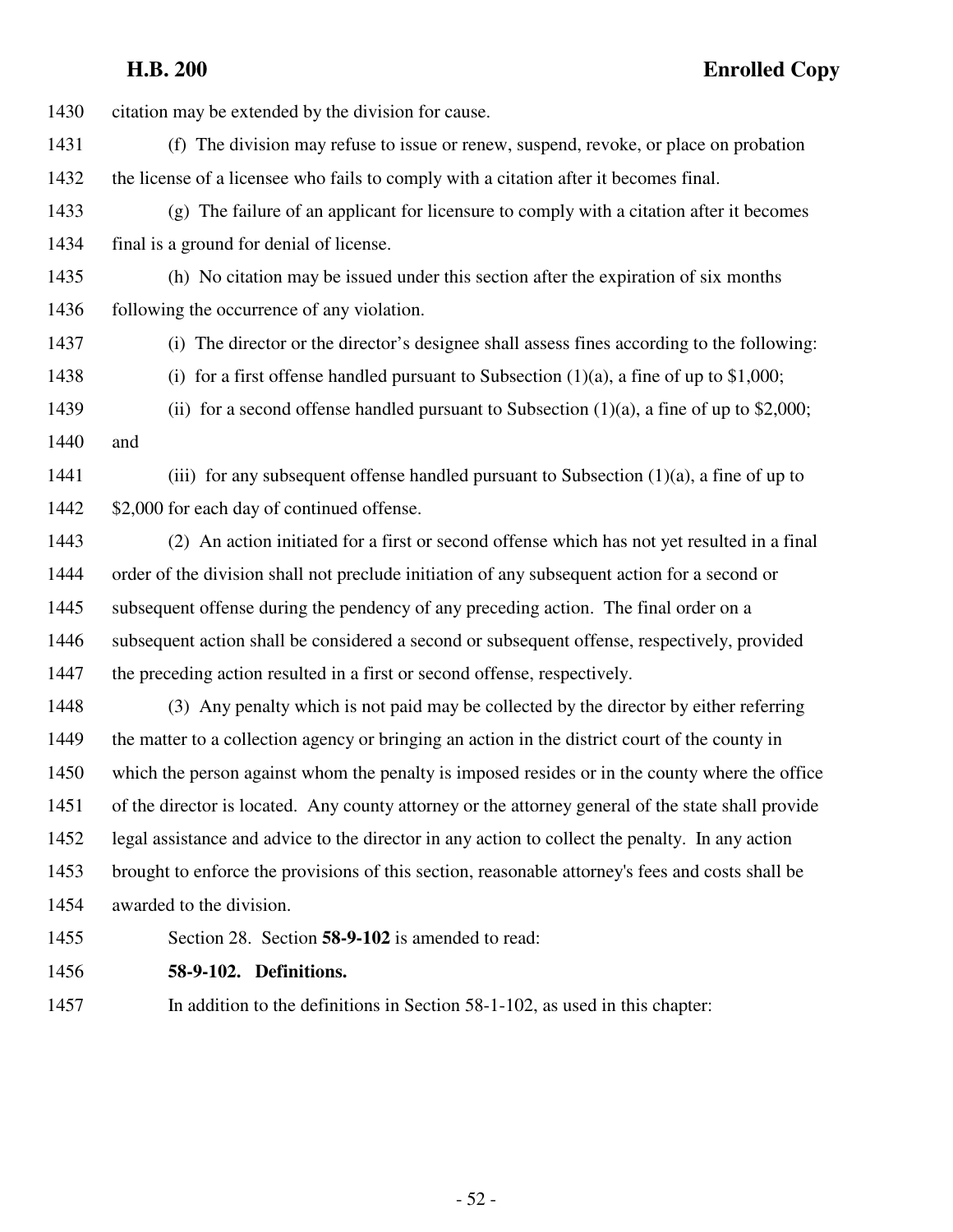1458 (1) "Authorizing agent" means a person legally entitled to authorize the cremation of 1459 human remains. 1460 (2) "Beneficiary" means the individual who, at the time of the [beneficiary's] 1461 individual's death, is to receive the benefit of the property and services purchased under a 1462 preneed funeral arrangement. 1463 (3) "Board" means the Board of Funeral Service created in Section 58-9-201. 1464 (4) "Body part" means: 1465 (a) a limb or other portion of the anatomy that is removed from a person or human 1466 remains for medical purposes during treatment, surgery, biopsy, autopsy, or medical research; 1467 or 1468 (b) a human body or any portion of a body that has been donated to science for medical 1469 research purposes. 1470 (5) "Buyer" means a person who purchases a preneed funeral arrangement. 1471 (6) "Calcination" means a process in which a dead human body is reduced by intense 1472 heat to a residue that is not as substantive as the residue that follows cremation. 1473 (7) "Cremated remains" means all the remains of a cremated body recovered after the 1474 completion of the cremation process, including pulverization which leaves only bone fragments 1475 reduced to unidentifiable dimensions and may possibly include the residue of foreign matter 1476 including casket material, bridgework, or eyeglasses that were cremated with the human 1477 remains. 1478 (8) "Cremation" means the technical process, using direct flame and heat, that reduces 1479 human remains to bone fragments through heat and evaporation and includes the processing 1480 and usually the pulverization of the bone fragments. 1481 (9) "Cremation chamber" means the enclosed space within which the cremation 1482 process takes place and which is used exclusively for the cremation of human remains. 1483 (10) "Cremation container" means the container: 1484 (a) in which the human remains are transported to the crematory and placed in the 1485 cremation chamber for cremation; and

- 53 -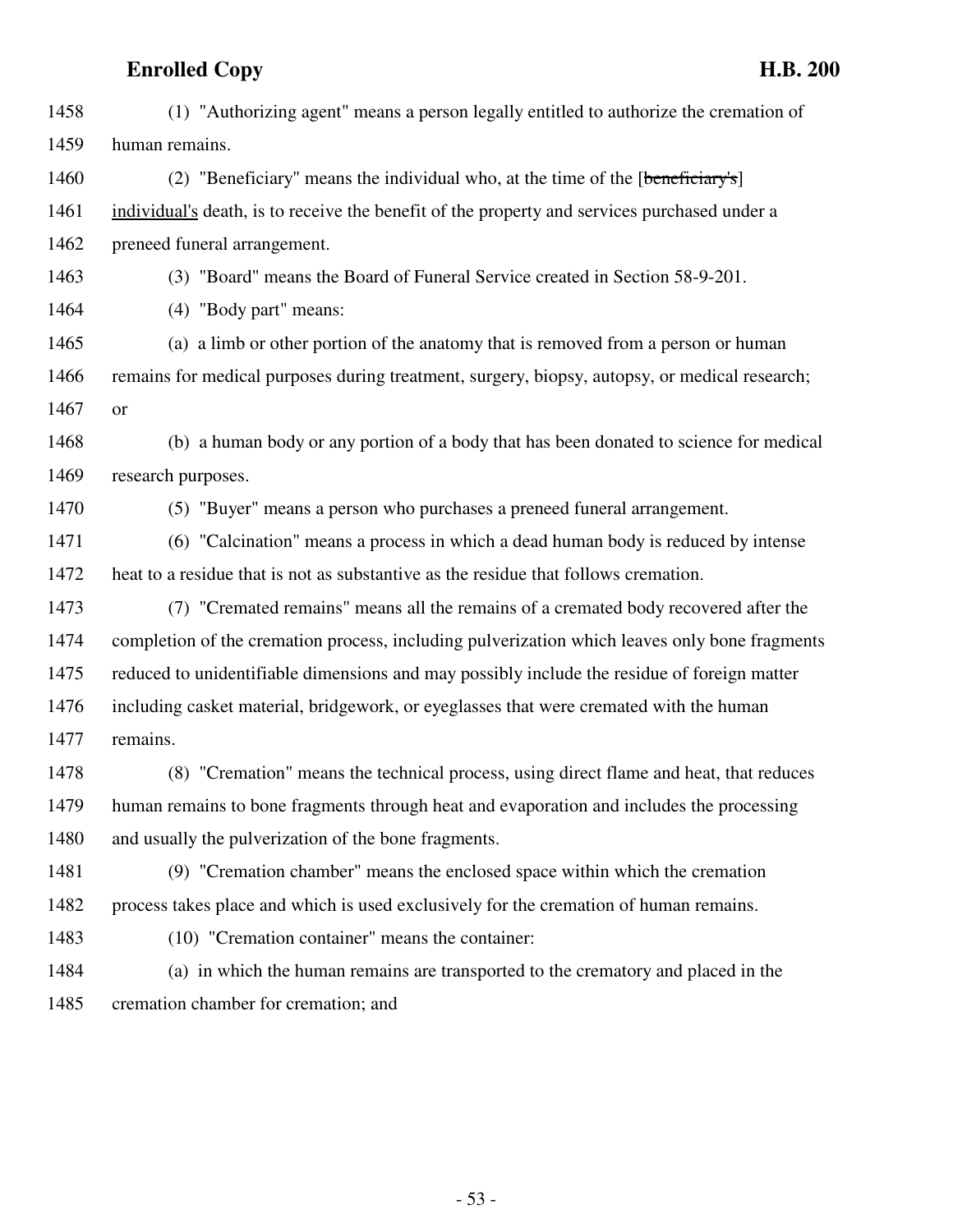| 1486 | (b) that meets substantially all of the following standards:                               |
|------|--------------------------------------------------------------------------------------------|
| 1487 | (i) composed of readily combustible materials suitable for cremation;                      |
| 1488 | (ii) able to be closed in order to provide a complete covering for the human remains;      |
| 1489 | (iii) resistant to leakage or spillage;                                                    |
| 1490 | (iv) rigid enough for handling with ease; and                                              |
| 1491 | (v) able to provide protection for the health, safety, and personal integrity of crematory |
| 1492 | personnel.                                                                                 |
| 1493 | (11) "Crematory" means the building or portion of a building that houses the cremation     |
| 1494 | chamber and the holding facility.                                                          |
| 1495 | (12) "Direct disposition" means the disposition of a dead human body:                      |
| 1496 | (a) as quickly as law allows;                                                              |
| 1497 | (b) without preparation of the body by embalming; and                                      |
| 1498 | (c) without an attendant funeral service or graveside service.                             |
| 1499 | (13) "Disposition" means the final disposal of a dead human body by:                       |
| 1500 | (a) earth interment;                                                                       |
| 1501 | (b) above ground burial;                                                                   |
| 1502 | (c) cremation;                                                                             |
| 1503 | (d) calcination;                                                                           |
| 1504 | (e) burial at sea;                                                                         |
| 1505 | (f) delivery to a medical institution; or                                                  |
| 1506 | (g) other lawful means.                                                                    |
| 1507 | (14) "Embalming" means replacing body fluids in a dead human body with preserving          |
| 1508 | and disinfecting chemicals.                                                                |
| 1509 | (15) (a) "Funeral merchandise" means any of the following into which a dead human          |
| 1510 | body is placed in connection with the transportation or disposition of the body:           |
| 1511 | $(i)$ a vault;                                                                             |
| 1512 | (ii) a casket; or                                                                          |
| 1513 | (iii) other personal property.                                                             |
|      |                                                                                            |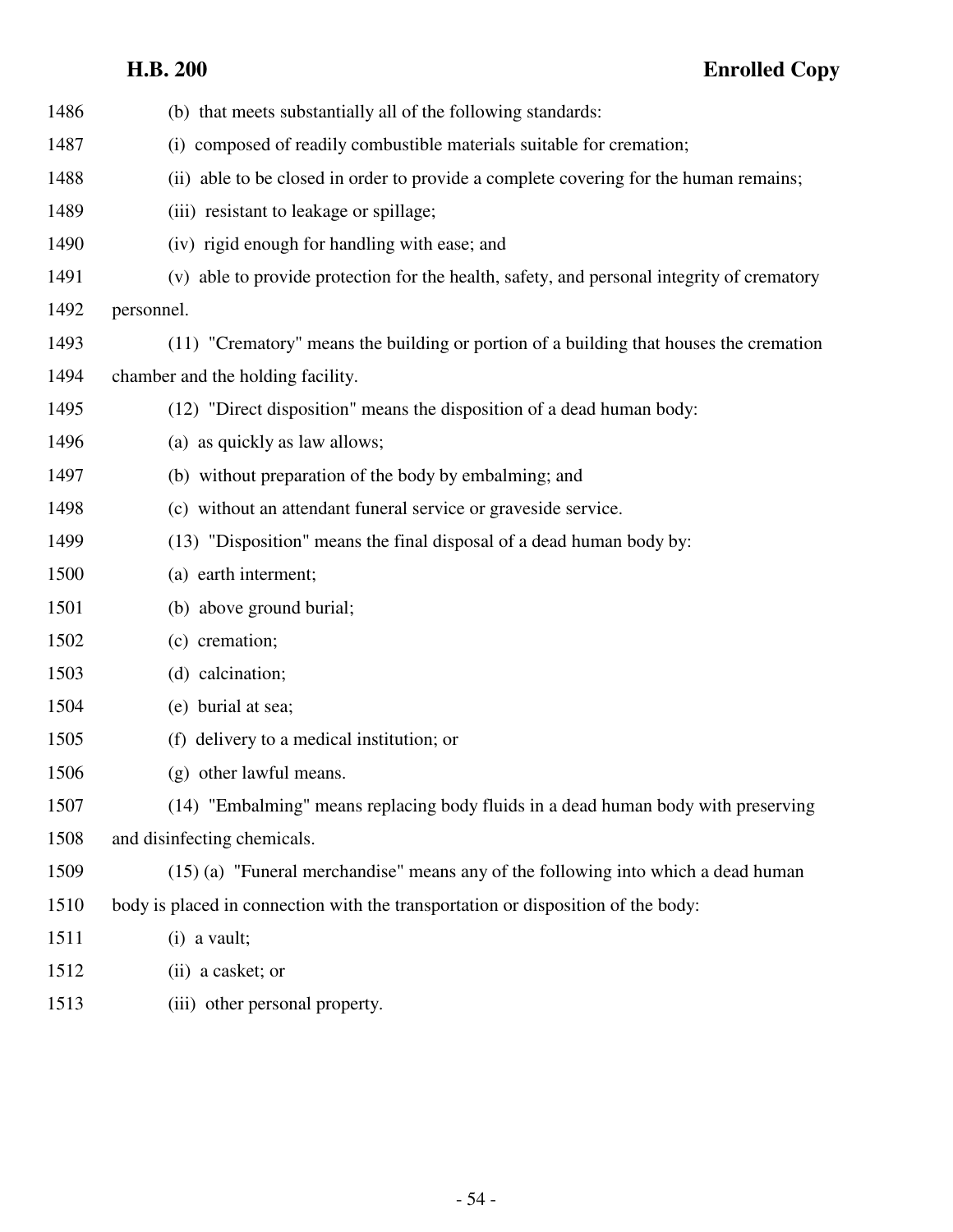| 1514 | (b) "Funeral merchandise" does not include:                                                  |
|------|----------------------------------------------------------------------------------------------|
| 1515 | (i) a mausoleum crypt;                                                                       |
| 1516 | (ii) an interment receptacle preset in a cemetery; or                                        |
| 1517 | (iii) a columbarium niche.                                                                   |
| 1518 | (16) "Funeral service" means a service, rite, or ceremony performed:                         |
| 1519 | (a) with respect to the death of a human; and                                                |
| 1520 | (b) with the body of the deceased present.                                                   |
| 1521 | (17) "Funeral service director" means an individual licensed under this chapter who          |
| 1522 | may engage in all lawful professional activities regulated and defined under the practice of |
| 1523 | funeral service.                                                                             |
| 1524 | (18) (a) "Funeral service establishment" means a place of business at a specific street      |
| 1525 | address or location licensed under this chapter that is devoted to:                          |
| 1526 | (i) the embalming, care, custody, shelter, preparation for burial, and final disposition of  |
| 1527 | dead human bodies; and                                                                       |
| 1528 | (ii) the furnishing of services, merchandise, and products purchased from the                |
| 1529 | establishment as a preneed provider under a preneed funeral arrangement.                     |
| 1530 | (b) "Funeral service establishment" includes:                                                |
| 1531 | (i) all portions of the business premises and all tools, instruments, and supplies used in   |
| 1532 | the preparation and embalming of dead human bodies for burial, cremation, and final          |
| 1533 | disposition as defined by division rule; and                                                 |
| 1534 | (ii) a facility used by the business in which funeral services may be conducted.             |
| 1535 | (19) "Funeral service intern" means an individual licensed under this chapter who is         |
| 1536 | permitted to:                                                                                |
| 1537 | (a) assist a funeral service director in the embalming or other preparation of a dead        |
| 1538 | human body for disposition;                                                                  |
| 1539 | (b) assist a funeral service director in the cremation, calcination, or pulverization of a   |
| 1540 | dead human body or its remains; and                                                          |
| 1541 | (c) perform other funeral service activities under the supervision of a funeral service      |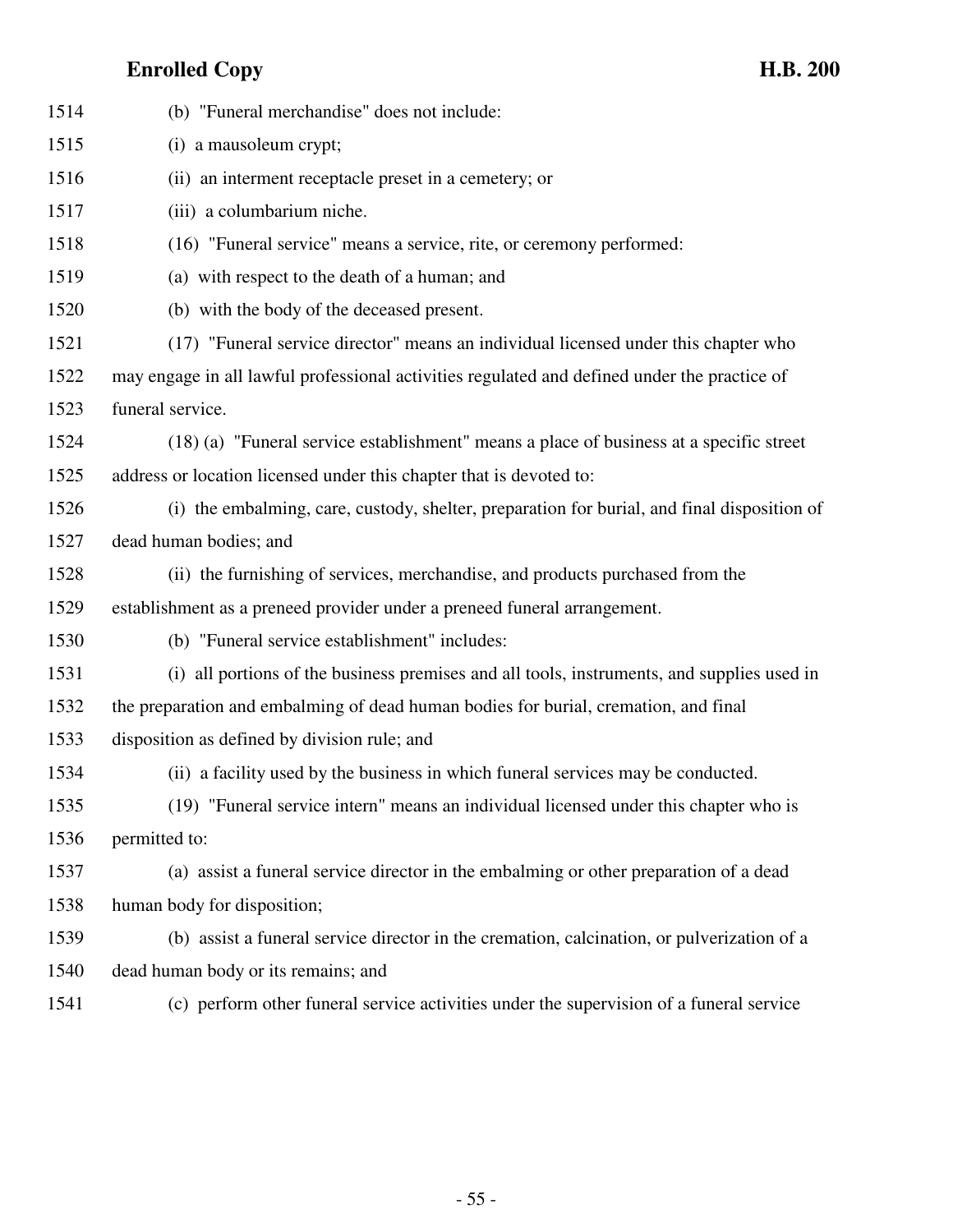| 1542 | director.                                                                             |
|------|---------------------------------------------------------------------------------------|
| 1543 | (20) "Graveside service" means a funeral service held at the location of disposition. |
| 1544 | (21) "Memorial service" means a service, rite, or ceremony performed:                 |
| 1545 | (a) with respect to the death of a human; and                                         |
| 1546 | (b) without the body of the deceased present.                                         |
| 1547 | (22) "Practice of funeral service" means:                                             |
| 1548 | (a) supervising the receipt of custody and transportation of a dead human body to     |
| 1549 | prepare the body for:                                                                 |
| 1550 | (i) disposition; or                                                                   |
| 1551 | (ii) shipment to another location;                                                    |
| 1552 | (b) entering into a contract with a person to provide professional services regulated |
| 1553 | under this chapter;                                                                   |
| 1554 | (c) embalming or otherwise preparing a dead human body for disposition;               |
| 1555 | (d) supervising the arrangement or conduct of:                                        |
| 1556 | (i) a funeral service;                                                                |
| 1557 | (ii) a graveside service; or                                                          |
| 1558 | (iii) a memorial service;                                                             |
| 1559 | (e) cremation, calcination, or pulverization of a dead human body or the body's       |
| 1560 | remains;                                                                              |
| 1561 | (f) supervising the arrangement of:                                                   |
| 1562 | (i) a disposition; or                                                                 |
| 1563 | (ii) a direct disposition;                                                            |
| 1564 | (g) facilitating:                                                                     |
| 1565 | a disposition; or<br>$\left( 1\right)$                                                |
| 1566 | (ii) a direct disposition;                                                            |
| 1567 | (h) supervising the sale of funeral merchandise by a funeral establishment;           |
| 1568 | (i) managing or otherwise being responsible for the practice of funeral service in a  |
|      |                                                                                       |

1569 licensed funeral service establishment;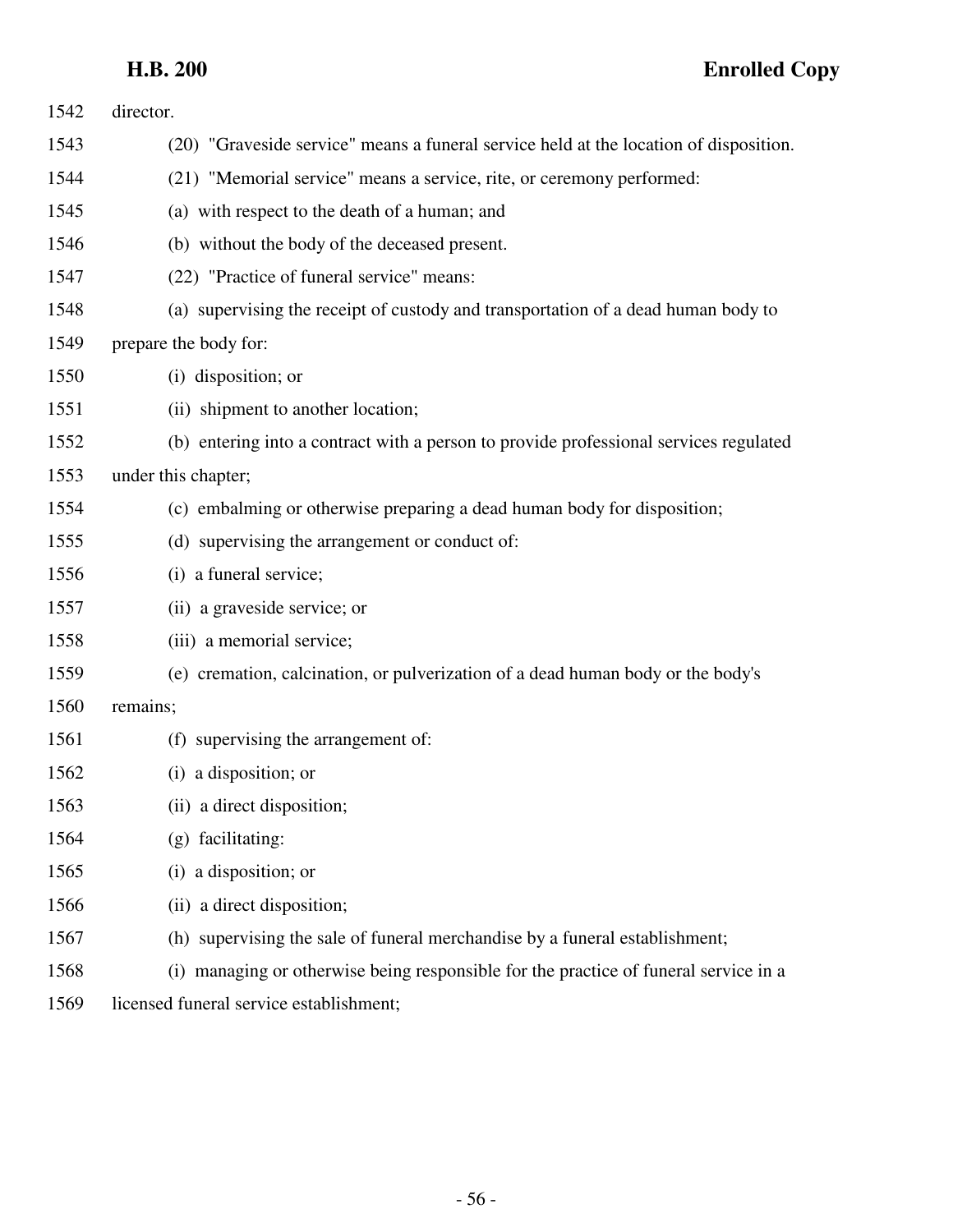| 1570 | (j) supervising the sale of a preneed funeral arrangement; and                                   |
|------|--------------------------------------------------------------------------------------------------|
| 1571 | (k) contracting with or employing individuals to sell a preneed funeral arrangement.             |
| 1572 | (23) (a) "Preneed funeral arrangement" means a written or oral agreement sold in                 |
| 1573 | advance of the death of the beneficiary under which a person agrees with a buyer to provide at   |
| 1574 | the death of the beneficiary any of the following as are typically provided in connection with a |
| 1575 | disposition:                                                                                     |
| 1576 | (i) goods;                                                                                       |
| 1577 | (ii) services, including:                                                                        |
| 1578 | (A) embalming services; and                                                                      |
| 1579 | (B) funeral directing services;                                                                  |
| 1580 | (iii) real property; or                                                                          |
| 1581 | (iv) personal property, including:                                                               |
| 1582 | $(A)$ a casket;                                                                                  |
| 1583 | (B) another primary container;                                                                   |
| 1584 | (C) a cremation or transportation container;                                                     |
| 1585 | (D) an outer burial container;                                                                   |
| 1586 | $(E)$ a vault;                                                                                   |
| 1587 | (F) a grave liner;                                                                               |
| 1588 | (G) funeral clothing and accessories;                                                            |
| 1589 | (H) a monument;                                                                                  |
| 1590 | (I) a grave marker; and                                                                          |
| 1591 | (J) a cremation urn.                                                                             |
| 1592 | (b) "Preneed funeral arrangement" does not include a policy or product of life                   |
| 1593 | insurance providing a death benefit cash payment upon the death of the beneficiary which is      |
| 1594 | not limited to providing the products or services described in Subsection (23)(a).               |
| 1595 | (24) "Processing" means the reduction of identifiable bone fragments after the                   |
| 1596 | completion of the cremation process to unidentifiable bone fragments by manual means.            |
| 1597 | (25) "Pulverization" means the reduction of identifiable bone fragments after the                |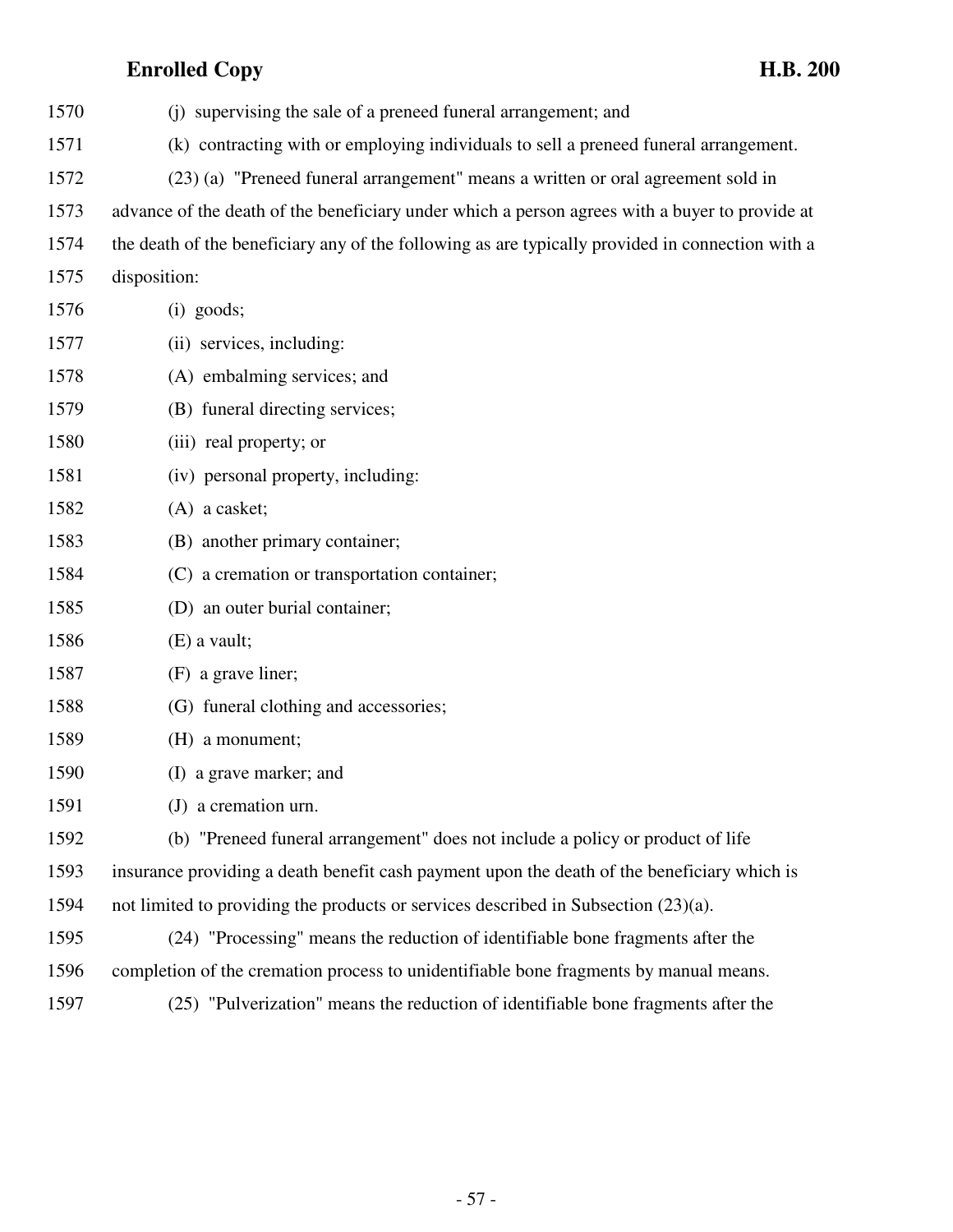| 1598 | completion of the cremation and processing to granulated particles by manual or mechanical         |
|------|----------------------------------------------------------------------------------------------------|
| 1599 | means.                                                                                             |
| 1600 | (26) "Sales agent" means an individual licensed under this chapter as a preneed funeral            |
| 1601 | arrangement sales agent.                                                                           |
| 1602 | (27) "Temporary container" means a receptacle for cremated remains usually made of                 |
| 1603 | cardboard, plastic, or similar material designed to hold the cremated remains until an urn or      |
| 1604 | other permanent container is acquired.                                                             |
| 1605 | (28) "Unlawful conduct" is as defined in Sections 58-1-501 and 58-9-501.                           |
| 1606 | (29) "Unprofessional conduct" is as defined in Sections 58-1-501 and 58-9-502.                     |
| 1607 | (30) "Urn" means a receptacle designed to permanently encase the cremated remains.                 |
| 1608 | Section 29. Section 58-13-5 is amended to read:                                                    |
| 1609 | 58-13-5. Information relating to adequacy and quality of medical care --                           |
| 1610 | <b>Immunity from liability.</b>                                                                    |
| 1611 | (1) As used in this section, "health care provider" has the same meaning as defined in             |
| 1612 | Section 78B-3-403.                                                                                 |
| 1613 | (2) (a) The division, and the boards within the division that act regarding the health             |
| 1614 | care providers defined in this section, shall adopt rules to establish procedures to obtain        |
| 1615 | information concerning the quality and adequacy of health care rendered to patients by those       |
| 1616 | health care providers.                                                                             |
| 1617 | (b) It is the duty of an individual licensed under Title 58, Occupations and Professions,          |
| 1618 | as a health care provider to furnish information known to him with respect to health care          |
| 1619 | rendered to patients by any health care provider licensed under Title 58, Occupations and          |
| 1620 | Professions, as the division or a board may request during the course of the performance of its    |
| 1621 | duties.                                                                                            |
| 1622 | (3) A health care facility as defined in Section 26-21-2 which employs, grants                     |
| 1623 | privileges to, or otherwise permits a licensed health care provider to engage in licensed practice |
| 1624 | within the health care facility, and any professional society of licensed health care providers,   |
| 1625 | shall report any of the following events in writing to the division within 60 days after the event |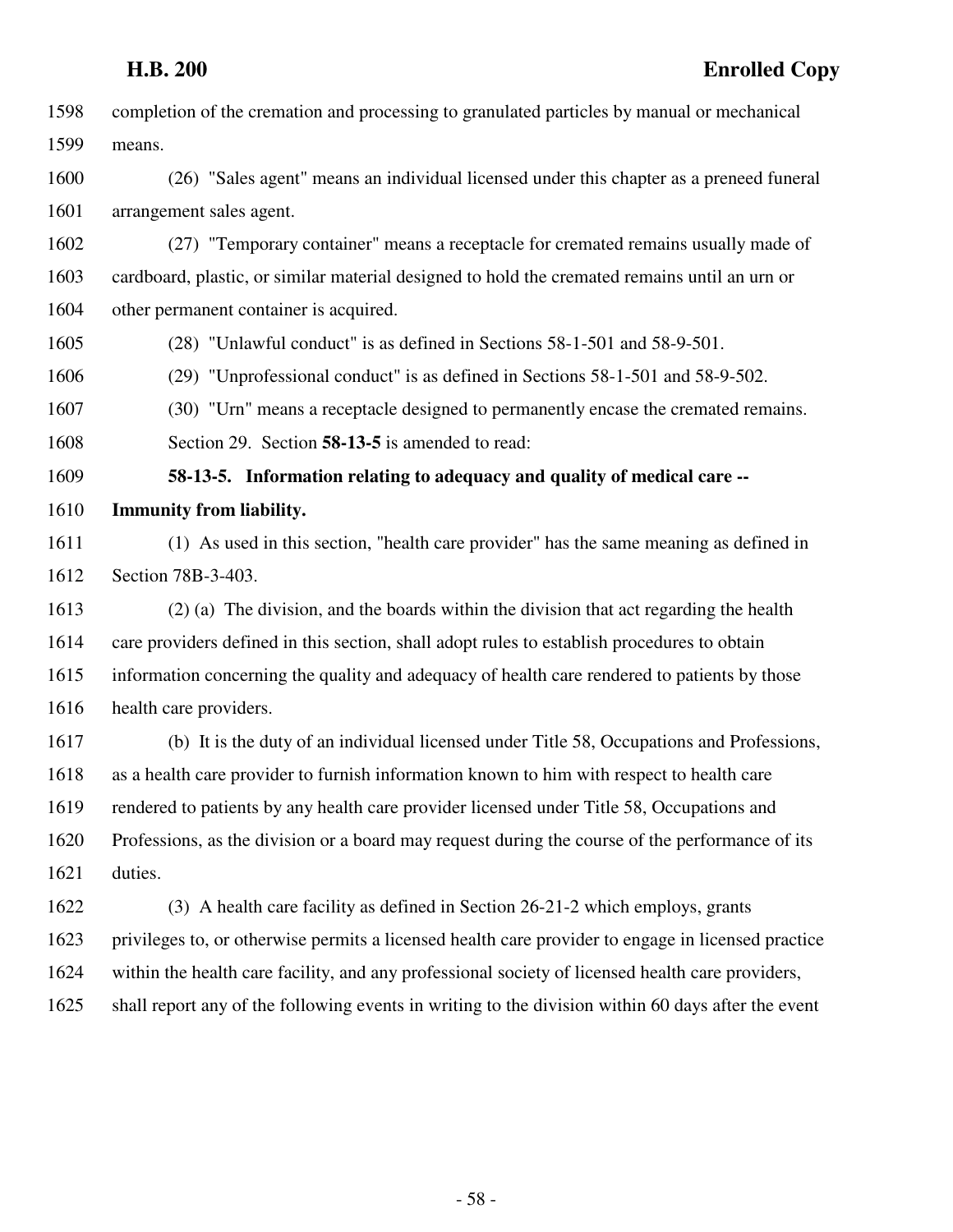1626 occurs regarding the licensed health care provider: 1627 (a) terminating employment of an employee for cause related to the employee's practice 1628 as a licensed health care provider; 1629 (b) terminating or restricting privileges for cause to engage in any act or practice 1630 related to practice as a licensed health care provider; 1631 (c) terminating, suspending, or restricting membership or privileges associated with 1632 membership in a professional association for acts of unprofessional, unlawful, incompetent, or 1633 negligent conduct related to practice as a licensed health care provider; 1634 (d) subjecting a licensed health care provider to disciplinary action for a period of more 1635 than 30 days; 1636 (e) a finding that a licensed health care provider has violated professional standards or 1637 ethics; 1638 (f) a finding of incompetence in practice as a licensed health care provider; 1639 (g) a finding of acts of moral turpitude by a licensed health care provider; or 1640 (h) a finding that a licensed health care provider is engaged in abuse of alcohol or 1641 drugs. 1642 (4) This section does not prohibit any action by a health care facility, or professional 1643 society comprised primarily of licensed health care providers to suspend, restrict, or revoke the 1644 employment, privileges, or membership of a health care provider. 1645 (5) The data and information obtained in accordance with this section is classified as a 1646 "protected" record under Title 63G, Chapter 2, Government Records Access and Management 1647 Act. 1648 (6) (a) Any person or organization furnishing information in accordance with this 1649 section in response to the request of the division or a board, or voluntarily, is immune from 1650 liability with respect to information provided in good faith and without malice, which good 1651 faith and lack of malice is presumed to exist absent clear and convincing evidence to the 1652 contrary. 1653 (b) The members of the board are immune from liability for any decisions made or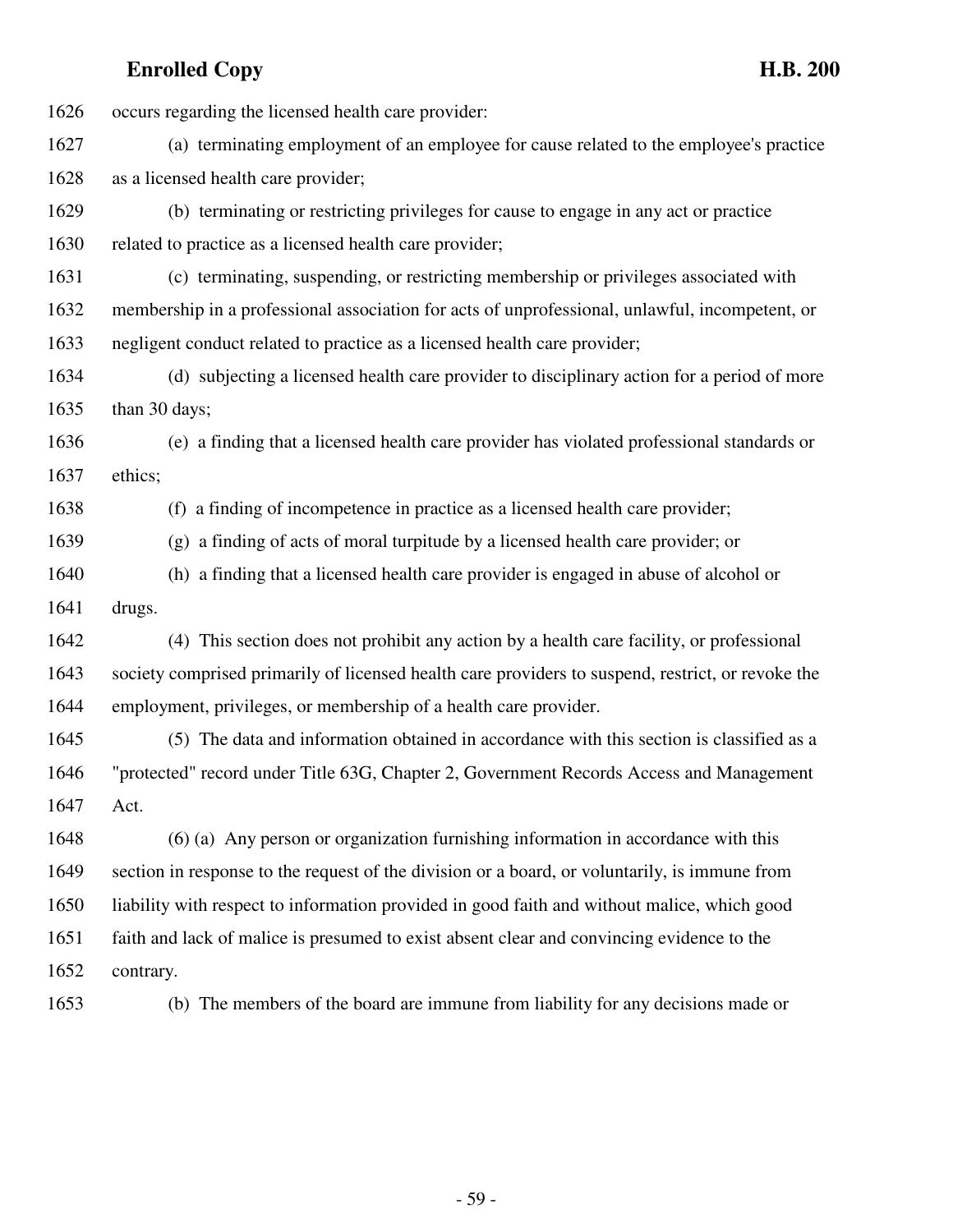| 1654 | actions taken in response to information acquired by the board if those decisions or actions are    |
|------|-----------------------------------------------------------------------------------------------------|
| 1655 | made in good faith and without malice, which good faith and lack of malice is presumed to           |
| 1656 | exist absent clear and convincing evidence to the contrary.                                         |
| 1657 | (7) An individual who is a member of a hospital administration, board, committee,                   |
| 1658 | department, medical staff, or professional organization of health care providers [is], and any      |
| 1659 | hospital, other health care entity, or professional organization conducting or sponsoring the       |
| 1660 | review, is immune from liability arising from participation in a review of a health care            |
| 1661 | provider's professional ethics, medical competence, moral turpitude, or substance abuse.            |
| 1662 | (8) This section does not exempt a person licensed under Title 58, Occupations and                  |
| 1663 | Professions, from complying with any reporting requirements established under state or federal      |
| 1664 | law.                                                                                                |
| 1665 | Section 30. Section 58-17b-103 is amended to read:                                                  |
| 1666 | 58-17b-103. Administrative inspections.                                                             |
| 1667 | (1) The division may for the purpose of ascertaining compliance with the provisions of              |
| 1668 | this chapter, require a self-audit or enter and inspect the business premises of a person:          |
| 1669 | (a) licensed under Part 3, Licensing; or                                                            |
| 1670 | (b) who is engaged in activities that require a license under Part 3, Licensing.                    |
| 1671 | (2) Before conducting an inspection under Subsection (1), the division shall, after                 |
| 1672 | identifying the person in charge:                                                                   |
| 1673 | (a) give proper identification;                                                                     |
| 1674 | (b) request to see the applicable license or licenses;                                              |
| 1675 | (c) describe the nature and purpose of the inspection; and                                          |
| 1676 | (d) provide, upon request, the authority of the division to conduct the inspection and              |
| 1677 | the penalty for refusing to permit the inspection as provided in Section 58-17b-504.                |
| 1678 | (3) In conducting an inspection under Subsection (1), the division may, after meeting               |
| 1679 | the requirements of Subsection (2):                                                                 |
| 1680 | (a) examine any record, prescription, order, drug, device, equipment, machine,                      |
| 1681 | electronic device or media, or area related to activities for which a license has been issued or is |
|      |                                                                                                     |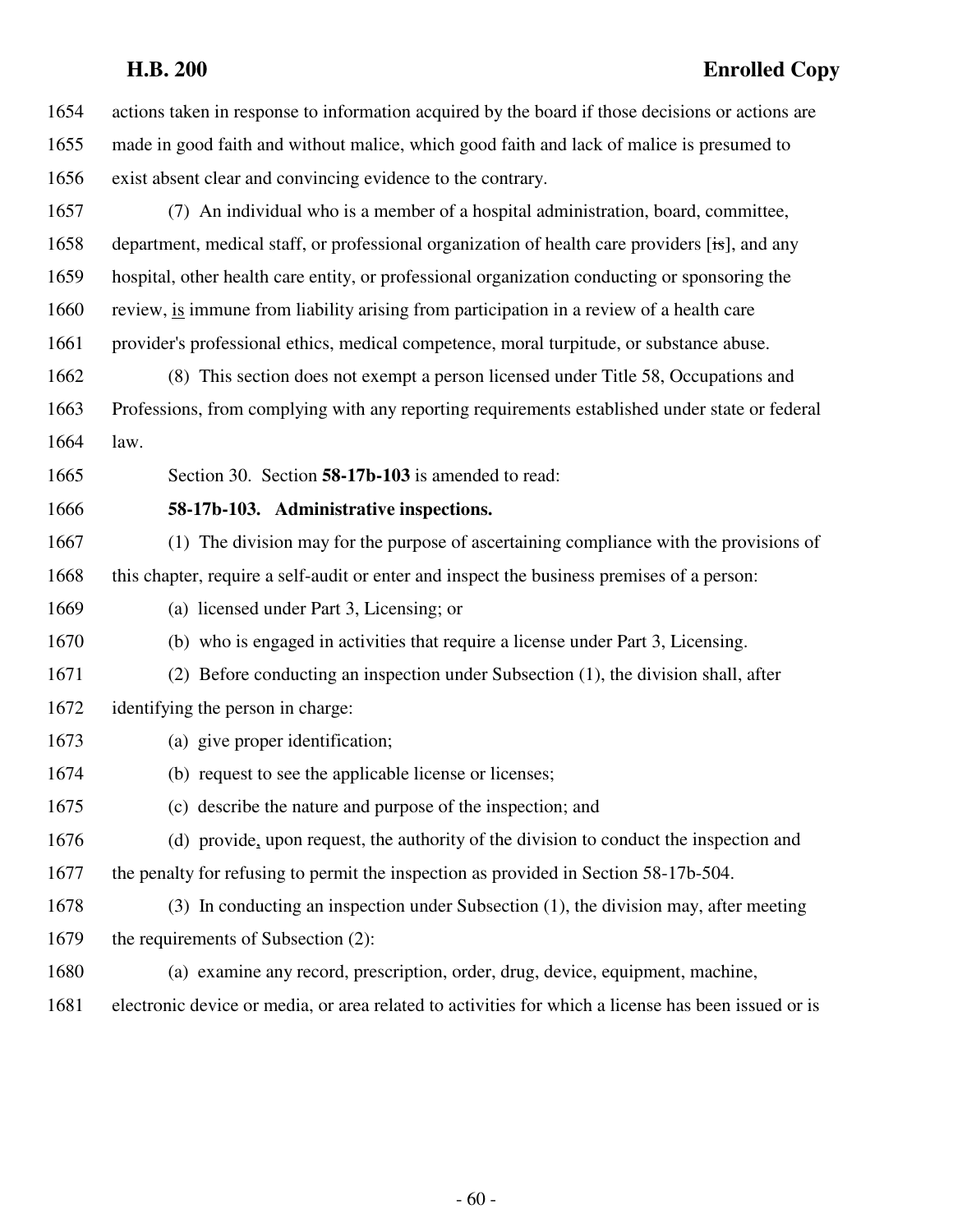| 1682 | required by Part 3, Licensing, for the purpose of ascertaining compliance with the applicable     |
|------|---------------------------------------------------------------------------------------------------|
| 1683 | provisions of this chapter;                                                                       |
| 1684 | (b) take a drug or device for further analysis if considered necessary;                           |
| 1685 | (c) temporarily seize a drug or device which is suspected to be adulterated, misbranded,          |
| 1686 | outdated, or otherwise in violation of this chapter, pending an adjudicative proceeding on the    |
| 1687 | matter;                                                                                           |
| 1688 | (d) box and seal drugs suspected to be adulterated, outdated, misbranded, or otherwise            |
| 1689 | in violation of this chapter; and                                                                 |
| 1690 | (e) dispose of or return any drug or device obtained under this Subsection (3) in                 |
| 1691 | accordance with procedures established by division rule.                                          |
| 1692 | (4) An inspection conducted under Subsection (1) shall be during regular business                 |
| 1693 | hours.                                                                                            |
| 1694 | (5) If, upon inspection, the division concludes that a person has violated the provisions         |
| 1695 | of this chapter or Chapter 37, Utah Control Substances Act, or any rule or order issued with      |
| 1696 | respect to those chapters, and that disciplinary action is appropriate, the director or the       |
| 1697 | director's designee shall promptly issue a fine or citation to the licensee in accordance with    |
| 1698 | Section 58-17b-504.                                                                               |
| 1699 | Section 31. Section 58-17b-309 is amended to read:                                                |
| 1700 | 58-17b-309. Exemptions from licensure.                                                            |
| 1701 | (1) For purposes of this section:                                                                 |
| 1702 | (a) "Cosmetic drug":                                                                              |
| 1703 | (i) means a prescription drug that is:                                                            |
| 1704 | (A) for the purpose of promoting attractiveness or altering the appearance of an                  |
| 1705 | individual; and                                                                                   |
| 1706 | (B) listed as a cosmetic drug subject to the exemption under this section by the division         |
| 1707 | by administrative rule or has been expressly approved for online dispensing, whether or not it is |
| 1708 | dispensed online or through a physician's office; and                                             |
| 1709 | (ii) does not include a prescription drug that is:                                                |
|      |                                                                                                   |
|      |                                                                                                   |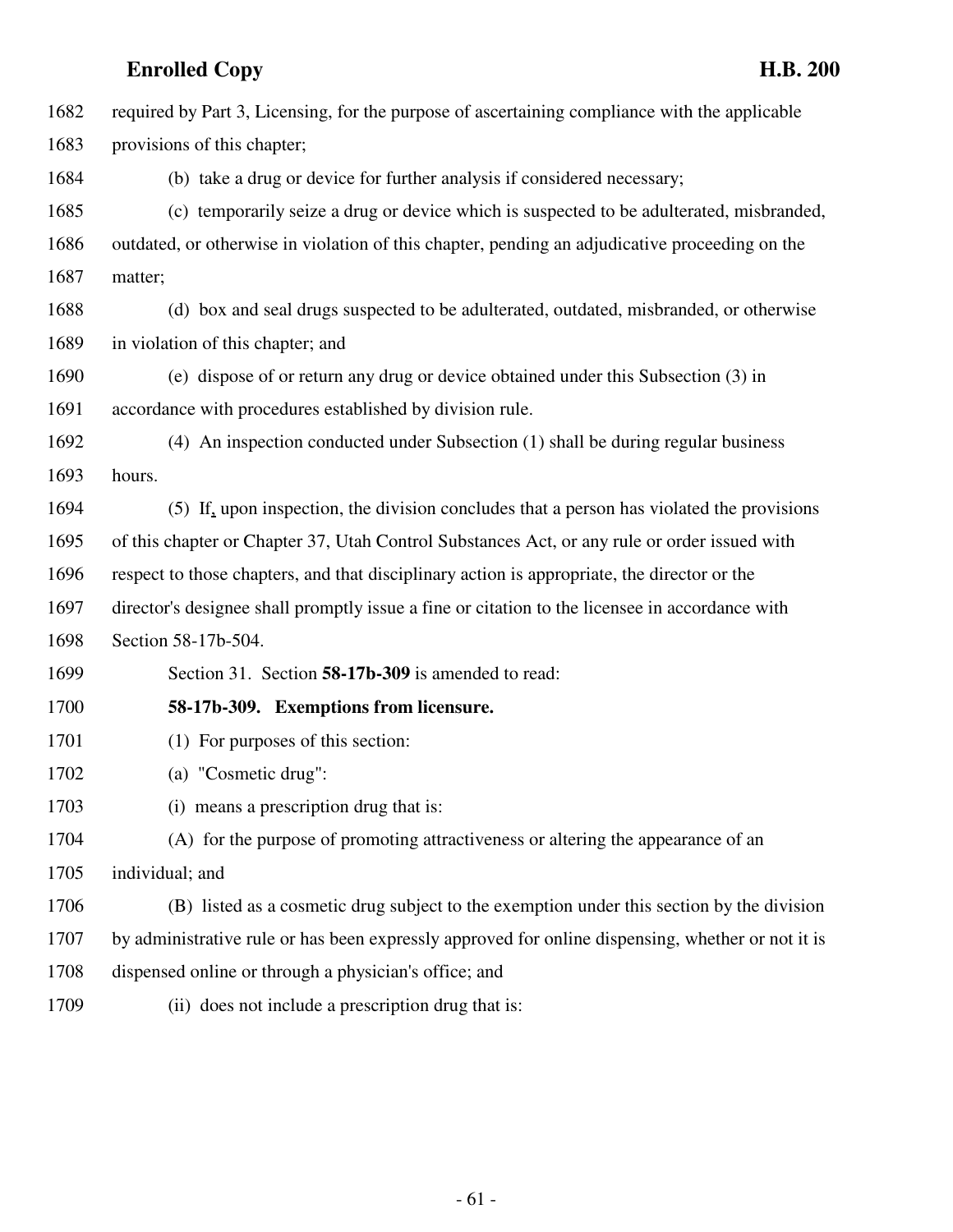| 1710 | (A) a controlled substance;                                                                          |
|------|------------------------------------------------------------------------------------------------------|
| 1711 | (B) compounded by the physician; or                                                                  |
| 1712 | (C) prescribed or used for the patient for the purpose of diagnosing, curing, or                     |
| 1713 | preventing a disease.                                                                                |
| 1714 | (b) "Injectable weight loss drug":                                                                   |
| 1715 | (i) means an injectable prescription drug:                                                           |
| 1716 | (A) prescribed to promote weight loss; and                                                           |
| 1717 | (B) listed as an injectable prescription drug subject to exemption under this section by             |
| 1718 | the division by administrative rule; and                                                             |
| 1719 | (ii) does not include a prescription drug that is a controlled substance.                            |
| 1720 | (c) "Prescribing practitioner" means an individual licensed under:                                   |
| 1721 | (i) Chapter 31b, Nurse Practice Act, as an advanced practice registered nurse with                   |
| 1722 | prescriptive practice;                                                                               |
| 1723 | (ii) Chapter 67, Utah Medical Practice Act;                                                          |
| 1724 | (iii) Chapter 68, Utah Osteopathic Medical Practice Act; or                                          |
| 1725 | (iv) Chapter 70a, Physician Assistant Act.                                                           |
| 1726 | (2) In addition to the exemptions from licensure in Sections 58-1-307 and                            |
| 1727 | 58-17b-309.5, the following individuals may engage in the acts or practices described in this        |
| 1728 | section without being licensed under this chapter:                                                   |
| 1729 | (a) if the individual is described in Subsections (2)(b), (d), $[\text{and}]$ or (e), the individual |
| 1730 | notifies the division in writing of the individual's intent to dispense a drug under this            |
| 1731 | subsection;                                                                                          |
| 1732 | (b) a person selling or providing contact lenses in accordance with Section 58-16a-801;              |
| 1733 | (c) an individual engaging in the practice of pharmacy technician under the direct                   |
| 1734 | personal supervision of a pharmacist while making satisfactory progress in an approved               |
| 1735 | program as defined in division rule;                                                                 |
| 1736 | (d) a prescribing practitioner who prescribes and dispenses a cosmetic drug or an                    |
| 1737 | injectable weight loss drug to the prescribing practitioner's patient in accordance with             |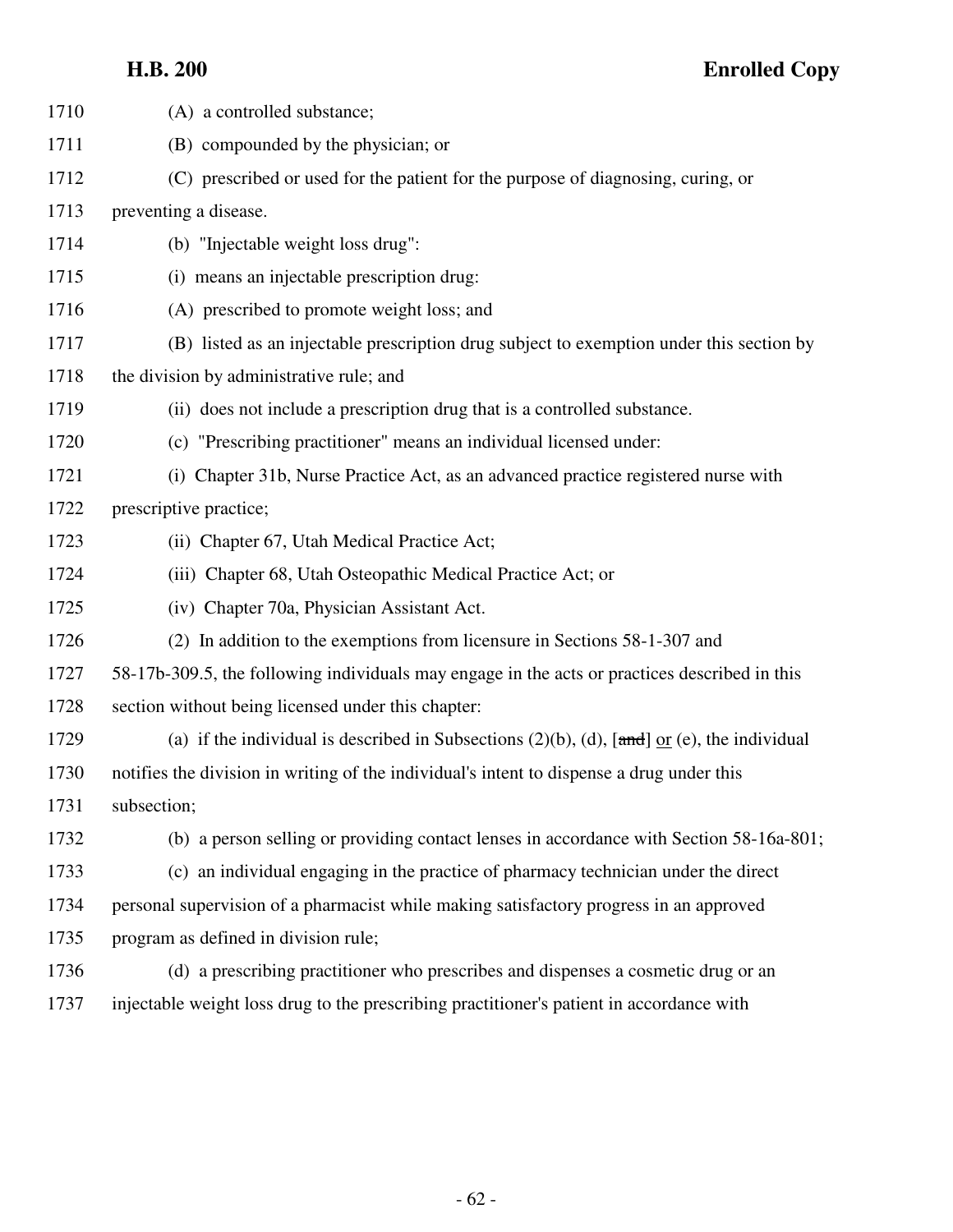| 1738 | Subsection $(4)$ ; or                                                                              |
|------|----------------------------------------------------------------------------------------------------|
| 1739 | (e) an optometrist, as defined in Section 58-16a-102, acting within the optometrist's              |
| 1740 | scope of practice as defined in Section 58-16a-601, who prescribes and dispenses a cosmetic        |
| 1741 | drug to the optometrist's patient in accordance with Subsection (4).                               |
| 1742 | (3) In accordance with Subsection $58-1-303(1)(a)$ , an individual exempt under                    |
| 1743 | Subsection $(2)(c)$ must take all examinations as required by division rule following completion   |
| 1744 | of an approved curriculum of education, within the required time frame. This exemption             |
| 1745 | expires immediately upon notification of a failing score of an examination, and the individual     |
| 1746 | may not continue working as a pharmacy technician even under direct supervision.                   |
| 1747 | (4) A prescribing practitioner or optometrist is exempt from licensing under the                   |
| 1748 | provisions of this part if the prescribing practitioner or optometrist:                            |
| 1749 | (a) (i) writes a prescription for a drug the prescribing practitioner or optometrist has the       |
| 1750 | authority to dispense under Subsection $(4)(b)$ ; and                                              |
| 1751 | (ii) informs the patient:                                                                          |
| 1752 | (A) that the prescription may be filled at a pharmacy or dispensed in the prescribing              |
| 1753 | practitioner's or optometrist's office;                                                            |
| 1754 | (B) of the directions for appropriate use of the drug;                                             |
| 1755 | (C) of potential side-effects to the use of the drug; and                                          |
| 1756 | (D) how to contact the prescribing practitioner or optometrist if the patient has                  |
| 1757 | questions or concerns regarding the drug;                                                          |
| 1758 | (b) dispenses a cosmetic drug or injectable weight loss drug only to the prescribing               |
| 1759 | practitioner's patients or for an optometrist, dispenses a cosmetic drug only to the optometrist's |
| 1760 | patients;                                                                                          |
| 1761 | (c) follows labeling, record keeping, patient counseling, storage, purchasing and                  |
| 1762 | distribution, operating, treatment, and quality of care requirements established by                |
| 1763 | administrative rule adopted by the division in consultation with the boards listed in Subsection   |
| 1764 | $(5)(a)$ ; and                                                                                     |
| 1765 | (d) follows USP-NF 797 standards for sterile compounding if the drug dispensed to                  |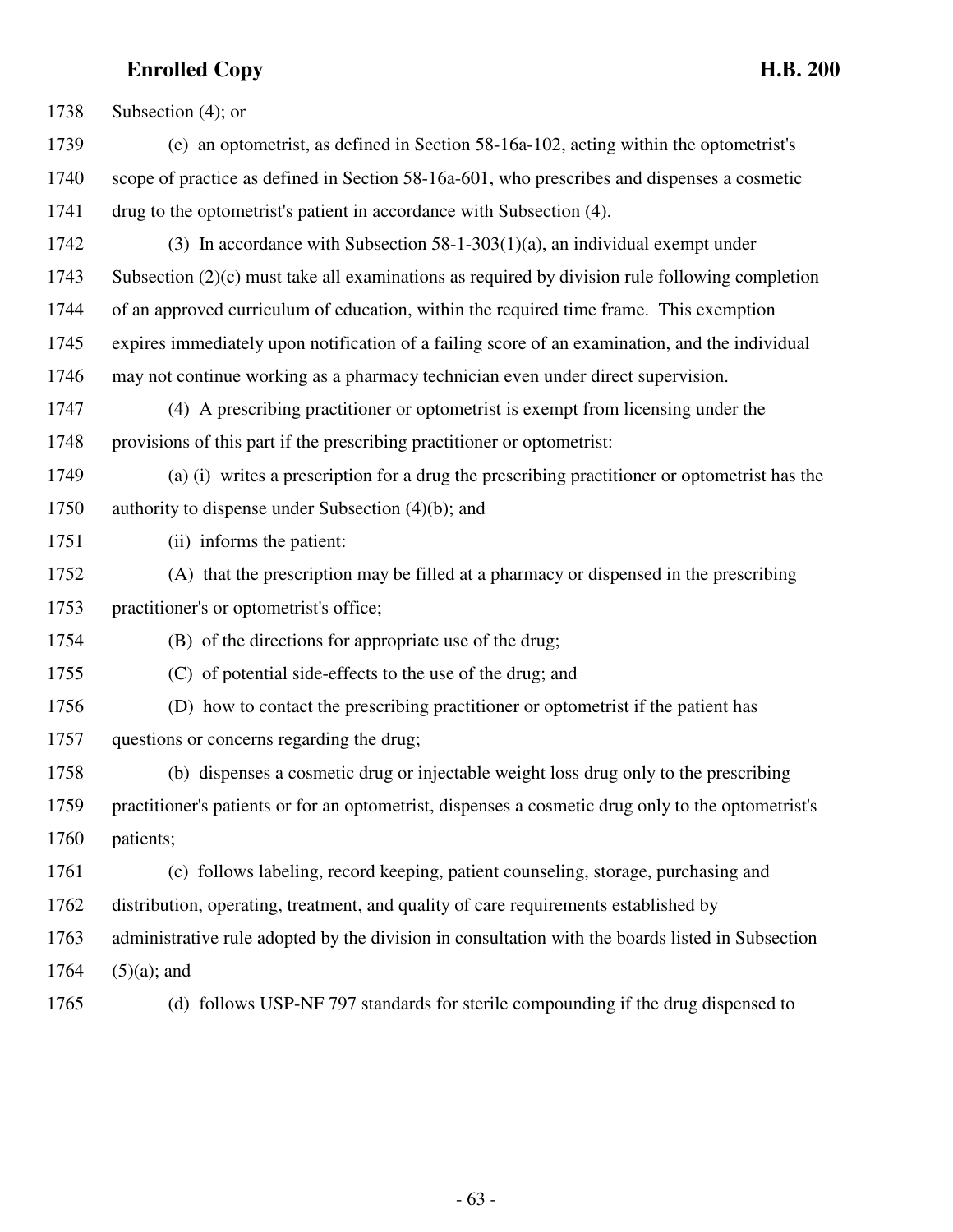1766 patients is reconstituted or compounded. 1767 (5) (a) The division, in consultation with the board under this chapter and the relevant 1768 professional board, including the Physician Licensing Board, the Osteopathic Physician 1769 Licensing Board, the Physician Assistant Licensing Board, the Board of Nursing, the 1770 Optometrist Licensing Board, or the Online Prescribing, Dispensing, and Facilitation Board, 1771 shall adopt administrative rules pursuant to Title 63G, Chapter 3, Utah Administrative 1772 Rulemaking Act to designate: 1773 (i) the prescription drugs that may be dispensed as a cosmetic drug or weight loss drug 1774 under this section; and 1775 (ii) the requirements under Subsection (4)(c). 1776 (b) When making a determination under Subsection  $(1)(a)$ , the division and boards 1777 listed in Subsection  $(5)(a)$ . may consider any federal Food and Drug Administration 1778 indications or approval associated with a drug when adopting a rule to designate a prescription 1779 drug that may be dispensed under this section. 1780 (c) The division may inspect the office of a prescribing practitioner or optometrist who 1781 is dispensing under the provisions of this section, in order to determine whether the prescribing 1782 practitioner or optometrist is in compliance with the provisions of this section. If a prescribing 1783 practitioner or optometrist chooses to dispense under the provisions of this section, the 1784 prescribing practitioner or optometrist consents to the jurisdiction of the division to inspect the 1785 prescribing practitioner's or optometrist's office and determine if the provisions of this section 1786 are being met by the prescribing practitioner  $[\text{and}]$  or optometrist. 1787 (d) If a prescribing practitioner or optometrist violates a provision of this section, the 1788 prescribing practitioner or optometrist may be subject to discipline under: 1789 (i) this chapter; and 1790 (ii) (A) Chapter 16a, Utah Optometry Practice Act; 1791 (B) Chapter 31b, Nurse Practice Act; 1792 (C) Chapter 67, Utah Medical Practice Act;

1793 (D) Chapter 68, Utah Osteopathic Medical Practice Act;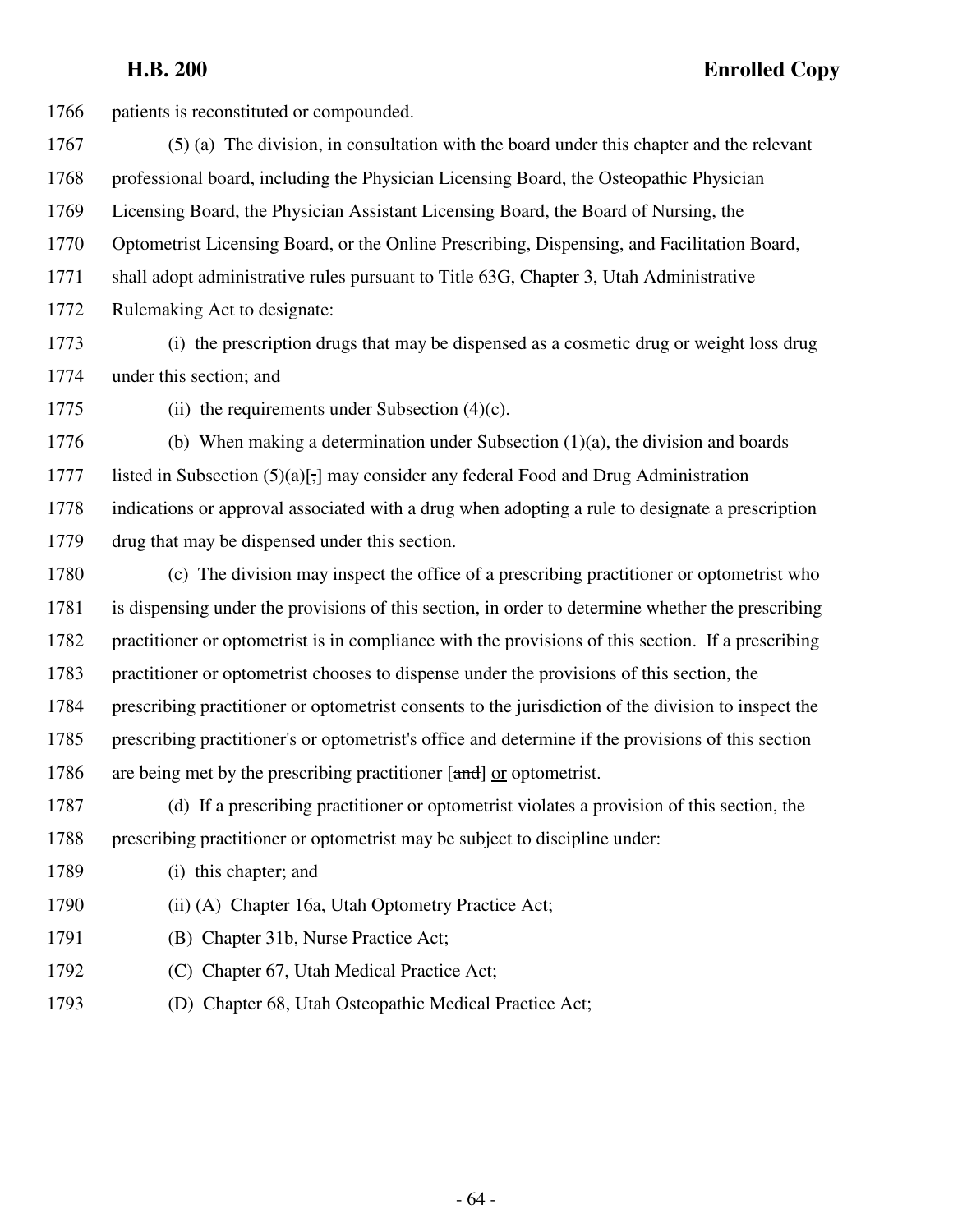| 1794 | (E) Chapter 70a, Physician Assistant Act; or                                                     |
|------|--------------------------------------------------------------------------------------------------|
| 1795 | (F) Chapter 83, Online Prescribing, Dispensing, and Facilitation Act.                            |
| 1796 | (6) Except as provided in Subsection $(2)(e)$ , this section does not restrict or limit the      |
| 1797 | scope of practice of an optometrist or optometric physician licensed under Chapter 16a, Utah     |
| 1798 | <b>Optometry Practice Act.</b>                                                                   |
| 1799 | Section 32. Section 58-22-102 is amended to read:                                                |
| 1800 | 58-22-102. Definitions.                                                                          |
| 1801 | In addition to the definitions in Section 58-1-102, as used in this chapter:                     |
| 1802 | (1) "Board" means the Professional Engineers and Professional Land Surveyors                     |
| 1803 | Licensing Board created in Section 58-22-201.                                                    |
| 1804 | (2) "Building" means a structure which has human occupancy or habitation as its                  |
| 1805 | principal purpose, and includes the structural, mechanical, and electrical systems, utility      |
| 1806 | services, and other facilities required for the building, and is otherwise governed by the State |
|      |                                                                                                  |
| 1807 | Construction Code or an approved code under Title 15A, State Construction and Fire Codes         |
| 1808 | Act.                                                                                             |
| 1809 | (3) "Complete construction plans" means a final set of plans, specifications, and reports        |
| 1810 | for a building or structure that normally includes:                                              |
| 1811 | (a) floor plans;                                                                                 |
| 1812 | (b) elevations;                                                                                  |
| 1813 | (c) site plans;                                                                                  |
| 1814 | (d) foundation, structural, and framing detail;                                                  |
| 1815 | (e) electrical, mechanical, and plumbing design;                                                 |
| 1816 | (f) information required by the energy code;                                                     |
| 1817 | (g) specifications and related calculations as appropriate; and                                  |
| 1818 | (h) all other documents required to obtain a building permit.                                    |
| 1819 | (4) "EAC/ABET" means the Engineering Accreditation Commission/Accreditation                      |
| 1820 | Board for Engineering and Technology.                                                            |
|      |                                                                                                  |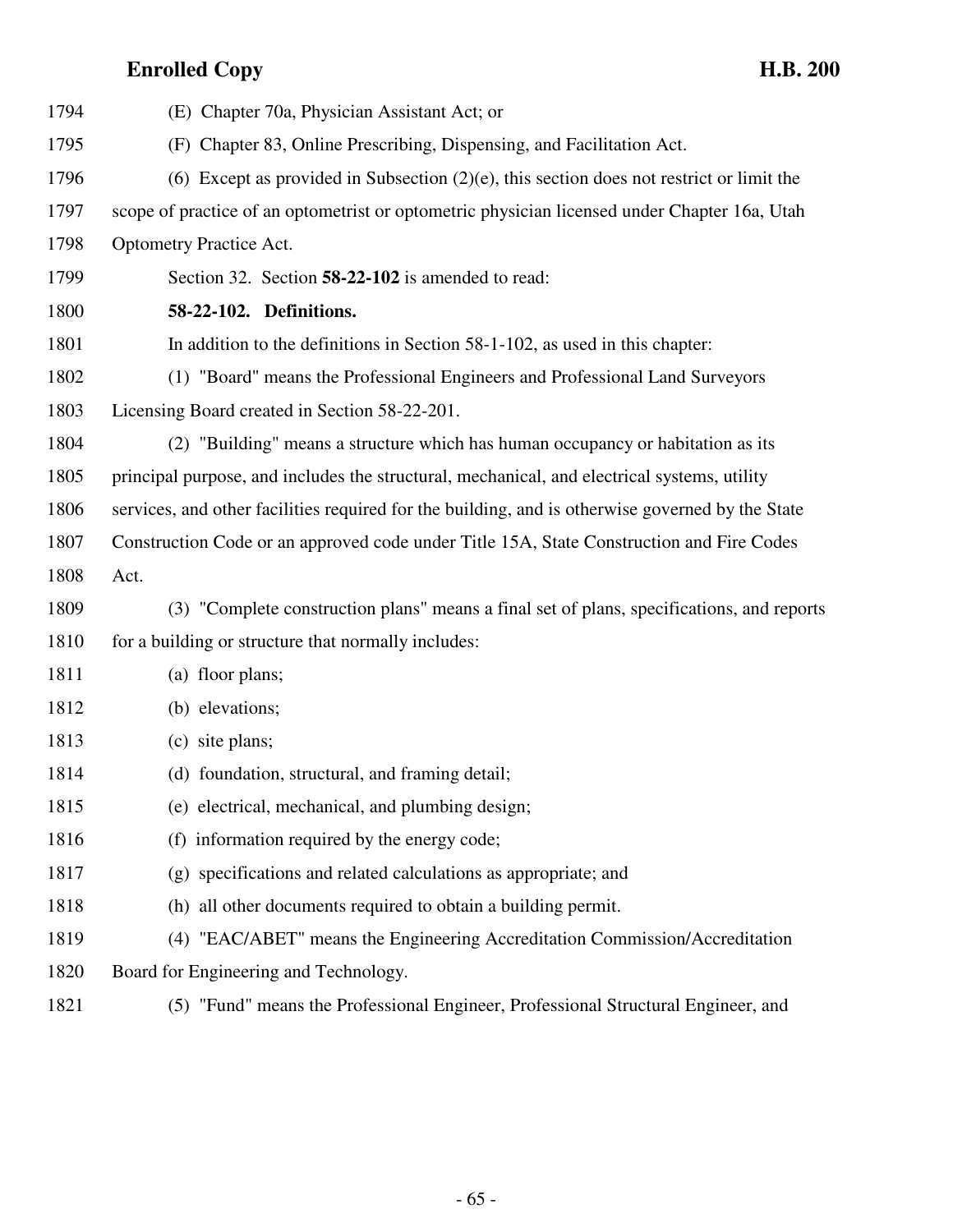1822 Professional Land Surveyor Education and Enforcement Fund created in Section 58-22-103.

1823 (6) "NCEES" means the National Council of Examiners for Engineering and 1824 Surveying.

1825 (7) "Principal" means a licensed professional engineer, professional structural engineer, 1826 or professional land surveyor having responsible charge of an organization's professional 1827 engineering, professional structural engineering, or professional land surveying practice.

1828 (8) "Professional engineer" means a person licensed under this chapter as a 1829 professional engineer.

1830 (9) (a) "Professional engineering or the practice of engineering" means a service or 1831 creative work, the adequate performance of which requires engineering education, training, and 1832 experience in the application of special knowledge of the mathematical, physical, and 1833 engineering sciences to the service or creative work as consultation, investigation, evaluation, 1834 planning, design, and design coordination of engineering works and systems, planning the use 1835 of land and water, facility programming, performing engineering surveys and studies, and the 1836 review of construction for the purpose of monitoring compliance with drawings and 1837 specifications; any of which embraces these services or work, either public or private, in 1838 connection with any utilities, structures, buildings, machines, equipment, processes, work 1839 systems, projects, and industrial or consumer products or equipment of a mechanical, electrical, 1840 hydraulic, pneumatic, or thermal nature, and including other professional services as may be 1841 necessary to the planning, progress, and completion of any engineering services.

1842 (b) The practice of professional engineering does not include the practice of 1843 architecture as defined in Section 58-3a-102, but a licensed professional engineer may perform 1844 architecture work as is incidental to the practice of engineering.

1845 (10) "Professional engineering intern" means a person who:

1846 (a) has completed the education requirements to become a professional engineer;

1847 (b) has passed the fundamentals of engineering examination; and

1848 (c) is engaged in obtaining the four years of qualifying experience for licensure under 1849 the direct supervision of a licensed professional engineer.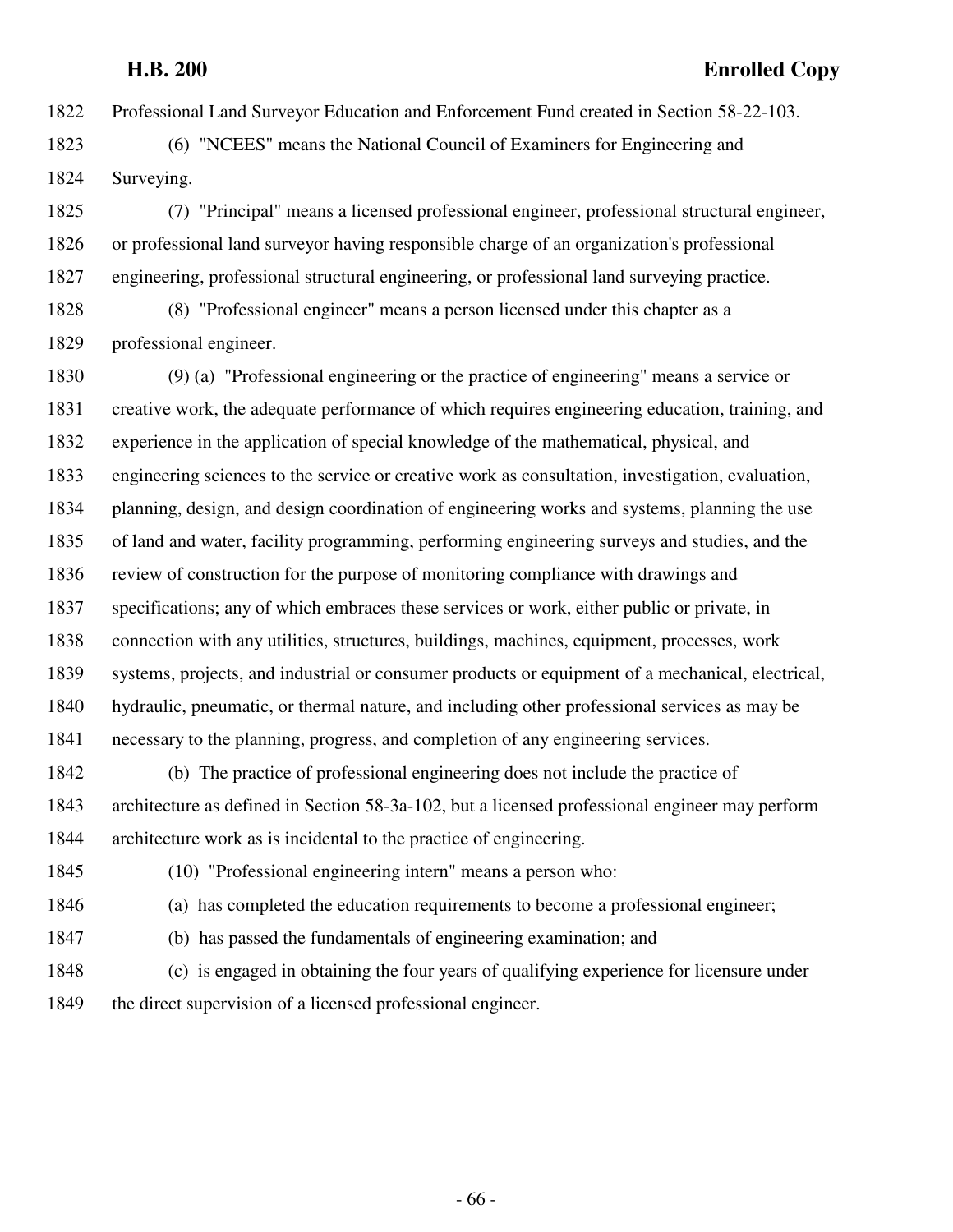1850 (11) "Professional land surveying or the practice of land surveying" means a service or 1851 work, the adequate performance of which requires the application of special knowledge of the 1852 principles of mathematics, the related physical and applied sciences, and the relevant 1853 requirements of law for adequate evidence to the act of measuring and locating lines, angles, 1854 elevations, natural and man-made features in the air, on the surface of the earth, within 1855 underground workings, and on the beds of bodies of water for the purpose of determining areas 1856 and volumes, for the monumenting or locating of property boundaries or points controlling 1857 boundaries, and for the platting and layout of lands and subdivisions of lands, including the 1858 topography, alignment and grades of streets, and for the preparation and perpetuation of maps, 1859 record plats, field notes records, and property descriptions that represent these surveys and 1860 other duties as sound surveying practices could direct.

1861 (12) "Professional land surveyor" means an individual licensed under this chapter as a 1862 professional land surveyor.

1863 (13) "Professional structural engineer" means a person licensed under this chapter as a 1864 professional structural engineer.

1865 (14) "Professional structural engineering or the practice of structural engineering" 1866 means a service or creative work in the following areas, and may be further defined by rule by 1867 the division in collaboration with the board:

1868 (a) providing structural engineering services for significant structures including:

1869 (i) buildings and other structures representing a substantial hazard to human life, which 1870 include:

1871 (A) buildings and other structures whose primary occupancy is public assembly with an 1872 occupant load greater than 300;

1873 (B) buildings and other structures with elementary school, secondary school, or day 1874 care facilities with an occupant load greater than 250;

1875 (C) buildings and other structures with an occupant load greater than 500 for colleges 1876 or adult education facilities;

1877 (D) health care facilities with an occupant load of 50 or more resident patients, but not

- 67 -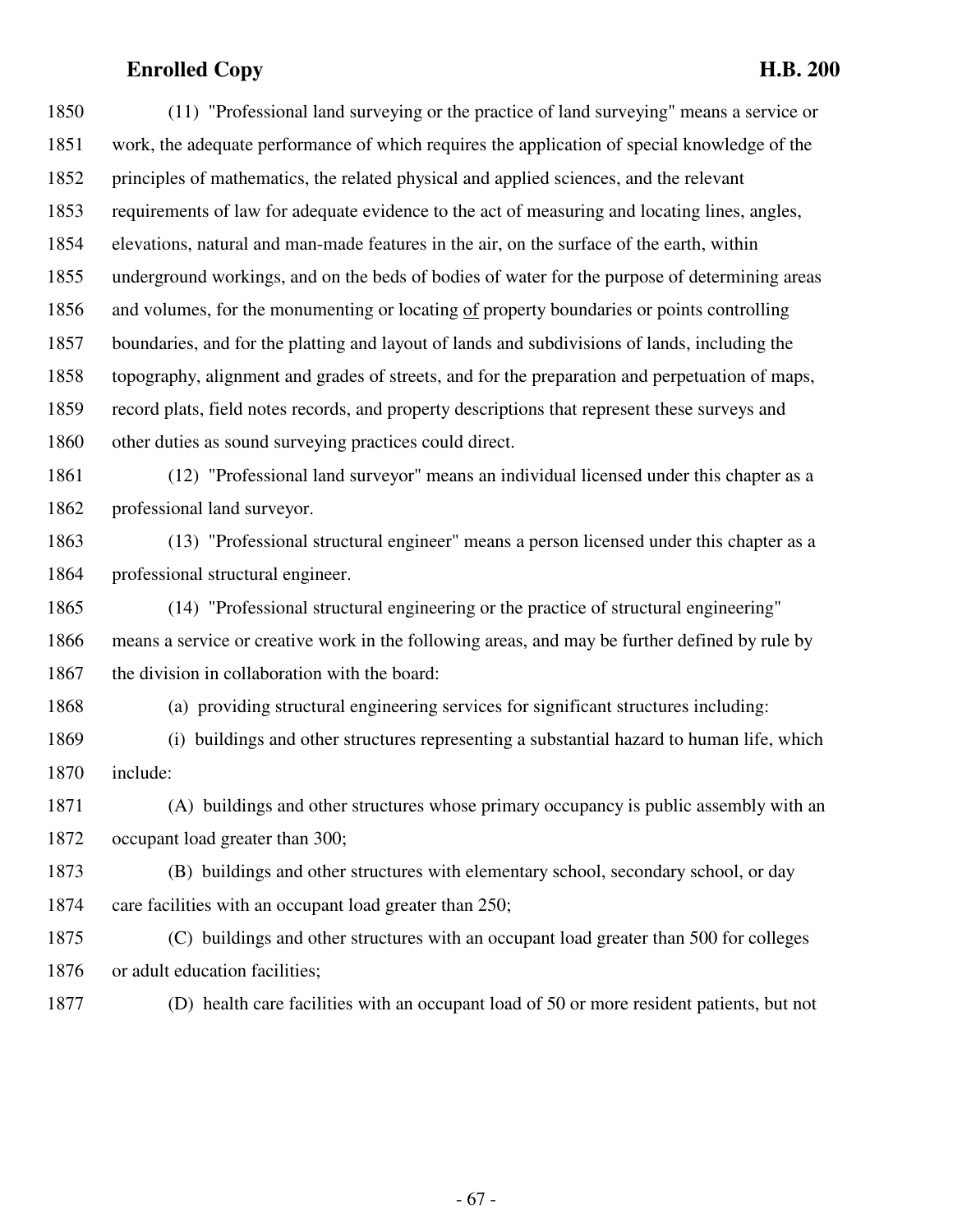| 1878 | having surgery or emergency treatment facilities;                                              |
|------|------------------------------------------------------------------------------------------------|
| 1879 | (E) jails and detention facilities with a gross area greater than 3,000 square feet; or        |
| 1880 | (F) an occupancy with an occupant load greater than 5,000;                                     |
| 1881 | (ii) buildings and other structures designated as essential facilities, including:             |
| 1882 | (A) hospitals and other health care facilities having surgery or emergency treatment           |
| 1883 | facilities with a gross area greater than 3,000 square feet;                                   |
| 1884 | (B) fire, rescue, and police stations and emergency vehicle garages with a mean height         |
| 1885 | greater than 24 feet or a gross area greater than 5,000 square feet;                           |
| 1886 | (C) designated earthquake, hurricane, or other emergency shelters with a gross area            |
| 1887 | greater than 3,000 square feet;                                                                |
| 1888 | (D) designated emergency preparedness, communication, and operation centers and                |
| 1889 | other buildings required for emergency response with a mean height more than 24 feet or a      |
| 1890 | gross area greater than 5,000 square feet;                                                     |
| 1891 | (E) power-generating stations and other public utility facilities required as emergency        |
| 1892 | backup facilities with a gross area greater then 3,000 square feet;                            |
| 1893 | (F) structures with a mean height more than 24 feet or a gross area greater than 5,000         |
| 1894 | square feet containing highly toxic materials as defined by the division by rule, where the    |
| 1895 | quantity of the material exceeds the maximum allowable quantities set by the division by rule; |
| 1896 | and                                                                                            |
| 1897 | (G) aviation control towers, air traffic control centers, and emergency aircraft hangars       |
| 1898 | at commercial service and cargo air services airports as defined by the Federal Aviation       |
| 1899 | Administration with a mean height greater than 35 feet or a gross area greater than 20,000     |
| 1900 | square feet; and                                                                               |
| 1901 | (iii) buildings and other structures requiring special consideration, including:               |
| 1902 | (A) structures or buildings that are:                                                          |
| 1903 | (I) normally occupied by human beings; and                                                     |
| 1904 | (II) five stories or more in height; or                                                        |
| 1905 | (III) that have an average roof height more than 60 feet above the average ground level        |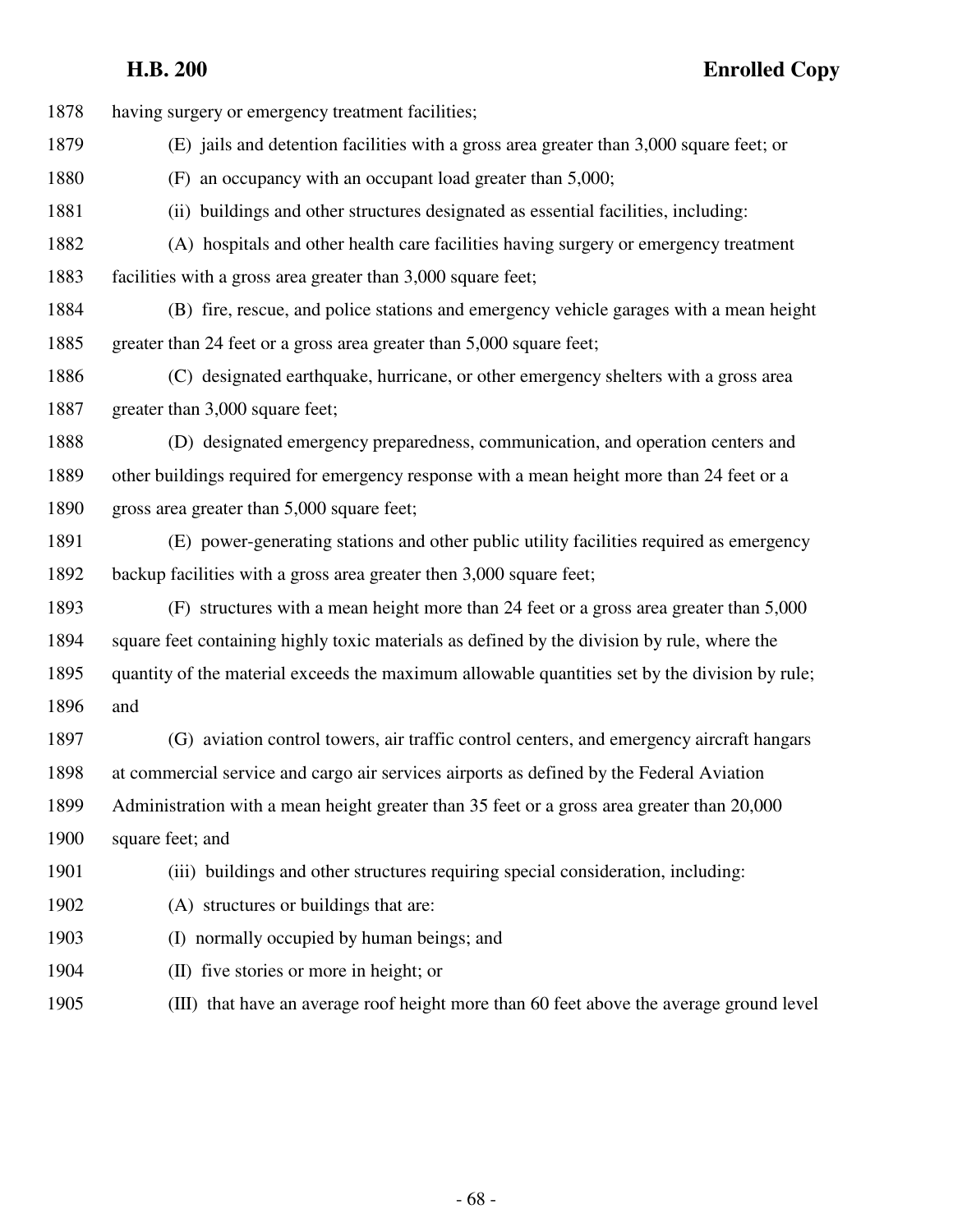| 1906 | measured at the perimeter of the structure; or                                                    |
|------|---------------------------------------------------------------------------------------------------|
| 1907 | (B) all buildings over 200,000 aggregate gross square feet in area; and                           |
| 1908 | (b) includes the definition of professional engineering or the practice of professional           |
| 1909 | engineering as provided in Subsection (9).                                                        |
| 1910 | (15) "Structure" means that which is built or constructed, an edifice or building of any          |
| 1911 | kind, or a piece of work artificially built up or composed of parts joined together in a definite |
| 1912 | manner, and as otherwise governed by the State Construction Code or an approved code under        |
| 1913 | Title 15A, State Construction and Fire Codes Act.                                                 |
| 1914 | (16) "Supervision of an employee, subordinate, associate, or drafter of a licensee"               |
| 1915 | means that a licensed professional engineer, professional structural engineer, or professional    |
| 1916 | land surveyor is responsible for and personally reviews, corrects when necessary, and approves    |
| 1917 | work performed by an employee, subordinate, associate, or drafter under the direction of the      |
| 1918 | licensee, and may be further defined by rule by the division in collaboration with the board.     |
| 1919 | (17) "TAC/ABET" means the Technology Accreditation Commission/Accreditation                       |
| 1920 | Board for Engineering and Technology.                                                             |
| 1921 | (18) "Unlawful conduct" is defined in Sections 58-1-501 and 58-22-501.                            |
| 1922 | (19) "Unprofessional conduct" as defined in Section 58-1-501 may be further defined               |
| 1923 | by rule by the division in collaboration with the board.                                          |
| 1924 | Section 33. Section 58-22-201 is amended to read:                                                 |
| 1925 | 58-22-201. Board.                                                                                 |
| 1926 | (1) There is created a Professional Engineers and Professional Land Surveyors                     |
| 1927 | Licensing Board. The board shall consist of four licensed professional engineers, one licensed    |
| 1928 | professional structural engineer, one licensed professional land surveyor, and one member from    |
| 1929 | the general public. The composition of the four professional engineers on the board shall be      |
| 1930 | representative of the various professional engineering disciplines.                               |
| 1931 | (2) The board shall be appointed and shall serve in accordance with Section 58-1-201.             |
| 1932 | The members of the board who are professional engineers shall be appointed from among             |

1933 nominees recommended by representative engineering societies in this state. The member of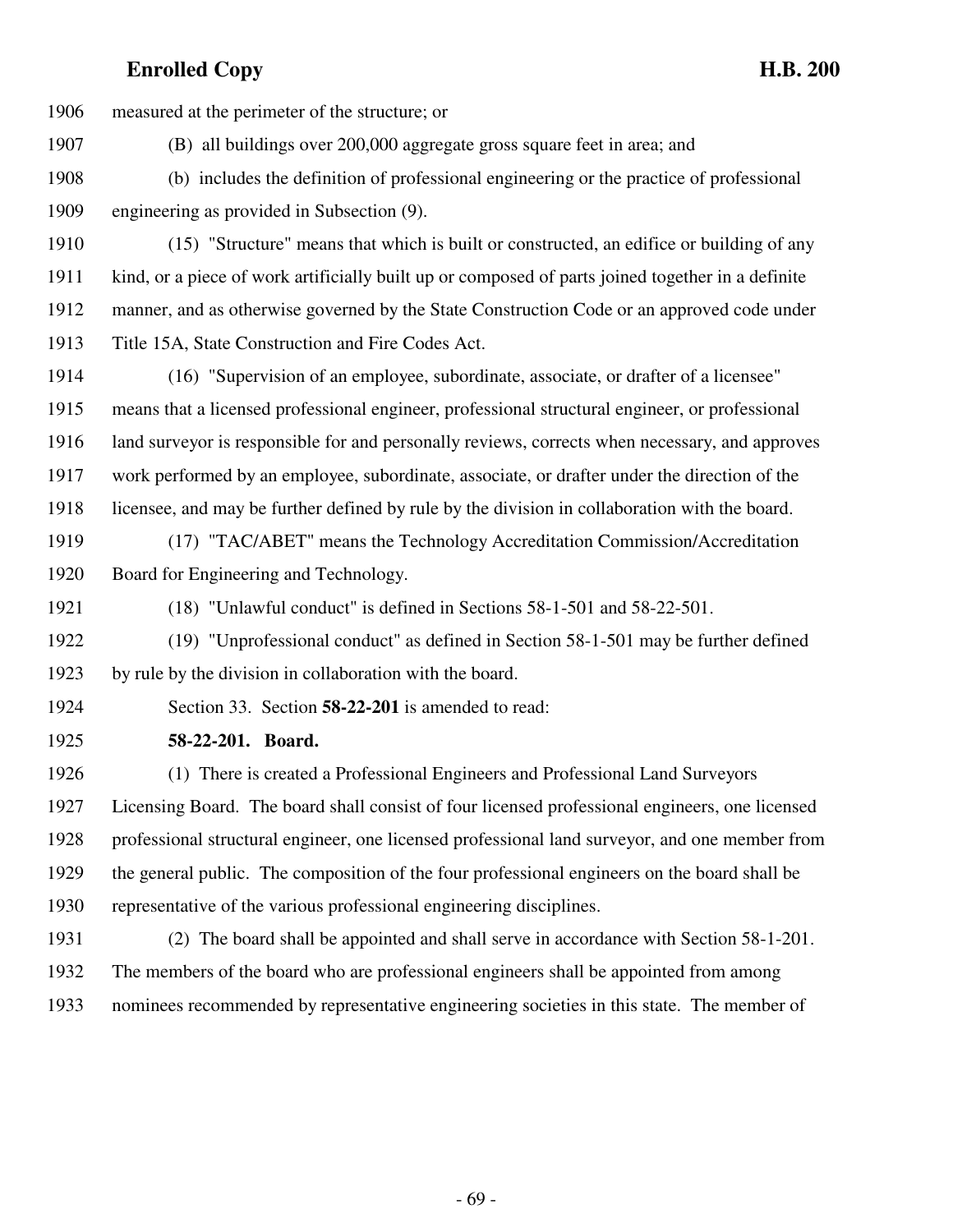1934 the board who is a land surveyor shall be appointed from among nominees recommended by 1935 representative professional land surveyor societies.

- 1936 (3) The duties and responsibilities of the board shall be in accordance with Sections 1937 58-1-202 and 58-1-203. In addition, the board shall designate one of its members on a 1938 permanent or rotating basis to:
- 1939 (a) assist the division in reviewing complaints concerning the unlawful or 1940 unprofessional conduct of a [Herense] licensee; and
- 

1941 (b) advise the division in its investigation of these complaints.

1942 (4) A board member who has, under Subsection (3), reviewed a complaint or advised 1943 in its investigation may be disqualified from participating with the board when the board serves 1944 as a presiding officer in an adjudicative proceeding concerning the complaint.

1945 Section 34. Section **58-22-503** is amended to read:

### 1946 **58-22-503. Penalty for unlawful conduct.**

1947 (1) (a) If upon inspection or investigation, the division concludes that a person has 1948 violated Subsections 58-1-501(1)(a) through (d) or Section 58-22-501 or any rule or order 1949 issued with respect to Section 58-22-501, and that disciplinary action is appropriate, the 1950 director or the director's designee from within the division for each alternative respectively, 1951 shall promptly issue a citation to the person according to this chapter and any pertinent rules, 1952 attempt to negotiate a stipulated settlement, or notify the person to appear before an 1953 adjudicative proceeding conducted under Title 63G, Chapter 4, Administrative Procedures Act. 1954 (i) A person who violates Subsections 58-1-501(1)(a) through (d) or Section 58-22-501 1955 or any rule or order issued with respect to Section 58-22-501, as evidenced by an uncontested 1956 citation, a stipulated settlement, or by a finding of violation in an adjudicative proceeding, may

1957 be assessed a fine pursuant to this Subsection (1) and may, in addition to or in lieu of, be 1958 ordered to cease and desist from violating Subsections  $58-1-501(1)(a)$  through (d) or Section

- 1959 58-22-501 or any rule or order issued with respect to this section.
- 1960 (ii) Except for a cease and desist order, the licensure sanctions cited in Section 1961 58-22-401 may not be assessed through a citation.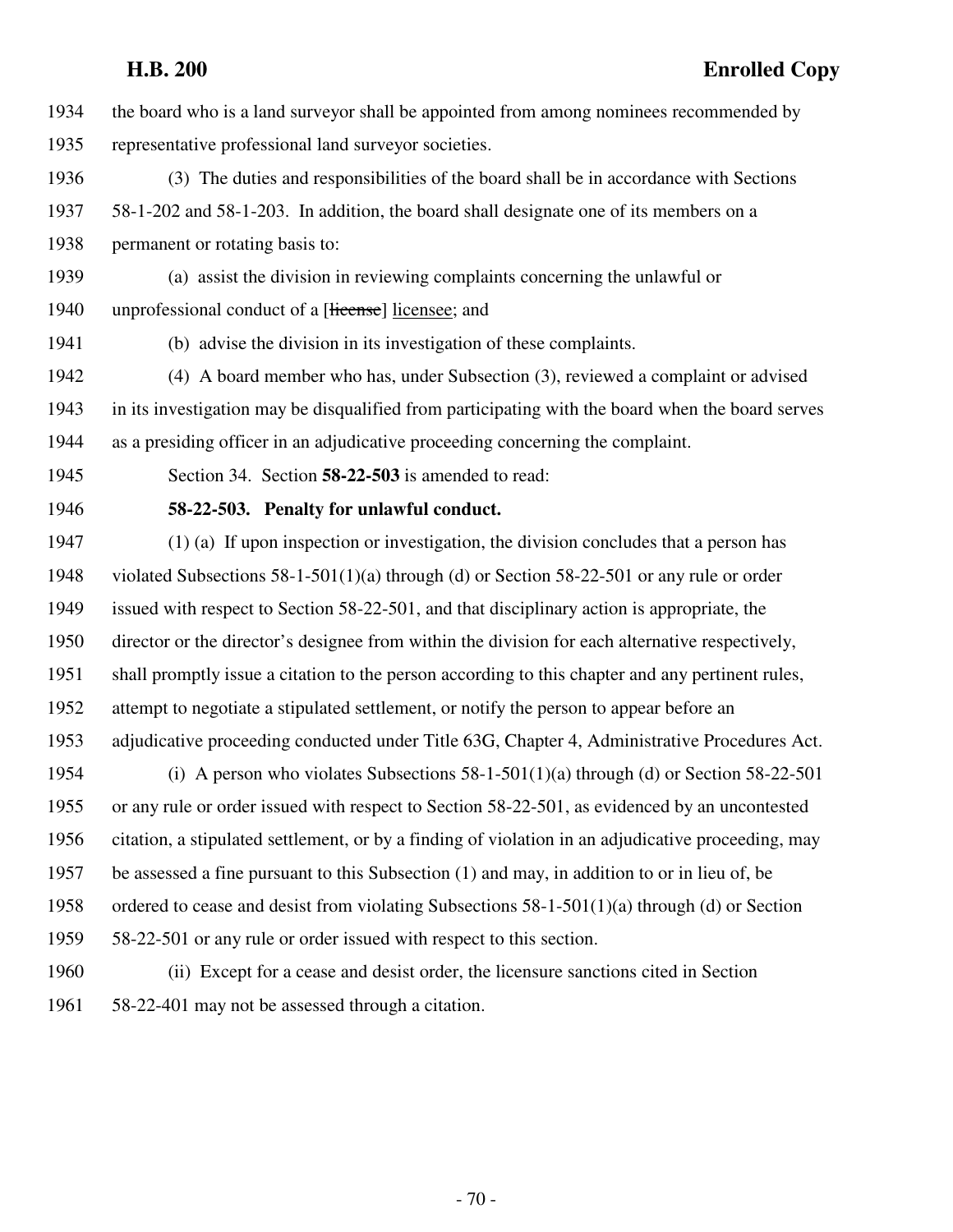1962 (b) A citation shall: 1963 (i) be in writing; 1964 (ii) describe with particularity the nature of the violation, including a reference to the 1965 provision of the chapter, rule, or order alleged to have been violated; 1966 (iii) clearly state that the recipient must notify the division in writing within 20 1967 calendar days of service of the citation if the recipient wishes to contest the citation at a hearing 1968 conducted under Title 63G, Chapter 4, Administrative Procedures Act; and 1969 (iv) clearly explain the consequences of failure to timely contest the citation or to make 1970 payment of any fines assessed by the citation within the time specified in the citation. 1971 (c) The division may issue a notice in lieu of a citation. 1972 (d) Each citation issued under this section, or a copy of each citation, may be served 1973 upon  $\left[\frac{amy}{\text{m}y}\right]$  a person upon whom a summons may be served in accordance with the Utah Rules 1974 of Civil Procedure and may be made personally or upon the person's agent by a division 1975 investigator or by any person specially designated by the director or by mail. 1976 (e) If within 20 calendar days from the service of the citation, the person to whom the 1977 citation was issued fails to request a hearing to contest the citation, the citation becomes the 1978 final order of the division and is not subject to further agency review. The period to contest a 1979 citation may be extended by the division for cause. 1980 (f) The division may refuse to issue or renew, suspend, revoke, or place on probation 1981 the license of a licensee who fails to comply with a citation after it becomes final. 1982 (g) The failure of an applicant for licensure to comply with a citation after it becomes 1983 final is a ground for denial of license. 1984 (h) No citation may be issued under this section after the expiration of six months 1985 following the occurrence of any violation. 1986 (i) The director or the director's designee shall assess fines according to the following: 1987 (i) for a first offense handled pursuant to Subsection  $(1)(a)$ , a fine of up to \$1,000; 1988 (ii) for a second offense handled pursuant to Subsection  $(1)(a)$ , a fine of up to \$2,000; 1989 and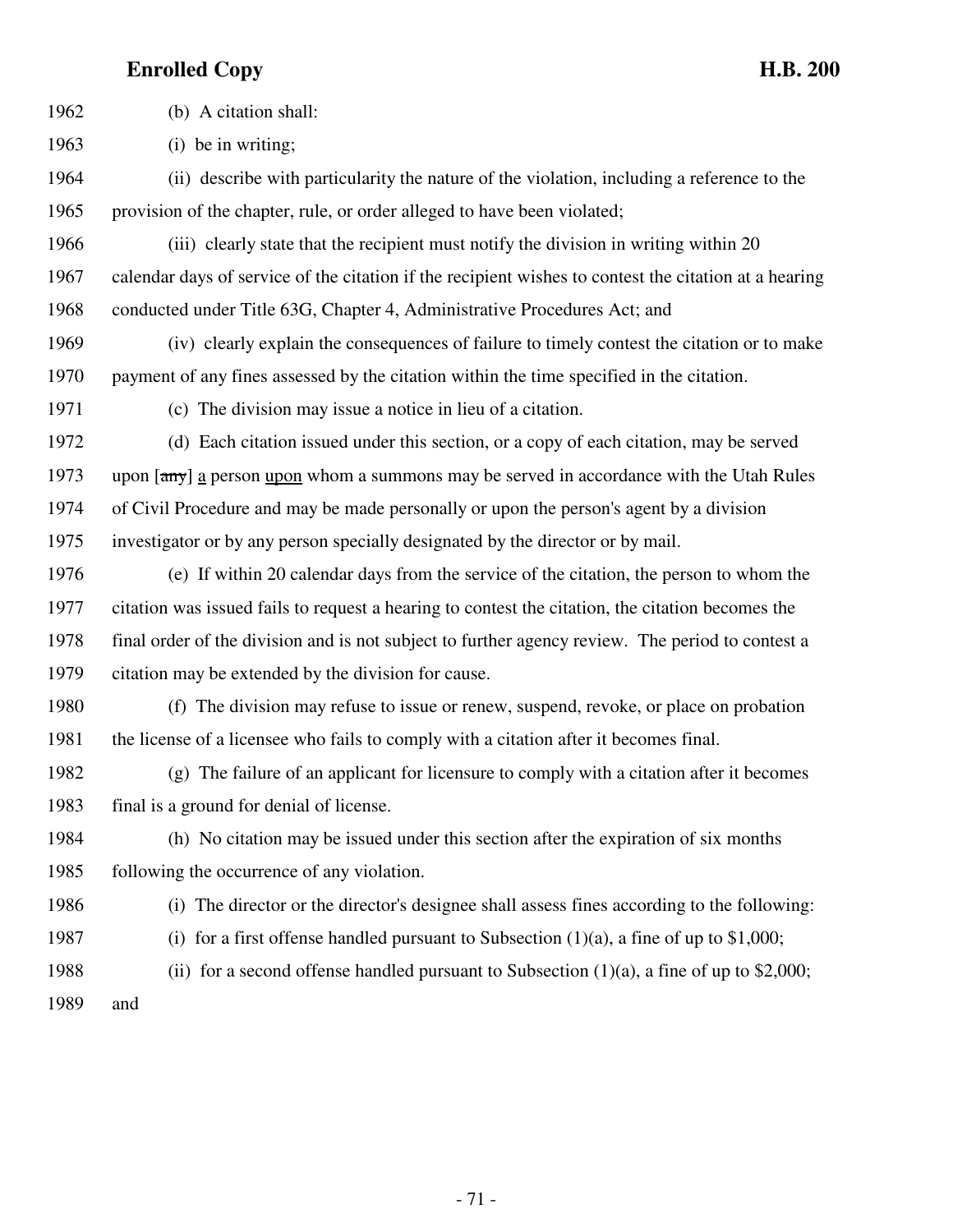1990 (iii) for any subsequent offense handled pursuant to Subsection  $(1)(a)$ , a fine of up to 1991 \$2,000 for each day of continued offense.

1992 (2) An action initiated for a first or second offense which has not yet resulted in a final 1993 order of the division shall not preclude initiation of any subsequent action for a second or 1994 subsequent offense during the pendency of any preceding action. The final order on a 1995 subsequent action shall be considered a second or subsequent offense, respectively, provided 1996 the preceding action resulted in a first or second offense, respectively.

1997 (3) Any penalty which is not paid may be collected by the director by either referring 1998 the matter to a collection agency or bringing an action in the district court of the county in 1999 which the person against whom the penalty is imposed resides or in the county where the office 2000 of the director is located. Any county attorney or the attorney general of the state shall provide 2001 legal assistance and advice to the director in any action to collect the penalty. In any action 2002 brought to enforce the provisions of this section, reasonable attorney's fees and costs shall be 2003 awarded to the division.

2004 Section 35. Section **58-26a-102** is amended to read:

2005 **58-26a-102. Definitions.**

2006 In addition to the definitions in Section 58-1-102, as used in this chapter:

2007 (1) "Accounting experience" means applying accounting and auditing skills and 2008 principles that are taught as a part of the professional education qualifying a person for 2009 licensure under this chapter and generally accepted by the profession, under the supervision of 2010 a licensed certified public accountant.

2011 (2) "AICPA" means the American Institute of Certified Public Accountants.

2012 (3) (a) "Attest and attestation engagement" means providing any or all of the following 2013 financial statement services:

2014 (i) an audit or other engagement to be performed in accordance with the Statements on 2015 Auditing Standards (SAS);

2016 (ii) a review of a financial statement to be performed in accordance with the Statements 2017 on Standards for Accounting and Review Services (SSARS);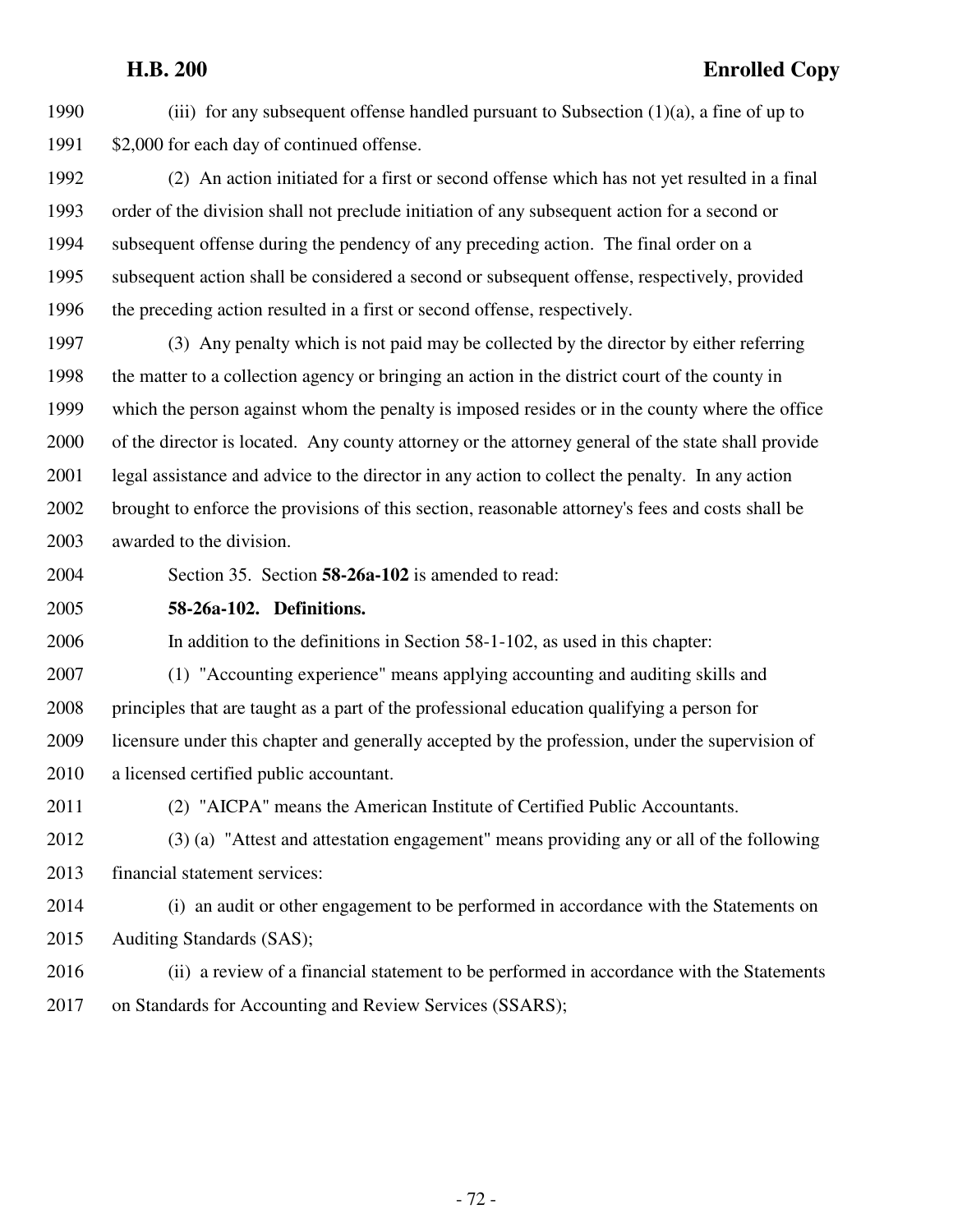2018 (iii) an examination of prospective financial information to be performed in accordance 2019 with the Statements on Standards for Attestation Engagements (SSAE); or

2020 (iv) an engagement to be performed in accordance with the standards of the PCAOB. 2021 (b) The standards specified in this definition shall be adopted by reference by the 2022 division under its rulemaking authority in accordance with Title 63G, Chapter 3, Utah 2023 Administrative Rulemaking Act, and shall be those developed for general application by 2024 recognized national accountancy organizations such as the AICPA and the PCAOB.

2025 (4) "Board" means the Utah Board of Accountancy created in Section 58-26a-201.

2026 (5) "Certified Public Accountant" or "CPA" means an individual currently licensed by 2027 this state or any other state, district, or territory of the United States of America to practice 2028 public accountancy or who has been granted a license as a certified public accountant under 2029 prior law or this chapter.

2030 (6) "Certified Public Accountant firm" or "CPA firm" means a qualified business entity 2031 holding a valid registration as a Certified Public Accountant firm under this chapter.

2032 (7) "Client" means the person who retains a licensee for the performance of one or 2033 more of the services included in the definition of the practice of public accountancy. "Client" 2034 does not include a CPA's employer when the licensee works in a salaried or hourly rate 2035 position.

2036 (8) "Compilation" means providing a service to be performed in accordance with 2037 Statements on Standards for Accounting and Review Services (SSARS) that is presenting, in 2038 the form of financial statements, information that is the representation of management or 2039 owners, without undertaking to express any assurance on the statements.

2040 (9) "Experience" means:

- 2041 (a) accounting experience; or
- 2042 (b) professional experience.
- 2043 (10) "Licensee" means the holder of a current valid license issued under this chapter.
- 2044 (11) "NASBA" means the National Association of State Boards of Accountancy.
- 2045 (12) "PCAOB" means the Public Company Accounting Oversight Board.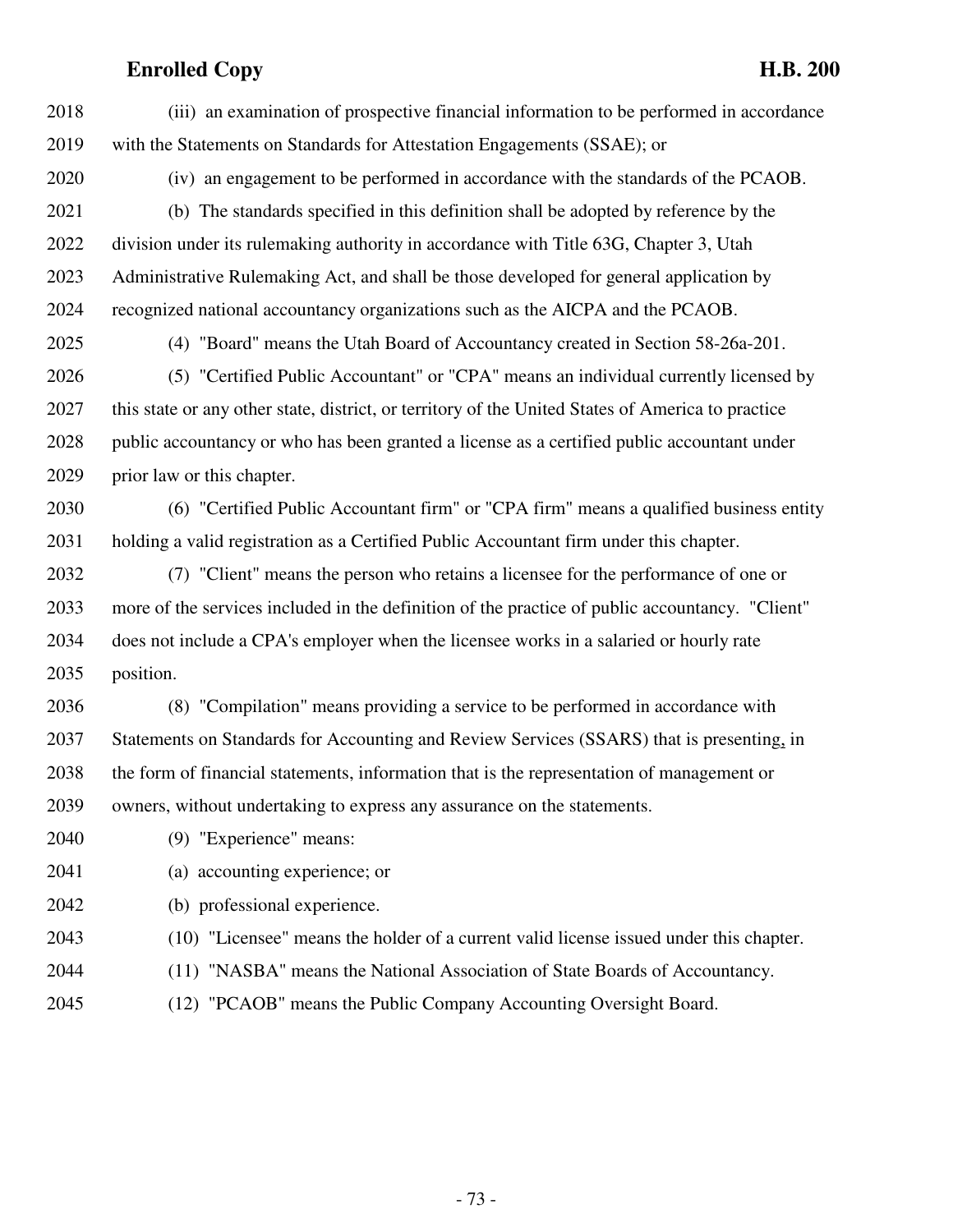2046 (13) "Practice of public accounting" means the offer to perform or the performance by 2047 a person holding himself out as a certified public accountant of one or more kinds of services 2048 involving the use of auditing or accounting skills including the issuance of reports or opinions 2049 on financial statements, performing attestation engagements, the performance of one or more 2050 kinds of advisory or consulting services, or the preparation of tax returns or the furnishing of 2051 advice on tax matters for a client.

2052 (14) "Peer review" means a study, appraisal, or review of one or more aspects of the 2053 professional work of a person or qualified business entity in the practice of public accountancy, 2054 by a licensee or any other qualified person in accordance with rules adopted pursuant to this 2055 chapter and who is not affiliated with the person or qualified business entity being reviewed.

2056 (15) "Principal place of business" means the office location designated by the licensee 2057 for purposes of substantial equivalency and licensure by endorsement.

2058 (16) "Professional experience" means experience lawfully obtained while licensed as a 2059 certified public accountant in another jurisdiction, recognized by rule, in the practice of public 2060 accountancy performed for a client, which includes expression of assurance or opinion.

2061 (17) "Qualified business entity" means a sole proprietorship, corporation, limited 2062 liability company, or partnership engaged in the practice of public accountancy.

2063 (18) "Qualified continuing professional education" means a formal program of 2064 education that contributes directly to the professional competence of a certified public 2065 accountant.

- 2066 (19) "Qualifying examinations" means:
- 2067 (a) the AICPA Uniform CPA Examination;

2068 (b) the AICPA Examination of Professional Ethics for CPAs;

2069 (c) the Utah Laws and Rules Examination; and

2070 (d) any other examination approved by the board and adopted by the division by rule in 2071 accordance with Title 63G, Chapter 3, Utah Administrative Rulemaking Act.

- 2072 (20) (a) "Report" means:
- 2073 (i) when used with reference to financial statements, an opinion, report or other form of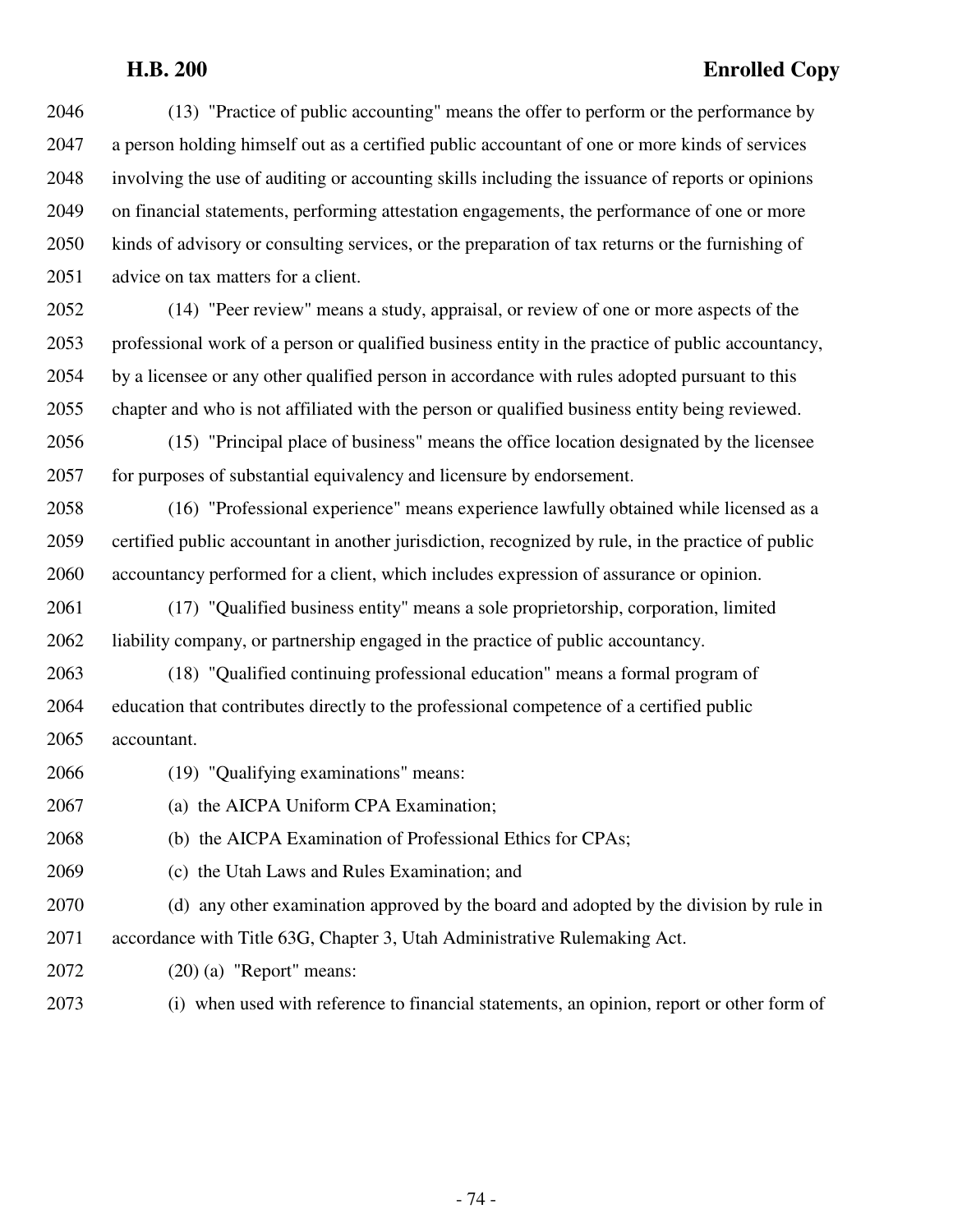2074 language that:

2075 (A) states or implies assurance as to the reliability of any financial statements; or 2076 (B) implies that the person or firm issuing it has special knowledge or competence in 2077 accounting or auditing and specifically includes compilations and reviews; such an implication 2078 of special knowledge or competence may arise from use by the issuer of the report of names or 2079 titles indicating that the person or firm is a public accountant or auditor, or from the language 2080 of the report itself; or

2081 (ii) any disclaimer of opinion when it is conventionally understood to imply any 2082 positive assurance as to the reliability of the financial statements referred to or language 2083 suggesting special competence on the part of the person or firm issuing such language; and it 2084 includes any other form of language that is conventionally understood to imply such assurance 2085 or such special knowledge or competence.

2086 (b) "Report" does not include a financial statement prepared by an unlicensed person if:

2087 (i) that financial statement has a cover page which includes essentially the following 2088 language: "I (we) have prepared the accompanying financial statements of (name of entity) as 2089 of (time period) for the (period) then ended. This presentation is limited to preparing, in the 2090 form of financial statements, information that is the representation of management (owners). I 2091 (we) have not audited or reviewed the accompanying financial statements and accordingly do 2092 not express an opinion or any other form of assurance on them."; and

2093 (ii) the cover page and any related footnotes do not use the terms "compilation," 2094 "review," "audit," "generally accepted auditing standards," "generally accepted accounting 2095 principles," or other similar terms.

2096 (21) "Review of financial statements" means performing inquiry and analytical 2097 procedures which provide a reasonable basis for expressing limited assurance that there are no 2098 material modifications that should be made to the statements in order for them to be in 2099 conformity with generally accepted accounting principles or, if applicable, with another 2100 comprehensive basis of accounting; and, the issuance of a report on the financial statements 2101 stating that a review was performed in accordance with the standards established by the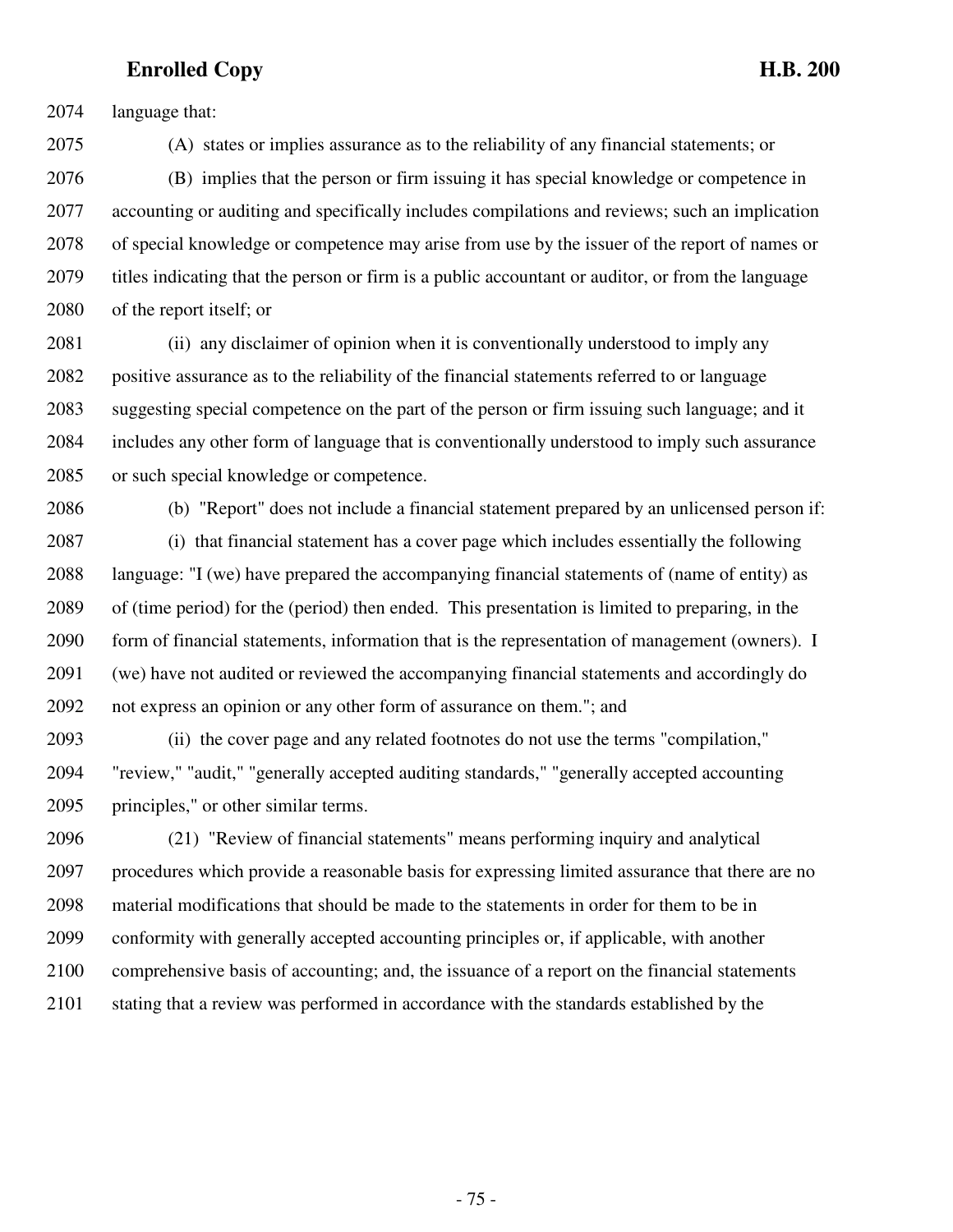2102 American Institute of Certified Public Accountants.

- 2103 (22) (a) "Substantial equivalency" means a determination by the division in 2104 collaboration with the board or its designee that:
- 2105 (i) the education, examination, and experience requirements set forth in the statutes and 2106 administrative rules of another jurisdiction are comparable to or exceed the education, 2107 examination, and experience requirements set forth in the Uniform Accountancy Act; or
- 2108 (ii) an individual CPA's education, examination, and experience qualifications are 2109 comparable to or exceed the education, examination, and experience requirements set forth in 2110 the Uniform Accountancy Act.
- 2111 (b) In ascertaining whether an individual's qualifications are substantially equivalent as 2112 used in this chapter, the division in collaboration with the board shall take into account the 2113 qualifications without regard to the sequence in which the education, examination, and 2114 experience requirements were attained.
- 2115 (23) "Uniform Accountancy Act" means the model public accountancy legislation 2116 developed and promulgated by national accounting and regulatory associations that contains 2117 standardized definitions and regulations for the practice of public accounting as recognized by 2118 the division in collaboration with the board.
- 2119 (24) "Unlawful conduct" is as defined in Sections 58-1-501 and 58-26a-501.
- 2120 (25) "Unprofessional conduct" is as defined in Sections 58-1-501 and 58-26a-502 and 2121 as may be further defined by rule.
- 2122 (26) "Year of experience" means 2,000 hours of cumulative experience.

2123 Section 36. Section **58-28-307** is amended to read:

2124 **58-28-307. Exemptions from chapter.**

2125 In addition to the exemptions from licensure in Section 58-1-307 this chapter does not 2126 apply to:

2127 (1) any person who practices veterinary medicine, surgery, or dentistry upon any 2128 animal owned by him, and the employee of that person when the practice is upon an animal 2129 owned by his employer, and incidental to his employment, except: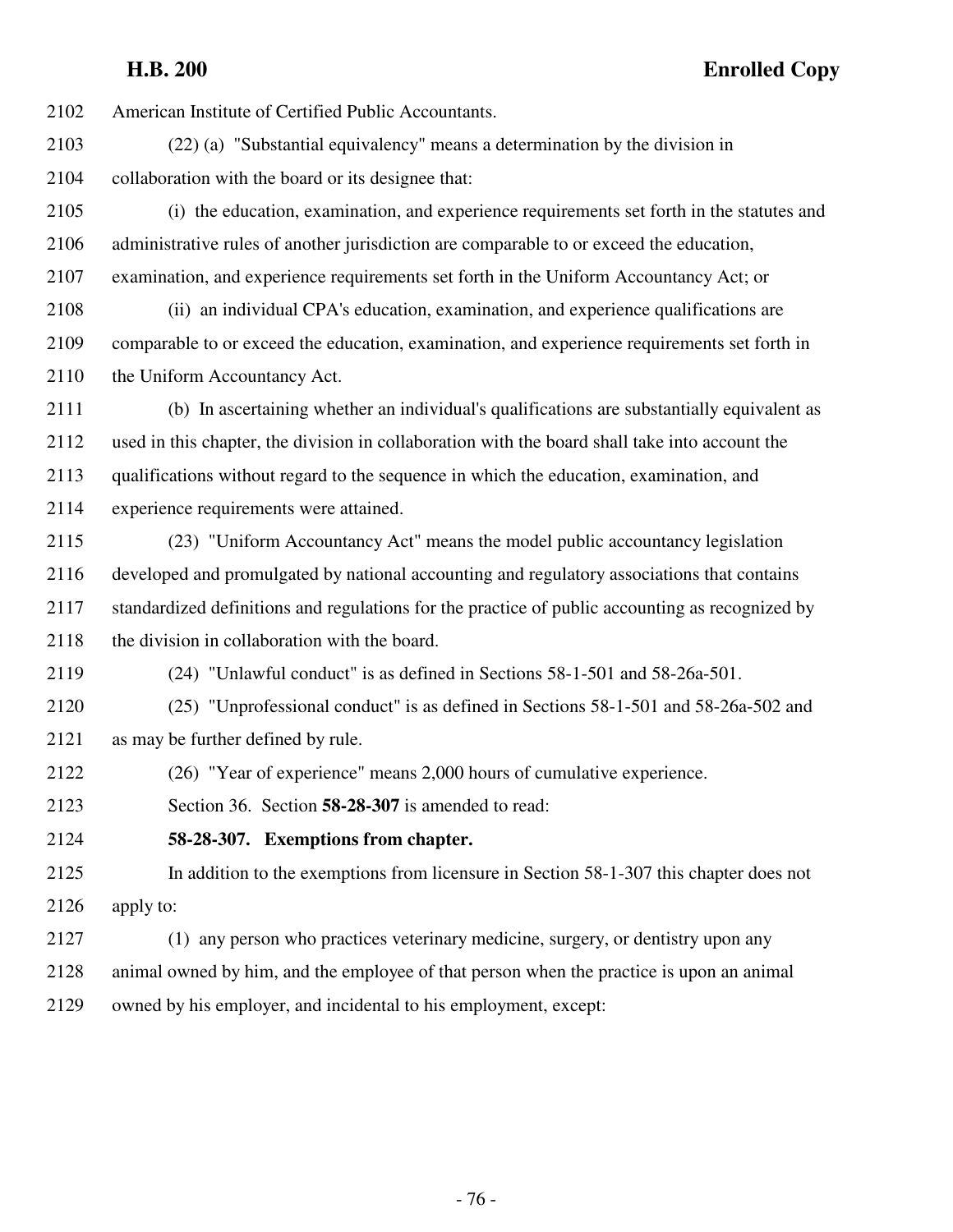2130 (a) this exemption does not apply to any person, or his employee, when the ownership 2131 of an animal was acquired for the purpose of circumventing this chapter; and 2132 (b) this exemption does not apply to the administration, dispensing, or prescribing of a 2133 prescription drug, or nonprescription drug intended for off label use, unless the administration, 2134 dispensing, or prescribing of the drug is obtained through an existing veterinarian-patient 2135 relationship; 2136 (2) any person who as a student at a veterinary college approved by the board engages 2137 in the practice of veterinary medicine, surgery, and dentistry as part of his academic training 2138 and under the direct supervision and control of a licensed veterinarian, if that practice is during 2139 the last two years of the college course of instruction and does not exceed an 18-month 2140 duration; 2141 (3) a veterinarian who is an officer or employee of the government of the United 2142 States, or the state, or its political subdivisions, and technicians under his supervision, while 2143 engaged in the practice of veterinary medicine, surgery, or dentistry for that government; 2144 (4) any person while engaged in the vaccination of poultry, pullorum testing, typhoid 2145 testing of poultry, and related poultry disease control activity; 2146 (5) any person who is engaged in bona fide and legitimate medical, dental, 2147 pharmaceutical, or other scientific research, if that practice of veterinary medicine, surgery, or 2148 dentistry is directly related to, and a necessary part of, that research; 2149 (6) veterinarians licensed under the laws of another state rendering professional 2150 services in association with licensed veterinarians of this state for a period not to exceed 90 2151 days; 2152 (7) registered pharmacists of this state engaged in the sale of veterinary supplies, 2153 instruments, and medicines, if the sale is at his regular place of business; 2154 (8) any person in this state engaged in the sale of veterinary supplies, instruments, and 2155 medicines, except prescription drugs which must be sold in compliance with state and federal 2156 regulations, if the supplies, instruments, and medicines are sold in original packages bearing 2157 adequate identification and directions for application and administration and the sale is made in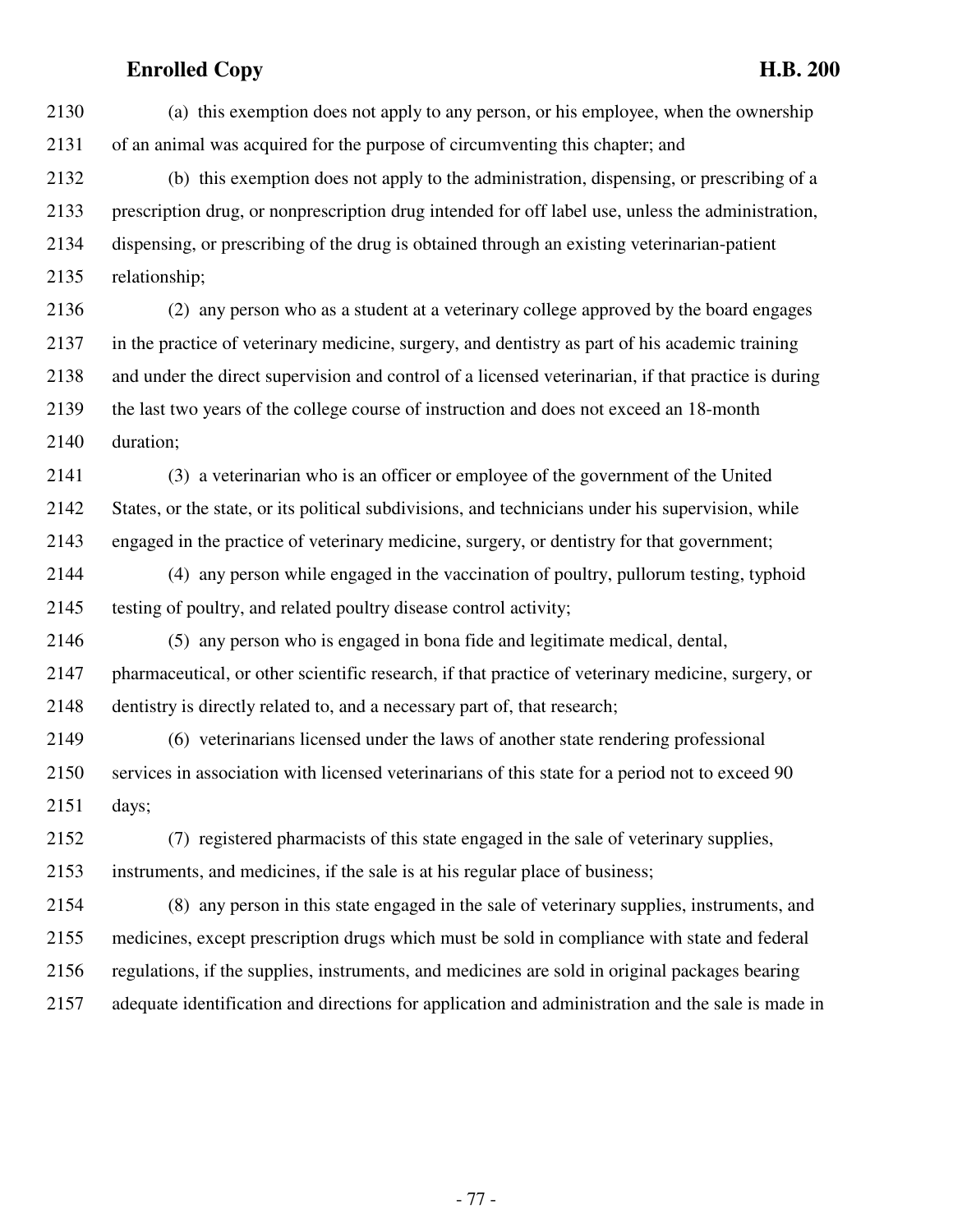2158 the regular course of, and at the regular place of business;

2159 (9) any person rendering emergency first aid to animals in those areas where a licensed 2160 veterinarian is not available, and if suspicious reportable diseases are reported immediately to 2161 the state veterinarian;

2162 (10) any person performing or teaching nonsurgical bovine artificial insemination;

2163 (11) any person affiliated with an institution of higher education who teaches 2164 nonsurgical bovine embryo transfer or any technician trained by or approved by an institution 2165 of higher education who performs nonsurgical bovine embryo transfer, but only if any 2166 prescription drug used in the procedure is prescribed and administered under the direction of a 2167 veterinarian licensed to practice in Utah;

2168 (12) (a) upon written referral by a licensed veterinarian, the practice of animal 2169 chiropractic by a chiropractic physician licensed under Chapter 73, Chiropractic Physician 2170 Practice Act, who has completed an animal chiropractic course approved by the American 2171 Veterinary Chiropractic Association or the division;

2172 (b) upon written referral by a licensed veterinarian, the practice of animal physical 2173 therapy by a physical therapist licensed under Chapter 24b, Physical Therapy Practice Act, who 2174 has completed at least 100 hours of animal physical therapy training, including quadruped 2175 anatomy and hands-on training, approved by the division;

2176 (c) upon written referral by a licensed veterinarian, the practice of animal massage 2177 therapy by a massage therapist licensed under Chapter 47b, Massage Therapy Practice Act, 2178 who has completed at least 60 hours of animal massage therapy training, including quadruped 2179 anatomy and hands-on training, approved by the division; and

2180 (d) upon written referral by a licensed veterinarian, the practice of acupuncture by an 2181 acupuncturist licensed under Chapter 72, Acupuncture Licensing Act, who has completed a 2182 course of study on animal acupuncture approved by the division;

2183 (13) unlicensed assistive personnel performing duties appropriately delegated to the 2184 unlicensed assistive personnel in accordance with Section 58-28-502;

2185 (14) an animal shelter employee who is: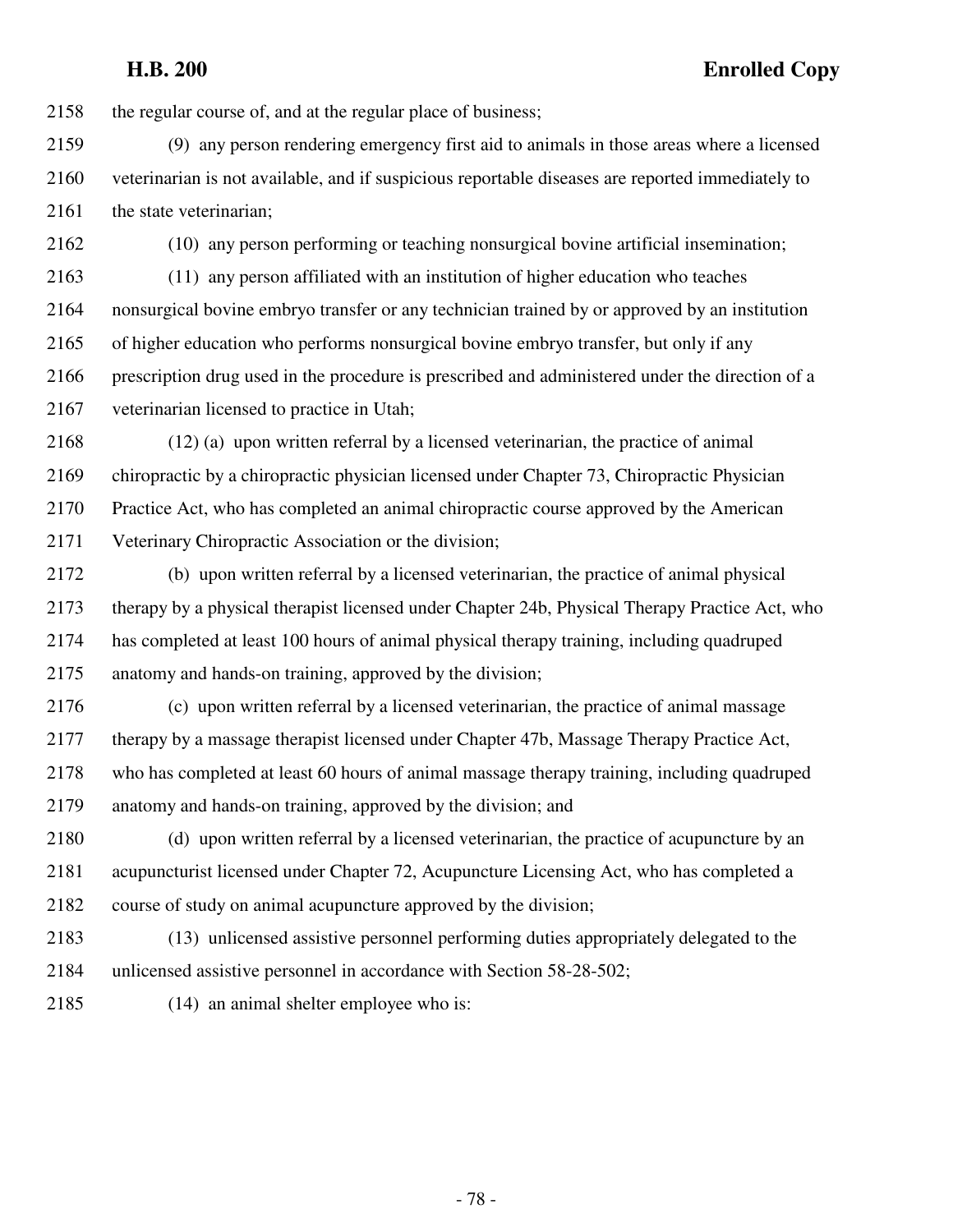| 2186 | (a) acting under the indirect supervision of a licensed veterinarian; and                         |
|------|---------------------------------------------------------------------------------------------------|
| 2187 | (b) performing animal euthanasia in the course and scope of employment; and                       |
| 2188 | $(15)$ an individual providing appropriate training for animals[ $\frac{1}{2}$ ]; however, this   |
| 2189 | exception does not include diagnosing any medical condition, or prescribing or dispensing any     |
| 2190 | prescription drugs or therapeutics.                                                               |
| 2191 | Section 37. Section 58-37-10 is amended to read:                                                  |
| 2192 | 58-37-10. Search warrants -- Administrative inspection warrants -- Inspections                    |
| 2193 | and seizures of property without warrant.                                                         |
| 2194 | (1) Search warrants relating to offenses involving controlled substances may be                   |
| 2195 | authorized pursuant to the Utah Rules of Criminal Procedure.                                      |
| 2196 | (2) Issuance and execution of administrative inspection warrants shall be as follows:             |
| 2197 | (a) Any judge or magistrate of this state within his jurisdiction upon proper oath or             |
| 2198 | affirmation showing probable cause, may issue warrants for the purpose of conducting              |
| 2199 | administrative inspections authorized by this act or regulations thereunder and seizures of       |
| 2200 | property appropriate to such inspections. Probable cause for purposes of this act exists upon     |
| 2201 | showing a valid public interest in the effective enforcement of the act or rules promulgated      |
| 2202 | thereunder sufficient to justify administrative inspection of the area, premises, building, or    |
| 2203 | conveyance in the circumstances specified in the application for the warrant.                     |
| 2204 | (b) A warrant shall issue only upon an affidavit of an officer or employee duly                   |
| 2205 | designated and having knowledge of the facts alleged sworn to before a judge or magistrate        |
| 2206 | which establish the grounds for issuing the warrant. If the judge or magistrate is satisfied that |
| 2207 | grounds for the application exist or that there is probable cause to believe they exist, he shall |
| 2208 | issue a warrant identifying the area, premises, building, or conveyance to be inspected, the      |
| 2209 | purpose of the inspection, and if appropriate, the type of property to be inspected, if any. The  |
| 2210 | warrant shall:                                                                                    |

- 2211 (i) state the grounds for its issuance and the name of each person whose affidavit has 2212 been taken to support it;
- 

2213 (ii) be directed to a person authorized by Section 58-37-9 of this act to execute it;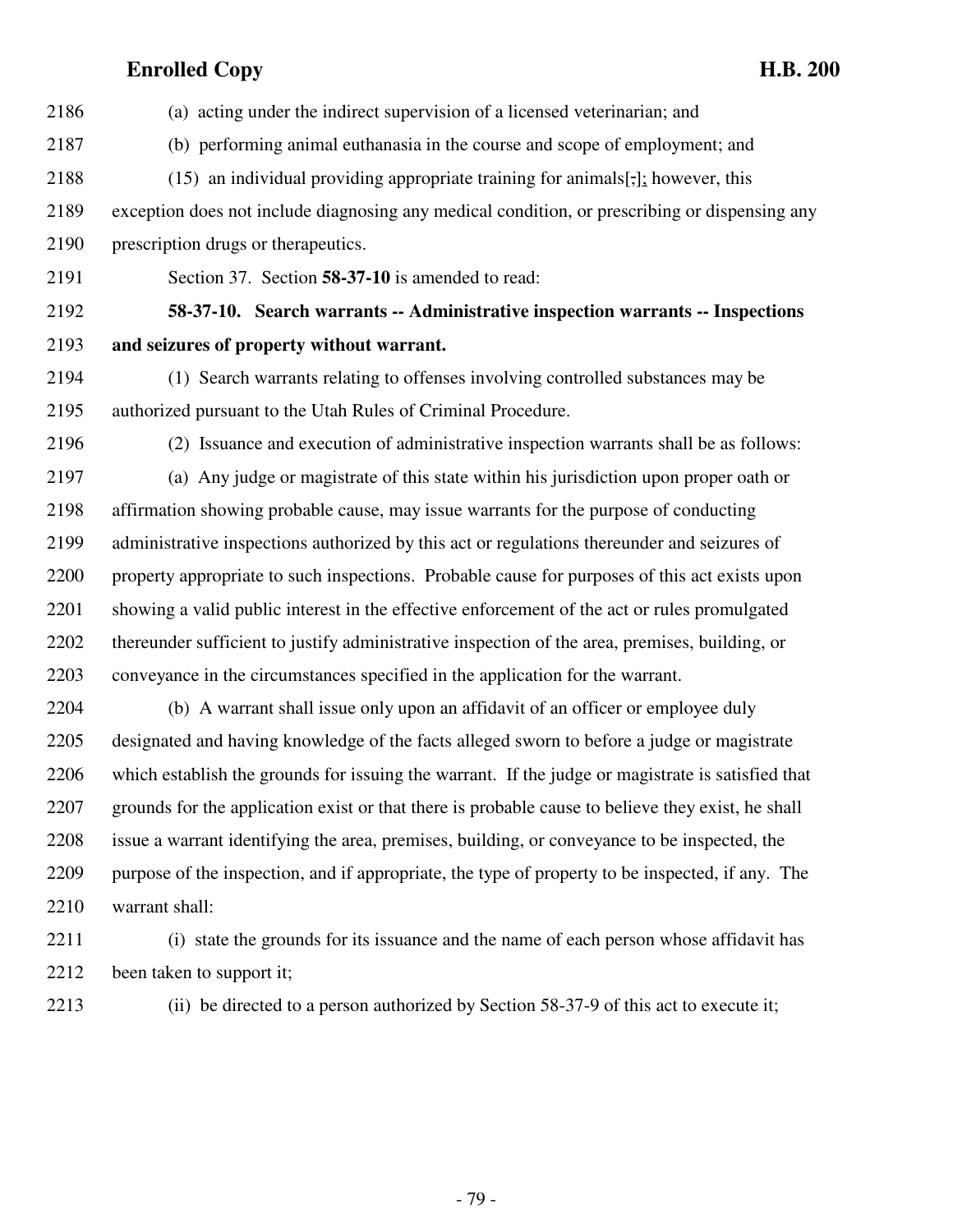2214 (iii) command the person to whom it is directed to inspect the area, premises, building, 2215 or conveyance identified for the purpose specified and if appropriate, direct the seizure of the 2216 property specified;

2217 (iv) identify the item or types of property to be seized, if any; and

2218 (v) direct that it be served during normal business hours and designate the judge or 2219 magistrate to whom it shall be returned.

2220 (c) A warrant issued pursuant to this section must be executed and returned within 10 2221 days after its date unless, upon a showing of a need for additional time, the court instructs 2222 otherwise in the warrant. If property is seized pursuant to a warrant, the person executing the 2223 warrant shall give to the person from whom or from whose premises the property was taken a 2224 copy of the warrant and a receipt for the property taken or leave the copy and receipt at the 2225 place where the property was taken. Return of the warrant shall be made promptly and be 2226 accompanied by a written inventory of any property taken. The inventory shall be made in the 2227 presence of the person executing the warrant and of the person from whose possession or 2228 premises the property was taken, if they are present, or in the presence of at least one credible 2229 person other than the person executing the warrant. A copy of the inventory shall be delivered 2230 to the person from whom or from whose premises the property was taken and to the applicant 2231 for the warrant.

2232 (d) The judge or magistrate who issued the warrant under this section shall attach a 2233 copy of the return and all other papers to the warrant and file them with the court.

2234 (3) The department is authorized to make administrative inspections of controlled 2235 premises in accordance with the following provisions:

2236 (a) For purposes of this section only, "controlled premises" means:

2237 (i) Places where persons licensed or exempted from licensing requirements under this 2238 act are required to keep records.

2239 (ii) Places including factories, warehouses, establishments, and conveyances where 2240 persons licensed or exempted from licensing requirements are permitted to possess,

2241 manufacture, compound, process, sell, deliver, or otherwise dispose of any controlled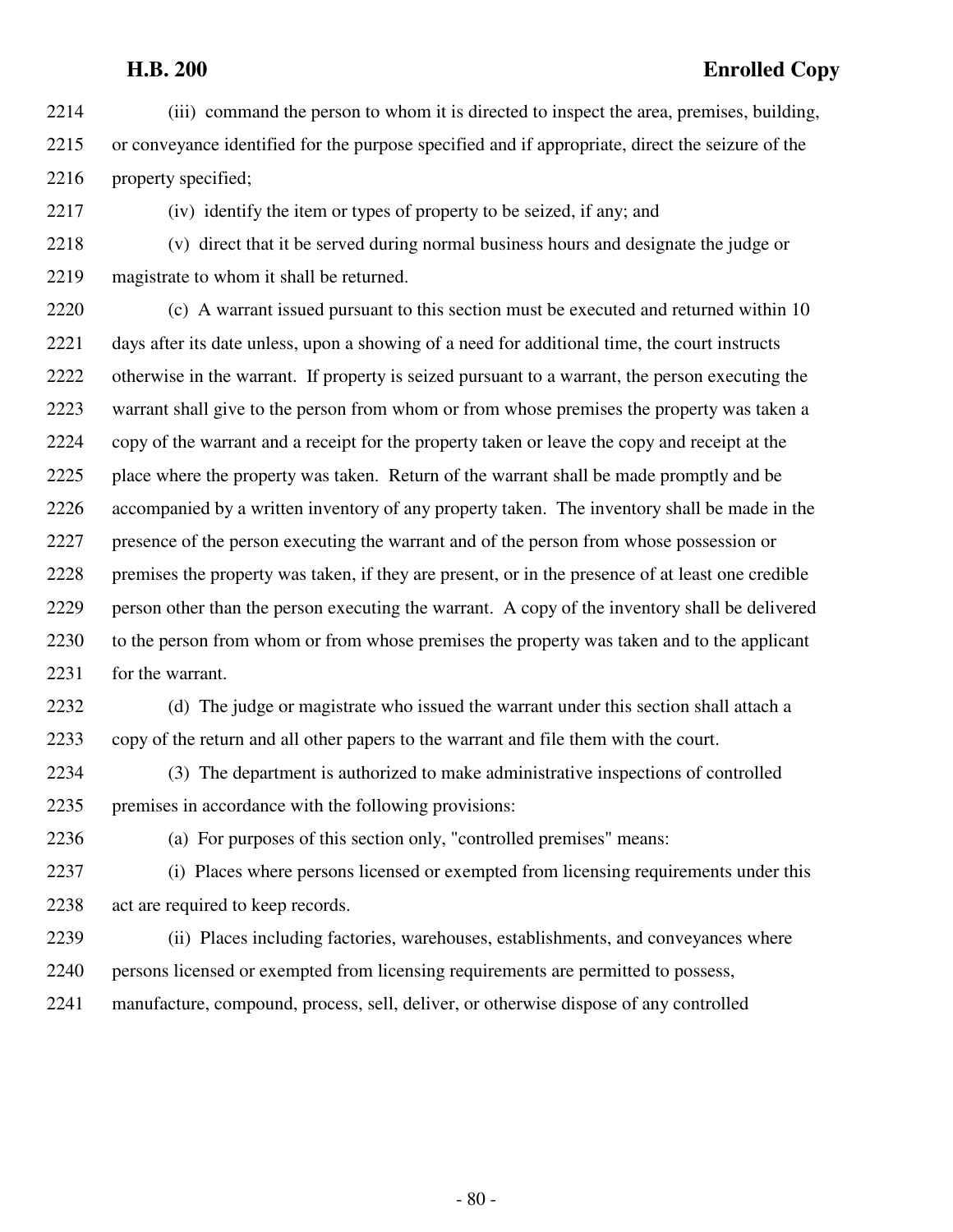2242 substance. 2243 (b) When authorized by an administrative inspection warrant a law enforcement officer 2244 or employee designated in Section 58-37-9, upon presenting the warrant and appropriate 2245 credentials to the owner, operator, or agent in charge, has the right to enter controlled premises 2246 for the purpose of conducting an administrative inspection. 2247 (c) When authorized by an administrative inspection warrant, a law enforcement 2248 officer or employee designated in Section 58-37-9 has the right: 2249 (i) To inspect and copy records required by this chapter. 2250 (ii) To inspect within reasonable limits and a reasonable manner, the controlled 2251 premises and all pertinent equipment, finished and unfinished material, containers, and labeling 2252 found, and except as provided in Subsection (3)(e), all other things including records, files, 2253 papers, processes, controls, and facilities subject to regulation and control by this chapter or by 2254 rules promulgated by the department. 2255 (iii) To inventory and take stock of any controlled substance and obtain samples of any 2256 substance. 2257 (d) This section shall not be construed to prevent the inspection of books and records 2258 without a warrant pursuant to an administrative subpoena issued by a court or the department 2259 nor shall it be construed to prevent entries and administrative inspections including seizures of 2260 property without a warrant: 2261 (i) with the consent of the owner, operator, or agent in charge of the controlled 2262 premises; 2263 (ii) in situations presenting imminent danger to health or safety; 2264 (iii) in situations involving inspection of conveyances where there is reasonable cause 2265 to believe that the mobility of the conveyance makes it impracticable to obtain a warrant; 2266 (iv) in any other exceptional or emergency circumstance where time or opportunity to 2267 apply for a warrant is lacking; and 2268 (v) in all other situations where a warrant is not constitutionally required. 2269 (e) No inspection authorized by this section shall extend to financial data, sales data,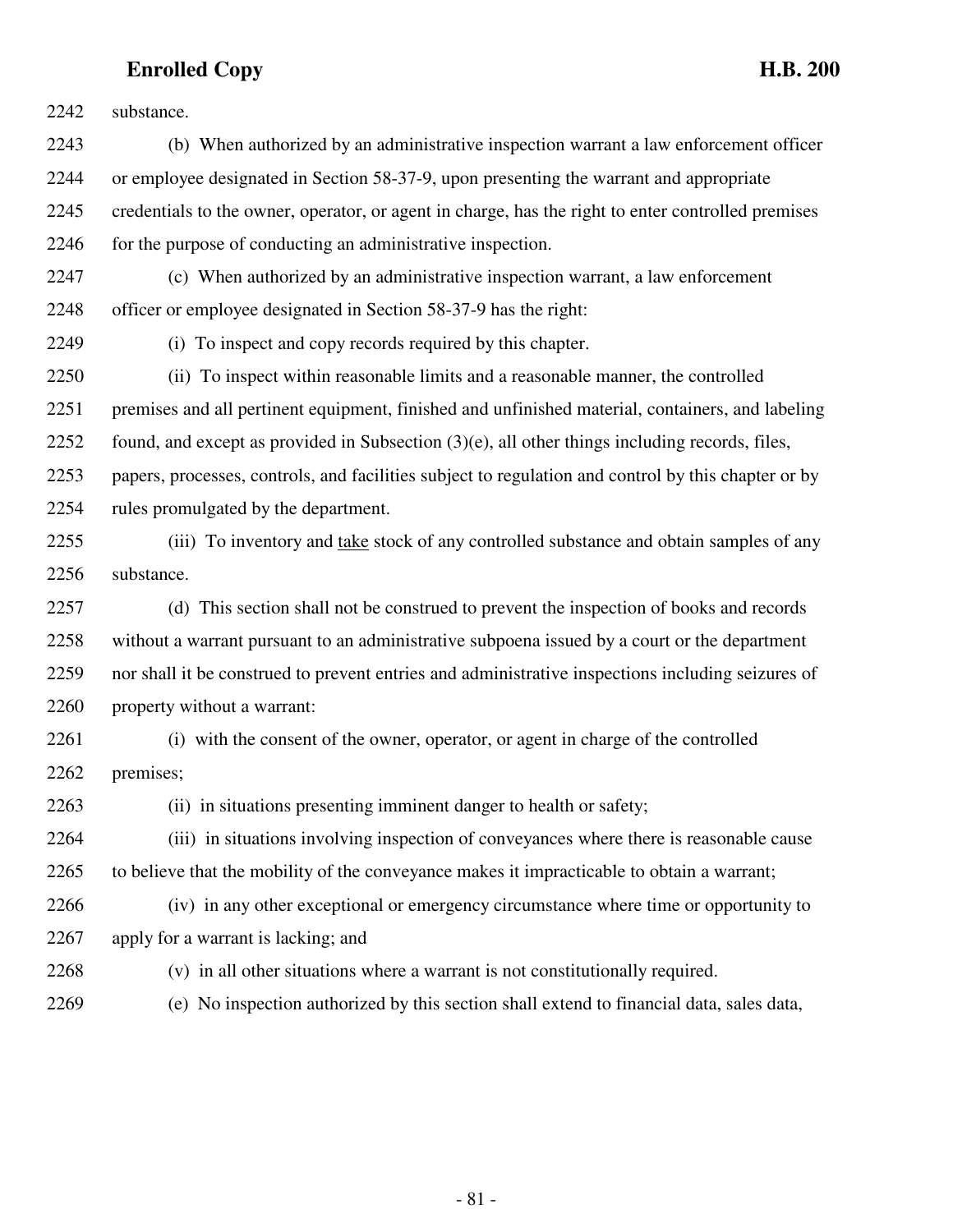| 2270 | other than shipment data, or pricing data unless the owner, operator, or agent in charge of the |
|------|-------------------------------------------------------------------------------------------------|
| 2271 | controlled premises consents in writing.                                                        |
| 2272 | Section 38. Section 58-37c-3 is amended to read:                                                |
| 2273 | 58-37c-3. Definitions.                                                                          |
| 2274 | In addition to the definitions in Section 58-1-102, as used in this chapter:                    |
| 2275 | (1) "Board" means the Controlled Substance Precursor Advisory Board created in                  |
| 2276 | Section 58-37c-4.                                                                               |
| 2277 | (2) "Controlled substance precursor" includes a chemical reagent and means any of the           |
| 2278 | following:                                                                                      |
| 2279 | (a) Phenyl-2-propanone;                                                                         |
| 2280 | (b) Methylamine;                                                                                |
| 2281 | (c) Ethylamine;                                                                                 |
| 2282 | (d) D-lysergic acid;                                                                            |
| 2283 | (e) Ergotamine and its salts;                                                                   |
| 2284 | (f) Diethyl malonate;                                                                           |
| 2285 | (g) Malonic acid;                                                                               |
| 2286 | (h) Ethyl malonate;                                                                             |
| 2287 | (i) Barbituric acid;                                                                            |
| 2288 | (j) Piperidine and its salts;                                                                   |
| 2289 | (k) N-acetylanthranilic acid and its salts;                                                     |
| 2290 | (l) Pyrrolidine;                                                                                |
| 2291 | (m) Phenylacetic acid and its salts;                                                            |
| 2292 | (n) Anthranilic acid and its salts;                                                             |
| 2293 | (o) Morpholine;                                                                                 |
| 2294 | (p) Ephedrine;                                                                                  |
| 2295 | (q) Pseudoephedrine;                                                                            |
| 2296 | Norpseudoephedrine;<br>(r)                                                                      |
| 2297 | (s) Phenylpropanolamine;                                                                        |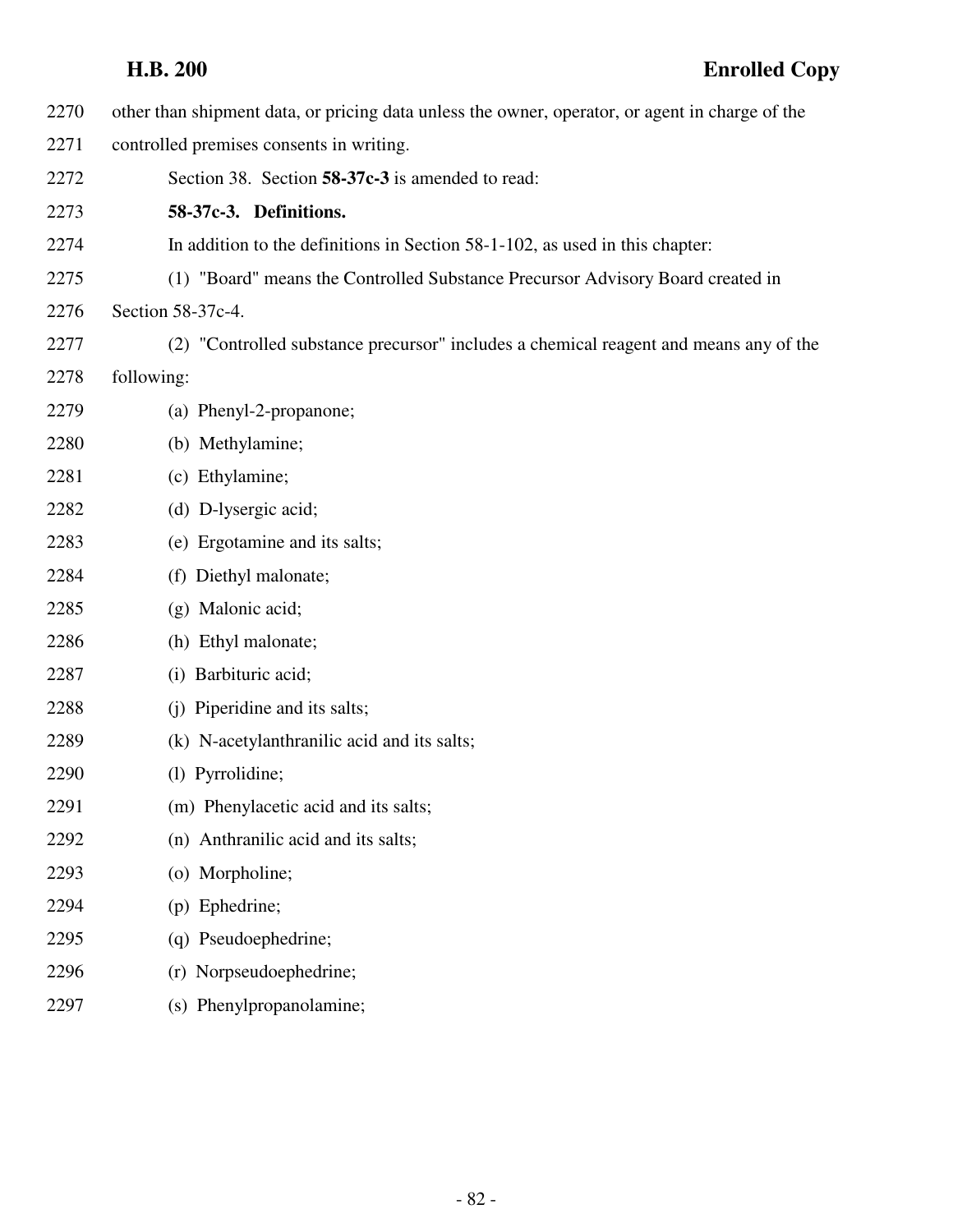| 2298 | (t) Benzyl cyanide;                                                                         |
|------|---------------------------------------------------------------------------------------------|
| 2299 | (u) Ergonovine and its salts;                                                               |
| 2300 | (v) 3,4-Methylenedioxyphenyl-2-propanone;                                                   |
| 2301 | (w) propionic anhydride;                                                                    |
| 2302 | $(x)$ Insosafrole;                                                                          |
| 2303 | (y) Safrole;                                                                                |
| 2304 | (z) Piperonal;                                                                              |
| 2305 | (aa) N-Methylephedrine;                                                                     |
| 2306 | (bb) N-ethylephedrine;                                                                      |
| 2307 | (cc) N-methylpseudoephedrine;                                                               |
| 2308 | (dd) N-ethylpseudoephedrine;                                                                |
| 2309 | (ee) Hydriotic acid;                                                                        |
| 2310 | (ff) gamma butyrolactone (GBL), including butyrolactone, 1,2 butanolide,                    |
| 2311 | 2-oxanolone, tetrahydro-2-furanone, dihydro-2(3H)-furanone, and tetramethylene glycol, but  |
| 2312 | not including gamma aminobutric acid (GABA);                                                |
| 2313 | $(gg)$ 1,4 butanediol;                                                                      |
| 2314 | (hh) any salt, isomer, or salt of an isomer of the chemicals listed in Subsections $(2)(a)$ |
| 2315 | through $(gg)$ ;                                                                            |
| 2316 | (ii) Crystal iodine;                                                                        |
| 2317 | (ii) Iodine at concentrations greater than $1.5\%$ by weight in a solution or matrix;       |
| 2318 | (kk) Red phosphorous, except as provided in Section 58-37c-19.7;                            |
| 2319 | (ll) anhydrous ammonia, except as provided in Section 58-37c-19.9;                          |
| 2320 | (mm) any controlled substance precursor listed under the provisions of the Federal          |
| 2321 | Controlled Substances Act which is designated by the director under the emergency listing   |
| 2322 | provisions set forth in Section 58-37c-14; and                                              |
| 2323 | (nn) any chemical which is designated by the director under the emergency listing           |
| 2324 | provisions set forth in Section 58-37c-14.                                                  |
| 2325 | (3) "Deliver," "delivery," "transfer," or "furnish" means the actual, constructive, or      |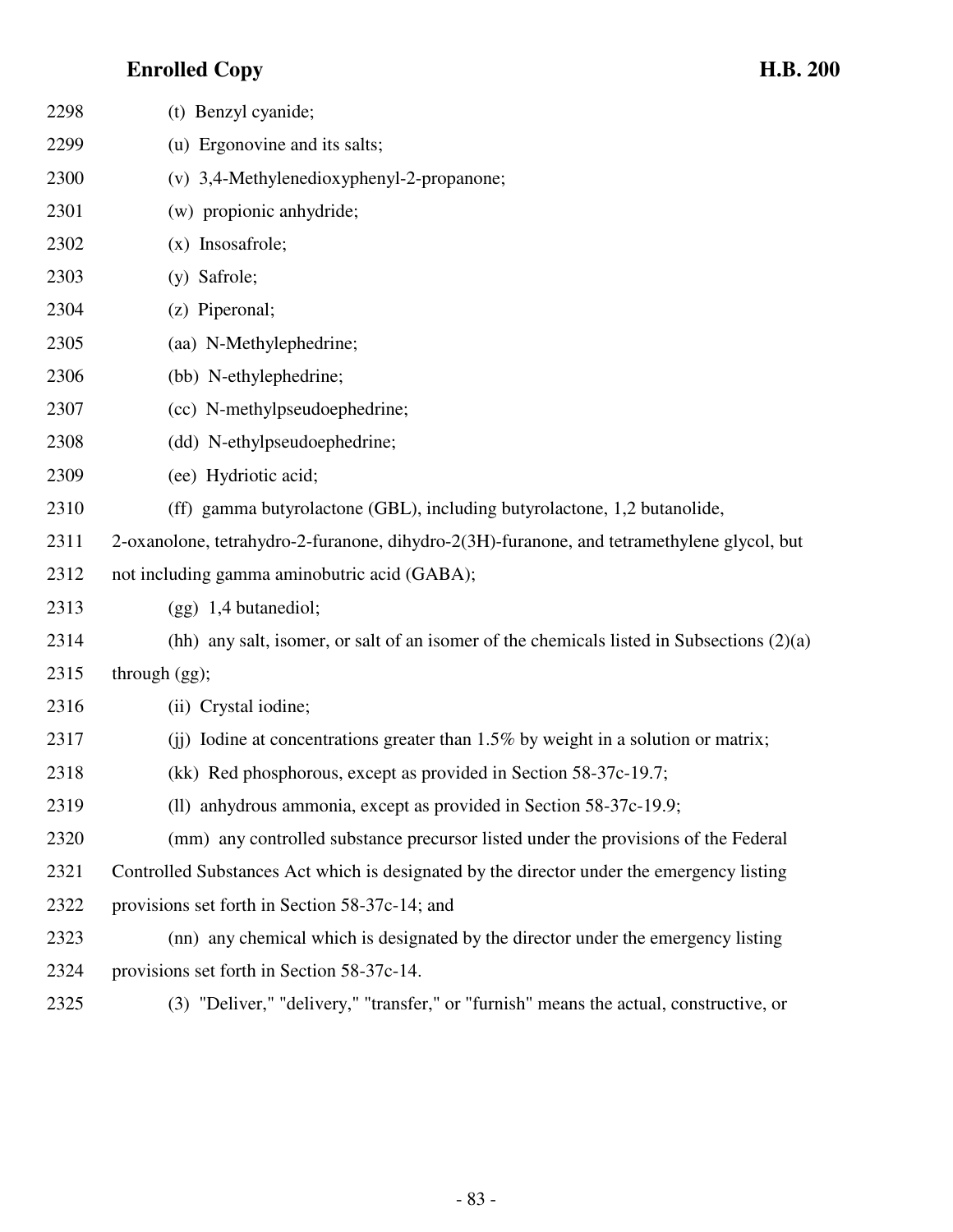2326 attempted transfer of a controlled substance precursor.

- 2327 (4) "Matrix" means something, as a substance, in which something else originates, 2328 develops, or is contained.
- 2329 (5) "Person" means any individual, group of individuals, proprietorship, partnership, 2330 joint venture, corporation, or organization of any type or kind.
- 2331 (6) "Practitioner" means a physician, dentist, podiatric physician, veterinarian, 2332 pharmacist, scientific investigator, pharmacy, hospital, pharmaceutical manufacturer, or other 2333 person licensed, registered, or otherwise permitted to distribute, dispense, conduct research 2334 with respect to, administer, or use in teaching[,] or chemical analysis a controlled substance in 2335 the course of professional practice or research in this state.
- 2336 (7) (a) "Regulated distributor" means a person within the state who provides, sells, 2337 furnishes, transfers, or otherwise supplies a listed controlled substance precursor chemical in a 2338 regulated transaction.
- 2339 (b) "Regulated distributor" does not include any person excluded from regulation under 2340 this chapter.
- 2341 (8) (a) "Regulated purchaser" means any person within the state who receives a listed 2342 controlled substance precursor chemical in a regulated transaction.
- 2343 (b) "Regulated purchaser" does not include any person excluded from regulation under 2344 this chapter.
- 

2345 (9) "Regulated transaction" means any actual, constructive or attempted:

2346 (a) transfer, distribution, delivery, or furnishing by a person within the state to another 2347 person within or outside of the state of a threshold amount of a listed precursor chemical; or

2348 (b) purchase or acquisition by any means by a person within the state from another 2349 person within or outside the state of a threshold amount of a listed precursor chemical.

2350 (10) "Retail distributor" means a grocery store, general merchandise store, drug store, 2351 or other entity or person whose activities as a distributor are limited almost exclusively to sales 2352 for personal use:

2353 (a) in both number of sales and volume of sales; and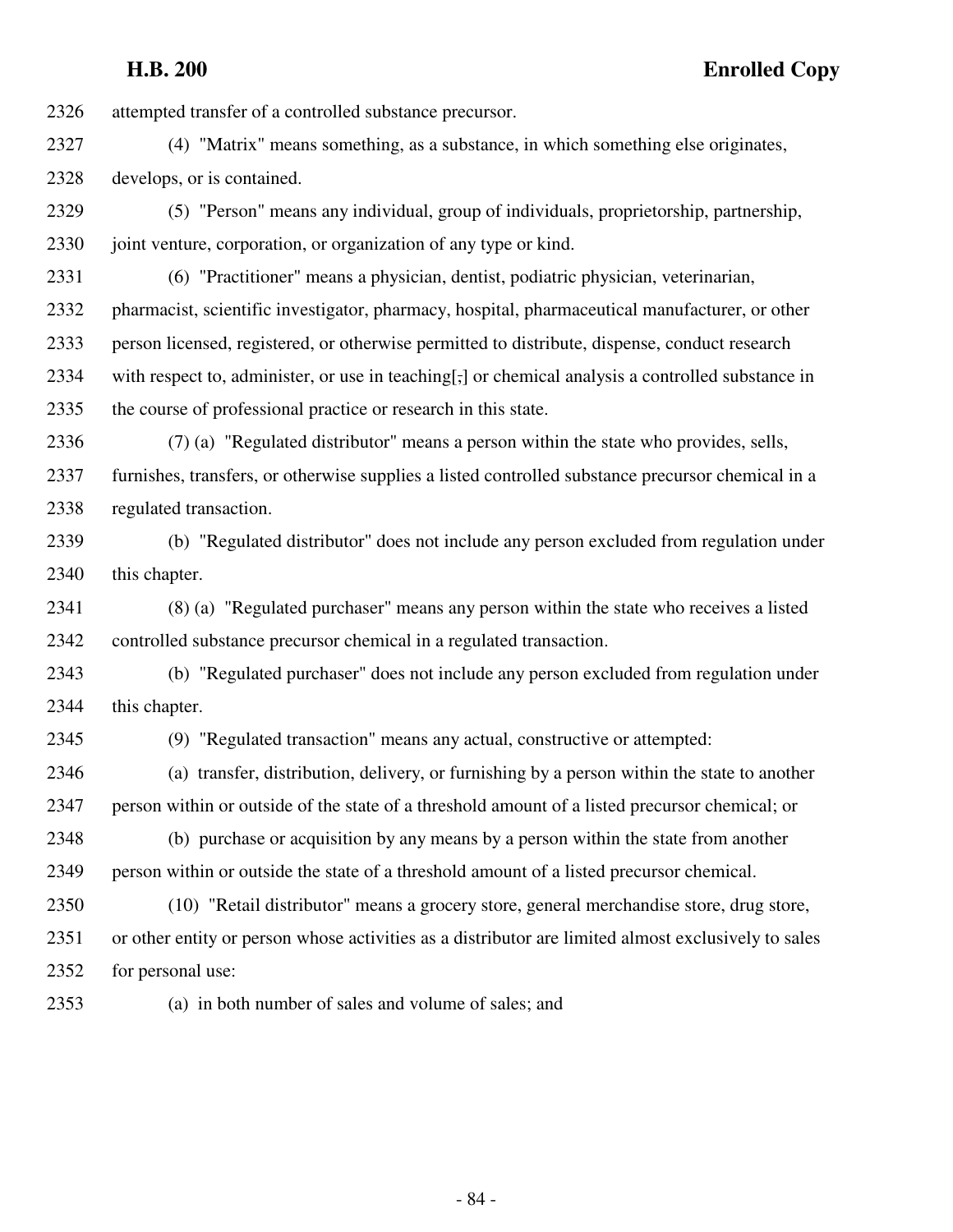2354 (b) either directly to walk-in customers or in face-to-face transactions by direct sales. 2355 (11) "Threshold amount of a listed precursor chemical" means any amount of a 2356 controlled substance precursor or a specified amount of a controlled substance precursor in a 2357 matrix; however, the division may exempt from the provisions of this chapter a specific 2358 controlled substance precursor in a specific amount and in certain types of transactions which 2359 provisions for exemption shall be defined by the division by rule adopted pursuant to Title 2360 63G, Chapter 3, Utah Administrative Rulemaking Act.

2361 (12) "Unlawful conduct" as defined in Section 58-1-501 includes knowingly and 2362 intentionally:

2363 (a) engaging in a regulated transaction without first being appropriately licensed or 2364 exempted from licensure under this chapter;

2365 (b) acting as a regulated distributor and selling, transferring, or in any other way 2366 conveying a controlled substance precursor to a person within the state who is not appropriately 2367 licensed or exempted from licensure as a regulated purchaser, or selling, transferring, or 2368 otherwise conveying a controlled substance precursor to a person outside of the state and 2369 failing to report the transaction as required;

2370 (c) acting as a regulated purchaser and purchasing or in any other way obtaining a 2371 controlled substance precursor from a person within the state who is not a licensed regulated 2372 distributor, or purchasing or otherwise obtaining a controlled substance precursor from a 2373 person outside of the state and failing to report the transaction as required;

2374 (d) engaging in a regulated transaction and failing to submit reports and keep required 2375 records of inventories required under the provisions of this chapter or rules adopted pursuant to 2376 this chapter;

2377 (e) making any false statement in any application for license, in any record to be kept, 2378 or on any report submitted as required under this chapter;

2379 (f) with the intent of causing the evasion of the recordkeeping or reporting 2380 requirements of this chapter and rules related to this chapter, receiving or distributing any listed 2381 controlled substance precursor chemical in any manner designed so that the making of records

- 85 -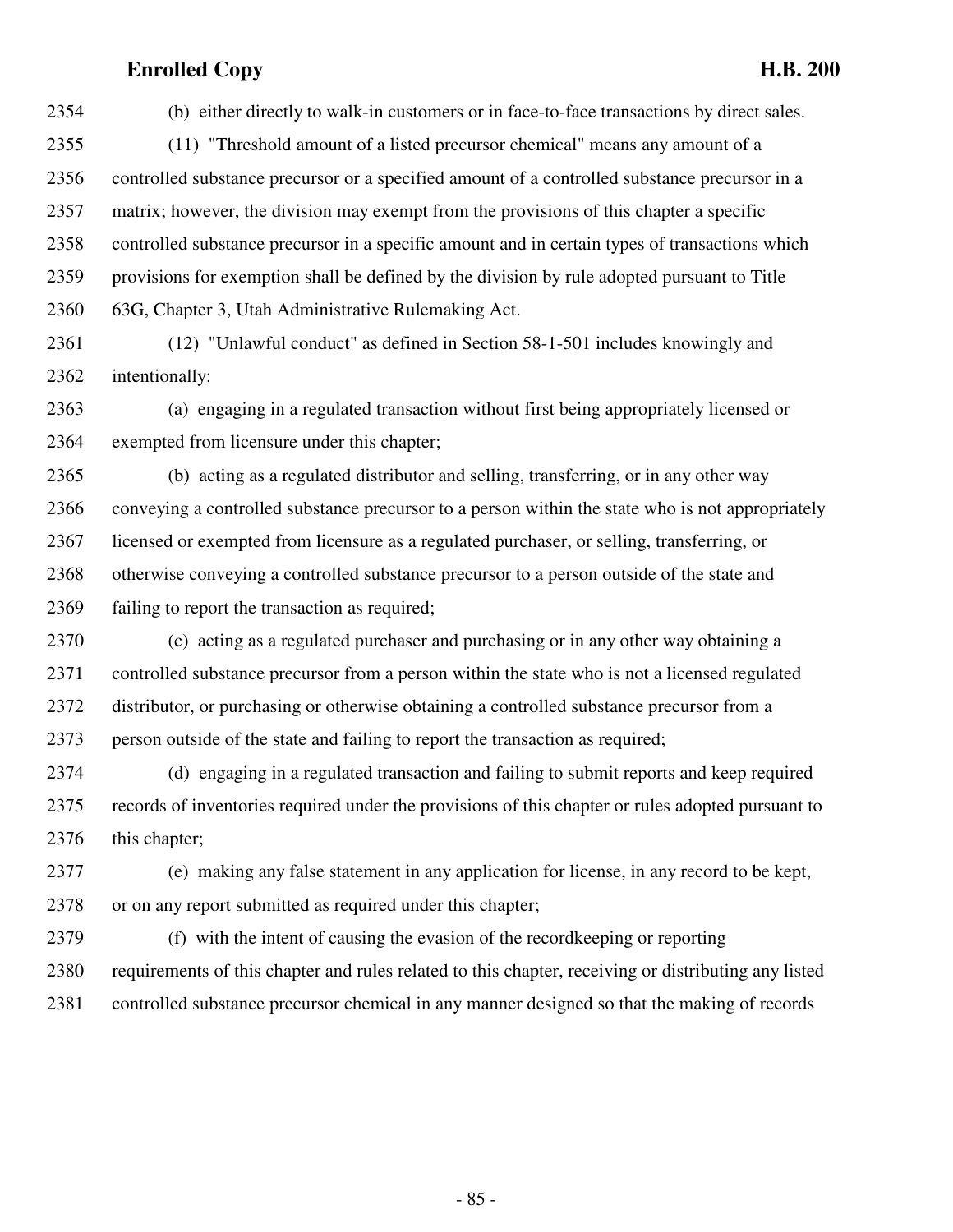2382 or filing of reports required under this chapter is not required;

- 2383 (g) failing to take immediate steps to comply with licensure, reporting, or 2384 recordkeeping requirements of this chapter because of lack of knowledge of those 2385 requirements, upon becoming informed of the requirements;
- 2386 (h) presenting false or fraudulent identification where or when receiving or purchasing 2387 a listed controlled substance precursor chemical;

2388 (i) creating a chemical mixture for the purpose of evading any licensure, reporting or 2389 recordkeeping requirement of this chapter or rules related to this chapter, or receiving a 2390 chemical mixture created for that purpose;

2391 (j) if the person is at least 18 years of age, employing, hiring, using, persuading, 2392 inducing, enticing, or coercing another person under 18 years of age to violate any provision of 2393 this chapter, or assisting in avoiding detection or apprehension for any violation of this chapter 2394 by any federal, state, or local law enforcement official; and

2395 (k) obtaining or attempting to obtain or to possess any controlled substance precursor 2396 or any combination of controlled substance precursors knowing or having a reasonable cause to 2397 believe that the controlled substance precursor is intended to be used in the unlawful 2398 manufacture of any controlled substance.

2399 (13) "Unprofessional conduct" as defined in Section 58-1-102 and as may be further 2400 defined by rule includes the following:

2401 (a) violation of any provision of this chapter, the Controlled Substance Act of this state 2402 or any other state, or the Federal Controlled Substance Act; and

2403 (b) refusing to allow agents or representatives of the division or authorized law 2404 enforcement personnel to inspect inventories or controlled substance precursors or records or 2405 reports relating to purchases and sales or distribution of controlled substance precursors as such 2406 records and reports are required under this chapter.

2407 Section 39. Section **58-37c-17** is amended to read:

2408 **58-37c-17. Inspection authority.**

2409 For the purpose of inspecting, copying, and auditing records and reports required under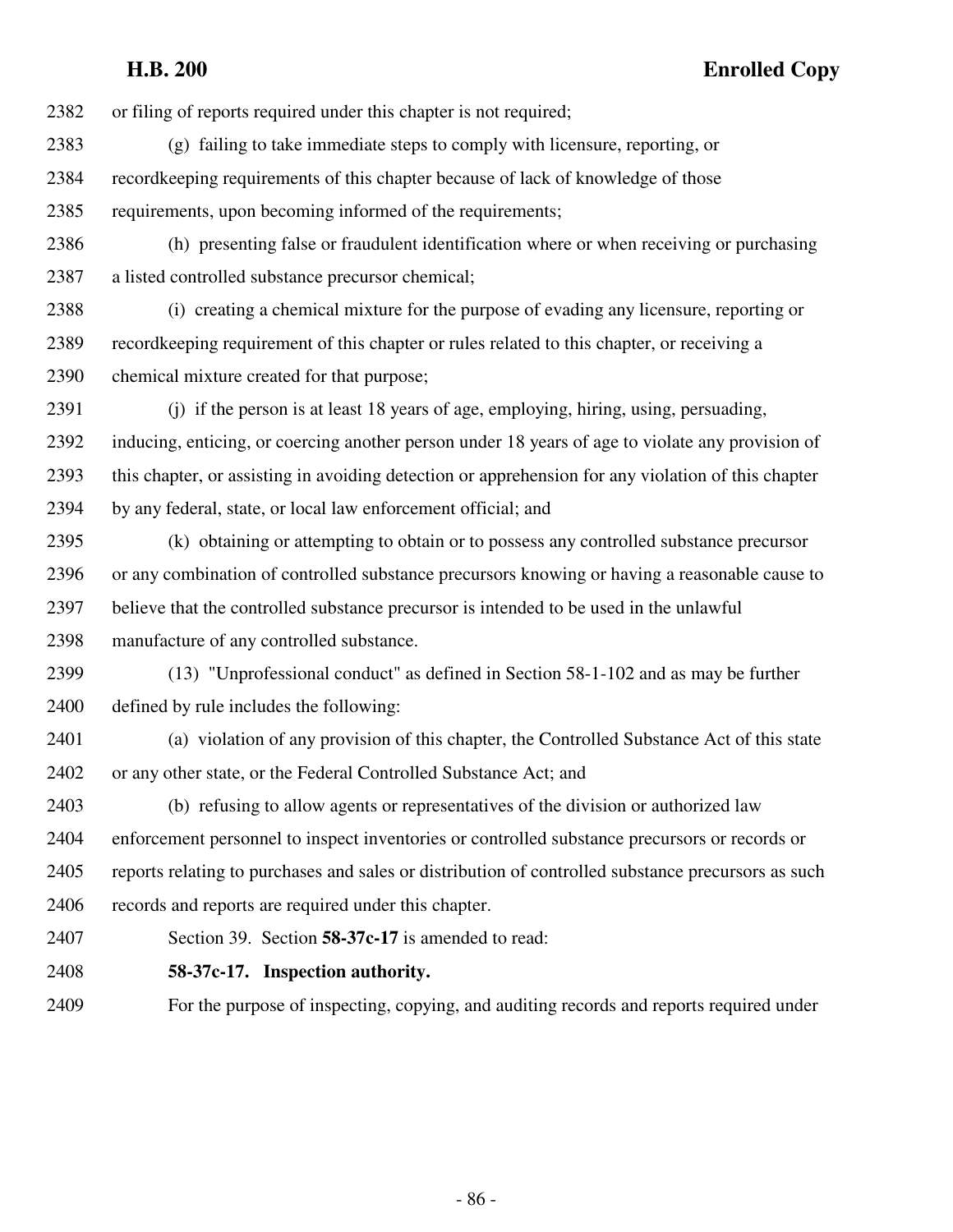- 2410 this chapter and rules adopted pursuant thereto, and for the purpose of inspecting  $[\text{am}]$  and
- 2411 auditing inventories of listed controlled substance precursors, the director, or his authorized
- 2412 agent, and law enforcement personnel of any federal, state, or local law enforcement agency is
- 2413 authorized to enter the premises of regulated distributors and regulated purchasers during
- 2414 normal business hours to conduct administrative inspections.
- 2415 Section 40. Section **58-37d-2** is amended to read:
- 2416 **58-37d-2. Purpose.**

2417 The clandestine production of methamphetamine, other amphetamines, phencyclidine, 2418 narcotic analgesic analogs, so-called "designer drugs,"[,] various hallucinogens, cocaine and 2419 methamphetamine base "crack" cocaine and methamphetamine "ice" respectively, has 2420 increased dramatically throughout the western states and Utah. These highly technical illegal 2421 operations create substantial dangers to the general public and environment from fire, 2422 explosions, and the release of toxic chemicals. By their very nature these activities often 2423 involve a number of persons in a conspiratorial enterprise to bring together all necessary 2424 components for clandestine production, to thwart regulation and detection, and to distribute the 2425 final product. Therefore, the Legislature enacts the following Utah Clandestine Laboratory Act 2426 for prosecution of specific illegal laboratory operations. With regard to the controlled 2427 substances specified herein, this act shall control, notwithstanding the prohibitions and 2428 penalties in Title 58, Chapter 37, Utah Controlled Substances Act.

2429 Section 41. Section **58-47b-301** is amended to read:

2430 **58-47b-301. Licensure required.**

2431 (1) An individual shall hold a license issued under this chapter in order to engage in the 2432 practice of massage therapy, except as specifically provided in Section 58-1-307 or 2433 58-47b-304.

- 2434 (2) An individual shall have a license in order to:
- 2435 (a) represent himself as a massage therapist or massage apprentice;

2436 (b) [represents] represent himself as providing a service that is within the practice of 2437 massage therapy or [uses] use the word massage or any other word to describe such services; or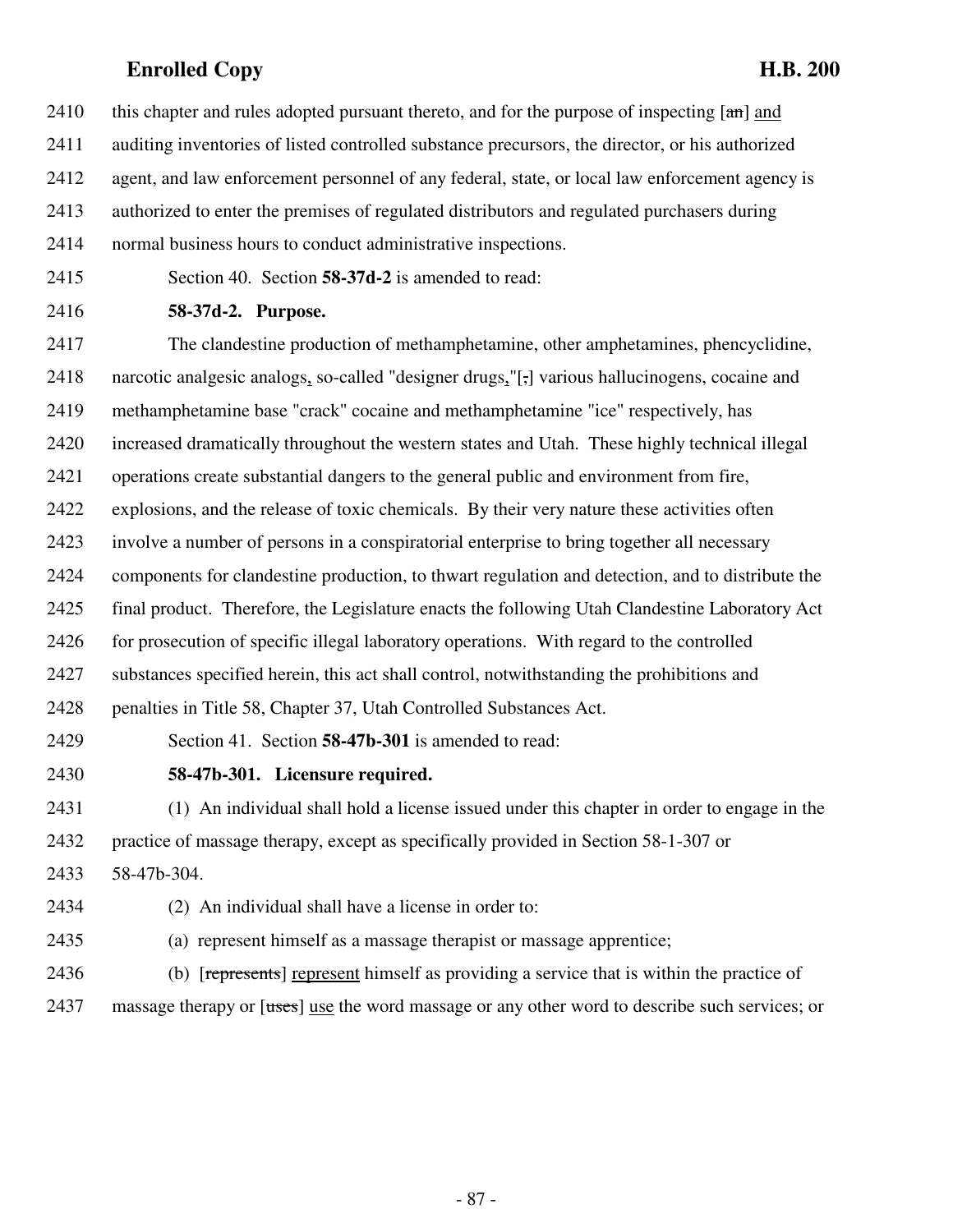| 2438 | (c) [charges] charge or [receives] receive a fee or any consideration for providing a     |
|------|-------------------------------------------------------------------------------------------|
| 2439 | service that is within the practice of massage therapy.                                   |
| 2440 | Section 42. Section 59-2-1109 is amended to read:                                         |
| 2441 | 59-2-1109. Indigent persons -- Deferral or abatement -- Application -- County             |
| 2442 | authority to make refunds.                                                                |
| 2443 | (1) A person under the age of 65 years is not eligible for a deferral or abatement        |
| 2444 | provided for poor people under Sections 59-2-1107 and 59-2-1108 unless:                   |
| 2445 | (a) the county finds that extreme hardship would prevail if the grants were not made; or  |
| 2446 | (b) the person has a disability.                                                          |
| 2447 | (2) (a) An application for the deferral or abatement shall be filed on or before          |
| 2448 | September 1 with the county in which the property is located.                             |
| 2449 | (b) The application shall include a signed statement setting forth the eligibility of the |
| 2450 | applicant for the deferral or abatement.                                                  |
| 2451 | (c) Both husband and wife shall sign the application if the husband and wife seek a       |
| 2452 | deferral or abatement on a residence:                                                     |
| 2453 | (i) in which they both reside; and                                                        |
| 2454 | (ii) which they own as joint tenants.                                                     |
| 2455 | (d) A county may extend the deadline for filing under Subsection $(2)(a)$ until December  |
| 2456 | 31 if the county finds that good cause exists to extend the deadline.                     |
| 2457 | $(3)$ (a) For purposes of this Subsection (3):                                            |
| 2458 | (i) "Property taxes due" means the taxes due on a person's property:                      |
| 2459 | (A) for which an abatement is granted by a county under Section 59-2-1107; and            |
| 2460 | (B) for the calendar year for which the abatement is granted.                             |
| 2461 | (ii) "Property taxes paid" is an amount equal to the sum of:                              |
| 2462 | (A) the amount of the property taxes the person paid for the taxable year for which the   |
| 2463 | person is applying for the abatement; and                                                 |
| 2464 | (B) the amount of the abatement the county grants under Section 59-2-1107.                |
| 2465 | (b) A county granting an abatement to a person under Section 59-2-1107 shall refund       |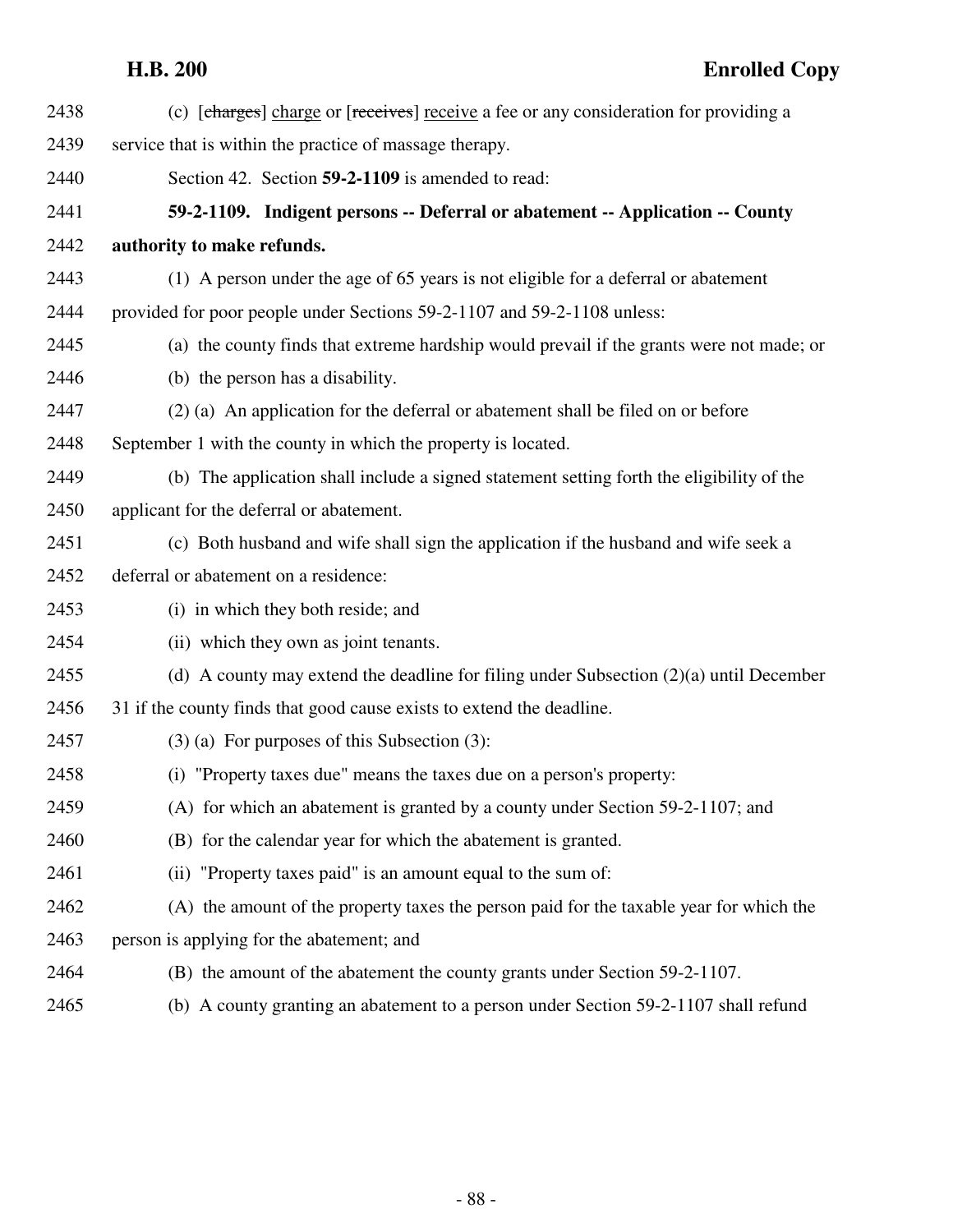| 2466 | to that person an amount equal to the amount by which the person's property taxes paid exceed       |
|------|-----------------------------------------------------------------------------------------------------|
| 2467 | the person's property taxes due, if that amount is \$1 or more.                                     |
| 2468 | (4) For purposes of this section:                                                                   |
| 2469 | (a) a poor person is any person:                                                                    |
| 2470 | (i) whose total household income as defined in Section 59-2-1202 is less than the                   |
| 2471 | maximum household income certified to a homeowner's credit under Subsection 59-2-1208(1);           |
| 2472 | (ii) who resides for not less than 10 months of each year in the residence for which the            |
| 2473 | tax relief, deferral, or abatement is requested; and                                                |
| 2474 | (iii) who is unable to meet the tax assessed on the person's residential property as the            |
| 2475 | tax becomes due; and                                                                                |
| 2476 | (b) "residence" includes a mobile home as defined under Section $[70D-2-40+]$                       |
| 2477 | $70D-2-102$ .                                                                                       |
| 2478 | (5) If the claimant is the grantor of a trust holding title to real or tangible personal            |
| 2479 | property on which an abatement or deferral is claimed, the claimant may claim the portion of        |
| 2480 | the abatement or deferral under Section 59-2-1107 or 59-2-1108 and be treated as the owner of       |
| 2481 | that portion of the property held in trust for which the claimant proves to the satisfaction of the |
| 2482 | county that:                                                                                        |
| 2483 | (a) title to the portion of the trust will revest in the claimant upon the exercise of a            |
| 2484 | power:                                                                                              |
| 2485 | $(i)$ by:                                                                                           |
| 2486 | (A) the claimant as grantor of the trust;                                                           |
| 2487 | (B) a nonadverse party; or                                                                          |
| 2488 | (C) both the claimant and a nonadverse party; and                                                   |
| 2489 | (ii) regardless of whether the power is a power:                                                    |
| 2490 | $(A)$ to revoke;                                                                                    |
| 2491 | (B) to terminate;                                                                                   |
| 2492 | $(C)$ to alter;                                                                                     |
| 2493 | (D) to amend; or                                                                                    |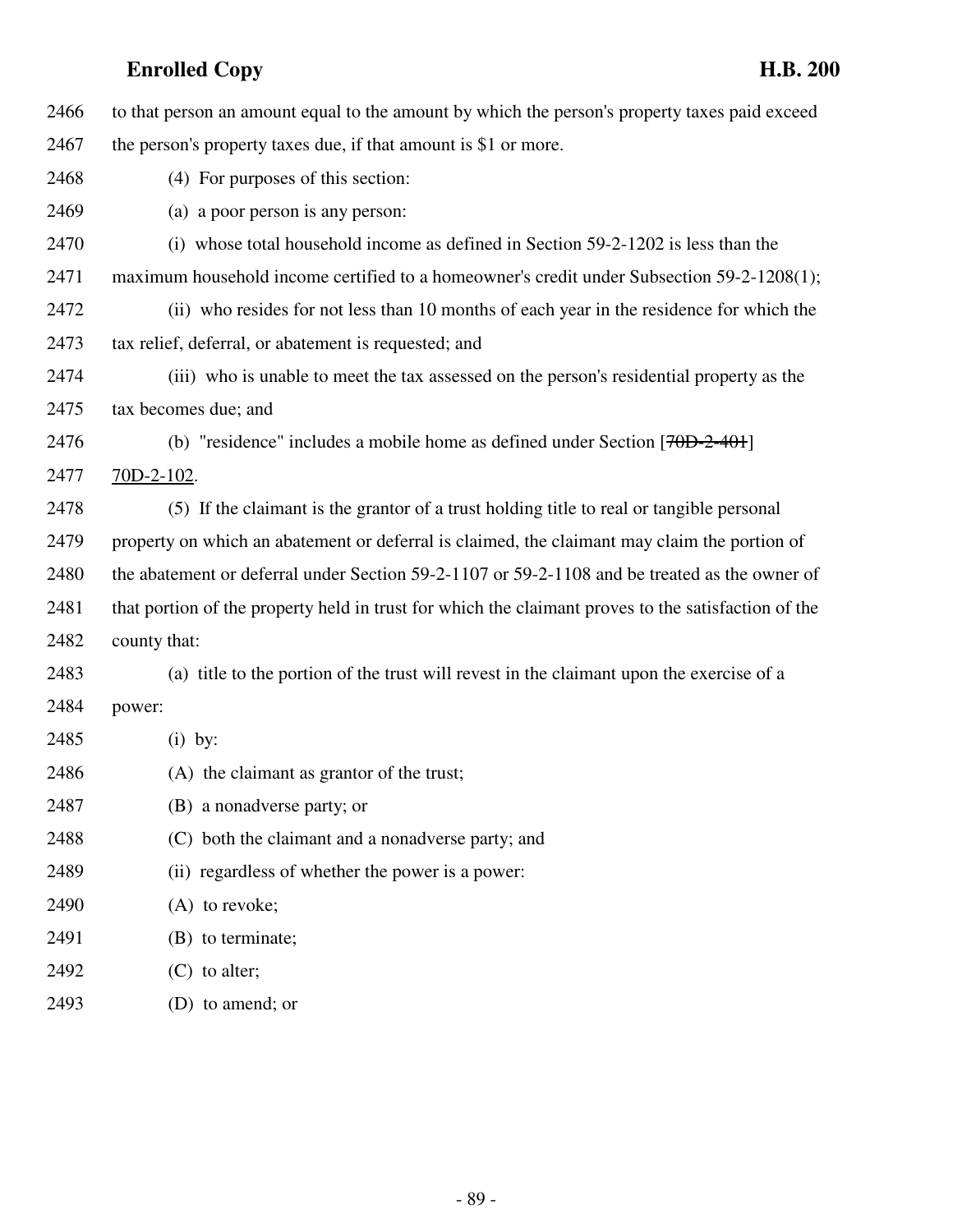| 2494 | $(E)$ to appoint;                                                                             |
|------|-----------------------------------------------------------------------------------------------|
| 2495 | (b) the claimant is obligated to pay the taxes on that portion of the trust property          |
| 2496 | beginning January 1 of the year the claimant claims the abatement or deferral; and            |
| 2497 | (c) the claimant meets the requirements under this part for the abatement or deferral.        |
| 2498 | (6) The commission shall adopt rules to implement this section.                               |
| 2499 | (7) Any poor person may qualify for:                                                          |
| 2500 | (a) the deferral of taxes under Section 59-2-1108;                                            |
| 2501 | (b) if the person meets the requisites of this section, for the abatement of taxes under      |
| 2502 | Section 59-2-1107; or                                                                         |
| 2503 | $(c)$ both:                                                                                   |
| 2504 | (i) the deferral described in Subsection $(7)(a)$ ; and                                       |
| 2505 | (ii) the abatement described in Subsection $(7)(b)$ .                                         |
| 2506 | Section 43. Section 63A-12-111 is amended to read:                                            |
| 2507 | 63A-12-111. Government records ombudsman.                                                     |
| 2508 | $(1)$ (a) The director of the division shall appoint a government records ombudsman.          |
| 2509 | (b) The government records ombudsman may not be a member of the records                       |
| 2510 | committee.                                                                                    |
| 2511 | (2) The government records ombudsman shall:                                                   |
| 2512 | (a) be familiar with the provisions of Title 63G, Chapter 2, Government Records               |
| 2513 | Access and Management Act;                                                                    |
| 2514 | (b) serve as a resource for a person who is making or responding to a records request or      |
| 2515 | filing an appeal relating to a records request;                                               |
| 2516 | (c) upon request, attempt to mediate disputes between requestors and responders; and          |
| 2517 | (d) on an annual basis, report to the Government Operations [and Political                    |
| 2518 | Subdivisions] Interim Committee on the work performed by the government records               |
| 2519 | ombudsman during the previous year.                                                           |
| 2520 | (3) The government records ombudsman may not testify, or be compelled to testify,             |
| 2521 | before the records committee, another administrative body, or a court regarding a matter that |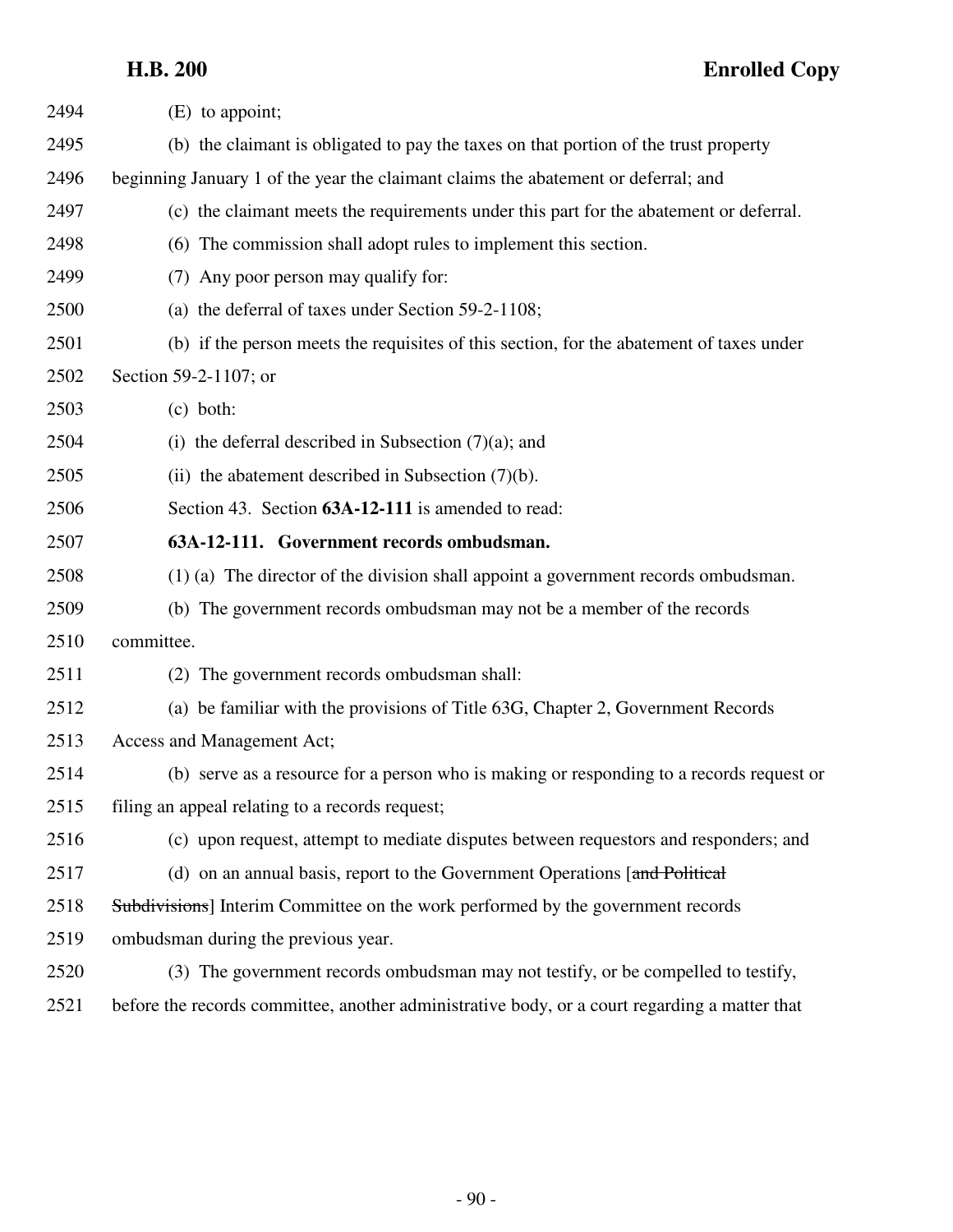| 2522 | the government records ombudsman provided services in relation to under this section.             |
|------|---------------------------------------------------------------------------------------------------|
| 2523 | Section 44. Section 63G-6-202 (Superseded 05/01/13) is amended to read:                           |
| 2524 | 63G-6-202 (Superseded 05/01/13). Powers and duties of board.                                      |
| 2525 | (1) Except as otherwise provided in Section 63G-6-104 and Subsection                              |
| 2526 | $63G-6-208(1)(b)$ , the policy board shall:                                                       |
| 2527 | (a) make rules, consistent with this chapter, governing the procurement, management,              |
| 2528 | and control of any and all supplies, services, technology, and construction to be procured by the |
| 2529 | state; and                                                                                        |
| 2530 | (b) consider and decide matters of policy within the provisions of this chapter,                  |
| 2531 | including those referred to it by the chief procurement officer.                                  |
| 2532 | $(2)$ (a) The policy board may:                                                                   |
| 2533 | (i) audit and monitor the implementation of its rules and the requirements of this                |
| 2534 | chapter;                                                                                          |
| 2535 | (ii) upon the request of a local public procurement unit, review that procurement unit's          |
| 2536 | proposed rules to ensure that they are not inconsistent with the provisions of this chapter; and  |
| 2537 | (iii) approve the use of innovative procurement methods proposed by local public                  |
| 2538 | procurement units.                                                                                |
| 2539 | (b) Except as provided in Section 63G-6-807, the policy board may not exercise                    |
| 2540 | authority [over the award or administration of]:                                                  |
| 2541 | (i) over the award or administration of any particular [contact] contract; or                     |
| 2542 | (ii) over any dispute, claim, or litigation pertaining to any particular contract.                |
| 2543 | Section 45. Section 63G-6a-203 (Effective 05/01/13) is amended to read:                           |
| 2544 | 63G-6a-203 (Effective 05/01/13). Powers and duties of board.                                      |
| 2545 | (1) In addition to making rules in accordance with Section 63G-6a-402 and the other               |
| 2546 | provisions of this chapter, the board shall consider and decide matters of policy within the      |
| 2547 | provisions of this chapter, including those referred to it by the chief procurement officer.      |
| 2548 | $(2)$ (a) The board may:                                                                          |
| 2549 | (i) audit and monitor the implementation of its rules and the requirements of this                |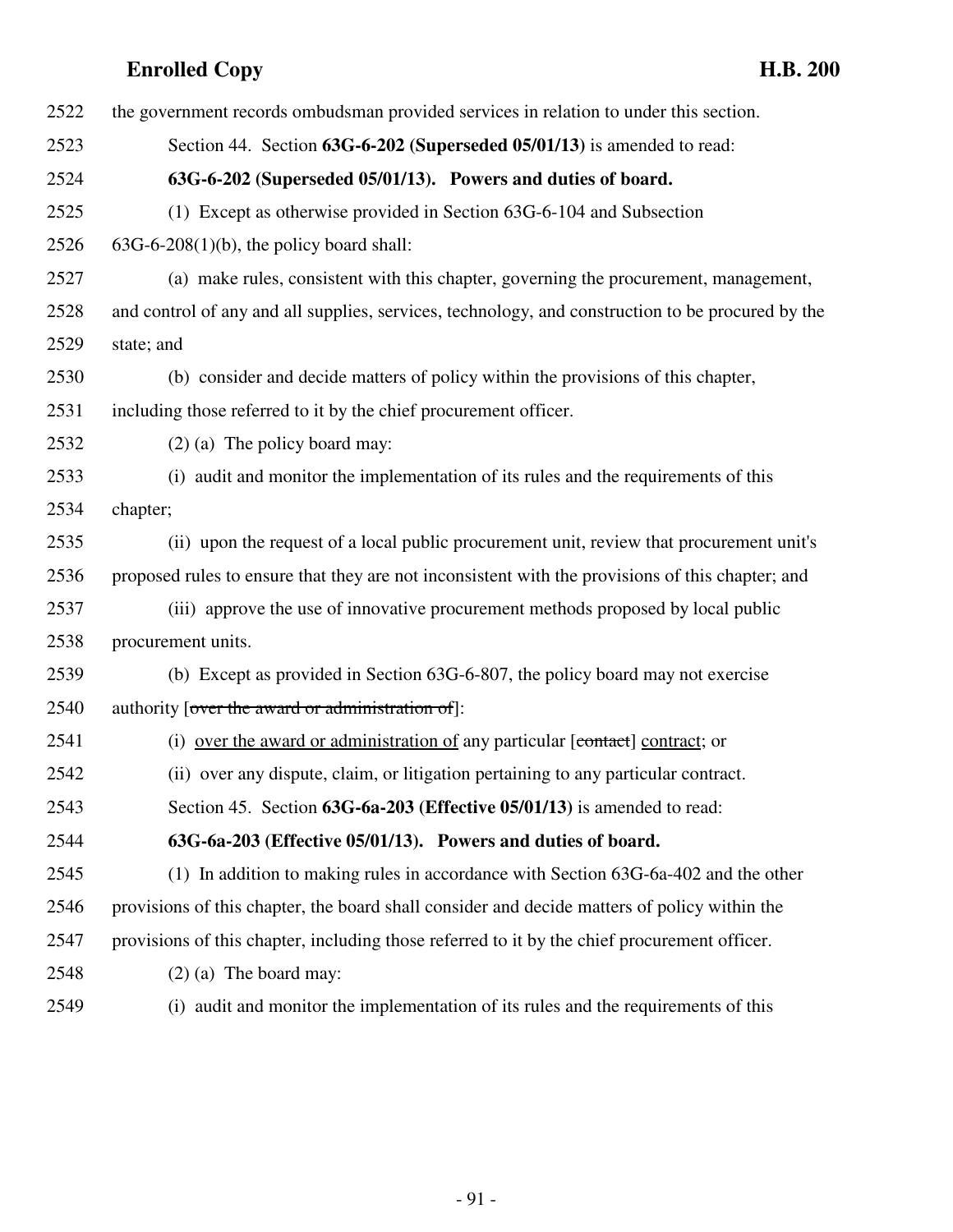| 2550 | chapter;                                                                                                        |
|------|-----------------------------------------------------------------------------------------------------------------|
| 2551 | (ii) upon the request of a local public procurement unit, review that local public                              |
| 2552 | procurement unit's proposed rules to ensure that they are not inconsistent with the provisions of               |
| 2553 | this chapter or rules made by the board; and                                                                    |
| 2554 | (iii) approve the use of innovative procurement processes.                                                      |
| 2555 | (b) Except as provided in Section 63G-6a-1702, the board may not exercise authority                             |
| 2556 | over [the award or administration of]:                                                                          |
| 2557 | (i) the award or administration of any particular contract; or                                                  |
| 2558 | (ii) any dispute, claim, or litigation pertaining to any particular contract.                                   |
| 2559 | (3) The board does not have authority over a matter involving:                                                  |
| 2560 | (a) a non-executive state procurement unit;                                                                     |
| 2561 | (b) a local government unit; or                                                                                 |
| 2562 | (c) except as otherwise expressly provided in this chapter, a local public procurement                          |
| 2563 | unit.                                                                                                           |
| 2564 | Section 46. Section 63G-7-701 is amended to read:                                                               |
| 2565 | 63G-7-701. Payment of claim or judgment against state -- Presentment for                                        |
| 2566 | payment.                                                                                                        |
| 2567 | (1) $[\frac{1}{(a)}]$ Each claim, as defined by Subsection 63G-7-102(1), that is approved by the                |
| 2568 | state or any final judgment obtained against the state shall be presented for payment to:                       |
| 2569 | $[\overrightarrow{(i)}]$ (a) the state risk manager; or                                                         |
| 2570 | $[\overrightarrow{t})]$ (b) the office, agency, institution, or other instrumentality involved, if payment by   |
| 2571 | that instrumentality is otherwise permitted by law.                                                             |
| 2572 | $[\frac{1}{\pm}(\mathbf{b})]$ (2) If payment of the claim is not authorized by law, the judgment or claim shall |
| 2573 | be presented to the board of examiners for action as provided in Section 63G-9-301.                             |
| 2574 | $[\text{(\text{c})}]$ (3) If a judgment against the state is reduced by the operation of Section                |
| 2575 | 63G-7-604, the claimant may submit the excess claim to the board of examiners.                                  |
| 2576 | Section 47. Section 63I-1-209 is amended to read:                                                               |
| 2577 | 63I-1-209. Repeal dates, Title 9.                                                                               |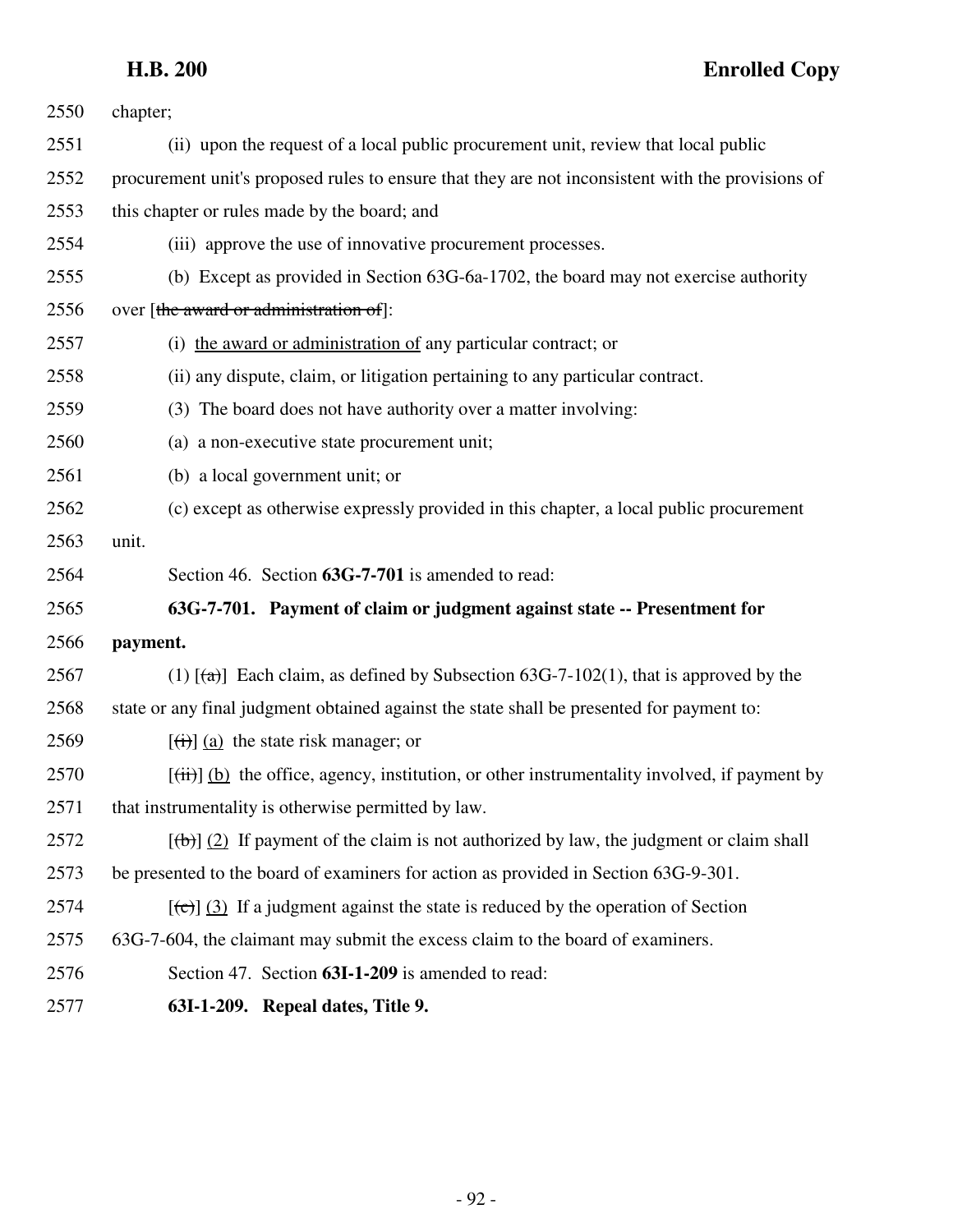| 2578 | $[\langle + \rangle]$ Title 9, Chapter 1, Part 8, Commission on National and Community Service Act,         |
|------|-------------------------------------------------------------------------------------------------------------|
| 2579 | is repealed July 1, 2014.                                                                                   |
| 2580 | $(2)$ Subsection 35A-8-302(6), defining "qualifying city," is repealed January 1, 2013.                     |
| 2581 | $(3)$ Subsection 35A-8-305(2), related to a grant for fiscal year 2011-12 only, is                          |
| 2582 | repealed January $1, 2013$ .                                                                                |
| 2583 | $(4)$ The language in Subsection 35A-8-307(2) that reads "except for Subsection"                            |
| 2584 | 35A-8-305(2)" is repealed January 1, 2013.                                                                  |
| 2585 | $(5)$ Subsection 35A-8-307(3), requiring the Permanent Community Impact Fund                                |
| 2586 | Board to make a finding before making a grant to a city under Subsection 35A-8-305(2), is                   |
| 2587 | repealed January $1, 2013$ .                                                                                |
| 2588 | Section 48. Section 63I-1-213 is amended to read:                                                           |
| 2589 | 63I-1-213. Repeal dates, Title 13.                                                                          |
| 2590 | [ <del>Title 13, Chapter 16, Motor Fuel Marketing Act, is repealed July 1, 2012.</del> ]                    |
| 2591 | Section 49. Section 63I-1-235 is amended to read:                                                           |
| 2592 | 63I-1-235. Repeal dates, Title 35A.                                                                         |
|      |                                                                                                             |
| 2593 | (1) Title 35A, Utah Workforce Services Code, is repealed July 1, 2015.                                      |
| 2594 | [(2) Section 35A-3-114, the Displaced Homemaker Program, together with the                                  |
| 2595 | provision for funding that program contained in Subsection $17-16-21(2)(b)$ , is repealed July 1,           |
| 2596 | 2012.                                                                                                       |
| 2597 | $\left[\frac{1}{2}\right]$ (2) Title 35A, Chapter 8, Part 7, Utah Housing Corporation Act, is repealed July |
| 2598 | 1, 2016.                                                                                                    |
| 2599 | $[\frac{4}{3}]$ (3) Title 35A, Chapter 8, Part 18, Transitional Housing and Community                       |
| 2600 | Development Advisory Council, is repealed July 1, 2014.                                                     |
| 2601 | Section 50. Section 63I-1-258 is amended to read:                                                           |
| 2602 | 63I-1-258. Repeal dates, Title 58.                                                                          |
| 2603 | (1) Title 58, Chapter 9, Funeral Services Licensing Act, is repealed July 1, 2018.                          |
| 2604 | (2) Title 58, Chapter 13, Health Care Providers Immunity from Liability Act, is                             |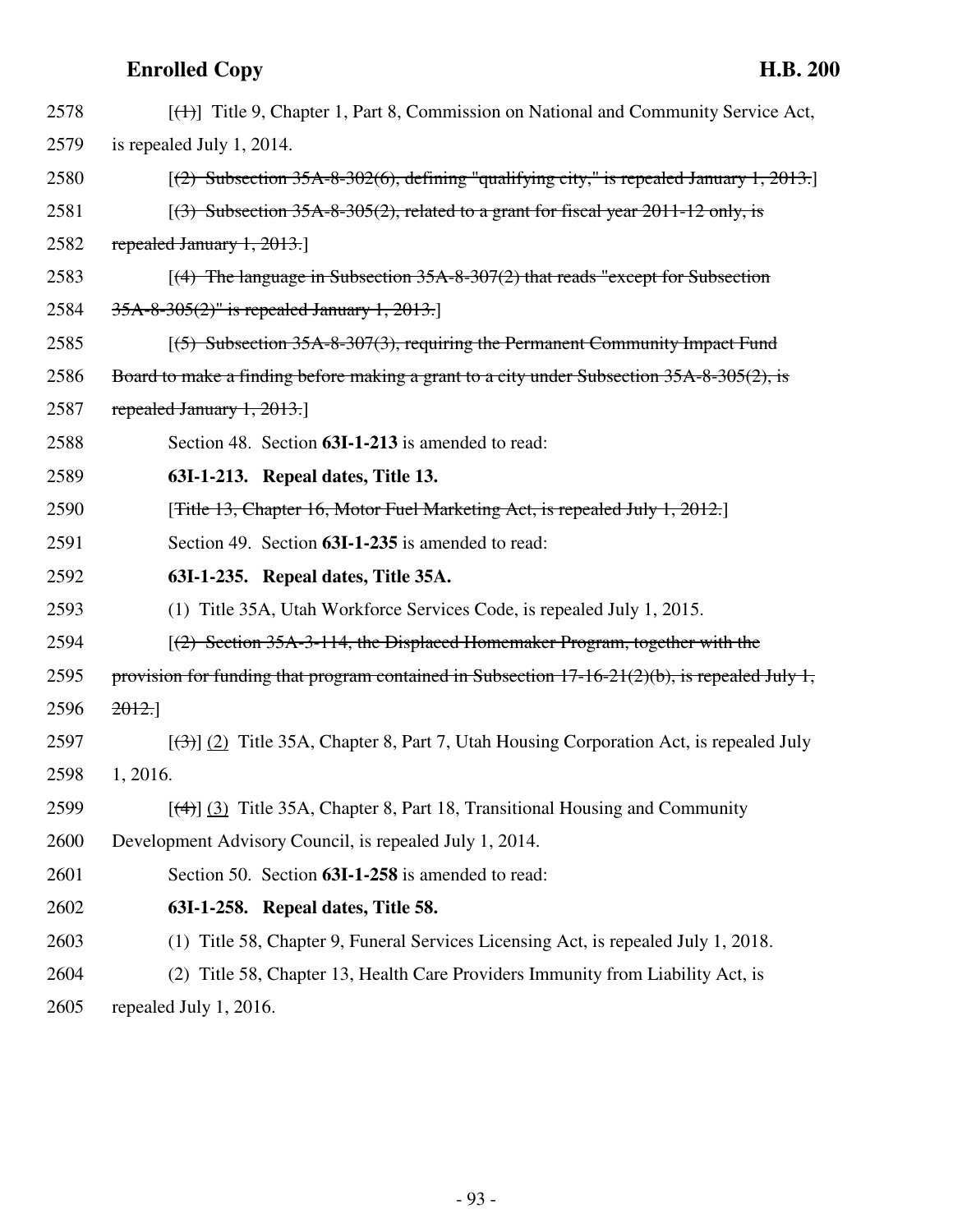| 2606 | $[ (13) ]$ (3) Section 58-13-2.5 is repealed July 1, 2013.                                                       |
|------|------------------------------------------------------------------------------------------------------------------|
| 2607 | $[\langle 3\rangle]$ (4) Title 58, Chapter 15, Health Facility Administrator Act, is repealed July 1,            |
| 2608 | 2015.                                                                                                            |
| 2609 | $[$ (4) $]$ (5) Section 58-17b-309.5 is repealed July 1, 2015.                                                   |
| 2610 | $[56]$ (6) Title 58, Chapter 20a, Environmental Health Scientist Act, is repealed July 1,                        |
| 2611 | 2013.                                                                                                            |
| 2612 | $[(6)]$ (7) Title 58, Chapter 40, Recreational Therapy Practice Act, is repealed July 1,                         |
| 2613 | 2023.                                                                                                            |
| 2614 | $[\langle \overline{\tau} \rangle]$ (8) Title 58, Chapter 41, Speech-language Pathology and Audiology Licensing  |
| 2615 | Act, is repealed July 1, 2019.                                                                                   |
| 2616 | $[({8})]$ (9) Title 58, Chapter 42a, Occupational Therapy Practice Act, is repealed July 1,                      |
| 2617 | 2015.                                                                                                            |
| 2618 | $[\left(\frac{4}{9}\right)]$ (10) Title 58, Chapter 46a, Hearing Instrument Specialist Licensing Act, is         |
| 2619 | repealed July 1, 2013.                                                                                           |
| 2620 | $[(10)(11)]$ Title 58, Chapter 47b, Massage Therapy Practice Act, is repealed July 1,                            |
| 2621 | 2014.                                                                                                            |
| 2622 | $[ (11) ] (12)$ Section 58-69-302.5 is repealed on July 1, 2015.                                                 |
| 2623 | $[$ ( $\frac{12}{2}$ ) $\frac{13}{2}$ Title 58, Chapter 72, Acupuncture Licensing Act, is repealed July 1, 2017. |
| 2624 | Section 51. Section 63I-2-261 is amended to read:                                                                |
| 2625 | 63I-2-261. Repeal dates -- Title 61.                                                                             |
| 2626 | $[Section 61-2c-205.1$ is repealed July 1, 2012.]                                                                |
| 2627 | Section 52. Section 63I-2-267 is amended to read:                                                                |
| 2628 | 63I-2-267. Repeal dates -- Title 67.                                                                             |
| 2629 | $[Section 67-19a-101.5$ is repealed July 1, 2012.                                                                |
| 2630 | Section 53. Section 67-1a-2 is amended to read:                                                                  |
| 2631 | 67-1a-2. Duties enumerated.                                                                                      |
| 2632 | (1) The lieutenant governor shall:                                                                               |
| 2633 | (a) perform duties delegated by the governor, including assignments to serve in any of                           |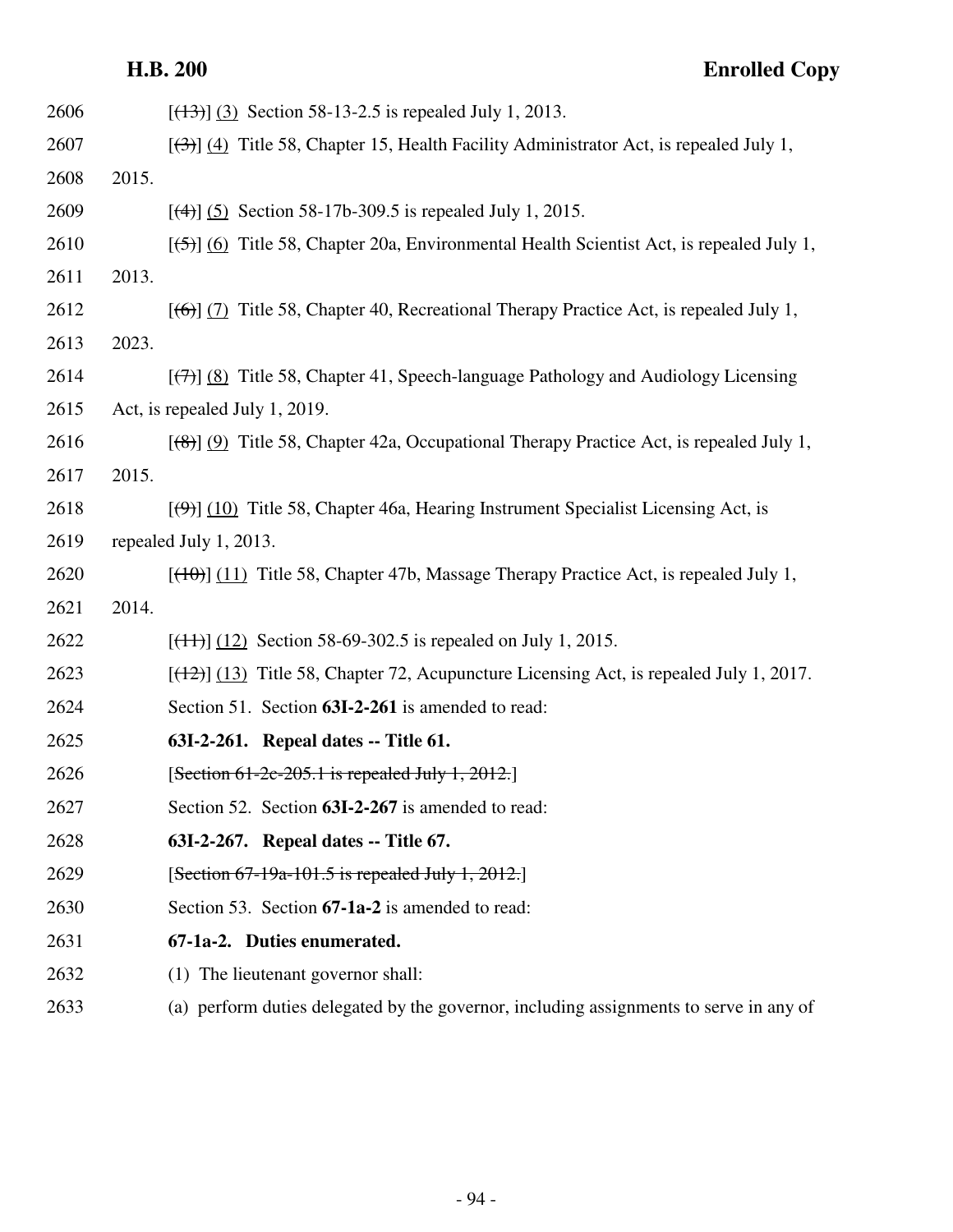2634 the following capacities: 2635 (i) as the head of any one department, if so qualified, with the consent of the Senate, 2636 and, upon appointment at the pleasure of the governor and without additional compensation; 2637 (ii) as the chairperson of any cabinet group organized by the governor or authorized by 2638 law for the purpose of advising the governor or coordinating intergovernmental or 2639 interdepartmental policies or programs; 2640 (iii) as liaison between the governor and the state Legislature to coordinate and 2641 facilitate the governor's programs and budget requests; 2642 (iv) as liaison between the governor and other officials of local, state, federal, and 2643 international governments or any other political entities to coordinate, facilitate, and protect the 2644 interests of the state; 2645 (v) as personal advisor to the governor, including advice on policies, programs, 2646 administrative and personnel matters, and fiscal or budgetary matters; and 2647 (vi) as chairperson or member of any temporary or permanent boards, councils, 2648 commissions, committees, task forces, or other group appointed by the governor; 2649 (b) serve on all boards and commissions in lieu of the governor, whenever so 2650 designated by the governor; 2651 (c) serve as the chief election officer of the state as required by Subsection (2); 2652 (d) keep custody of the Great Seal of Utah; 2653 (e) keep a register of, and attest, the official acts of the governor; 2654 (f) affix the Great Seal, with an attestation, to all official documents and instruments to 2655 which the official signature of the governor is required; and 2656 (g) furnish a certified copy of all or any part of any law, record, or other instrument 2657 filed, deposited, or recorded in the office of the lieutenant governor to any person who requests 2658 it and pays the fee. 2659 (2) (a) As the chief election officer, the lieutenant governor shall: 2660 (i) exercise general supervisory authority over all elections; 2661 (ii) exercise direct authority over the conduct of elections for federal, state, and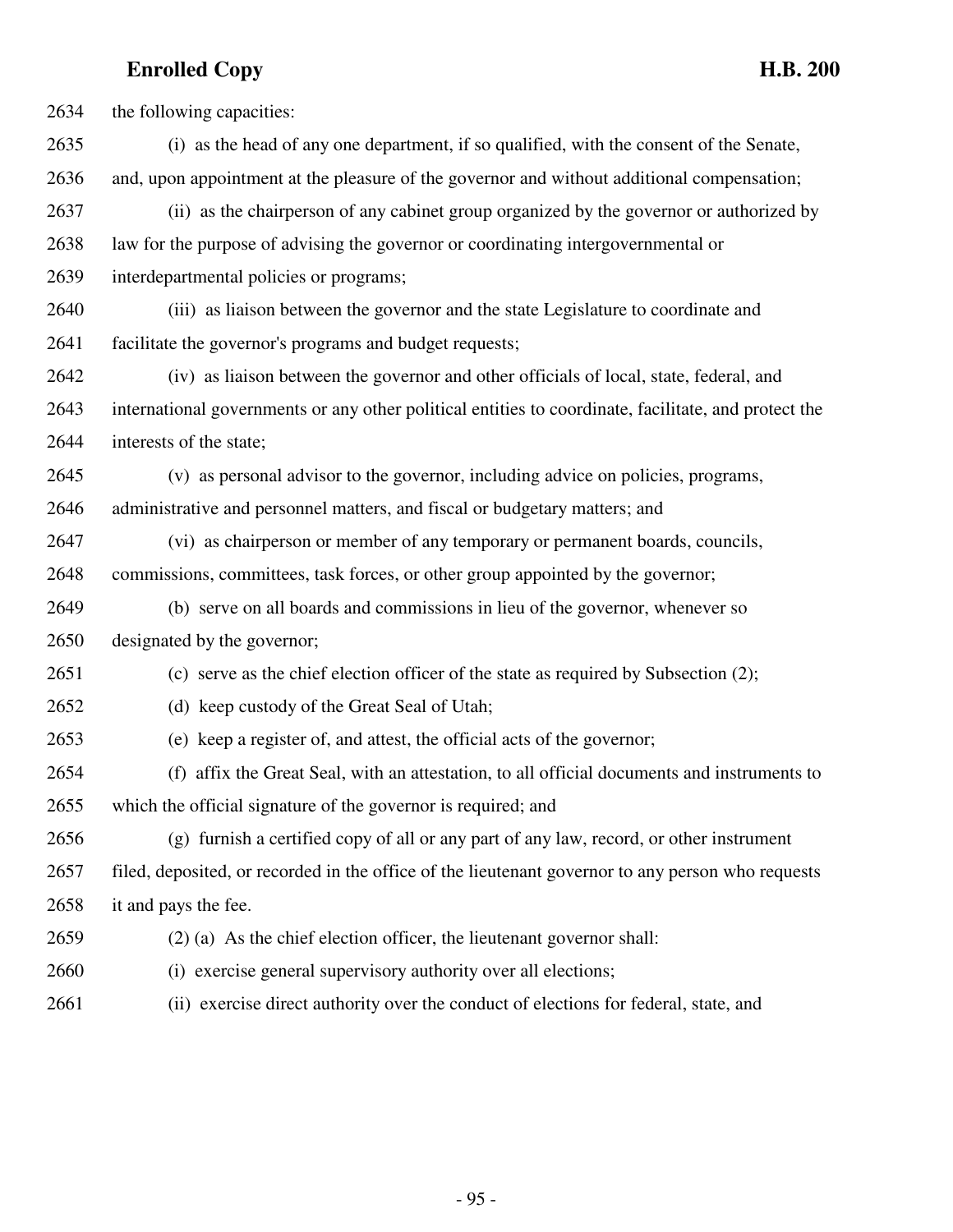| 2662 | multicounty officers and statewide or multicounty ballot propositions and any recounts               |
|------|------------------------------------------------------------------------------------------------------|
| 2663 | involving those races;                                                                               |
| 2664 | (iii) assist county clerks in unifying the election ballot;                                          |
| 2665 | (iv) (A) prepare election information for the public as required by statute and as                   |
| 2666 | determined appropriate by the lieutenant governor; and                                               |
| 2667 | (B) make the information under Subsection $(2)(a)(iv)(A)$ available to the public and to             |
| 2668 | news media on the Internet and in other forms as required by statute or as determined                |
| 2669 | appropriate by the lieutenant governor;                                                              |
| 2670 | (v) receive and answer election questions and maintain an election file on opinions                  |
| 2671 | received from the attorney general;                                                                  |
| 2672 | (vi) maintain a current list of registered political parties as defined in Section                   |
| 2673 | $20A-8-101;$                                                                                         |
| 2674 | (vii) maintain election returns and statistics;                                                      |
| 2675 | (viii) certify to the governor the names of those persons who have received the highest              |
| 2676 | number of votes for any office;                                                                      |
| 2677 | (ix) ensure that all voting equipment purchased by the state complies with the                       |
| 2678 | requirements of Subsection 20A-5-302(2) and Sections 20A-5-402.5 and 20A-5-402.7;                    |
| 2679 | $(x)$ conduct the study described in Section 67-1a-14; and                                           |
| 2680 | (xi) perform other election duties as provided in Title 20A, Election Code.                          |
| 2681 | (b) As chief election officer, the lieutenant governor may not assume the                            |
| 2682 | responsibilities assigned to the county clerks, city recorders, town clerks, or other local election |
| 2683 | officials by Title 20A, Election Code.                                                               |
| 2684 | $(3)$ (a) The lieutenant governor shall:                                                             |
| 2685 | $(i)$ (A) determine a new city's classification under Section 10-2-301 upon the city's               |
| 2686 | incorporation under Title 10, Chapter 2, Part 1, Incorporation, based on the city's population       |
| 2687 | using the population estimate from the Utah Population Estimates Committee; and                      |
| 2688 | (B) (I) prepare a certificate indicating the class in which the new city belongs based on            |
| 2689 | the city's population; and                                                                           |
|      |                                                                                                      |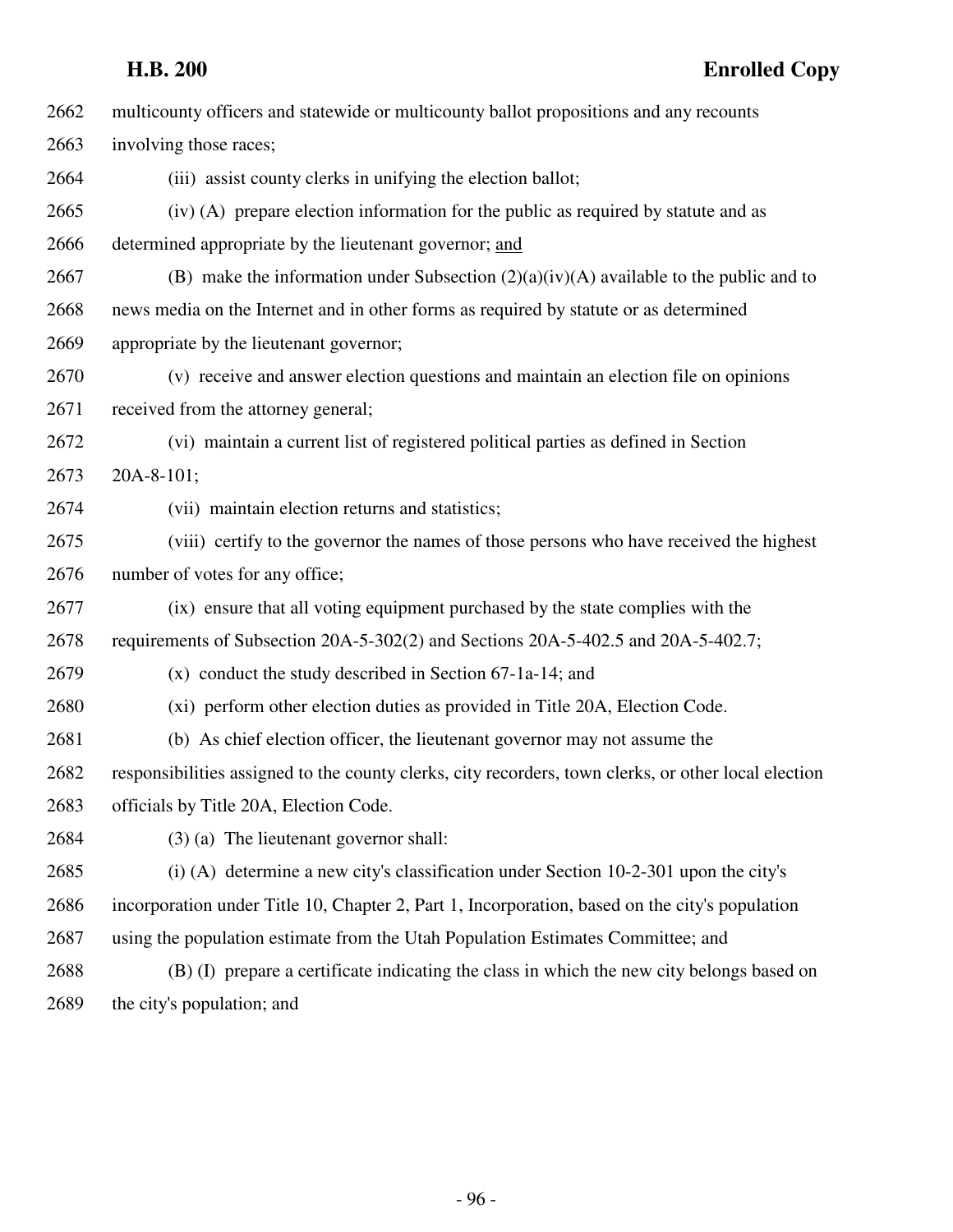| 2690 | (II) within 10 days after preparing the certificate, deliver a copy of the certificate to the      |
|------|----------------------------------------------------------------------------------------------------|
| 2691 | city's legislative body;                                                                           |
| 2692 | (ii) (A) determine the classification under Section 10-2-301 of a consolidated                     |
| 2693 | municipality upon the consolidation of multiple municipalities under Title 10, Chapter 2, Part     |
| 2694 | 6, Consolidation of Municipalities, using population information from:                             |
| 2695 | (I) each official census or census estimate of the United States Bureau of the Census;             |
| 2696 | or                                                                                                 |
| 2697 | (II) the population estimate from the Utah Population Estimates Committee, if the                  |
| 2698 | population of a municipality is not available from the United States Bureau of the Census; and     |
| 2699 | (B) (I) prepare a certificate indicating the class in which the consolidated municipality          |
| 2700 | belongs based on the municipality's population; and                                                |
| 2701 | (II) within 10 days after preparing the certificate, deliver a copy of the certificate to the      |
| 2702 | consolidated municipality's legislative body; and                                                  |
| 2703 | (iii) monitor the population of each municipality using population information from:               |
| 2704 | (A) each official census or census estimate of the United States Bureau of the Census;             |
| 2705 | or                                                                                                 |
| 2706 | (B) the population estimate from the Utah Population Estimates Committee, if the                   |
| 2707 | population of a municipality is not available from the United States Bureau of the Census.         |
| 2708 | (b) If the applicable population figure under Subsection $(3)(a)(ii)$ or (iii) indicates that      |
| 2709 | a municipality's population has increased beyond the population for its current class, the         |
| 2710 | lieutenant governor shall:                                                                         |
| 2711 | (i) prepare a certificate indicating the class in which the municipality belongs based on          |
| 2712 | the increased population figure; and                                                               |
| 2713 | (ii) within 10 days after preparing the certificate, deliver a copy of the certificate to the      |
| 2714 | legislative body of the municipality whose class has changed.                                      |
| 2715 | (c) (i) If the applicable population figure under Subsection $(3)(a)(ii)$ or (iii) indicates       |
| 2716 | that a municipality's population has decreased below the population for its current class, the     |
| 2717 | lieutenant governor shall send written notification of that fact to the municipality's legislative |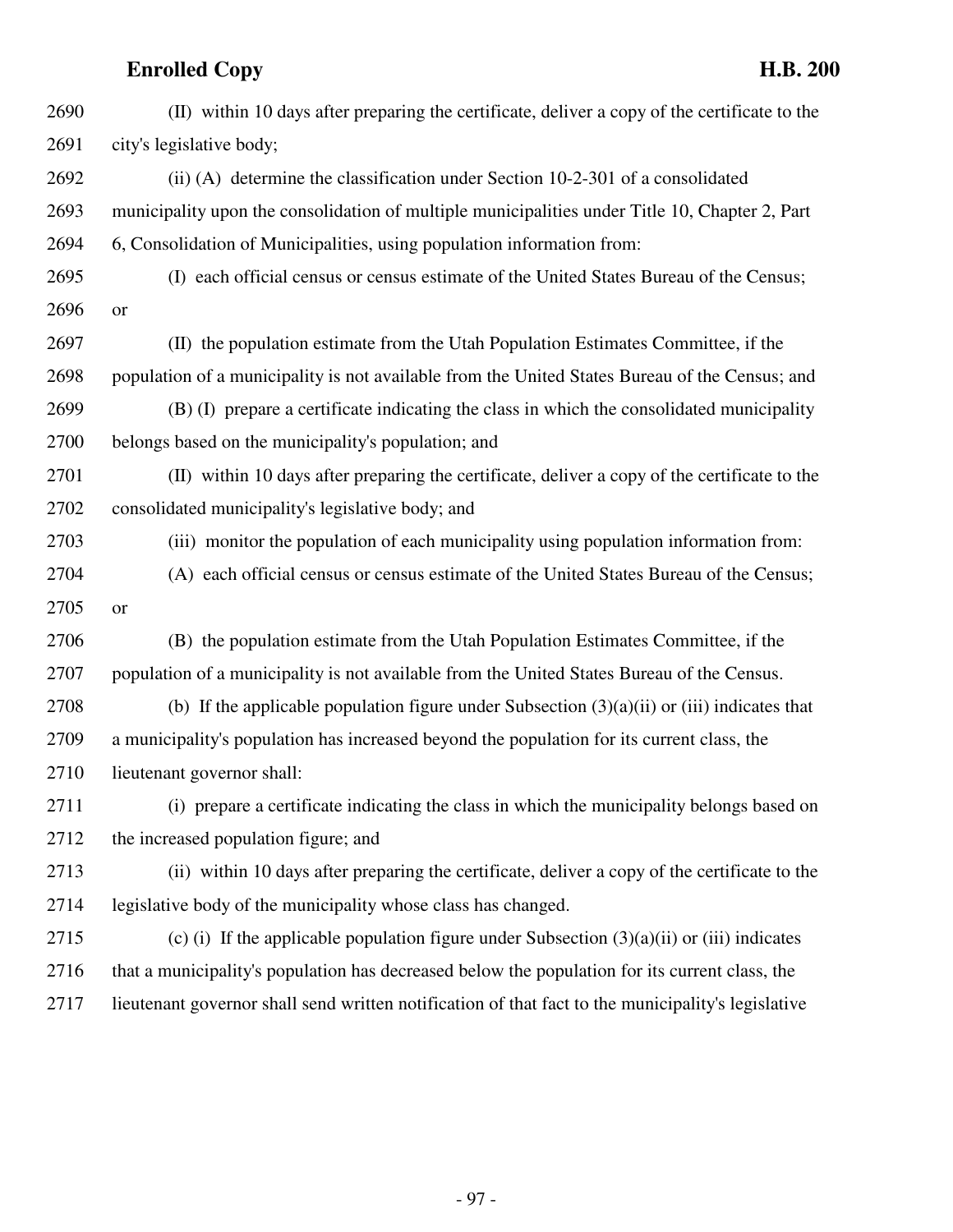| 2718 | body.                                                                                                   |
|------|---------------------------------------------------------------------------------------------------------|
| 2719 | (ii) Upon receipt of a petition under Subsection 10-2-302(2) from a municipality whose                  |
| 2720 | population has decreased below the population for its current class, the lieutenant governor            |
| 2721 | shall:                                                                                                  |
| 2722 | (A) prepare a certificate indicating the class in which the municipality belongs based                  |
| 2723 | on the decreased population figure; and                                                                 |
| 2724 | (B) within 10 days after preparing the certificate, deliver a copy of the certificate to the            |
| 2725 | legislative body of the municipality whose class has changed.                                           |
| 2726 | Section 54. Section 67-19-13.5 is amended to read:                                                      |
| 2727 | 67-19-13.5. Department provides payroll services to executive branch agencies --                        |
| 2728 | Report.                                                                                                 |
| 2729 | (1) As used in this section:                                                                            |
| 2730 | (a) (i) "Executive branch entity" means a department, division, agency, board, or office                |
| 2731 | within the executive branch of state government that employs a person who is paid through the           |
| 2732 | central payroll system developed by the Division of Finance as of December 31, 2011.                    |
| 2733 | (ii) "Executive branch entity" does not include the Offices of the Attorney General,                    |
| 2734 | State Treasurer, State Auditor, [ <del>Department</del> ] or Departments of Transportation, [Department |
| 2735 | of] Technology Services, or [the Department of] Natural Resources.                                      |
| 2736 | (b) (i) "Payroll services" means using the central payroll system as directed by the                    |
| 2737 | Division of Finance to:                                                                                 |
| 2738 | (A) enter and validate payroll reimbursements, which include reimbursements for                         |
| 2739 | mileage, a service award, and other wage types;                                                         |
| 2740 | (B) calculate, process, and validate a retirement;                                                      |
| 2741 | (C) enter a leave adjustment; and                                                                       |
| 2742 | (D) certify payroll by ensuring an entry complies with a rule or policy adopted by the                  |
| 2743 | department or the Division of Finance.                                                                  |
| 2744 | (ii) "Payroll services" does not mean:                                                                  |
| 2745 | (A) a function related to payroll that is performed by an employee of the Division of                   |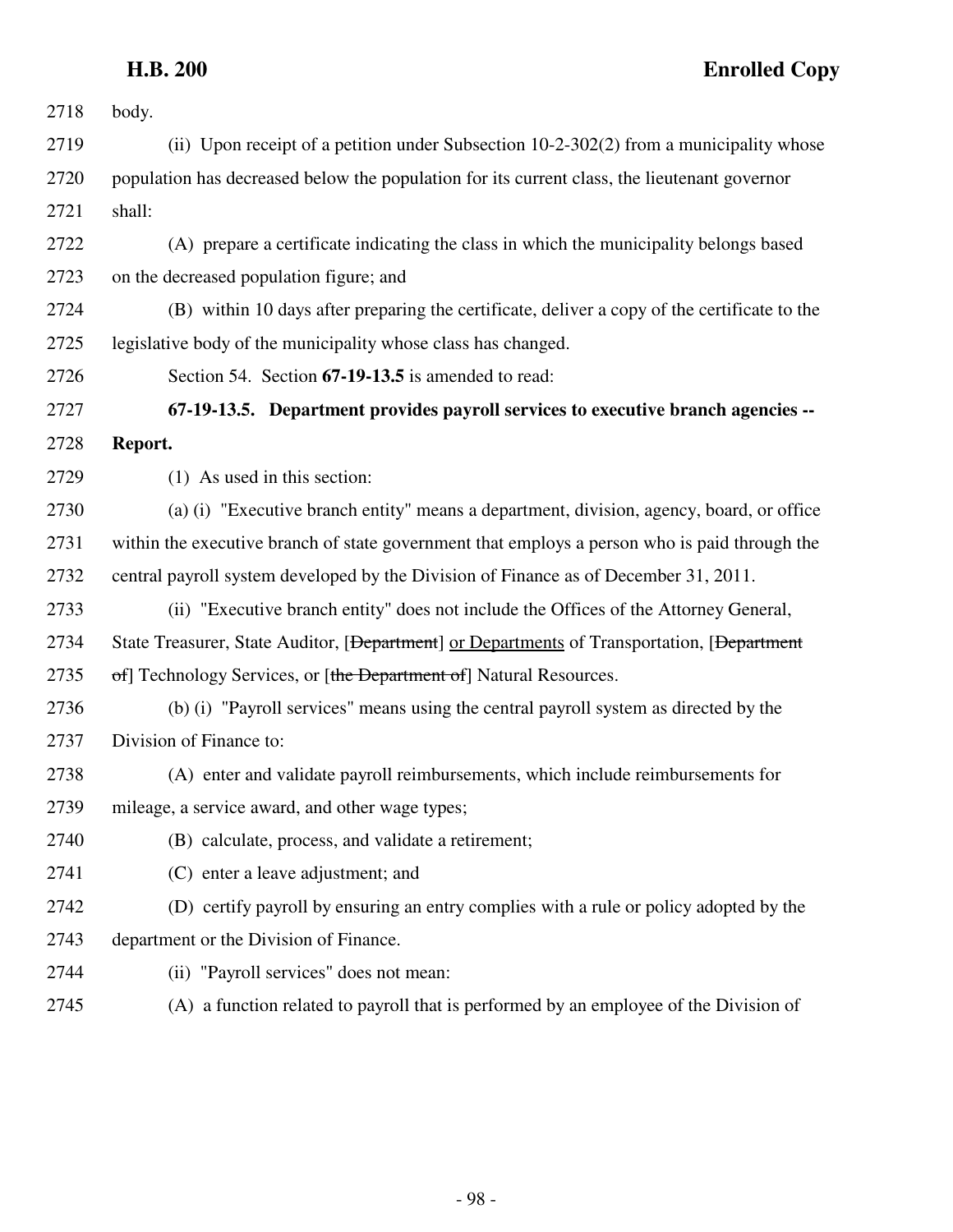2746 Finance;

2747 (B) a function related to payroll that is performed by an executive branch agency on 2748 behalf of a person who is not an employee of the executive branch agency;

2749 (C) the entry of time worked by an executive branch agency employee into the central 2750 payroll system; or

2751 (D) approval or verification by a supervisor or designee of the entry of time worked.

2752 (2) (a) Except as provided by Subsection (2)(b), on or before September 19, 2012, the 2753 department shall provide payroll services to all executive branch entities.

2754 (b) On or before June 30, 2013, the department shall provide payroll services to the 2755 Department of Public Safety for an employee who is certified by the Peace Officer Standards 2756 and Training Division.

2757 (3) (a) After September 19, 2012, an executive branch entity, other than the 2758 department, the Division of Finance, or the Department of Public Safety, may not create a 2759 full-time equivalent position or part-time position, or request an appropriation to fund a 2760 full-time equivalent position or part-time position for the purpose of providing payroll services 2761 to the entity.

2762 (b) After June 30, 2013, the Department of Public Safety may not create a full-time 2763 equivalent position or part-time position, or request an appropriation to fund a full-time 2764 equivalent position or part-time position for the purpose of providing payroll services.

2765 (4) The Department of Transportation, the Department of Technology Services, and the 2766 Department of Natural Resources shall report on the inability to transfer payroll services to the 2767 department or the progress of transferring payroll services to the department:

2768 (a) to the Government Operations Interim Committee before October 30, 2012; and 2769 (b) to the Infrastructure and General Government Appropriations Subcommittee on or 2770 before February 11, 2013.

2771 Section 55. Section **76-1-403** is amended to read:

2772 **76-1-403. Former prosecution barring subsequent prosecution for offense out of** 2773 **same episode.**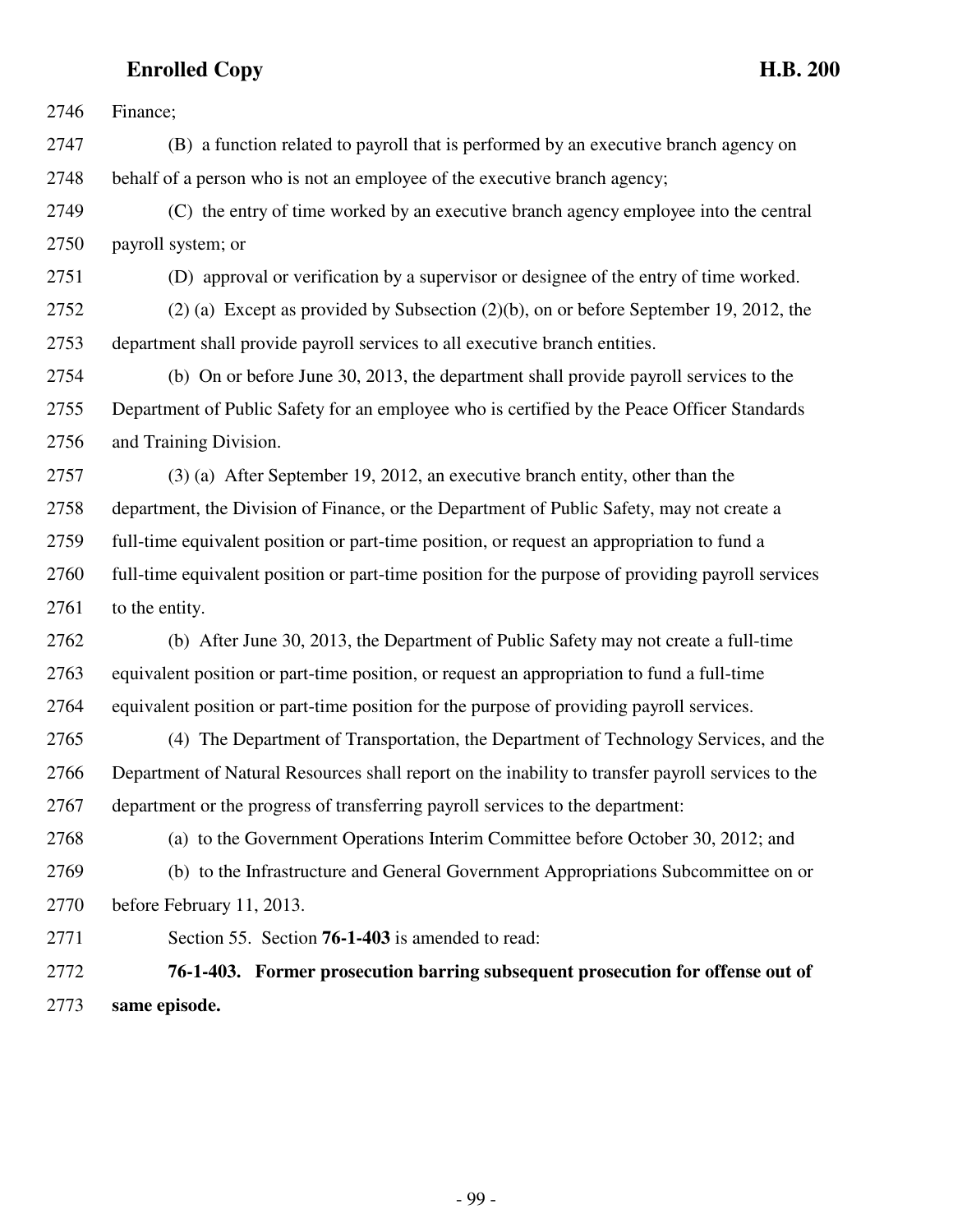- 2774 (1) If a defendant has been prosecuted for one or more offenses arising out of a single 2775 criminal episode, a subsequent prosecution for the same or a different offense arising out of the 2776 same criminal episode is barred if:
- 2777 (a) the subsequent prosecution is for an offense that was or should have been tried 2778 under Subsection 76-1-402(2) in the former prosecution; and
- 2779 (b) the former prosecution:
- 2780 (i) resulted in acquittal;  $[\sigma r]$
- 2781 (ii) resulted in conviction;  $\lceil \sigma r \rceil$
- 2782 (iii) was improperly terminated; or

2783 (iv) was terminated by a final order or judgment for the defendant that has not been 2784 reversed, set aside, or vacated and that necessarily required a determination inconsistent with a 2785 fact that must be established to secure conviction in the subsequent prosecution.

2786 (2) There is an acquittal if the prosecution resulted in a finding of not guilty by the trier 2787 of facts or in a determination that there was insufficient evidence to warrant conviction. A 2788 finding of guilty of a lesser included offense is an acquittal of the greater offense even though 2789 the conviction for the lesser included offense is subsequently reversed, set aside, or vacated.

2790 (3) There is a conviction if the prosecution resulted in a judgment of guilt that has not 2791 been reversed, set aside, or vacated; a verdict of guilty that has not been reversed, set aside, or 2792 vacated and that is capable of supporting a judgment; or a plea of guilty accepted by the court.

2793 (4) There is an improper termination of prosecution if the termination takes place 2794 before the verdict, is for reasons not amounting to an acquittal, and takes place after a jury has 2795 been impaneled and sworn to try the defendant, or, if the jury trial is waived, after the first 2796 witness is sworn. However, termination of prosecution is not improper if:

2797 (a) the defendant consents to the termination;  $[\sigma r]$ 

2798 (b) the defendant waives his right to object to the termination; or

2799 (c) the court finds and states for the record that the termination is necessary because:

- 2800 (i) it is physically impossible to proceed with the trial in conformity with the law;  $\sigma$
- 2801 (ii) there is a legal defect in the proceeding not attributable to the state that would make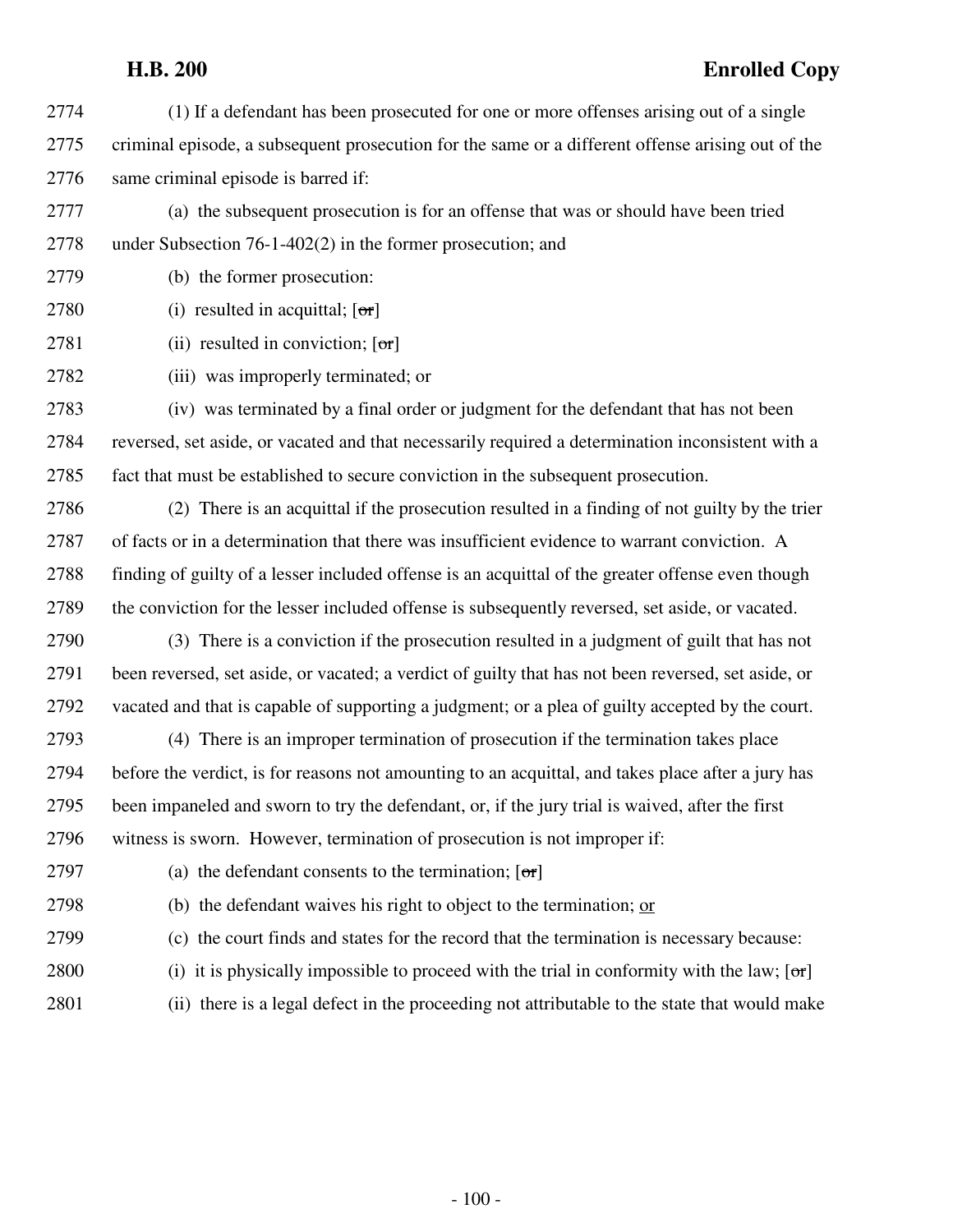2802 any judgment entered upon a verdict reversible as a matter of law;  $[\sigma r]$ 2803 (iii) prejudicial conduct in or out of the courtroom not attributable to the state makes it 2804 impossible to proceed with the trial without injustice to the defendant or the state;  $[\sigma r]$ 2805 (iv) the jury is unable to agree upon a verdict; or 2806 (v) false statements of a juror on voir dire prevent a fair trial. 2807 Section 56. Section **76-1-501** is amended to read: 2808 **76-1-501. Presumption of innocence -- "Element of the offense" defined.** 2809 (1) A defendant in a criminal proceeding is presumed to be innocent until each element 2810 of the offense charged against him is proved beyond a reasonable doubt. In the absence of 2811 [such] this proof, the defendant shall be acquitted. 2812 (2) As used in this part the words "element of the offense" mean: 2813 (a) The conduct, attendant circumstances, or results of conduct proscribed, prohibited, 2814 or forbidden in the definition of the offense; 2815 (b) The culpable mental state required. 2816 (3) The existence of jurisdiction and venue are not elements of the offense but shall be 2817 established by a preponderance of the evidence. 2818 Section 57. Section **76-3-202** is amended to read: 2819 **76-3-202. Paroled persons -- Termination or discharge from sentence -- Time** 2820 **served on parole -- Discretion of Board of Pardons and Parole.** 2821 (1) (a) Except as provided in Subsection (1)(b), every person committed to the state 2822 prison to serve an indeterminate term and later released on parole shall, upon completion of 2823 three years on parole outside of confinement and without violation, be terminated from the 2824 person's sentence unless the parole is earlier terminated by the Board of Pardons and Parole. 2825 (b) Every person committed to the state prison to serve an indeterminate term and later 2826 released on parole on or after July 1, 2008, and who was convicted of any felony offense under 2827 Title 76, Chapter 5, Offenses Against the Person, or any attempt, conspiracy, or solicitation to 2828 commit any of these felony offenses, shall complete a term of parole that extends through the 2829 expiration of the person's maximum sentence, unless the parole is earlier terminated by the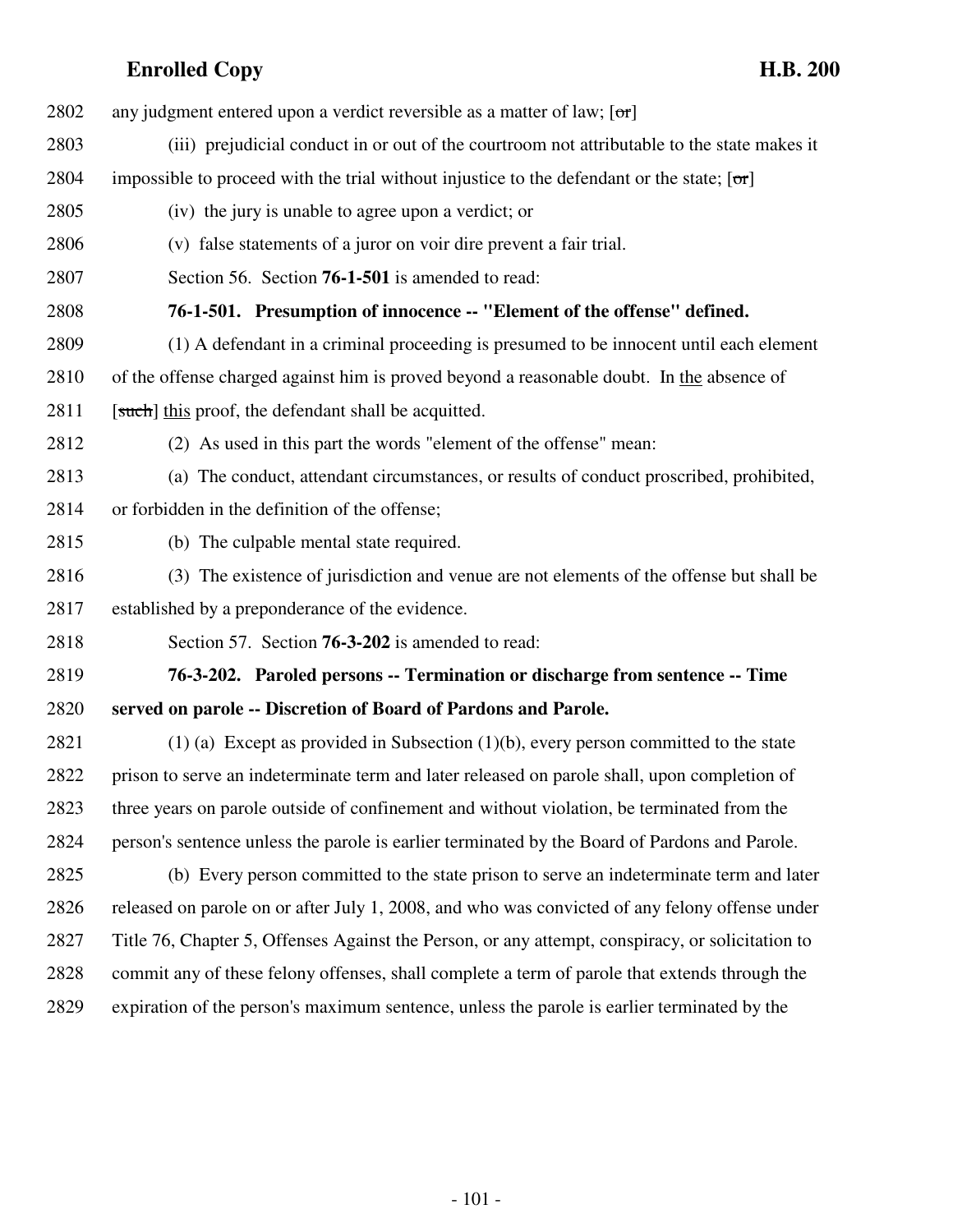| 2830 | Board of Pardons and Parole.                                                                              |
|------|-----------------------------------------------------------------------------------------------------------|
| 2831 | (2) Every person convicted of a second degree felony for violating Section 76-5-404,                      |
| 2832 | forcible sexual abuse, or 76-5-404.1, sexual abuse of a child and aggravated sexual abuse of a            |
| 2833 | child, or attempting, conspiring, or soliciting the commission of a violation of any of those             |
| 2834 | sections, and who is paroled before July 1, 2008, shall, upon completion of 10 years parole               |
| 2835 | outside of confinement and without violation, [shall] be terminated from the sentence unless              |
| 2836 | the person is earlier terminated by the Board of Pardons and Parole.                                      |
| 2837 | (3) (a) Every person convicted of a first degree felony for committing any offense listed                 |
| 2838 | in Subsection $(3)(b)$ , or attempting, conspiring, or soliciting the commission of a violation of        |
| 2839 | any of those sections, shall complete a term of lifetime parole outside of confinement and                |
| 2840 | without violation unless the person is earlier terminated by the Board of Pardons and Parole.             |
| 2841 | (b) The offenses referred to in Subsection $(3)(a)$ are:                                                  |
| 2842 | (i) Section $76-5-301.1$ , child kidnapping;                                                              |
| 2843 | (ii) Subsection $76-5-302(1)(b)(vi)$ , aggravated kidnapping involving a sexual offense;                  |
| 2844 | $(iii)$ Section 76-5-402, rape;                                                                           |
| 2845 | (iv) Section $76-5-402.1$ , rape of a child;                                                              |
| 2846 | (v) Section 76-5-402.2, object rape;                                                                      |
| 2847 | (vi) Section 76-5-402.3, object rape of a child;                                                          |
| 2848 | (vii) Subsection 76-5-403(2), forcible sodomy;                                                            |
| 2849 | (viii) Section 76-5-403.1, sodomy on a child;                                                             |
| 2850 | (ix) Section 76-5-404.1, sexual abuse of a child and aggravated sexual abuse of a child;                  |
| 2851 | <b>or</b>                                                                                                 |
| 2852 | (x) Section 76-5-405, aggravated sexual assault.                                                          |
| 2853 | (4) Any person who violates the terms of parole, while serving parole, for any offense                    |
| 2854 | under Subsection $(1)$ , $(2)$ , or $(3)$ , shall at the discretion of the Board of Pardons and Parole be |
| 2855 | recommitted to prison to serve the portion of the balance of the term as determined by the                |
| 2856 | Board of Pardons and Parole, but not to exceed the maximum term.                                          |
| 2857 | (5) In order for a parolee convicted on or after May 5, 1997, to be eligible for early                    |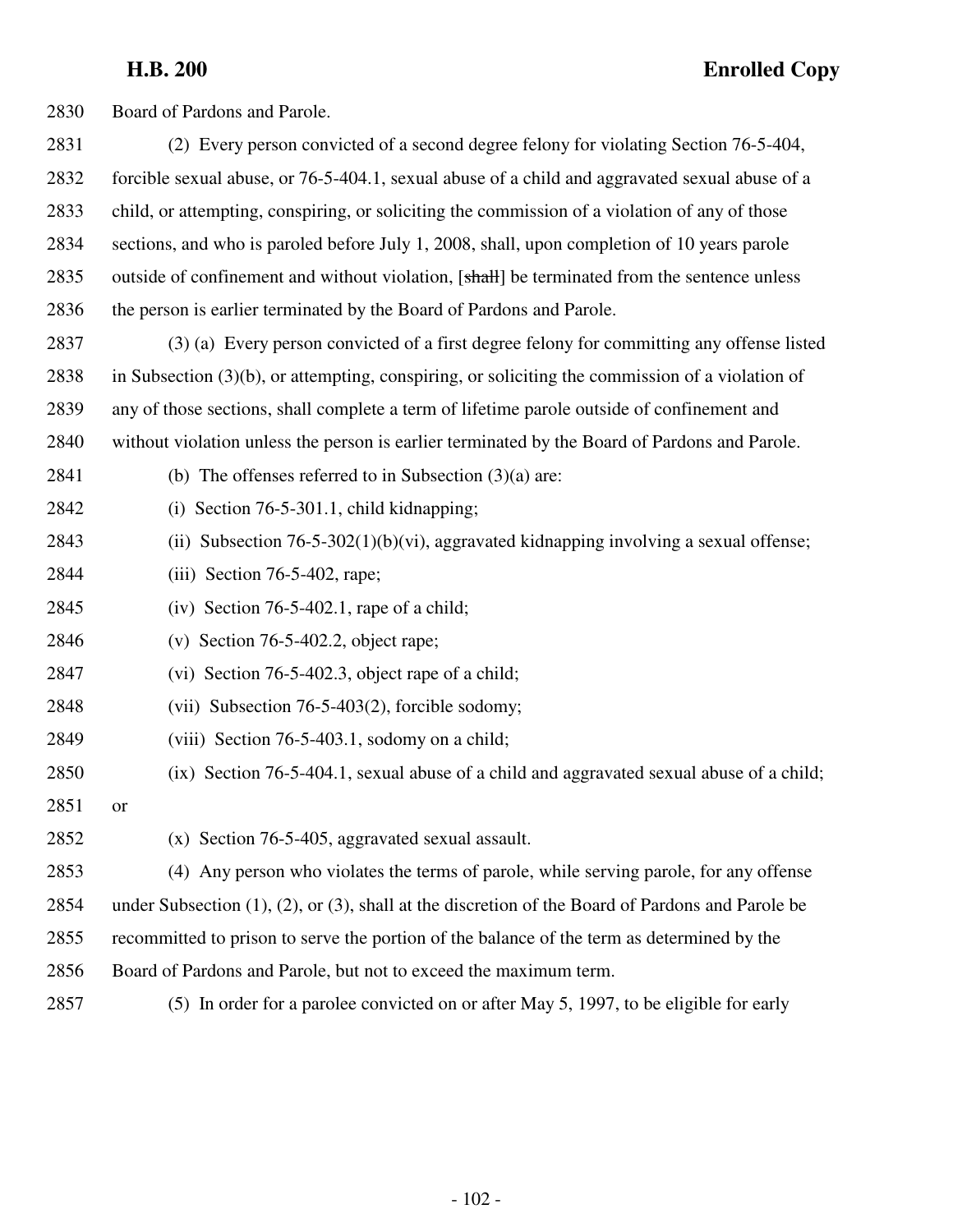2858 termination from parole, the parolee must provide to the Board of Pardons and Parole: 2859 (a) evidence that the parolee has completed high school classwork and has obtained a 2860 high school graduation diploma, a GED certificate, or a vocational certificate; or 2861 (b) documentation of the inability to obtain one of the items listed in Subsection (5)(a) 2862 because of: 2863 (i) a diagnosed learning disability; or 2864 (ii) other justified cause. 2865 (6) Any person paroled following a former parole revocation may not be discharged 2866 from the person's sentence until: 2867 (a) the person has served the applicable period of parole under this section outside of 2868 confinement and without violation; 2869 (b) the person's maximum sentence has expired; or 2870 (c) the Board of Pardons and Parole orders the person to be discharged from the 2871 sentence. 2872 (7) (a) All time served on parole, outside of confinement and without violation, 2873 constitutes service of the total sentence but does not preclude the requirement of serving the 2874 applicable period of parole under this section, outside of confinement and without violation. 2875 (b) Any time a person spends outside of confinement after commission of a parole 2876 violation does not constitute service of the total sentence unless the person is exonerated at a 2877 parole revocation hearing. 2878 (c) (i) Any time a person spends in confinement awaiting a hearing before the Board of 2879 Pardons and Parole or a decision by the board concerning revocation of parole constitutes 2880 service of the sentence. 2881 (ii) In the case of exoneration by the board, the time spent is included in computing the 2882 total parole term. 2883 (8) When any parolee without authority from the Board of Pardons and Parole absents 2884 himself from the state or avoids or evades parole supervision, the period of absence, avoidance, 2885 or evasion tolls the parole period.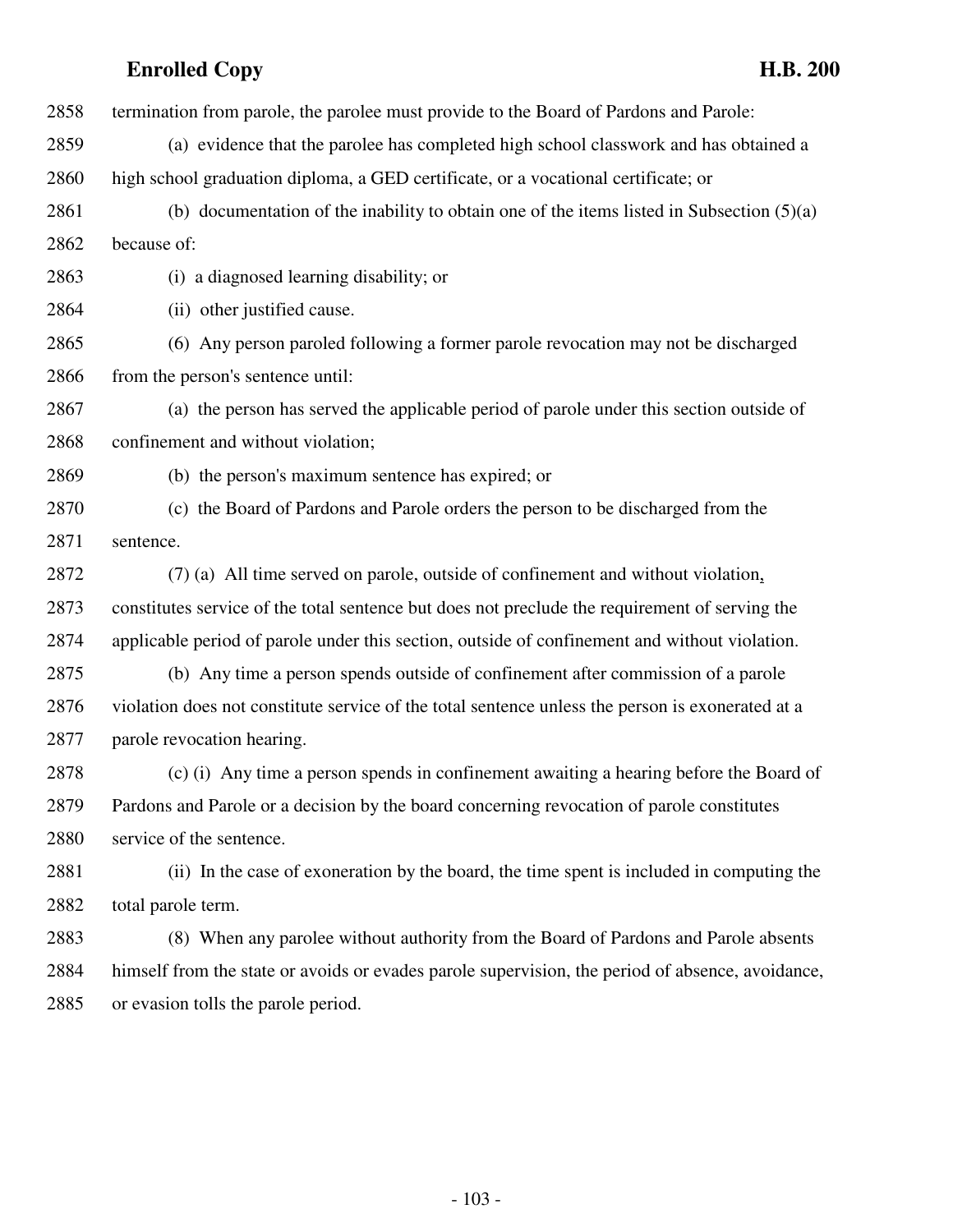| 2886 | (9) (a) While on parole, time spent in confinement outside the state may not be credited         |
|------|--------------------------------------------------------------------------------------------------|
| 2887 | toward the service of any Utah sentence.                                                         |
| 2888 | (b) Time in confinement outside the state or in the custody of any tribal authority or the       |
| 2889 | United States government for a conviction obtained in another jurisdiction tolls the expiration  |
| 2890 | of the Utah sentence.                                                                            |
| 2891 | (10) This section does not preclude the Board of Pardons and Parole from paroling or             |
| 2892 | discharging an inmate at any time within the discretion of the Board of Pardons and Parole       |
| 2893 | unless otherwise specifically provided by law.                                                   |
| 2894 | (11) A parolee sentenced to lifetime parole may petition the Board of Pardons and                |
| 2895 | Parole for termination of lifetime parole.                                                       |
| 2896 | Section 58. Section 76-3-203.5 is amended to read:                                               |
| 2897 | 76-3-203.5. Habitual violent offender -- Definition -- Procedure -- Penalty.                     |
| 2898 | (1) As used in this section:                                                                     |
| 2899 | (a) "Felony" means any violation of a criminal statute of the state, any other state, the        |
| 2900 | United States, or any district, possession, or territory of the United States for which the      |
| 2901 | maximum punishment the offender may be subjected to exceeds one year in prison.                  |
| 2902 | (b) "Habitual violent offender" means a person convicted within the state of any violent         |
| 2903 | felony and who on at least two previous occasions has been convicted of a violent felony and     |
| 2904 | committed to either prison in Utah or an equivalent correctional institution of another state or |
| 2905 | of the United States either at initial sentencing or after revocation of probation.              |
| 2906 | (c) "Violent felony" means:                                                                      |
| 2907 | (i) any of the following offenses, or any attempt, solicitation, or conspiracy to commit         |
| 2908 | any of the following offenses punishable as a felony:                                            |
| 2909 | (A) aggravated arson, arson, knowingly causing a catastrophe, and criminal mischief,             |
| 2910 | Title 76, Chapter 6, Part 1, Property Destruction;                                               |
| 2911 | (B) assault by prisoner, Section 76-5-102.5;                                                     |
| 2912 | (C) disarming a police officer, Section 76-5-102.8;                                              |
| 2913 | (D) aggravated assault, Section 76-5-103;                                                        |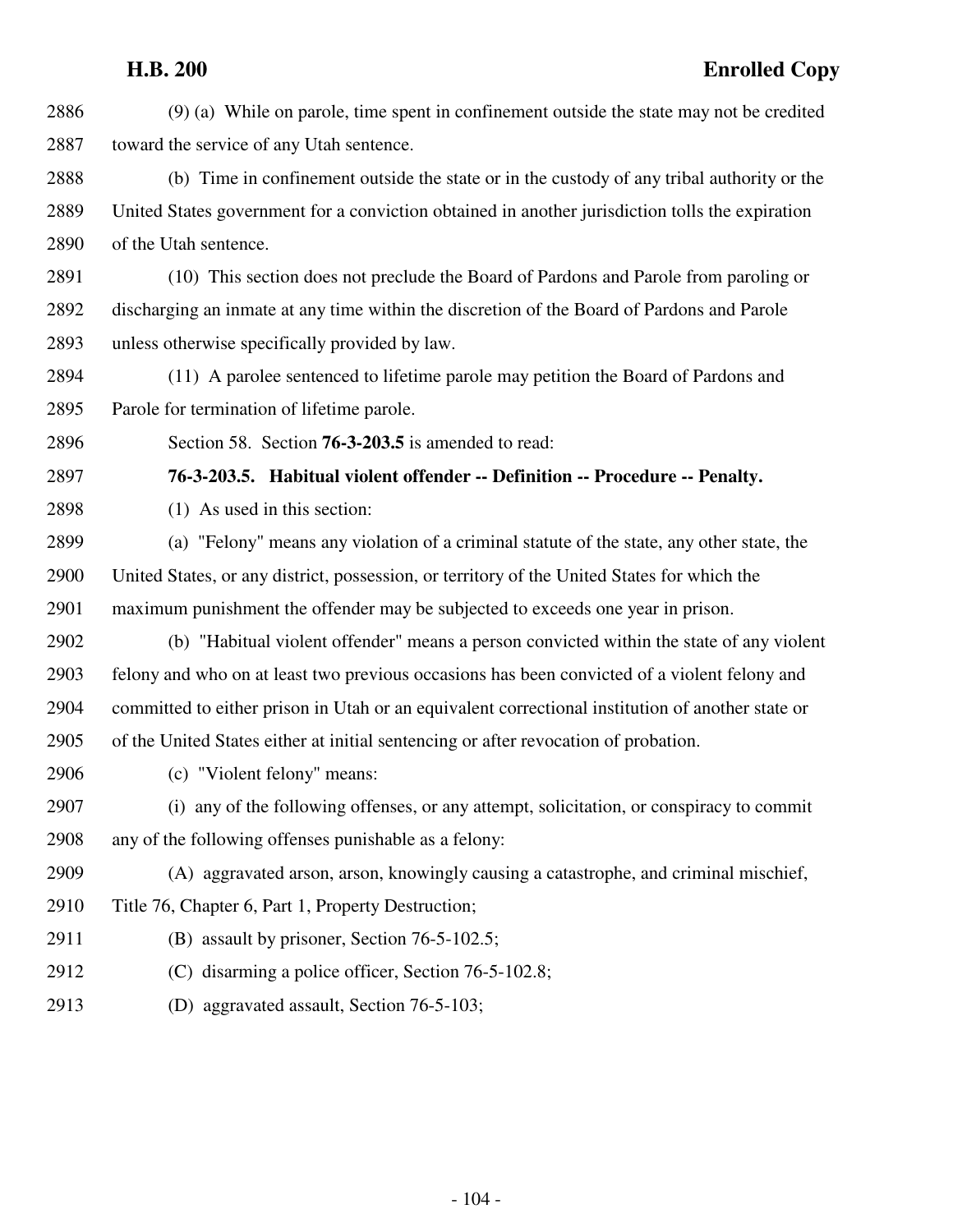| 2914 | (E) aggravated assault by prisoner, Section 76-5-103.5;                                |
|------|----------------------------------------------------------------------------------------|
| 2915 | $(F)$ mayhem, Section 76-5-105;                                                        |
| 2916 | (G) stalking, Subsection 76-5-106.5(2) or (3);                                         |
| 2917 | (H) threat of terrorism, Section 76-5-107.3;                                           |
| 2918 | (I) child abuse, Subsection 76-5-109(2)(a) or (b);                                     |
| 2919 | (J) commission of domestic violence in the presence of a child, Section 76-5-109.1;    |
| 2920 | $(K)$ abuse or neglect of a child with a disability, Section 76-5-110;                 |
| 2921 | (L) abuse, neglect, or exploitation of a vulnerable adult, Section 76-5-111;           |
| 2922 | (M) endangerment of a child or vulnerable adult, Section 76-5-112.5;                   |
| 2923 | (N) criminal homicide offenses under Title 76, Chapter 5, Part 2, Criminal Homicide;   |
| 2924 | (O) kidnapping, child kidnapping, and aggravated kidnapping under Title 76, Chapter    |
| 2925 | 5, Part 3, Kidnapping, Trafficking, and Smuggling;                                     |
| 2926 | (P) rape, Section 76-5-402;                                                            |
| 2927 | (Q) rape of a child, Section $76-5-402.1$ ;                                            |
| 2928 | $(R)$ object rape, Section 76-5-402.2;                                                 |
| 2929 | (S) object rape of a child, Section 76-5-402.3;                                        |
| 2930 | (T) forcible sodomy, Section 76-5-403;                                                 |
| 2931 | (U) sodomy on a child, Section $76-5-403.1$ ;                                          |
| 2932 | (V) forcible sexual abuse, Section 76-5-404;                                           |
| 2933 | (W) aggravated sexual abuse of a child or sexual abuse of a child, Section 76-5-404.1; |
| 2934 | (X) aggravated sexual assault, Section 76-5-405;                                       |
| 2935 | (Y) sexual exploitation of a minor, Section 76-5b-201;                                 |
| 2936 | (Z) sexual exploitation of a vulnerable adult, Section 76-5b-202;                      |
| 2937 | (AA) aggravated burglary and burglary of a dwelling under Title 76, Chapter 6, Part 2, |
| 2938 | Burglary and Criminal Trespass;                                                        |
| 2939 | (BB) aggravated robbery and robbery under Title 76, Chapter 6, Part 3, Robbery;        |
| 2940 | (CC) theft by extortion under Subsection 76-6-406(2)(a) or (b);                        |
| 2941 | (DD) tampering with a witness under Subsection 76-8-508(1);                            |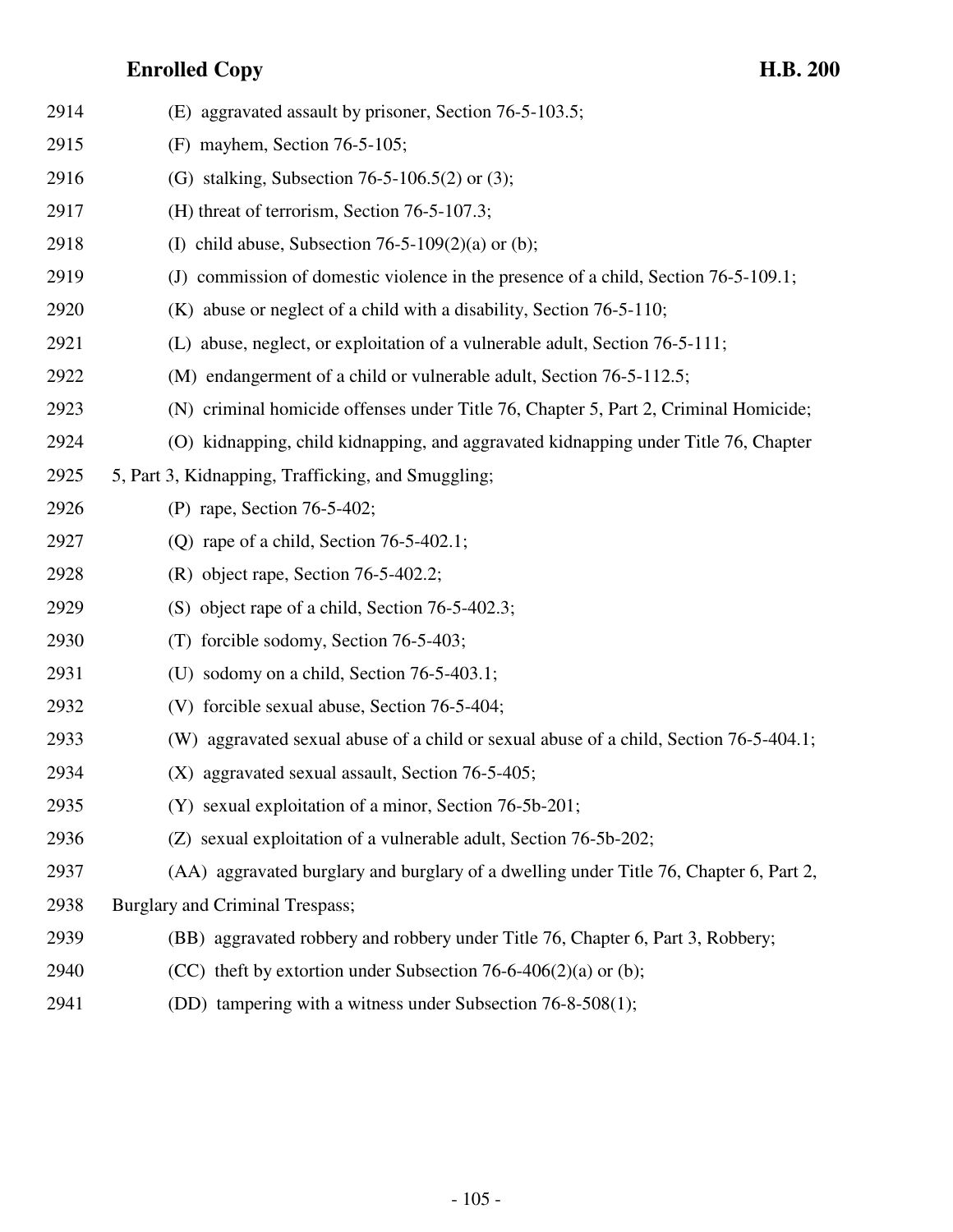# **H.B. 200 Enrolled Copy** 2942 (EE) retaliation against a witness, victim, or informant under Section 76-8-508.3; 2943 (FF) tampering with a juror under Subsection 76-8-508.5(2)(c); 2944 (GG) extortion to dismiss a criminal proceeding under Section 76-8-509 if by any 2945 threat or by use of force theft by extortion has been committed pursuant to Subsections 2946  $76-6-406(2)(a)$ , (b), and (i); 2947 (HH) possession, use, or removal of explosive, chemical, or incendiary devices under 2948 Subsections 76-10-306(3) through (6); 2949 (II) unlawful delivery of explosive, chemical, or incendiary devices under Section 2950 76-10-307; 2951 (JJ) purchase or possession of a dangerous weapon or handgun by a restricted person 2952 under Section 76-10-503; 2953 (KK) unlawful discharge of a firearm under Section 76-10-508; 2954 (LL) aggravated exploitation of prostitution under Subsection 76-10-1306(1)(a); 2955 (MM) bus hijacking under Section 76-10-1504; and 2956 (NN) discharging firearms and hurling missiles under Section 76-10-1505; or 2957 (ii) any felony violation of a criminal statute of any other state, the United States, or 2958 any district, possession, or territory of the United States which would constitute a violent 2959 felony as defined in this Subsection (1) if committed in this state. 2960 (2) If a person is convicted in this state of a violent felony by plea or by verdict and the 2961 trier of fact determines beyond a reasonable doubt that the person is a habitual violent offender 2962 under this section, the penalty for a: 2963 (a) third degree felony is as if the conviction were for a first degree felony; 2964 (b) second degree felony is as if the conviction were for a first degree felony; or 2965 (c) first degree felony remains the penalty for a first degree penalty except: 2966 (i) the convicted person is not eligible for probation; and 2967 (ii) the Board of Pardons and Parole shall consider that the convicted person is a 2968 habitual violent offender as an aggravating factor in determining the length of incarceration. 2969 (3) (a) The prosecuting attorney, or grand jury if an indictment is returned, shall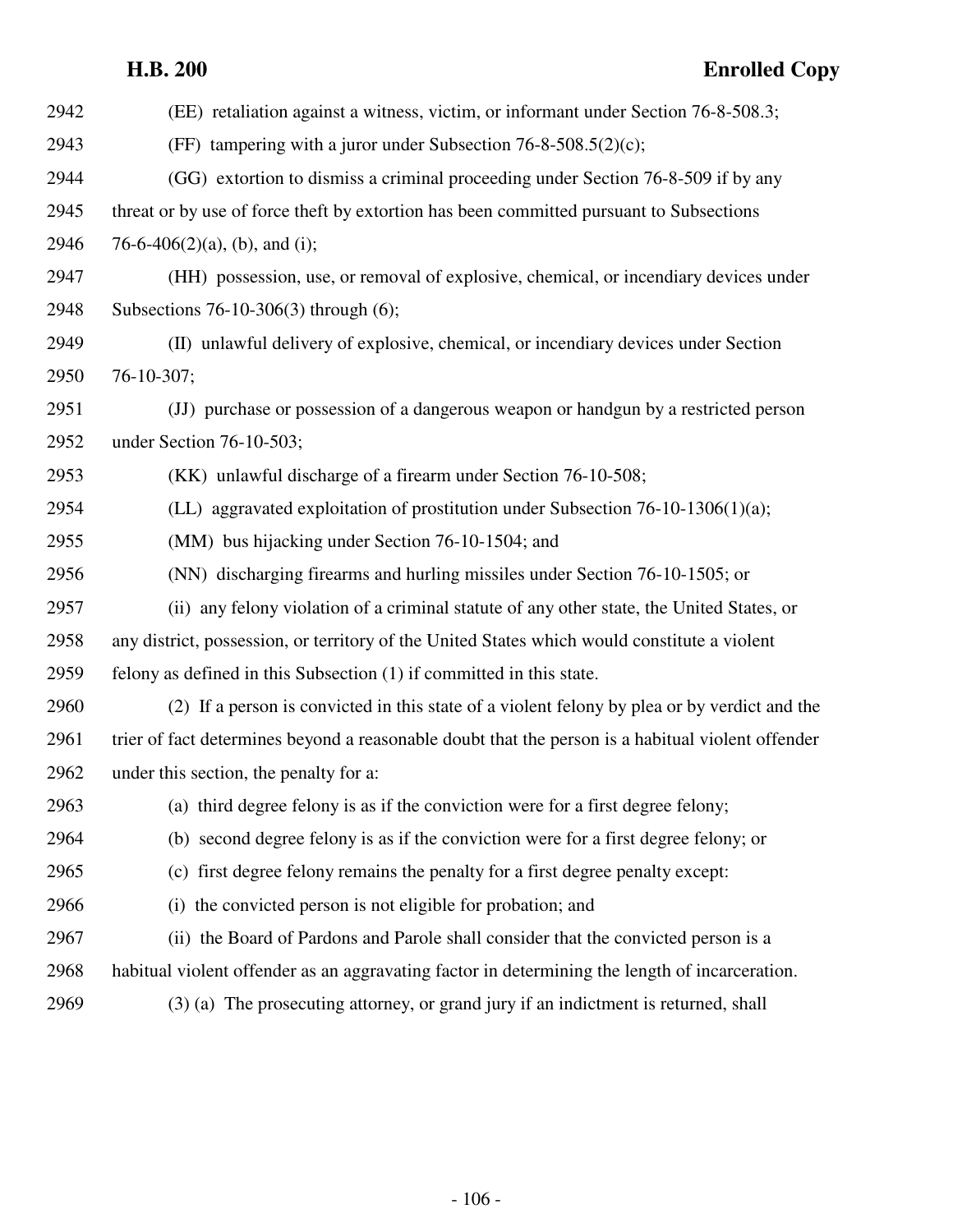2970 provide notice in the information or indictment that the defendant is subject to punishment as a 2971 habitual violent offender under this section. Notice shall include the case number, court, and 2972 date of conviction or commitment of any case relied upon by the prosecution. 2973 (b) (i) The defendant shall serve notice in writing upon the prosecutor if the defendant 2974 intends to deny that: 2975 (A) the defendant is the person who was convicted or committed; 2976 (B) the defendant was represented by counsel or had waived counsel; or 2977 (C) the defendant's plea was understandingly or voluntarily entered. 2978 (ii) The notice of denial shall be served not later than five days prior to trial and shall 2979 state in detail the defendant's contention regarding the previous conviction and commitment. 2980 (4) (a) If the defendant enters a denial under Subsection  $(3)(b)$  and if the case is tried to 2981 a jury, the jury may not be told, until after it returns its verdict on the underlying felony charge, 2982 of the: 2983 (i) defendant's previous convictions for violent felonies, except as otherwise provided 2984 in the Utah Rules of Evidence; or 2985 (ii) allegation against the defendant of being a habitual violent offender. 2986 (b) If the jury's verdict is guilty, the defendant shall be tried regarding the allegation of 2987 being an habitual violent offender by the same jury, if practicable, unless the defendant waives 2988 the jury, in which case the allegation shall be tried immediately to the court. 2989 (c) (i) Before or at the time of sentencing the trier of fact shall determine if this section 2990 applies. 2991 (ii) The trier of fact shall consider any evidence presented at trial and the prosecution 2992 and the defendant shall be afforded an opportunity to present any necessary additional 2993 evidence. 2994 (iii) Before sentencing under this section, the trier of fact shall determine whether this 2995 section is applicable beyond a reasonable doubt. 2996 (d) If any previous conviction and commitment is based upon a plea of guilty or no 2997 contest, there is a rebuttable presumption that the conviction and commitment were regular and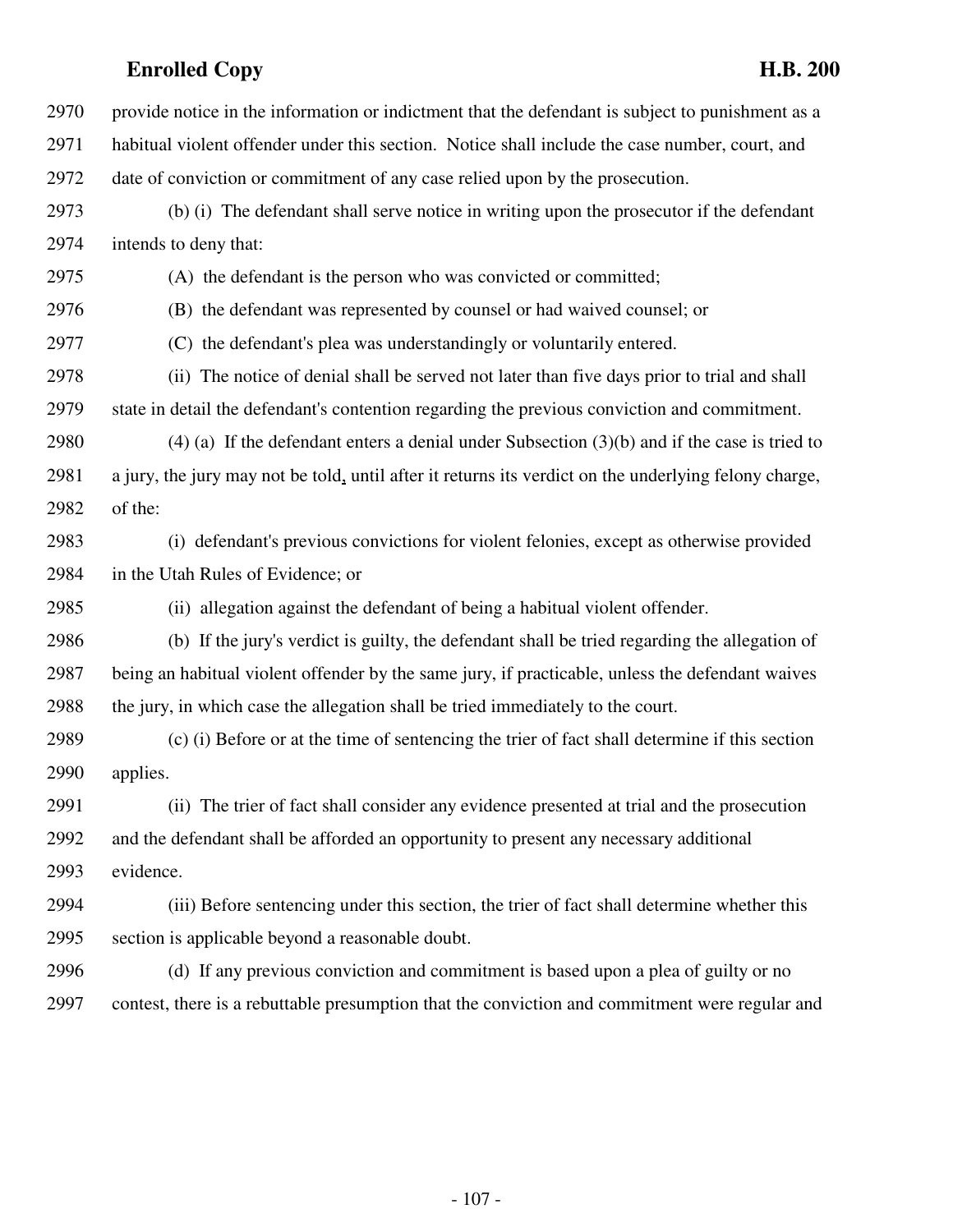2998 lawful in all respects if the conviction and commitment occurred after January 1, 1970. If the 2999 conviction and commitment occurred prior to January 1, 1970, the burden is on the prosecution 3000 to establish by a preponderance of the evidence that the defendant was then represented by 3001 counsel or had lawfully waived the right to have counsel present, and that the defendant's plea 3002 was understandingly and voluntarily entered.

3003 (e) If the trier of fact finds this section applicable, the court shall enter that specific 3004 finding on the record and shall indicate in the order of judgment and commitment that the 3005 defendant has been found by the trier of fact to be a habitual violent offender and is sentenced 3006 under this section.

3007 (5) (a) The sentencing enhancement provisions of Section 76-3-407 supersede the 3008 provisions of this section.

3009 (b) Notwithstanding Subsection (5)(a), the "violent felony" offense defined in 3010 Subsection (1)(c) shall include any felony sexual offense violation of Title 76, Chapter 5, Part 3011 4, Sexual Offenses, to determine if the convicted person is a habitual violent offender.

3012 (6) The sentencing enhancement described in this section does not apply if:

3013 (a) the offense for which the person is being sentenced is:

3014 (i) a grievous sexual offense;

3015 (ii) child kidnapping, Section 76-5-301.1;

3016 (iii) aggravated kidnapping, Section 76-5-302; or

3017 (iv) forcible sexual abuse, Section 76-5-404; and

3018 (b) applying the sentencing enhancement provided for in this section would result in a 3019 lower maximum penalty than the penalty provided for under the section that describes the 3020 offense for which the person is being sentenced.

3021 Section 59. Section **76-4-203** is amended to read:

### 3022 **76-4-203. Criminal solicitation -- Elements.**

3023 (1) An actor commits criminal solicitation if, with intent that a felony be committed, he 3024 solicits, requests, commands, offers to hire, or importunes another person to engage in specific 3025 conduct that under the circumstances as the actor believes them to be would be a felony or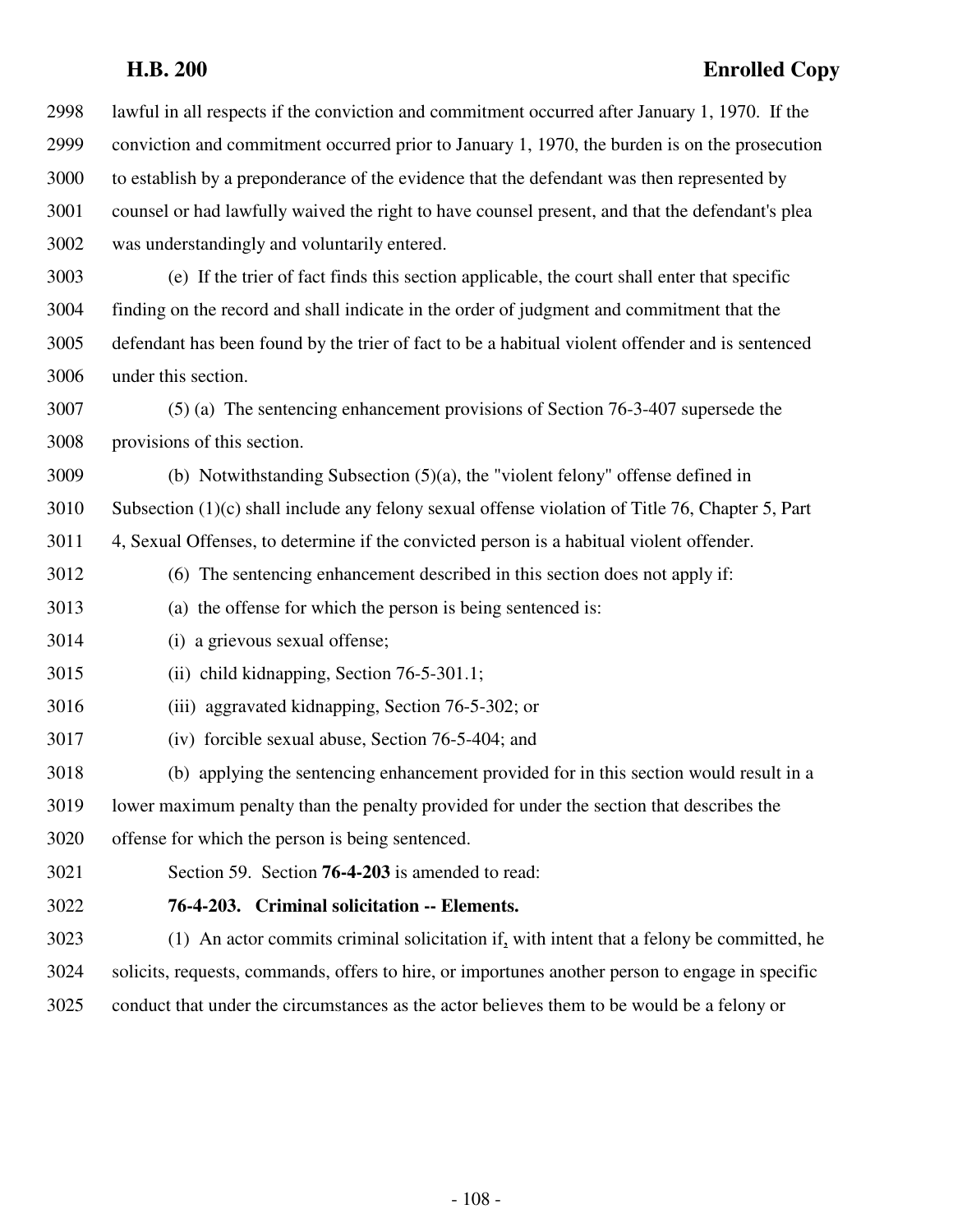| 3026 | would cause the other person to be a party to the commission of a felony.                  |
|------|--------------------------------------------------------------------------------------------|
| 3027 | (2) An actor may be convicted under this section only if the solicitation is made under    |
| 3028 | circumstances strongly corroborative of the actor's intent that the offense be committed.  |
| 3029 | (3) It is not a defense under this section that the person solicited by the actor:         |
| 3030 | (a) does not agree to act upon the solicitation;                                           |
| 3031 | (b) does not commit an overt act;                                                          |
| 3032 | (c) does not engage in conduct constituting a substantial step toward the commission of    |
| 3033 | any offense;                                                                               |
| 3034 | (d) is not criminally responsible for the felony solicited;                                |
| 3035 | (e) was acquitted, was not prosecuted or convicted, or was convicted of a different        |
| 3036 | offense or of a different type or degree of offense; or                                    |
| 3037 | (f) is immune from prosecution.                                                            |
| 3038 | (4) It is not a defense under this section that the actor:                                 |
| 3039 | (a) belongs to a class of persons that by definition is legally incapable of committing    |
| 3040 | the offense in an individual capacity; or                                                  |
| 3041 | (b) fails to communicate with the person he solicits to commit an offense, if the intent   |
| 3042 | of the actor's conduct was to effect the communication.                                    |
| 3043 | (5) Nothing in this section prevents an actor who otherwise solicits, requests,            |
| 3044 | commands, encourages, or intentionally aids another person to engage in conduct which      |
| 3045 | constitutes an offense from being prosecuted and convicted as a party to the offense under |
| 3046 | Section 76-2-202 if the person solicited actually commits the offense.                     |
| 3047 | Section 60. Section <b>76-4-401</b> is amended to read:                                    |
| 3048 | 76-4-401. Enticing a minor -- Elements -- Penalties.                                       |
| 3049 | (1) As used in this section:                                                               |
| 3050 | (a) "Minor" means a person who is under the age of 18.                                     |
| 3051 | (b) "Text messaging" means a communication in the form of electronic text or one or        |
| 3052 | more electronic images sent by the actor from a telephone or computer to another person's  |
|      |                                                                                            |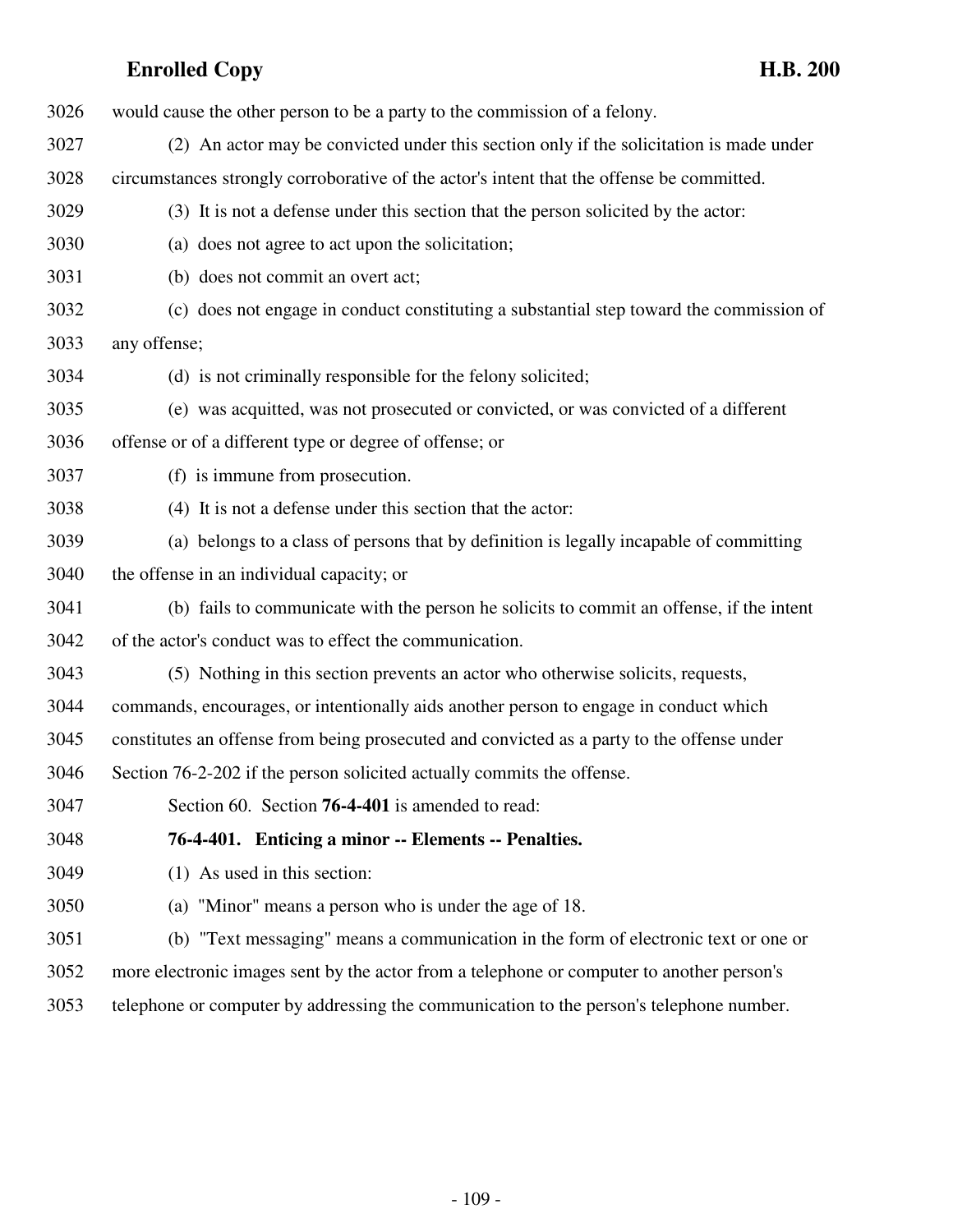3054 (2) (a) A person commits enticement of a minor when the person knowingly uses or 3055 attempts to use the Internet or text messaging to solicit, seduce, lure, or entice a minor or 3056 another person that the actor believes to be a minor to engage in any sexual activity which is a 3057 violation of state criminal law.

3058 (b) A person commits enticement of a minor when the person knowingly uses the 3059 Internet or text messaging to:

3060 (i) initiate contact with a minor or a person the actor believes to be a minor; and

 $3061$  (ii) subsequently to the action under Subsection  $(2)(b)(i)$ , by any electronic or written 3062 means, solicits, seduces, lures, or entices, or attempts to solicit, seduce, lure, or entice the 3063 minor or a person the actor believes to be the minor to engage in any sexual activity which is a 3064 violation of state criminal law.

3065 (3) It is not a defense to the crime of enticing a minor under Subsection (2), or an 3066 attempt to commit this offense, that a law enforcement officer or an undercover operative who 3067 is working with a law enforcement agency was involved in the detection or investigation of the 3068 offense.

3069 (4) An enticement of a minor under Subsection (2)(a) or (b) with the intent to commit:

3070 (a) a first degree felony is a:

3071 (i) second degree felony upon the first conviction for violation of this Subsection 3072  $(4)(a)$ ; and

3073 (ii) first degree felony punishable by imprisonment for an indeterminate term of not 3074 fewer than three years and which may be for life, upon a second or any subsequent conviction  $3075$  for a violation of this Subsection (4)(a);

3076 (b) a second degree felony is a third degree felony;

- 3077 (c) a third degree felony is a class A misdemeanor;
- 3078 (d) a class A misdemeanor is a class B misdemeanor; and
- 3079 (e) a class B misdemeanor is a class C misdemeanor.
- 3080 (5) (a) When a person who commits a felony violation of this section has been
- 3081 previously convicted of an offense under Subsection (5)(b), the court may not in any way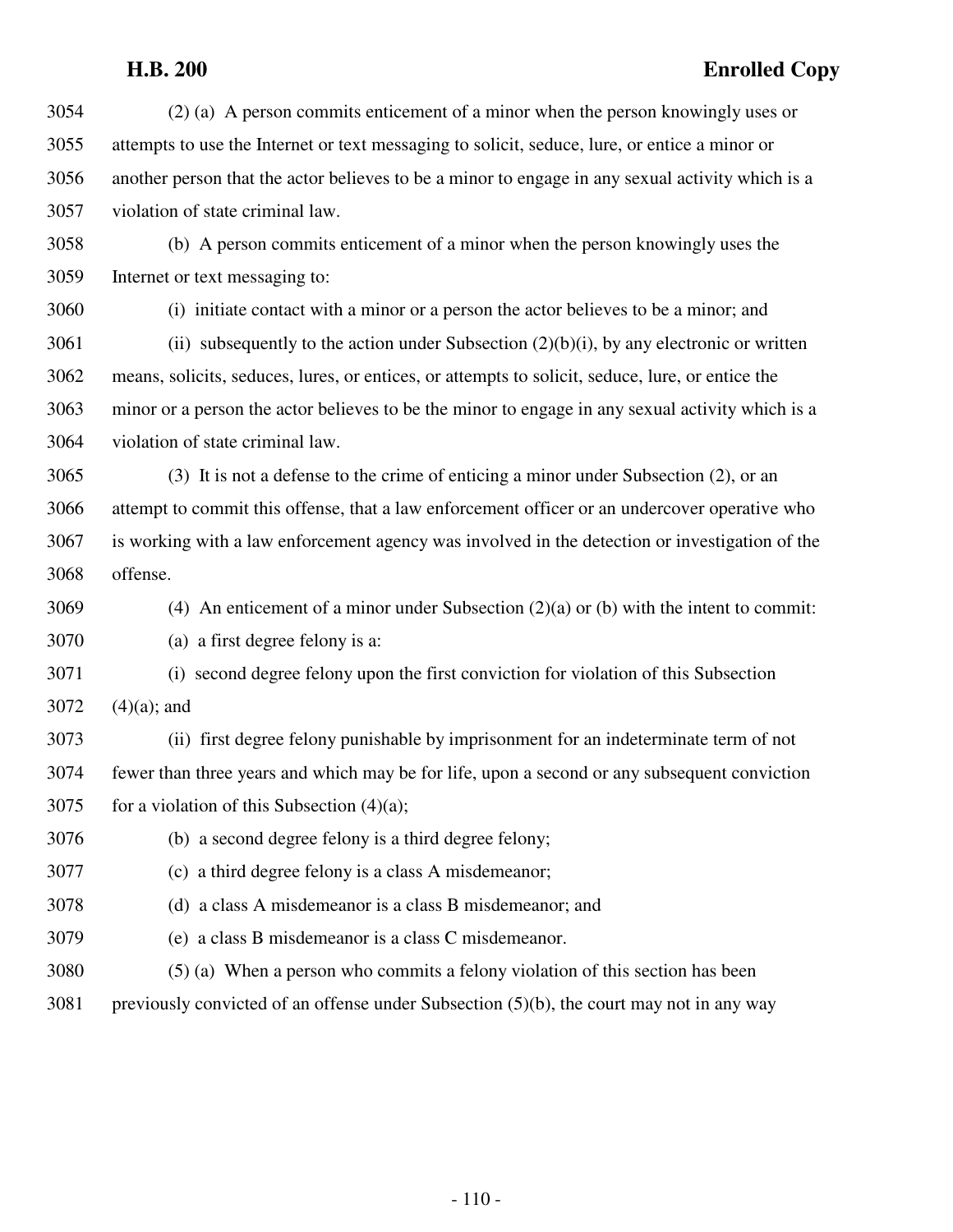| 3082 | shorten the prison sentence, and the court may not:                                         |
|------|---------------------------------------------------------------------------------------------|
| 3083 | (i) grant probation;                                                                        |
| 3084 | (ii) suspend the execution or imposition of the sentence;                                   |
| 3085 | (iii) enter a judgment for a lower category of offense; or                                  |
| 3086 | (iv) order hospitalization.                                                                 |
| 3087 | (b) The sections referred to in Subsection $(5)(a)$ are:                                    |
| 3088 | (i) Section $76-4-401$ , enticing a minor;                                                  |
| 3089 | (ii) Section 76-5-301.1, child kidnapping;                                                  |
| 3090 | $(iii)$ Section 76-5-402, rape;                                                             |
| 3091 | (iv) Section $76-5-402.1$ , rape of a child;                                                |
| 3092 | (v) Section 76-5-402.2, object rape;                                                        |
| 3093 | (vi) Section 76-5-402.3, object rape of a child;                                            |
| 3094 | (vii) Subsection $76-5-403(2)$ , forcible sodomy;                                           |
| 3095 | (viii) Section 76-5-403.1, sodomy on a child;                                               |
| 3096 | (ix) Section 76-5-404, forcible sexual abuse;                                               |
| 3097 | (x) Section 76-5-404.1, sexual abuse of a child and aggravated sexual abuse of a child;     |
| 3098 | (xi) Section 76-5-405, aggravated sexual assault;                                           |
| 3099 | (xii) any offense in any other state or federal jurisdiction which constitutes or would     |
| 3100 | constitute a crime in Subsections $[\left(4\right)] (5)(b)(i)$ through (xi); or             |
| 3101 | (xiii) the attempt, solicitation, or conspiracy to commit any of the offenses in            |
| 3102 | Subsections $[\left(4\right)] \left(5\right)(b)(i)$ through (xii).                          |
| 3103 | Section 61. Section 76-5-307 is amended to read:                                            |
| 3104 | 76-5-307. Definitions.                                                                      |
| 3105 | As used in Sections 76-5-308 through [76-5-312] 76-5-310 of this part:                      |
| 3106 | (1) "Family member" means a person's parent, grandparent, sibling, or any other person      |
| 3107 | related to the person by consanguinity or affinity to the second degree.                    |
| 3108 | (2) "Smuggling of human beings" means the transportation or procurement of                  |
| 3109 | transportation for one or more persons by an actor who knows or has reason to know that the |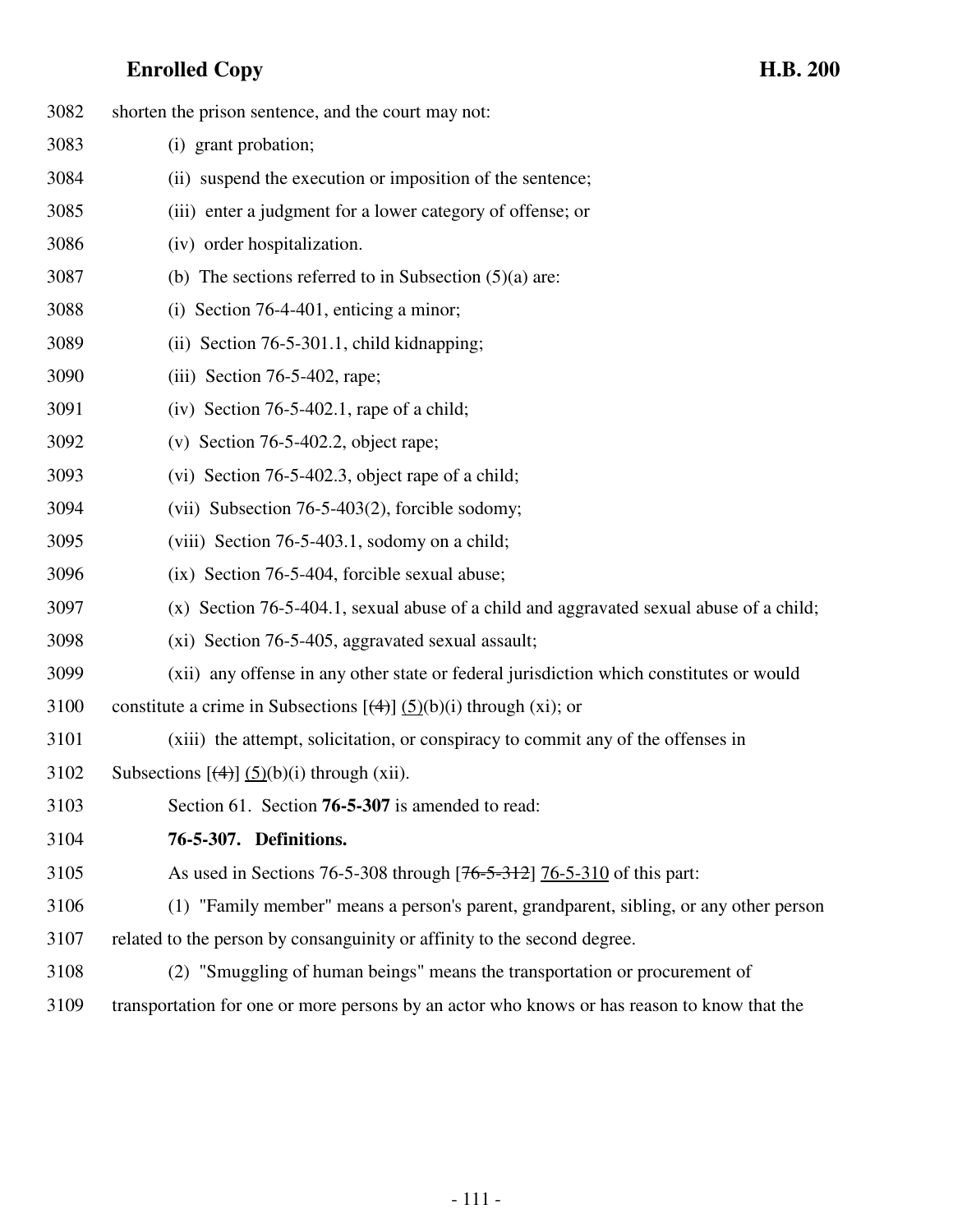| person or persons transported or to be transported are not:                                         |
|-----------------------------------------------------------------------------------------------------|
| (a) citizens of the United States;                                                                  |
| (b) permanent resident aliens; or                                                                   |
| (c) otherwise lawfully in this state or entitled to be in this state.                               |
| Section 62. Section 76-6-107 is amended to read:                                                    |
| 76-6-107. Graffiti defined -- Penalties -- Removal costs -- Reimbursement                           |
| liability.                                                                                          |
| (1) As used in this section:                                                                        |
| (a) "Etching" means defacing, damaging, or destroying hard surfaces by means of a                   |
| chemical action which uses any caustic cream, gel, liquid, or solution.                             |
| (b) "Graffiti" means any form of unauthorized printing, writing, spraying, scratching,              |
| affixing, etching, or inscribing on the property of another regardless of the content or the nature |
| of the material used in the commission of the act.                                                  |
| (c) "Victim" means the person or entity whose property was defaced by the graffiti and              |
| bears the expense for its removal.                                                                  |
| (2) Graffiti is a:                                                                                  |
| (a) second degree felony if the damage caused is in excess of \$5,000;                              |
| (b) third degree felony if the damage caused is in excess of $$1,000$ ;                             |
| (c) class A misdemeanor if the damage caused is equal to or in excess of \$300; and                 |
| (d) class B misdemeanor if the damage caused is less than \$300.                                    |
| (3) Damages under Subsection (2) include removal costs, repair costs, or replacement                |
| costs, whichever is less.                                                                           |
| (4) The court, upon conviction or adjudication, shall order restitution to the victim in            |
| the amount of removal, repair, or replacement costs.                                                |
| (5) An additional amount of \$1,000 in restitution shall be added to removal costs if the           |
| graffiti is positioned on an overpass or an underpass, requires that traffic be interfered with in  |
| order to remove it, or the entity responsible for the area in which the clean-up is to take place   |
| must provide assistance in order for the removal to take place safely.                              |
|                                                                                                     |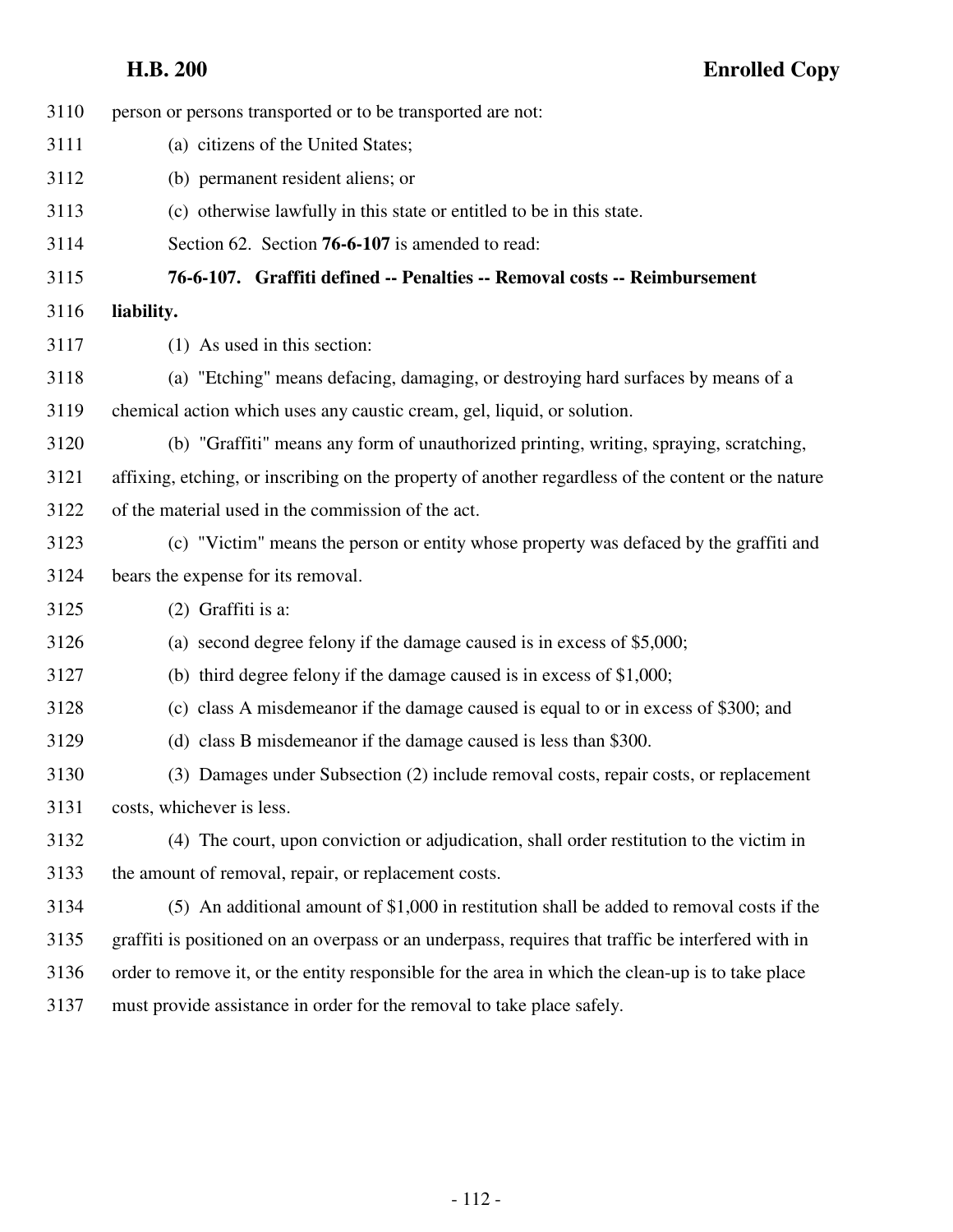| 3138 | (6) A person who voluntarily, and at his own expense, removes graffiti for which he is           |
|------|--------------------------------------------------------------------------------------------------|
| 3139 | responsible may be credited for the removal costs against restitution ordered by a court.        |
| 3140 | Section 63. Section 76-6-412 is amended to read:                                                 |
| 3141 | 76-6-412. Theft -- Classification of offenses -- Action for treble damages.                      |
| 3142 | (1) The ft of property and services as provided in this chapter is punishable:                   |
| 3143 | (a) as a second degree felony if the:                                                            |
| 3144 | (i) value of the property or services is or exceeds \$5,000;                                     |
| 3145 | (ii) property stolen is a firearm or an operable motor vehicle;                                  |
| 3146 | (iii) actor is armed with a dangerous weapon, as defined in Section 76-1-601, at the             |
| 3147 | time of the theft; or                                                                            |
| 3148 | (iv) property is stolen from the person of another;                                              |
| 3149 | (b) as a third degree felony if:                                                                 |
| 3150 | (i) the value of the property or services is or exceeds $$1,500$ but is less than $$5,000$ ;     |
| 3151 | (ii) the actor has been twice before convicted of any of the offenses listed in this             |
| 3152 | Subsection $(1)(b)(ii)$ , if each prior offense was committed within 10 years of the date of the |
| 3153 | current conviction or the date of the offense upon which the current conviction is based:        |
| 3154 | (A) any theft, any robbery, or any burglary with intent to commit theft;                         |
| 3155 | (B) any offense under Title 76, Chapter 6, Part 5, Fraud; or                                     |
| 3156 | (C) any attempt to commit any offense under Subsection $(1)(b)(ii)(A)$ or $(B)$ ;                |
| 3157 | (iii) in a case not amounting to a second-degree felony, the property taken is a stallion,       |
| 3158 | mare, colt, gelding, cow, heifer, steer, ox, bull, calf, sheep, goat, mule, jack, jenny, swine,  |
| 3159 | poultry, or a fur-bearing animal raised for commercial purposes; or                              |
| 3160 | $(iv)$ (A) the value of property or services is or exceeds \$500 but is less than \$1,500;       |
| 3161 | (B) the theft occurs on a property where the offender has committed any theft within             |
| 3162 | the past five years; and                                                                         |
| 3163 | (C) the offender has received written notice from the merchant prohibiting the offender          |
| 3164 | from entering the property pursuant to Section 78B-3-108; or                                     |
| 3165 | (c) as a class A misdemeanor if:                                                                 |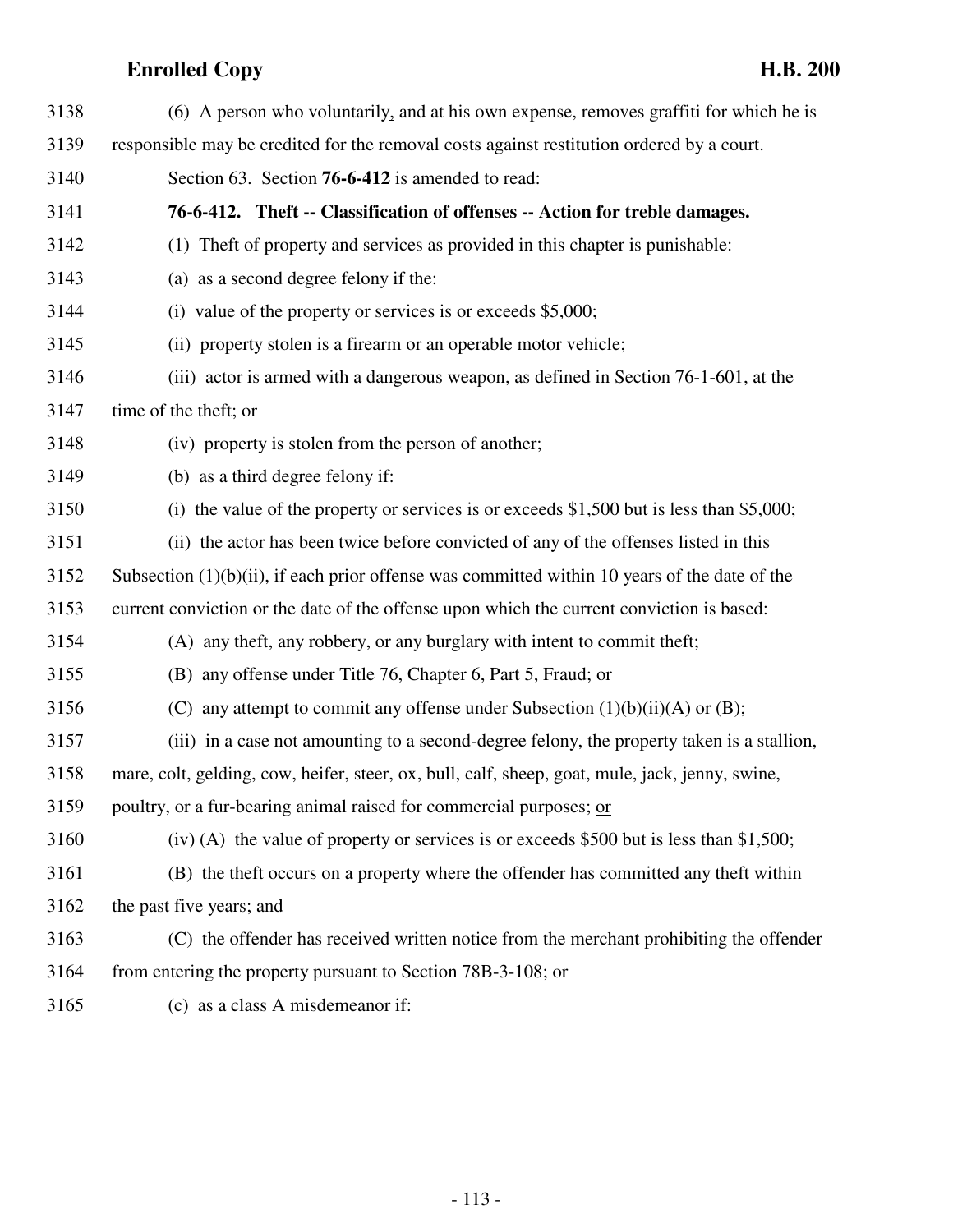| 3166 | (i) the value of the property stolen is or exceeds $$500$ but is less than \$1,500;                |
|------|----------------------------------------------------------------------------------------------------|
| 3167 | $(ii)$ (A) the value of property or services is less than \$500;                                   |
| 3168 | (B) the theft occurs on a property where the offender has committed any theft within               |
| 3169 | the past five years; and                                                                           |
| 3170 | (C) the offender has received written notice from the merchant prohibiting the offender            |
| 3171 | from entering the property pursuant to Section 78B-3-108; or                                       |
| 3172 | (d) as a class B misdemeanor if the value of the property stolen is less than \$500 and            |
| 3173 | the theft is not an offense under Subsection $(1)(c)$ .                                            |
| 3174 | (2) Any individual who violates Subsection $76-6-408(1)$ or Section $76-6-413$ , or                |
| 3175 | commits theft of property described in Subsection 76-6-412(1)(b)(iii), is civilly liable for three |
| 3176 | times the amount of actual damages, if any sustained by the plaintiff, and for costs of suit and   |
| 3177 | reasonable attorney fees.                                                                          |
| 3178 | Section 64. Section 76-6-1102 is amended to read:                                                  |
| 3179 | 76-6-1102. Identity fraud crime.                                                                   |
| 3180 | (1) As used in this part, "personal identifying information" may include:                          |
| 3181 | $(a)$ name;                                                                                        |
| 3182 | (b) birth date;                                                                                    |
| 3183 | (c) address;                                                                                       |
| 3184 | (d) telephone number;                                                                              |
| 3185 | (e) drivers license number;                                                                        |
| 3186 | (f) Social Security number;                                                                        |
| 3187 | (g) place of employment;                                                                           |
| 3188 | (h) employee identification numbers or other personal identification numbers;                      |
| 3189 | (i) mother's maiden name;                                                                          |
| 3190 | (j) electronic identification numbers;                                                             |
| 3191 | (k) electronic signatures under Title 46, Chapter 4, Uniform Electronic Transactions               |
| 3192 | Act; or                                                                                            |
| 3193 | any other numbers or information that can be used to access a person's financial<br>(1)            |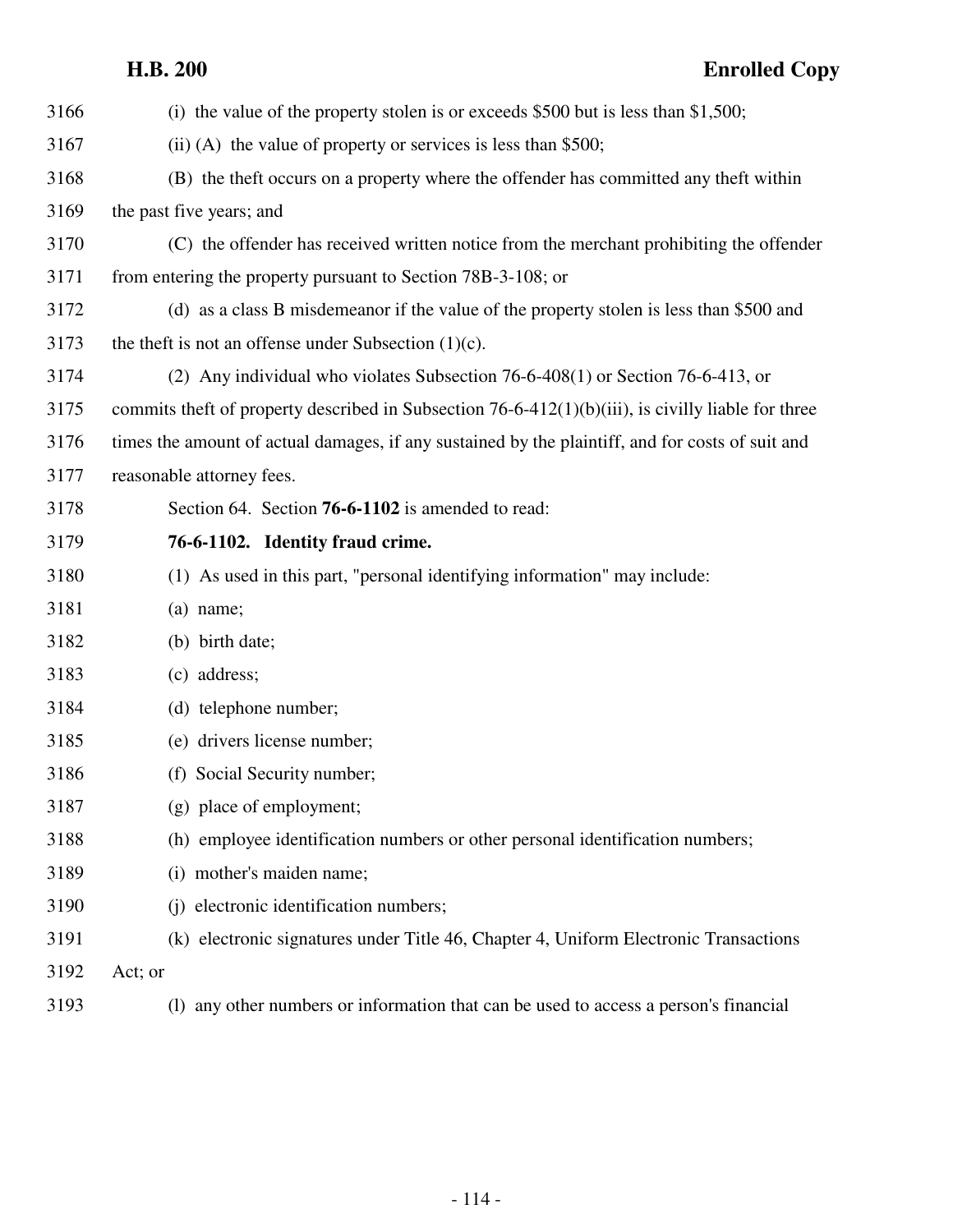| 3194 | resources or medical information, except for numbers or information that can be prosecuted as     |
|------|---------------------------------------------------------------------------------------------------|
| 3195 | financial transaction card offenses under Sections 76-6-506 through [76-6-506.4] 76-6-506.6.      |
| 3196 | $(2)$ (a) A person is guilty of identity fraud when that person:                                  |
| 3197 | (i) obtains personal identifying information of another person whether that person is             |
| 3198 | alive or deceased; and                                                                            |
| 3199 | (ii) knowingly or intentionally uses, or attempts to use, that information with fraudulent        |
| 3200 | intent, including to obtain, or attempt to obtain, credit, goods, services, employment, any other |
| 3201 | thing of value, or medical information.                                                           |
| 3202 | (b) It is not a defense to a violation of Subsection $(2)(a)$ that the person did not know        |
| 3203 | that the personal information belonged to another person.                                         |
| 3204 | (3) Identity fraud is:                                                                            |
| 3205 | (a) except as provided in Subsection $(3)(b)(ii)$ , a third degree felony if the value of the     |
| 3206 | credit, goods, services, employment, or any other thing of value is less than \$5,000; or         |
| 3207 | (b) a second degree felony if:                                                                    |
| 3208 | (i) the value of the credit, goods, services, employment, or any other thing of value is          |
| 3209 | or exceeds $$5,000$ ; or                                                                          |
| 3210 | (ii) the use described in Subsection $(2)(a)(ii)$ of personal identifying information             |
| 3211 | results, directly or indirectly, in bodily injury to another person.                              |
| 3212 | (4) Multiple violations may be aggregated into a single offense, and the degree of the            |
| 3213 | offense is determined by the total value of all credit, goods, services, or any other thing of    |
| 3214 | value used, or attempted to be used, through the multiple violations.                             |
| 3215 | (5) When a defendant is convicted of a violation of this section, the court shall order           |
| 3216 | the defendant to make restitution to any victim of the offense or state on the record the reason  |
| 3217 | the court does not find ordering restitution to be appropriate.                                   |
| 3218 | (6) Restitution under Subsection (5) may include:                                                 |
| 3219 | (a) payment for any costs incurred, including attorney fees, lost wages, and                      |
| 3220 | replacement of checks; and                                                                        |
| 3221 | (b) the value of the victim's time incurred due to the offense:                                   |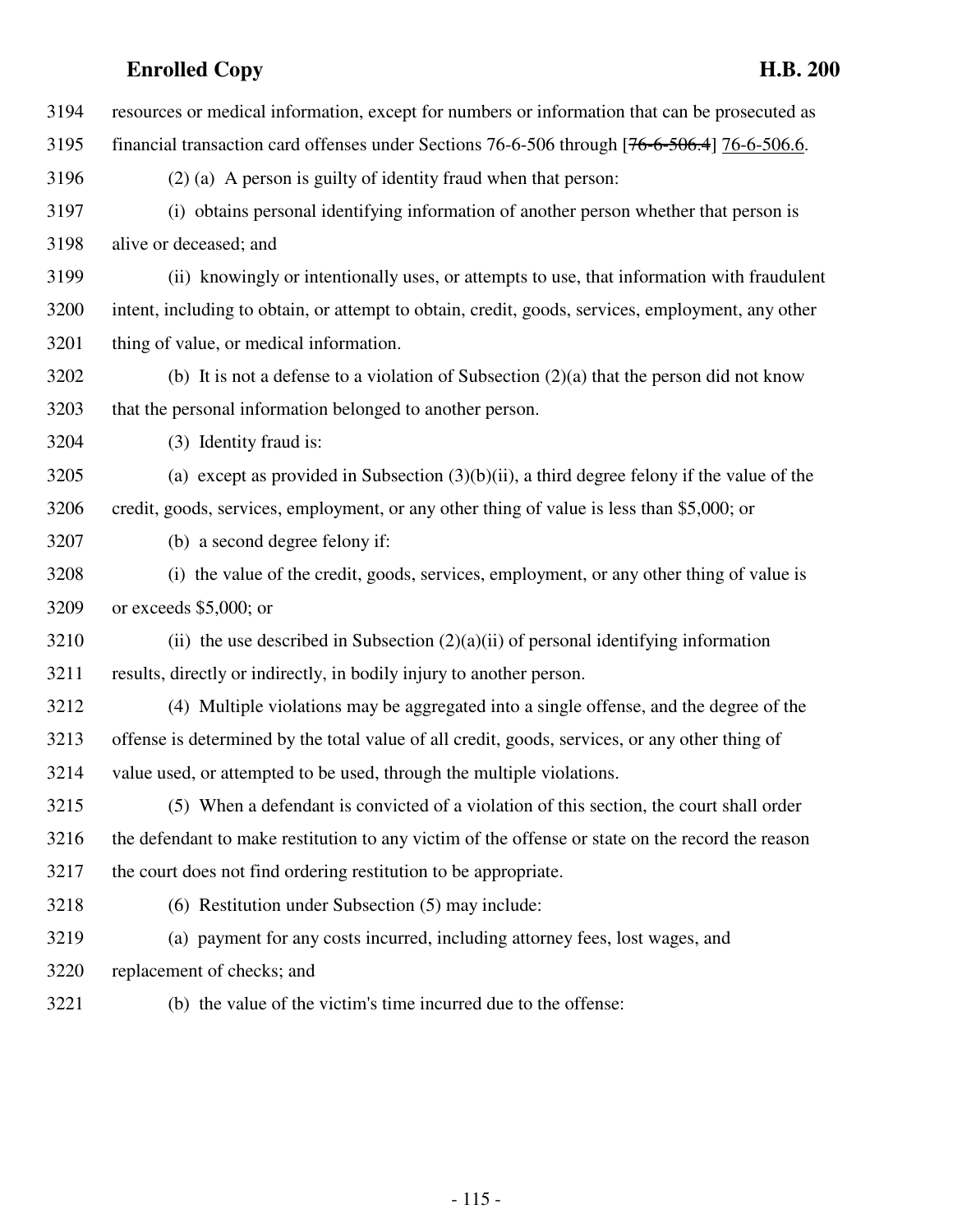| 3222 | (i) in clearing the victim's credit history or credit rating;                                      |
|------|----------------------------------------------------------------------------------------------------|
| 3223 | (ii) in any civil or administrative proceedings necessary to satisfy or resolve any debt,          |
| 3224 | lien, or other obligation of the victim or imputed to the victim and arising from the offense; and |
| 3225 | (iii) in attempting to remedy any other intended or actual harm to the victim incurred as          |
| 3226 | a result of the offense.                                                                           |
| 3227 | Section 65. Section 76-7-305.5 is amended to read:                                                 |
| 3228 | 76-7-305.5. Requirements for printed materials and informational video.                            |
| 3229 | (1) In order to ensure that a woman's consent to an abortion is truly an informed                  |
| 3230 | consent, the Department of Health shall, in accordance with the requirements of this section:      |
| 3231 | (a) publish printed materials; and                                                                 |
| 3232 | (b) produce an informational video.                                                                |
| 3233 | (2) The printed materials and the informational video described in Subsection (1) shall:           |
| 3234 | (a) be scientifically accurate, comprehensible, and presented in a truthful,                       |
| 3235 | nonmisleading manner;                                                                              |
| 3236 | (b) present adoption as a preferred and positive choice and alternative to abortion;               |
| 3237 | (c) be printed and produced in a manner that conveys the state's preference for                    |
| 3238 | childbirth over abortion;                                                                          |
| 3239 | (d) state that the state prefers childbirth over abortion;                                         |
| 3240 | (e) state that it is unlawful for any person to coerce a woman to undergo an abortion;             |
| 3241 | (f) state that any physician who performs an abortion without obtaining the woman's                |
| 3242 | informed consent or without providing her a private medical consultation in accordance with        |
| 3243 | the requirements of this section, may be liable to her for damages in a civil action at law;       |
| 3244 | (g) provide information on resources and public and private services available to assist           |
| 3245 | a pregnant woman, financially or otherwise, during pregnancy, at childbirth, and while the         |
| 3246 | child is dependent, including:                                                                     |
| 3247 | (i) medical assistance benefits for prenatal care, childbirth, and neonatal care;                  |
| 3248 | (ii) services and supports available under Section 35A-3-308;                                      |
| 3249 | (iii) other financial aid that may be available during an adoption; and                            |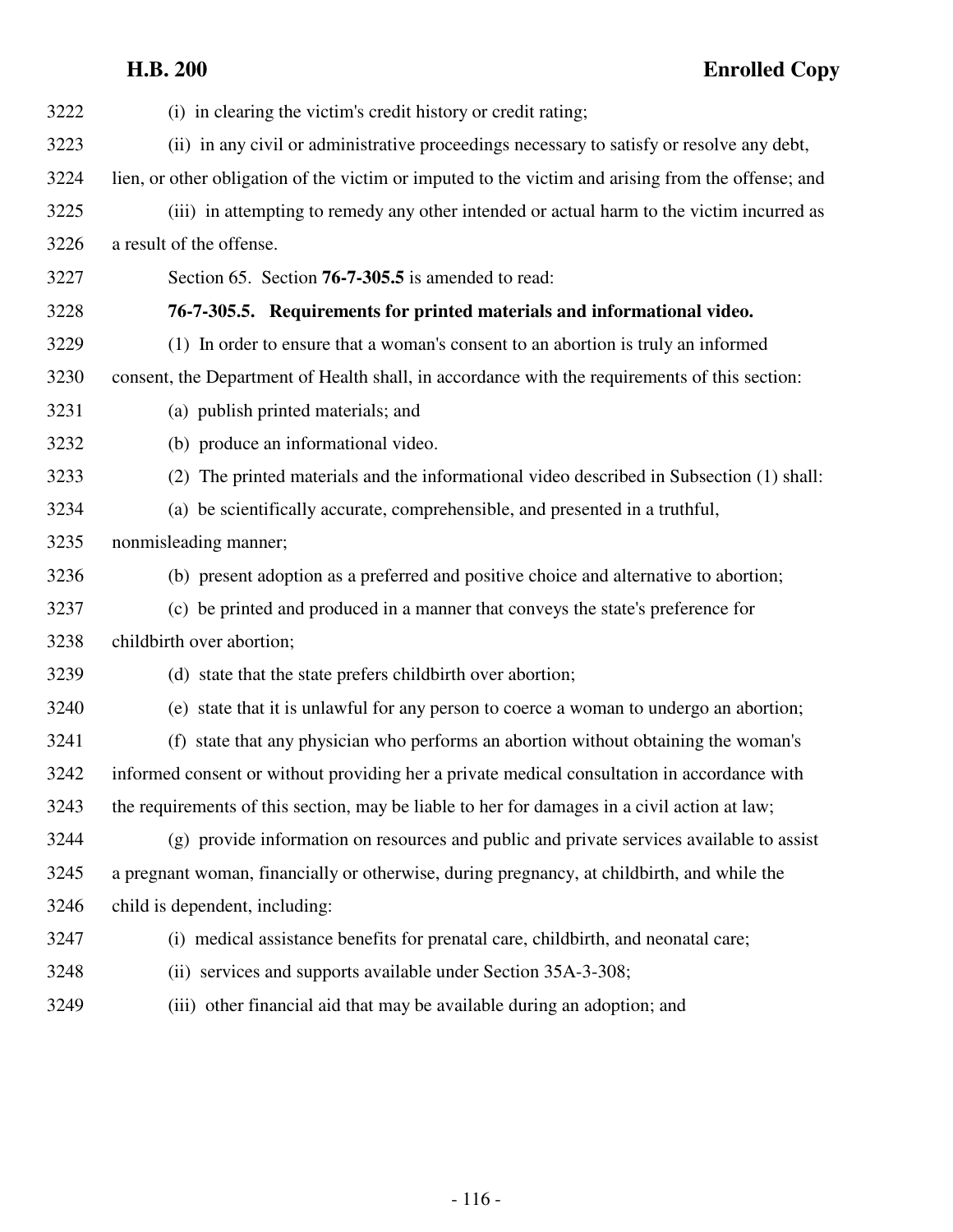| 3250 | (iv) services available from public adoption agencies, private adoption agencies, and      |
|------|--------------------------------------------------------------------------------------------|
| 3251 | private attorneys whose practice includes adoption;                                        |
| 3252 | (h) describe the adoption-related expenses that may be paid under Section 76-7-203;        |
| 3253 | (i) describe the persons who may pay the adoption related expenses described in            |
| 3254 | Subsection $(2)(h)$ ;                                                                      |
| 3255 | (i) describe the legal responsibility of the father of a child to assist in child support, |
| 3256 | even if the father has agreed to pay for an abortion;                                      |
| 3257 | (k) describe the services available through the Office of Recovery Services, within the    |
| 3258 | Department of Human Services, to establish and collect the support described in Subsection |
| 3259 | (2)(j);                                                                                    |
| 3260 | (1) state that private adoption is legal;                                                  |
| 3261 | (m) in accordance with Subsection (3), describe the probable anatomical and                |
| 3262 | physiological characteristics of an unborn child at two-week gestational increments from   |
| 3263 | fertilization to full term, including:                                                     |
| 3264 | (i) brain and heart function; and                                                          |
| 3265 | (ii) the presence and development of external members and internal organs;                 |
| 3266 | (n) describe abortion procedures used in current medical practice at the various stages    |
| 3267 | of growth of the unborn child, including:                                                  |
| 3268 | (i) the medical risks associated with each procedure;                                      |
| 3269 | (ii) the risk related to subsequent childbearing that are associated with each procedure;  |
| 3270 | and                                                                                        |
| 3271 | (iii) the consequences of each procedure to the unborn child at various stages of fetal    |
| 3272 | development;                                                                               |
| 3273 | (o) describe the possible detrimental psychological effects of abortion;                   |
| 3274 | (p) describe the medical risks associated with carrying a child to term; and               |
| 3275 | (q) include relevant information on the possibility of an unborn child's survival at the   |
| 3276 | two-week gestational increments described in Subsection $(2)(m)$ .                         |
| 3277 | (3) The information described in Subsection $(2)(m)$ shall be accompanied by the           |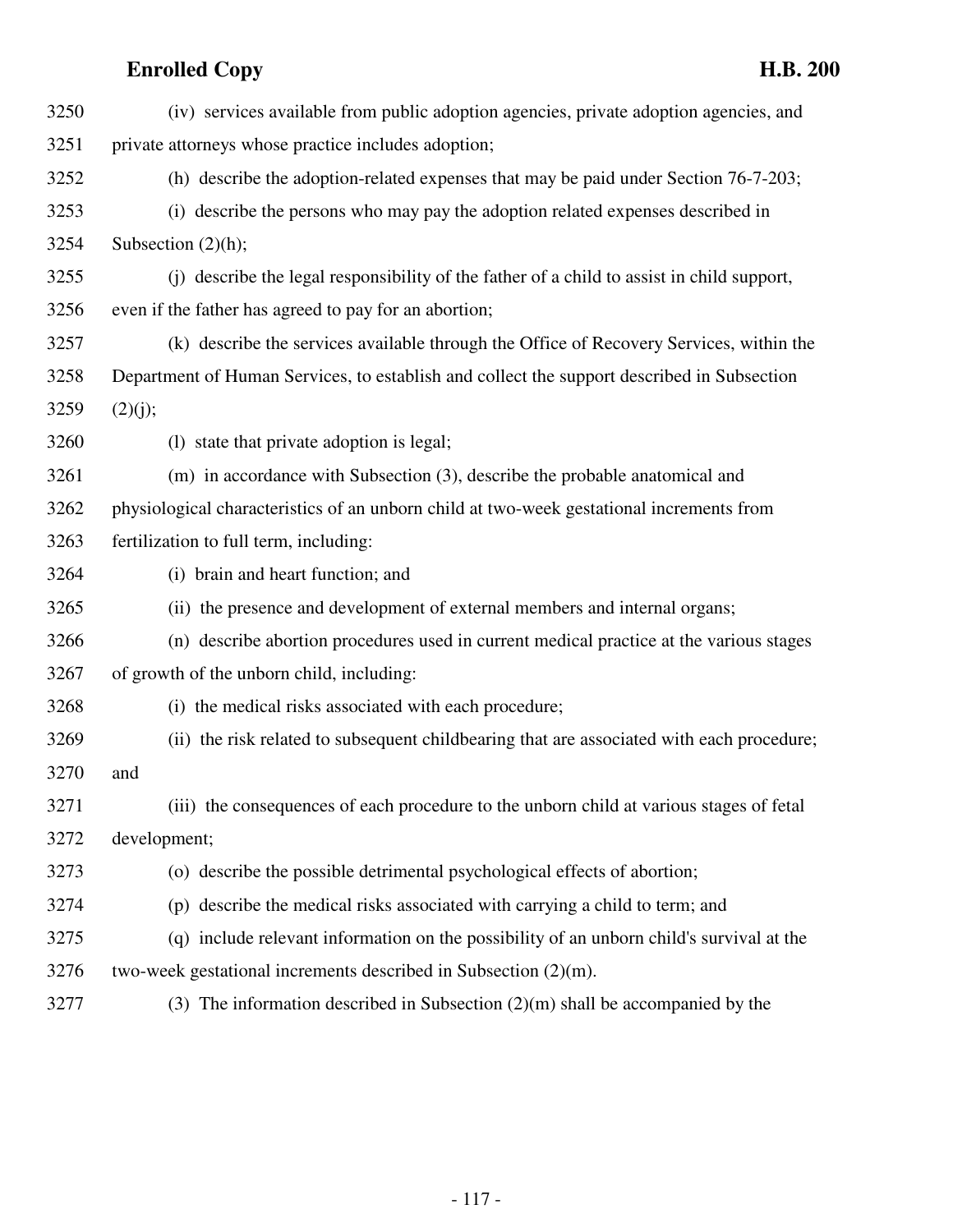$3278$  following for each gestational increment described in Subsection  $(2)(m)$ :

- 3279 (a) pictures or video segments that accurately represent the normal development of an 3280 unborn child at that stage of development; and
- 

3281 (b) the dimensions of the fetus at that stage of development.

- 3282 (4) The printed material and video described in Subsection (1) may include a toll-free 3283 24-hour telephone number that may be called in order to obtain, orally, a list and description of 3284 services, agencies, and adoption attorneys in the locality of the caller.
- 3285 (5) In addition to the requirements described in Subsection (2), the printed material 3286 described in Subsection (1)(a) shall:

3287 (a) be printed in a typeface large enough to be clearly legible;

3288 (b) in accordance with Subsection (6), include a geographically indexed list of public 3289 and private services and agencies available to assist a woman, financially or otherwise, through 3290 pregnancy, at childbirth, and while the child is dependent;

- 3291 (c) except as provided in Subsection (7), include a separate brochure that contains 3292 truthful, nonmisleading information regarding:
- 3293 (i) the ability of an unborn child to experience pain during an abortion procedure;
- 3294 (ii) the measures that may be taken, including the administration of an anesthetic or 3295 analgesic to an unborn child, to alleviate or eliminate pain to an unborn child during an 3296 abortion procedure;
- 3297 (iii) the effectiveness and advisability of taking the measures described in Subsection 3298  $(5)(c)(ii)$ ; and
- 3299 (iv) potential medical risks to a pregnant woman that are associated with the
- 3300 administration of an anesthetic or analgesic to an unborn child during an abortion procedure.
- 3301 (6) The list described in Subsection (5)(b) shall include:
- 3302 (a) private attorneys whose practice includes adoption; and
- 3303 (b) the names, addresses, and telephone numbers of each person listed under 3304 Subsection (5)(b) or (6)(a).
- 

3305 (7) A person or facility is not required to provide the information described in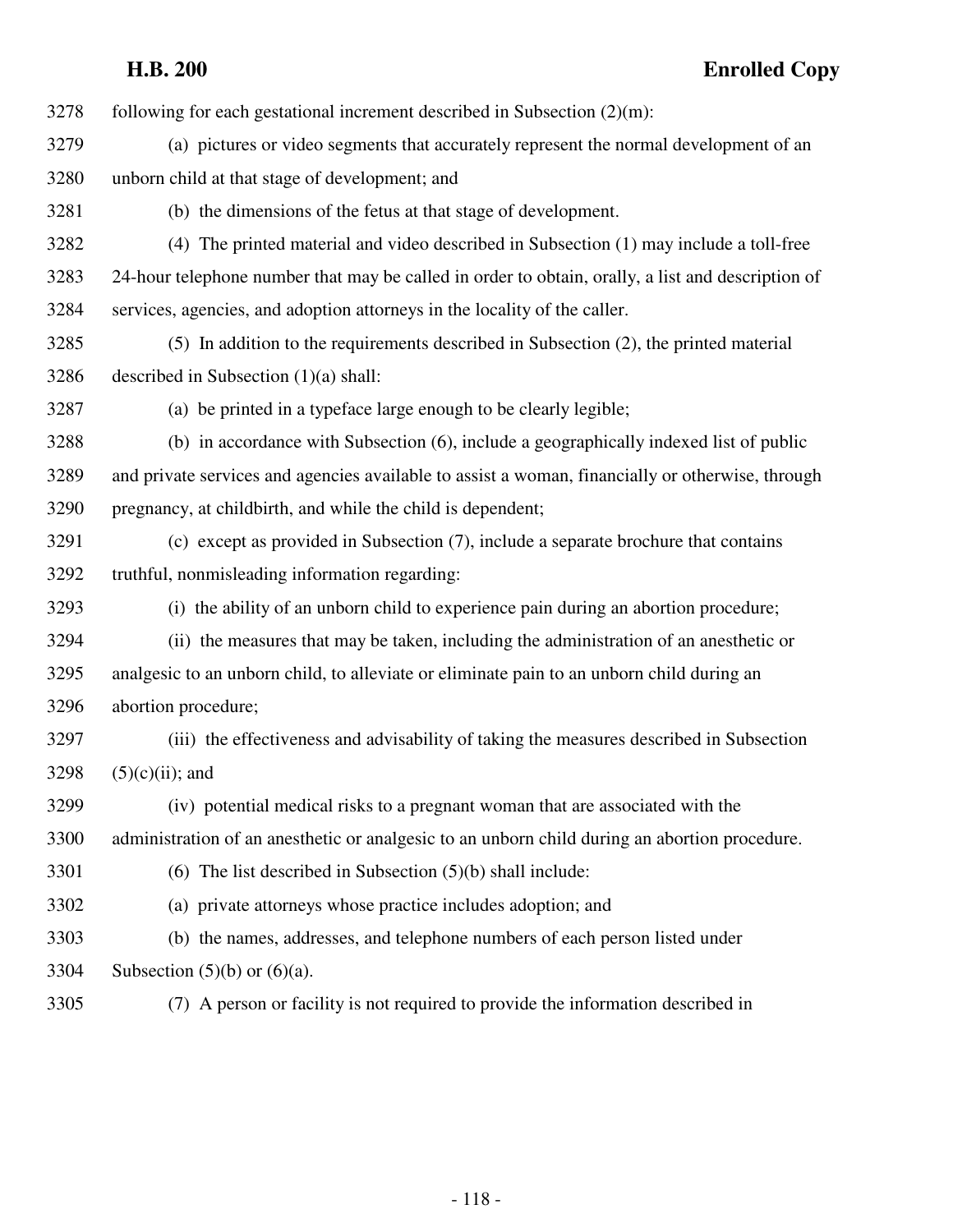| 3306 | Subsection $(5)(c)$ to a patient or potential patient, if the abortion is to be performed:         |
|------|----------------------------------------------------------------------------------------------------|
| 3307 | (a) on an unborn child who is less than 20 weeks gestational age at the time of the                |
| 3308 | abortion; or                                                                                       |
| 3309 | (b) on an unborn child who is at least 20 weeks gestational age at the time of the                 |
| 3310 | abortion, if:                                                                                      |
| 3311 | (i) the abortion is being performed for a reason described in Subsection                           |
| 3312 | 76-7-302 $(3)(b)(i)$ ; and                                                                         |
| 3313 | (ii) due to a serious medical emergency, time does not permit compliance with the                  |
| 3314 | requirement to provide the information described in Subsection $(5)(c)$ .                          |
| 3315 | (8) In addition to the requirements described in Subsection (2), the video described in            |
| 3316 | Subsection $(1)(b)$ shall:                                                                         |
| 3317 | (a) make reference to the list described in Subsection $(5)(b)$ ; and                              |
| 3318 | (b) show an ultrasound of the heartbeat of an unborn child at:                                     |
| 3319 | (i) four weeks from conception;                                                                    |
| 3320 | (ii) six to eight weeks from conception; and                                                       |
| 3321 | (iii) each month after $[ten]$ 10 weeks gestational age, up to 14 weeks gestational age.           |
| 3322 | Section 66. Section 76-8-109 is amended to read:                                                   |
| 3323 | 76-8-109. Failure to disclose conflict of interest.                                                |
| 3324 | (1) As used in this section:                                                                       |
| 3325 | (a) "Conflict of interest" means an action that is taken by a regulated officeholder that          |
| 3326 | the officeholder reasonably believes may cause direct financial benefit or detriment to the        |
| 3327 | officeholder, a member of the officeholder's immediate family, or an entity that the officeholder  |
| 3328 | is required to disclose under the provisions of this section, and that benefit or detriment is     |
| 3329 | distinguishable from the effects of that action on the public or on the officeholder's profession, |
| 3330 | occupation, or association generally.                                                              |
| 3331 | (b) "Entity" means a corporation, a partnership, a limited liability company, a limited            |
|      |                                                                                                    |

3332 partnership, a sole proprietorship, an association, a cooperative, a trust, an organization, a joint 3333 venture, a governmental entity, an unincorporated organization, or any other legal entity,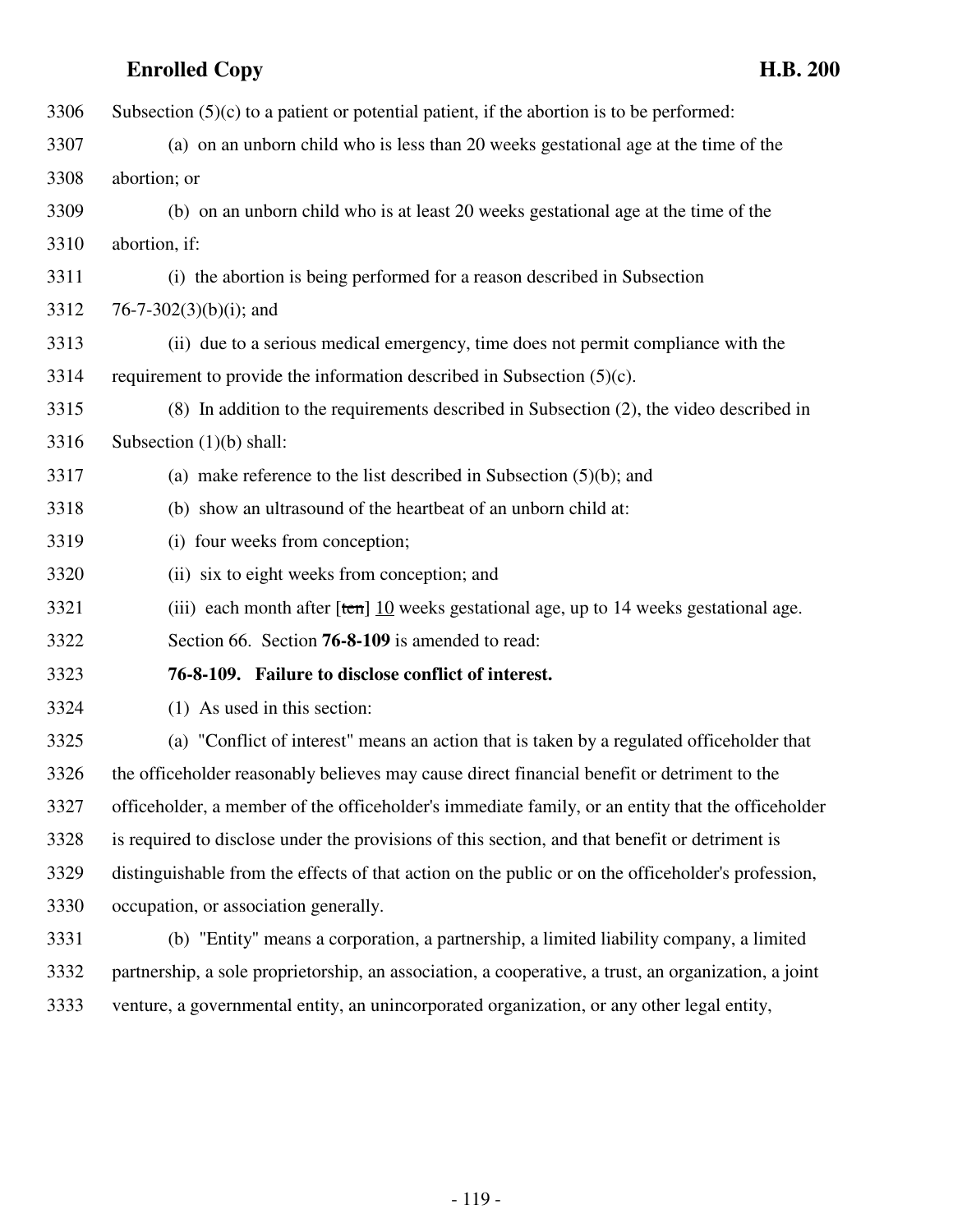3334 whether established primarily for the purpose of gain or economic profit or not.

3335 (c) "Filer" means the individual filing a financial declaration under this section.

3336 (d) "Immediate family" means the regulated officeholder's spouse and children living 3337 in the officeholder's immediate household.

3338 (e) "Income" means earnings, compensation, or any other payment made to an 3339 individual for gain, regardless of source, whether denominated as wages, salary, commission, 3340 pay, bonus, severance pay, incentive pay, contract payment, interest, per diem, expenses, 3341 reimbursement, dividends, or otherwise.

3342 (f) "Regulated officeholder" means an individual that is required to file a financial 3343 disclosure under the provisions and requirements of this section.

3344 (g) "State constitutional officer" means the governor, the lieutenant governor, the state 3345 auditor, the state treasurer, or the attorney general.

3346 (2) (a) Before or during the execution of any order, settlement, declaration, contract, or 3347 any other official act of office in which a state constitutional officer has actual knowledge that 3348 the officer has a conflict of interest which is not stated on the financial disclosure form required 3349 under Subsection (4), the officer shall publicly declare that the officer may have a conflict of 3350 interest and what that conflict of interest is.

3351 (b) Before or during any vote on legislation or any legislative matter in which a 3352 legislator has actual knowledge that the legislator has a conflict of interest which is not stated 3353 on the  $[\theta]$  financial disclosure form required under Subsection (4), the legislator shall orally 3354 declare to the committee or body before which the matter is pending that the legislator may 3355 have a conflict of interest and what that conflict is.

3356 (c) Before or during any vote on any rule, resolution, order, or any other board matter 3357 in which a member of the State Board of Education has actual knowledge that the member has 3358 a conflict of interest which is not stated on the financial disclosure form required under 3359 Subsection (4), the member shall orally declare to the board that the member may have a 3360 conflict of interest and what that conflict of interest is.

3361 (3) Any public declaration of a conflict of interest that is made under Subsection (2)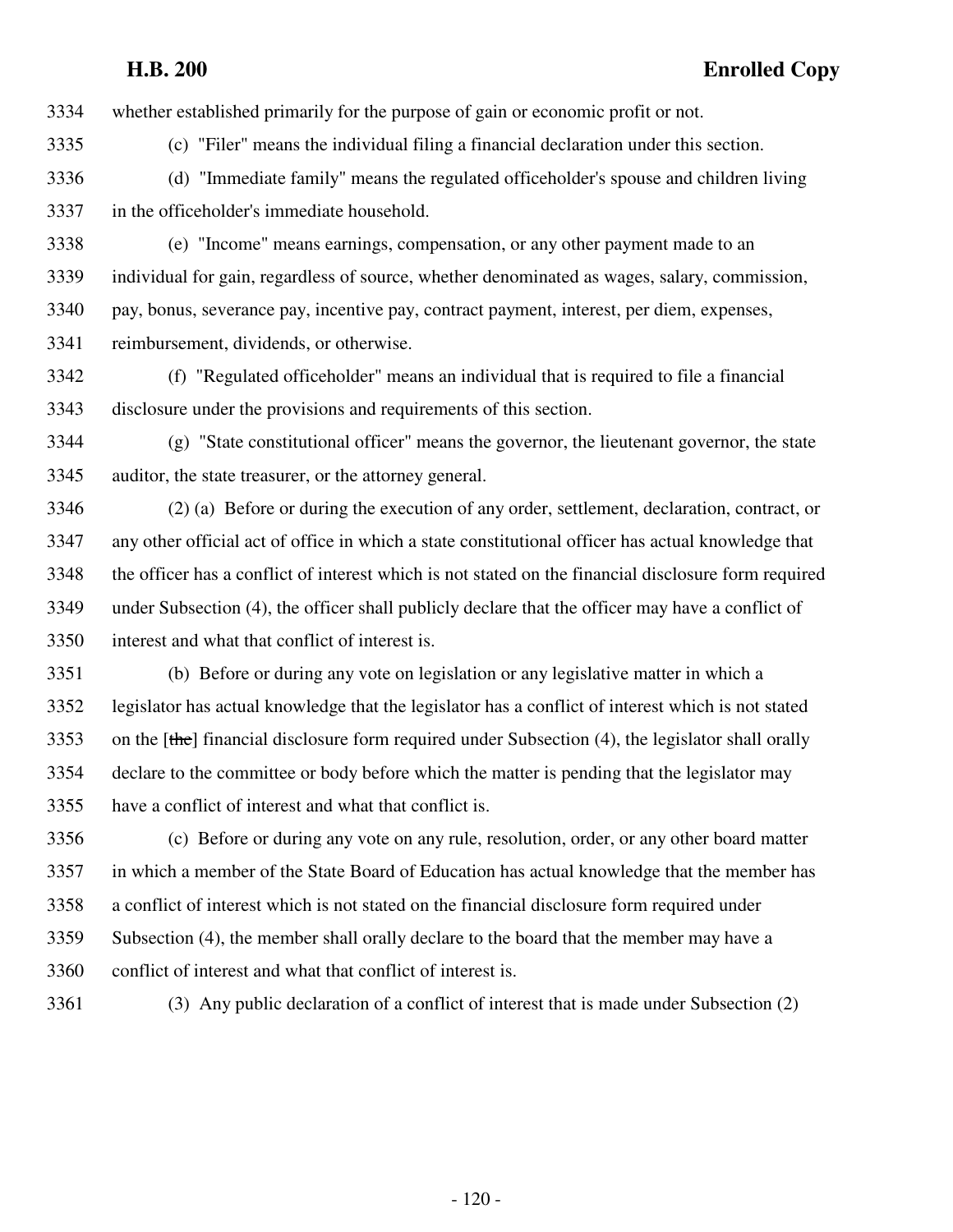| 3362 | shall be noted:                                                                            |
|------|--------------------------------------------------------------------------------------------|
| 3363 | (a) on the official record of the action taken, for a state constitutional officer;        |
| 3364 | (b) in the minutes of the committee meeting or in the Senate or House Journal, as          |
| 3365 | applicable, for a legislator; or                                                           |
| 3366 | (c) in the minutes of the meeting or on the official record of the action taken, for a     |
| 3367 | member of the State Board of Education.                                                    |
| 3368 | (4) (a) The following individuals shall file a financial disclosure form:                  |
| 3369 | (i) a state constitutional officer, to be due on the tenth day of January of each year, or |
| 3370 | the following business day if the due date falls on a weekend or holiday;                  |
| 3371 | (ii) a legislator, at the following times:                                                 |
| 3372 | (A) on the first day of each general session of the Legislature; and                       |
| 3373 | (B) each time the legislator changes employment;                                           |
| 3374 | (iii) a member of the State Board of Education, at the following times:                    |
| 3375 | (A) on the tenth day of January of each year, or the following business day if the due     |
| 3376 | date falls on a weekend or holiday; and                                                    |
| 3377 | (B) each time the member changes employment.                                               |
| 3378 | (b) The financial disclosure form shall include:                                           |
| 3379 | (i) the filer's name;                                                                      |
| 3380 | (ii) the name and address of the filer's primary employer;                                 |
| 3381 | (iii) a brief description of the filer's employment, including the filer's occupation and, |
| 3382 | as applicable, job title;                                                                  |
| 3383 | (iv) for each entity in which the filer is an owner or an officer:                         |
| 3384 | (A) the name of the entity;                                                                |
| 3385 | (B) a brief description of the type of business or activity conducted by the entity; and   |
| 3386 | (C) the filer's position in the entity;                                                    |
| 3387 | (v) for each entity that has paid $$5,000$ or more in income to the filer within the       |
| 3388 | one-year period ending immediately before the date of the disclosure form:                 |
| 3389 | (A) the name of the entity; and                                                            |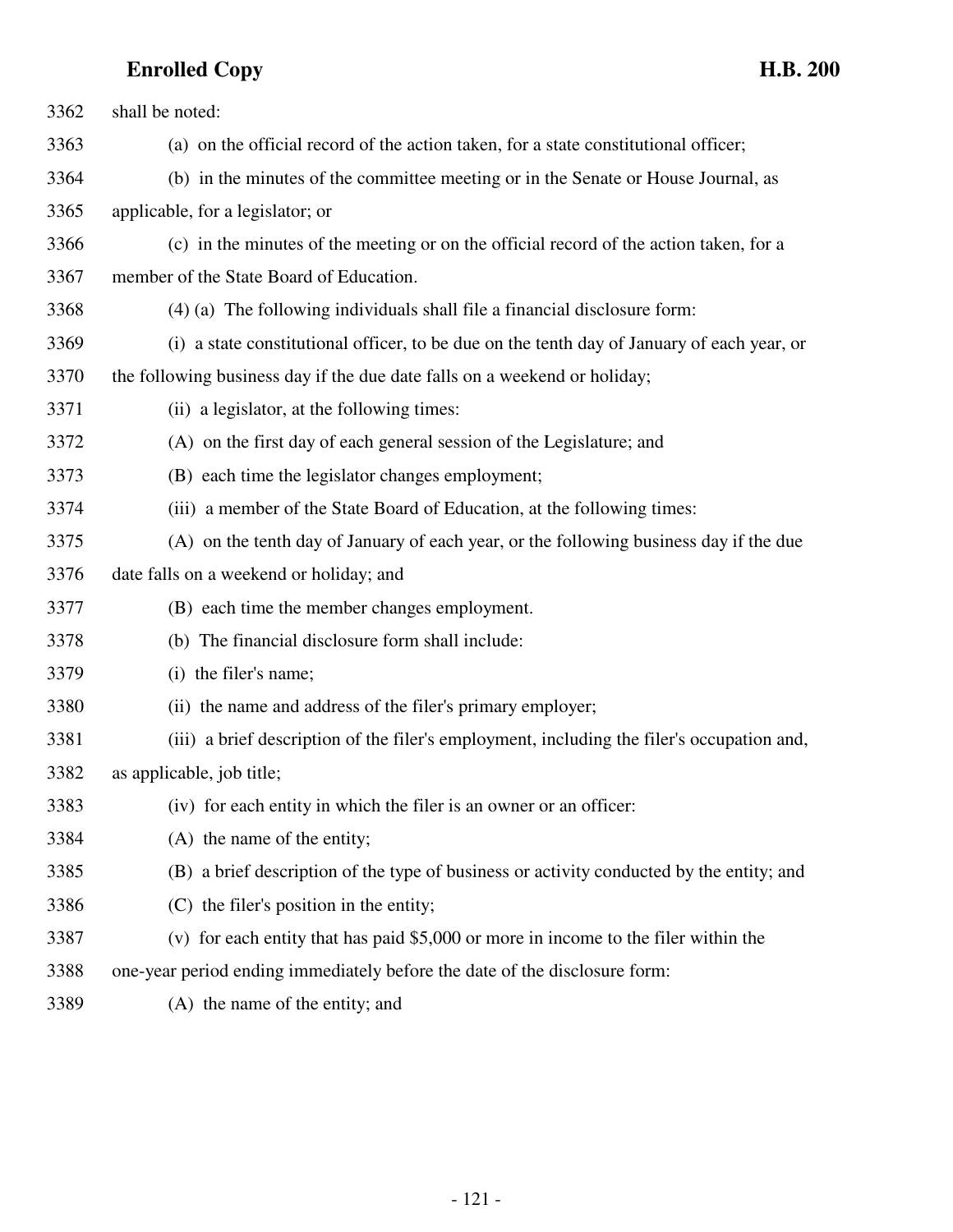| 3390 | (B) a brief description of the type of business $[\sigma f]$ or activity conducted by the entity;     |
|------|-------------------------------------------------------------------------------------------------------|
| 3391 | (vi) for each entity in which the filer holds any stocks or bonds having a fair market                |
| 3392 | value of \$5,000 or more as of the date of the disclosure form, but excluding funds that are          |
| 3393 | managed by a third party, including blind trusts, managed investment accounts, and mutual             |
| 3394 | funds:                                                                                                |
| 3395 | (A) the name of the entity; and                                                                       |
| 3396 | (B) a brief description of the type of business or activity conducted by the entity;                  |
| 3397 | (vii) for each entity not listed in Subsections $(4)(b)(iv)$ through $(4)(b)(vi)$ , in which the      |
| 3398 | filer serves on the board of directors or in any other type of formal advisory capacity:              |
| 3399 | (A) the name of the entity or organization;                                                           |
| 3400 | (B) a brief description of the type of business or activity conducted by the entity; and              |
| 3401 | (C) the type of advisory position held by the filer;                                                  |
| 3402 | (viii) at the option of the filer, any real property in which the filer holds an ownership            |
| 3403 | or other financial interest that the filer believes may constitute a conflict of interest, including: |
| 3404 | (A) a description of the real property; and                                                           |
| 3405 | (B) a description of the type of interest held by the filer in the property;                          |
| 3406 | (ix) the name of the filer's spouse and any other adult residing in the filer's household             |
| 3407 | that is not related by blood or marriage, as applicable;                                              |
| 3408 | (x) a brief description of the employment and occupation of the filer's spouse and any                |
| 3409 | other adult residing in the filer's household that is not related by blood or marriage, as            |
| 3410 | applicable;                                                                                           |
| 3411 | (xi) at the option of the filer, a description of any other matter or interest that the filer         |
| 3412 | believes may constitute a conflict of interest;                                                       |
| 3413 | (xii) the date the form was completed;                                                                |
| 3414 | (xiii) a statement that the filer believes that the form is true and accurate to the best of          |
| 3415 | the filer's knowledge; and                                                                            |
| 3416 | (xiv) the signature of the filer.                                                                     |
| 3417 | (c) (i) The financial disclosure shall be filed with:                                                 |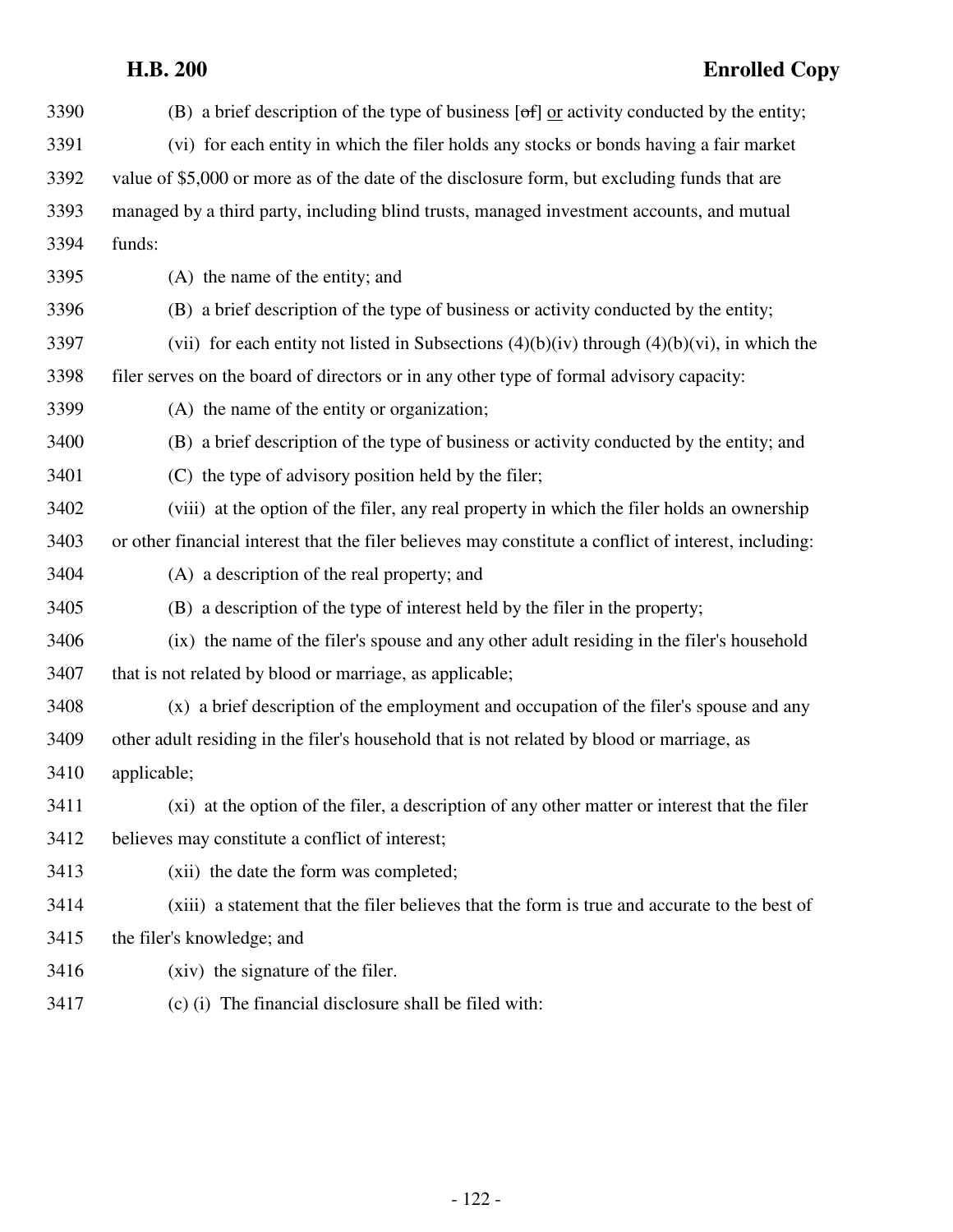3418 (A) the secretary of the Senate, for a legislator that is a senator; 3419 (B) the chief clerk of the House of Representatives, for a legislator that is a 3420 representative; or 3421 (C) the lieutenant governor, for all other regulated officeholders. 3422 (ii) The lieutenant governor, the secretary of the Senate, and the chief clerk of the 3423 House of Representatives shall ensure that blank financial disclosure forms are available on the 3424 Internet and at their offices. 3425 (d) Financial disclosure forms that are filed under the procedures and requirements of 3426 this section shall be made available to the public: 3427 (i) on the Internet; and 3428 (ii) at the office where the form was filed. 3429 (e) This section's requirement to disclose a conflict of interest does not prohibit a 3430 regulated officeholder from voting or acting on any matter. 3431 (5) A regulated officeholder who violates the requirements of Subsection (2) is guilty 3432 of a class B misdemeanor. 3433 Section 67. Section **76-9-702** is amended to read: 3434 **76-9-702. Lewdness.** 3435 (1) A person is guilty of lewdness if the person under circumstances not amounting to 3436 rape, object rape, forcible sodomy, forcible sexual abuse, aggravated sexual assault, or an 3437 attempt to commit any of these offenses, performs any of the following acts in a public place or 3438 under circumstances which the person should know will likely cause affront or alarm to, on, or 3439 in the presence of another who is 14 years of age or older: 3440 (a) an act of sexual intercourse or sodomy; 3441 (b) exposes his or her genitals, the female breast below the top of the areola, the 3442 buttocks, the anus, or the pubic area; 3443 (c) masturbates; or 3444 (d) any other act of lewdness. 3445 (2) (a) A person convicted the first or second time of a violation of Subsection (1) is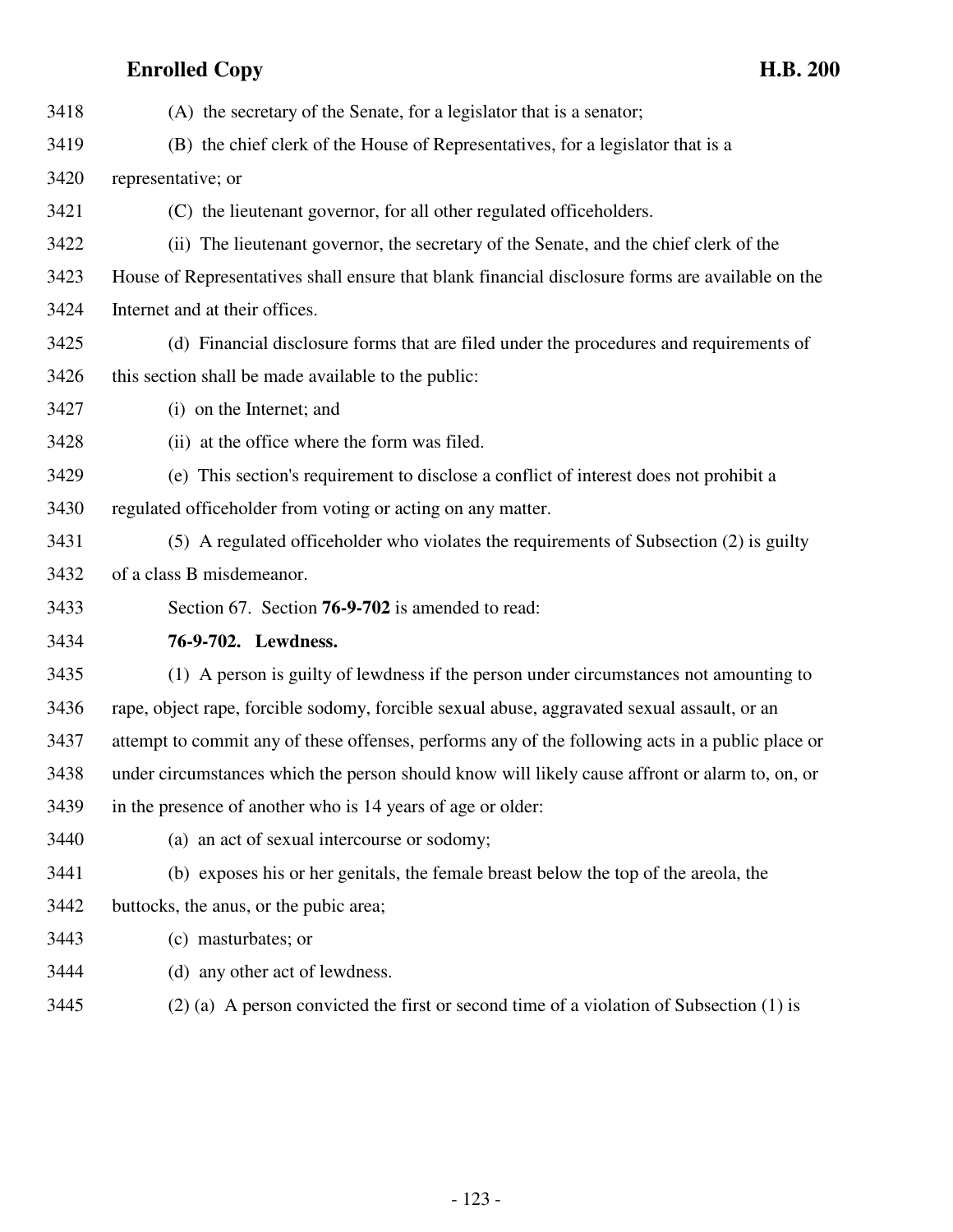**H.B. 200 Enrolled Copy** 3446 guilty of a class B misdemeanor, except under Subsection (2)(b). 3447 (b) A person convicted of a violation of Subsection (1) is guilty of a third degree felony 3448 if at the time of the violation: 3449 (i) the person is a sex offender as defined in Section 77-27-21.7; 3450 (ii) the person has been previously convicted two or more times of violating Subsection 3451 (1); or 3452 (iii) the person has previously been convicted of a violation of Subsection (1) and has 3453 also previously been convicted of a violation of Section 76-9-702.5. 3454 (c) (i) For purposes of this Subsection (2) and Subsection  $[77-27-21.5(1)(n)]$ 3455 77-41-102(16), a plea of guilty or nolo contendere to a charge under this section that is held in 3456 abeyance under Title 77, Chapter 2a, Pleas in Abeyance, is the equivalent of a conviction.  $3457$  (ii) This Subsection (2)(c) also applies if the charge under this Subsection (2) has been 3458 subsequently reduced or dismissed in accordance with the plea in abeyance agreement. 3459 (3) A woman's breast feeding, including breast feeding in any location where the 3460 woman otherwise may rightfully be, does not under any circumstance constitute a lewd act,

3461 irrespective of whether or not the breast is covered during or incidental to feeding.

3462 Section 68. Section **76-9-702.1** is amended to read:

### 3463 **76-9-702.1. Sexual battery.**

3464 (1) A person is guilty of sexual battery if the person, under circumstances not 3465 amounting to an offense under Subsection (2), intentionally touches, whether or not through 3466 clothing, the anus, buttocks, or any part of the genitals of another person, or the breast of a 3467 female person, and the actor's conduct is under circumstances the actor knows or should know 3468 will likely cause affront or alarm to the person touched.

- 3469 (2) Offenses referred to in Subsection (1) are:
- 3470 (a) rape, Section 76-5-402;
- 3471 (b) rape of a child, Section 76-5-402.1;
- 3472 (c) object rape, Section 76-5-402.2;
- 3473 (d) object rape of a child, Section 76-5-402.3;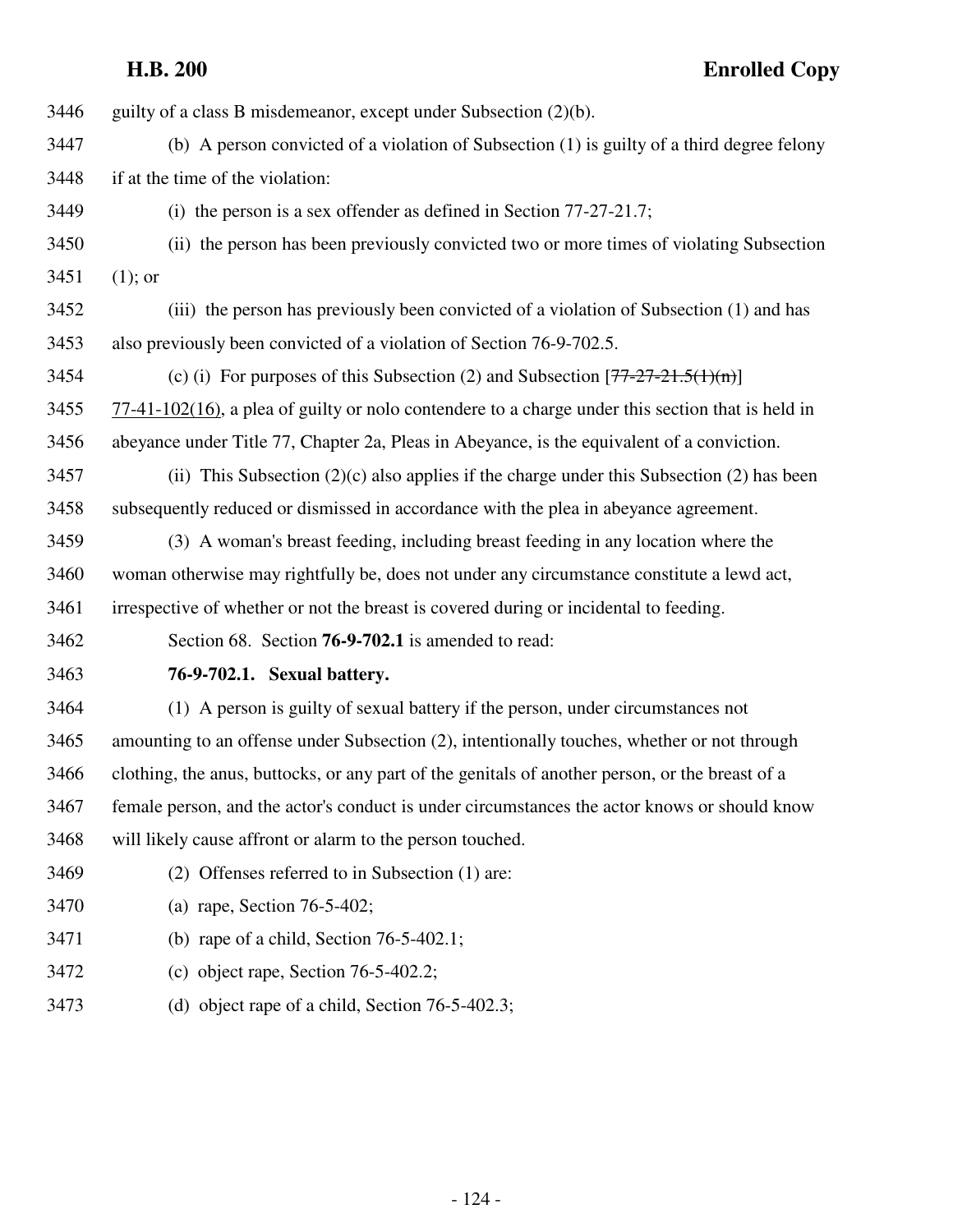| 3474 | (e) forcible sodomy, Subsection $76-5-403(2)$ ;                                                  |
|------|--------------------------------------------------------------------------------------------------|
| 3475 | (f) sodomy on a child, Section $76-5-403.1$ ;                                                    |
| 3476 | $(g)$ forcible sexual abuse, Section 76-5-404;                                                   |
| 3477 | (h) sexual abuse of a child, Subsection $76-5-404.1(2)$ ;                                        |
| 3478 | aggravated sexual abuse of a child, Subsection 76-5-404.1(4);<br>(i)                             |
| 3479 | aggravated sexual assault, Section 76-5-405; and<br>(i)                                          |
| 3480 | (k) an attempt to commit any offense under this Subsection (2).                                  |
| 3481 | (3) Sexual battery is a class A misdemeanor.                                                     |
| 3482 | (4) For purposes of Subsection $[77-27-21.5(1)(n)]$ 77-41-102(16) only, a plea of guilty         |
| 3483 | or nolo contendere to a charge under this section that is held in abeyance under Title 77,       |
| 3484 | Chapter 2a, Pleas in Abeyance, is the equivalent of a conviction. This Subsection (4) also       |
| 3485 | applies if the charge under this section has been subsequently reduced or dismissed in           |
| 3486 | accordance with the plea in abeyance agreement.                                                  |
| 3487 | Section 69. Section 76-9-702.5 is amended to read:                                               |
|      |                                                                                                  |
| 3488 | 76-9-702.5. Lewdness involving a child.                                                          |
| 3489 | (1) A person is guilty of lewdness involving a child if the person under circumstances           |
| 3490 | not amounting to rape of a child, object rape of a child, sodomy upon a child, sexual abuse of a |
| 3491 | child, aggravated sexual abuse of a child, or an attempt to commit any of those offenses,        |
| 3492 | intentionally or knowingly does any of the following to, or in the presence of, a child who is   |
| 3493 | under 14 years of age:                                                                           |
| 3494 | (a) performs an act of sexual intercourse or sodomy;                                             |
| 3495 | (b) exposes his or her genitals, the female breast below the top of the areola, the              |
| 3496 | buttocks, the anus, or the pubic area:                                                           |
| 3497 | (i) in a public place; or                                                                        |
| 3498 | (ii) in a private place:                                                                         |
| 3499 | (A) under circumstances the person should know will likely cause affront or alarm; or            |
| 3500 | (B) with the intent to arouse or gratify the sexual desire of the actor or the child;            |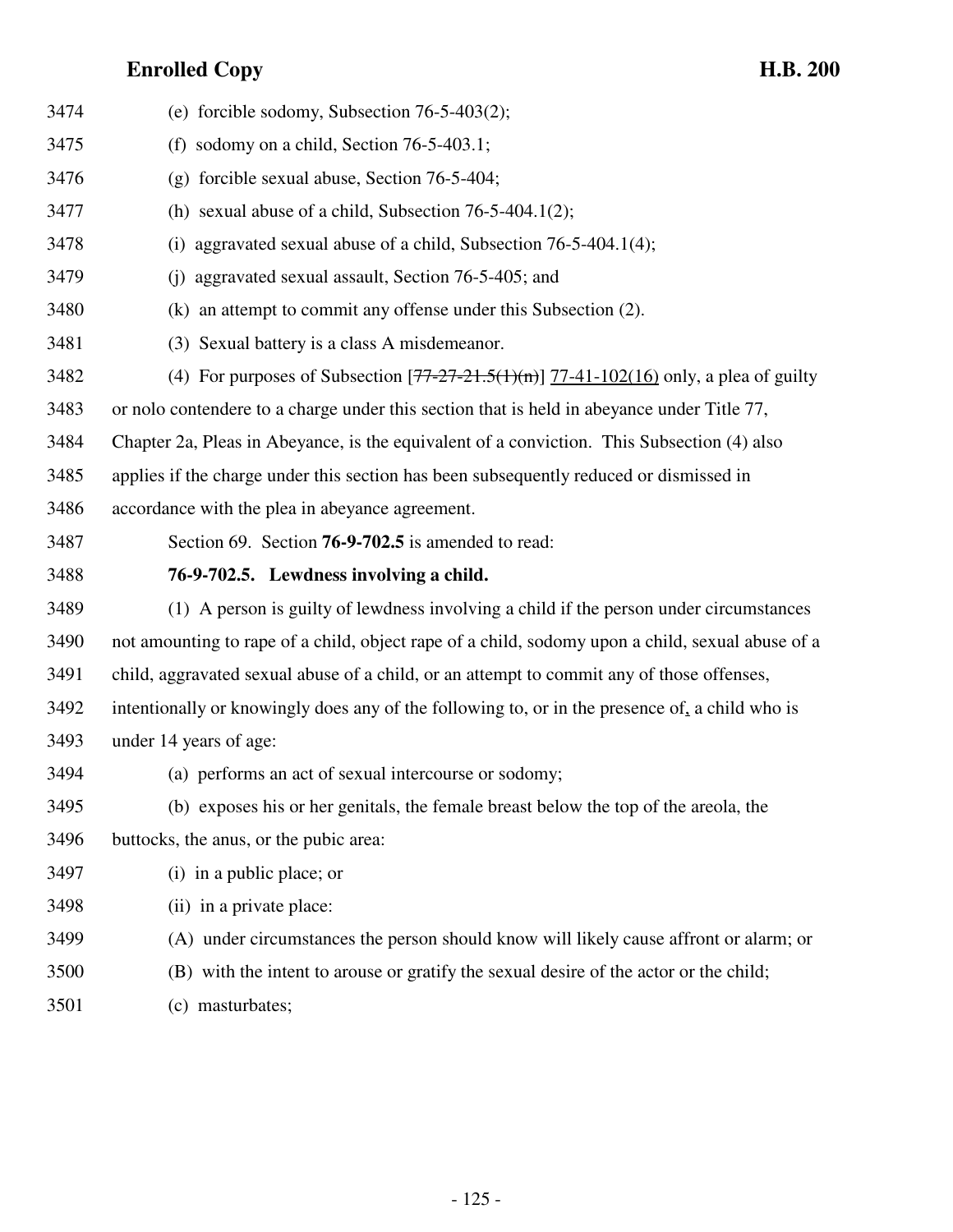| 3502 | (d) under circumstances not amounting to sexual exploitation of a child under Section                |
|------|------------------------------------------------------------------------------------------------------|
| 3503 | 76-5b-201, causes a child under the age of 14 years to expose his or her genitals, anus, or          |
| 3504 | breast, if female, to the actor, with the intent to arouse or gratify the sexual desire of the actor |
| 3505 | or the child; or                                                                                     |
| 3506 | (e) performs any other act of lewdness.                                                              |
| 3507 | (2) (a) Lewdness involving a child is a class A misdemeanor, except under Subsection                 |
| 3508 | (2)(b).                                                                                              |
| 3509 | (b) Lewdness involving a child is a third degree felony if at the time of the violation:             |
| 3510 | (i) the person is a sex offender as defined in Section $77-27-21.7$ ; or                             |
| 3511 | (ii) the person has previously been convicted of a violation of this section.                        |
| 3512 | Section 70. Section <b>76-9-1008</b> is amended to read:                                             |
| 3513 | 76-9-1008. Proof of immigration status required to receive public benefits.                          |
| 3514 | (1) (a) An agency that provides state or local public benefits as defined in 8 U.S.C. Sec.           |
| 3515 | 1621 shall comply with Section [636-11-104] 636-12-402 and shall also comply with this               |
|      |                                                                                                      |
| 3516 | section, except:                                                                                     |
| 3517 | (i) as provided in Subsection $[636-11-104(4)]$ 63G-12-402(3)(g) or (k); or                          |
| 3518 | (ii) when compliance is exempted by federal law or when compliance could reasonably                  |
| 3519 | be expected to be grounds for the federal government to withhold federal Medicaid funding.           |
| 3520 | (b) The agency shall verify a person's lawful presence in the United States by requiring             |
| 3521 | that the applicant under this section sign a certificate under penalty of perjury, stating that the  |
| 3522 | applicant:                                                                                           |
| 3523 | (i) is a United States citizen; or                                                                   |
| 3524 | (ii) is a qualified alien as defined by 8 U.S.C. Sec. 1641.                                          |
| 3525 | (c) The certificate under Subsection (1)(b) shall include a statement advising the signer            |
| 3526 | that providing false information subjects the signer to penalties for perjury.                       |
| 3527 | (d) The signature under this Subsection (1) may be executed in person or                             |
| 3528 | electronically.                                                                                      |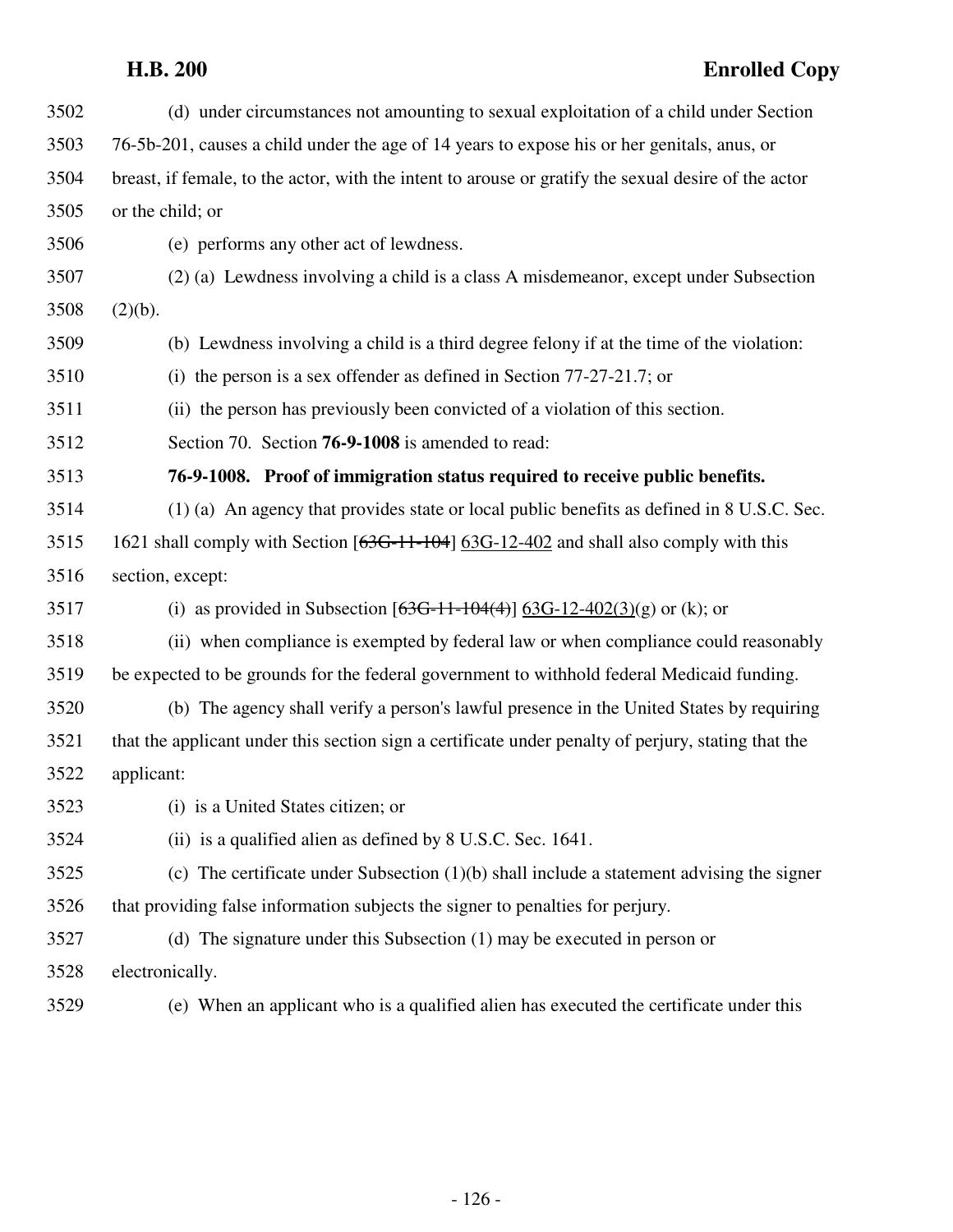3530 section, the applicant's eligibility for benefits shall be verified by the agency through the federal 3531 SAVE program or an equivalent program designated by the United States Department of 3532 Homeland Security.

3533 (2) Any person who knowingly and willfully makes a false, fictitious, or fraudulent 3534 statement of representation in a certificate executed under this section is guilty of public 3535 assistance fraud under Section 76-8-1205.

3536 (3) If the certificate constitutes a false claim of United States citizenship under 18 3537 U.S.C. Sec. 911, the agency requiring the certificate shall file a complaint with the United 3538 States Attorney for the applicable federal judicial district based upon the venue in which the 3539 certificate was executed.

3540 (4) Agencies may, with the concurrence of the Utah Attorney General, adopt variations 3541 to the requirements of the provisions of this section that provide for adjudication of unique 3542 individual circumstances where the verification procedures in this section would impose 3543 unusual hardship on a legal resident of this state.

3544 (5) If an agency under Subsection (1) receives verification that a person making an 3545 application for any benefit, service, or license is not a qualified alien, the agency shall provide 3546 the information to the local law enforcement agency for enforcement of Section 76-8-1205 3547 unless prohibited by federal mandate.

3548 Section 71. Section **76-10-104.1** is amended to read:

### 3549 **76-10-104.1. Providing tobacco paraphernalia to minors -- Penalties.**

3550 (1) For purposes of this section:

3551 (a) "Provides":

3552 (i) includes selling, giving, furnishing, sending, or causing to be sent; and

3553 (ii) does not include the acts of the United States Postal Service or other common 3554 carrier when engaged in the business of transporting and delivering packages for others or the 3555 acts of a person, whether compensated or not, who transports or delivers a package for another 3556 person without any reason to know of the package's content.

3557 (b) "Tobacco paraphernalia":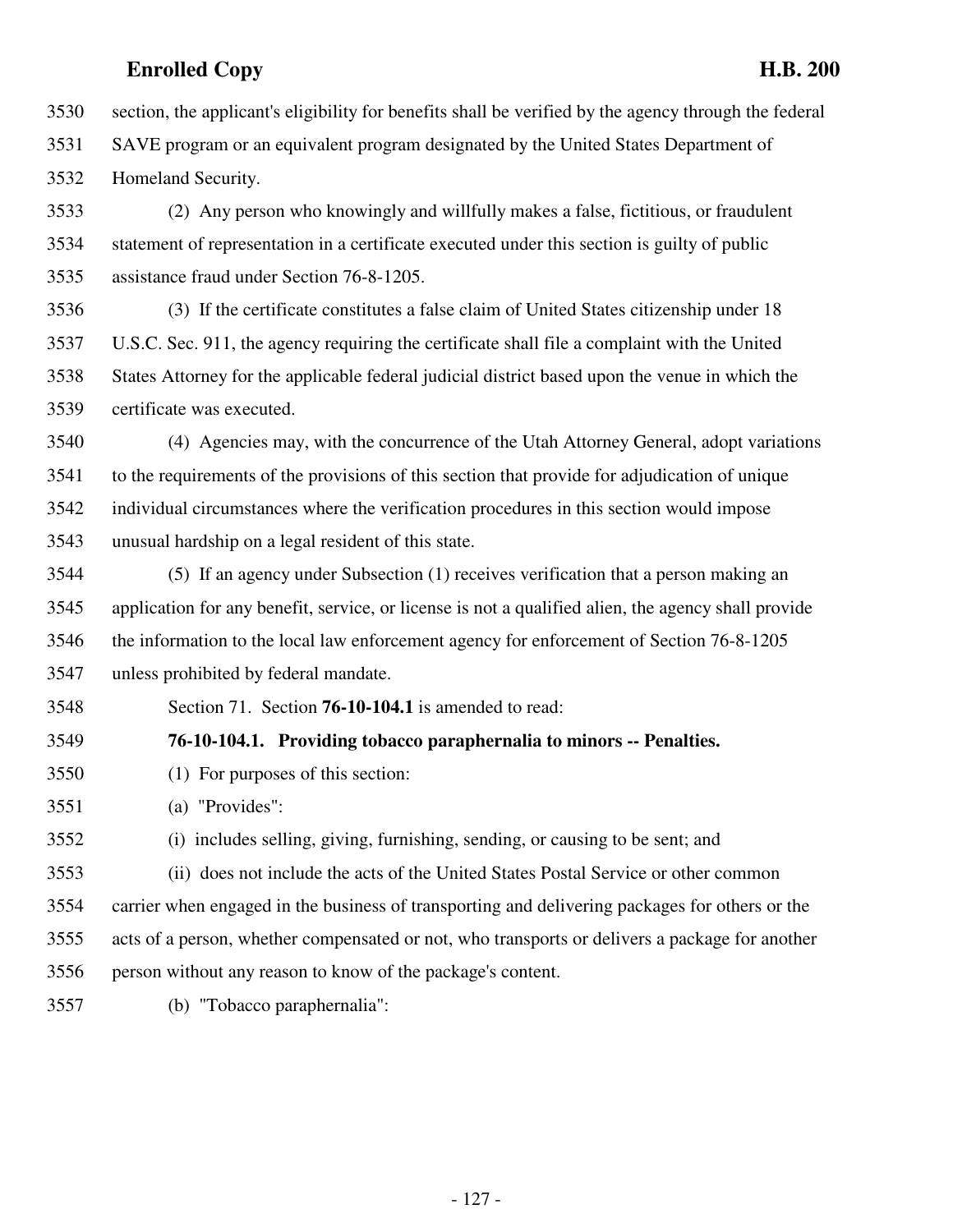| 3558 | (i) means any equipment, product, or material of any kind which is used, intended for          |
|------|------------------------------------------------------------------------------------------------|
| 3559 | use, or designed for use to package, repackage, store, contain, conceal, ingest, inhale, or    |
| 3560 | otherwise introduce a cigar, cigarette, or tobacco in any form into the human body, including: |
| 3561 | (A) metal, wooden, acrylic, glass, stone, plastic, or ceramic pipes with or without            |
| 3562 | screens, permanent screens, hashish heads, or punctured metal bowls;                           |
| 3563 | (B) water pipes;                                                                               |
| 3564 | (C) carburetion tubes and devices;                                                             |
| 3565 | (D) smoking and carburetion masks;                                                             |
| 3566 | (E) roach clips: meaning objects used to hold burning material, such as a cigarette, that      |
| 3567 | has become too small or too short to be held in the hand;                                      |
| 3568 | (F) chamber pipes;                                                                             |
| 3569 | (G) carburetor pipes;                                                                          |
| 3570 | (H) electric pipes;                                                                            |
| 3571 | (I) air-driven pipes;                                                                          |
| 3572 | chillums;<br>(J)                                                                               |
| 3573 | $(K)$ bongs; and                                                                               |
| 3574 | (L) ice pipes or chillers; and                                                                 |
| 3575 | (ii) does not include matches or lighters.                                                     |
| 3576 | $(2)$ (a) It is unlawful for a person to [; ] knowingly, intentionally, recklessly, or with    |
| 3577 | criminal negligence provide any tobacco paraphernalia to any person under 19 years of age.     |
| 3578 | (b) A person who violates this section is guilty of a class C misdemeanor on the first         |
| 3579 | offense and a class B misdemeanor on subsequent offenses.                                      |
| 3580 | Section 72. Section 76-10-501 is amended to read:                                              |
| 3581 | 76-10-501. Definitions.                                                                        |
| 3582 | As used in this part:                                                                          |
| 3583 | $(1)$ (a) "Antique firearm" means:                                                             |
| 3584 | (i) any firearm, including any firearm with a matchlock, flintlock, percussion cap, or         |
| 3585 | similar type of ignition system, manufactured in or before 1898; or                            |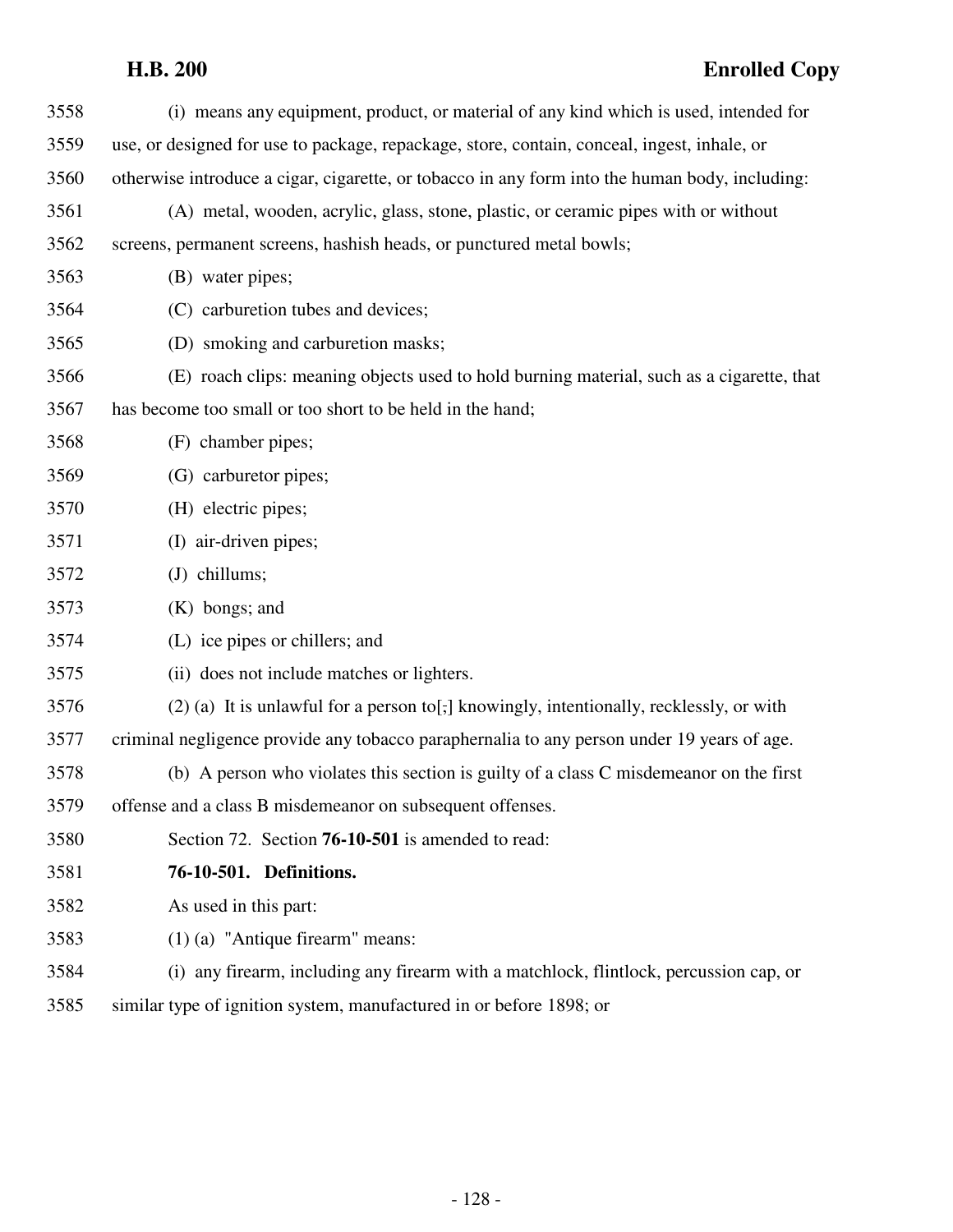| 3586 | (ii) a firearm that is a replica of any firearm described in this Subsection $(1)(a)$ , if the |
|------|------------------------------------------------------------------------------------------------|
| 3587 | replica:                                                                                       |
| 3588 | (A) is not designed or redesigned for using rimfire or conventional centerfire fixed           |
| 3589 | ammunition; or                                                                                 |
| 3590 | (B) uses rimfire or centerfire fixed ammunition which is:                                      |
| 3591 | (I) no longer manufactured in the United States; and                                           |
| 3592 | (II) is not readily available in ordinary channels of commercial trade; or                     |
| 3593 | (iii) (A) that is a muzzle loading rifle, shotgun, or pistol; and                              |
| 3594 | (B) is designed to use black powder, or a black powder substitute, and cannot use fixed        |
| 3595 | ammunition.                                                                                    |
| 3596 | (b) "Antique firearm" does not include:                                                        |
| 3597 | (i) a weapon that incorporates a firearm frame or receiver;                                    |
| 3598 | (ii) a firearm that is converted into a muzzle loading weapon; or                              |
| 3599 | (iii) a muzzle loading weapon that can be readily converted to fire fixed ammunition by        |
| 3600 | replacing the:                                                                                 |
| 3601 | $(A)$ barrel;                                                                                  |
| 3602 | $(B)$ bolt;                                                                                    |
| 3603 | (C) breechblock; or                                                                            |
| 3604 | (D) any combination of Subsection $(1)(b)(iii)(A)$ , $(B)$ , or $(C)$ .                        |
| 3605 |                                                                                                |
|      | (2) "Bureau" means the Bureau of Criminal Identification created in Section 53-10-201          |
| 3606 | within the Department of Public Safety.                                                        |
| 3607 | (3) (a) "Concealed dangerous weapon" means a dangerous weapon that is:                         |
| 3608 | (i) covered, hidden, or secreted in a manner that the public would not be aware of its         |
| 3609 | presence; and                                                                                  |
| 3610 | (ii) readily accessible for immediate use.                                                     |
| 3611 | (b) A dangerous weapon is not a concealed dangerous weapon if it is a firearm which is         |
| 3612 | unloaded and is securely encased.                                                              |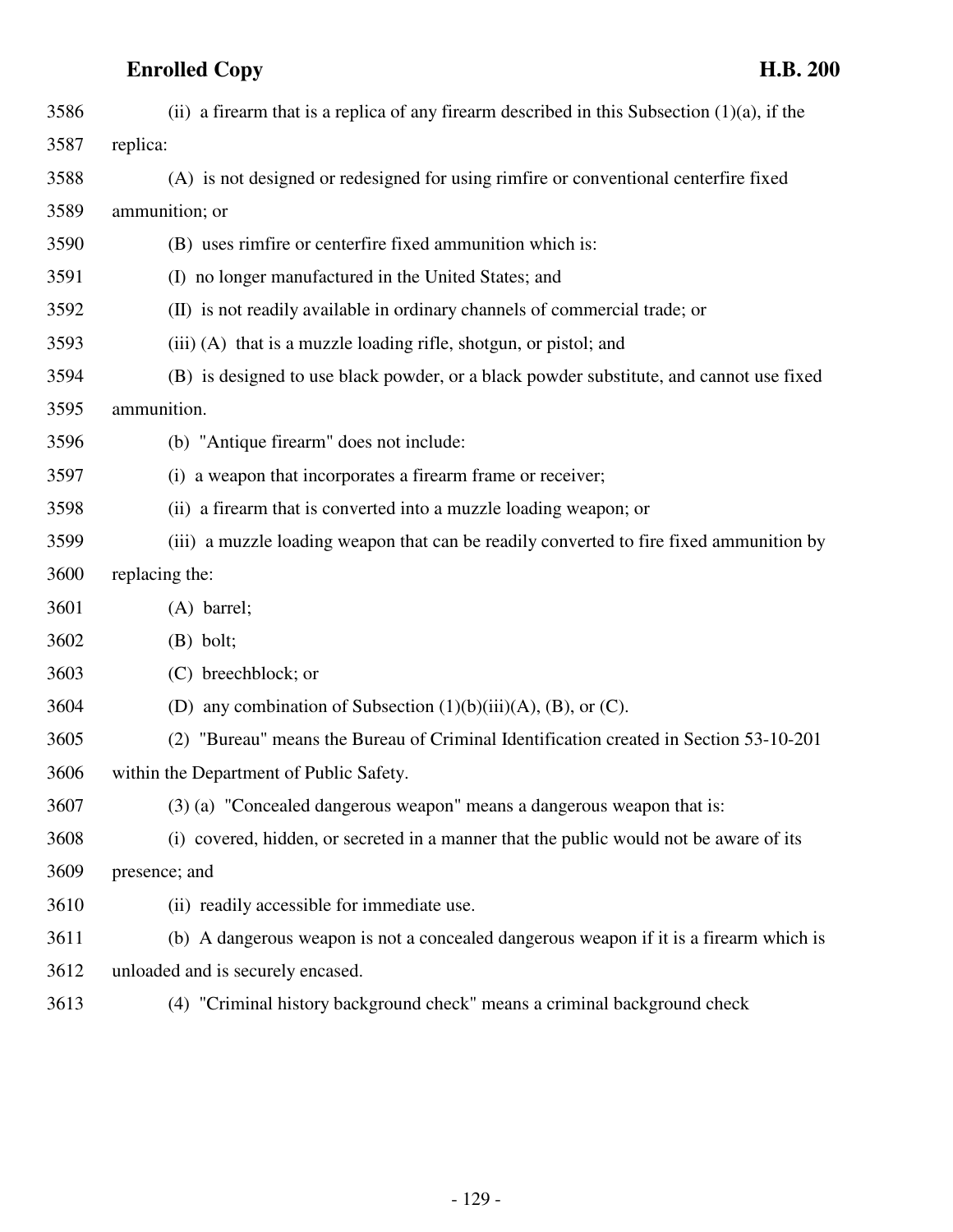| 3614 | conducted by a licensed firearms dealer on every purchaser of a handgun, except a Federal    |
|------|----------------------------------------------------------------------------------------------|
| 3615 | Firearms Licensee, through the bureau or the local law enforcement agency where the firearms |
| 3616 | dealer conducts business.                                                                    |
| 3617 | (5) "Curio or relic firearm" means a firearm that:                                           |
| 3618 | (a) is of special interest to a collector because of a quality that is not associated with   |
| 3619 | firearms intended for:                                                                       |
| 3620 | (i) sporting use;                                                                            |
| 3621 | (ii) use as an offensive weapon; or                                                          |
| 3622 | (iii) use as a defensive weapon;                                                             |
| 3623 | (b) (i) was manufactured at least 50 years before the current date; and                      |
| 3624 | (ii) is not a replica of a firearm described in Subsection $(5)(b)(i)$ ;                     |
| 3625 | (c) is certified by the curator of a municipal, state, or federal museum that exhibits       |
| 3626 | firearms to be a curio or relic of museum interest;                                          |
| 3627 | (d) derives a substantial part of its monetary value:                                        |
| 3628 | (i) from the fact that the firearm is:                                                       |
| 3629 | $(A)$ novel;                                                                                 |
| 3630 | $(B)$ rare; or                                                                               |
| 3631 | $(C)$ bizarre; or                                                                            |
| 3632 | (ii) because of the firearm's association with an historical:                                |
| 3633 | $(A)$ figure;                                                                                |
| 3634 | (B) period; or                                                                               |
| 3635 | $(C)$ event; and                                                                             |
| 3636 | (e) has been designated as a curio or relic firearm by the director of the United States     |
| 3637 | Treasury Department Bureau of Alcohol, Tobacco, and Firearms under 27 C.F.R. Sec. [178.11]   |
| 3638 | 478.11.                                                                                      |
| 3639 | (6) (a) "Dangerous weapon" means an item that in the manner of its use or intended use       |
| 3640 | is capable of causing death or serious bodily injury.                                        |
| 3641 | (b) The following factors shall be used in determining whether a knife, or another item,     |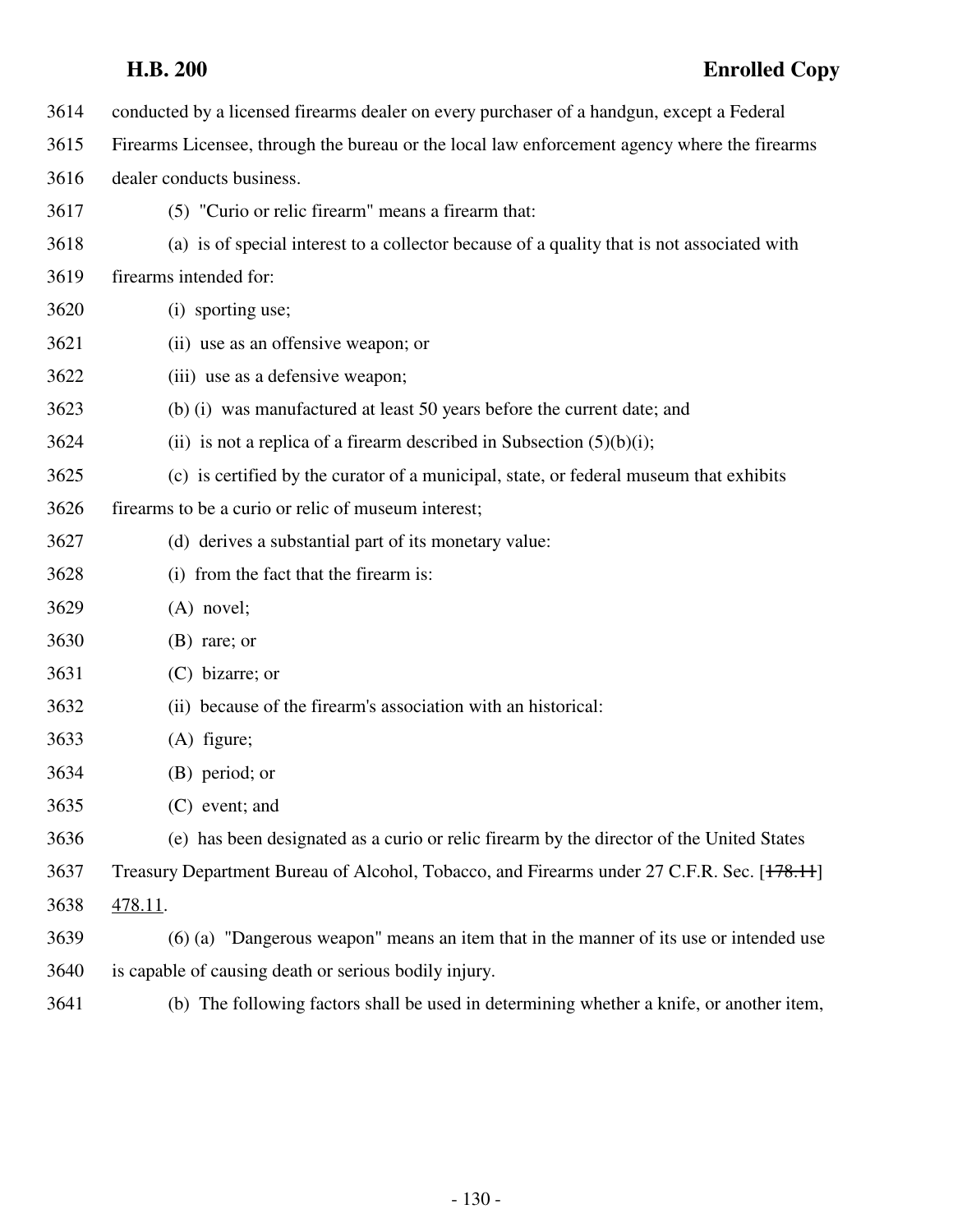3642 object, or thing not commonly known as a dangerous weapon is a dangerous weapon: 3643 (i) the character of the instrument, object, or thing; 3644 (ii) the character of the wound produced, if any; 3645 (iii) the manner in which the instrument, object, or thing was used; and 3646 (iv) the other lawful purposes for which the instrument, object, or thing may be used. 3647 (c) "Dangerous weapon" does not include an explosive, chemical, or incendiary device 3648 as defined by Section 76-10-306. 3649 (7) "Dealer" means a person who is: 3650 (a) licensed under 18 U.S.C. Sec. 923; and 3651 (b) engaged in the business of selling, leasing, or otherwise transferring a handgun, 3652 whether the person is a retail or wholesale dealer, pawnbroker, or otherwise. 3653 (8) "Enter" means intrusion of the entire body. 3654 (9) "Federal Firearms Licensee" means a person who: 3655 (a) holds a valid Federal Firearms License issued under 18 U.S.C. Sec. 923; and 3656 (b) is engaged in the activities authorized by the specific category of license held. 3657 (10) (a) "Firearm" means a pistol, revolver, shotgun, short barrel shotgun, rifle or short 3658 barrel rifle, or a device that could be used as a dangerous weapon from which is expelled a 3659 projectile by action of an explosive. 3660 (b) As used in Sections 76-10-526 and 76-10-527, "firearm" does not include an 3661 antique firearm. 3662 (11) "Firearms transaction record form" means a form created by the bureau to be 3663 completed by a person purchasing, selling, or transferring a handgun from a dealer in the state. 3664 (12) "Fully automatic weapon" means a firearm which fires, is designed to fire, or can 3665 be readily restored to fire, automatically more than one shot without manual reloading by a 3666 single function of the trigger. 3667 (13) (a) "Handgun" means a pistol, revolver, or other firearm of any description, loaded 3668 or unloaded, from which a shot, bullet, or other missile can be discharged, the length of which, 3669 not including any revolving, detachable, or magazine breech, does not exceed 12 inches.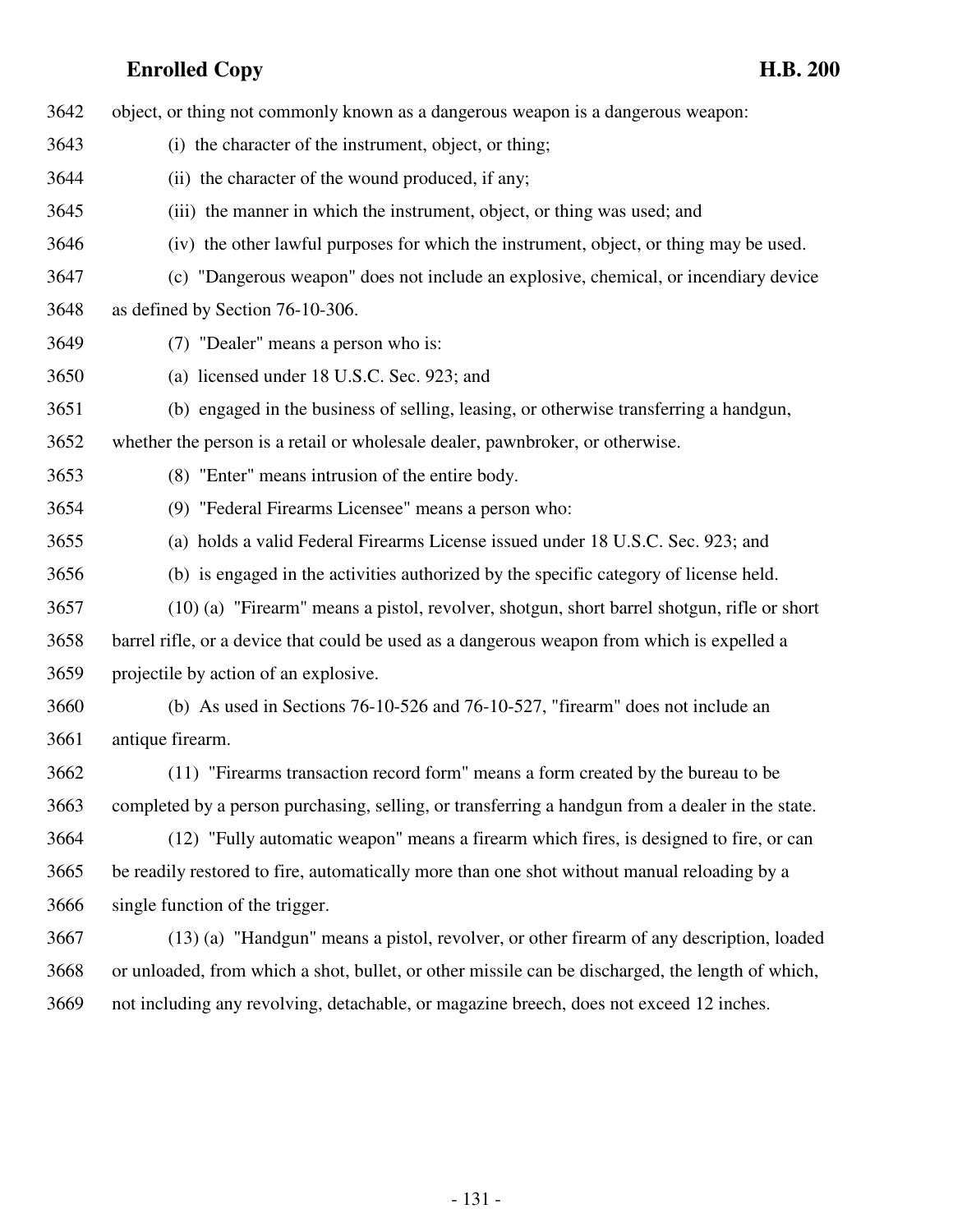3670 (b) As used in Sections 76-10-520, 76-10-521, and 76-10-522, "handgun" and "pistol 3671 or revolver" do not include an antique firearm.

3672 (14) "House of worship" means a church, temple, synagogue, mosque, or other 3673 building set apart primarily for the purpose of worship in which religious services are held and 3674 the main body of which is kept for that use and not put to any other use inconsistent with its 3675 primary purpose.

3676 (15) "Prohibited area" means a place where it is unlawful to discharge a firearm.

3677 (16) "Readily accessible for immediate use" means that a firearm or other dangerous 3678 weapon is carried on the person or within such close proximity and in such a manner that it can 3679 be retrieved and used as readily as if carried on the person.

3680 (17) "Residence" means an improvement to real property used or occupied as a primary 3681 or secondary residence.

3682 (18) "Securely encased" means not readily accessible for immediate use, such as held 3683 in a gun rack, or in a closed case or container, whether or not locked, or in a trunk or other 3684 storage area of a motor vehicle, not including a glove box or console box.

3685 (19) "Short barrel shotgun" or "short barrel rifle" means a shotgun having a barrel or 3686 barrels of fewer than 18 inches in length, or in the case of a rifle, having a barrel or barrels of 3687 fewer than 16 inches in length, or a dangerous weapon made from a rifle or shotgun by 3688 alteration, modification, or otherwise, if the weapon as modified has an overall length of fewer 3689 than 26 inches.

3690 (20) "State entity" means a department, commission, board, council, agency, 3691 institution, officer, corporation, fund, division, office, committee, authority, laboratory, library, 3692 unit, bureau, panel, or other administrative unit of the state.

3693 (21) "Violent felony" has the same meaning as defined in Section 76-3-203.5.

3694 Section 73. Section **76-10-526** is amended to read:

3695 **76-10-526. Criminal background check prior to purchase of a firearm -- Fee --** 3696 **Exemption for concealed firearm permit holders and law enforcement officers.**

3697 (1) For purposes of this section, "valid permit to carry a concealed firearm" does not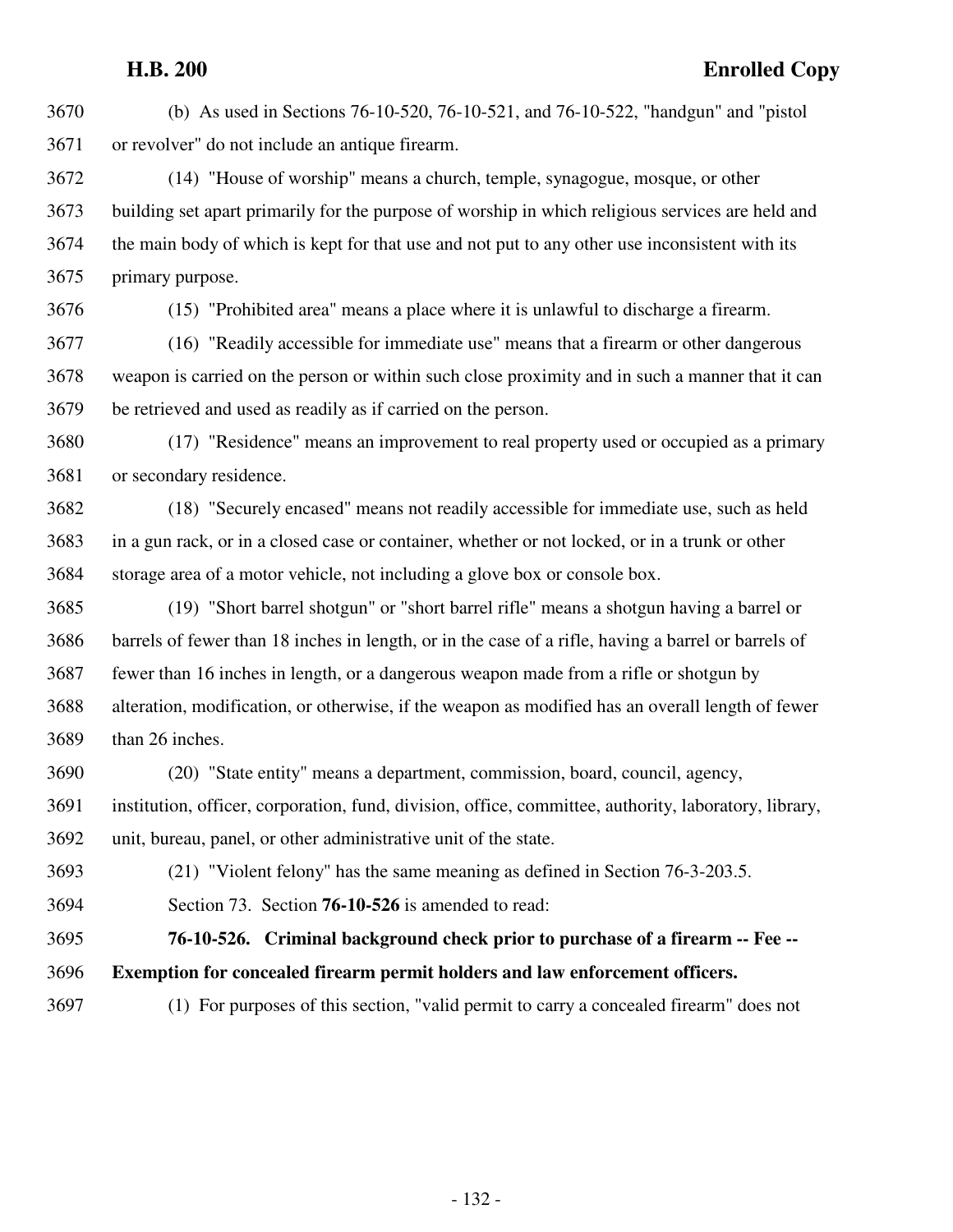| 3698 | include a temporary permit issued under Section 53-5-705.                                        |
|------|--------------------------------------------------------------------------------------------------|
| 3699 | (2) (a) To establish personal identification and residence in this state for purposes of         |
| 3700 | this part, a dealer shall require an individual receiving a firearm to present one photo         |
| 3701 | identification on a form issued by a governmental agency of the state.                           |
| 3702 | (b) A dealer may not accept a driving privilege card issued under Section 53-3-207 as            |
| 3703 | proof of identification for the purpose of establishing personal identification and residence in |
| 3704 | this state as required under this Subsection (2).                                                |
| 3705 | (3) (a) A criminal history background check is required for the sale of a firearm by a           |
| 3706 | licensed firearm dealer in the state.                                                            |
| 3707 | (b) Subsection $(3)(a)$ does not apply to the sale of a firearm to a Federal Firearms            |
| 3708 | Licensee.                                                                                        |
| 3709 | (4) (a) An individual purchasing a firearm from a dealer shall consent in writing to a           |
| 3710 | criminal background check, on a form provided by the bureau.                                     |
| 3711 | (b) The form shall contain the following information:                                            |
| 3712 | (i) the dealer identification number;                                                            |
| 3713 | (ii) the name and address of the individual receiving the firearm;                               |
| 3714 | (iii) the date of birth, height, weight, eye color, and hair color of the individual             |
| 3715 | receiving the firearm; and                                                                       |
| 3716 | (iv) the Social Security number or any other identification number of the individual             |
| 3717 | receiving the firearm.                                                                           |
| 3718 | (5) (a) The dealer shall send the information required by Subsection (4) to the bureau           |
| 3719 | immediately upon its receipt by the dealer.                                                      |
| 3720 | (b) A dealer may not sell or transfer a firearm to an individual until the dealer has            |
| 3721 | provided the bureau with the information in Subsection (4) and has received approval from the    |
| 3722 | bureau under Subsection (7).                                                                     |
| 3723 | (6) The dealer shall make a request for criminal history background information by               |
| 3724 | telephone or other electronic means to the bureau and shall receive approval or denial of the    |
| 3725 | inquiry by telephone or other electronic means.                                                  |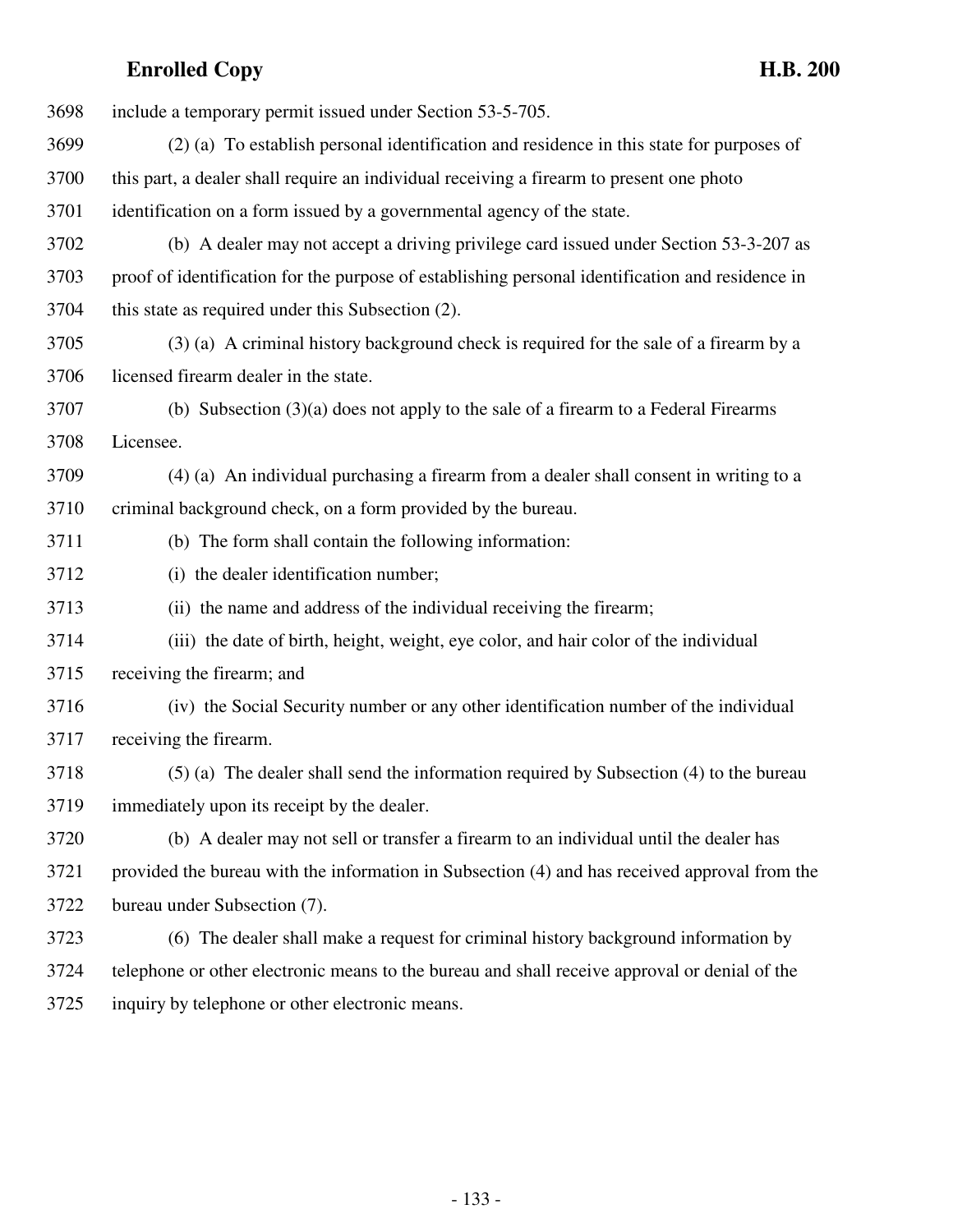3726 (7) When the dealer calls for or requests a criminal history background check, the 3727 bureau shall:

3728 (a) review the criminal history files, including juvenile court records, to determine if 3729 the individual is prohibited from purchasing, possessing, or transferring a firearm by state or 3730 federal law;

3731 (b) inform the dealer that:

3732 (i) the records indicate the individual is prohibited; or

3733 (ii) the individual is approved for purchasing, possessing, or transferring a firearm;

3734 (c) provide the dealer with a unique transaction number for that inquiry; and

3735 (d) provide a response to the requesting dealer during the call for a criminal 3736 background check, or by return call, or other electronic means, without delay, except in case of 3737 electronic failure or other circumstances beyond the control of the bureau, the bureau shall 3738 advise the dealer of the reason for the delay and give the dealer an estimate of the length of the 3739 delay.

3740 (8) (a) The bureau may not maintain any records of the criminal history background 3741 check longer than 20 days from the date of the dealer's request, if the bureau determines that 3742 the individual receiving the firearm is not prohibited from purchasing, possessing, or 3743 transferring the firearm under state or federal law.

3744 (b) However, the bureau shall maintain a log of requests containing the dealer's federal 3745 firearms number, the transaction number, and the transaction date for a period of 12 months.

3746 (9) If the criminal history background check discloses information indicating that the 3747 individual attempting to purchase the firearm is prohibited from purchasing, possessing, or 3748 transferring a firearm, the bureau shall inform the law enforcement agency in the jurisdiction 3749 where the individual resides.

3750 (10) If an individual is denied the right to purchase a firearm under this section, the 3751 individual may review the individual's criminal history information and may challenge or 3752 amend the information as provided in Section 53-10-108.

3753 (11) The bureau shall make rules in accordance with Title 63G, Chapter 3, Utah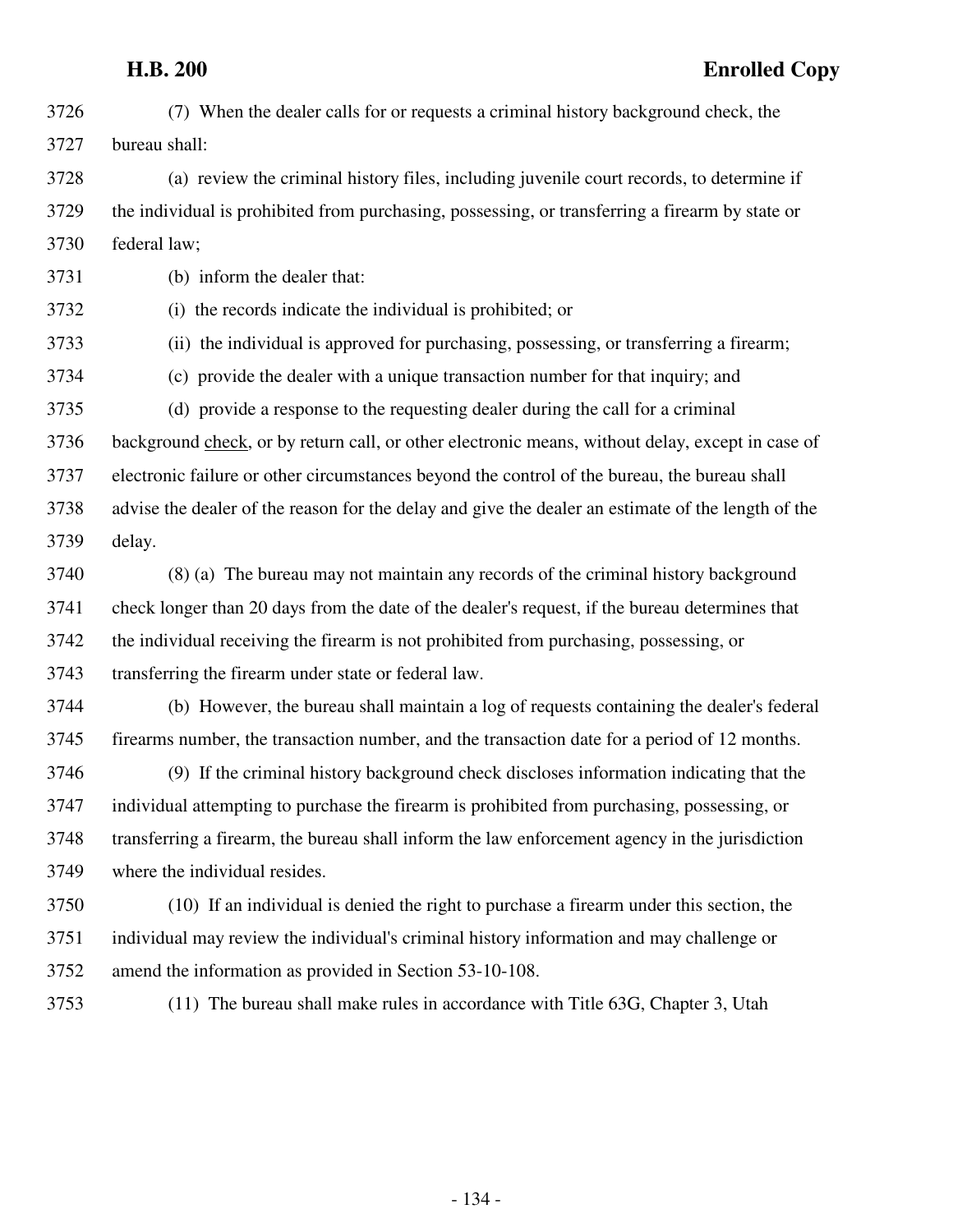3754 Administrative Rulemaking Act, to ensure the identity, confidentiality, and security of all 3755 records provided by the bureau under this part are in conformance with the requirements of the 3756 Brady Handgun Violence Prevention Act, Pub. L. No. 103-159, 107 Stat. 1536 (1993). 3757 (12) (a) (i) A dealer shall collect a criminal history background check fee of \$7.50 for 3758 the sale of a firearm under this section. 3759 (ii) This fee remains in effect until changed by the bureau through the process under 3760 Section 63J-1-504. 3761 (b) (i) The dealer shall forward at one time all fees collected for criminal history 3762 background checks performed during the month to the bureau by the last day of the month 3763 following the sale of a firearm. 3764 (ii) The bureau shall deposit the fees in the General Fund as dedicated credits to cover 3765 the cost of administering and conducting the criminal history background check program. 3766 (13) An individual with a concealed firearm permit issued under Title 53, Chapter 5, 3767 Part 7, Concealed Firearm Act, is exempt from the background check and corresponding fee 3768 required in this section for the purchase of a firearm if: 3769 (a) the individual presents the individual's concealed firearm permit to the dealer prior 3770 to purchase of the firearm; and 3771 (b) the dealer verifies with the bureau that the individual's concealed firearm permit is 3772 valid. 3773 (14) A law enforcement officer, as defined in Section 53-13-103, is exempt from the 3774 background check fee required in this section for the purchase of a personal firearm to be 3775 carried while off-duty if the law enforcement officer verifies current employment by providing 3776 a letter of good standing from the officer's commanding officer and current law enforcement 3777 photo identification. This section may only be used by a law enforcement officer to purchase a 3778 personal firearm once in a 24-month period. 3779 Section 74. Section **76-10-919** is amended to read: 3780 **76-10-919. Person may bring action for injunctive relief and damages -- Treble**

3781 **damages -- Recovery of actual damages or civil penalty by state or political subdivisions**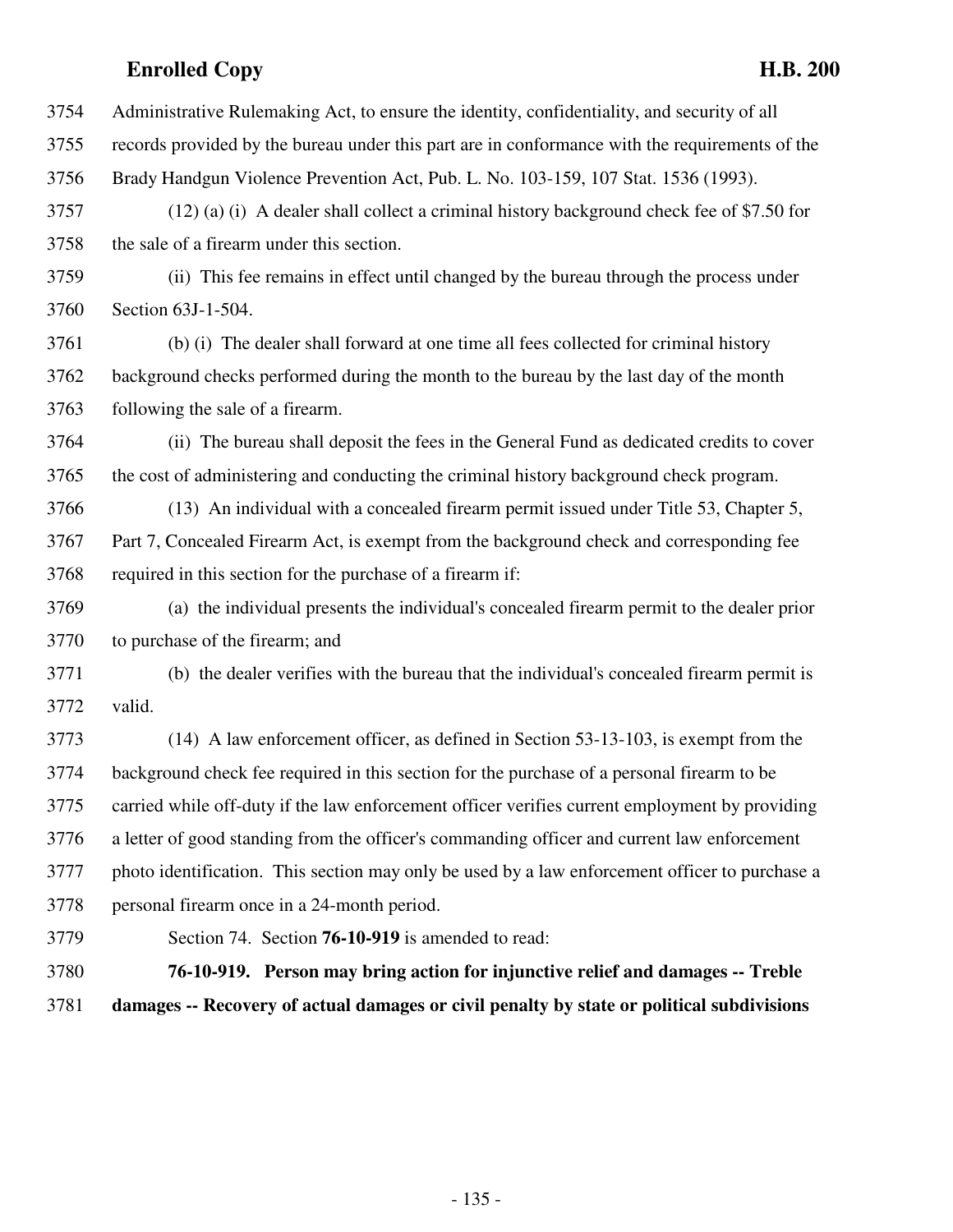| 3782 | -- Immunity of political subdivisions from damages, costs, or attorney fees.                         |
|------|------------------------------------------------------------------------------------------------------|
| 3783 | $(1)$ (a) A person who is a citizen of this state or a resident of this state and who is             |
| 3784 | injured or is threatened with injury in his business or property by a violation of the Utah          |
| 3785 | Antitrust Act may bring an action for injunctive relief and damages, regardless of whether the       |
| 3786 | person dealt directly or indirectly with the defendant. This remedy is in addition to any other      |
| 3787 | remedies provided by law. It may not diminish or offset any other remedy.                            |
| 3788 | (b) Subject to the provisions of Subsections $(3)$ , $(4)$ , and $(5)$ , the court shall award three |
| 3789 | times the amount of damages sustained, plus the cost of suit and [a] reasonable attorney fees, in    |
| 3790 | addition to granting any appropriate temporary, preliminary, or permanent injunctive relief.         |
| 3791 | (2) (a) If the court determines that a judgment in the amount of three times the damages             |
| 3792 | awarded plus attorney fees and costs will directly cause the insolvency of the defendant, the        |
| 3793 | court shall reduce the amount of judgment to the highest sum that would not cause the                |
| 3794 | defendant's insolvency.                                                                              |
| 3795 | (b) The court may not reduce a judgment to an amount less than the amount of                         |
| 3796 | damages sustained plus the costs of suit and $[a]$ reasonable attorney fees.                         |
| 3797 | (3) The state or any of its political subdivisions may recover the actual damages it                 |
| 3798 | sustains, or the civil penalty provided by the Utah Antitrust Act, in addition to injunctive relief, |
| 3799 | costs of suit, and reasonable attorney fees.                                                         |
| 3800 | (4) No damages, costs, or attorney fees may be recovered under this section:                         |
| 3801 | (a) from any political subdivision;                                                                  |
| 3802 | (b) from the official or employee of any political subdivision acting in an official                 |
| 3803 | capacity; or                                                                                         |
| 3804 | (c) against any person based on any official action directed by a political subdivision or           |
| 3805 | its official or employee acting in an official capacity.                                             |
| 3806 | (5) Subsection (4) does not apply to cases filed before April 27, 1987, unless the                   |
| 3807 | defendant establishes and the court determines that in light of all the circumstances, including     |
| 3808 | the posture of litigation and the availability of alternative relief, it would be inequitable not to |
| 3809 | apply Subsection (4) to a pending case.                                                              |
|      |                                                                                                      |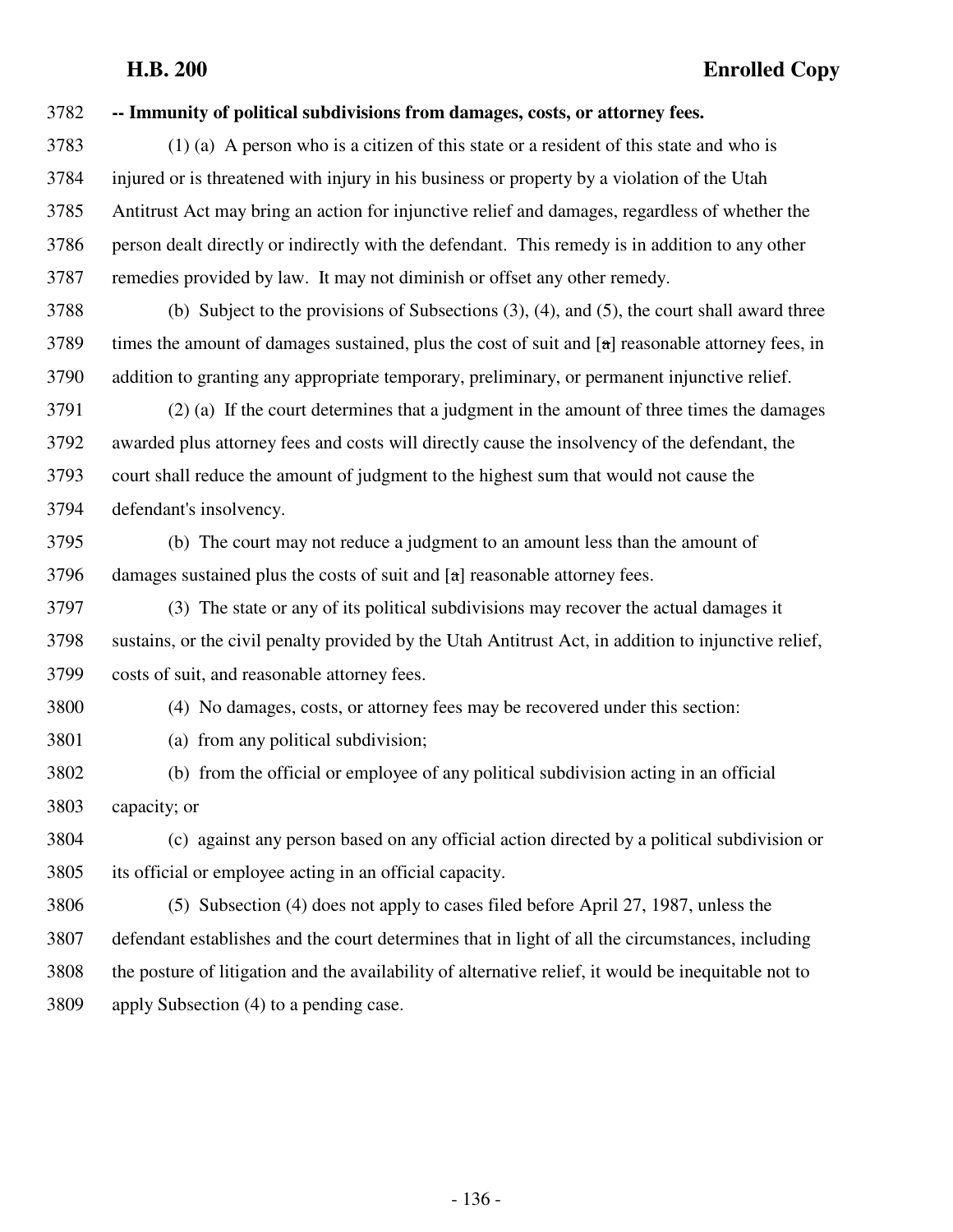3810 (6) When a defendant has been sued in one or more actions by both direct and indirect 3811 purchasers, whether in state court or federal court, a defendant shall be entitled to prove as a 3812 partial or complete defense to a claim for damages that the damages incurred by the plaintiff or 3813 plaintiffs have been passed on to others who are entitled to recover so as to avoid duplication 3814 of recovery of damages. In an action by indirect purchasers, any damages or settlement 3815 amounts paid to direct purchasers for the same alleged antitrust violations shall constitute a 3816 defense in the amount paid on a claim by indirect purchasers under this chapter so as to avoid 3817 duplication of recovery of damages.

3818 (7) It shall be presumed, in the absence of proof to the contrary, that the injured 3819 persons who dealt directly with the defendant incurred at least 1/3 of the damages, and shall, 3820 therefore, recover at least 1/3 of the awarded damages. It shall also be presumed, in the 3821 absence of proof to the contrary, that the injured persons who dealt indirectly with the 3822 defendant incurred at least 1/3 of the damages, and shall, therefore, recover at least 1/3 of the 3823 awarded damages. The final 1/3 of the damages shall be awarded by the court to those injured 3824 persons determined by the court as most likely to have absorbed the damages.

3825 (8) There is a presumption, in the absence of proof to the contrary and subject to 3826 Subsection (7), that each level in a product's or service's distribution chain passed on any and 3827 all increments in its cost due to an increase in the cost of an ingredient or a component product 3828 or service that was caused by a violation of this chapter. This amount will be presumed, in the 3829 absence of evidence to the contrary, to be equal to the change in the cost, in dollars and cents, 3830 of the ingredient, component product, or service to its first purchaser.

3831 (9) The attorney general shall be notified by the plaintiff about the filing of any class 3832 action involving antitrust violations that includes plaintiffs from this state. The attorney 3833 general shall receive a copy of each filing from each plaintiff. The attorney general may, in his 3834 or her discretion, intervene or file amicus briefs in the case, and may be heard on the question 3835 of the fairness or appropriateness of any proposed settlement agreement.

3836 (10) If, in a class action or parens patriae action filed under this chapter, including the 3837 settlement of any action, it is not feasible to return any part of the recovery to the injured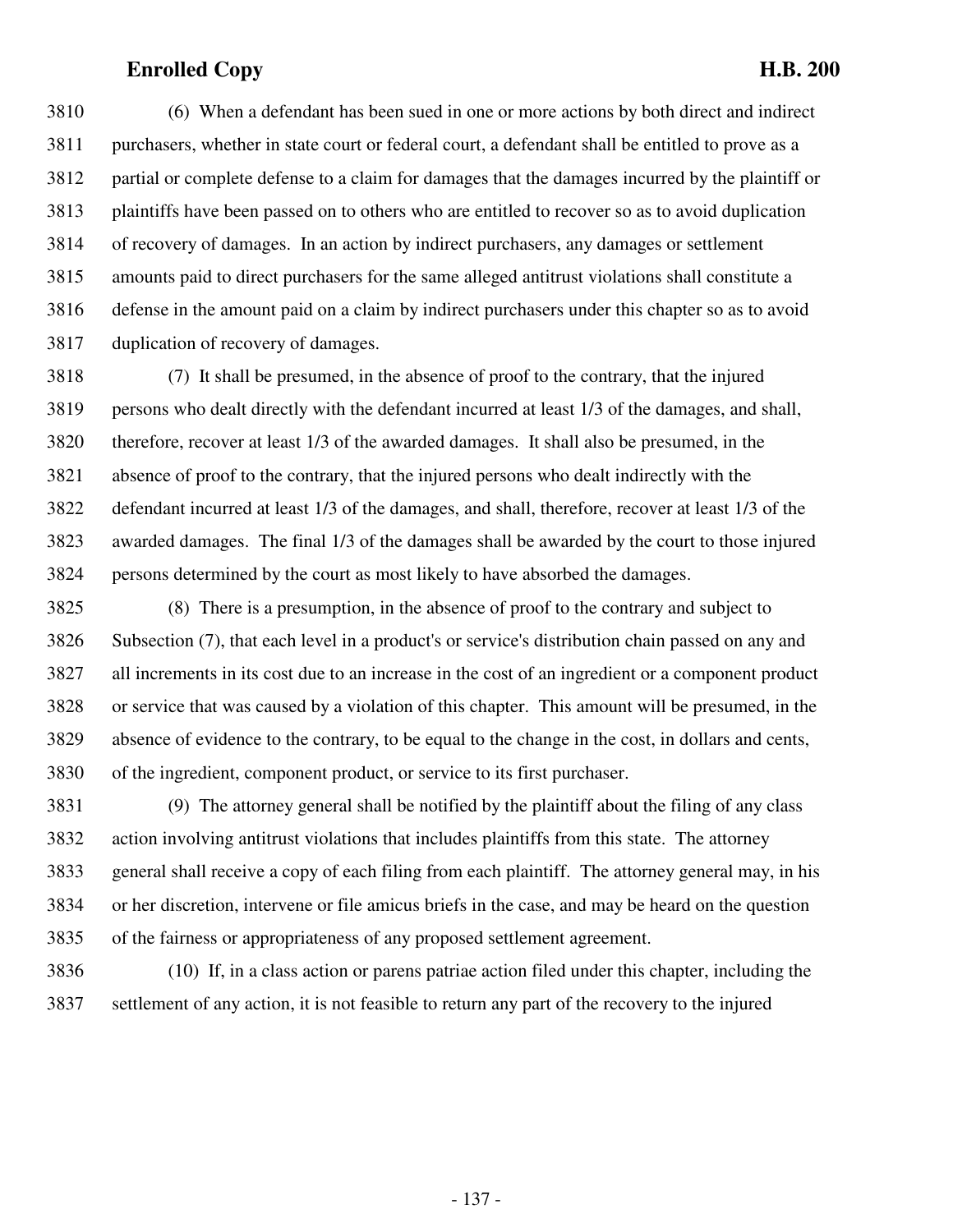| 3838 | plaintiffs, the court shall order the residual funds be applied to benefit the specific class of |
|------|--------------------------------------------------------------------------------------------------|
| 3839 | injured plaintiffs, to improve antitrust enforcement generally by depositing the residual funds  |
| 3840 | into the Attorney General Litigation Fund created by Section 76-10-922, or both.                 |
| 3841 | (11) In any action brought under this chapter, the court shall approve all attorney fees         |
| 3842 | and arrangements for the payment of attorney fees, including contingency fee agreements.         |
| 3843 | Section 75. Section 76-10-1201 is amended to read:                                               |
| 3844 | 76-10-1201. Definitions.                                                                         |
| 3845 | For the purpose of this part:                                                                    |
| 3846 | (1) "Blinder rack" means an opaque cover that covers the lower 2/3 of a material so              |
| 3847 | that the lower 2/3 of the material is concealed from view.                                       |
| 3848 | (2) "Contemporary community standards" means those current standards in the                      |
| 3849 | vicinage where an offense alleged under this part has occurred, is occurring, or will occur.     |
| 3850 | (3) "Distribute" means to transfer possession of materials whether with or without               |
| 3851 | consideration.                                                                                   |
| 3852 | (4) "Exhibit" means to show.                                                                     |
| 3853 | (5) (a) "Harmful to minors" means that quality of any description or representation, in          |
| 3854 | whatsoever form, of nudity, sexual conduct, sexual excitement, or sadomasochistic abuse when     |
| 3855 | it:                                                                                              |
| 3856 | (i) taken as a whole, appeals to the prurient interest in sex of minors;                         |
| 3857 | (ii) is patently offensive to prevailing standards in the adult community as a whole with        |
| 3858 | respect to what is suitable material for minors; and                                             |
| 3859 | (iii) taken as a whole, does not have serious value for minors.                                  |
| 3860 | (b) Serious value includes only serious literary, artistic, political or scientific value for    |
| 3861 | minors.                                                                                          |
| 3862 | (6) (a) "Knowingly," regarding material or a performance, means an awareness,                    |
| 3863 | whether actual or constructive, of the character of the material or performance.                 |
| 3864 | (b) As used in this Subsection (6), a person has constructive knowledge if a reasonable          |
| 3865 | inspection or observation under the circumstances would have disclosed the nature of the         |
|      |                                                                                                  |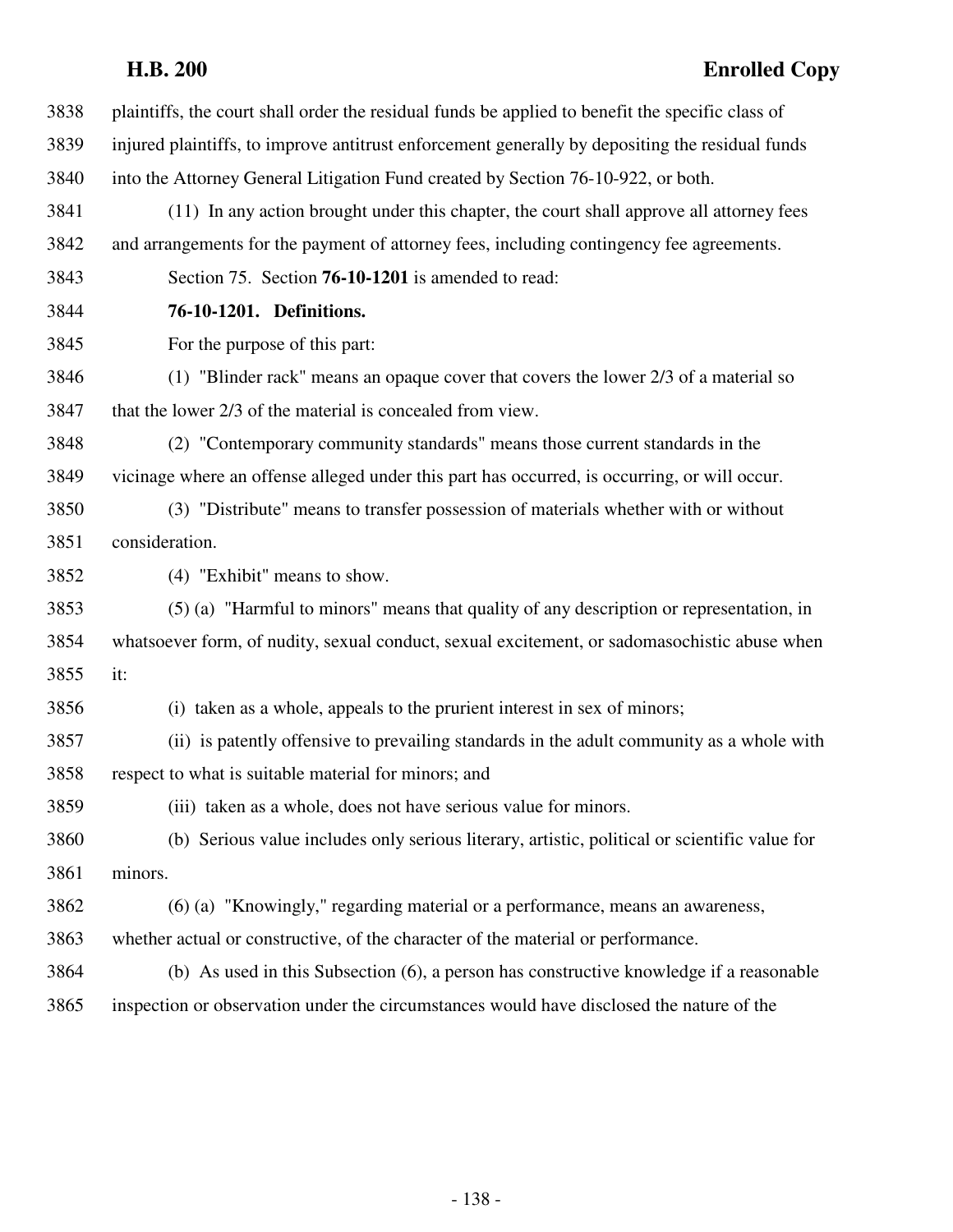3866 subject matter and if a failure to inspect or observe is either for the purpose of avoiding the 3867 disclosure or is criminally negligent as described in Section 76-2-103. 3868 (7) "Material" means anything printed or written or any picture, drawing, photograph, 3869 motion picture, or pictorial representation, or any statue or other figure, or any recording or 3870 transcription, or any mechanical, chemical, or electrical reproduction, or anything which is or 3871 may be used as a means of communication. Material includes undeveloped photographs, 3872 molds, printing plates, and other latent representational objects. 3873 (8) "Minor" means any person less than 18 years of age. 3874 (9) "Negligently" means simple negligence, the failure to exercise that degree of care 3875 that a reasonable and prudent person would exercise under like or similar circumstances. 3876 (10) "Nudity" means: 3877 (a) the showing of the human male or female genitals, pubic area, or buttocks, with less 3878 than an opaque covering; 3879 (b) the showing of a female breast with less than an opaque covering, or any portion of 3880 the female breast below the top of the areola; or 3881 (c) the depiction of covered male genitals in a discernibly turgid state. 3882 (11) "Performance" means any physical human bodily activity, whether engaged in 3883 alone or with other persons, including singing, speaking, dancing, acting, simulating, or 3884 pantomiming. 3885 (12) "Public place" includes a place to which admission is gained by payment of a 3886 membership or admission fee, however designated, notwithstanding its being designated a 3887 private club or by words of like import. 3888 (13) "Sado[-]masochistic abuse" means: 3889 (a) flagellation or torture by or upon a person who is nude or clad in undergarments, a 3890 mask, or in a revealing or bizarre costume; or 3891 (b) the condition of being fettered, bound, or otherwise physically restrained on the part 3892 of a person clothed as described in Subsection (13)(a). 3893 (14) "Sexual conduct" means acts of masturbation, sexual intercourse, or any touching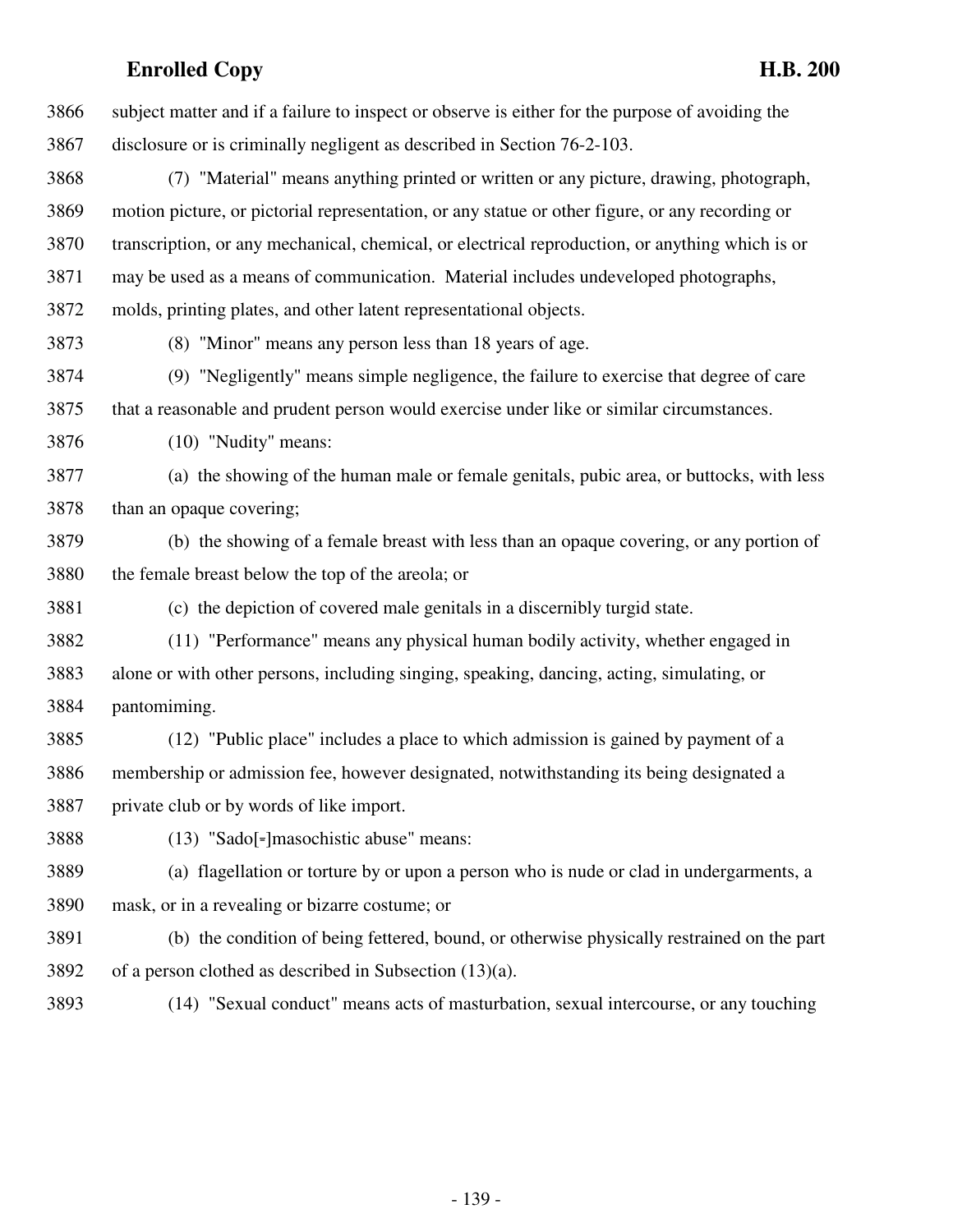3894 of a person's clothed or unclothed genitals, pubic area, buttocks, or, if the person is a female, 3895 breast, whether alone or between members of the same or opposite sex or between humans and 3896 animals in an act of apparent or actual sexual stimulation or gratification. 3897 (15) "Sexual excitement" means a condition of human male or female genitals when in 3898 a state of sexual stimulation or arousal, or the sensual experiences of humans engaging in or 3899 witnessing sexual conduct or nudity.

3900 Section 76. Section **77-36-2.5** is amended to read:

3901 **77-36-2.5. Conditions for release after arrest for domestic violence -- Jail release** 3902 **agreements -- Jail release court orders.**

3903 (1) (a) Upon arrest for domestic violence, and before the person is released on bail, 3904 recognizance, or otherwise, the person may not personally contact the alleged victim of 3905 domestic violence.

3906 (b) A person who violates Subsection  $(1)(a)$  is guilty of a class B misdemeanor.

3907 (2) Upon arrest for domestic violence, a person may not be released on bail, 3908 recognizance, or otherwise prior to the close of the next court day following the arrest, unless 3909 as a condition of that release the person is ordered by the court or agrees in writing that until 3910 further order of the court, the person will:

3911 (a) have no personal contact with the alleged victim;

3912 (b) not threaten or harass the alleged victim; and

3913 (c) not knowingly enter onto the premises of the alleged victim's residence or any 3914 premises temporarily occupied by the alleged victim.

3915 (3) (a) The jail release agreement or jail release court order expires at midnight on the 3916 day on which the person arrested appears in person or by video for arraignment or an initial 3917 appearance.

3918 (b) (i) If criminal charges have not been filed against the arrested person, the court 3919 may, for good cause and in writing, extend the jail release agreement or jail release court order 3920 beyond the time period under Subsection  $(3)(a)$  as provided in Subsection  $(3)(b)(ii)$ .

3921 (ii) (A) The court may extend a jail release agreement or jail release court order under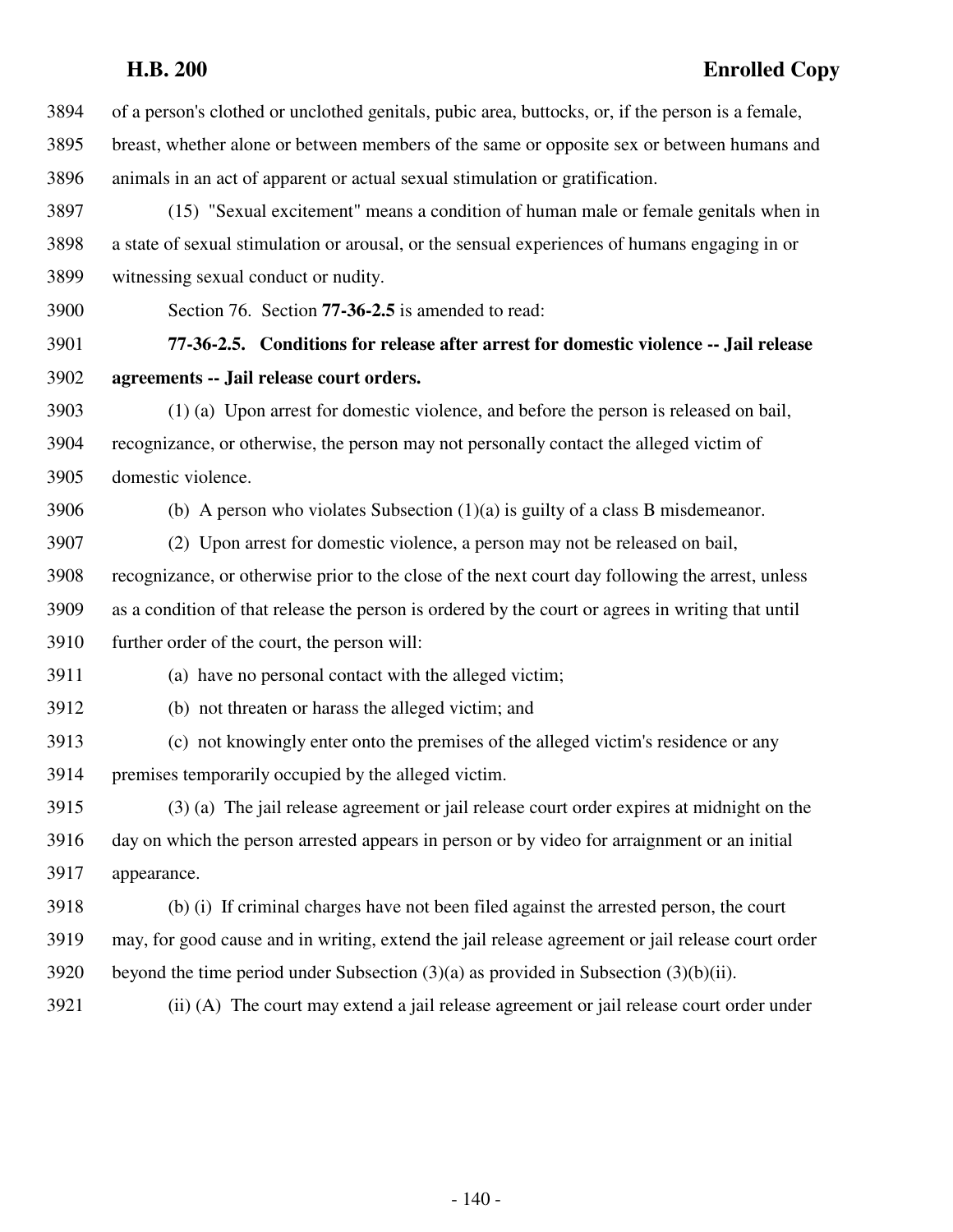$3922$  Subsection  $(3)(b)(i)$  to no longer than midnight of the third business day after the arrested 3923 person's first court appearance.

3924 (B) If criminal charges are filed against the arrested person within the three business 3925 days under Subsection  $(3)(b)(ii)(A)$ , the jail release agreement or the jail release court order 3926 continues in effect until the arrested person appears in person or by video at the arrested 3927 person's next scheduled court appearance.

3928 (c) If criminal charges have been filed against the arrested person the court may, upon 3929 the request of the prosecutor or the victim or upon the court's own motion, issue a pretrial 3930 protective order.

3931 (4) As a condition of release, the court may order the defendant to participate in an 3932 electronic or other monitoring program and to pay the costs associated with the program.

3933 (5) (a) Subsequent to an arrest for domestic violence, an alleged victim may waive in 3934 writing any or all of the release conditions described in Subsection (2)(a) or (c). Upon waiver, 3935 those release conditions do not apply to the alleged perpetrator.

3936 (b) A court or magistrate may modify the release conditions described in Subsections 3937  $[(1)] (2)(a)$  or (c), in writing or on the record, and only for good cause shown.

3938 (6) (a) When a person is released pursuant to Subsection (2), the releasing agency shall 3939 notify the arresting law enforcement agency of the release, conditions of release, and any 3940 available information concerning the location of the victim. The arresting law enforcement 3941 agency shall then make a reasonable effort to notify the victim of that release.

3942 (b) (i) When a person is released pursuant to Subsection (2) based on a written jail 3943 release agreement, the releasing agency shall transmit that information to the statewide 3944 domestic violence network described in Section 78B-7-113.

3945 (ii) When a person is released pursuant to Subsection (2) or (3) based upon a jail 3946 release court order or if a jail release agreement is modified pursuant to Subsection (5)(b), the 3947 court shall transmit that order to the statewide domestic violence network described in Section 3948 78B-7-113.

3949 (iii) A copy of the jail release court order or written jail release agreement shall be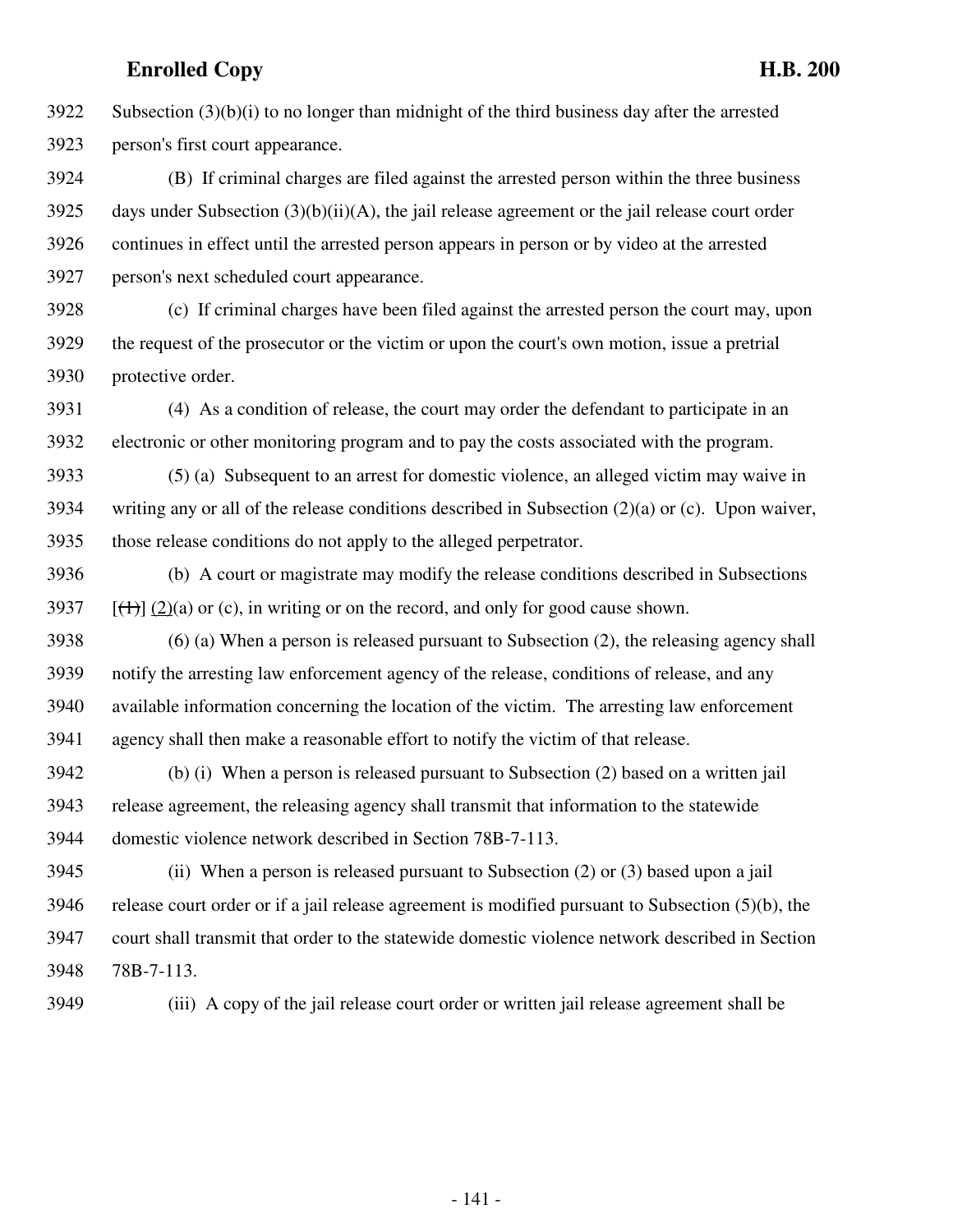**H.B. 200 Enrolled Copy** 3950 given to the person by the releasing agency before the person is released. 3951 (c) This Subsection (6) does not create or increase liability of a law enforcement officer 3952 or agency, and the good faith immunity provided by Section 77-36-8 is applicable. 3953 (7) (a) If a law enforcement officer has probable cause to believe that a person has 3954 violated a jail release court order or jail release agreement executed pursuant to Subsection (2) 3955 the officer shall, without a warrant, arrest the alleged violator. 3956 (b) Any person who knowingly violates a jail release court order or jail release 3957 agreement executed pursuant to Subsection (2) is guilty as follows: 3958 (i) if the original arrest was for a felony, an offense under this section is a third degree 3959 felony; or 3960 (ii) if the original arrest was for a misdemeanor, an offense under this section is a class 3961 A misdemeanor. 3962 (c) City attorneys may prosecute class A misdemeanor violations under this section. 3963 (8) An individual who was originally arrested for a felony under this chapter and 3964 released pursuant to this section may subsequently be held without bail if there is substantial 3965 evidence to support a new felony charge against him. 3966 (9) At the time an arrest for domestic violence is made, the arresting officer shall 3967 provide the alleged victim with written notice containing: 3968 (a) the release conditions described in Subsection (2), and notice that those release 3969 conditions shall be ordered by a court or must be agreed to by the alleged perpetrator prior to 3970 release; 3971 (b) notification of the penalties for violation of any jail release court order or any jail 3972 release agreement executed under Subsection (2); 3973 (c) notification that the alleged perpetrator is to personally appear in court on the next 3974 day the court is open for business after the day of the arrest;

3975 (d) the address of the appropriate court in the district or county in which the alleged 3976 victim resides;

3977 (e) the availability and effect of any waiver of the release conditions; and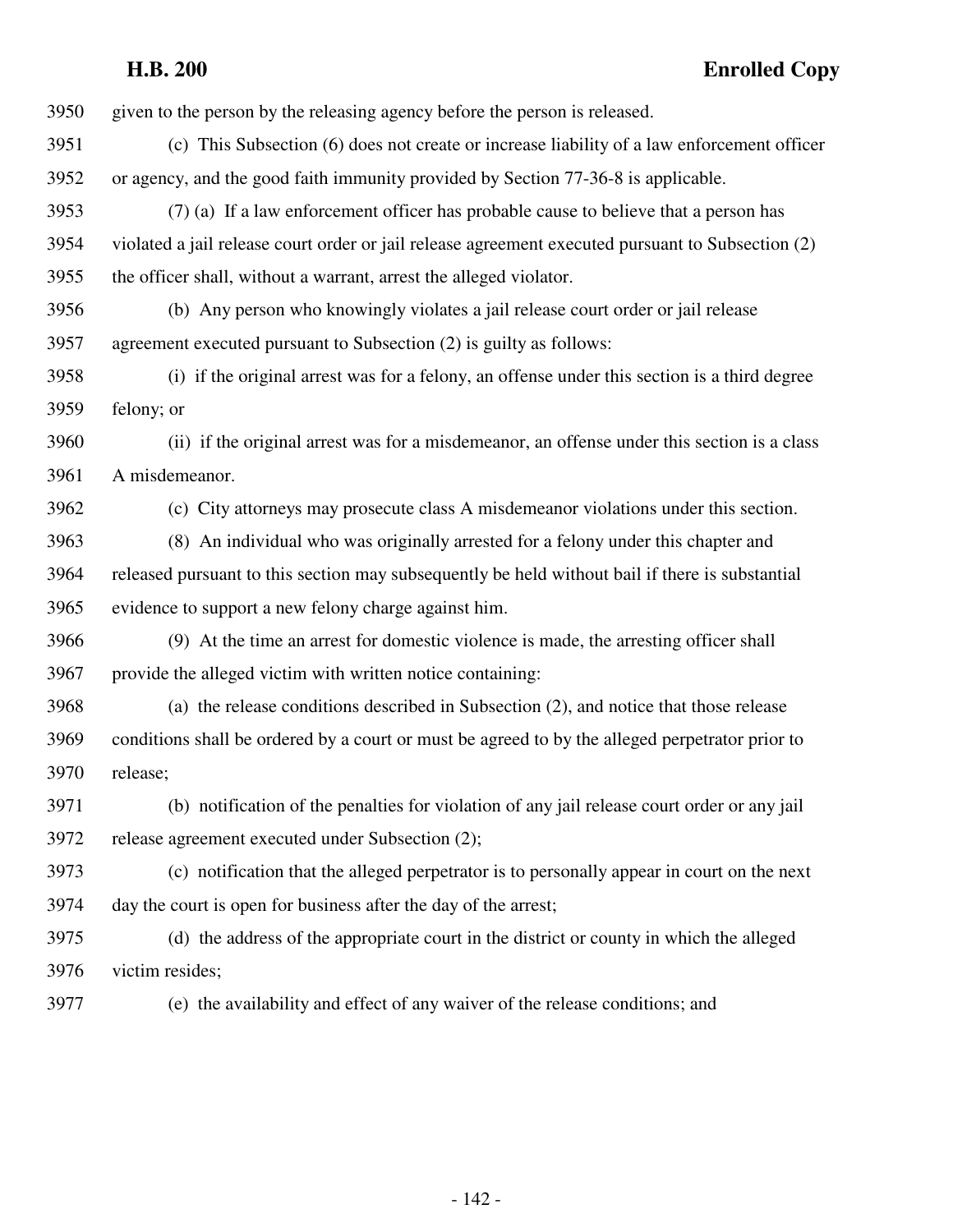3978 (f) information regarding the availability of and procedures for obtaining civil and 3979 criminal protective orders with or without the assistance of an attorney.

3980 (10) At the time an arrest for domestic violence is made, the arresting officer shall 3981 provide the alleged perpetrator with written notice containing:

3982 (a) notification that the alleged perpetrator may not contact the alleged victim before 3983 being released;

3984 (b) the release conditions described in Subsection (2) and notice that those release 3985 conditions shall be ordered by a court or shall be agreed to by the alleged perpetrator prior to 3986 release;

3987 (c) notification of the penalties for violation of any jail release court order or any 3988 written jail release agreement executed under Subsection (2); and

3989 (d) notification that the alleged perpetrator is to personally appear in court on the next 3990 day the court is open for business after the day of the arrest.

3991 (11) (a) If the alleged perpetrator fails to personally appear in court as scheduled, the 3992 jail release court order or jail release agreement does not expire and continues in effect until the 3993 alleged perpetrator makes the personal appearance in court as required by Section 77-36-2.6.

3994 (b) If, when the alleged perpetrator personally appears in court as required by Section 3995 77-36-2.6, criminal charges have not been filed against the arrested person, the court may allow 3996 the jail release court order or jail release agreement to expire at midnight on the day of the 3997 court appearance or may extend it for good cause.

3998 (12) In addition to the provisions of Subsections (2) through (8), because of the unique 3999 and highly emotional nature of domestic violence crimes, the high recidivism rate of violent 4000 offenders, and the demonstrated increased risk of continued acts of violence subsequent to the 4001 release of an offender who has been arrested for domestic violence, it is the finding of the 4002 Legislature that domestic violence crimes, as defined in Section 77-36-1, are crimes for which 4003 bail may be denied if there is substantial evidence to support the charge, and if the court finds 4004 by clear and convincing evidence that the alleged perpetrator would constitute a substantial 4005 danger to an alleged victim of domestic violence if released on bail.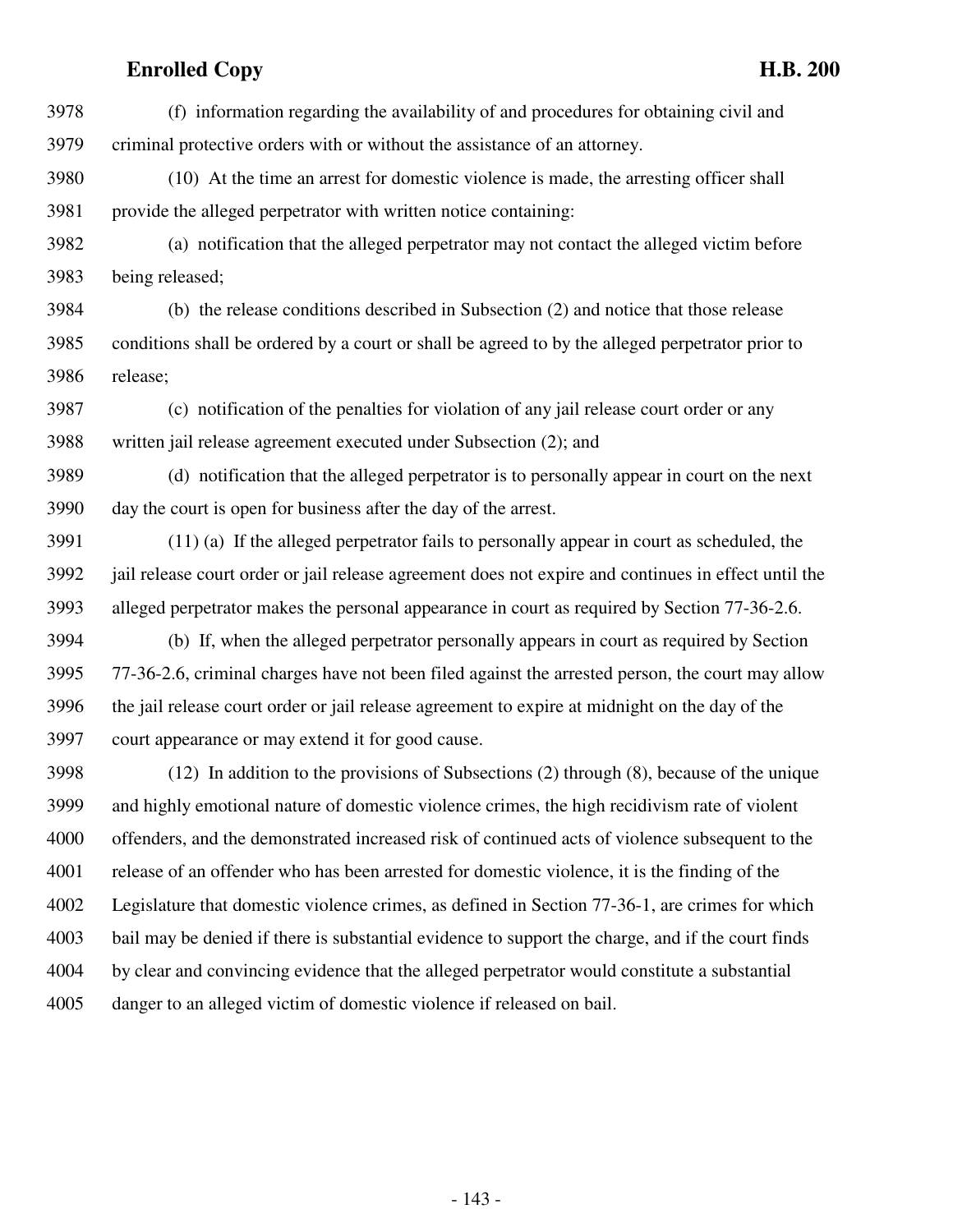| 4006 | Section 77. Section <b>77-38-302</b> is amended to read:                                           |
|------|----------------------------------------------------------------------------------------------------|
| 4007 | 77-38-302. Definitions.                                                                            |
| 4008 | As used in this part:                                                                              |
| 4009 | (1) "Convicted person" means a person who has been convicted of a crime.                           |
| 4010 | (2) "Conviction" means an adjudication by a federal or state court resulting from a trial          |
| 4011 | or plea, including a plea of no contest, nolo contendere, a finding of not guilty due to insanity, |
| 4012 | or not guilty but having a mental illness regardless of whether the sentence was imposed or        |
| 4013 | suspended.                                                                                         |
| 4014 | (3) "Fund" means the Crime Victim Reparations Fund created in Section 51-9-404.                    |
| 4015 | (4) "Memorabilia" means any tangible property of a [defendant] convicted person or a               |
| 4016 | representative or assignee of a [defendant] convicted person, the value of which is enhanced by    |
| 4017 | the notoriety gained from the criminal activity for which the person was convicted.                |
| 4018 | (5) "Notoriety of crimes contract" means a contract or other agreement with a                      |
| 4019 | convicted person, or a representative or assignee of a convicted person, with respect to:          |
| 4020 | (a) the reenactment of a crime in any manner including a movie, book, magazine                     |
| 4021 | article, Internet website, recording, phonograph record, radio or television presentation, or live |
| 4022 | entertainment of any kind;                                                                         |
| 4023 | (b) the expression of the convicted person's thoughts, feelings, opinions, or emotions             |
| 4024 | regarding a crime involving or causing personal injury, death, or property loss as a direct result |
| 4025 | of the crime; or                                                                                   |
| 4026 | (c) the payment or exchange of any money or other consideration or the proceeds or                 |
| 4027 | profits that directly or indirectly result from the notoriety of the crime.                        |
| 4028 | (6) "Office" means the Utah Office for Victims of Crime.                                           |
| 4029 | (7) "Profit" means any income or benefit:                                                          |
| 4030 | (a) over and above the fair market value of tangible property that is received upon the            |
| 4031 | sale or transfer of memorabilia; or                                                                |
| 4032 | (b) any money, negotiable instruments, securities, or other consideration received or              |
| 4033 | contracted for gain which is traceable to a notoriety of crimes contract.                          |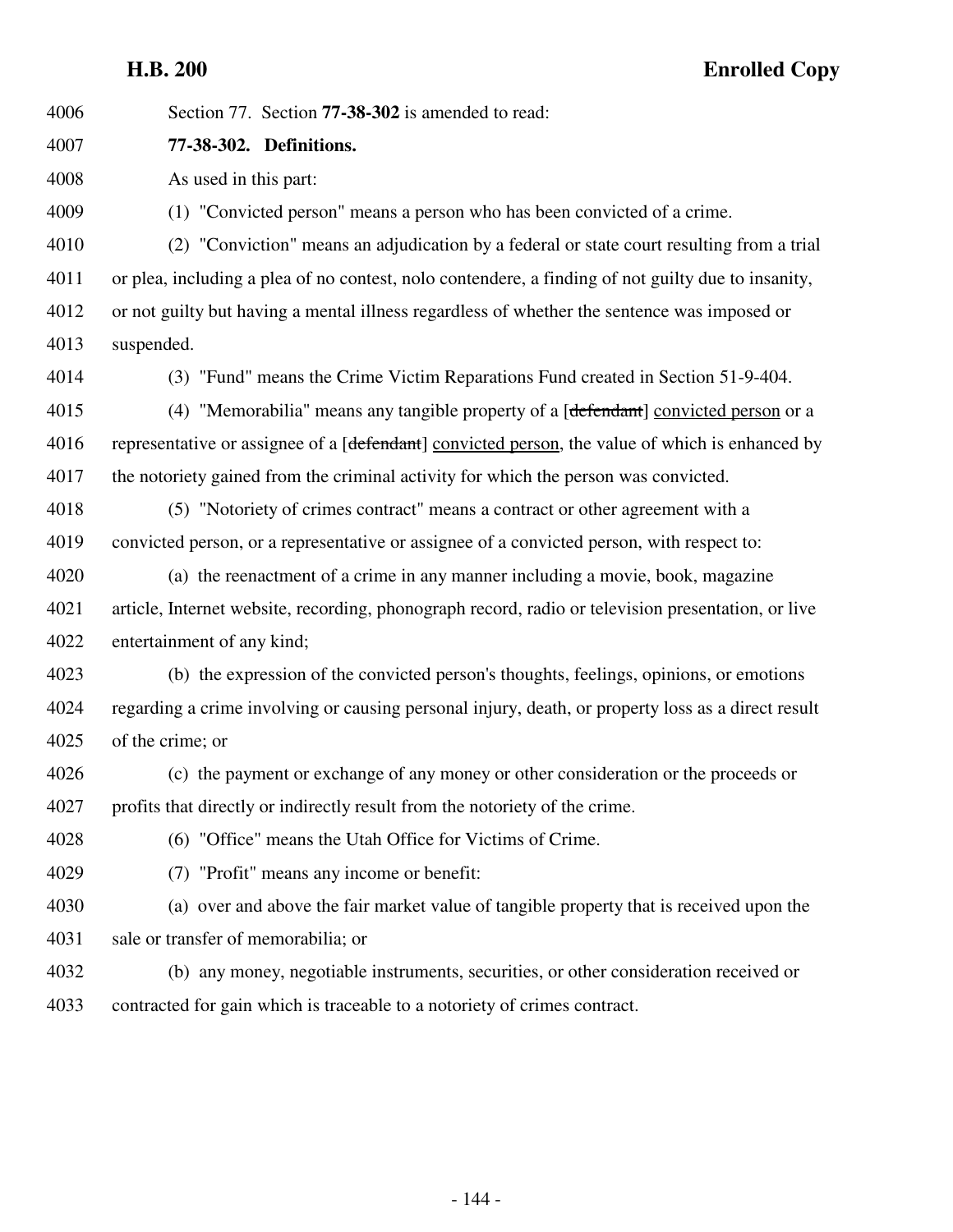| 4034 | Section 78. Section 77-38-303 is amended to read:                                              |
|------|------------------------------------------------------------------------------------------------|
| 4035 | 77-38-303. Profit from sale of memorabilia or notoriety of crimes contract --                  |
| 4036 | <b>Deposit in Crime Victim Reparations Fund -- Penalty.</b>                                    |
| 4037 | (1) Any convicted person or a representative or assignee of a convicted person who             |
| 4038 | receives a profit from the sale or transfer of memorabilia shall remit to the fund:            |
| 4039 | (a) a complete, itemized accounting of the transaction, including:                             |
| 4040 | (i) a description of each item sold;                                                           |
| 4041 | (ii) the amount received for each item;                                                        |
| 4042 | (iii) the estimated fair market value of each item; and                                        |
| 4043 | (iv) the name and address of the purchaser of each item; and                                   |
| 4044 | (b) a check or money order for the amount of the profit, which shall be the difference         |
| 4045 | between the amount received for the item and the estimated fair market value of the item.      |
| 4046 | (2) Any person who willfully violates Subsection (1) may be assessed a civil penalty of        |
| 4047 | up to \$1,000 per item sold or transferred or three times the amount of the unremitted profit, |
| 4048 | whichever is greater.                                                                          |
| 4049 | (3) (a) Any person or entity who enters into a notoriety of crime contract with a              |
| 4050 | convicted person or with a representative or assignee of a convicted person shall pay to the   |
| 4051 | fund any profit which by the terms of the contract would otherwise be owing to the convicted   |
| 4052 | person or representative or assignee of the convicted person.                                  |
| 4053 | (b) A convicted person or a representative or assignee of a convicted person who has           |
| 4054 | received any profit from a notoriety of crime contract shall remit the profit to the fund. Any |
| 4055 | future profit which, by the terms of the contract, would otherwise be owing to the convicted   |
| 4056 | person or a representative or assignee of a convicted person shall be paid to the fund as      |
| 4057 | required under Subsection $(3)(a)$ .                                                           |

4058 (4) Upon receipt of [monies] money under Subsection (3), the office shall distribute the 4059 amounts to the victim of the crime from which the profits are derived if any restitution remains 4060 outstanding. If no restitution is outstanding, the [monies] money shall be deposited into the 4061 fund.

- 145 -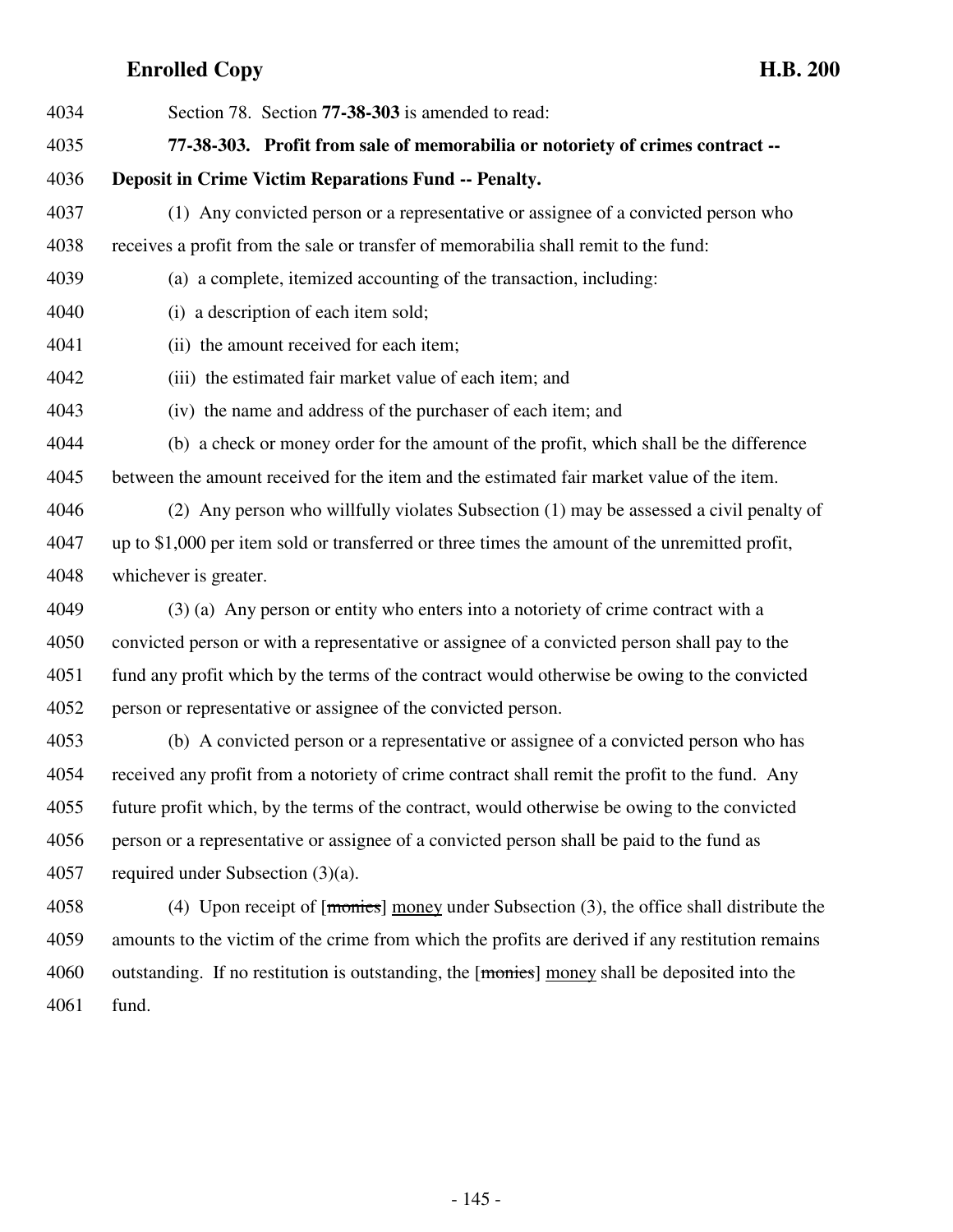# **H.B. 200 Enrolled Copy**

| 4062 | $(5)$ (a) Any person or entity who willfully violates Subsection (3) may be assessed a                                         |
|------|--------------------------------------------------------------------------------------------------------------------------------|
| 4063 | civil penalty of up to \$1,000,000.00, or up to three times the total value of the original notoriety                          |
| 4064 | of crime contract, whichever is greater.                                                                                       |
| 4065 | (b) Any civil penalty ordered under this Subsection shall be paid to the fund.                                                 |
| 4066 | (6) The prosecuting agency or the attorney general may bring an action to enforce the                                          |
| 4067 | provisions of this chapter in the court of conviction.                                                                         |
| 4068 | (7) A court shall enter an order to remit funds as provided in this chapter if it finds by a                                   |
| 4069 | preponderance of the evidence any violation of Subsection (1) or (3).                                                          |
| 4070 | Section 79. Section 77-41-103 is amended to read:                                                                              |
| 4071 | 77-41-103. Department duties.                                                                                                  |
| 4072 | (1) The department, to assist in investigating kidnapping and sex-related crimes, and in                                       |
| 4073 | apprehending offenders, shall:                                                                                                 |
| 4074 | (a) develop and operate a system to collect, analyze, maintain, and disseminate                                                |
| 4075 | information on offenders and sex and kidnap offenses;                                                                          |
| 4076 | (b) make information listed in Subsection $77-41-110(4)$ available to the public; and                                          |
| 4077 | (c) share information provided by an offender under this chapter that may not be made                                          |
| 4078 | available to the public under Subsection $77-41-110(4)$ , but only:                                                            |
| 4079 | (i) for the purposes under this chapter; or                                                                                    |
| 4080 | (ii) in accordance with Section 63G-2-206.                                                                                     |
| 4081 | (2) Any law enforcement agency shall, in the manner prescribed by the department,                                              |
| 4082 | inform the department of:                                                                                                      |
| 4083 | (a) the receipt of a report or complaint of an offense listed in Subsection                                                    |
| 4084 | 77-41-102[ $(\overline{\tau})$ ](9) or [ $(\overline{\tau})$ ] (16), within three business days; and                           |
| 4085 | (b) the arrest of a person suspected of any of the offenses listed in Subsection                                               |
| 4086 | 77-41-102 $[\frac{(7)}{9}]$ or $[\frac{(14)}{10}]$ , within five business days.                                                |
| 4087 | (3) Upon convicting a person of any of the offenses listed in Subsection                                                       |
| 4088 | 77-41-102[ $(\frac{7}{(7)})(9)$ or [ $(\frac{14}{(16)})(16)$ , the convicting court shall within three business days forward a |
| 4089 | copy of the judgment and sentence to the department.                                                                           |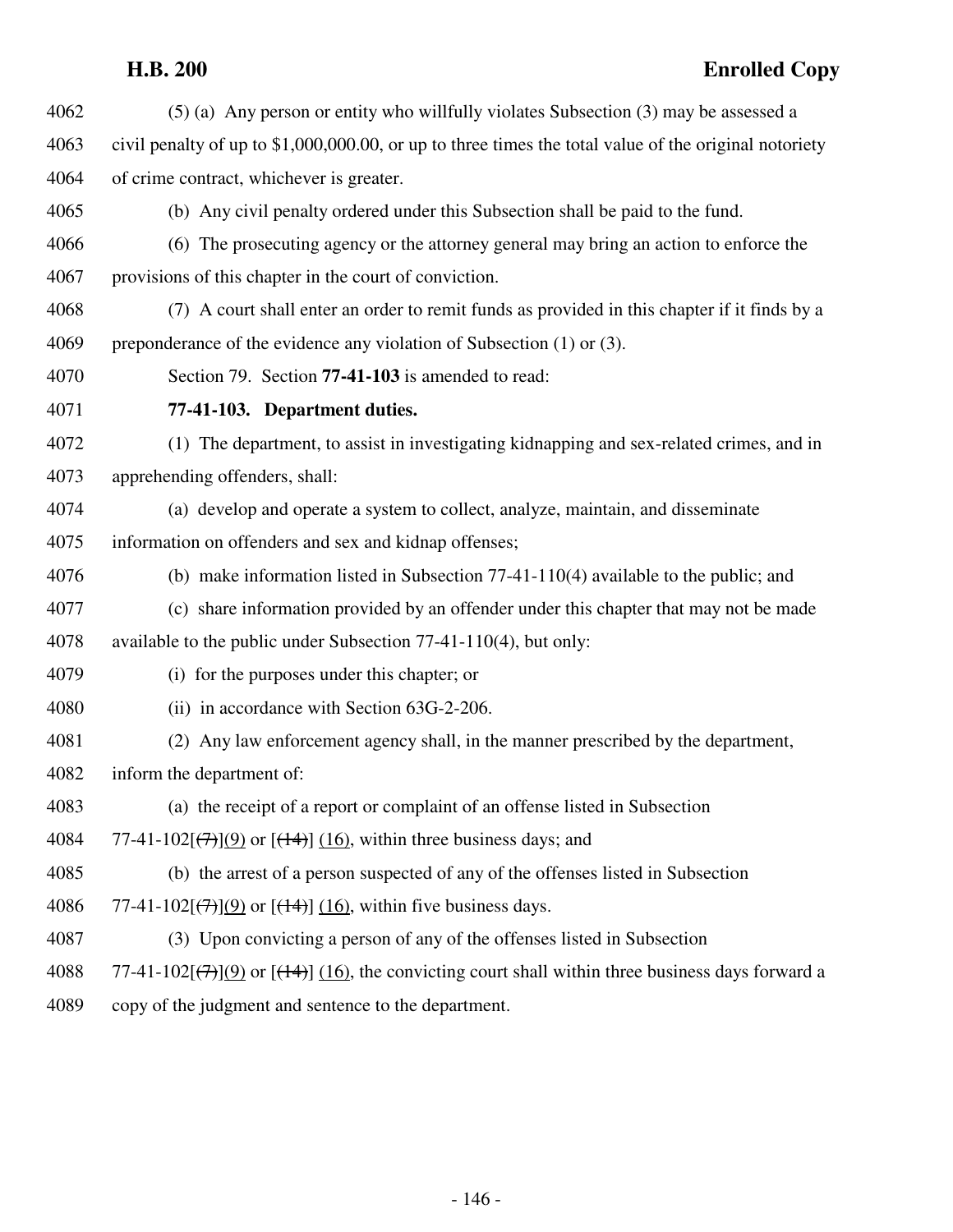| 4090 | (4) The department shall:                                                                           |
|------|-----------------------------------------------------------------------------------------------------|
| 4091 | (a) provide the following additional information when available:                                    |
| 4092 | (i) the crimes the offender has been convicted of or adjudicated delinquent for;                    |
| 4093 | (ii) a description of the offender's primary and secondary targets; and                             |
| 4094 | (iii) any other relevant identifying information as determined by the department;                   |
| 4095 | (b) maintain the Sex Offender and Kidnap Offender Notification and Registration                     |
| 4096 | website; and                                                                                        |
| 4097 | (c) ensure that the registration information collected regarding an offender's enrollment           |
| 4098 | or employment at an educational institution is:                                                     |
| 4099 | (i) (A) promptly made available to any law enforcement agency that has jurisdiction                 |
| 4100 | where the institution is located if the educational institution is an institution of higher         |
| 4101 | education; or                                                                                       |
| 4102 | (B) promptly made available to the district superintendent of the school district where             |
| 4103 | the offender is enrolled if the educational institution is an institution of primary education; and |
| 4104 | (ii) entered into the appropriate state records or data system.                                     |
| 4105 | Section 80. Section 78A-6-1302 is amended to read:                                                  |
| 4106 | 78A-6-1302. Procedure -- Standard.                                                                  |
| 4107 | (1) When a motion is filed pursuant to Section 78A-6-1301 raising the issue of a                    |
| 4108 | minor's competency to proceed, or when the court raises the issue of a minor's competency to        |
| 4109 | proceed, the juvenile court in which proceedings are pending shall stay all delinquency             |
| 4110 | proceedings.                                                                                        |
| 4111 | (2) If a motion for inquiry is opposed by either party, the court shall, prior to granting          |
| 4112 | or denying the motion, hold a limited hearing solely for the purpose of determining the             |
| 4113 | sufficiency of the motion. If the court finds that the allegations of incompetency raise a bona     |
| 4114 | fide doubt as to the minor's competency to proceed, it shall enter an order for an evaluation of    |
| 4115 | the minor's competency to proceed, and shall set a date for a hearing on the issue of the minor's   |
| 4116 | competency.                                                                                         |

4117 (3) After the granting of a motion, and prior to a full competency hearing, the court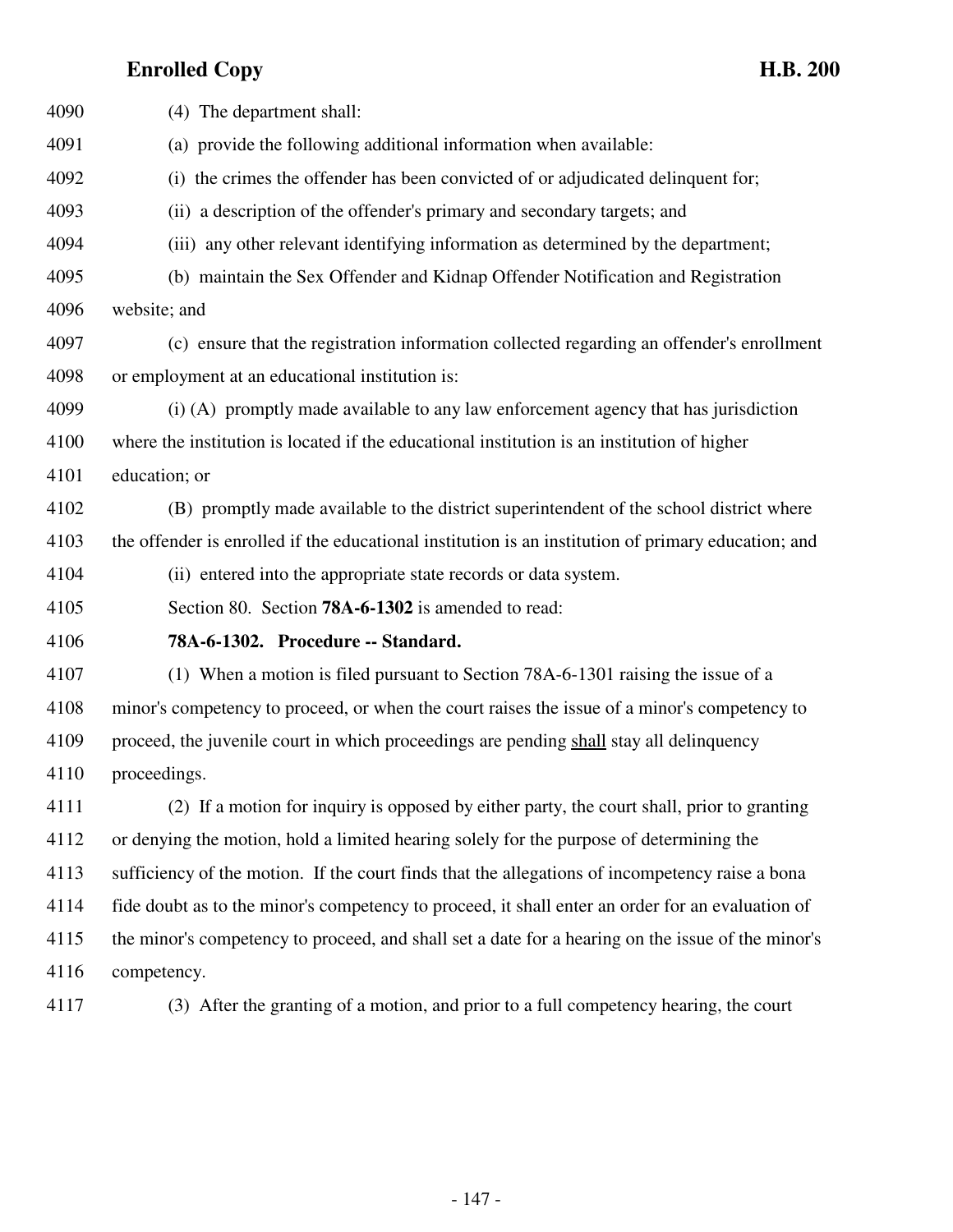| 4118 | may order the Department of Human Services to evaluate the minor and to report to the court      |
|------|--------------------------------------------------------------------------------------------------|
| 4119 | concerning the minor's mental condition.                                                         |
| 4120 | (4) The minor shall be evaluated by a mental health examiner with experience in                  |
| 4121 | juvenile forensic evaluations and juvenile brain development, who is not involved in the         |
| 4122 | current treatment of the minor. If it becomes apparent that the minor may be not competent       |
| 4123 | due to an intellectual disability or related condition, the examiner shall be experienced in     |
| 4124 | intellectual disability or related condition evaluations of minors.                              |
| 4125 | (5) The petitioner or other party, as directed by the court, shall provide all information       |
| 4126 | and materials to the examiners relevant to a determination of the minor's competency             |
| 4127 | including:                                                                                       |
| 4128 | (a) the motion;                                                                                  |
| 4129 | (b) the arrest or incident reports pertaining to the charged offense;                            |
| 4130 | (c) the minor's known delinquency history information;                                           |
| 4131 | (d) known prior mental health evaluations and treatments; and                                    |
| 4132 | (e) consistent with 20 U.S.C. Sec. 1232G (b) $(1)(E)(ii)(I)$ , records pertaining to the         |
| 4133 | minor's education.                                                                               |
| 4134 | (6) The minor's parents or guardian, the prosecutor, defense attorney, and guardian ad           |
| 4135 | litem, shall cooperate in providing the relevant information and materials to the examiners.     |
| 4136 | (7) In conducting the evaluation and in the report determining if a minor is competent           |
| 4137 | to proceed as defined in Subsection 78A-6-105(30), the examiner shall consider the impact of a   |
| 4138 | mental disorder, intellectual disability, or related condition on a minor's present capacity to: |
| 4139 | (a) comprehend and appreciate the charges or allegations;                                        |
| 4140 | (b) disclose to counsel pertinent facts, events, or states of mind;                              |
| 4141 | (c) comprehend and appreciate the range and nature of possible penalties, if applicable,         |
| 4142 | that may be imposed in the proceedings against the minor;                                        |
| 4143 | (d) engage in reasoned choice of legal strategies and options;                                   |
| 4144 | (e) understand the adversarial nature of the proceedings;                                        |
| 4145 | (f) manifest appropriate courtroom behavior; and                                                 |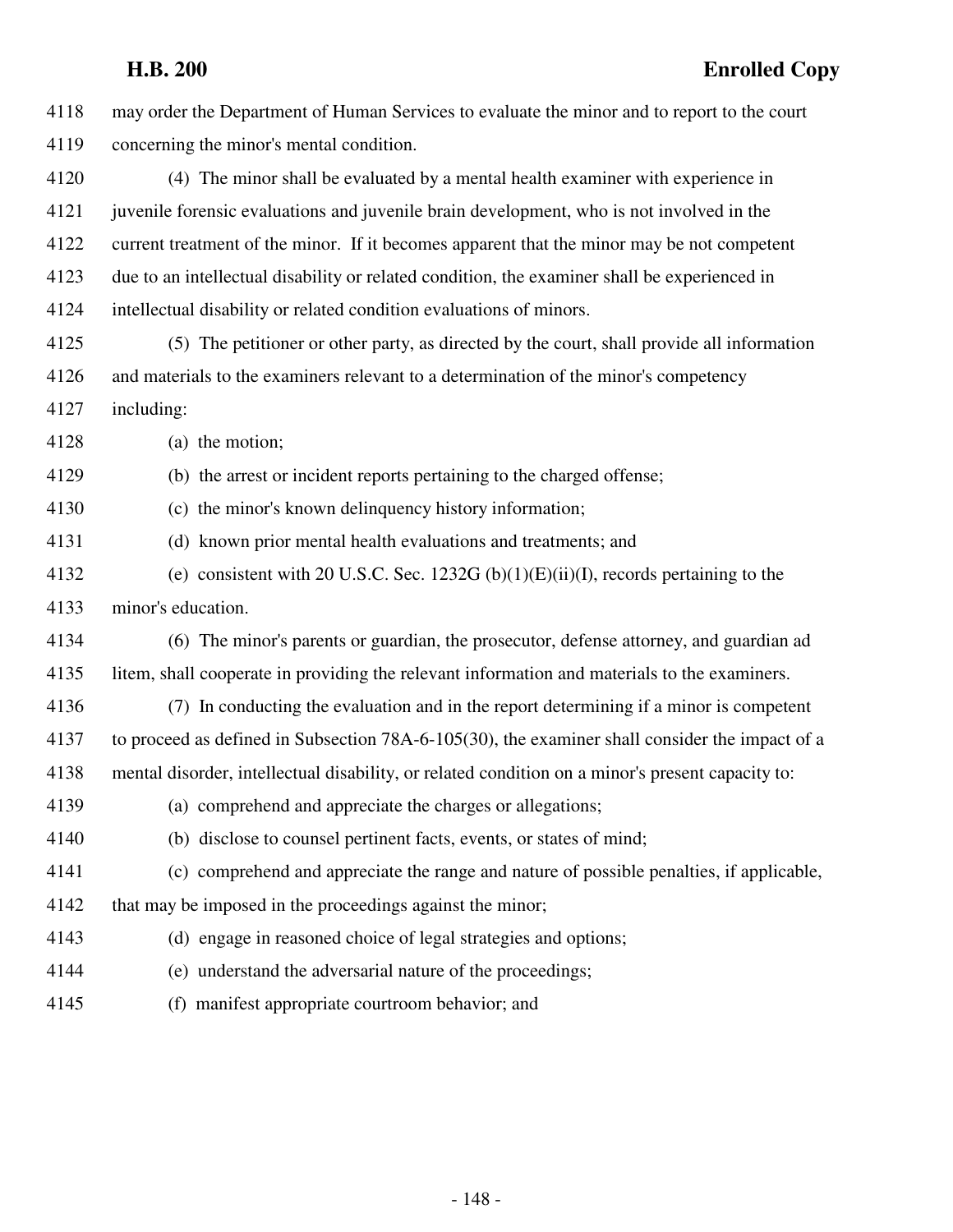4146 (g) testify relevantly, if applicable.

4147 (8) In addition to the requirements of Subsection (7), the examiner's written report 4148 shall:

4149 (a) identify the specific matters referred for evaluation;

4150 (b) describe the procedures, techniques, and tests used in the evaluation and the 4151 purpose or purposes for each;

4152 (c) state the examiner's clinical observations, findings, and opinions on each issue 4153 referred for evaluation by the court, and indicate specifically those issues, if any, on which the 4154 examiner could not give an opinion;

4155 (d) state the likelihood that the minor will attain competency and the amount of time 4156 estimated to achieve it; and

4157 (e) identify the sources of information used by the examiner and present the basis for 4158 the examiner's clinical findings and opinions.

4159 (9) The examiner shall provide an initial report to the court, the prosecuting and 4160 defense attorneys, and the guardian ad litem, if applicable, within 30 days of the receipt of the 4161 court's order. If the examiner informs the court that additional time is needed, the court may 4162 grant, taking into consideration the custody status of the minor, up to an additional 30 days to 4163 provide the report to the court and counsel. The examiner must provide the report within 60 4164 days from the receipt of the court's order unless, for good cause shown, the court authorizes an 4165 additional period of time to complete the evaluation and provide the report. The report shall 4166 inform the court of the examiner's opinion concerning the competency and the likelihood of the 4167 minor to attain competency within a year. In the alternative, the examiner may inform the court 4168 in writing that additional time is needed to complete the report.

4169 (10) Any statement made by the minor in the course of any competency evaluation, 4170 whether the evaluation is with or without the consent of the minor, any testimony by the 4171 examiner based upon any statement, and any other fruits of the statement may not be admitted 4172 in evidence against the minor in any delinquency or criminal proceeding except on an issue 4173 respecting the mental condition on which the minor has introduced evidence. The evidence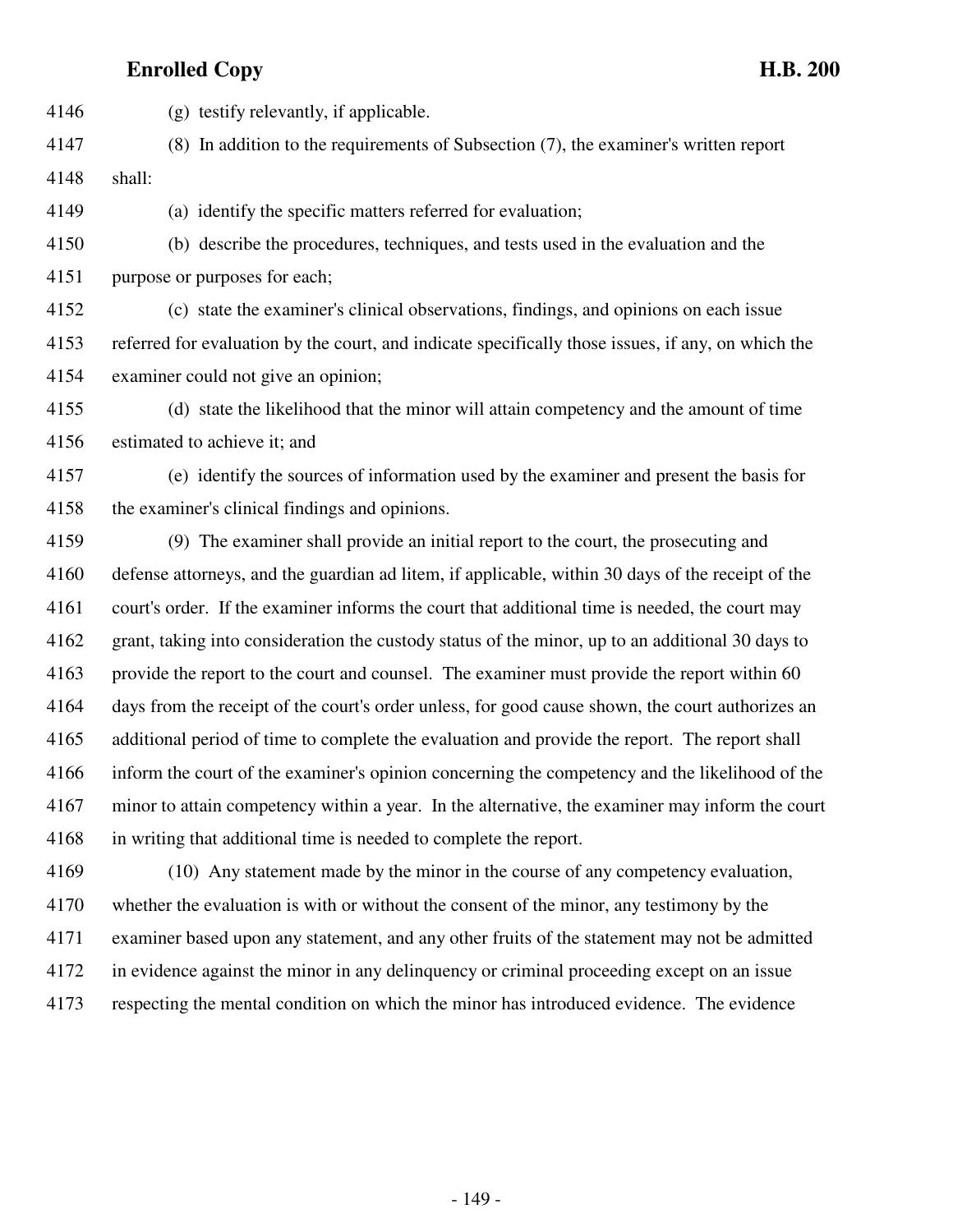4174 may be admitted, however, where relevant to a determination of the minor's competency. 4175 (11) Prior to evaluating the minor, examiners shall specifically advise the minor and 4176 the parents or guardian of the limits of confidentiality as provided under Subsection (10). 4177 (12) When the report is received the court shall set a date for a competency hearing 4178 which shall be held in not less than five and not more than 15 days, unless the court enlarges 4179 the time for good cause. 4180 (13) A minor shall be presumed competent unless the court, by a preponderance of the 4181 evidence, finds the minor not competent to proceed. The burden of proof is upon the 4182 proponent of incompetency to proceed. 4183 (14) (a) Following the hearing, the court shall determine by a preponderance of 4184 evidence whether the minor is: 4185 (i) competent to proceed; 4186 (ii) not competent to proceed with a substantial probability that the minor may attain 4187 competency in the foreseeable future; or 4188 (iii) not competent to proceed without a substantial probability that the minor may 4189 attain competency in the foreseeable future. 4190 (b) If the court enters a finding pursuant to Subsection  $(14)(a)(i)$ , the court shall 4191 proceed with the delinquency proceedings. 4192 (c) If the court enters a finding pursuant to Subsection (14)(a)(ii), the court shall 4193 proceed consistent with Section 78A-6-1303. 4194 (d) If the court enters a finding pursuant to Subsection (14)(a)(iii), the court shall 4195 terminate the competency proceeding, dismiss the delinquency charges without prejudice, and 4196 release the minor from any custody order related to the pending delinquency proceeding, unless 4197 the prosecutor informs the court that commitment proceedings pursuant to Title 62A, Chapter 4198 5, Services for People with Disabilities, or Title 62A, Chapter 15, Substance Abuse and Mental 4199 Health Act, will be initiated. These commitment proceedings shall be initiated within seven 4200 days after the court's order, unless the court enlarges the time for good cause shown. The 4201 minor may be ordered to remain in custody until the commitment proceedings have been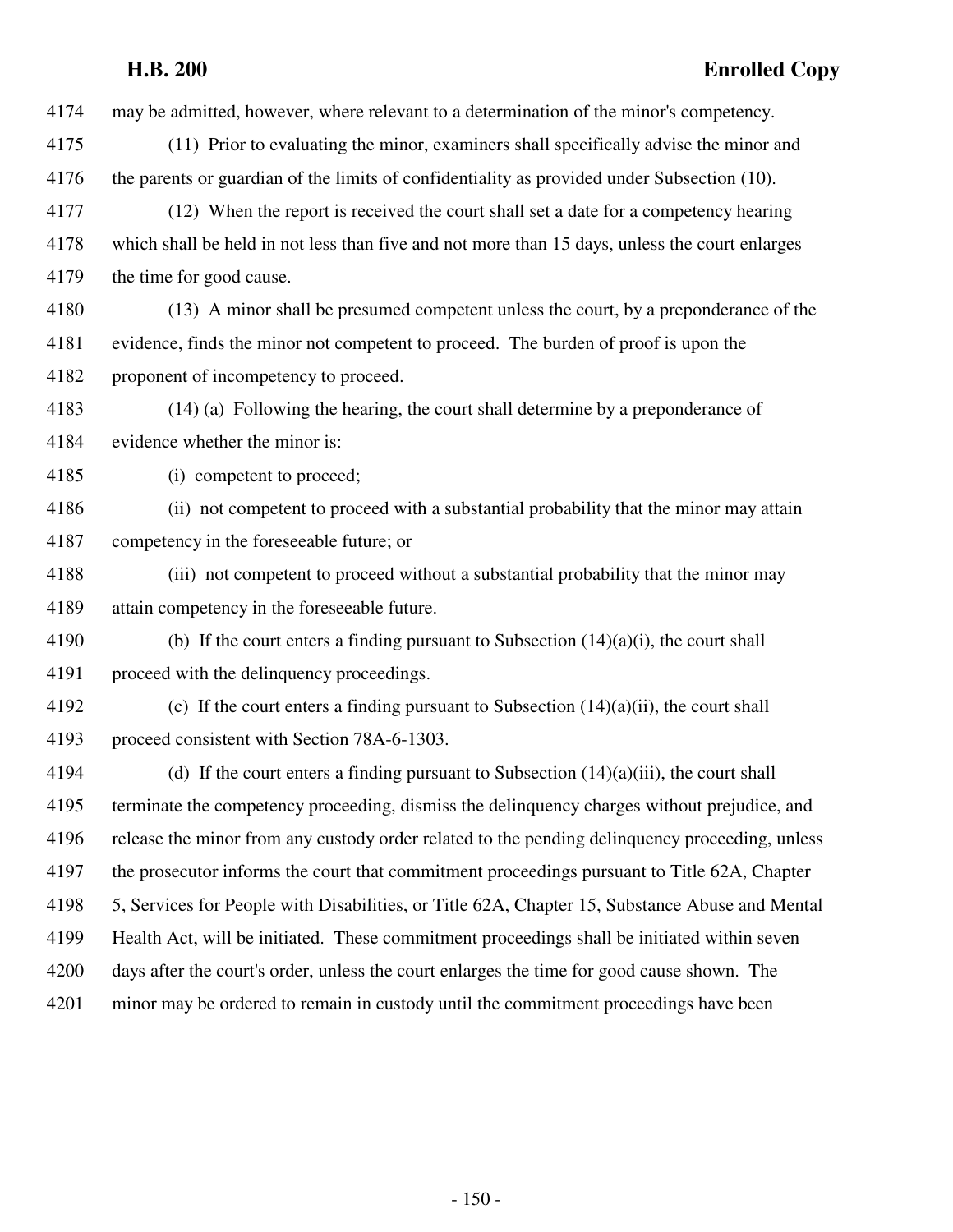| 4202 | concluded.                                                                                      |
|------|-------------------------------------------------------------------------------------------------|
| 4203 | (15) If the court finds the minor not competent to proceed, its order shall contain             |
| 4204 | findings addressing each of the factors in Subsection (7).                                      |
| 4205 | Section 81. Section <b>78B-2-313</b> is amended to read:                                        |
| 4206 | 78B-2-313. Action to recover deficiency after short sale.                                       |
| 4207 | (1) As used in this section:                                                                    |
| 4208 | (a) "Deficiency" means the balance owed to a secured lender under a secured loan after          |
| 4209 | completion of a short sale of the secured property.                                             |
| 4210 | (b) "Obligor" means the person or persons obligated to pay a secured loan.                      |
| 4211 | (c) "Secured lender" means the person or persons to whom the obligation under a                 |
| 4212 | secured loan is owed.                                                                           |
| 4213 | (d) "Secured loan" means a loan or other credit for personal, family, or household              |
| 4214 | purposes secured by a mortgage or trust deed on secured property.                               |
| 4215 | (e) "Secured property" means single-family, residential real property located in the            |
| 4216 | state that is the subject of a mortgage or trust deed to secure a secured loan.                 |
| 4217 | (f) "Short sale" means a sale:                                                                  |
| 4218 | (i) of secured property;                                                                        |
| 4219 | (ii) by the owner of the secured property;                                                      |
| 4220 | (iii) that results in the secured lender being paid less than the balance owing under the       |
| 4221 | secured loan; and                                                                               |
| 4222 | (iv) made with the secured lender's consent and resulting in the secured lender                 |
| 4223 | releasing the mortgage or reconveying the trust deed on the secured property.                   |
| 4224 | (2) An action to recover a deficiency is barred unless it is commenced no more than             |
| 4225 | three months after the date of recording of a release of mortgage or reconveyance of trust deed |
| 4226 | with respect to secured property and resulting from a short sale of that property.              |
| 4227 | (3) Subsection (2) does not apply if the obligor or owner engaged in fraud in                   |
| 4228 | connection with the short sale.                                                                 |
| 4229 | (4) Subsection (2) does not apply to an agreement that:                                         |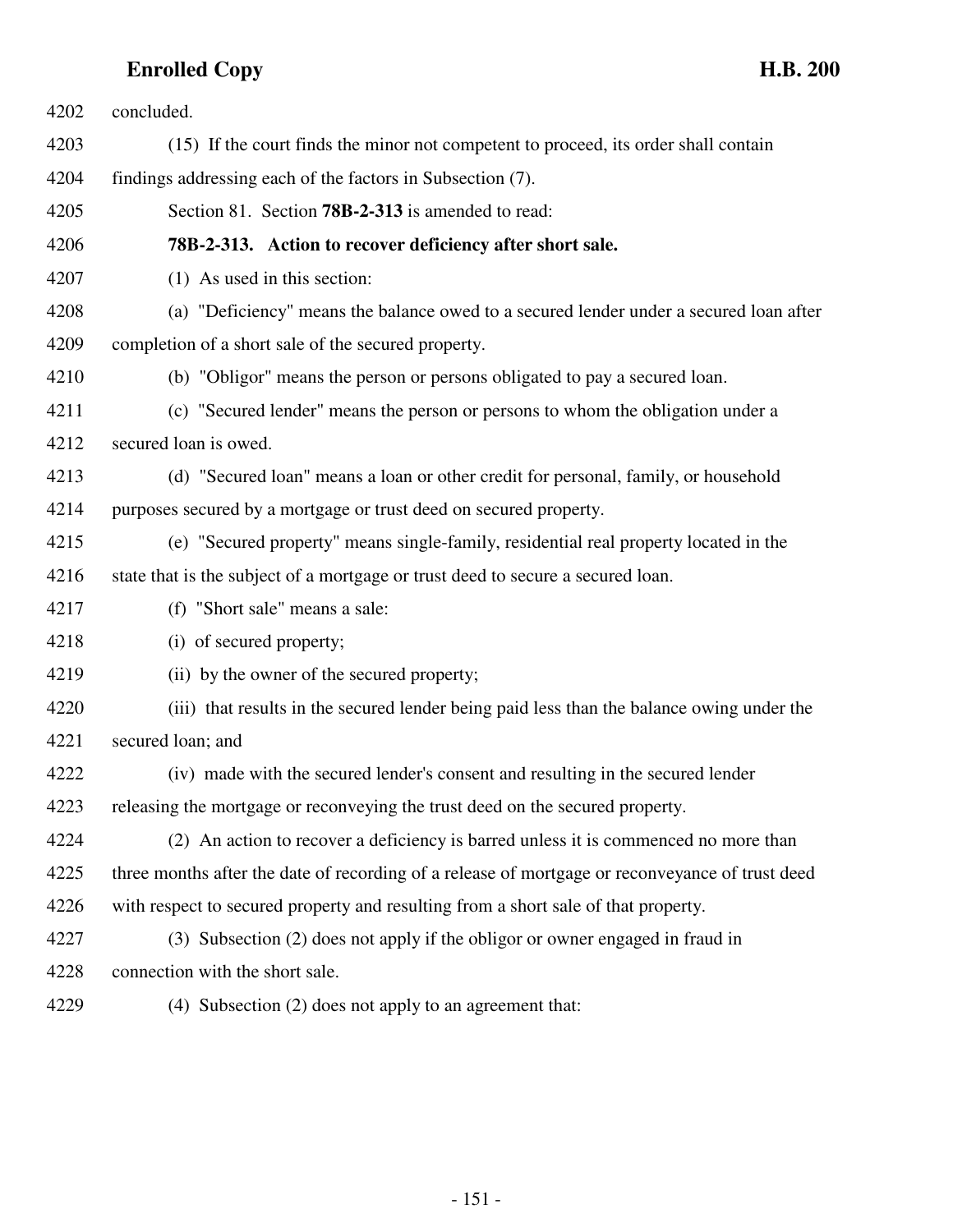**H.B. 200 Enrolled Copy**

| 4230 | (a) is executed:                                                                                |
|------|-------------------------------------------------------------------------------------------------|
| 4231 | (i) between one or more obligors under a [secure] secured loan and the secured lender;          |
| 4232 | and                                                                                             |
| 4233 | (ii) in connection with a short sale; and                                                       |
| 4234 | (b) obligates an obligor to pay some or all of a deficiency.                                    |
| 4235 | Section 82. Section 78B-6-121 is amended to read:                                               |
| 4236 | 78B-6-121. Consent of unmarried biological father.                                              |
| 4237 | (1) Except as provided in Subsections $(2)(a)$ and 78B-6-122(1), and subject to                 |
| 4238 | [Subsection] Subsections (5) and (6), with regard to a child who is placed with prospective     |
| 4239 | adoptive parents more than six months after birth, consent of an unmarried biological father is |
| 4240 | not required unless the unmarried biological father:                                            |
| 4241 | (a) (i) developed a substantial relationship with the child by:                                 |
| 4242 | (A) visiting the child monthly, unless the unmarried biological father was physically or        |
| 4243 | financially unable to visit the child on a monthly basis; or                                    |
| 4244 | (B) engaging in regular communication with the child or with the person or authorized           |
| 4245 | agency that has lawful custody of the child;                                                    |
| 4246 | (ii) took some measure of responsibility for the child and the child's future; and              |
| 4247 | (iii) demonstrated a full commitment to the responsibilities of parenthood by financial         |
| 4248 | support of the child of a fair and reasonable sum in accordance with the father's ability; or   |
| 4249 | (b) (i) openly lived with the child:                                                            |
| 4250 | (A) (I) for a period of at least six months during the one-year period immediately              |
| 4251 | preceding the day on which the child is placed with prospective adoptive parents; or            |
| 4252 | (II) if the child is less than one year old, for a period of at least six months during the     |
| 4253 | period of time beginning on the day on which the child is born and ending on the day on which   |
| 4254 | the child is placed with prospective adoptive parents; and                                      |
| 4255 | (B) immediately preceding placement of the child with prospective adoptive parents;             |
| 4256 | and                                                                                             |
| 4257 | (ii) openly held himself out to be the father of the child during the six-month period          |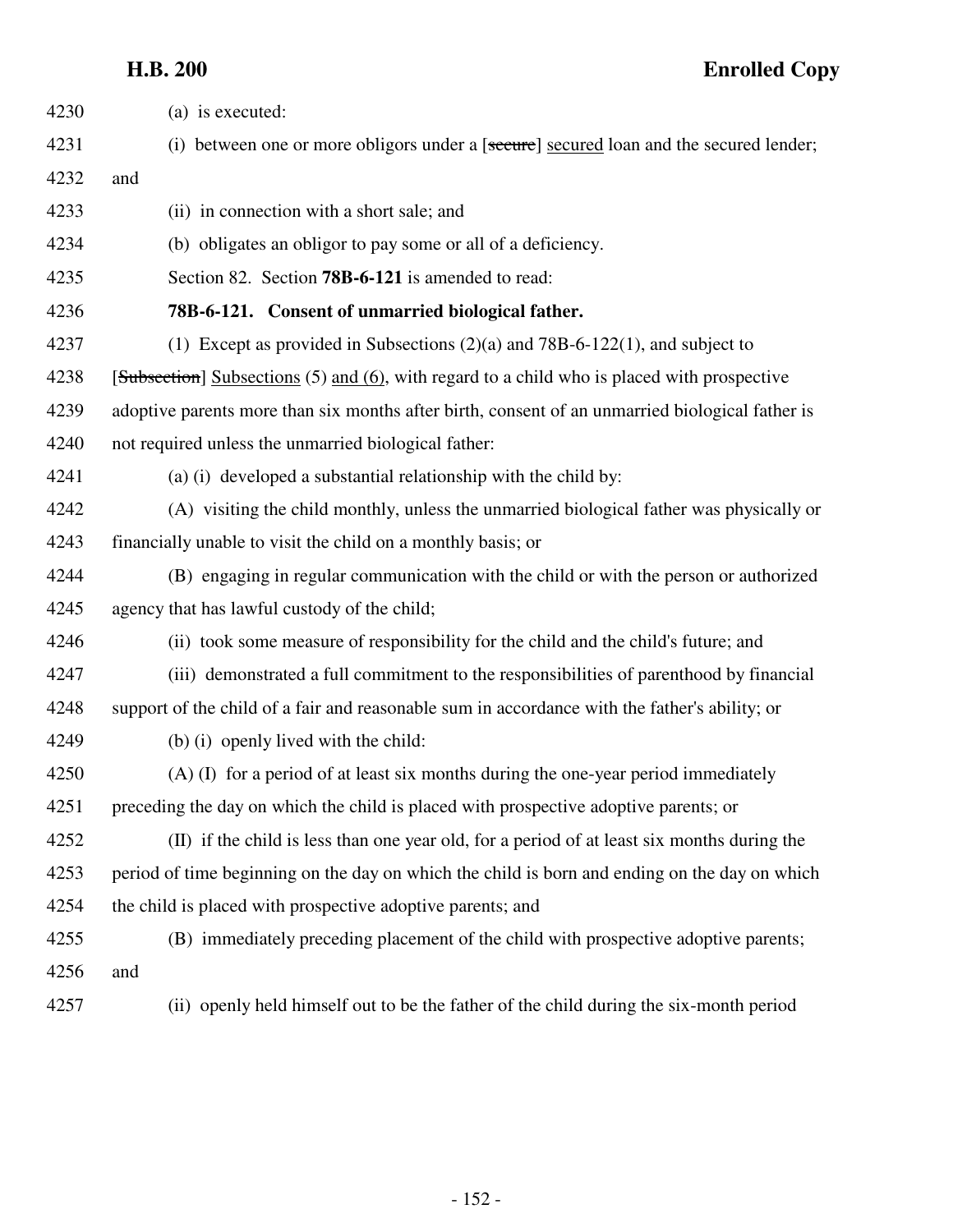4258 described in Subsection  $(1)(b)(i)(A)$ .

4259 (2) (a) If an unmarried biological father was prevented from complying with a 4260 requirement of Subsection (1) by the person or authorized agency having lawful custody of the 4261 child, the unmarried biological father is not required to comply with that requirement.

4262 (b) The subjective intent of an unmarried biological father, whether expressed or 4263 otherwise, that is unsupported by evidence that the requirements in Subsection (1) have been 4264 met, shall not preclude a determination that the father failed to meet the requirements of 4265 Subsection (1).

4266 (3) Except as provided in Subsections (6) and 78B-6-122(1), and subject to Subsection 4267 (5), with regard to a child who is six months of age or less at the time the child is placed with 4268 prospective adoptive parents, consent of an unmarried biological father is not required unless, 4269 prior to the time the mother executes her consent for adoption or relinquishes the child for 4270 adoption, the unmarried biological father:

4271 (a) initiates proceedings in a district court of Utah to establish paternity under Title 4272 78B, Chapter 15, Utah Uniform Parentage Act;

4273 (b) files with the court that is presiding over the paternity proceeding a sworn affidavit:

4274 (i) stating that he is fully able and willing to have full custody of the child;

4275 (ii) setting forth his plans for care of the child; and

4276 (iii) agreeing to a court order of child support and the payment of expenses incurred in 4277 connection with the mother's pregnancy and the child's birth;

4278 (c) consistent with Subsection (4), files notice of the commencement of paternity 4279 proceedings, described in Subsection (3)(a), with the state registrar of vital statistics within the 4280 Department of Health, in a confidential registry established by the department for that purpose; 4281 and

4282 (d) offered to pay and paid, during the pregnancy and after the child's birth, a fair and 4283 reasonable amount of the expenses incurred in connection with the mother's pregnancy and the 4284 child's birth, in accordance with his financial ability, unless:

4285 (i) he did not have actual knowledge of the pregnancy;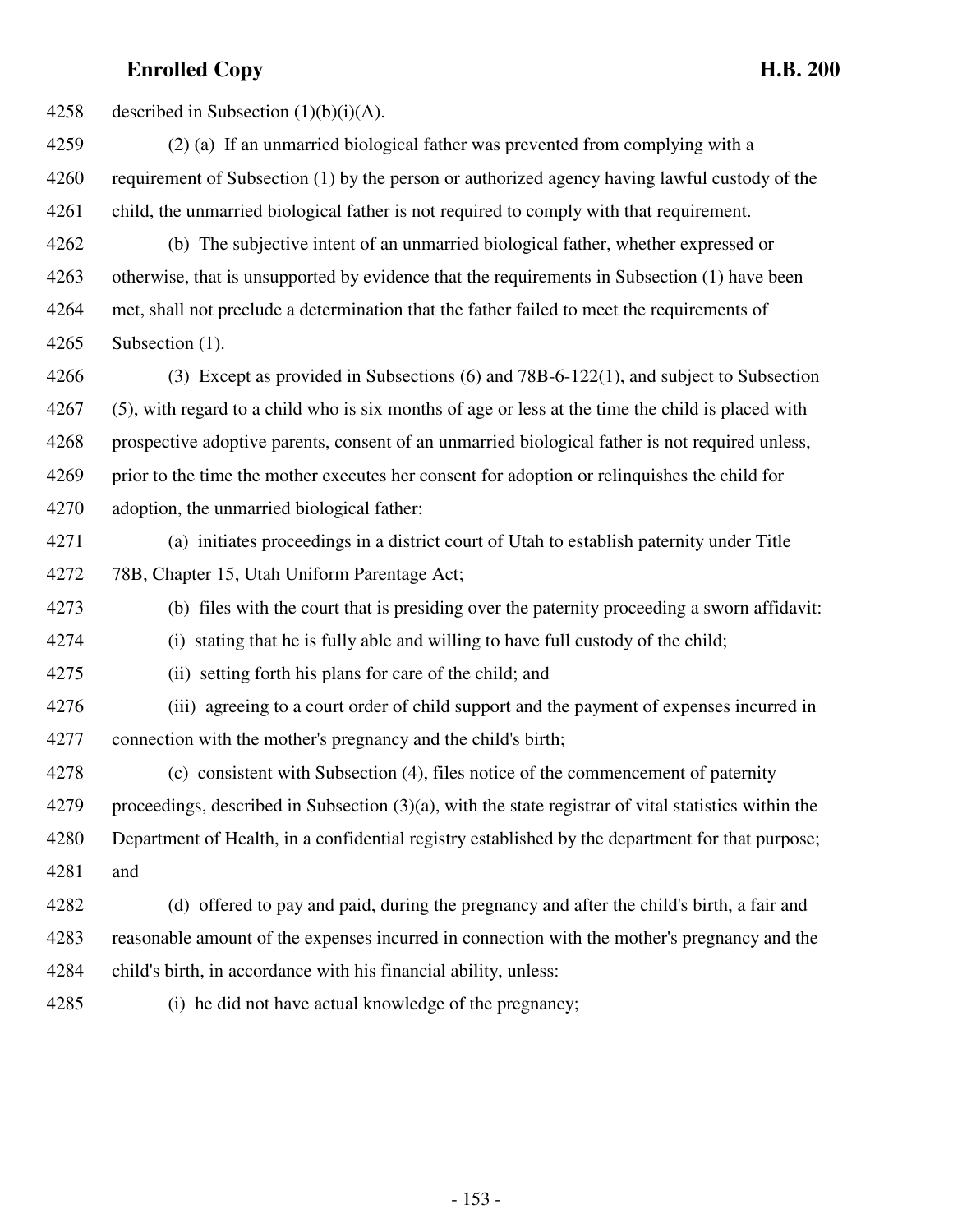4286 (ii) he was prevented from paying the expenses by the person or authorized agency 4287 having lawful custody of the child; or

4288 (iii) the mother refuses to accept the unmarried biological father's offer to pay the 4289 expenses described in this Subsection (3)(d).

4290 (4) The notice described in Subsection  $(3)(c)$  is considered filed when it is entered into 4291 the registry described in Subsection  $(3)(c)$ .

4292 (5) Unless his ability to assert the right to consent has been lost for failure to comply 4293 with Section 78B-6-110.1, or lost under another provision of Utah law, an unmarried biological 4294 father shall have at least one business day after the child's birth to fully and strictly comply with 4295 the requirements of Subsection (3).

4296 (6) Consent of an unmarried biological father is not required under this section if:

4297 (a) the court determines, in accordance with the requirements and procedures of Title 4298 78A, Chapter 6, Part 5, Termination of Parental Rights Act, that the unmarried biological 4299 father's rights should be terminated, based on the petition of any interested party;

4300 (b) (i) a declaration of paternity declaring the unmarried biological father to be the 4301 father of the child is rescinded under Section 78B-15-306; and

- 4302 (ii) the unmarried biological father fails to comply with Subsection (3) within 10 4303 business days after the day that notice of the rescission described in Subsection (6)(b)(i) is 4304 mailed by the Office of Vital Records within the Department of Health as provided in Section 4305 78B-15-306; or
- 4306 (c) the unmarried biological father is notified under Section 78B-6-110.1 and fails to 4307 preserve his rights in accordance with the requirements of that section.

4308 (7) Unless the adoptee is conceived or born within a marriage, the petitioner in an 4309 adoption proceeding shall, prior to entrance of a final decree of adoption, file with the court a 4310 certificate from the state registrar of vital statistics within the Department of Health, stating:

- 4311 (a) that a diligent search has been made of the registry of notices from unmarried 4312 biological fathers described in Subsection (3)(c); and
- 

4313 (b) (i) that no filing has been found pertaining to the father of the child in question; or